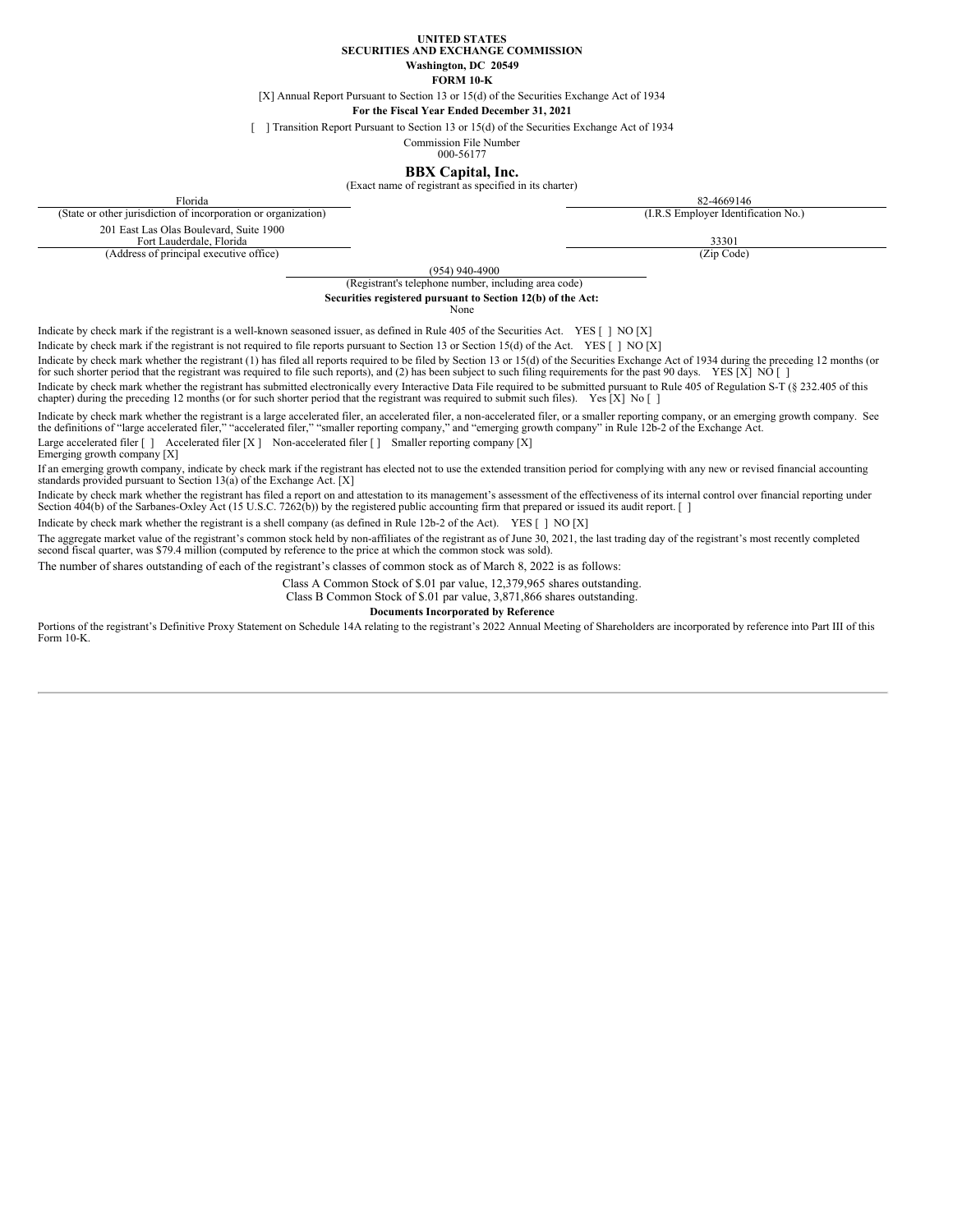# **BBX Capital, Inc. Annual Report on Form 10-K for the Year Ended December 31, 2021**

# **TABLE OF CONTENTS**

|                | <b>PART I</b>                                                                                                | Page            |  |  |
|----------------|--------------------------------------------------------------------------------------------------------------|-----------------|--|--|
| Item 1.        | <b>Business</b>                                                                                              |                 |  |  |
| Item 1A        | <b>Risk Factors</b>                                                                                          | 13              |  |  |
| Item 1B        | <b>Unresolved Staff Comments</b>                                                                             | 26              |  |  |
| Item 2         | <b>Properties</b>                                                                                            | 26              |  |  |
| Item 3         | <b>Legal Proceedings</b>                                                                                     | 27              |  |  |
| Item 4         | <b>Mine Safety Disclosure</b>                                                                                | 27              |  |  |
|                | <b>PART II</b>                                                                                               |                 |  |  |
| Item 5         | Market for Registrant's Common Equity, Related Stockholder Matters and Issuer Purchases of Equity Securities | 28              |  |  |
| Item 6         | <b>Selected Financial Data</b>                                                                               | 29              |  |  |
| Item 7         | Management's Discussion and Analysis of Financial Condition and Results of Operations                        | 30              |  |  |
| Item 7A        | <b>Ouantitative and Qualitative Disclosures About Market Risk</b>                                            | 52              |  |  |
| Item 8         | <b>Financial Statements and Supplementary Data</b>                                                           | $F-1$ to $F-51$ |  |  |
| Item 9         | Changes in and Disagreements With Accountants on Accounting and Financial Disclosure                         | 53              |  |  |
| Item 9A        | <b>Controls and Procedures</b>                                                                               | 53              |  |  |
| Item 9B        | <b>Other Information</b>                                                                                     | 54              |  |  |
|                | <b>PART III</b>                                                                                              |                 |  |  |
| Item $10$      | Directors, Executive Officers and Corporate Governance                                                       | 55              |  |  |
| Item 11        | <b>Executive Compensation</b>                                                                                | 55              |  |  |
| Item 12        | Security Ownership of Certain Beneficial Owners and Management and Related Stockholder Matters               | 55              |  |  |
| Item 13        | Certain Relationships and Related Transactions, and Director Independence                                    | 55              |  |  |
| Item 14        | <b>Principal Accounting Fees and Services</b>                                                                | 55              |  |  |
| <b>PART IV</b> |                                                                                                              |                 |  |  |
| Item 15        | <b>Exhibits, Financial Statement Schedules</b>                                                               | 56              |  |  |
| Item 16        | Form 10-K Summary                                                                                            | 59              |  |  |
|                | <b>SIGNATURES</b>                                                                                            | 60              |  |  |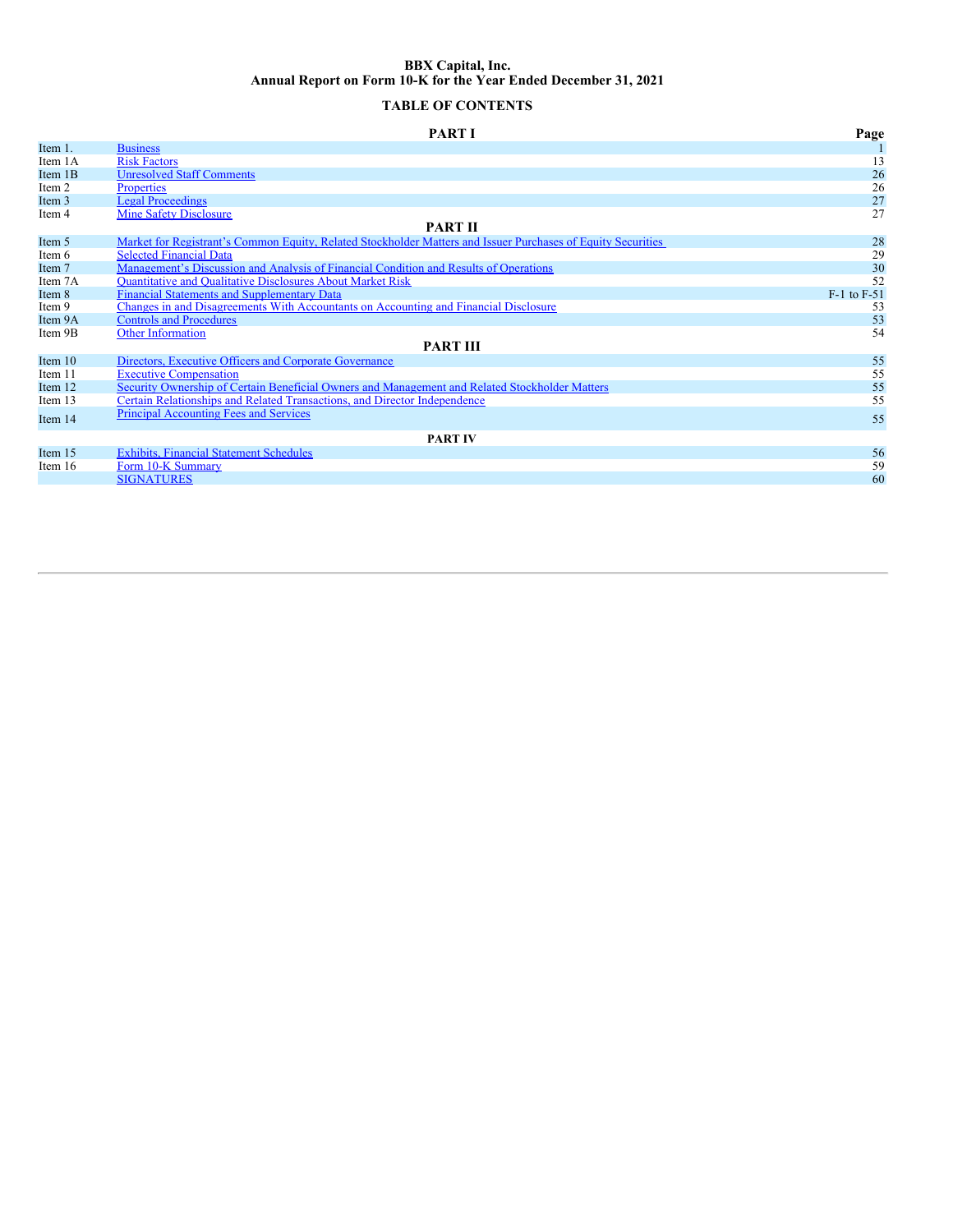# <span id="page-2-0"></span>**PART I**

# **ITEM 1. BUSINESS**

# **Company Overview**

#### **History**

BBX Capital, Inc. and its subsidiaries (the "Company" or, unless otherwise indicated or the context otherwise requires, "we," "us," or "our") is a Florida-based diversified holding company. BBX Capital, Inc. as a standalone entity without its subsidiaries is referred to as "BBX Capital."

#### *Spin-Of from Bluegreen Vacations*

Prior to September 30, 2020, the Company was a wholly-owned subsidiary of Bluegreen Vacations Holding Corporation ("Bluegreen Vacations") (formerly known as BBX Capital Corporation), whose principal holdings were Bluegreen Vacations Corporation ("Bluegreen"), BBX Capital Real Estate LLC ("BBX Capital Real Estate" or "BBXRE"), BBX Sweet Holdings, LLC ("BBX Sweet Holdings"), and Renin Holdings, LLC ("Renin"). On September 30, 2020, Bluegreen Vacations completed a spin-off which separated Bluegreen Vacations' business, activities, and investments into two separate, publicly-traded companies: (i) Bluegreen Vacations, which continues to hold its investment in Bluegreen, and (ii) BBX Capital, which continues to hold all of Bluegreen Vacations' other businesses and investments, including BBX Capital Real Estate, BBX Sweet Holdings, which currently owns over 90% of IT'SUGAR, LLC ("IT'SUGAR"), and Renin. The spin-off was consummated on September 30, 2020 with the distribution by Bluegreen Vacations to its shareholders of all of the outstanding shares of BBX Capital's Common Stock through the distribution of one share of BBX Capital's Class A Common Stock for each share of its Class A Common Stock and one share of BBX Capital's Class B Common Stock for each share of its Class B Common Stock. Accordingly, following the spin-off, Bluegreen Vacations ceased to have an ownership interest in the Company, and Bluegreen Vacations' shareholders who received shares of BBX Capital's Common Stock in the distribution became shareholders of the Company.

In connection with the spin-off, BBX Capital was converted from a Florida limited liability company into a Florida corporation and changed its name from BBX Capital Florida LLC to BBX Capital, Inc., and Bluegreen Vacations changed its name from BBX Capital Corporation to Bluegreen Vacations Holding Corporation. In addition, in connection with the spin-off, Bluegreen Vacations issued a \$75.0 million note payable to the Company that accrues interest at a rate of 6% per annum and requires payments of interest on a quarterly basis. Under the terms of the note, Bluegreen Vacations has the option in its discretion to defer interest payments under the note, with interest on the entire outstanding balance thereafter to accrue at a cumulative, compounded rate of 8% per annum until such time as Bluegreen Vacations is current on all accrued payments under the note, including deferred interest. All outstanding amounts under the note will become due and payable on September 30, 2025 or earlier upon certain other events. Bluegreen Vacations is permitted to prepay the note in whole or in part at any time. In December 2021, Bluegreen Vacations prepaid \$25.0 million of the principal balance of the note, reducing the outstanding balance to \$50.0 million as of December 31, 2021.

In October 2020, BBX Capital's Class A Common Stock commenced trading on the OTCQX Best Market under the ticker symbol "BBXIA," and its Class B Common Stock commenced trading on the OTC Pink Market under the ticker symbol "BBXIB."

# *Our Strategies and Objectives*

The Company's goal is to build long-term shareholder value. Since many of the Company's assets do not generate income on a regular or predictable basis, the Company's objective is long-term growth as measured by increases in book value and intrinsic value over time. The Company regularly reviews the performance of its investments and, based upon economic, market, and other relevant factors, considers transactions involving the sale or disposition of all or a portion of its assets, investments, or subsidiaries. Further, subject to market conditions and other factors, the Company has and may from time to time in the future repurchase its outstanding common stock.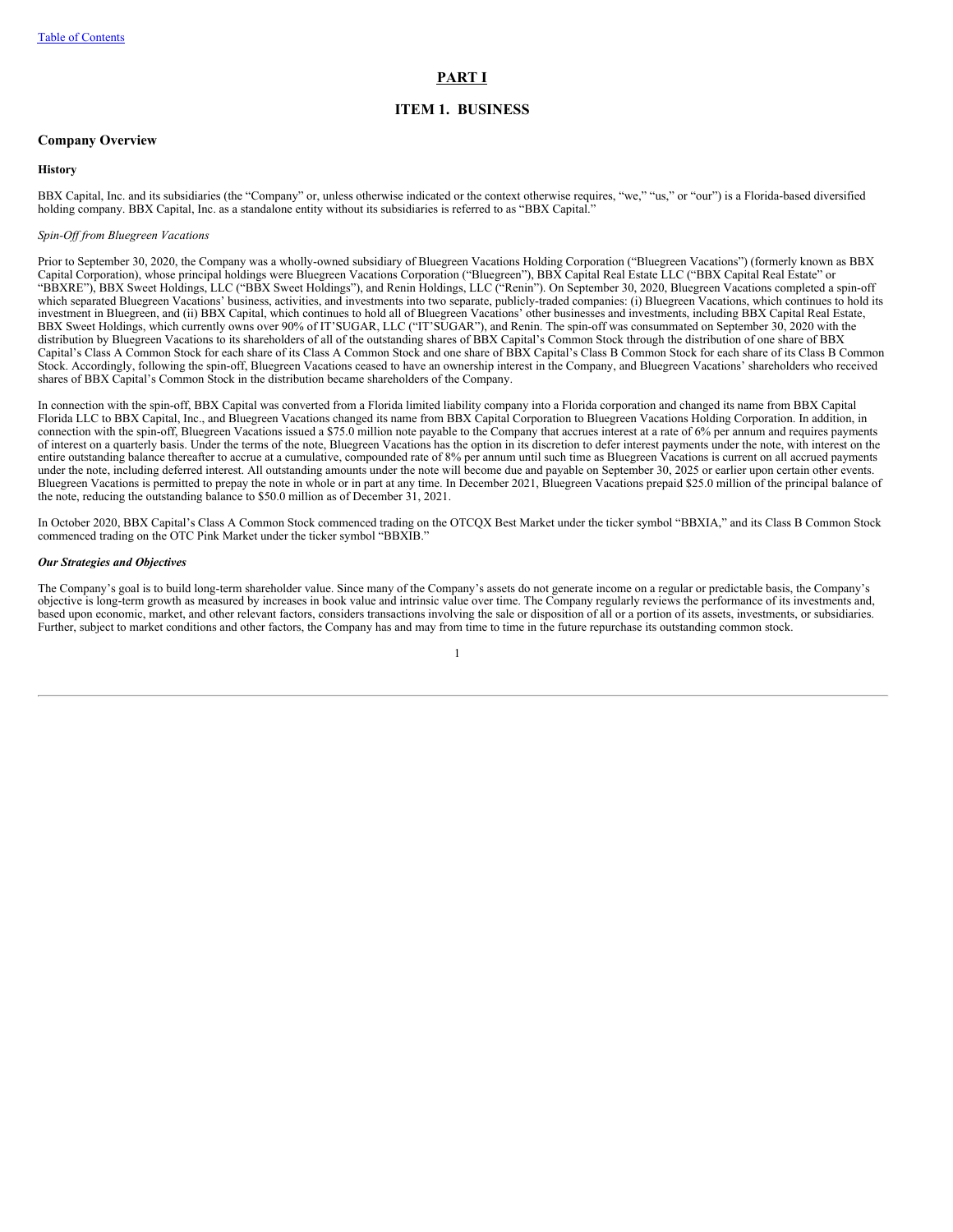#### **Our Businesses**

# *Principal Investments*

BBX Capital's principal holdings are as follows:

- · *BBX Capital Real Estate:* BBX Capital Real Estate is engaged in the acquisition, development, construction, ownership, financing, and management of real estate and investments in real estate joint ventures, including investments in multifamily rental apartment communities, single-family master-planned for sale housing communities, and commercial properties located primarily in Florida. In addition, BBX Capital Real Estate currently owns a 50% equity interest in the Altman Companies, LLC (the "Altman Companies"), a developer and manager of multifamily rental apartment communities, and anticipates acquiring an additional 40% of the Altman Companies in 2023. BBXRE also manages the legacy assets acquired in connection with the Company's sale of BankAtlantic in 2012, including portfolios of loans receivable, real estate properties, and judgments against past borrowers. BBXRE had approximately \$179.6 million of assets as of December 31, 2021.
- · *BBX Sweet Holdings:* BBX Sweet Holdings is engaged in the ownership and management of operating businesses in the confectionery industry, including i) IT'SUGAR, a specialty candy retailer whose products include bulk candy, candy in giant packaging, and licensed and novelty items and which operates in retail locations which include a mix of high-traffic resort and entertainment, lifestyle, mall/outlet, and urban locations throughout the United States; ii) Las Olas Confections and Snacks, a manufacturer and wholesaler of chocolate and other confectionery products; and iii) Hoffman's Chocolates, a retailer of gourmet chocolates with retail locations in South Florida. BBX Sweet Holdings had approximately \$143.9 million of assets as of December 31, 2021.
- · *Renin:* Renin is engaged in the design, manufacture, and distribution of sliding doors, door systems and hardware, and home décor products and operates through its headquarters in Canada and three manufacturing and distribution facilities in the United States and Canada. In addition to its own manufacturing activities, Renin also sources various products and raw materials from China, Brazil, and certain other countries. Renin had approximately \$101.6 million of assets as of December 31, 2021.

# **BBX Capital Real Estate**

#### *Business Overview*

BBX Capital Real Estate is engaged in the acquisition, development, construction, ownership, financing, and management of real estate and investments in real estate joint ventures, including investments in multifamily rental apartment communities, single-family master-planned for sale housing communities, and commercial properties located primarily in Florida. In addition, BBXRE currently owns a 50% equity interest in the Altman Companies, a developer and manager of multifamily apartment communities, and anticipates acquiring an additional 40% of the Altman Companies in 2023. BBXRE also manages the legacy assets acquired in connection with the Company's sale of BankAtlantic in 2012, including portfolios of loans receivable, real estate properties, and judgments against past borrowers.

In an effort to diversify its portfolio of real estate developments, BBXRE is also currently evaluating potential investment opportunities in the development of warehouse and logistics facilities and has expanded its operating platform to include a logistics real estate division. Further, the Altman Companies is currently evaluating potential opportunities to develop multifamily apartment communities in new geographical areas, including the greater Atlanta, Georgia area.

#### *Strategy*

BBX Capital Real Estate's strategy is focused on:

- · Identifying, acquiring, and developing real estate, including multifamily rental apartment communities, single-family master-planned for sale housing communities, speculative and build-to-suit logistics real estate properties, and commercial properties; and
- Identifying and investing in real estate joint ventures with third party developers.

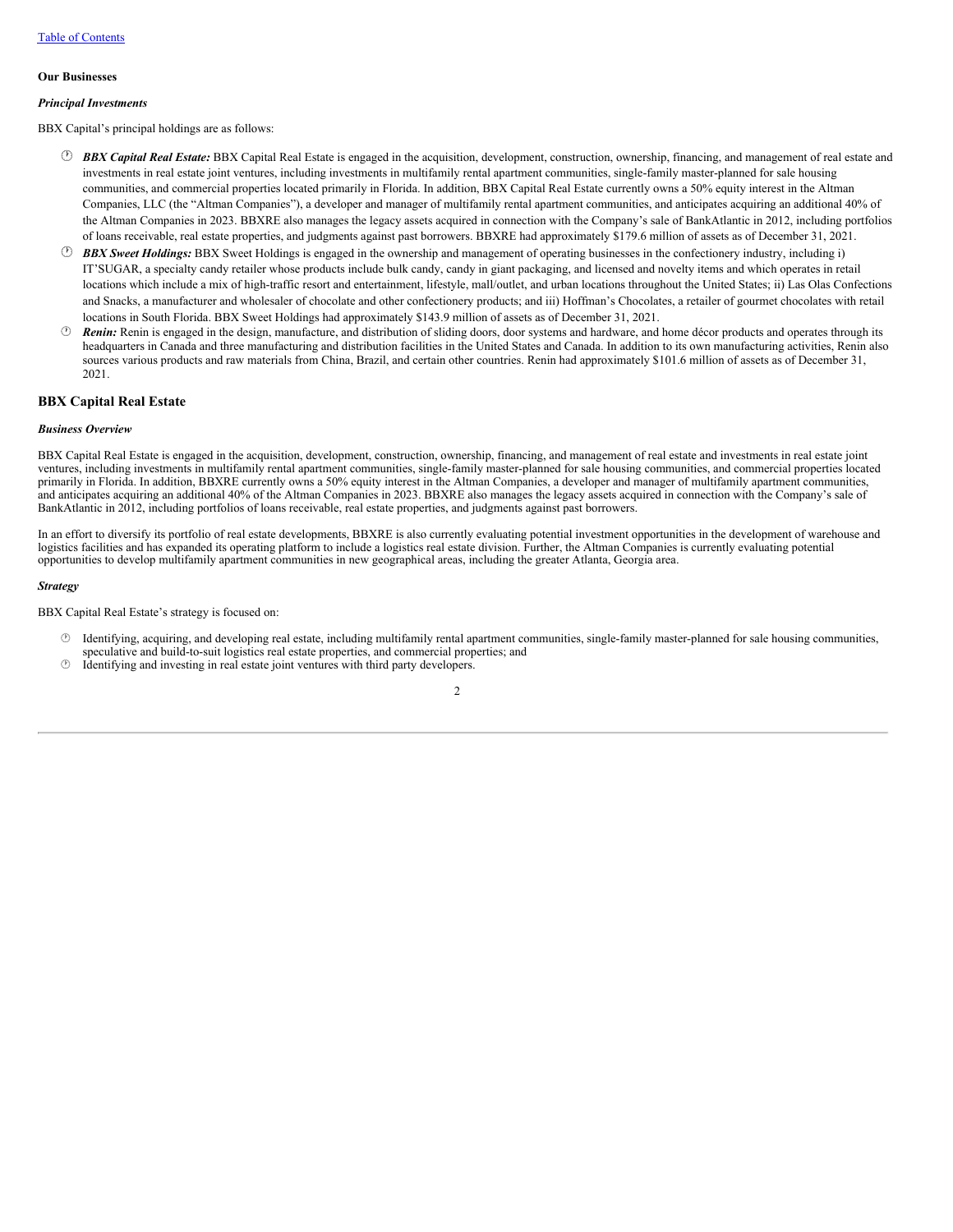Although BBXRE historically focused on the monetization of the legacy asset portfolio formerly held by BankAtlantic through the collection or sale of loans receivable and the development or sale of foreclosed real estate properties, the monetization of the portfolio was largely completed following the sale of several significant real estate properties during 2019. As a result, BBXRE's long-term goal is to build a diversified portfolio of profitable real estate investments that generate recurring earnings and cash flows primarily through the following activities:

- · Continuing to expand its investments in multifamily rental apartment communities through the Altman Companies. In addition to the development and sale of multifamily rental apartment communities through the Altman Companies, other investment opportunities may include the development of multifamily rental apartment communities that will be owned and held over a longer term investment period and the pursuit of investment opportunities in new geographic locations outside of Florida. Further, while BBXRE's investments in joint ventures sponsored by the Altman Companies primarily involve investing in the managing member of the joint ventures, BBXRE has in the past and may in the future consider opportunistically making increased equity investments in projects.
- $\circled{b}$  Diversifying its portfolio of real estate developments by investing in the development of warehouse and logistics facilities through its logistics real estate division.
- · Opportunistically deploying capital in real estate joint ventures with third party developers.

#### *Investments*

BBX Capital Real Estate currently holds investments in a diverse portfolio of real estate developments, including multifamily rental apartment communities, single-family master-planned for sale communities, mixed-used properties, and other legacy assets. The following provides a description of certain of these investments.

#### *Multifamily Rental Apartment Communities – The Altman Companies*

#### *The Altman Companies*

In November 2018, BBX Capital Real Estate acquired a 50% equity interest in the Altman Companies, a joint venture between BBXRE and Joel Altman engaged in the development, construction, and management of multifamily apartment communities, for cash consideration of \$14.6 million, including \$2.3 million in transaction costs. The Company accounts for this investment under the equity method of accounting. The Altman Companies is an integrated platform engaged in the development and sale of multifamily apartment communities. Since 1968, these companies and their predecessors have developed and managed more than 25,000 multifamily units throughout the United States, including communities in Florida, Michigan, Illinois, Tennessee, Georgia, Texas, and North Carolina. The Altman Companies currently operates through the following companies:

- · Altman Development Company ("ADC") The Altman Companies owns 100% of ADC, which performs site selection and other predevelopment activities (including project underwriting and design), identifies development financing (which is typically comprised of a combination of internal and external equity and institutional debt), provides oversight of the construction process, and arranges for the ultimate sale of the projects upon stabilization. ADC enters into a development agreement with each joint venture that is formed to invest in development projects originated by the platform and earns a development fee for its services.
- · Altman Management Company ("AMC") The Altman Companies owns 100% of AMC, which performs leasing and property management services for the multifamily apartment communities developed by the Altman Companies prior to the ultimate sale of such projects. In certain cases, AMC also provides such services to apartment communities owned by third parties and certain affiliated entities. AMC enters into a leasing and property management agreement with each joint venture that is formed to invest in projects originated by the platform and earns a management fee for its services.
- · Altman-Glenewenkel Construction ("AGC") The Altman Companies owns 60% of AGC, which performs general contractor services for the multifamily apartment communities developed by the Altman Companies. AGC enters into a general contractor agreement with each joint venture that is formed to invest in projects originated by the platform and earns a general contractor fee for its services.

Pursuant to the operating agreement of the Altman Companies, BBXRE and Joel Altman invest in the managing member of the joint ventures that are formed to invest in projects originated by the platform. The managing member is typically entitled to receive an increased percentage of the joint venture distributions from the projects to the extent that the equity investors in such ventures receive agreed-upon returns on their investments. Further, BBXRE has in the past and may in the future consider opportunistically making increased equity investments in one or more of such projects originated by the Altman Companies.

The Altman Companies has historically incurred operating costs in excess of the fees earned from the projects, and as a result, earnings generated by the overall platform are generally associated with BBXRE and Joel Altman's receipt of promoted equity distributions from their investments in the managing member of the development joint ventures.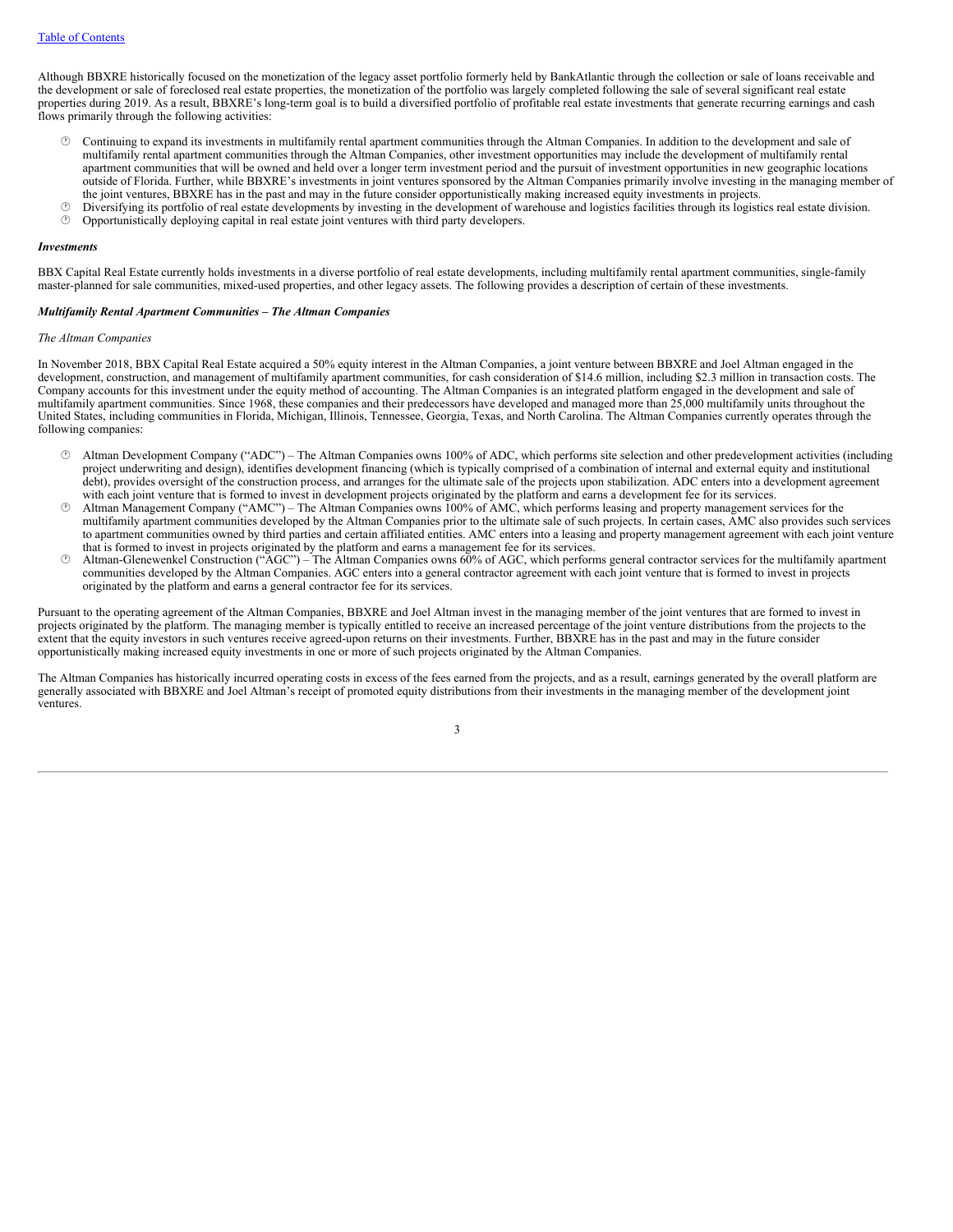Pursuant to the operating agreement of the Altman Companies, BBXRE will acquire an additional 40% equity interest in the Altman Companies from Joel Altman for a purchase price, subject to certain adjustments (including reimbursements for predevelopment expenditures incurred at the time of purchase), of \$9.4 million in January 2023, and Joel Altman can also, at his option or in other predefined circumstances, require BBX Capital to purchase his remaining 10% equity interest in the Altman Companies for \$2.4 million. However, Joel Altman will retain his membership interests, including his decision making rights, in the managing member of any development joint ventures that are originated prior to BBXRE's acquisition of additional equity interests in the Altman Companies. In addition, in certain circumstances, BBXRE may acquire the 40% membership interests in AGC that are not owned by the Altman Companies for a purchase price based on formulas set forth in the operating agreement of AGC.

In connection with its investment in the Altman Companies, BBXRE acquired interests in the managing member of seven multifamily apartment developments, including four developments in which BBXRE had previously invested as a non-managing member, for aggregate cash consideration of approximately \$8.8 million. As of December 31, 2021, all seven joint ventures had sold their respective multifamily apartment communities or had been recapitalized.

In addition, as of December 31, 2021, BBXRE and Joel Altman had each contributed \$3.8 million to ABBX Guaranty, LLC, a joint venture established to provide guarantees on the indebtedness and construction cost overruns of new real estate joint ventures formed by the Altman Companies.

### *Active Developments Sponsored by The Altman Companies*

As of December 31 2021, BBXRE had investments in eight active developments sponsored by the Altman Companies, which are summarized as follows (dollars in thousands):

| Proiect                            | Location                 | Apartment<br>Units | Project Status at December 31, 2021              | <b>Carrying Value of</b><br><b>BBXRE</b> Investment at<br><b>December 31, 2021</b> |
|------------------------------------|--------------------------|--------------------|--------------------------------------------------|------------------------------------------------------------------------------------|
| <b>Altis Grand Central</b>         | Tampa, Florida           | 314                | Stabilized - 97% Occupied                        | 730                                                                                |
| Altis Little Havana                | Miami. Florida           | 224                | Under Construction - Expected Completion in 2022 | 1.021                                                                              |
| Altis Miramar East/West            | Miramar, Florida         | 650                | Under Construction - Expected Completion in 2022 | 2,878                                                                              |
| Altis Ludlam Trail <sup>(1)</sup>  | Miami, Florida           | 312                | Under Construction - Expected Completion in 2022 | 10,831                                                                             |
| Altis Grand at Lake Willis Phase 1 | Orlando, Florida         | 329                | Under Construction - Expected Completion in 2023 | 437                                                                                |
| Altis Lake Willis Phase 2          | Orlando, Florida         | 238                | Predevelopment                                   | 2.538                                                                              |
| Altis Grand at Suncoast            | Lutz, Florida            | 449                | Under Construction - Expected Completion in 2023 | 2.780                                                                              |
| Altis Blue Lake                    | West Palm Beach, Florida | 318                | Under Construction - Expected Completion in 2023 | 260                                                                                |

(1) The carrying value of BBXRE's investment at December 31, 2021 includes \$10.3 million related to BBXRE's investment in the preferred equity associated with the Altis Ludlam Trail project, including the investment balance and accrued preferred return.

### *Rights to Joint Venture Distributions*

The operating agreements governing the joint ventures sponsored by the Altman Companies generally provide that the holders of the non-managing membership interests are entitled to distributions based on their pro-rata share of the capital contributions to the ventures until such members receive their aggregate capital contributions plus a specified return on their capital. After such members receive their contributed capital and the specified returns, distributions are based on an agreed-upon allocation of the remaining cash flows available for distribution, with the holders of the managing membership interests receiving an increasing percentage of the distributions. As BBXRE's investments in the above joint ventures primarily include investments as a managing member, BBXRE's overall economic interest in the expected distributions from such ventures in many cases is not the same as its pro-rata share of its contributed capital in such ventures.

## *Single Family Development - Beacon Lake Master Planned Development*

BBXRE is the master developer of the Beacon Lake Community, a master planned community located in St. Johns County, Florida that is being developed in four phases and expected to be comprised of 1,476 single-family homes and townhomes. BBXRE is primarily developing the land and common areas and selling finished lots to third-party homebuilders who are constructing single-family homes and townhomes that are planned to range from 1,400 square feet to 4,400 square feet and have base prices ranging from the high \$300,000's to the \$700,000's. Other than in the case of the lots comprising Phase 4, the agreements pursuant to which BBXRE is selling finished lots to homebuilders generally provide for a base purchase price that is paid to BBXRE upon the sale of the developed lots to the homebuilders and a contingent purchase price that is calculated as a percentage of the proceeds that the homebuilders receive from the sale of the completed homes. While an estimated amount of the contingent purchase price is recognized in BBXRE's revenues upon the sale of the lots to the homebuilders, the contingent purchase price is paid to BBXRE upon the closing of such home sales.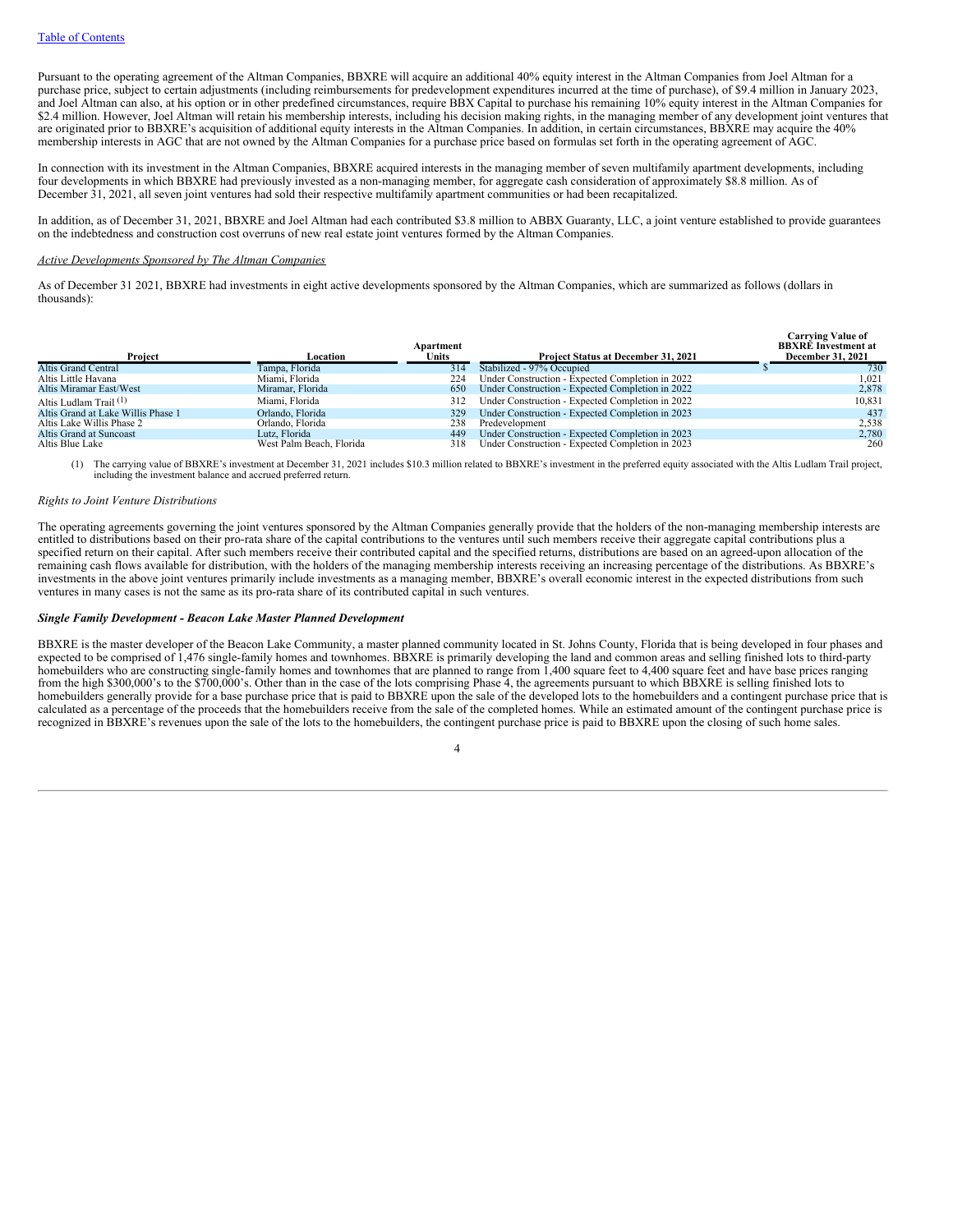BBXRE has substantially completed the development of the lots comprising Phases 1 and 2 of the Beacon Lake Community and commenced the development of the lots comprising Phase 3 during the second quarter of 2021. In 2021, BBXRE sold the 299 undeveloped lots comprising Phase 4 in a bulk lot sale to a single homebuilder.

The following table summarizes the status of the sale of lots to homebuilders in each phase in the development as of December 31, 2021:

|                                       | Phase 1                  | Phase 2       |                  | Phase 3                  | Phase 4                  | Total   |
|---------------------------------------|--------------------------|---------------|------------------|--------------------------|--------------------------|---------|
|                                       |                          | Single-family | <b>Townhomes</b> |                          |                          |         |
| Total planned lots                    | 302                      | 479           | 196              | 200                      | 299                      | l,476   |
| Lots sold to homebuilders $(1)$       | (302)                    | (448)         | (164)            | $\overline{\phantom{a}}$ | (299)                    | (1,213) |
| Remaining lots to sell                | _                        |               | 32               | 200                      |                          | 263     |
| Lots under contract with homebuilders | $\overline{\phantom{a}}$ | 31            | (32)             | (68)                     | $\overline{\phantom{a}}$ | (131)   |
| Available lots $(2)$                  | $\overline{\phantom{a}}$ | _             |                  | 132                      | $\overline{\phantom{a}}$ | 132     |

(1) As further described in Item 8 - Note 2 to the Company's consolidated financial statements included in this Annual Report, BBXRE generally recognizes revenue related to sales of lots to<br>homebuilders, including an estim related to a lot until the homebuilder closes on the sale of a home on such lot and collects the proceeds from the home sale. With respect to the sale of the undeveloped lots comprising Phase 4,<br>BBXRE received the payment

lots in Phase 3 and currently expects that it will sell the finished lots to a homebuilder.

The following table summarizes the status of the sale of homes by homebuilders on lots previously sold by BBXRE to such homebuilders:

|                           | Phase | Phase 2       |                 |     | Total |  |
|---------------------------|-------|---------------|-----------------|-----|-------|--|
|                           |       | Single-family | Townhomes       |     |       |  |
| Lots sold to homebuilders | 302   |               | 448             | 164 | 914   |  |
| Homes closed              | 30    |               | 194             |     | 588   |  |
| Homes remaining to close  |       |               | 25 <sup>c</sup> |     | 326   |  |

BBXRE has financed a portion of the development costs for the Beacon Lake Community through the issuance of Community Development District Bonds. Under the terms of the agreements with the homebuilders, in connection with the sale of the finished lots, BBXRE is required to repay a portion of the bonds with proceeds from such sales, while a portion of the bonds are assumed by the homebuilders.

# *Single-Family Developments with Third Party Developers*

#### *Marbella*

As of December 31, 2021, BBXRE had invested \$8.1 million in a joint venture with CC Homes to develop Marbella, a residential community expected to be comprised of 158 single-family homes in Miramar, Florida. Under the terms of the operating agreement between BBXRE and CC Homes, BBXRE is entitled to receive 70.0% of the joint venture distributions until it receives its aggregate capital contributions plus a specified return on its capital. After BBXRE and CC Homes receive a specified return and the return of their contributed capital, any distributions thereafter are shared based on earnings, with CC Homes, as the managing member, receiving an increasing percentage of distributions.

The joint venture acquired the development land in 2019 and commenced site development in 2020. As of December 31, 2021, the joint venture had executed contracts to sell all of the 158 single-family homes comprising Marbella and had closed on the sale of 32 homes. During the year ended December  $31$ , 2021, BBXRE recognized \$2.6 million of equity earnings and received \$9.3 million of distributions from the venture.

#### *Sky Cove*

In June 2019, BBXRE invested \$4.2 million as one of a number of investors in a joint venture with Label & Co. to develop Sky Cove at Westlake, a residential community comprised of 204 single-family homes in Loxahatchee, Florida. Under the terms of the operating agreement governing the joint venture, BBXRE is entitled to receive 26.25% of the joint venture distributions until it receives its aggregate capital contributions plus a specified return on its capital. After all investors receive a specified return and the return of their contributed capital, any distributions thereafter are shared based on earnings, with Label & Co., as the managing member, receiving an increasing percentage of distributions.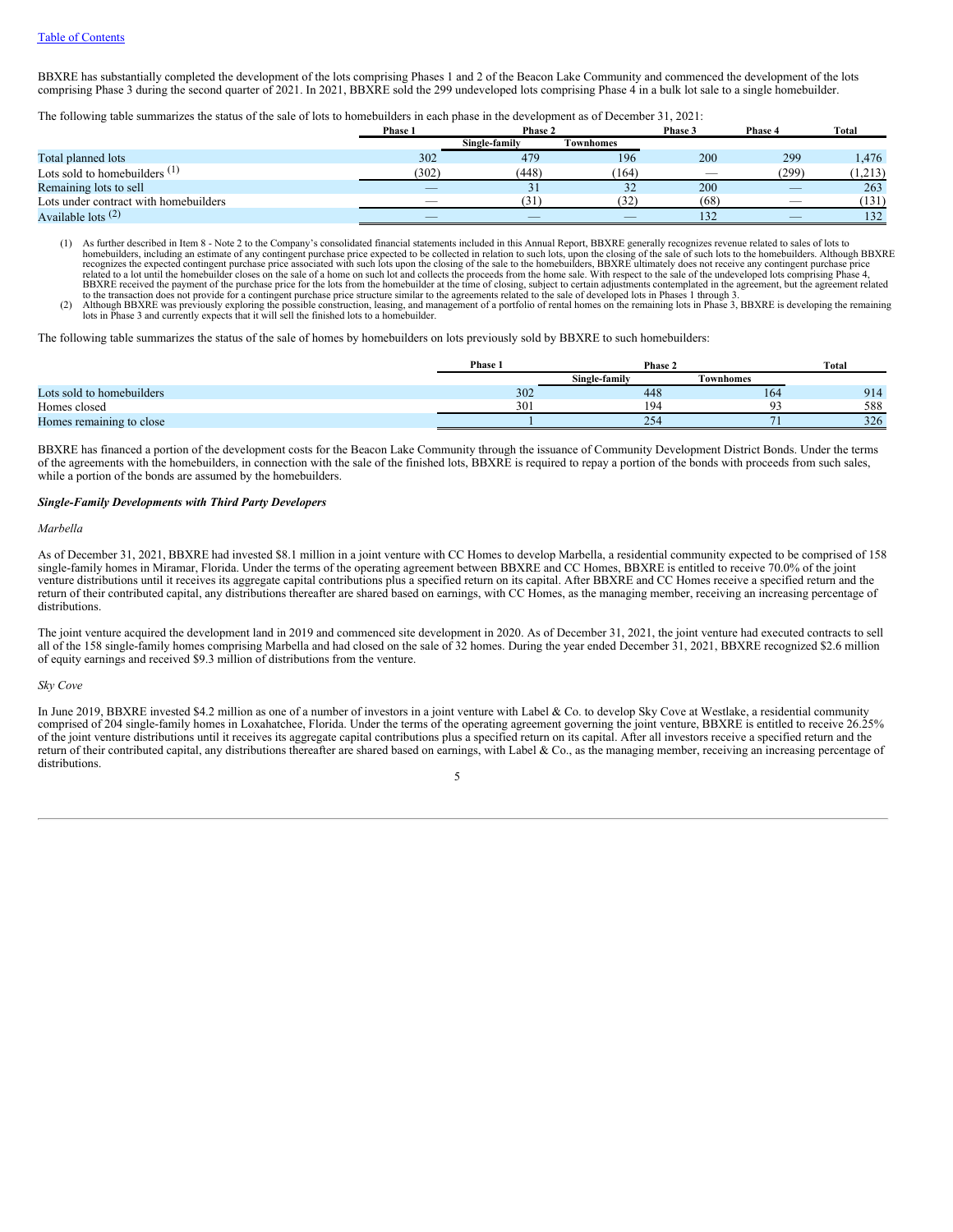During the year ended December 31, 2021, the joint venture closed on 165 single-family homes, and BBXRE recognized \$1.5 million of equity earnings and received \$3.2 million of distributions from the venture. As of December 31, 2021, the joint venture had executed contracts to sell an additional 31 single-family homes.

#### *Sky Cove South*

In February 2021, BBXRE invested \$4.9 million as one of a number of investors in a joint venture with Label & Co. to develop Sky Cove South at Westlake, a residential community that will be adjacent to Sky Cove at Westlake and is expected to be comprised of 197 single-family homes. BBXRE's rights to distributions from the Sky Cove South joint venture are substantially the same as its rights to distributions from the Sky Cove joint venture.

As of December 31, 2021, the joint venture had commenced construction of the community and executed contracts to sell 103 single-family homes.

#### *Mixed Use Developments*

#### *Bayview*

In 2014, BBXRE invested in a joint venture with an affiliate of Procacci Development Corporation ("Procacci"). At the inception of the venture, BBXRE and Procacci each contributed \$1.8 million to the venture in exchange for a 50% equity interest, and the joint venture acquired approximately three acres of real estate in Fort Lauderdale, Florida for \$8.0 million. The site is currently comprised of an approximately 84,000 square foot office building, along with a convenience store and gas station. The office building has low occupancy with short term leases, while the lease for the convenience store ends in March 2022.

In February 2022, BBXRE agreed to sell its equity interest in the joint venture to Procacci for net cash consideration of approximately \$8.9 million. Under the terms of the agreement, Procacci will fully assume the mortgage loan on the property, which currently has an outstanding balance of \$5.0 million, and BBX Capital's existing guaranty on 50% of the outstanding loan balance for any liabilities that occur following the closing. However, the closing of the sale is subject to certain closing conditions, including obtaining a release from the lender of BBX Capital's guaranty on the outstanding loan balance for any liabilities that occur following the closing, and there is no assurance that the transaction will be consummated pursuant to the terms of the agreement, or at all.

#### *The Main Las Olas*

As of December 31, 2021, BBXRE had invested \$3.8 million as one of a number of investors in The Main Las Olas joint venture, which was formed to invest in the development of The Main Las Olas, a mixed-used project in downtown Fort Lauderdale, Florida that is comprised of an office tower with approximately 365,000 square feet of leasable area, a residential tower with approximately 341 units, and approximately 45,000 square feet of ground floor retail. Construction was substantially completed during 2021, and as of December 31, 2021, the office tower, residential tower, and retail space were 73%, 97% and 97% leased, respectively.

BBX Capital leases 32,166 square feet of space in the office tower for its corporate headquarters pursuant to a lease agreement with the joint venture that has an initial term that ends in 2031.

#### *Other Assets*

In addition to the above projects, BBXRE holds certain investments in real estate joint ventures in which a majority of the assets of the ventures have been sold. BBXRE also holds various legacy assets primarily formerly held by BankAtlantic, including loans receivable and real estate with an aggregate carrying amount of approximately \$16.9 million as of December 31, 2021. The majority of the legacy assets do not generate cash flow on a regular or predictable basis and are not expected to do so until the assets are monetized through loan repayments or transactions involving the sale, joint venture, or development of the underlying real estate.

Since the Company's sale of BankAtlantic in 2012, BBXRE has generated substantial income from the legacy asset portfolio, as the majority of the loans receivable and foreclosed real estate assets within the portfolio were impaired in prior periods to their estimated fair values during the recession that began in 2007 and 2008 but were ultimately monetized by BBXRE following the recovery in the real estate market over the past several years. In recent years, BBXRE has believed that the monetization of the portfolio is substantially complete and generally has not expected significant earnings relating to the remaining assets in future periods. However, as a result of changes in market conditions over the past year, including a significant increase in demand for single-family housing in Florida, BBXRE now expects certain of these assets to generate earnings that are significantly higher than prior expectations

BBXRE is also continuing its efforts to seek collection of legal judgments against past borrowers, and although such collection efforts have continued to generate income for BBXRE over the past several years, there is significant uncertainty relating to these efforts, and there is no assurance that these efforts will generate income in future periods. 6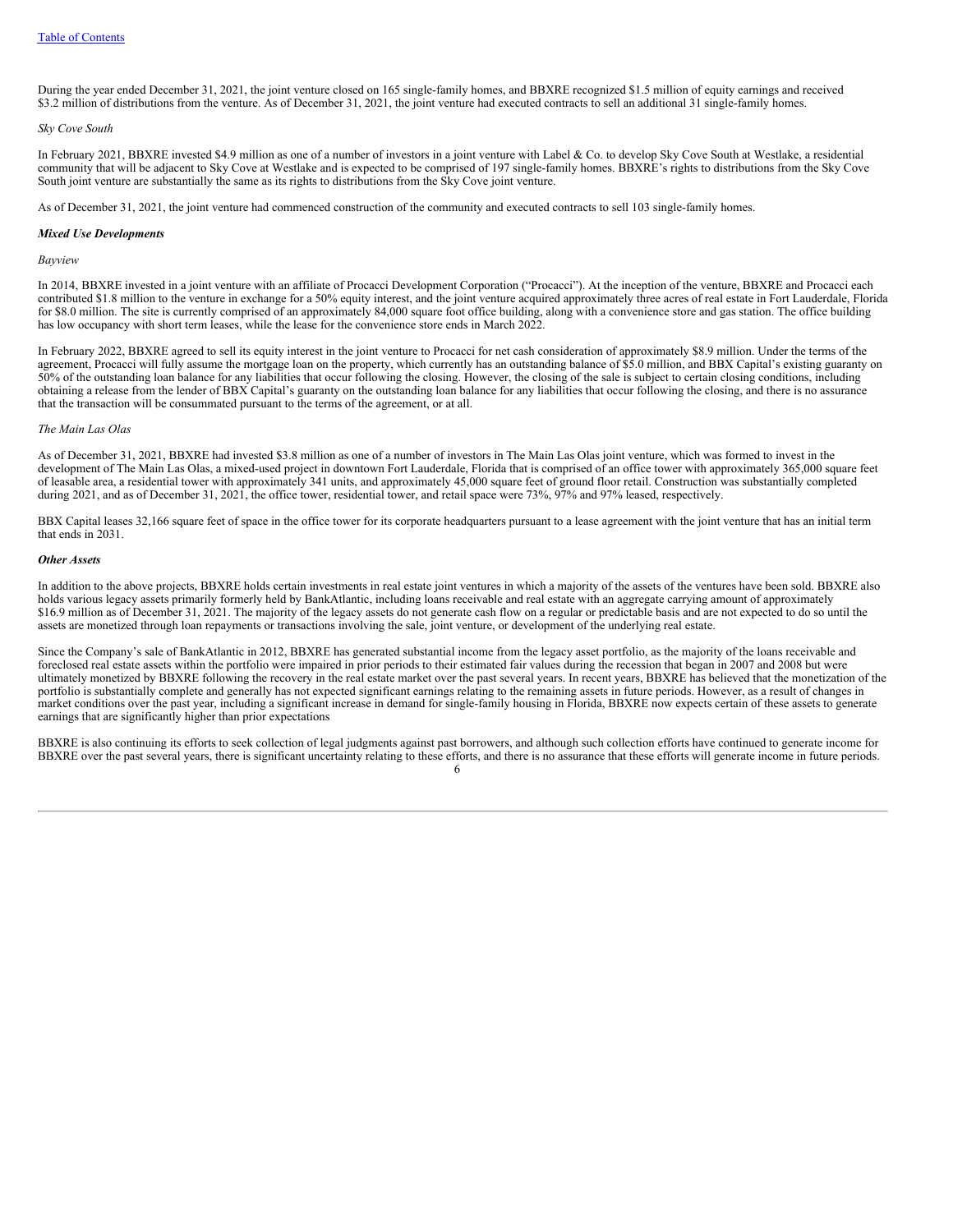# **BBX Sweet Holdings**

### *Business Overview*

BBX Sweet Holdings is engaged in the ownership and management of operating businesses in the confectionery industry, including: i) IT'SUGAR, a specialty candy retailer whose products include bulk candy, candy in giant packaging, and licensed and novelty items and which operates in retail locations which include a mix of high-traffic resort and entertainment, lifestyle, mall/outlet, and urban locations throughout the United States; ii) Las Olas Confections and Snacks, a manufacturer and wholesaler of chocolate and other confectionery products; and iii) Hoffman's Chocolates, a retailer of gourmet chocolates with six retail locations in South Florida.

Prior to September 22, 2020, the Company consolidated the financial statements of IT'SUGAR and its subsidiaries as a result of its over 90% ownership of IT'SUGAR. However, on September 22, 2020, IT'SUGAR and its subsidiaries filed voluntary petitions to reorganize under Chapter 11 of Title 11 of the U.S. Code (the "Bankruptcy Code") in the U.S. Bankruptcy Court for the Southern District of Florida (the "Bankruptcy Court") (the cases commenced by such filings, the "Bankruptcy Cases"), and the Company deconsolidated IT'SUGAR as a result of the filings and the uncertainties surrounding the nature, timing, and specifics of the bankruptcy proceedings. On June 16, 2021, the Bankruptcy Court confirmed IT'SUGAR's plan of reorganization, and the plan became effective on June 17, 2021 (the "Effective Date"). Pursuant to the terms of the plan, BBX Sweet Holdings' equity interests in IT'SUGAR were revested on the Effective Date. As a result of the confirmation and effectiveness of the plan and the revesting of its equity interests in IT'SUGAR, the Company was deemed to have reacquired a controlling financial interest in IT'SUGAR and consolidated the results of IT'SUGAR into its consolidated financial statements as of the Effective Date. See Item 7 - Management's Discussion and Analysis of Financial Condition and Results of Operations and Note 23 in Item 8 – Financial Statements and Supplementary Data for further discussion related to the Bankruptcy Cases.

### *Strategy*

Although there are certain synergies amongst BBX Sweet Holdings' operating businesses, these businesses have distinct business and operating strategies based on their respective business models. In particular, IT'SUGAR's business and operating strategy is focused on:

- $\circled{c}$  Continuing its focus on driving traffic and sales by creating a "retailtainment" experience for customers, including developing creative and humorous product content;<br> $\circled{c}$  Expanding on the recent success of i Expanding on the recent success of its "candy department store" concept as implemented in retail locations at American Dream in New Jersey and the Ala Moana Center in Honolulu, Hawaii in additional select high-traffic resort and entertainment locations;
- $\circ$  Evaluating additional retail locations in targeted markets in which it believes it can opportunistically capitalize on the availability of retail space and a decline in rental rates of retail space in certain markets as a result of the impact of the COVID-19 pandemic;
- · Improving the remaining maturity of its store portfolio by extending the lease terms of its existing successful retail locations, as well as expanding the size of certain retail locations;
- $\circled{r}$  Opening "short term" temporary stores in seasonal locations; and  $\circled{r}$  Developing and leveraging industry relationships and establiships
- · Developing and leveraging industry relationships and establishing itself as a vehicle through which brands can market and sell their products at "retailtainment" locations specifically focused on candy products and candy-themed merchandise.

Las Olas Confections and Snacks' strategy is primarily focused on growing its wholesale business and improving its gross margin and profitability through process improvements and efficiencies and reductions in product and operating costs. Hoffman's Chocolates is primarily focused on driving sales at its six retail locations in South Florida. While it previously manufactured various products in a manufacturing location in Greenacres, Florida, Hoffman's Chocolates expects to exit this manufacturing location in 2022 and purchase substantially all of its products from Las Olas Confections and Snacks, which has a manufacturing facility in Orlando, Florida.

### **Renin**

# *Business Overview*

Renin is engaged in the design, manufacture, and distribution of sliding doors, door systems and hardware, and home décor products and operates through its headquarters in Canada and three manufacturing and distribution facilities in the United States and Canada. In addition to its own manufacturing activities, Renin sources various products and materials from China, Brazil, and certain other countries. In October 2020, Renin acquired substantially all of the assets and assumed certain of the liabilities of Colonial Elegance, a supplier and distributor of building products that was headquartered in Montreal, Canada. Colonial Elegance's products included barn doors, closet doors, and stair parts, and its customers included various big box retailers in the United States and Canada which were complementary to and expanded Renin's existing customer base. 7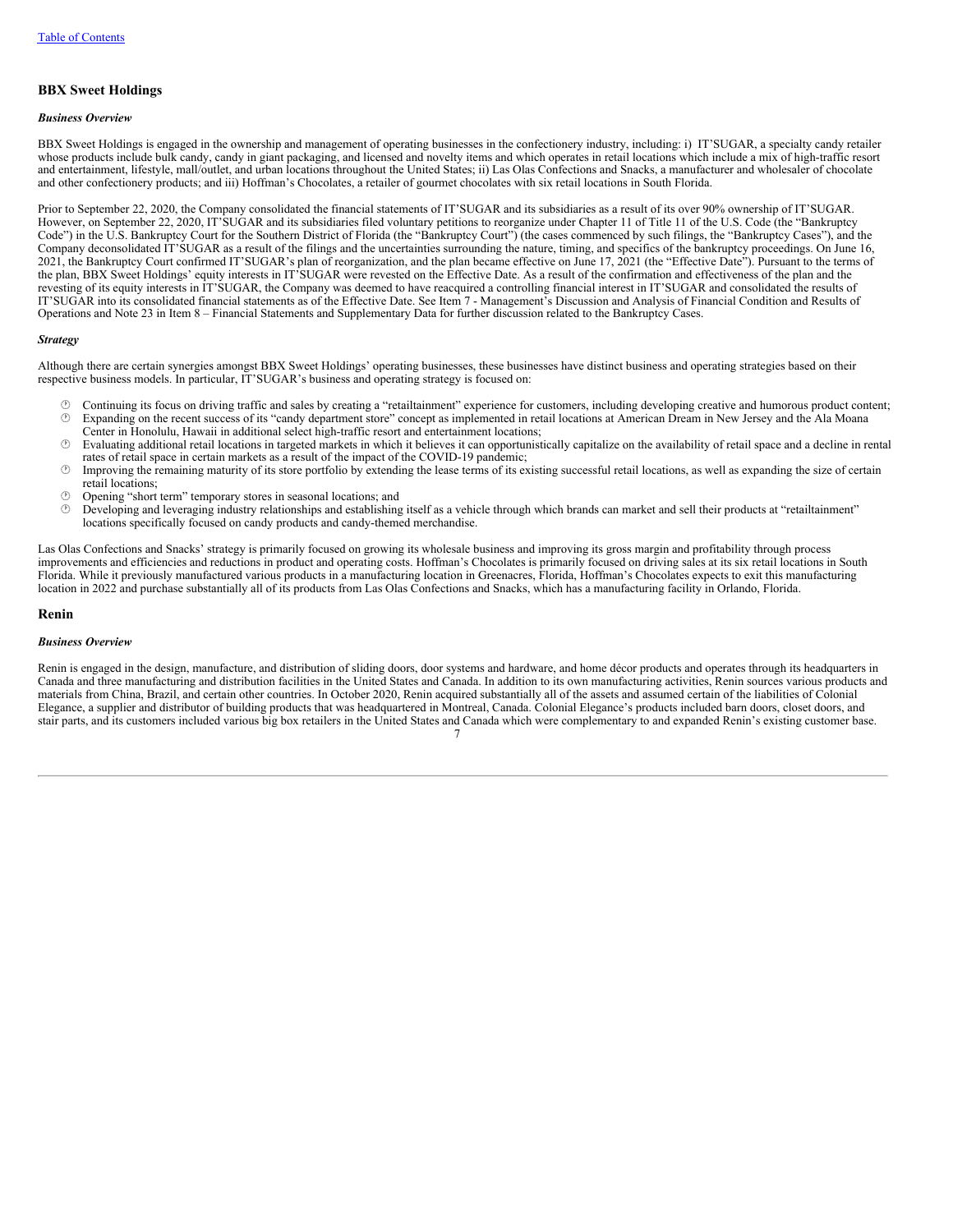Renin's products are primarily sold through three channels in North America: (i) retail, (ii) commercial, and (iii) direct installation in the greater Toronto area. For the year ended December 31, 2021, Renin's retail channel comprised approximately 77% of its gross sales and included big box retail customers, Lowe's (U.S. and Canada), Home Depot (U.S. and Canada), and Menards. Renin's commercial channel comprised approximately 16% of its gross sales and included original equipment manufacturers and fabricators across North America, while Renin's direct installation channel generated the remaining sales.

During the year ended December 31, 2021, Renin's total revenues included \$123.5 million of trade sales to three major customers and their affiliates and \$50.6 million of revenues generated outside the United States. For the year ended December 31, 2021, revenues from three customers and their affiliates respectively represented \$50.3 million (or 16.0%), \$42.8 million (or 13.6%,), and \$30.4 million (or 9.7%) of the Company's total revenues. Renin's long-lived assets located outside the United States, which includes properties, equipment, and right of use assets, had a carrying amount of \$11.5 million as of December 31, 2021.

### *Strategy*

Renin's business and operating strategy is primarily focused on:

- $\circled{r}$  Increasing sales by delivering outstanding customer service;<br> $\circled{r}$  I owering product and manufacturing costs through improves
- $\circled{}$  Lowering product and manufacturing costs through improvements in product sourcing and logistics and manufacturing efficiencies;<br> $\circled{}$  Balancing an appropriate mix between domestic manufacturing and global sourci
- · Balancing an appropriate mix between domestic manufacturing and global sourcing of finished goods in light of market conditions; and
- $\circled{e}$  Reducing customer lead-times through improved inventory planning.

### *Other Investments*

In addition to its principal holdings, the Company has investments in other operating businesses, including a restaurant located in South Florida that was acquired through a loan foreclosure and an insurance agency.

# **Regulatory Matters**

As a public company, the Company is subject to federal securities laws, including the Securities Exchange Act of 1934, as amended (the "Exchange Act"). In addition, the companies in which BBX Capital holds investments are subject to federal, state and local laws and regulations generally applicable to their respective businesses.

The Company collects, processes, and retains large volumes of internal and customer data, including social security numbers, credit card numbers, and other personally identifiable information of its employees and customers, in various internal information systems. The Company also transmits some of this information to third party service providers. The regulatory environment, as well as the requirements imposed on the Company by the payment card industry surrounding information, security, and privacy is increasingly demanding, in both the United States and other jurisdictions in which the Company operates. From time to time, information comes to our attention that our internal information systems, including our payment processing systems, fail to fully comply with applicable requirements and regulations. Such requirements and regulations may include, without limitation, the Florida Information Protection Act (FIPA), the Fair and Accurate Credit Transactions Act (FACTA), and the Consumer Credit Protection Act (CCPA). Upon receipt of such information, we immediately seek to remediate the issues, both directly and with our third party service providers.

See "Item 1A – Risk Factors*"* for a description of risks with respect to regulatory compliance.

### **Seasonality**

BBX Sweet Holdings' businesses are subject to seasonal fluctuations in trade sales, which cause fluctuations in BBX Sweet Holdings' quarterly results of operations. Historically, IT'SUGAR generated its strongest retail trade sales during the months from June through August, as well as during the month of December, when families are generally on vacation, while BBX Sweet Holdings' other operating businesses generate their strongest trade sales during the fourth quarter in connection with various holidays in the United States.

### **Human Resources**

As of December 31, 2021, the Company and its subsidiaries had approximately 1,387 employees, including 811 employees at IT'SUGAR. We believe that our employee relations are satisfactory and that our employees are important to achieving our business objectives.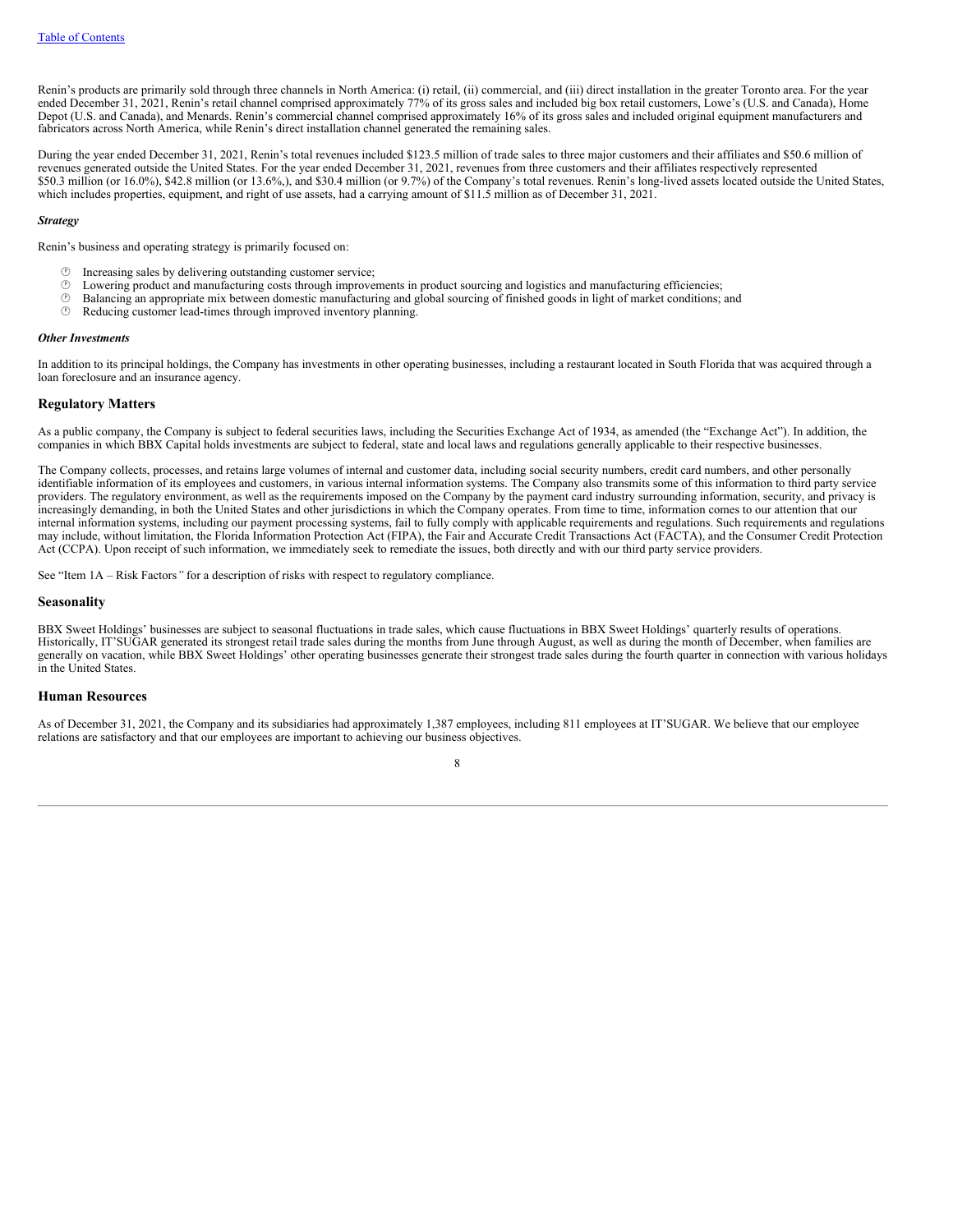In 2020 and 2021, in response to the COVID-19 pandemic, we instituted safety protocols and procedures for our employees who continued to work at physical locations. These protocols included complying with social distancing and other health and safety standards as recommended by federal, state and local government agencies, as well as taking into consideration guidelines of the Centers for Disease Control and Prevention and other public health authorities. In addition, we reduced the number of in-person interactions and significantly expanded the use of virtual interactions in all aspects of our business, including administrative and operational activities. We have now returned to in-person interactions but continue to evaluate our operations in light of federal, state, and local guidance, evolving data concerning the pandemic, and the best interests of our employees and customers.

BBX Capital seeks to offer competitive compensation and benefit programs for our employees in our effort to attract and retain employees. In addition to competitive base wages, additional programs currently include: Incentive Compensation Plans, Long-Term Incentive Plans, a company matched 401(k) plan, healthcare and insurance benefits, health savings and flexible spending accounts, paid time off, family leave, and employee assistance programs.

We are committed to foster an inclusive work environment that supports our workforce and the communities we serve. We seek to hire the best qualified employees regardless of gender, ethnicity, or other protected traits and to fully comply with all laws applicable to discrimination in the workplace.

We are committed to maintaining a work environment where employees are treated with dignity and respect, free from the threat of discrimination and harassment. We believe these same standards should apply to all stakeholders and to our interactions with customers, vendors, and independent contractors.

We are proud to be an Equal Opportunity Employer. Our policies prohibit discrimination in hiring or advancement against any individual on the basis of race, color, religion, gender, sex, national origin, age, marital status, pregnancy, physical or mental disability, veteran status, sexual orientation, or any other characteristic protected by applicable law.

We strive to ensure our employees have access to working conditions that provide a safe and healthy environment, free from work-related injuries and illnesses. We encourage employees to raise concerns about actual or suspected misconduct.

# **Competition**

The industries in which the Company conducts its business are very competitive, and BBX Capital also faces substantial competition with respect to its investment activities from real estate investors and developers, private equity funds, hedge funds, and other institutional investors. BBX Capital competes with institutions and entities that are larger and have greater resources than the resources available to BBX Capital.

BBXRE invests in the development of multifamily apartment communities. Due to the historically strong performance of this class of asset within the real estate market and the recent increase in demand for housing in the markets in which BBXRE and the Altman Companies operate, BBXRE is experiencing increased competition from other real estate investors and developers, which has resulted in an increase in the cost of land and limits the number of available development opportunities in the markets in which BBXRE and the Altman Companies operate.

Renin's products are primarily sold to large retailers and wholesalers, and it experiences intense competition from others, including importers of foreign products.

Four unaffiliated companies in the confectionery industry currently account for the majority of the industry's revenues, reflecting significant concentration and competition in the industry in which BBX Sweet Holdings operates.

# **Implications of Being an Emerging Growth Company**

We qualify as an "emerging growth company" as defined in the Jumpstart Our Business Startups Act of 2012 (the "JOBS Act"). As an emerging growth company, we can take advantage of specified reduced disclosure and other requirements that are otherwise applicable generally to public companies, including reduced financial disclosure, reduced disclosure about our executive compensation arrangements, exemption from the requirements to hold non-binding advisory votes on executive compensation or shareholder approval of golden parachute payments, and exemption from the auditor attestation requirement in the assessment of our internal control over financial reporting. We expect to continue to take advantage of certain of the exemptions available to emerging growth companies until December 31, 2025 (the end of the fifth fiscal year following the initial public issuance of our common stock in connection with the spin-off from Bluegreen Vacations) or such earlier time that we no longer qualify as an emerging growth company. We would cease to be an emerging growth company if we have more than \$1.07 billion in annual revenue, more than \$700.0 million in market value of our stock is held by non-affiliates, or we issue more than \$1.0 billion of non-convertible debt securities over a three-year period.  $\Omega$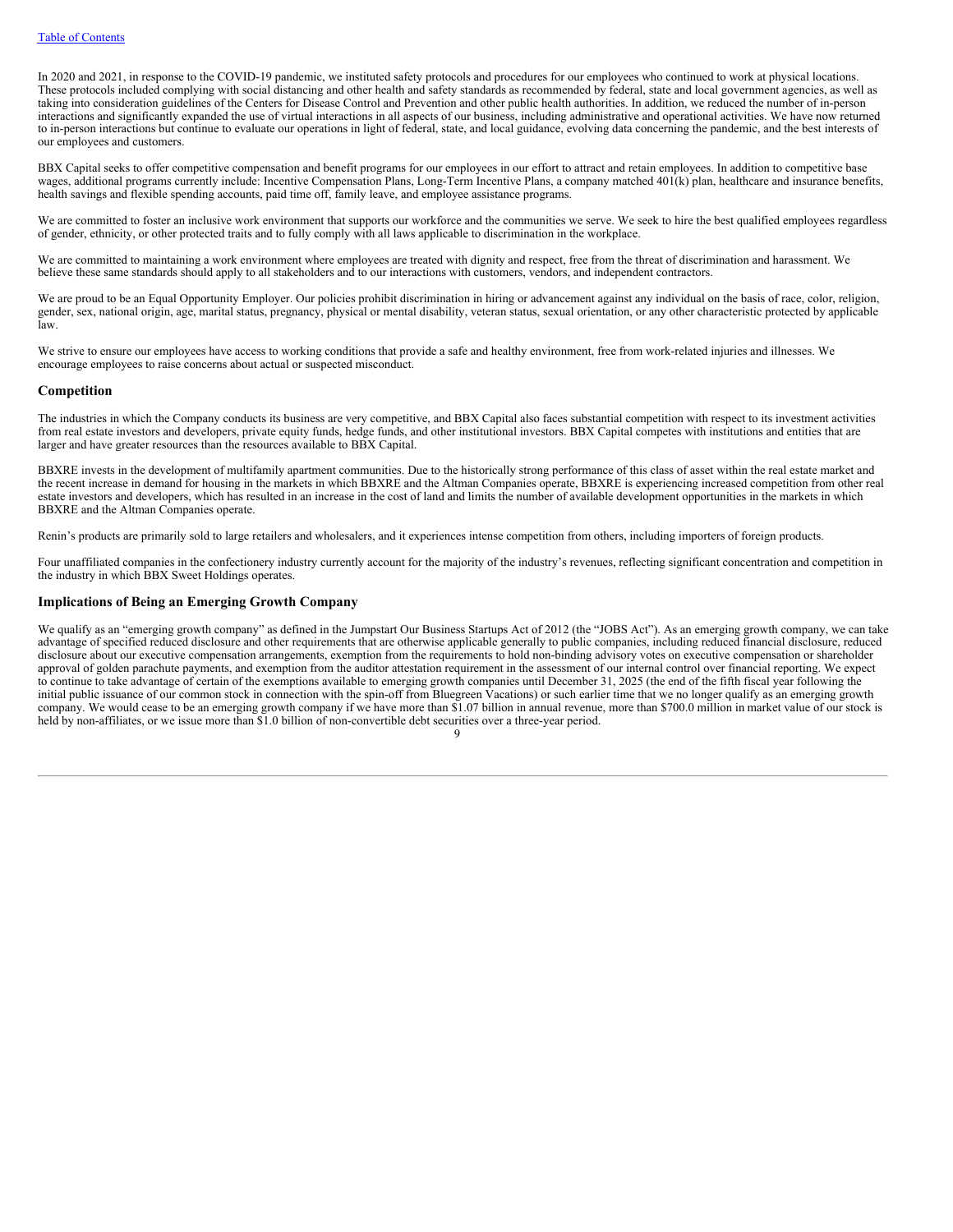# **Additional Information**

The Company's corporate website is www.bbxcapital.com. The Company's Form 10 and Form 10-K, quarterly reports on Form 10-Q, current reports on Form 8-K, and all amendments to those reports are available free of charge through its website as soon as reasonably practicable after such material is electronically filed with, or furnished to, the Securities and Exchange Commission ("SEC"). The Company's website and the information contained on or connected to it are not incorporated into this Annual Report on Form 10-K. The SEC also maintains a website at www.sec.gov that contains reports, proxy and information statements, and other information regarding issuers that file electronically with the SEC.

# *Cautionary Note Regarding Forward-Looking Statements*

This document contains forward-looking statements within the meaning of Section 27A of the Securities Act of 1933, as amended (the "Securities Act"), and Section 21E of the Exchange Act. All opinions, forecasts, projections, future plans or other statements, other than statements of historical fact, are forward-looking statements. Forwardlooking statements can be identified by the use of words or phrases such as "plans," "believes," "will," "expects," "anticipate," "intends," "estimates," "our view," "we seek," "would," and words and phrases of similar import. Forward-looking statements are based largely on our current expectations, and we can give no assurance that such expectations will prove to be correct. In addition, forward-looking statements are subject to a number of risks and uncertainties that are subject to change based on factors which are, in many instances, beyond our control. Actual results, performance, or achievements could differ materially from those contemplated, expressed, or implied by the forward-looking statements contained herein. When considering forward-looking statements, the reader should keep in mind the risks, uncertainties, and other cautionary statements made in this report. The reader should not place undue reliance on any forward-looking statement, which speaks only as of the date made. This document also contains information regarding the past performance of the Company and its investments and operations. The reader should note that prior or current performance is not a guarantee or indication of future performance. Comparisons of results for current and any prior periods are not intended to express any future trends or indications of future performance, and all such information should only be viewed as historical data. Future results could differ materially as a result of a variety of risks and uncertainties.

Some factors which may affect the accuracy of the forward-looking statements apply generally to the industries in which the Company operates, including the real estate development and construction industry in which BBX Capital Real Estate operates, the home improvement industry in which Renin operates, and the confectionery industry in which BBX Sweet Holdings operates.

With respect to the Company generally, the various factors include, but are not limited to:

- · Risks and uncertainties relating to the COVID-19 pandemic, including risks and uncertainties associated with vaccination, masking, and other deterrence policies which vary across different jurisdictions where the Company operates, and federal, state, and local government officials may in the future issue new or revised orders that are different than the orders under which the Company is currently operating;
- · Risks and economic uncertainties, including inflationary trends, increased costs of labor, freight, shipping and materials, and increasing interest rates, and the
- Company's ability to pass along the increased costs to its customers, which could adversely impact the gross margins of the Company's operating businesses; · Risks and uncertainties of supply chain disruptions on the Company's businesses which has resulted in the higher costs of inventory and may result in the Company
- being unable to obtain or manufacture sufficient amounts of products or maintain sufficient inventory;
- · Risks that labor shortages may result in issues relating to the hiring or retention of employees, increased employee turnover, and demands for higher wages; · Risks related to BBX Capital's indebtedness and the indebtedness of its subsidiaries including Renin, including the potential for accelerated maturities and debt covenant violations;
- · Risks and uncertainties affecting BBX Capital and its results, operations, markets, products, services, and business strategies, and the risks and uncertainties associated with its ability to successfully implement its current plans and its ability to generate earnings under the current business strategy;
- $\circled{}$  The performance of entities in which BBX Capital has made investments may not be profitable or achieve anticipated results and the risk of impairment losses associated with declines in the value of the Company's investments in operating businesses or the Company's inability to recover its investments;
- · Risks associated with acquisitions, asset or subsidiary dispositions, or debt or equity financings which the Company may consider or pursue from time to time;
- $\circled{B}$  Risks of cybersecurity threats, including the potential misappropriation of assets or confidential information, corruption of data, or operational disruptions;<br> $\circled{B}$  The undating of and developments with respe · The updating of, and developments with respect to, technology, including the cost involved in updating our technology and the impact that any failure to keep pace with developments in technology could have on our operations or competitive position and our information technology expenditures may not result in the expected benefits;

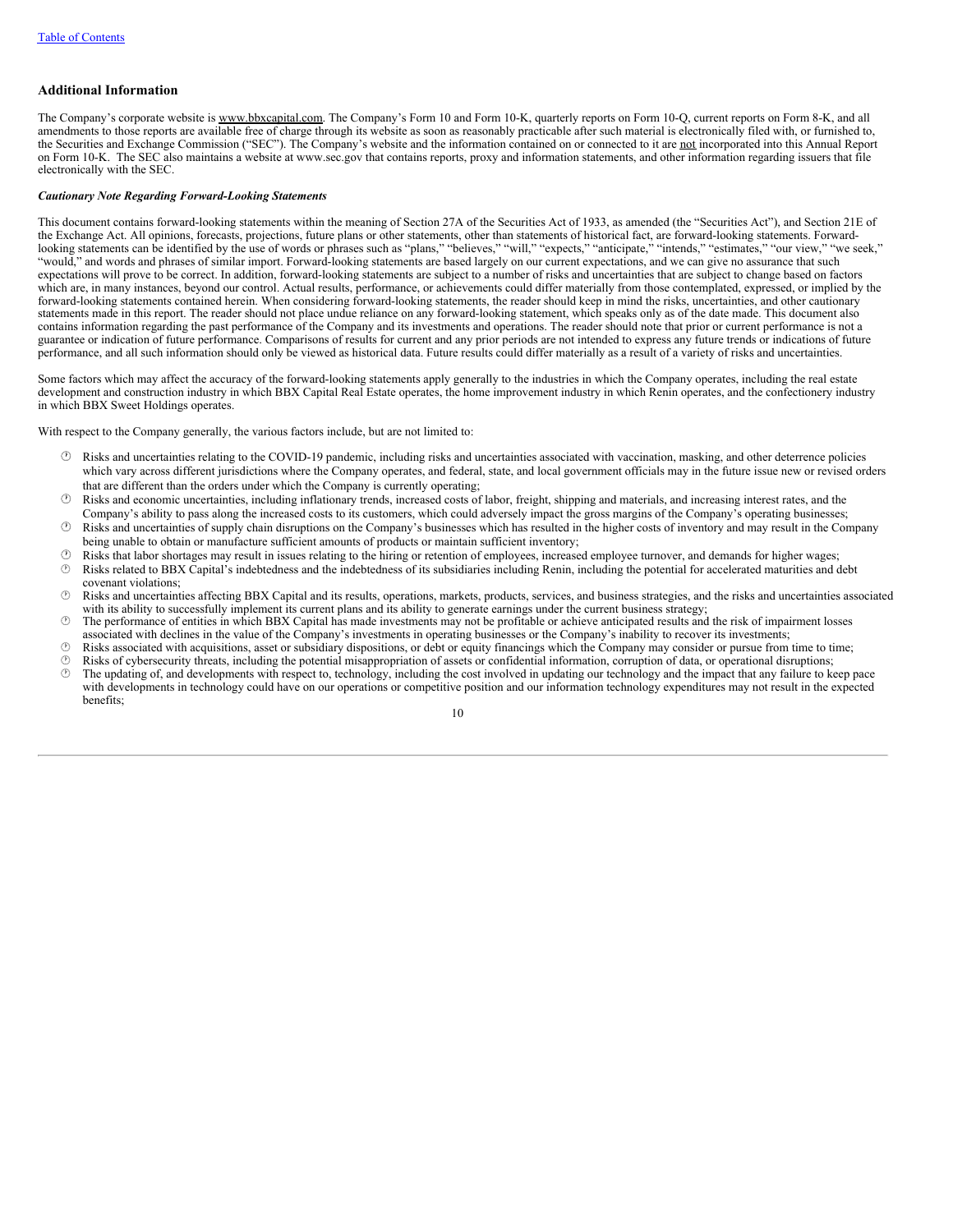- $\circled{?}$  The ability of BBX Capital's subsidiaries to compete effectively in the highly competitive industries in which they operate;  $\circled{>}$  The Company's ability to maintain the integrity of internal or customer data, t
- · The Company's ability to maintain the integrity of internal or customer data, the failure of which could result in damage to our reputation and/or subject us to costs, fines or lawsuits:
- $\circled{?}$  The Company's relationships with key customers and suppliers may be materially diminished or terminated;  $\circled{>}$  The preparation of financial statements in accordance with GAAP involves making estimates judgments
- · The preparation of financial statements in accordance with GAAP involves making estimates, judgments and assumptions, and any changes in estimates, judgments and assumptions used could have a material adverse impact on the financial condition and operating results of BBX Capital or its subsidiaries;
- · The impact on BBX Capital's consolidated financial statements and internal control over financial reporting of the adoption of new accounting standards;
- $\circled{b}$  Audits of BBX Capital's or its subsidiaries' federal or state tax returns, including that they may result in the imposition of additional taxes;<br> $\circled{b}$  The Company's businesses are subject to various government
- The Company's businesses are subject to various governmental regulations, laws and orders, compliance with which may result in significant expenses, and any noncompliance could result in civil or criminal penalties or other liabilities;
- · The outcome of litigation, inquiries, investigations, examinations or other legal proceedings is inherently uncertain and could subject the Company to significant monetary damages or restrictions on the Company's ability to do business;
- · Any damage to physical assets or interruption of access to physical assets or operations resulting from public health issues, such as the outbreak of COVID-19, or from hurricanes, earthquakes, fires, floods, windstorms or other natural disasters, which may increase in frequency or severity due to climate change or other factors;
- · The risk that creditors of BBX Capital's subsidiaries or other third-parties may seek to recover distributions or dividends, if any, made by such subsidiaries to BBX Capital or other amounts owed by such subsidiaries to such creditors or third-parties; and
- · If BBX Capital issues additional shares of its Class A Common Stock, Class B Common Stock or other securities, including in connection with acquisitions, investments or financings or pursuant to equity compensation plans, BBX Capital's shareholders would experience dilution and any preferred stock issued could include dividend rights, conversion rights, voting rights, terms of redemption and liquidation preferences, any or all of which may be greater than the rights of BBX Capital's Class A Common Stock or Class B Common Stock or otherwise adversely affect the holders of BBX Capital's Class A Common Stock or Class B Common Stock, including the likelihood that holders of BBX Capital's Class A Common Stock or Class B Common Stock would receive dividend payments and payments on liquidation, or the amounts thereof.

With respect to BBX Capital Real Estate, the risks and uncertainties include, but are not limited to:

- · The impact of economic, competitive, and other factors affecting BBX Capital Real Estate and its assets, including the impact of a decline in real estate values on BBX Capital Real Estate's business and the value of BBX Capital Real Estate's assets;
- · Risks that the investment in the Altman Companies may not realize the anticipated benefits and will increase the Company's exposure to risks associated with the multifamily real estate development and construction industry;
- $\circled{?}$  The risk that homebuilder counterparties will not meet their obligations to acquire lots or to pay contingent purchase prices due on the sale of homes;<br> $\circled{>}$  The risks associated with expanding its operating pl
- $\circled{b}$  The risks associated with expanding its operating platform to include a logistics real estate division and investing in the development of logistics real estate assets;<br> $\circled{b}$  The risks associated with investme The risks associated with investments in real estate developments and joint ventures include:
	- o exposure to downturns in the real estate and housing markets;
		- o exposure to risks associated with real estate development activities, including severe weather conditions increasing costs, delaying construction, causing uninsured losses or reducing demand for homes;
		- o environmental liabilities, including claims with respect to mold or hazardous or toxic substances;
		- o risks associated with obtaining necessary zoning and entitlements;
		- $\circ$  risks that joint venture partners may not fulfill their obligations and concentration risks associated with entering into numerous joint ventures with the same joint venture partners;
		- o risks relating to reliance on third-party developers or joint venture partners to complete real estate projects;
		- o risk associated with increasing interest rates, as the majority of the development costs and sales of residential communities is financed;
		- o risks associated with not finding tenants for multifamily apartments or buyers for single-family homes and townhomes;
		- o risk associated with finding equity partners, securing financing, and selling newly built multifamily apartments;
		- o risk associated with rising land and construction costs and supply chain disruptions increasing construction costs and delaying construction schedules and completion of projects;
		- o risk that the projects will not be developed as anticipated or be profitable; and
		- o risk associated with customers or vendors not performing on their contractual obligations.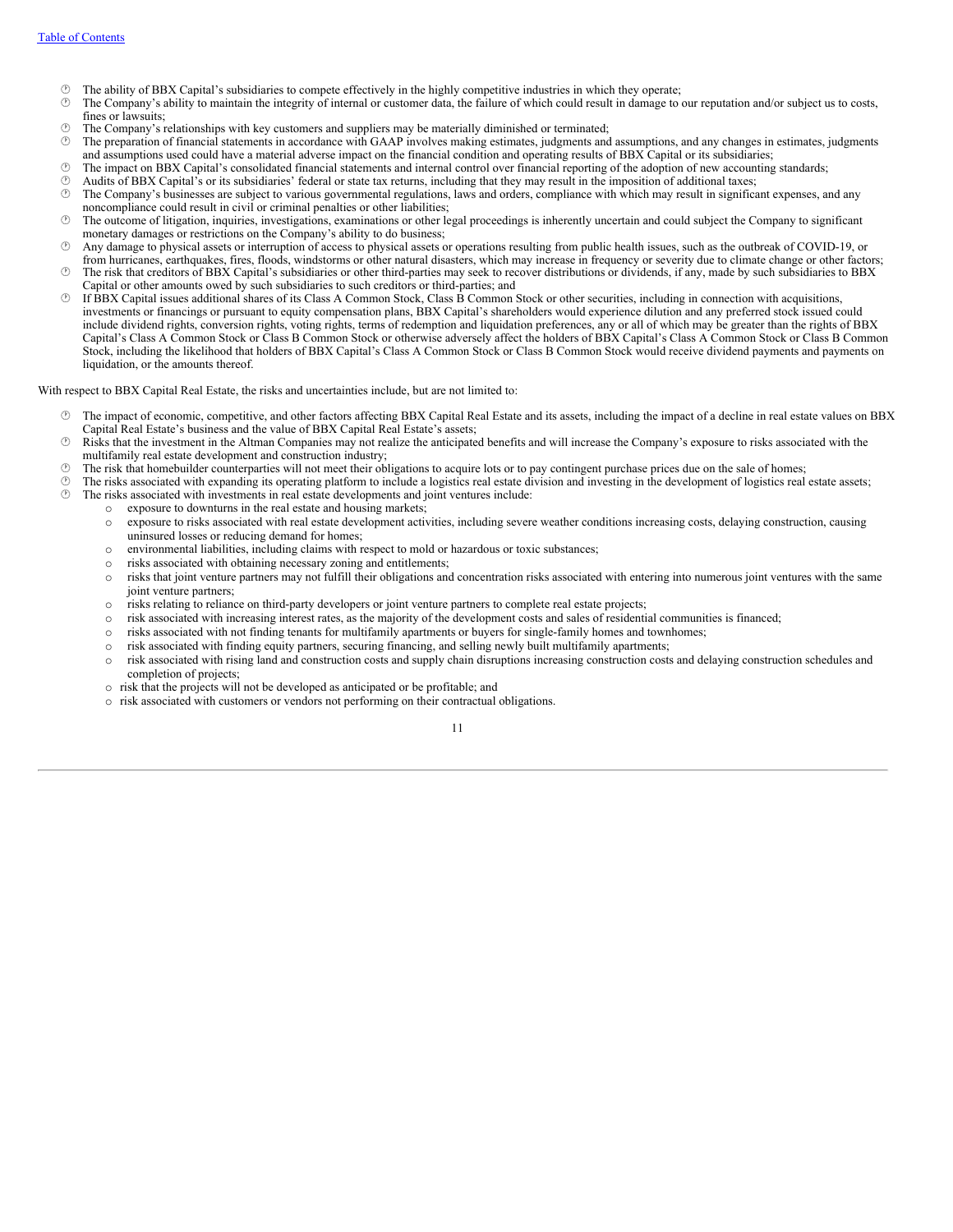With respect to BBX Sweet Holdings, Renin, and the Company's other operating businesses, the risks and uncertainties include, but are not limited to:

- $\circled{b}$  Risks that market demand for the subsidiaries' products could decline;<br> $\circled{b}$  Risks that the reorganization of certain confectionery businesses and or
- · Risks that the reorganization of certain confectionery businesses and operations may not achieve anticipated operating efficiencies and reduction in operating losses and that the implementation of strategic alternatives, including the sale or disposal of certain operations, will result in additional losses;
- · Failure of the Company's confectionery businesses or Renin to meet financial metrics may necessitate BBX Capital making further capital contributions or advances to the businesses or a decision not to support underperforming businesses;
- $\circled{b}$  Risks associated with increased commodity costs or a limited availability of commodities;<br> $\circled{b}$  Risks associated with product recalls or product liability claims:
- $\circled{r}$  Risks associated with product recalls or product liability claims;<br> $\circled{r}$  The risk of losses associated with excess and obsolete inventory
- $\circ$  The risk of losses associated with excess and obsolete inventory and the risks of additional required reserves to recognize inventories at their net realizable values;<br> $\circ$  The risks relating to IT'SUGAR's business p
- The risks relating to IT'SUGAR's business plans, including, but not limited to, that IT'SUGAR may not be able to fund or otherwise open new retail locations, including new "temporary" locations, as or when expected, or at all;
- · Risks associated with the performance of vendors, commodity price volatility, shipping costs to deliver raw materials and finished products from foreign countries, and the impact of tariffs on goods imported from Canada and Asia, particularly with respect to Renin;
- $\circled{b}$  Risks associated with exposure to foreign currency exchange risk of the U.S. dollar compared to the Canadian dollar;<br> $\circled{b}$  The amount and terms of indebtedness associated with the operations and canital expend
- The amount and terms of indebtedness associated with the operations and capital expenditures of the subsidiaries may impact their financial condition and results of operations and limit their activities;
- · The risk that the decreased sales to Renin's major customers and/or Renin's efforts to maintain sales of its products to its major customers may negatively impact Renin's sales, gross margin, and profitability, require Renin to lower its prices, and result in the recognition of impairment losses related to its goodwill and long-lived assets, as well as noncompliance with the terms of its outstanding credit facility;
- · The risk that Renin's acquisition of Colonial Elegance will not achieve the benefits anticipated and the anticipated growth opportunities may not be achieved or if achieved will not be advantageous.

These and other risks and uncertainties disclosed in this Annual Report on Form 10-K are not necessarily all of the important factors that could cause the Company's actual results to differ materially from those expressed in any of the forward-looking statements. Other unknown or unpredictable factors could cause the Company's actual results to differ materially from those expressed in any of the forward-looking statements.

Given these uncertainties, you are cautioned not to place undue reliance on forward-looking statements, and you should read this Annual Report on Form 10-K with the understanding that actual future results, levels of activity, performance, and events and circumstances may be materially different from what the Company expects.

Forward-looking statements speak only as of the date of this Annual Report on Form 10-K, and the Company undertakes no obligation to update or revise any forwardlooking statements, including to reflect events or circumstances that may arise after the date of this report.

In addition to the risks and factors identified above, reference is also made to the other risks and factors described in this report, including the "Risk Factors" section hereof, and the other reports filed by the Company with the SEC.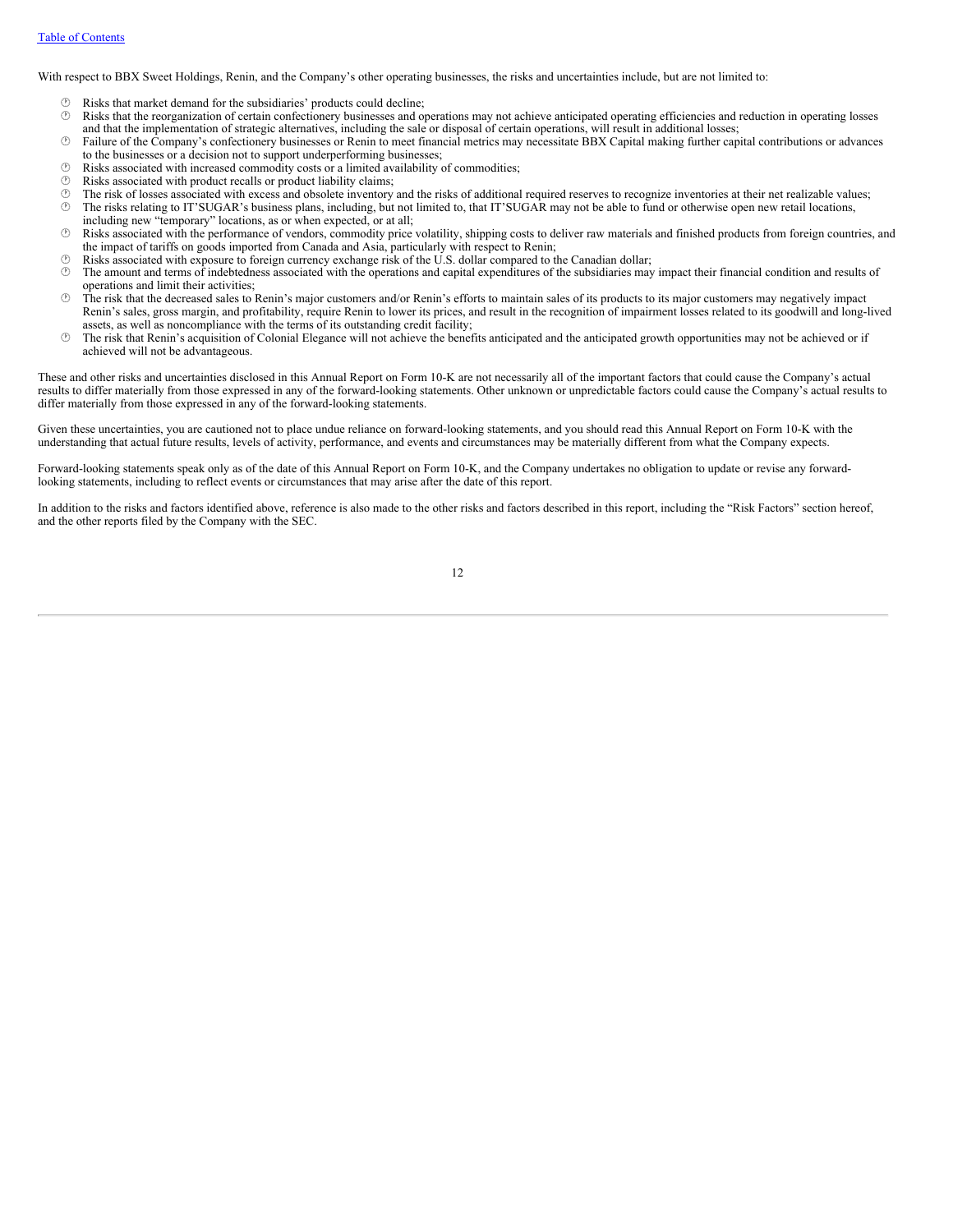# <span id="page-14-0"></span>**ITEM 1A. RISK FACTORS**

We are subject to various risks and uncertainties relating to or arising out of the nature of our subsidiaries' businesses, operations and investments, and general business, economic, financing, legal, regulatory, and other factors and conditions. New risk factors emerge from time to time, and it is not possible for management to either predict all risk factors or assess all potential impacts of any factor, or combination of factors, on the Company or its subsidiaries, including with respect to their operations, results and financial condition. Additional risks and uncertainties that we do not presently know about or currently believe are not material may also adversely affect our business, financial condition and results of operations. The risks discussed below also include forward-looking statements, and actual results and events may differ substantially from those expressed in, or implied by, the forward-looking statements. See "Cautionary Note Regarding Forward-Looking Statements" above.

## **Risks Related to BBX Capital and its Subsidiaries**

### The COVID-19 pandemic has had and the current and uncertain future outlook may continue to have a material adverse effect on our business financial condition, *liquidity and results of operations.*

The COVID-19 pandemic has resulted in an unprecedented disruption in the U.S. and global economies and the industries in which the Company operates including impacts on i) consumer demand, (ii) disruptions in global supply chains, iii) employee absenteeism and a general labor shortage, and (iv) increased economic uncertainty. The disruptions arising from the pandemic and the reaction of the general public have had a significant adverse impact on the Company's financial condition and operations, particularly with respect to BBX Sweet Holdings, as the effects of the pandemic required IT'SUGAR to temporarily close all of its retail locations in 2020 and ultimately resulted in IT'SUGAR and its subsidiaries filing petitions for Chapter 11 bankruptcy in September 2020. In addition, the Company's workforce has been significantly impacted by the pandemic as a result of, among other things, the implementation of temporary and permanent reductions in employee head count in order to manage expenses and various health and safety protocols necessary for the Company to maintain operations and challenges of hiring and retaining employees and associated increasing labor costs. Further, the Company has experienced significant increases in commodity, freight, inventory, and labor costs, extended lead-times for the purchase of inventory, and delays in inventory shipments, and these factors are impacting the Company's operations, including requiring the Company to maintain higher inventory balances, and may have a material impact on its operations in future periods.

The duration and severity of the pandemic and related disruptions, as well as the resulting adverse impact on economic and market conditions, are uncertain, and the Company may continue to be adversely impacted by these conditions in future periods.

Not only is the duration of the pandemic and combative measures unknown, the overall situation is extremely fluid, and it is impossible to predict the timing of future changes in the situation and what their impact may be on our business. At this time we are also not able to predict whether the COVID-19 pandemic will result in permanent changes in our customers' behavior, which may include continued or permanent decreases in discretionary spending and reductions in demand for retail store and confectionery products, home improvement products or real estate, each of which would have a material adverse impact on our business, operating results and financial condition.

# The current inflationary trends including, increases in the costs of labor, freight, shipping and materials and widespread supply chain disruptions, could adversely impact *gross margins of the Company's operating businesses.*

Headline inflation has surpassed 7%, its highest level since 1982, and the Federal Reserve has signaled that it plans to combat inflation through monetary policy, including the wind-down of quantitative easing and by raising the Federal Funds rate. These inflationary conditions have caused us to increase prices; however, such increases may not be accepted by our customers or may not adequately offset the increase in our costs, thereby negatively affecting our results of operations.

BBXRE has experienced a significant increase in commodity and labor prices, which has resulted in higher development and construction costs, and disruptions in the supply chain for certain commodities and equipment, which has resulted in ongoing supply shortages of building materials, equipment, and appliances. These factors have impacted the timing of certain projects currently under construction and the commencement of construction of new projects. Although such factors have not yet materially impacted BBXRE's results of operations, these increases may have a material impact on BBXRE's operating results in future periods. Similarly, as a result of ongoing disruptions in global supply chains, IT'SUGAR has experienced an increase in the cost of inventory and freight, as well as delays in its supply chain. While IT'SUGAR has generally been able to mitigate the impact of increased costs through increases in the prices of its products, supply chain disruptions have also impacted its ability to maintain historical inventory levels at its retail locations which IT'SUGAR believes has negatively impacted its sales volumes. To the extent that costs continue to increase, there is no assurance that IT'SUGAR will be able to continue to increase the prices of its products without significantly impacting consumer demand and its sales volume. IT'SUGAR has also experienced an increase in payroll costs as a result of shortages in available labor at its retail locations. Global supply chain disruptions has also contributed to a significant increase in Renin's costs related to shipping and raw materials, as well as delays in its supply chains, which have: (i) negatively impacted Renin's product costs and gross margin, (ii) increased the risk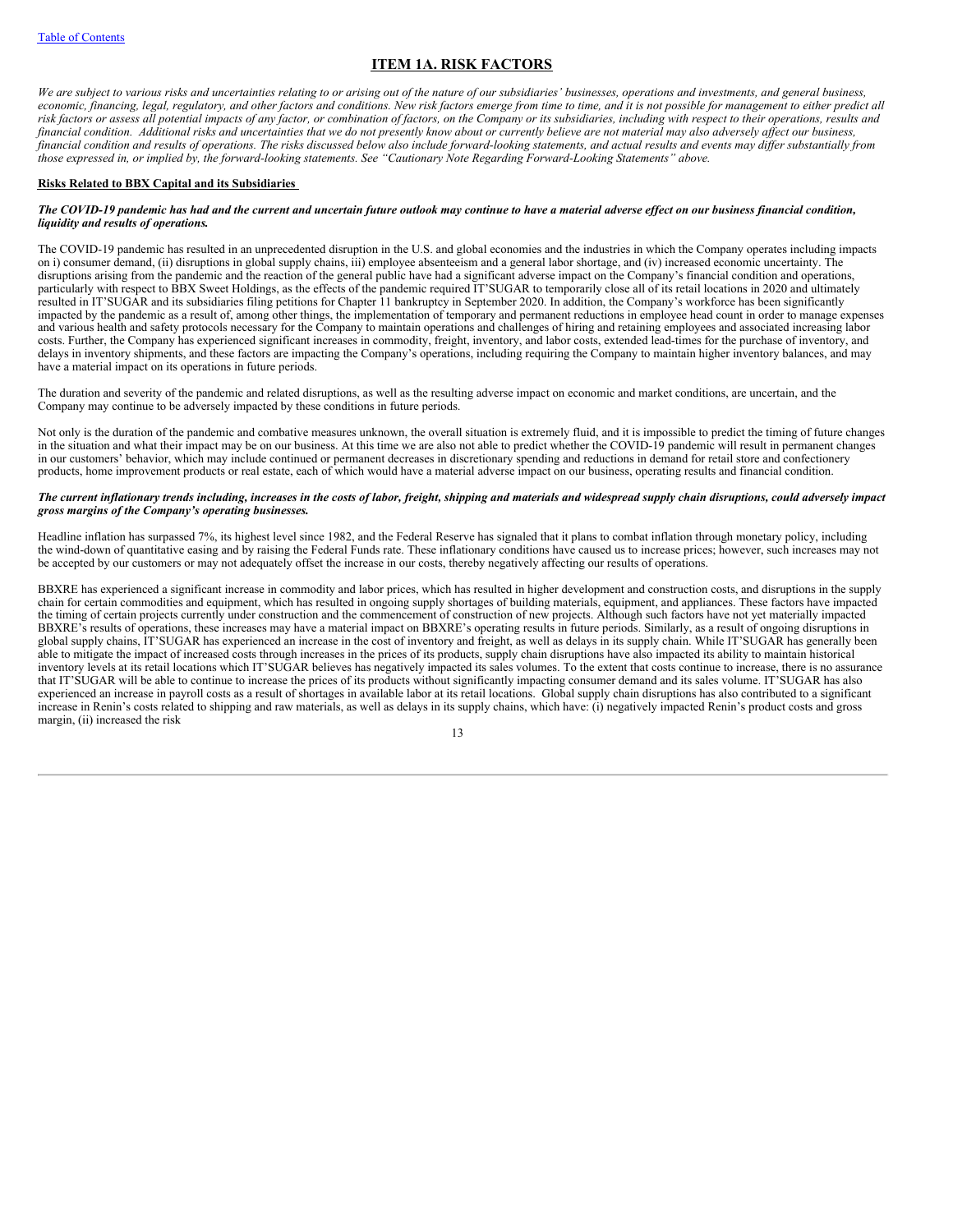that Renin will be unable to fulfill customer orders, and (iii) negatively impacted Renin's working capital and cash flows due to increased inventory in transit, a prolonged period between when it is required to pay its suppliers and it is paid by its customers, and an overall decline in its gross margin. While Renin has obtained price increases for many of its products, Renin's gross margin has nonetheless been negatively impacted by these cost pressures, and the negotiation of increased prices with customers increases the risk that customers will pursue alternative sources for Renin's products, which may result in Renin losing customers or require it to lower prices in an effort to retain customers. Accordingly, there is no assurance that the Company operating subsidiaries will be able to continue increasing prices in response to increasing costs, which could have a material adverse effect on the Company's results of operations and financial condition.

Any downturn in the economic environment may also have a significant adverse impact on the gross margins of the Company's operating businesses, particularly if an economic downturn is prolonged in nature and impacts consumer demand, materially disrupts the supply chain for the Company's operating businesses' products and raw materials, delays the production and shipment of products and raw materials from foreign suppliers or increases shipping costs.

Additionally, Renin has recently observed a decline in consumer demand, which Renin believes may be attributable to (i) the impact of price increases and overall inflationary pressures on consumer behavior and (ii) a shift in consumer spending away from home improvements as many portions of the economy reopen, particularly in the United States.

Labor is one of the primary components of our expenses. A number of factors may adversely affect the labor force available to us or increase our labor costs, including high unemployment levels, federal unemployment subsidies and other government regulations. A sustained labor shortage or increased turnover rates could, whether caused by COVID-19 or as a result of general macroeconomic or other factors, among other things, lead to increased costs, such as increased overtime pay to meet demand and increased wage rates to attract and retain employees, or negatively affect our operations or adversely impact our business and results. Further, any mitigation measures we take in response to a decrease in labor availability or an increase in labor costs may be unsuccessful and could have negative effects.

## *BBX Capital relies on cash on hand and dividends from its subsidiaries.*

BBX Capital relies on its cash and cash equivalents, interest payments received by it pursuant to the terms of the \$50 million outstanding note owed BBX by Bluegreen Vacations, and dividends from its subsidiaries in order to fund its operations and investments. During the year ended December 31, 2021, cash generated from operations was \$37.8 million and during the year ended December 31, 2020 cash used from operations was \$6.2 million.

If cash flow is not sufficient to fund BBX Capital's liquidity needs or BBX Capital otherwise determines it is advisable to do so, BBX Capital might seek to liquidate some of its investments or seek to fund its operations with the proceeds of additional equity or debt financing. Such financing may not be available on commercially reasonable terms, if at all, and if BBX Capital chooses to liquidate its investments, it may be forced to do so at depressed prices. Further, Bluegreen Vacations may elect to defer interest payments due under its note to BBX Capital. See the risk factor below entitled "Bluegreen Vacations may incur additional indebtedness and may defer interest payments under its currently outstanding \$50 million promissory note to BBX Capital."

# *BBX Capital's subsidiaries may be dependent on BBX Capital to provide liquidity.*

BBX Capital's subsidiaries may not generate sufficient cash flow or maintain liquidity to fund their respective operations and investments or to maintain compliance with the terms of their outstanding credit facilities in which case it may seek such funds from BBX Capital. If BBX Capital's cash flow is not sufficient to fund its subsidiaries' needs or it determines not to provide such funding, then such subsidiaries might be required to liquidate some of their respective investments or fund their respective operations with the proceeds of additional equity or debt financing. Such financing may not be available on commercially reasonable terms, if at all, and if any such subsidiary chooses to liquidate its investments, it may be forced to do so at depressed prices.

# BBX Capital's acquisitions and investments may generate losses, require it to obtain additional financing and expose it to additional risks.

BBX Capital has made investments in and acquisitions of operating companies, including its 50% equity interest investment in The Altman Companies and its acquisitions of Renin, IT'SUGAR and businesses in the confectionery industry. BBX Capital may also seek to make opportunistic investments outside of its existing portfolio. Some of these investments and acquisitions may be material. While BBX Capital seeks to make investments and acquisitions in companies that provide opportunities for growth, its investments or acquisitions may not prove to be successful or, even if successful, may not initially generate income, or may generate income on an irregular basis or over a long time period. Accordingly, our results of operations may vary significantly on a quarterly basis and from year to year as a result of acquisitions and investments. Acquisitions or investments expose BBX Capital to the risks of the businesses acquired or invested in. Acquisitions and investments entail numerous risks, including: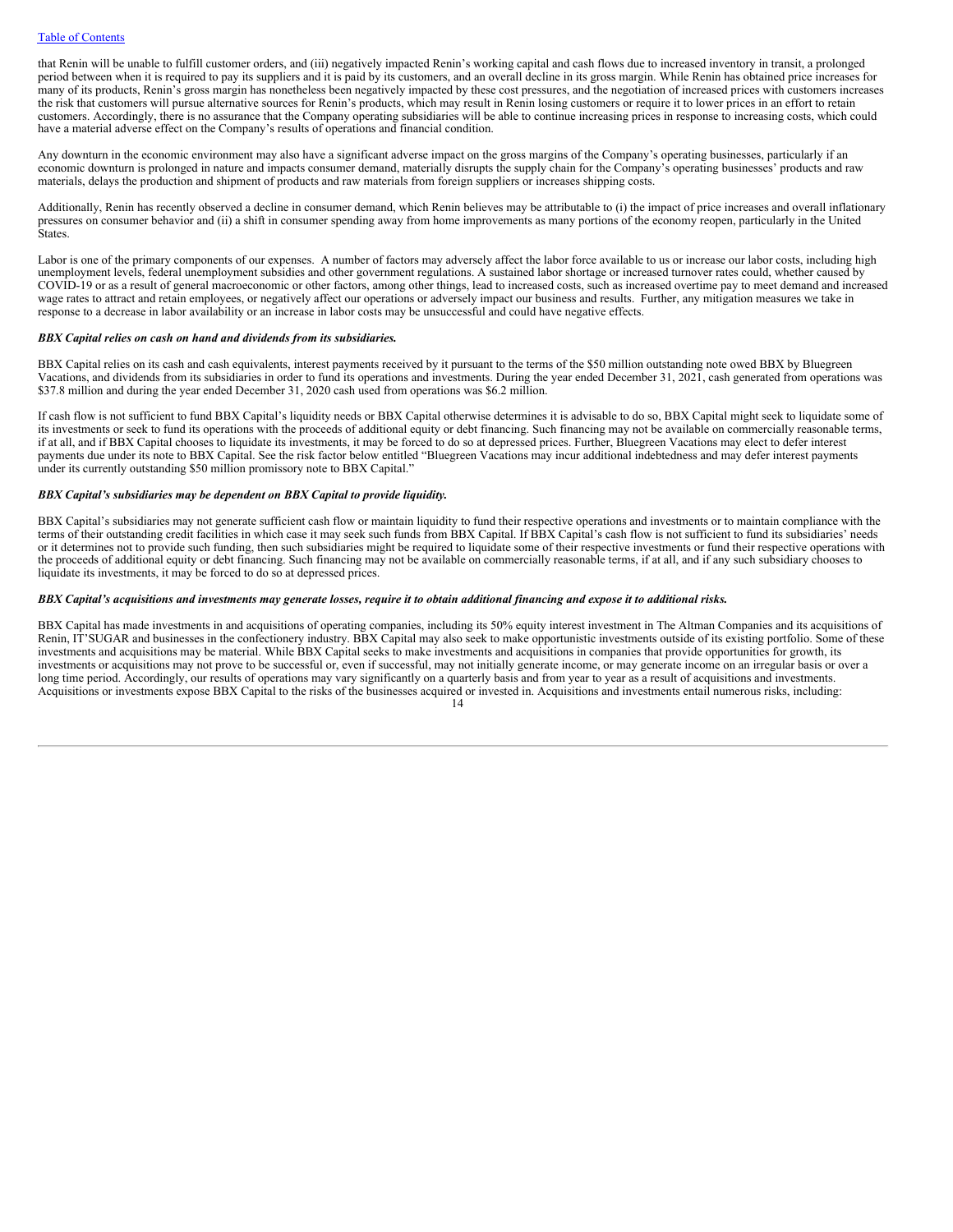- $\circled{)}$  Risks associated with achieving profitability;<br> $\circled{)}$  Risks associated with the availability and cost
- $\circled{b}$  Risks associated with the availability and costs of obtaining goods and commodities;<br> $\circled{b}$  Difficulties in integrating and assimilating acquired management, acquired company
- $\circled{r}$  Difficulties in integrating and assimilating acquired management, acquired company founders, and operations;<br> $\circled{r}$  Losses and unforeseen expenses or liabilities:
- $\circled{2}$  Losses and unforeseen expenses or liabilities;<br> $\circled{2}$  Risks associated with entering new markets in
- $\circled{r}$  Risks associated with entering new markets in which we have no or limited prior experience;<br> $\circled{r}$  The potential loss of key employees or founders of acquired organizations:
- $\circled{}$  The potential loss of key employees or founders of acquired organizations;  $\circled{}$  Risks associated with increased indebtedness incurred to finance acquisition
- $\circled{ }$  Risks associated with increased indebtedness incurred to finance acquisitions;<br> $\circled{ }$  Risks associated with transferred assets and liabilities; and
- $\circled{r}$  Risks associated with transferred assets and liabilities; and  $\circled{r}$  The incurrence of significant due diligence expenses relatively
- The incurrence of significant due diligence expenses relating to acquisitions, including with respect to those that are not completed.

BBX Capital may not be able to integrate or profitably manage acquired businesses, including Renin, businesses in the confectionery industry, Colonial Elegance and its other operating businesses or its investment in the Altman Companies, without substantial costs, delays, or other operational or financial difficulties, including difficulties in integrating information systems and personnel and establishing control environment processes across acquired businesses. Further, BBX Capital may not be able to monitor the day to day activities of its investments in joint ventures, and failure to do so could have a material adverse effect on its business, financial condition and results of operations. In addition, to the extent that operating businesses are acquired outside the United States or the State of Florida, there will be additional risks related to compliance with foreign regulations and laws including tax laws, labor laws, currency fluctuations and geographic economic conditions.

#### BBX Capital's subsidiaries may not have appropriate short and long term hiring, retention, employee development and succession planning strategies.

Due to current market conditions and other variables such as increased employee turnover, there may be inadequate personnel (both in general numbers and in specific roles) to support operations, business goals and strategies at BBX Capital's subsidiaries. As a result, BBX Capital's subsidiaries may be unable to successfully execute on their respective business plans and strategies.

Additionally, inadequate staff with the necessary expertise in certain matters (including, without limitation, expertise in accounting and finance) and inadequate staffing levels to perform certain control functions and maintain daily operations and segregation of duties may result in (i) inadequate internal control over financial reporting and (ii) regulatory, reporting and process objectives not being met timely or accurately.

# Bluegreen Vacations Holding Corporation ("Bluegreen Vacations") may defer interest payments under the note it issued to BBX Capital and may not satisfy its *obligations to BBX Capital.*

In connection with Bluegreen Vacations' spin-off of BBX Capital on September 30, 2020, Bluegreen Vacations executed a \$75 million promissory note in favor of BBX Capital. Bluegreen Vacations repaid \$25 million of the promissory note in December 2021 thereby decreasing the outstanding balance to \$50 million. Amounts outstanding under the note accrue interest at a rate of 6% per annum. The note requires payments of interest only on a quarterly basis; provided however that interest payments may be deferred at the option of Bluegreen Vacations, with interest on the entire outstanding balance thereafter to accrue at a cumulative, compounded rate of 8% per annum until such time as Bluegreen Vacations is current on all accrued payments under the note, including deferred interest. All outstanding amounts under the note will become due and payable in September 2025 or upon certain events. As a result of the spin-off, Bluegreen Vacations is the holding company of Bluegreen and will in future periods rely primarily on dividends from Bluegreen in order to meet its obligations, including its debt service requirements. Bluegreen's business has been adversely impacted by the COVID-19 pandemic and Bluegreen has suspended the payment of regular quarterly cash dividends. There is no assurance that Bluegreen will resume the payment of regular dividends in the time frames or amounts previously paid, or at all, or pay any special cash dividends in the future. If Bluegreen Vacations does not receive sufficient dividends from Bluegreen, Bluegreen Vacations may be unable to satisfy its debt service obligations, including payments under the promissory note to BBX Capital. In addition, Bluegreen Vacations may in the future seek additional funds from third party sources, which may include the incurrence of additional indebtedness. Any such additional indebtedness would increase its debt service requirements and may impair its ability to satisfy its payment obligations under its promissory note to BBX Capital. Bluegreen Vacations promissory note to BBX Capital is unsecured.

# BBX Capital may issue additional securities at BBX Capital or its subsidiaries and BBX Capital and its subsidiaries can incur additional indebtedness.

BBX Capital from time to time may pursue transactions involving the sale of its subsidiaries or investments or other transactions which would result in a decrease in BBX Capital's ownership interest in its subsidiaries. There is no assurance that any such transactions, if pursued and consummated, will generate a profit or otherwise be advantageous to BBX Capital.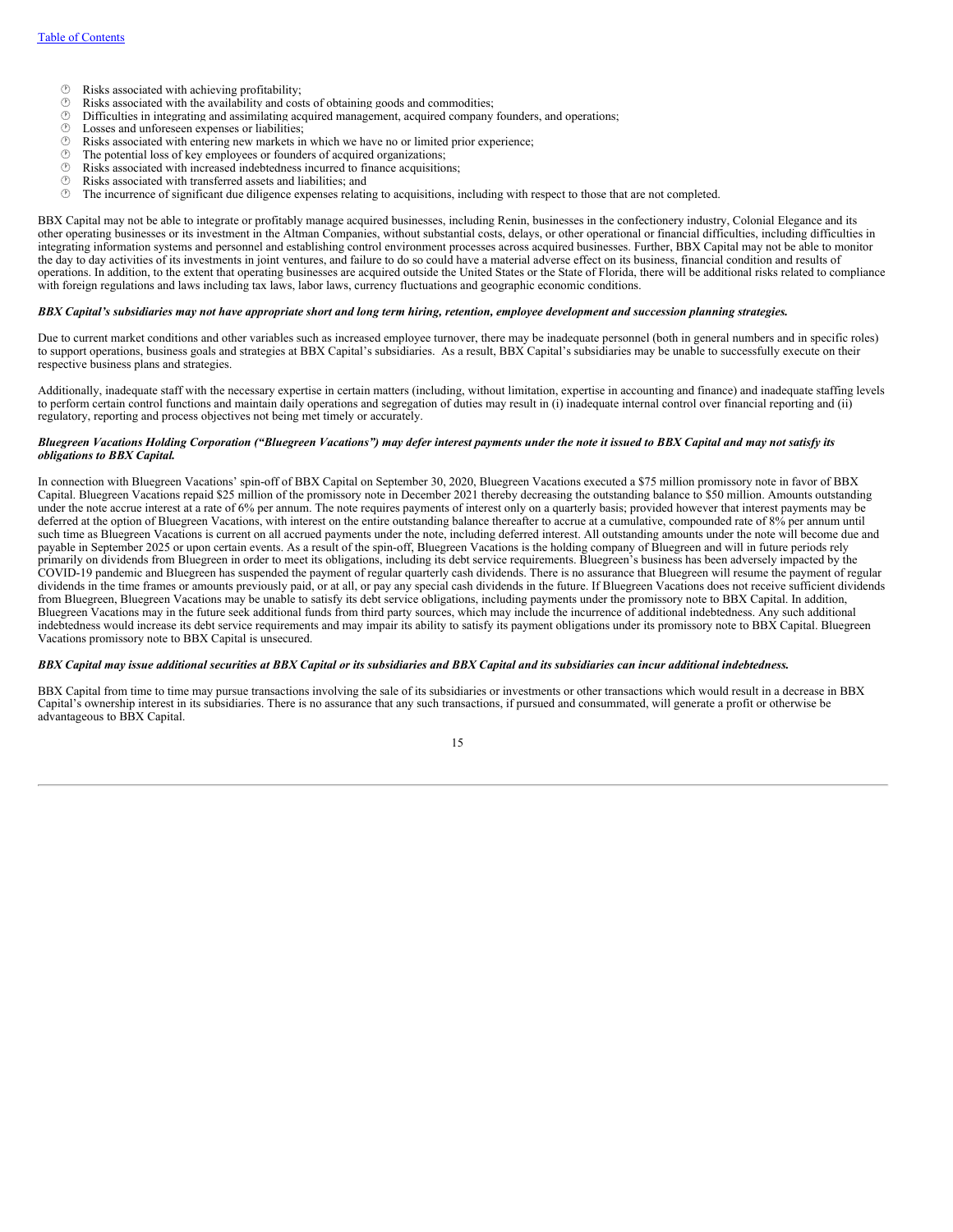BBX Capital may in the future also seek to raise funds through the issuance of debt or equity securities. There is generally no restriction on BBX Capital's ability to issue debt or equity securities which are pari passu or have a preference over its Class A Common Stock and Class B Common Stock. Authorized but unissued shares of BBX Capital's capital stock are available for issuance from time to time at the discretion of BBX Capital's board of directors, and any such issuances may be dilutive to BBX Capital's shareholders and could cause the market price of BBX Capital's common stock to decline.

BBX Capital and its subsidiaries have in the past and may in the future incur significant amounts of debt. Further, additional indebtedness could have important effects on BBX Capital, including that debt service requirements will reduce cash available for operations, future investment and acquisition opportunities and payments of dividends, if any, and that increased leverage could impact BBX Capital's liquidity and increase its vulnerability to adverse economic or market conditions. Additionally, agreements relating to additional indebtedness could contain financial covenants and other restrictions limiting BBX Capital's operations and its ability to pay dividends, if any, borrow additional funds or acquire or dispose of assets, and expose BBX Capital to the risks of being in default of such covenants.

# Substantial sales of BBX Capital's Class A Common Stock or Class B Common Stock could adversely affect the market prices of such securities.

Substantial sales of BBX Capital's Class A Common Stock or Class B Common Stock, including sales of shares by controlling shareholders and management, or the perception in the market that such sales will occur, could adversely affect the market prices of such securities. Other than shareholders that are affiliates of Bluegreen Vacations, shareholders of Bluegreen Vacations who received shares of BBX Capital's common stock in connection with the spin-off generally may sell those shares without restriction. Shareholders may decide to sell the shares received in the spin-off for any reason, including if, among other things, BBX Capital's common stock does not fit their investment objectives or, in the case of index funds, if BBX Capital is not part of the index in which they invest.

## Alan B. Levan, John E. Abdo, Jarett S. Levan and Seth M. Wise's control position may adversely affect the market price of BBX Capital's Class A Common Stock and *Class B Common Stock.*

Alan B. Levan, the Chairman of BBX Capital, John E. Abdo, the Vice Chairman of BBX Capital, Jarett S. Levan, the son of Mr. Alan Levan and the Chief Executive Officer and President and a director of BBX Capital, and Seth M. Wise, Executive Vice President and a director of BBX Capital, currently collectively beneficially own shares of BBX Capital's Class A Common Stock and Class B Common Stock representing approximately 81% of the total voting power of BBX Capital's Class A Common Stock and Class B Common Stock. Accordingly, and because holders of BBX Capital's Class A Common Stock and Class B Common Stock vote as a single class on most matters, including the election of directors, as described below, Mr. Alan Levan, Mr. Abdo, Mr. Jarett Levan and Mr. Wise, without the vote or consent of any other shareholder of BBX Capital, have the voting power to elect BBX Capital's directors and to control the outcome of any other vote of BBX Capital's shareholders, except in limited circumstances where Florida law mandates that the holders of BBX Capital's Class A Common Stock vote as a separate class. This control position may have an adverse effect on the market price of BBX Capital's Class A Common Stock and Class B Common Stock. In addition, their interests may conflict with the interests of BBX Capital's other shareholders.

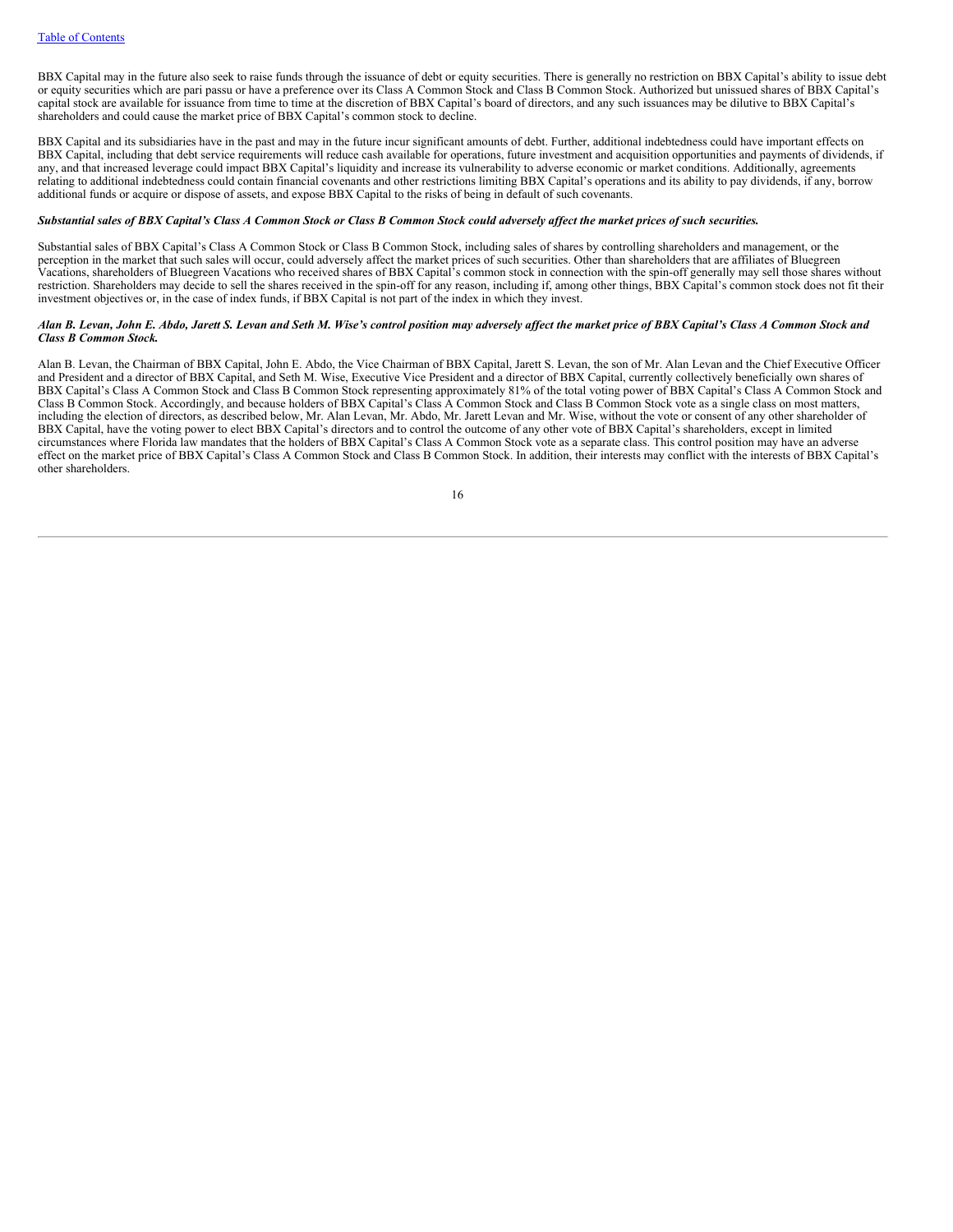# BBX Capital's Articles of Incorporation provide for fixed relative voting percentages between BBX Capital's Class A Common Stock and Class B Common Stock.

BBX Capital's Articles of Incorporation provide for holders of BBX Capital's Class A Common Stock and Class B Common Stock to generally vote together as a single class, including with respect to the election of directors, with holders of BBX Capital's Class A Common Stock possessing in the aggregate 22% of the total voting power of all common stock and holders of BBX Capital's Class B Common Stock possessing in the aggregate the remaining 78% of the total voting power. These relative voting percentages will remain fixed unless the number of shares of BBX Capital's Class B Common Stock outstanding decreases to 360,000 shares, at which time the aggregate voting power of BBX Capital's Class A Common Stock will increase to 40% and the aggregate voting power of BBX Capital's Class B Common Stock will decrease to 60%. If the number of shares of BBX Capital's Class B Common Stock outstanding decreases to 280,000 shares, then the aggregate voting power of BBX Capital's Class A Common Stock will increase to 53% and the aggregate voting power of BBX Capital's Class B Common Stock will decrease to 47%. If the number of shares of BBX Capital's Class B Common Stock outstanding decreases to 100,000 shares, then the fixed voting percentages will be eliminated and each share of BBX Capital's Class A Common Stock and Class B Common Stock will be entitled to one vote per share. The share thresholds set forth above are subject to equitable adjustment to reflect any stock split, reverse stock split or similar transaction. The changes in the relative voting power represented by each class of BBX Capital's common stock are based only on the number of shares of Class B Common Stock outstanding, thus issuances of Class A Common Stock will have no effect on these provisions. If additional shares of Class A Common Stock are issued without a comparative increase in the number of outstanding shares of Class B Common Stock, the disparity between the equity interest represented by BBX Capital's Class B Common Stock and its voting power will widen. In addition, shareholders who hold shares of both BBX Capital's Class A Common Stock and Class B Common Stock, including Alan B. Levan, John E. Abdo, Jarett S. Levan and Seth M. Wise, are able to sell shares of Class A Common Stock without affecting in any material respect their overall voting interest. The fixed voting percentages between BBX Capital's Class A Common Stock and Class B Common Stock may have an adverse impact on the market price of such securities.

### Provisions in BBX Capital's Articles of Incorporation and Bylaws, BBX Capital's rights agreement, and provisions of Florida law may make it difficult for a third party to acquire BBX Capital and could impact the price of, or otherwise adversely impact, BBX Capital's Class A Common Stock and Class B Common Stock.

BBX Capital's Articles of Incorporation and Bylaws contain provisions that could delay, defer or prevent a change of control of BBX Capital or its management. These provisions could make it more difficult for shareholders to elect directors and take other corporate actions. As a result, these provisions could limit the price that investors are willing to pay in the future for shares of BBX Capital's Class A Common Stock or Class B Common Stock. These provisions include:

- · the provisions in BBX Capital's Articles of Incorporation regarding the special voting rights of BBX Capital's Class B Common Stock;
- · subject to the special class voting rights of BBX Capital's Class B Common Stock under certain circumstances, the authority of BBX Capital's Board of Directors to issue additional shares of common or preferred stock and to fix the relative rights and preferences of the preferred stock without shareholder approval, as described in further detail below; and
- $<sup>①</sup>$  advance notice procedures to be complied with by shareholders in order to make shareholder proposals or nominate directors.</sup>

Additionally, pursuant to BBX Capital's Articles of Incorporation and Florida law, subject to the separate voting rights of BBX Capital's Class B Common Stock in certain circumstances, BBX Capital's Board of Directors may, without the consent of BBX Capital's shareholders, approve the issuance of authorized but unissued shares of BBX Capital's securities and fix the relative rights and preferences of preferred stock. If BBX Capital issues additional shares of its Class A Common Stock, Class B Common Stock or other securities, its shareholders would experience dilution. In addition, any preferred stock declared and issued could include dividend rights, conversion rights, voting rights, terms of redemption and liquidation preferences, any or all of which may be greater than the rights of BBX Capital's Class A Common Stock or Class B Common Stock or otherwise adversely affect the holders of BBX Capital's Class A Common Stock or Class B Common Stock, including the likelihood that holders of BBX Capital's Class A Common Stock or Class B Common Stock would receive dividend payments and payments on liquidation, or the amounts thereof. The issuance of preferred stock, while providing flexibility in connection with possible acquisitions, financing transactions and other corporate purposes, could also, among other things, have the effect of delaying, deferring or preventing a change in control or other corporate actions, and might adversely affect the market price of BBX Capital's Class A Common Stock or Class B Common Stock.

On September 25, 2020, BBX Capital adopted a rights agreement (the "Rights Agreement") in light of the significant market volatility and uncertainties associated with the COVID-19 pandemic and the impact on the Company and the market price of BBX Capital's Class A Common Stock and Class B Common Stock. The Rights Agreement provides a deterrent to shareholders from acquiring a 5% or greater ownership interest in BBX Capital's Class A Common Stock, Class B Common Stock or total combined common stock without the prior approval of the board of directors.

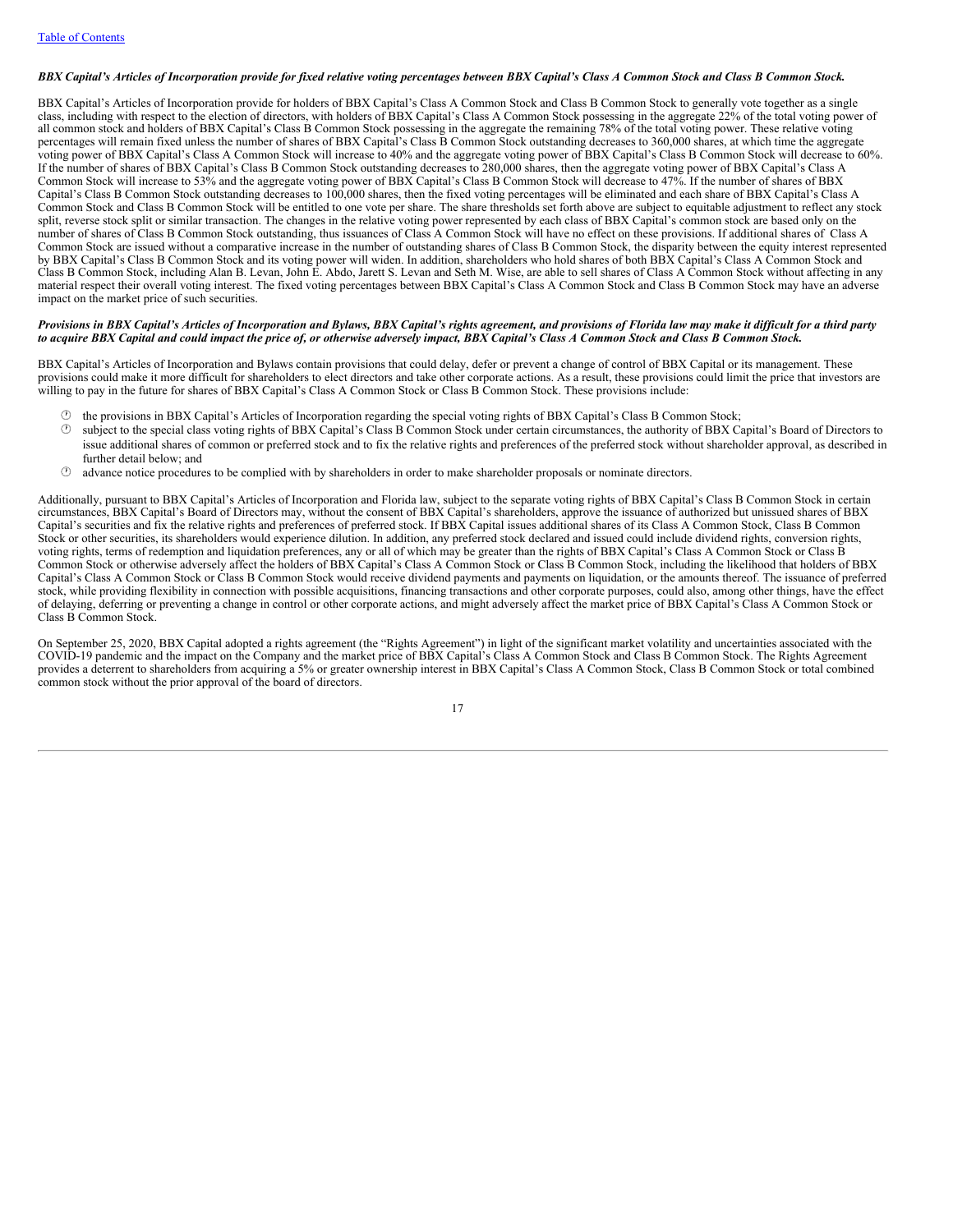In addition, as a Florida corporation, BBX Capital is also subject to the provisions of the Florida Business Corporation Act (the "FBCA"), including those limiting the voting rights of "control shares." Under the FBCA, subject to certain exceptions, including mergers and acquisitions effected in accordance with the FBCA, the holder of "control shares" of a Florida corporation that has (i) 100 or more shareholders, (ii) its principal place of business, its principal office or substantial assets in Florida and (iii) either more than 10% of its shareholders residing in Florida, more than 10% of its shares owned by Florida residents or 1,000 shareholders residing in Florida, will not have the right to vote those shares unless the acquisition of the shares was approved by a majority of each class of voting securities of the corporation, excluding those shares held by interested persons. "Control shares" are defined in the FBCA as shares acquired by a person, either directly or indirectly, that when added to all other shares of the issuing corporation owned by that person, would entitle that person to exercise, either directly or indirectly, voting power within any of the following ranges: (i) 20% or more but less than 33% of all voting power of the corporation's voting securities; (ii) 33% or more but less than a majority of all voting power of the corporation's voting securities; or (iii) a majority or more of all of the voting power of the corporation's voting securities.

# BBX Capital's Bylaws contain an exclusive forum provision, which could impair the ability of shareholders to obtain a favorable judicial forum for certain disputes with *BBX Capital or its directors, of icers or other employees and be cost-prohibitive to shareholders.*

BBX Capital's Bylaws contain an exclusive forum provision which provides that, unless its Board of Directors consents to the selection of an alternative forum, the Circuit Court located in Miami-Dade County, Florida (or, if such Circuit Court does not have jurisdiction, another Circuit Court located within Florida or, if no Circuit Court located within Florida has jurisdiction, the federal district court for the Southern District of Florida) will be the sole and exclusive forum for "Covered Proceedings," which include: (i) any derivative action or proceeding brought on BBX Capital's behalf; (ii) any action asserting a claim of breach of a fiduciary duty owed by any of BBX Capital's directors, officers or other employees to BBX Capital or its shareholders; (iii) any action asserting a claim against BBX Capital or any of its directors, officers or other employees arising pursuant to any provision of the FBCA, or BBX Capital's Articles of Incorporation or Bylaws (in each case, as may be amended or amended and restated from time to time); and (iv) any action asserting a claim against BBX Capital or any of its directors, officers or other employees governed by the internal affairs doctrine of the State of Florida. To the extent within the categories set forth in the preceding sentence, Covered Proceedings include causes of action under the Exchange Act and the Securities Act. The exclusive forum provision also provides that if any Covered Proceeding is filed in a court other than a court located within Florida in the name of any shareholder, then such shareholder shall be deemed to have consented to (a) the personal jurisdiction of the state and federal courts located within Florida in connection with any action brought in any such court to enforce the exclusive forum provision and (b) having service of process made upon such shareholder in any such enforcement action by service upon such shareholder's counsel in the action as agent for such shareholder. Notwithstanding the foregoing, shareholders cannot waive compliance with the federal securities laws and the rules and regulations thereunder. The exclusive forum provision may limit a shareholder's ability to bring a claim in a judicial forum that it finds favorable for disputes with BBX Capital or its directors, officers or other employees or be cost-prohibitive to shareholders, which may discourage such lawsuits against BBX Capital or its directors, officers and other employees. However, there is uncertainty regarding whether a court would enforce the exclusive forum provision. If a court were to find the exclusive forum provision to be inapplicable or unenforceable in an action, BBX Capital may incur additional costs associated with resolving such action in other jurisdictions, which could adversely affect BBX Capital's financial condition and operating results.

### *BBX Capital does not plan to pay dividends on its common stock.*

BBX Capital does not currently anticipate paying any cash dividends for the foreseeable future. BBX Capital's dividend policy is established by BBX Capital's Board of Directors based on BBX Capital's financial condition, results of operations and capital requirements, as well as other business considerations that BBX Capital's Board considers relevant. Further, the terms of BBX Capital's indebtedness may limit or prohibit the payments of dividends.

# Utilizing the reduced disclosure requirements applicable to BBX Capital may make BBX Capital's common stock less attractive to investors.

BBX Capital qualifies as an "emerging growth company" and is therefore eligible to utilize certain reduced reporting and other requirements that are otherwise applicable generally to public companies. Pursuant to these reduced disclosure requirements, BBX Capital is not required to, among other things, provide certain disclosures regarding executive compensation, hold shareholder advisory votes on executive compensation or obtain shareholder approval of any golden parachute payments, and BBX Capital has reduced financial disclosure obligations. BBX Capital would cease to be an emerging growth company upon the earliest of: (i) December 31, 2025; (ii) the last day of the fiscal year in which BBX Capital has \$1.07 billion or more in annual revenues; (iii) the date on which BBX Capital has issued more than \$1.0 billion in non-convertible debt securities during the previous three-year period; and (iv) the date on which BBX Capital is deemed to be a "large accelerated filer" (which is the last day of the fiscal year during which the total market value of BBX Capital's common equity securities held by non-affiliates is \$700 million or more, calculated as of the end of the second quarter (June 30) of such fiscal year).

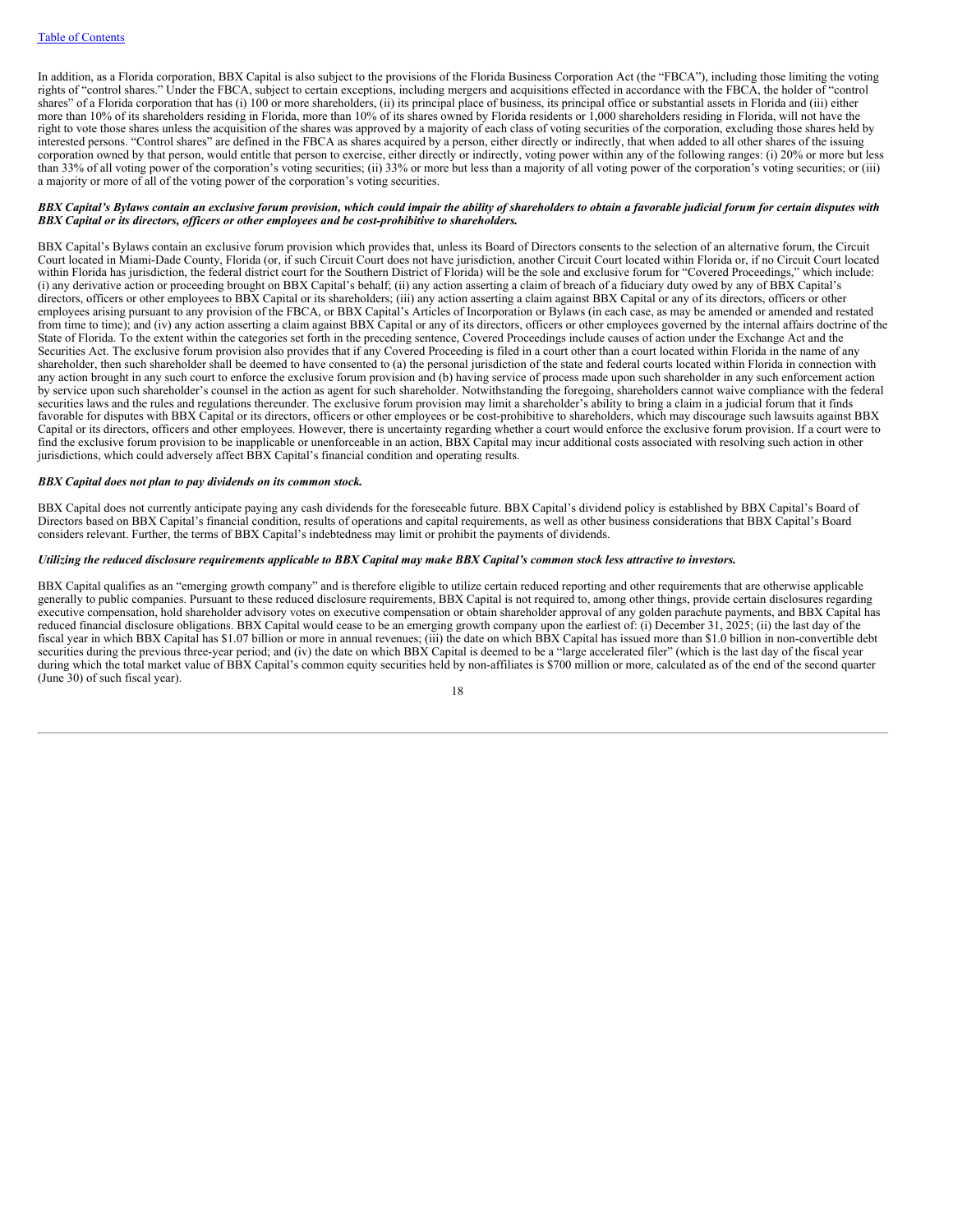Currently, BBX Capital qualifies as a "smaller reporting company," and is eligible to utilize the reduced disclosure requirements available to smaller reporting companies. The reduced disclosure requirements available to smaller reporting companies are similar to those available to emerging growth companies, including reduced financial and executive compensation disclosures. Under current SEC rules, BBX Capital became a smaller reporting company on June 30, 2021, as its total market value of its common equity securities held by non-affiliates was less than \$200 million.

BBX Capital intends to utilize the reduced reporting requirements and available exemptions for so long as BBX Capital is permitted to do so. Investors may find BBX Capital's common stock to be less attractive as a result of its utilization of the reduced disclosure requirements and exemptions, which may have a material adverse effect on the trading market and market price of BBX Capital's Class A Common Stock and Class B Common Stock.

### **Risks Related to BBX Capital Real Estate**

## Some of BBX Capital Real Estate's operations are through unconsolidated joint ventures with others, and we may be adversely impacted by a joint venture partner's *failure to fulfill its obligations.*

From time to time BBX Capital Real Estate has entered into joint ventures which reduces the amount BBX Capital Real Estate is required to invest in the development of the real estate properties. However, joint venture partners may become financially unable or unwilling to fulfill their obligations under the joint venture agreements. Most joint ventures borrow money to help finance their activities, and although recourse on the loans is generally limited to the managing members, joint ventures and their properties, BBX Capital Real Estate has in some cases and may in the future provide ongoing financial support or guarantees. If joint venture partners do not meet their obligations to the joint venture (including any obligations to acquire lots at BBXRE's Beacon Lake community), BBX Capital Real Estate may be required to make significant expenditures, which may have an adverse effect on our operating results or financial condition. BBX Capital Real Estate has in the past and may in the future hold investments in a number of different joint ventures with the same or related developers, which could increase the adverse effects of any failures by such developer to fulfill its obligations. BBX Capital Real Estate has a substantial investment in the Altman Companies and related investments in Altis multifamily apartment joint ventures developed and managed by the Altman Companies and Joel Altman. Further, BBX Capital is obligated to increase its ownership in the Altman Companies in 2022 regardless of the performance of the Altman Companies at that time. There is no assurance that the value of the interest that it is required to buy will be equal to or greater than the purchase price. Additionally, BBX Capital Real Estate has contributed \$3.8 million to a joint venture with Joel Altman that guarantees the indebtedness and construction cost overruns of new real estate joint ventures established by the Altman Companies, which increases BBX Capital Real Estate's risk of loss in connection with its real estate joint venture investments managed by Joel Altman and the Altman Companies.

# Investments by BBX Capital Real Estate in real estate developments directly or through joint ventures expose it to market and economic risks inherent in the real estate *construction and development industry.*

The real estate construction and development industry is highly competitive and subject to numerous risks which in many cases are beyond management's control. The success of BBX Capital Real Estate's investments in real estate developments is dependent on many factors, including:

- $\circled{r}$  Demand for or oversupply of new homes, finished lots, rental apartments and commercial real estate;<br> $\circled{r}$  Demand for commercial real estate tenants:
- $\circled{?}$  Demand for commercial real estate tenants;<br> $\circled{>}$  Real estate market values:
- $\circled{?}$  Real estate market values;<br> $\circled{?}$  Changes in canitalization is
- $\circled{r}$  Changes in capitalization rates impacting real estate values;<br> $\circled{r}$  Availability of talented individuals in the development indu-
- $\circled{?}$  Availability of talented individuals in the development industry;<br> $\circled{>}$  Availability and reasonable pricing of labor:
- $\circled{1}$  Availability and reasonable pricing of labor;<br> $\circled{2}$  Availability and reasonable pricing of constr
- · Availability and reasonable pricing of construction materials, such as lumber, framing, concrete and other building materials, including increases associated with tariffs and supply chain disruptions;
- $\circ$  Changes in laws and regulations for new construction and land entitlements, including environmental and zoning laws and regulations;<br> $\circ$  Natural disasters and severe weather conditions increasing costs delaying cons
- $\circled{}$  Natural disasters and severe weather conditions increasing costs, delaying construction, causing uninsured losses or reducing demand for new homes;<br> $\circled{}$  Availability and cost of mortgage financing for potential
- $\circled{}$  Availability and cost of mortgage financing for potential purchasers;<br> $\circled{}$  Inventory of foreclosed homes negatively impacting selling prices:
- $\circled{1}$  Inventory of foreclosed homes negatively impacting selling prices;<br> $\circled{1}$  Morteage loan interest rates:
- $\circled{r}$  Mortgage loan interest rates;<br> $\circled{r}$  Availability of land in desiral
- $\circled{?}$  Availability of land in desirable locations at prices that result in an economically viable project;  $\circled{?}$  Availability delays and costs associated with obtaining permits, approvals or licenses necessary
- $\circled{ }$  Availability, delays and costs associated with obtaining permits, approvals or licenses necessary to develop property;<br> $\circled{ }$  Construction defects and product liability claims:
- Construction defects and product liability claims;

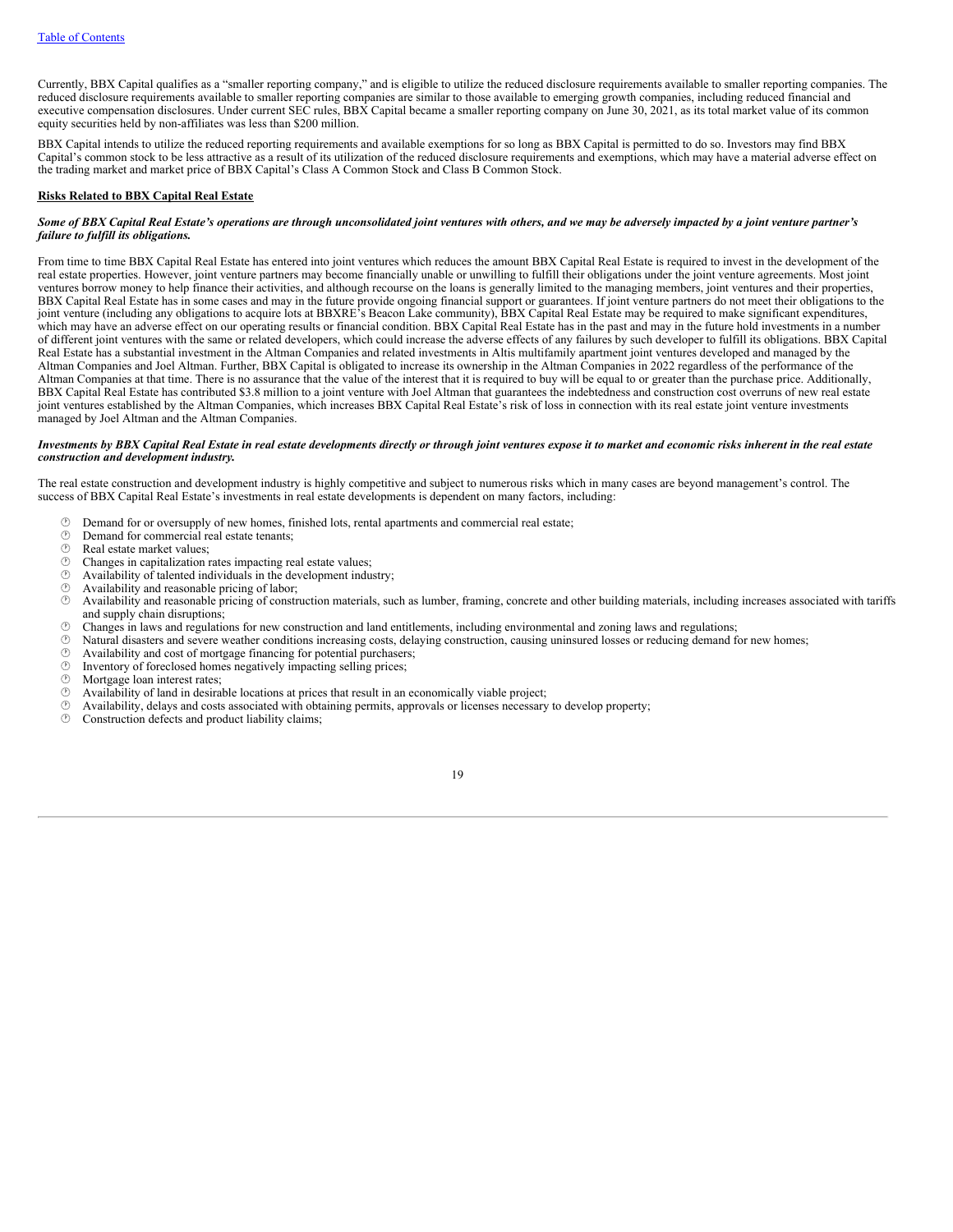- · Risk of losses resulting from cost overrun guarantees in the Altman Companies' sponsored projects that require unique high-density apartment developments in certain markets; and
- **<sup>** $\circledcirc$ **</sup>** General economic conditions.

Any of these factors could give rise to delays in the start or completion of a project, increase the cost of developing a project, or result in reduced prices and values for BBX Capital's developments, including developments underlying its joint venture investments. These factors could also result in BBX Capital being unable to identify real estate inventory opportunities which meet its investment criteria. In addition, BBX Capital's efforts to identify additional investment opportunities, including the development of multifamily apartment communities that will be owned over a longer term investment period and the pursuit of investment opportunities in new geographic locations may not prove to be successful.

# A significant portion of BBX Capital Real Estate's loans and real estate assets are located in Florida, and conditions in the Florida real estate market could adversely *af ect our earnings and financial condition.*

Real estate held for sale, real estate held for investment, real estate developments owned or managed by BBX Capital Real Estate, and the real estate being developed by BBX Capital Real Estate or joint ventures in which BBX Capital Real Estate has invested are primarily concentrated in Florida, and adverse changes to the Florida economy or the real estate market may negatively impact our earnings and financial condition. As a result, BBX Capital Real Estate is exposed to geographic risks of high unemployment rates, declines in the housing industry and declines in the real estate market in Florida. Adverse changes in laws and regulations in Florida, including moratoriums on evictions would have a negative impact on our revenues, financial condition and business. Declines in the Florida housing markets may negatively impact the credit performance of BBX Capital Real Estate's loans and result in asset impairments. Further, in addition to the impact of the risks and uncertainties of the pandemic, the State of Florida is subject to the risks of natural disasters, such as tropical storms and hurricanes, which may disrupt operations, adversely impact the ability of borrowers to timely repay their loans, adversely impact the value of any collateral securing loans and BBX Capital Real Estate's portfolio of real estate, or otherwise have an adverse effect on our results of operations. The severity and impact of tropical storms, hurricanes and other weather related events are unpredictable.

## BBX Capital Real Estate's inability to finance its real estate developments through Community Development District Bonds or obtain performance bonds or letters of *credit could adversely af ect its results of operations and liquidity.*

BBX Capital Real Estate is often required to provide performance bonds and letters of credit under construction contracts or development agreements. BBX Capital Real Estate also obtained financing for the construction of infrastructure improvements for its Beacon Lake development in St. Johns County, Florida from the issuance of Community Development Bonds. BBX Capital Real Estate's ability to obtain performance bonds, letters of credit, or additional issuances of Community Development Bonds is dependent on BBX Capital Real Estate's credit rating, financial condition, and historical performance. If BBX Capital Real Estate is unable to obtain these bonds or letters of credit or cause the issuance of Community Development Bonds when required or desirable, our results of operations and liquidity could be adversely affected.

## The Company is subject to environmental laws related to its real estate activities including claims with respect to mold or hazardous or toxic substances, which could *have a material adverse impact on our financial condition and operating results.*

As current or previous owners or operators of real property, the Company may be liable under federal, state and local environmental laws, ordinances and regulations for the costs of removal or remediation of hazardous or toxic substances on, under or in the property. These laws often impose liability whether or not we knew of, or were responsible for, the presence of such hazardous or toxic substances. The presence of such substances, or the failure to properly remediate such substances, may adversely affect our ability to sell or lease real estate or to borrow money using such real estate or receivables generated from the sale of such property as collateral. Noncompliance with environmental, health or safety requirements may require us to cease or alter operations at one or more of our properties. Further, we may be subject to common law claims by third parties based on damages and costs resulting from violations of environmental regulations or from contamination associated with one or more of our properties. The cost of investigating, remediating or removing such hazardous or toxic substances may be substantial.

# **Risk Related to BBX Sweet Holdings**

### BBX Capital's investment in companies in the confectionery industry may result in additional losses and impairments.

The effects of the COVID-19 pandemic on demand, sales levels, and consumer behavior, as well as the current recessionary economic environment, have had and could continue to have a material adverse effect on BBX Sweet Holdings business, results of operations, and financial condition.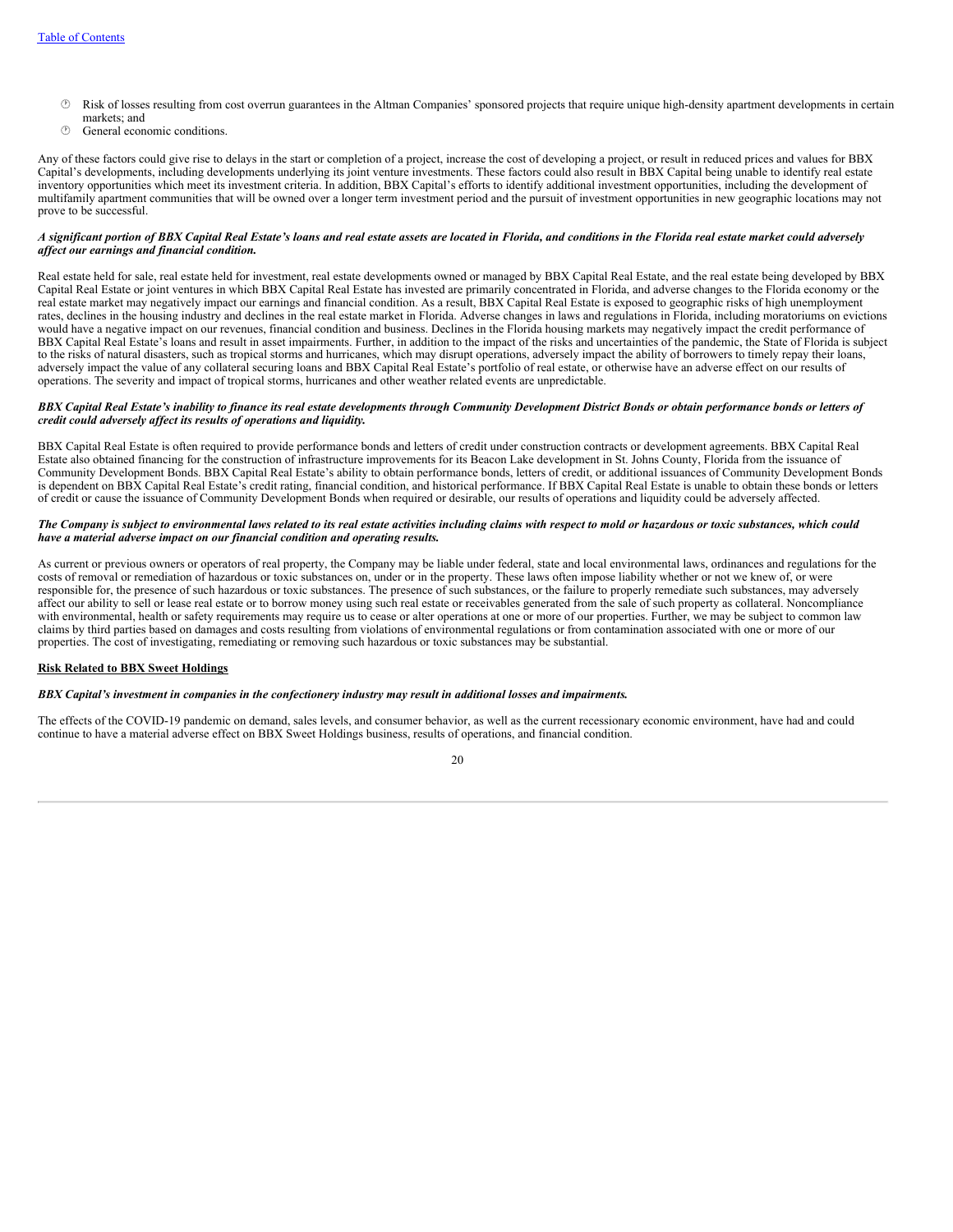During the past three years other than candy manufacturing relating to Hoffman's retail operations, BBX Sweet Holdings exited its candy manufacturing facilities in Utah and South Florida, consolidated its wholesale manufacturing operations in Orlando and centralized the management and back office activities in order to improve operating efficiencies and generate cost savings. These strategic initiatives may not be successful, and BBX Sweet Holdings may decide to exit the remaining manufacturing operations. In the event that BBX Sweet Holdings continues to generate losses or exits any of its businesses, this would result in additional losses and adversely affect BBX Sweet Holdings' results of operations.

### *Market demand for candy products could decline.*

BBX Sweet Holdings confectionery businesses operate in highly competitive markets and compete with larger companies that have greater resources. BBX Sweet Holdings success is impacted by many factors, including the following:

- **<sup>①</sup>** Effective retail execution;<br><sup>①</sup> Effective and cost-efficien
- $\circled{}$  Effective and cost-efficient advertising campaigns and marketing programs;<br> $\circled{}$  Availability of an adequate supply of commodities at a reasonable cost:
- $\circled{1}$  Availability of an adequate supply of commodities at a reasonable cost;<br> $\circled{1}$  Oversight of product safety:
- $\circled{r}$  Oversight of product safety;<br> $\circled{r}$  Ability to sell products at con-
- $\circled{b}$  Ability to sell products at competitive prices;<br> $\circled{c}$  Response to changes in consumer preferences
- $\circled{}$  Response to changes in consumer preferences and tastes;<br> $\circled{}$  Changes in consumer health concerns, including obesity a
- $\circled{c}$  Changes in consumer health concerns, including obesity and the consumption of certain ingredients; and  $\circled{c}$  Concerns related to effects of sugar or other ingredients which may be used to make its products
- Concerns related to effects of sugar or other ingredients which may be used to make its products.

A decline in market demand for candy products could negatively affect operating results.

#### BBX Sweet Holdings may experience product recalls or product liability claims associated with businesses in the confectionery industry.

Selling products for human consumption involves inherent legal and other risks, including product contamination, spoilage, product tampering, allergens, or other adulteration. BBX Sweet Holdings could decide or be required to destroy inventory, recall products or lose sales in connection with contamination, tampering, adulteration or other deficiencies. These events could result in significant losses and may damage the reputation of our confectionery businesses, and discourage consumers from buying products, or cause production and delivery disruptions which would adversely affect our financial condition and results of operations. BBX Sweet Holdings may also incur losses if products cause injury, illness or death. A significant product liability claim may adversely affect both reputation and profitability, even if the claim is unsuccessful.

# **Risks Related to Renin**

#### Renin's retail sales are concentrated with big-box home center customers, and there is significant competition in the industry.

A significant amount of Renin's sales are to big-box home centers. These home centers have significant negotiating leverage with their vendors, including Renin, and are able to affect the prices of the products sold and the terms and conditions of conducting business with them. These home centers may also from time to time reduce the number of vendors they purchase from or make significant changes in their volume of purchases. Although homebuilders, dealers and other retailers represent other channels of distribution for Renin's products, the loss of a home center customer or reduced sales volume at any of these home centers would have a material adverse effect on Renin's business. Further, Renin has substantial competition from overseas manufacturers of products similar to those sold by Renin. During the year ended December 31, 2021, Renin's total revenues included \$123.5 million of trade sales to three major customers and their affiliates and \$50.6 million of revenues generated outside the United States. Revenues from one customer of Renin represented \$50.3 million or 16.0%, of the Company's total revenues, revenues from a second customer of Renin represented \$42.8 million or 13.6% of the Company's total revenues and revenues from a third customer of Renin represented \$30.4 million or 9.7% of the Company's total revenues for the year ended December 31, 2021, respectively. Renin's long-lived assets located outside the United States, which includes properties and equipment and right of use assets, had a carrying amount of \$11.5 million as of December 31, 2021.

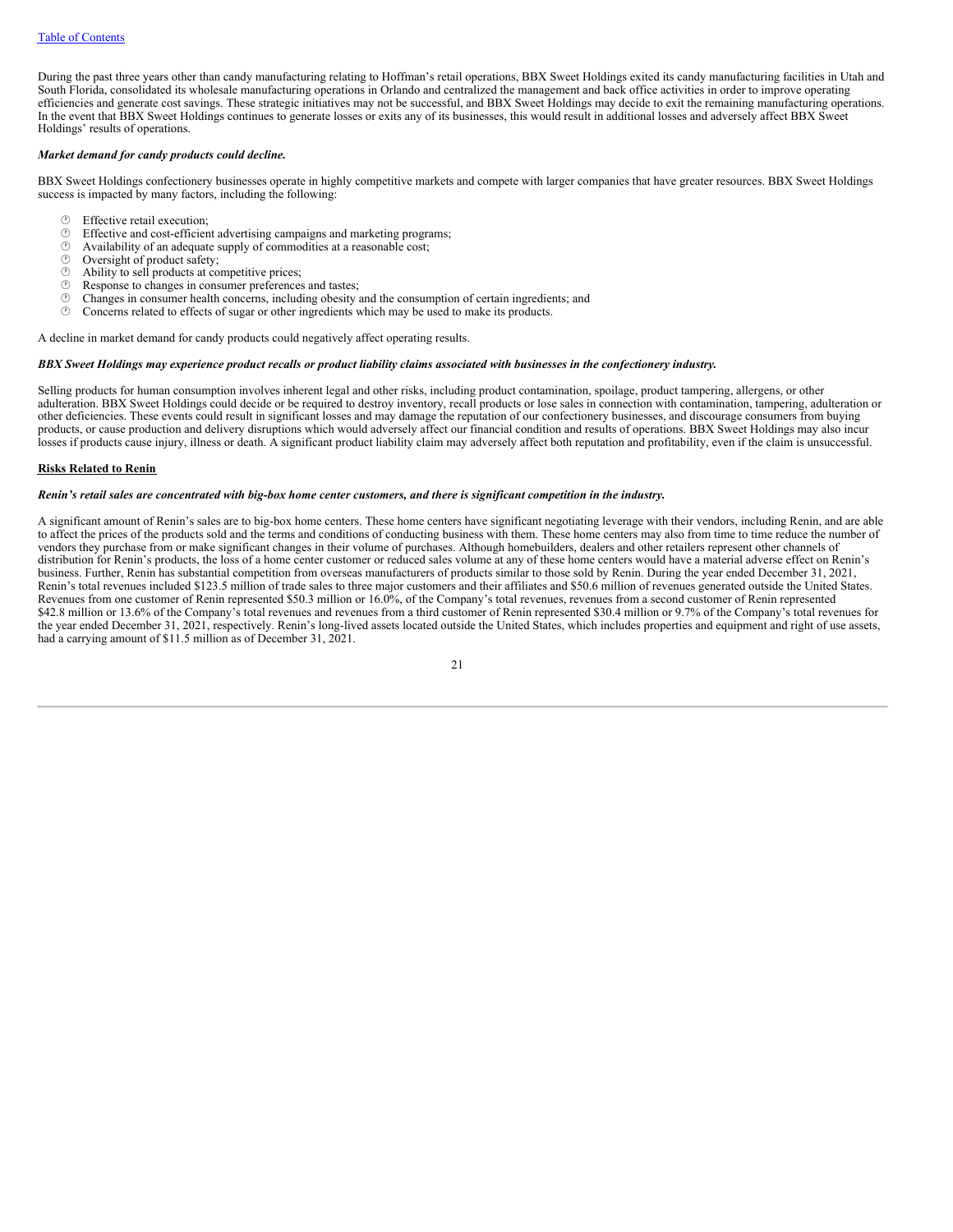# A significant portion of Renin's business relies on home improvement and new home construction activity, both of which are cyclical and outside of management's *control.*

A significant portion of Renin's business is dependent on the levels of home improvement activity, including spending on repair and remodeling projects, and new home construction activity. Macroeconomic conditions, including consumer confidence levels, fluctuations in home prices, unemployment and underemployment levels, interest rates, regulatory initiatives, and the availability of home equity loans and mortgage financing affect both discretionary spending on home improvement projects as well as new home construction activity. Adverse changes in these factors or uncertainty regarding these macroeconomic conditions could result in a decline in spending on home improvement projects and a decline in demand for new home construction, both of which could adversely affect Renin's results of operations.

# Renin's operating results would be negatively impacted if it experiences increased commodity costs or a limited availability of commodities.

Renin purchases various commodities to manufacture products, including steel, aluminum, glass and mirrors. Fluctuations in the availability and prices of these commodities could increase the cost to manufacture products. Further, increases in energy costs could increase production costs, and increases in costs to transport raw materials and finished goods have impacted and could continue to negatively affect its operating results. Renin's existing arrangements with customers, competitive considerations or delays in deliveries and the relative negotiating power and resistance of home center customers and big-box retailers to price increases make it difficult to increase selling prices to absorb increased production costs. If Renin is not able to increase the prices of its products or achieve other cost savings or productivity improvements to offset any increased commodity and production costs, our operating results could be negatively impacted. Renin purchases raw materials and finished goods from sources in China, Brazil, and certain other countries. Changes in United States trade practices, or tariffs levied on these imports, could significantly impact Renin's results of operations and financial condition.

# **General Risks**

### The market price of BBX Capital's Class A Common Stock and Class B Common Stock may be volatile or may decline regardless of BBX Capital's results.

The market price of BBX Capital's Class A Common Stock and Class B Common Stock may be volatile due to a number of factors, many of which are beyond BBX Capital's control, including those discussed in this "Risk Factors" section and under "Cautionary Note Regarding Forward-Looking Statements," as well as the following:

- $\circled{}$  the failure of securities analysts to cover BBX Capital's Class A Common Stock or Class B Common Stock, or changes in financial estimates by analysts;<br> $\circled{}$  the inability to meet the financial estimates of analy
- $\circled{?}$  the inability to meet the financial estimates of analysts who follow BBX Capital's Class A Common Stock or Class B Common Stock;<br> $\circled{>}$  variations in quarterly operating results, including seasonal fluctuations;
- variations in quarterly operating results, including seasonal fluctuations;
- 
- $\circled{1}$  additions or departures of key personnel;<br> $\circled{1}$  general economic and stock market condi general economic and stock market conditions;
- $<sup>①</sup>$  regulatory and legal proceedings, investigations and developments;</sup>
- $\circled{b}$  political developments;
- $\circledcirc$  economic effects of the Russian and Ukrainian war:
- $\circled{r}$  changes in accounting principles;<br> $\circled{r}$  changes in tax legislation and reg
- changes in tax legislation and regulations;
- $\circledcirc$  terrorist acts;
- · accumulation of publicly held shares and the timing and amount of future purchase or sales of BBX Capital's Class A Common Stock, Class B Common Stock or other securities; and
- · investor perceptions with respect to BBX Capital's Class A Common Stock and Class B Common Stock relative to other investment alternatives.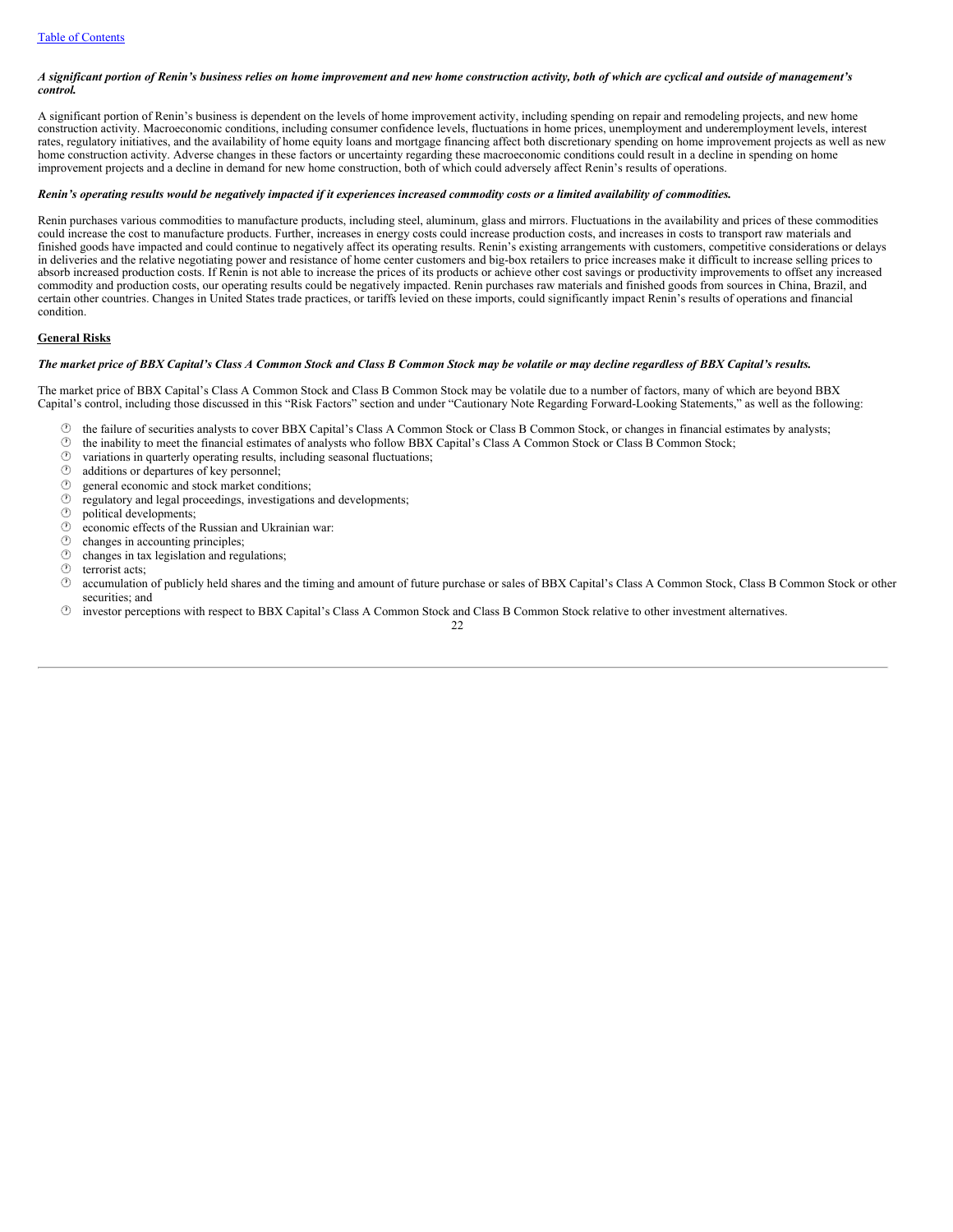# The Company's technology requires updating, the cost involved in updating the technology may be significant, and the failure to keep pace with developments in *technology could impair the Company's operations or competitive position.*

The industries in which the Company does business require the utilization of technology and systems, including technology utilized for sales and marketing, mortgage servicing, property management, brand assurance and compliance. This technology requires continuous updating and refinements, including technology required to remain competitive and to comply with the legal requirements such as privacy regulations and requirements established by third parties. The Company is taking steps to update its information technology platform, which has required, and is likely to continue to require, significant capital expenditures. Older systems which have not yet been updated may increase the risk of operational inefficiencies, financial loss and non-compliance with applicable legal and regulatory requirements, and the Company may not be successful in updating such systems in the time frame or at the cost anticipated. Further, as a result of the rapidly changing technological environment, systems which the Company has put in place or expects to put in place in the near term may become outdated, requiring new technology, and the Company may not be able to replace those systems as quickly as its competition or within budgeted costs and time frames. Further, the Company may not achieve the benefits that may have been anticipated from any new technology or system.

In addition, conversions to new information technology systems require effective change management processes and may result in cost overruns, delays or business interruptions. If the Company's information technology systems are disrupted, become obsolete, or do not adequately support our strategic, operational, or compliance needs, the Company's business, financial position, results of operations, or cash flows may be adversely affected.

Further, the development of new technologies, products and processes, and changes in customer behavior (such as the increase in online shopping), that have changed the way in which the Company's customers conduct business may make the Company's existing products, services, businesses or processes obsolete or inefficient.

## Information technology failures and failure to maintain the integrity of the Company's internal or customer data could result in faulty business decisions or operational *inef iciencies, damage the Company's reputation and/or subject the Company to costs, fines, or lawsuits.*

The Company relies on information technology (IT) systems, including Internet sites, data hosting facilities and other hardware and platforms, some of which are hosted by third parties. These IT systems, like those of most companies, may be vulnerable to a variety of interruptions and risks, including, but not limited to, natural disasters, telecommunications failures, hackers, and other security issues. Moreover, the Company's computer systems, like those of most companies, may become subject to computer viruses or other malicious codes, and to cyber or phishing-attacks. Although administrative and technical controls have been implemented which attempt to minimize the risk of cyber incidents, computer intrusion efforts are becoming increasingly sophisticated, and any enhanced controls installed might be breached. If the IT systems cease to function properly, the Company could suffer interruptions in its operations. The Company collects and retains large volumes of internal and customer data, including social security numbers, credit card numbers and other personally identifiable information of its customers in various internal information systems and information systems of its service providers. The Company also maintains personally identifiable information about its employees. The integrity and protection of that customer, employee and company data is critical to the Company and faulty decisions could be made if that data is inaccurate or incomplete. The regulatory environment as well as the requirements imposed on the Company by the payment card industry surrounding information, security and privacy is also increasingly demanding, in both the United States and other jurisdictions in which the Company operates. The Company's systems may be unable to satisfy changing regulatory and payment card industry requirements and employee and customer expectations, or may require significant additional investments or time in order to do so.

The Company's information systems and records, including those it maintains with its service providers, may be subject to security breaches, cyberattacks, system failures, viruses, operator error or inadvertent releases of data. A significant theft, loss, or fraudulent use of customer, employee or company data maintained by the Company or by a service provider could adversely impact the Company's reputation and could result in remedial and other expenses, fines or litigation. A breach in the security of the Company's information systems or those of its service providers could lead to an interruption in the operation of the Company's systems, resulting in operational inefficiencies and a loss of profits. This could require the Company to incur significant costs to comply with legally required protocols and to repair or restore the security of its systems.

# The Company's insurance policies may not cover all potential losses and the cost of insurance may increase.

The Company maintains insurance coverage for liability, property and other risks with respect to its operations and activities. While the Company currently has comprehensive property and liability insurance policies with coverage features and insured limits that it believes are customary, market forces beyond the Company's control may limit the scope of the insurance coverage it can obtain or ability to obtain coverage at reasonable rates. The cost of insurance may increase and coverage levels may decrease, which may affect the Company's ability to maintain insurance coverage and deductibles at acceptable costs. There is a limit as well as various sub-limits on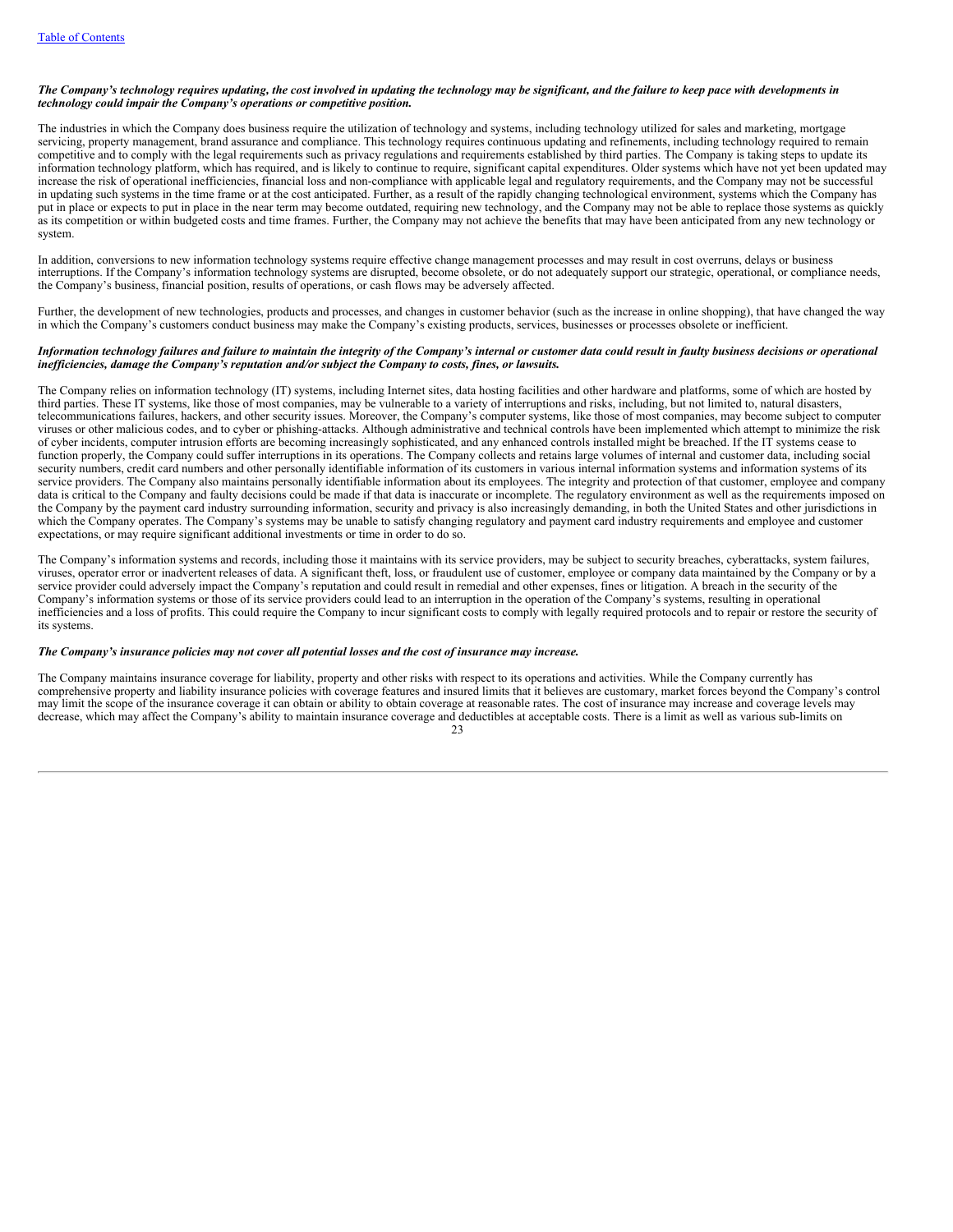the amount of insurance proceeds the Company will receive in excess of applicable deductibles. Further, certain types of losses, such as earthquakes, hurricanes and floods, terrorist acts, and certain environmental matters and business interruptions, may be outside the general coverage limits of the Company's policies, subject to large deductibles, deemed uninsurable or too cost-prohibitive to insure against. In addition, in the event of a substantial loss, the insurance coverage the Company carries may not be sufficient to pay the full market value or replacement cost of the affected property or in some cases may not provide a recovery for any part of a loss.

### Adverse outcomes in legal or other regulatory proceedings, including claims of non-compliance with applicable regulations or development-related defects could *adversely af ect the Company's financial condition and operating results.*

In the ordinary course of business, the Company is subject to litigation and other legal and regulatory proceedings, which result in significant expenses and devotion of time and the Company may agree to indemnify third parties or its strategic partners from damages or losses associated with such risks. In addition, litigation is inherently uncertain, and adverse outcomes in the litigation and other proceedings to which the Company is or may be subject could adversely affect its financial condition and operating results.

BBX Capital Real Estate engages third-party contractors in its developments. However, BBX Capital Real Estate's customers may assert claims against BBX Capital Real Estate for construction defects or other perceived development defects, including, without limitation, structural integrity, the presence of mold as a result of leaks or other defects, water intrusion, asbestos, electrical issues, plumbing issues, road construction, water and sewer defects and defects in the engineering of amenities. In addition, certain state and local laws may impose liability on property developers with respect to development defects discovered in the future. BBX Capital Real Estate could have to accrue a significant portion of the cost to repair such defects in the quarter when such defects arise or when the repair costs are reasonably estimable.

Costs associated with litigation, and the outcomes thereof, which in most instances are very difficult to predict, could adversely affect the Company's liquidity, financial condition and operating results.

# The Company's business may be adversely impacted by negative publicity, including information spread through social media.

The proliferation and global reach of social media continues to expand rapidly and could cause the Company to suffer reputational harm. The continuing evolution of social media presents new challenges. Negative posts or comments about the Company, the properties it manages, the products it sells, its brands or customer experiences on any social networking or user-generated review website, could affect consumer opinions of the Company and its products, and the Company cannot guarantee that it will timely or adequately redress such instances.

# *The loss of the services of key management and personnel could adversely af ect the Company's business.*

The Company's ability to successfully implement its business strategy will depend on the ability to attract and retain experienced and knowledgeable management and other professional staff. Additionally, the "great resignation" trend that began in 2021 in which employees voluntarily resigned from their jobs could strain our ability to retain experienced and knowledgeable employees. If the Company is unable to retain and motivate its existing employees and efforts to retain and attract key management and other personnel are unsuccessful, the Company's results of operations and financial condition may be materially and adversely impacted.

#### Unexpected events, such as natural disasters, geopolitical conflicts, civil unrest, severe weather and terrorist activities, may disrupt the Company's operations and *increase our costs.*

The occurrence of one or more unexpected events, including tsunamis, hurricanes, earthquakes, floods and other forms of severe weather or civil unrest, geopolitical conflicts (including the current conflict between Ukraine and Russia) and/or terrorist activities in countries or regions in which our assets, suppliers or our operating businesses are located could adversely affect our operations and financial performance. With respect to the current conflict between Ukraine and Russia, if such conflict escalates or spills over to or otherwise impacts additional regions, it could heighten many of the other risk factors included in this Item 1A.

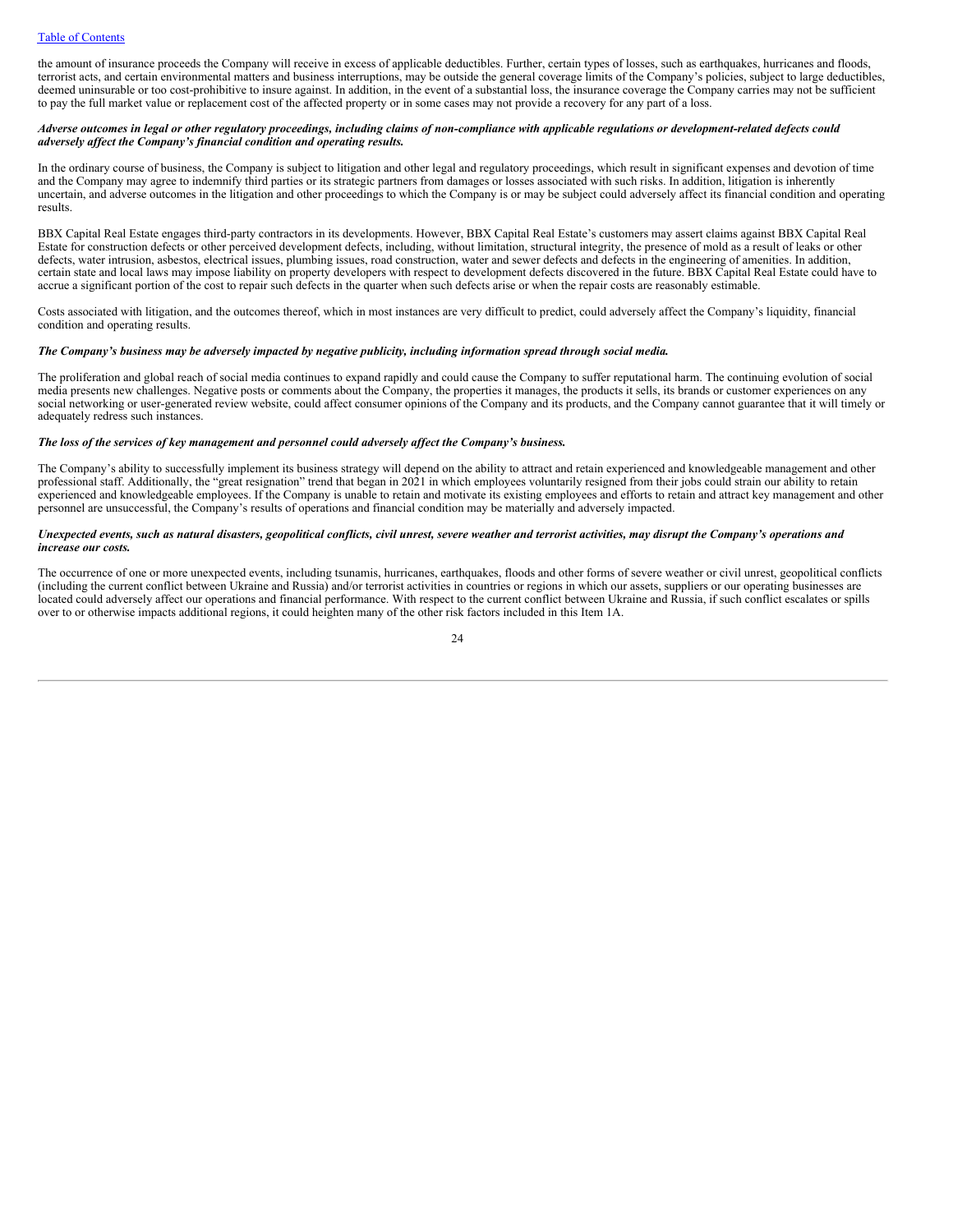### There are inherent uncertainties involved in estimates, judgments and assumptions used in the preparation of financial statements in accordance with GAAP. Any changes in estimates, judgments and assumptions used could have a material adverse effect on our financial condition and operating results.

The preparation of financial statements in accordance with GAAP involves making estimates, judgments and assumptions that affect reported amounts of assets (including long-lived assets, goodwill and other intangible assets), liabilities and related reserves, revenues, expenses and income. This includes estimates, judgments and assumptions for assessing the amortization/accretion of purchase accounting fair value differences and the impairment of long-lived assets, goodwill and other intangible assets pursuant to applicable accounting guidance. We base our estimates on historical experience and on various other assumptions that we believe to be reasonable under the circumstances, the results of which form the basis for making judgments about the carrying values of assets and liabilities that are often not readily apparent from other sources. However, estimates, judgments and assumptions can be highly uncertain and are subject to change in the future, and our estimates, judgments and assumptions may prove to be incorrect and our actual results may differ from these estimates under different assumptions or conditions. If any estimates, judgments or assumptions change in the future, or our actual and our actual results may differ from these results differ from our estimates or assumptions, we may be required to record additional expenses or impairment charges, which would be recorded as a charge against our earnings and could have a material adverse impact on our financial condition and operating results.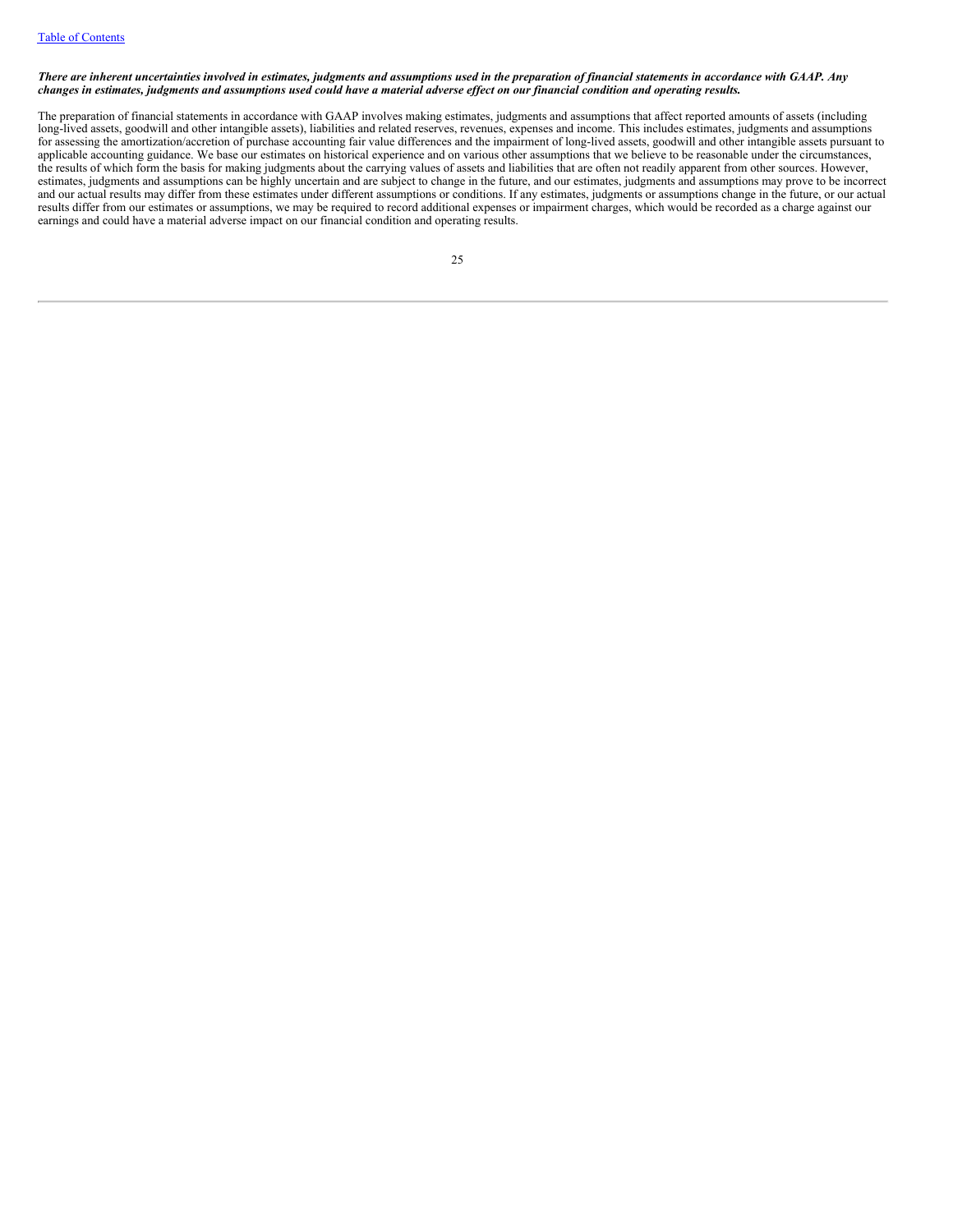# **ITEM 1B. UNRESOLVED STAFF COMMENTS**

None.

# <span id="page-27-1"></span><span id="page-27-0"></span>**ITEM 2. PROPERTIES**

BBX Capital's principal executive office is currently located at 201 East Las Olas Boulevard, Suite 1900, Fort Lauderdale, Florida, 33301, under a lease with an expiration date in October 2031. The lease agreement provides the Company with the right to renew the lease for three additional terms of five years following the initial term.

BBX Sweet Holdings maintains certain offices at BBX Capital's principal executive office, including the executive offices of IT'SUGAR. IT'SUGAR operates approximately 100 retail locations in over 25 states which are subject to leases that expire between 2022 and 2031. Hoffman's Chocolates operates six Hoffman's Chocolates retail locations in South Florida which are subject to leases that expire between 2022 and 2026 and one retail location in Greenacres, Florida that it currently owns. BBX Sweet Holdings consolidated its manufacturing operations in a facility in Orlando, Florida which is subject to a lease that expires in 2024, subject to three one-year renewal options that may be exercised by the Company. Hoffman's Chocolates also owns a manufacturing facility in Greenacres, Florida. In December 2021, Hoffman's Chocolates entered into a purchase and sale agreement to sell the facility in Greenacres, Florida to a third party buyer, and the buyer has agreed to lease back a portion of the property to Hoffman's Chocolates pursuant to a lease within an initial term 24 months, subject to two one-year renewal options that may be exercised by Hoffman's Chocolates. Hoffman's Chocolates currently expects to close on the sale of the facility on or before April 15, 2022 and execute the lease agreement on the closing date.

Renin's principal executive office is located at 110 Walker Drive, Brampton, Ontario and is occupied under a lease with an expiration date of December 31, 2027. Renin also leases three manufacturing and distribution facilities in the United States and Canada, one of which is located at their principal executive office. These leases have expiration dates of December 31, 2026, August 31, 2027, and December 31, 2027. The lease that expires on December 31, 2026 provides Renin with the right to renew the terms of the lease for five additional terms of five years commencing after the expiration date, and the lease that expires on August 31, 2027 provides Renin with the right to renew the terms of the lease for five years commencing after the expiration date. Renin also leases a warehouse in Canada pursuant to a lease agreement with an expiration date of July 31, 2022 and which provides Renin with the right to renew the lease for one year commencing after the expiration date. In January 2021, Renin took possession of an additional manufacturing and distribution facility in the United States under a lease with an expiration date of December 31, 2026 with the right to renew the terms of the lease for five additional terms of five years following the initial term.

BBX Capital has one lease associated with a restaurant in Palm Beach County acquired through foreclosure with an expiration date in 2030.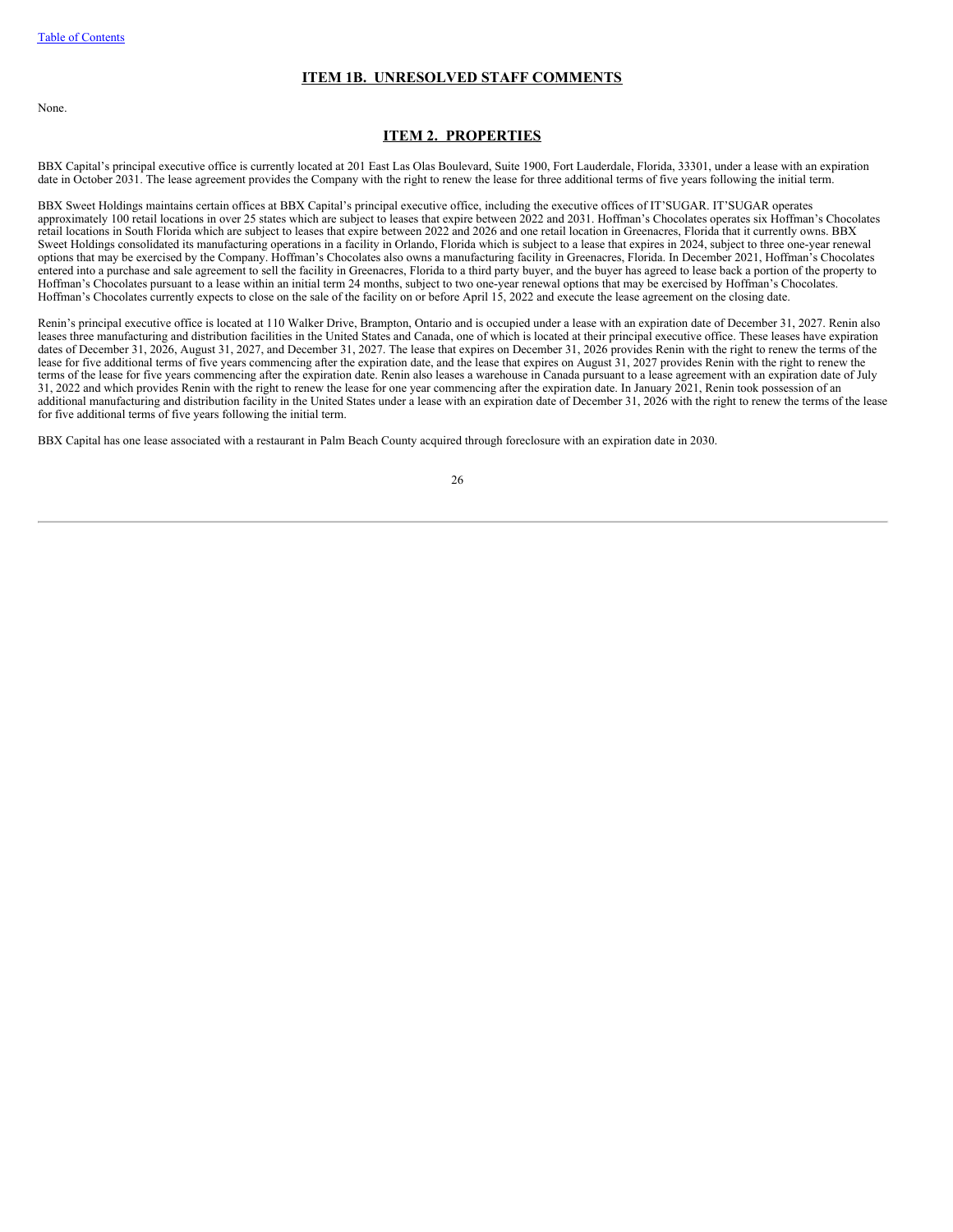# <span id="page-28-0"></span>**ITEM 3. LEGAL PROCEEDINGS**

In the ordinary course of business, BBX Capital and its subsidiaries are parties to lawsuits as plaintiff or defendant involving its operations and activities. Additionally, from time to time in the ordinary course of business, the Company is involved in disputes with existing and former employees, vendors, taxing jurisdictions, and various other parties and also receives individual consumer complaints as well as complaints received through regulatory and consumer agencies. The Company takes these matters seriously and attempts to resolve any such issues as they arise. The Company may also become subject to litigation related to the COVID-19 pandemic, including with respect to any actions we take, fail to take, or may be required to take in response thereof. Although BBX Capital and its subsidiaries believe that they have meritorious defenses in all current legal actions, the outcome of litigation and regulatory matters and timing of ultimate resolution are inherently difficult to predict and uncertain.

There were no material pending legal proceedings against BBX Capital or its subsidiaries as of December 31, 2021.

# <span id="page-28-1"></span>**ITEM 4. MINE SAFETY DISCLOSURE**

Not Applicable.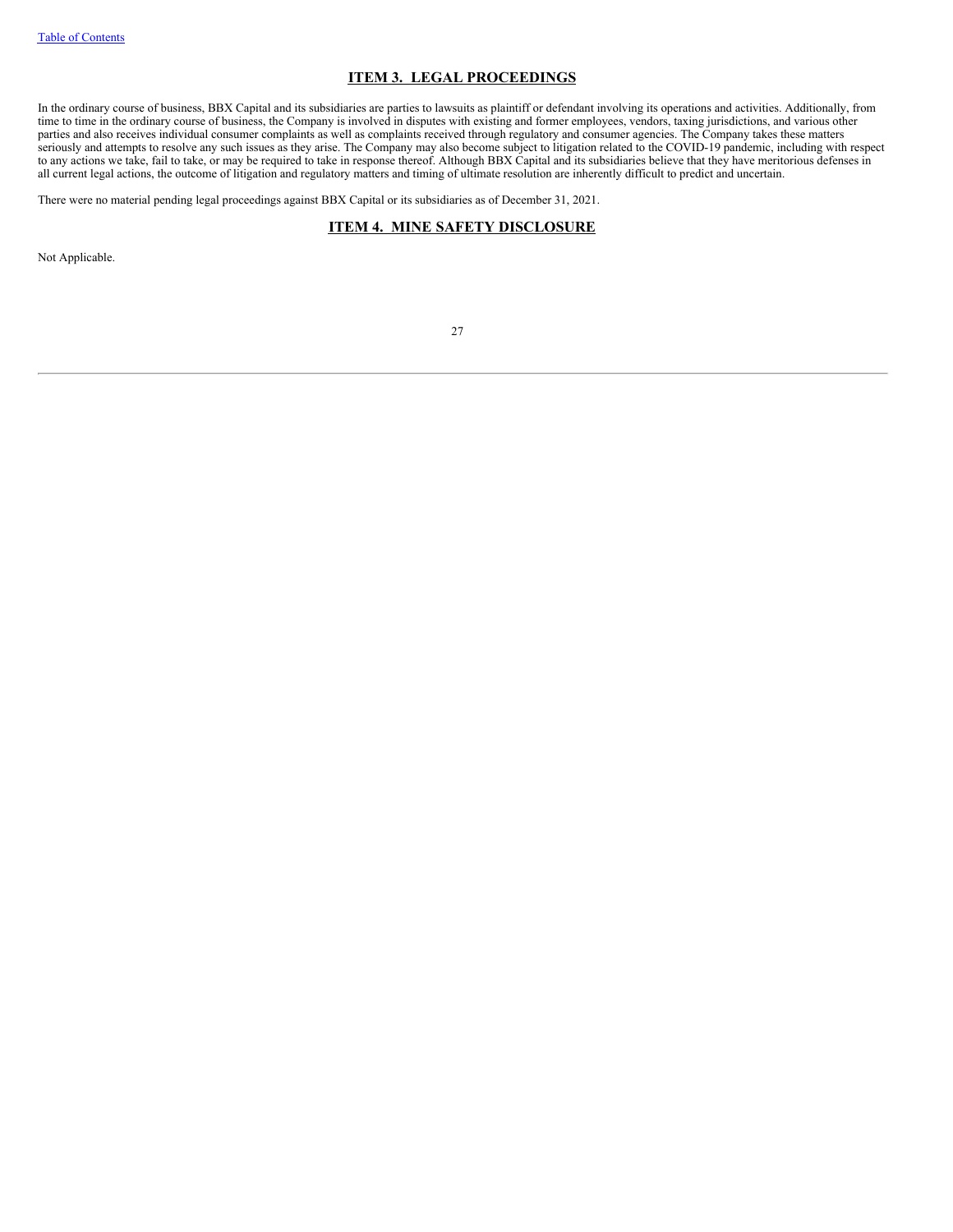# <span id="page-29-0"></span>**PART II**

# **ITEM 5. MARKET FOR REGISTRANT'S COMMON EQUITY, RELATED STOCKHOLDER MATTERS AND ISSUER PURCHASES OF EQUITY SECURITIES**

BBX Capital's Class A Common Stock and Class B Common Stock have substantially identical terms, except as follows:

- Under Florida law and our Articles of Incorporation and Bylaws, holders of our Class A Common Stock and Class B Common Stock vote together as a single class on most matters presented for a shareholder vote. On such matters, holders of our Class A Common Stock are entitled to one vote for each share held, with all holders of Class A Common Stock possessing in the aggregate 22% of the total voting power, while holders of Class B Common Stock possess the remaining 78% of the total voting power. If the number of shares of Class B Common Stock outstanding decreases below 360,000 shares but is greater than 280,000 shares, the Class A Common Stock's aggregate voting power will increase to 40%, and the Class B Common Stock will have the remaining 60%. If the number of shares of Class B Common Stock outstanding decreases below 280,000 shares but is greater than 100,000 shares, the Class A Common Stock's aggregate voting power will increase to 53%, and the Class B Common Stock will have the remaining 47%. If the number of shares of Class B Common Stock outstanding decreases below 100,000 shares, the fixed voting percentages will be eliminated, and holders of our Class A Common Stock and holders of our Class B Common Stock will each be entitled to one vote per share.
- · Each share of Class B Common Stock is convertible at the option of the holder thereof into one share of Class A Common Stock.

In addition to any other approval required by Florida law, the voting structure described in the first bullet point above may not be amended without the approval of holders of a majority of the outstanding shares of our Class B Common Stock, voting as a separate class. Holders of our Class B Common Stock also have certain other special voting rights with respect to matters affecting our capital structure and the Class B Common Stock.

# **Market Information**

In October 2020, BBX Capital's Class A Common Stock commenced trading on the OTCQX Best Market under the ticker symbol "BBXIA," and its Class B Common Stock commenced trading on the OTC Pink Market under the ticker symbol "BBXIB." Prior to October 2020, BBX Capital's common stock was not publicly traded.

On March 8, 2022, there were approximately 176 record holders of our Class A Common Stock and approximately 76 record holders of our Class B Common Stock.

BBX Capital does not currently anticipate paying any cash dividends for the foreseeable future. BBX Capital's dividend policy is established by BBX Capital's Board of Directors based on the Company's financial condition, results of operations and capital requirements, as well as other business considerations that BBX Capital's Board of Directors considers relevant. Further, the terms of BBX Capital's indebtedness may limit or prohibit the payments of dividends.

# **Issuer Purchases of Equity Securities**

### *Tender Of er*

In May 2021, BBX Capital commenced a cash tender offer to purchase up to 4,000,000 shares of its Class A Common Stock at a purchase price of \$6.75 per share, and in June 2021, BBX Capital amended the terms of the tender offer to increase the purchase price from \$6.75 per share to \$8.00 per share and reduce the number of shares sought to be purchased from 4,000,000 shares to 3,500,000 shares. In July 2021, BBX Capital purchased 1,402,785 shares of its Class A Common Stock pursuant to the cash tender offer at a purchase price of \$8.00 per share for an aggregate purchase price of approximately \$11.4 million, including fees. At the time that the tender offer was completed, the shares purchased represented approximately 9.3% of the total number of outstanding shares of BBX Capital's Class A Common Stock and 7.5% of BBX Capital's total issued and outstanding equity, which includes the issued and outstanding shares of BBX Capital's Class B Common Stock.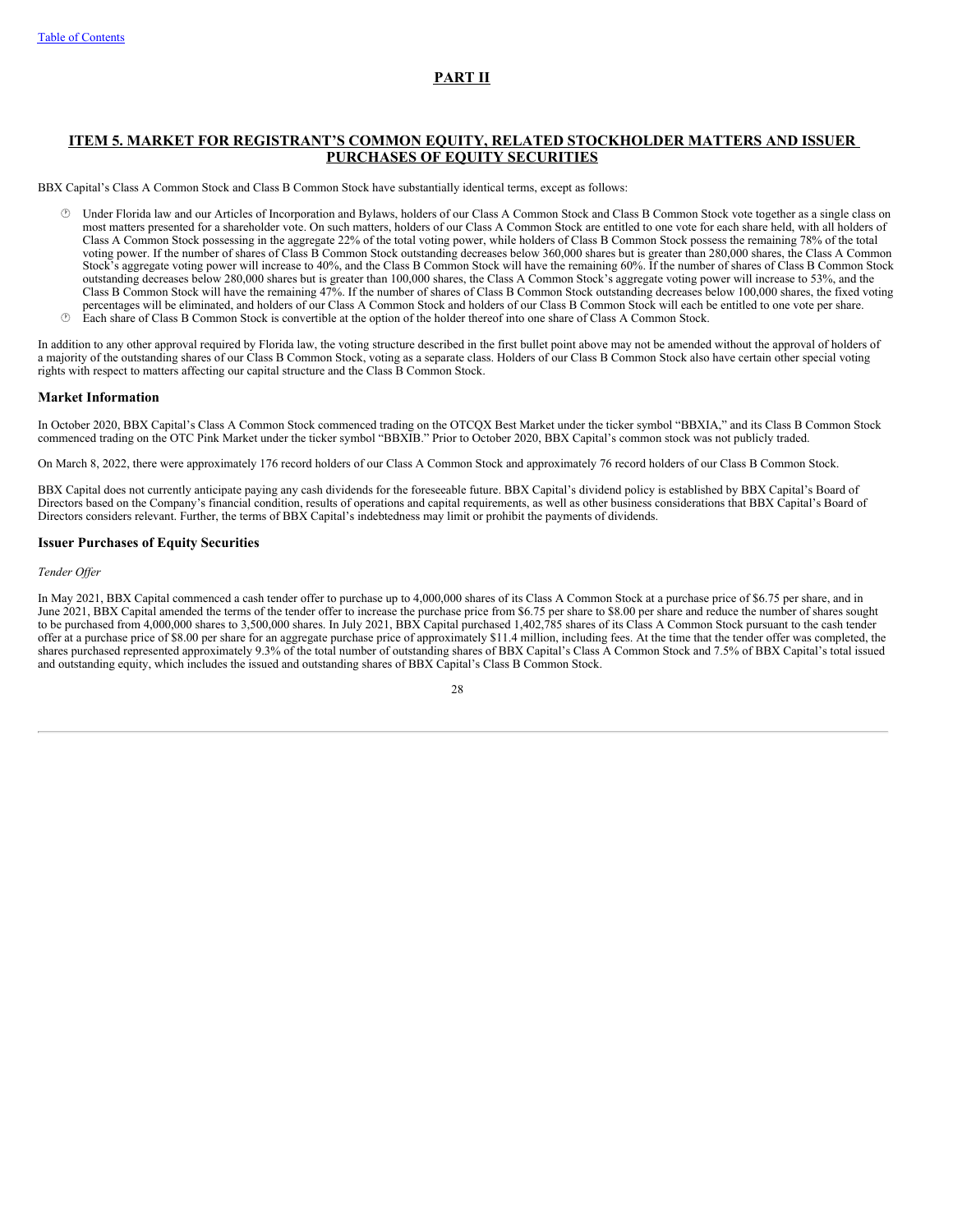#### *October 2020 Share Repurchase Program*

In October 2020, BBX Capital's Board of Directors approved a share repurchase program which authorized the repurchase of up to \$10.0 million of shares of BBX Capital's Class A Common Stock and Class B Common Stock. In September 2021, the Board of Directors approved an increase in the program from \$10.0 million of shares to \$20.0 million of shares, and in November 2021, the Board of Directors approved an increase in the program in an amount necessary to repurchase 1,305,416 shares of Class A Common Stock in a private transaction. As of December 31, 2021, BBX Capital had purchased 2,425,229 shares of its Class A Common Stock and 14,394 shares of its Class B Common Stock under this program for approximately \$22.8 million, and there was no remaining availability to purchase shares under the program as of December 31, 2021.

Information regarding BBX Capital's purchase of its Class A and Class B Common Stock under the repurchase program during the three months ended December 31, 2021 is set forth in the table below:

| Period                           | (a) Total Number of Shares<br>Purchased | (b) Average Price Paid per<br>Share | (c) Total Number of<br><b>Shares Purchased as Part</b><br>of Publicly Announced<br><b>Plans or Programs</b> | (d) Maximum Number (or<br>Approximate Dollar Value) of<br><b>Shares that May Yet Be Purchased</b><br>Under the Plans or Programs (1) |
|----------------------------------|-----------------------------------------|-------------------------------------|-------------------------------------------------------------------------------------------------------------|--------------------------------------------------------------------------------------------------------------------------------------|
| October $1 -$ October 31, 2021   |                                         |                                     |                                                                                                             | \$11,680,609                                                                                                                         |
| November $1 -$ November 31, 2021 |                                         |                                     |                                                                                                             | \$11,680,609                                                                                                                         |
| December 1 – December 31, 2021   | 1.305.416                               | 11.12                               | 1.305.416                                                                                                   | \$0                                                                                                                                  |
|                                  |                                         |                                     |                                                                                                             |                                                                                                                                      |

#### *January 2022 Share Repurchase Program*

In January 2022, BBX Capital's Board of Directors approved a share repurchase program which authorizes the repurchase of shares of BBX Capital's Class A and Class B Common Stock for a total aggregate purchase price of up to \$15.0 million. The repurchase program authorizes BBX Capital, in management's discretion, to repurchase shares from time to time subject to market conditions and other factors.

The timing, price, and number of shares which may be repurchased under the program in the future will be based on market conditions, applicable securities laws, and other factors considered by management. Share repurchases under the program may be made from time to time through solicited or unsolicited transactions in the open market or in privately negotiated transactions. The share repurchase program does not obligate BBX Capital to repurchase any specific amount of shares and may be suspended, modified, or terminated at any time without prior notice.

#### **Rights Agreement**

In September 2020, BBX Capital adopted a rights agreement (the "Rights Agreement") in light of the significant market volatility and uncertainties associated with the COVID-19 pandemic and the impact on the Company and the market price of BBX Capital's Class A Common Stock and Class B Common Stock. The Rights Agreement provides a deterrent to shareholders from acquiring a 5% or greater ownership interest in BBX Capital's Class A Common Stock, Class B Common Stock, or total combined common stock without the prior approval of the Board of Directors.

# **Equity Compensation Plan Information**

In January 2022, the Compensation Committee of BBX Capital's Board of Directors granted a total of 546,523 restricted shares of BBX Capital's Class A Common Stock to certain of its executive officers, 205,029 restricted shares of BBX Capital's Class B Common Stock to its Chief Executive Officer and President, and a total of 25,000 restricted shares of the Company's Class A Common Stock to certain non-executive employees. All restricted shares of Class A and Class B Common Stock were granted under the BBX Capital, Inc. 2021 Incentive Plan and reduced the number of securities remaining available for future issuance under BBX Capital's equity compensation plan to 328,477 shares of Class A Common Stock and 94,971 shares of Class B Common Stock.

# <span id="page-30-0"></span>**ITEM 6. SELECTED FINANCIAL DATA**

Not Applicable.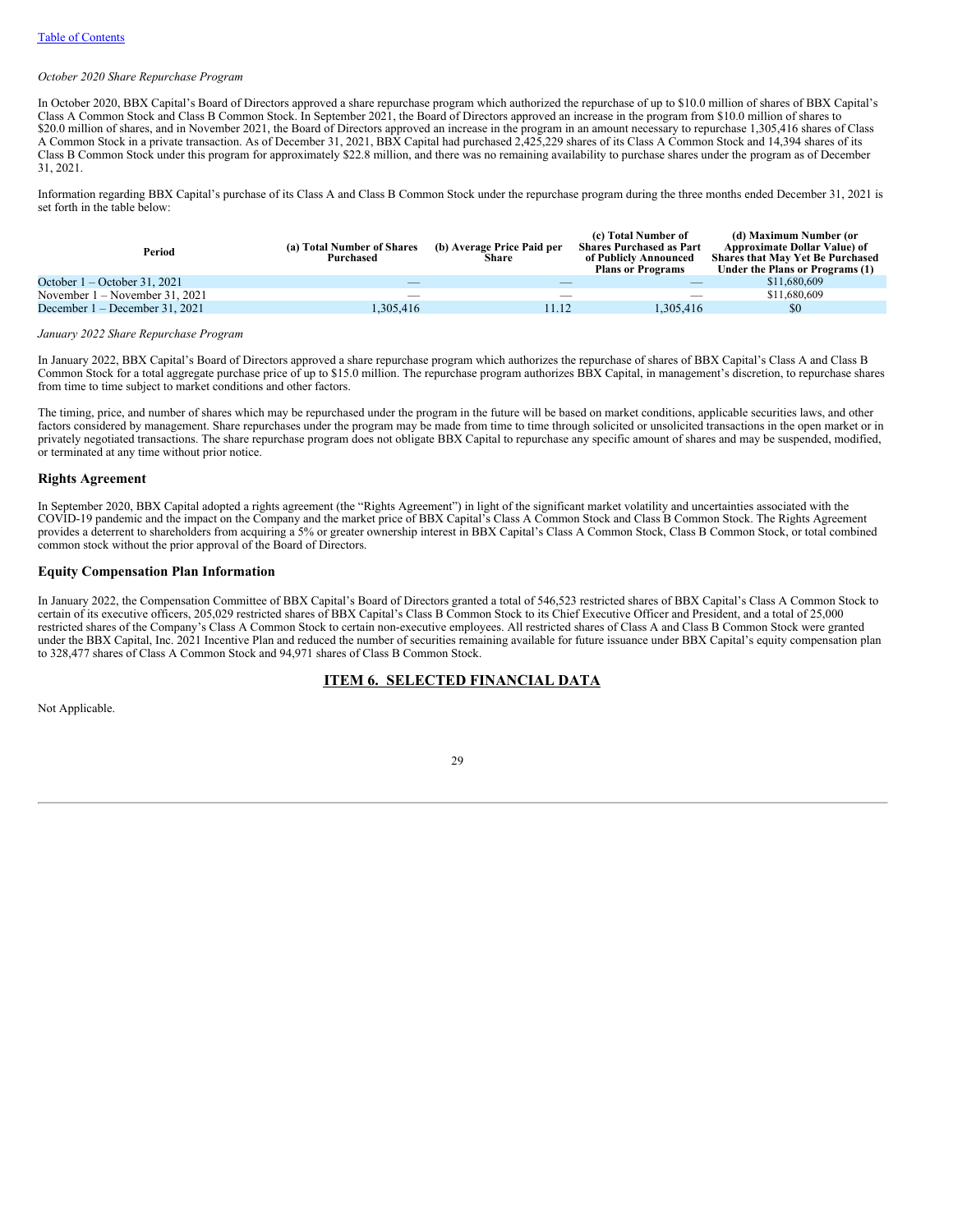# <span id="page-31-0"></span>**ITEM 7. MANAGEMENT'S DISCUSSION AND ANALYSIS OF FINANCIAL CONDITION AND RESULTS OF OPERATIONS**

The following discussion and analysis should be read together with the Company's audited consolidated financial statements and related notes included in Item 8 of this Annual Report on Form 10-K, including the basis of presentation for the consolidated financial statements prior to September 30, 2020 (the date of the spin-off of the Company from Bluegreen Vacations Holding Corporation) which reflect combined financial statements of BBX Capital, Inc. and its subsidiaries and do not necessarily reflect what the results of operations, financial position, or cash flows would have been had BBX Capital, Inc. and its subsidiaries been a separate entity or what the results of operations, financial position, or cash flows will be in the future. The following discussion contains forward-looking statements, including those that reflect our plans, estimates, and beliefs. Our actual results could differ materially from those discussed in the forward-looking statements. Factors that could cause or contribute to these differences include, without limitation, those discussed below and elsewhere in this Annual Report on Form 10-K, particularly in Part 1. Item 1A "Risk Factors" and Item 1 *"Cautionary Note Regarding Forward-Looking Statements."*

The Management Discussion and Analysis of this Annual Report on Form 10-K discusses 2021 and 2020 items and year-to-year comparisons between the years ended December 31, 2021 and 2020. Discussions of 2019 items and year-to-year comparisons between 2020 and 2019 are not included in this Form 10-K and can be found in "Management's Discussion and Analysis of Financial Condition and Results of Operations" in Part II, Item 7 of the Company's Annual Report on Form 10-K for the fiscal year ended December 31, 2020. Such reports and other information filed by the Company with the SEC are available free of charge on our website at www.bbxcapital.com or *with the SEC at www.sec.gov.*

### **Overview**

BBX Capital, Inc. (referred to together with its subsidiaries as the "Company," "we," "us," or "our," and without its subsidiaries as "BBX Capital") is a Florida-based diversified holding company whose principal holdings are BBX Capital Real Estate LLC ("BBX Capital Real Estate" or "BBXRE"), BBX Sweet Holdings, LLC ("BBX Sweet Holdings"), and Renin Holdings, LLC ("Renin").

As of December 31, 2021, the Company had total consolidated assets of approximately \$533.4 million and shareholders' equity of approximately \$321.8 million. Net income (loss) attributable to shareholders for the years ended December 31, 2021 and 2020 was approximately \$46.9 million and (\$42.3) million, respectively.

### **Impact of the COVID-19 Pandemic and Current Economic Issues**

The COVID-19 pandemic has resulted in an unprecedented disruption in the U.S. and global economies and the industries in which the Company operates, including impacts on i) consumer demand, ii) disruptions in global supply chains, iii) employee absenteeism and a general labor shortage, and iv) increased economic uncertainty. The disruptions arising from the pandemic and the reaction of the general public have had a significant adverse impact on the Company's financial condition and operations, particularly with respect to BBX Sweet Holdings, as the effects of the pandemic required IT'SUGAR to temporarily close all of its retail locations in 2020 and ultimately resulted in IT'SUGAR and its subsidiaries filing petitions for Chapter 11 bankruptcy in September 2020. In addition, the Company's workforce at each of its subsidiaries has been significantly impacted by the pandemic as a result of, among other things, the initial implementation of temporary and permanent reductions in employee head count in order to manage expenses, various health and safety protocols necessary to maintain operations, and challenges related to hiring and retaining employees and associated increased labor costs. Recent inflationary trends and suggestions by the Federal Reserve Board regarding interest rate increases, as well as the recent events with Russia and Ukraine and elsewhere, have also had and may in the future have an impact on demand and the cost of goods, including commodity and shipping costs, as well as a significant potential impact on interest rates. Further, the Company has experienced significant increases in commodity, freight, inventory, extended lead-times for the purchase of inventory, and delays in inventory shipments, and these factors are impacting the Company's operations, including requiring the Company to maintain higher inventory balances and negatively impacting its gross margins, and may have a material impact on its operations in future periods. In addition, the Company has adopted policies which require vaccination or ongoing testing for employees in its corporate offices; however, the Company has yet to adopt such policies across all of its locations, and the implementation of such policies could result in additional operational challenges for the Company in light of ongoing labor shortages and the increased cost of labor.

The duration and severity of the pandemic and related disruptions, as well as the resulting adverse impact on economic and market conditions, are uncertain, and the Company may continue to be adversely impacted by these conditions in future periods. Although the impact of the COVID-19 pandemic on the Company's principal holdings and management's efforts to mitigate the effects of the pandemic has varied, BBX Capital and its subsidiaries sought to take steps to manage expenses through cost saving initiatives, increase liquidity, and strengthen the Company's financial position. As of December 31, 2021, the Company's consolidated cash balances were \$118.0 million.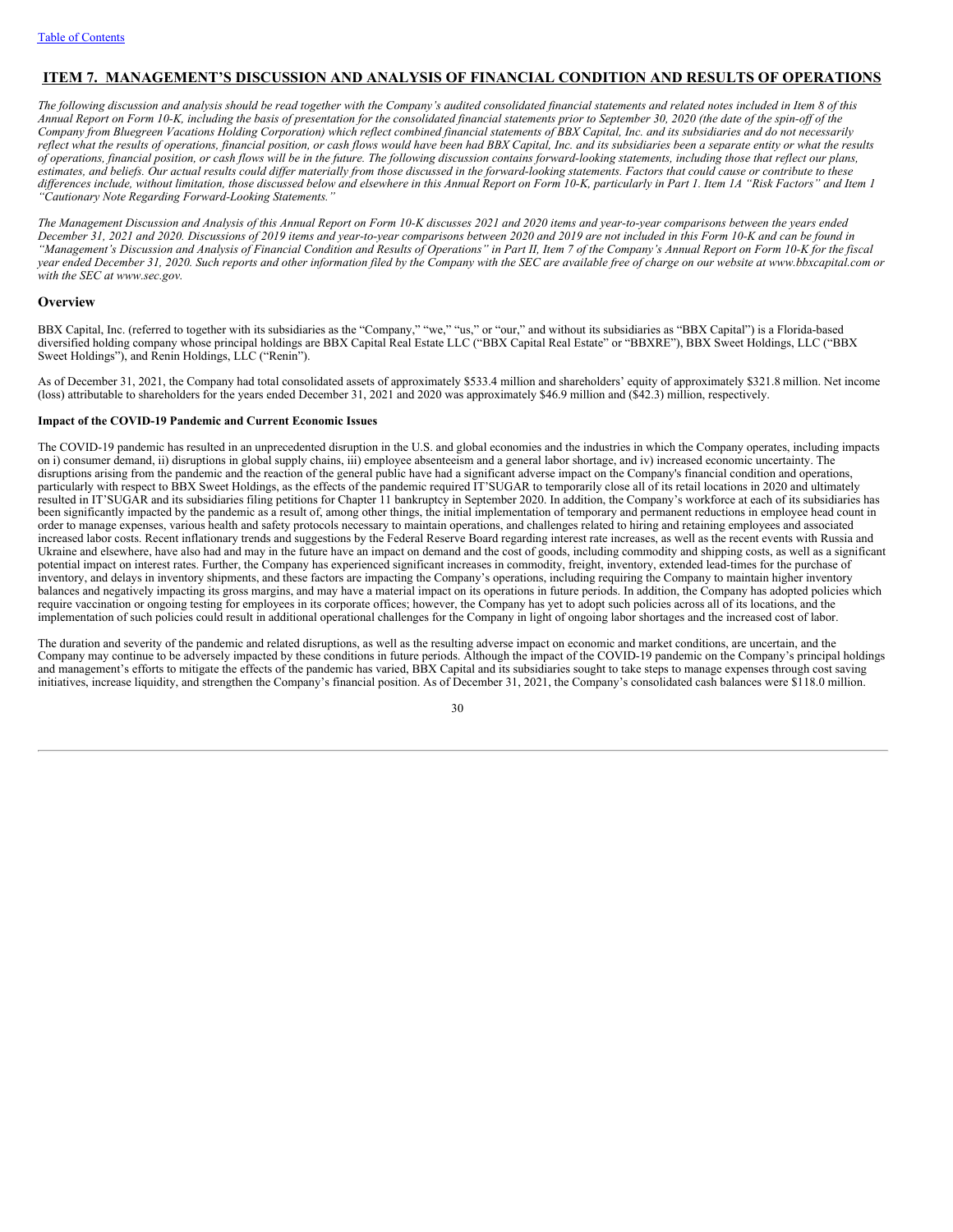See below for additional discussion related to i) the current and estimated impacts of the COVID-19 pandemic on the Company's principal holdings and ii) the various risks and uncertainties associated with the effects of the pandemic, increased costs, and disruptions to supply chains on the Company's principal holdings, which have had, and could in future periods have, a material adverse impact on the Company's consolidated results of operations, cash flows, and financial condition.

# **Summary of Consolidated Results of Operations**

#### *Consolidated Results*

The following summarizes key financial highlights for the year ended December 31, 2021 compared to the same 2020 period:

- $\circled{1}$  Total consolidated revenues of \$313.6 million, an 81.0% increase compared to 2020.<br> $\circled{1}$  Income from continuing operations before income taxes of \$64.2 million compared to
- · Income from continuing operations before income taxes of \$64.2 million compared to a loss from continuing operations before income taxes of \$58.2 million during 2020.
- · Net income attributable to common shareholders of \$46.9 million compared to a net loss attributable to common shareholders of \$42.3 million during 2020.
- · Diluted earnings per share of \$2.63 compared to a diluted loss per share of \$2.19 during 2020.

The Company's consolidated results for the year ended December 31, 2021 compared to the same 2020 period were significantly impacted by the following:

- · A net increase in sales activity at BBXRE's Beacon Lake Community development, as BBXRE sold 299 undeveloped lots and 385 developed lots to homebuilders during the 2021 period compared to 227 developed lots during the 2020 period;
- · An increase in net earnings of unconsolidated real estate joint ventures primarily due to the monetization of various investments in joint ventures sponsored by the Altman Companies in 2021, including Altis Promenade, Altis Grand at the Preserve, and Altis Grand Central;
- · The recognition of a \$15.9 million gain on the reconsolidation of IT'SUGAR in the Company's financial statements as a result of IT'SUGAR emerging from Chapter 11 bankruptcy in June 2021 and the revesting of BBX Sweet Holdings' control of IT'SUGAR;
- · The recognition of a loss before income taxes of \$47.5 million by BBX Sweet Holdings during the 2020 period primarily as a result of the impact of the COVID-19 pandemic on its businesses during 2020, including impairment losses of \$25.3 million primarily related to goodwill and long-lived assets associated with IT'SUGAR and a loss of \$3.3 million upon the Company's deconsolidation of IT'SUGAR in connection with its filing of voluntary petitions to reorganize under Chapter 11 of the Bankruptcy Code.

### *Segment Results*

BBX Capital reports the results of its business activities through the following reportable segments: BBX Capital Real Estate, BBX Sweet Holdings, and Renin.

Information regarding income (loss) before income taxes by reportable segment is set forth in the table below (in thousands):

|                                                              | For the Years Ended December 31. |           |           |          |
|--------------------------------------------------------------|----------------------------------|-----------|-----------|----------|
|                                                              |                                  | 2021      | 2020      | 2019     |
| <b>BBX Capital Real Estate</b>                               |                                  | 58.311    | 9.988     | 52,696   |
| <b>BBX</b> Sweet Holdings                                    |                                  | 15,784    | (47, 473) | (5, 122) |
| Renin                                                        |                                  | (986)     | (3,572)   | 1,808    |
| Other                                                        |                                  | 1,390     | (2,915)   | 349      |
| Reconciling items and eliminations                           |                                  | (10, 258) | (14,275)  | (20,746) |
| Income (loss) from continuing operations before income taxes |                                  | 64.241    | (58, 247) | 28,985   |
| (Provision) benefit for income taxes                         |                                  | (17, 175) | 11.231    | (8,334)  |
| Net income (loss) from continuing operations                 |                                  | 47,066    | (47,016)  | 20,651   |
| <b>Discontinued operations</b>                               |                                  |           | (74)      | (7, 138) |
| Net income (loss)                                            |                                  | 47,066    | (47,090)  | 13,513   |
| Net (income) loss attributable to noncontrolling interests   |                                  | (155)     | 4,803     | 224      |
| Net income (loss) attributable to shareholders               |                                  | 46,911    | (42, 287) | 13,737   |

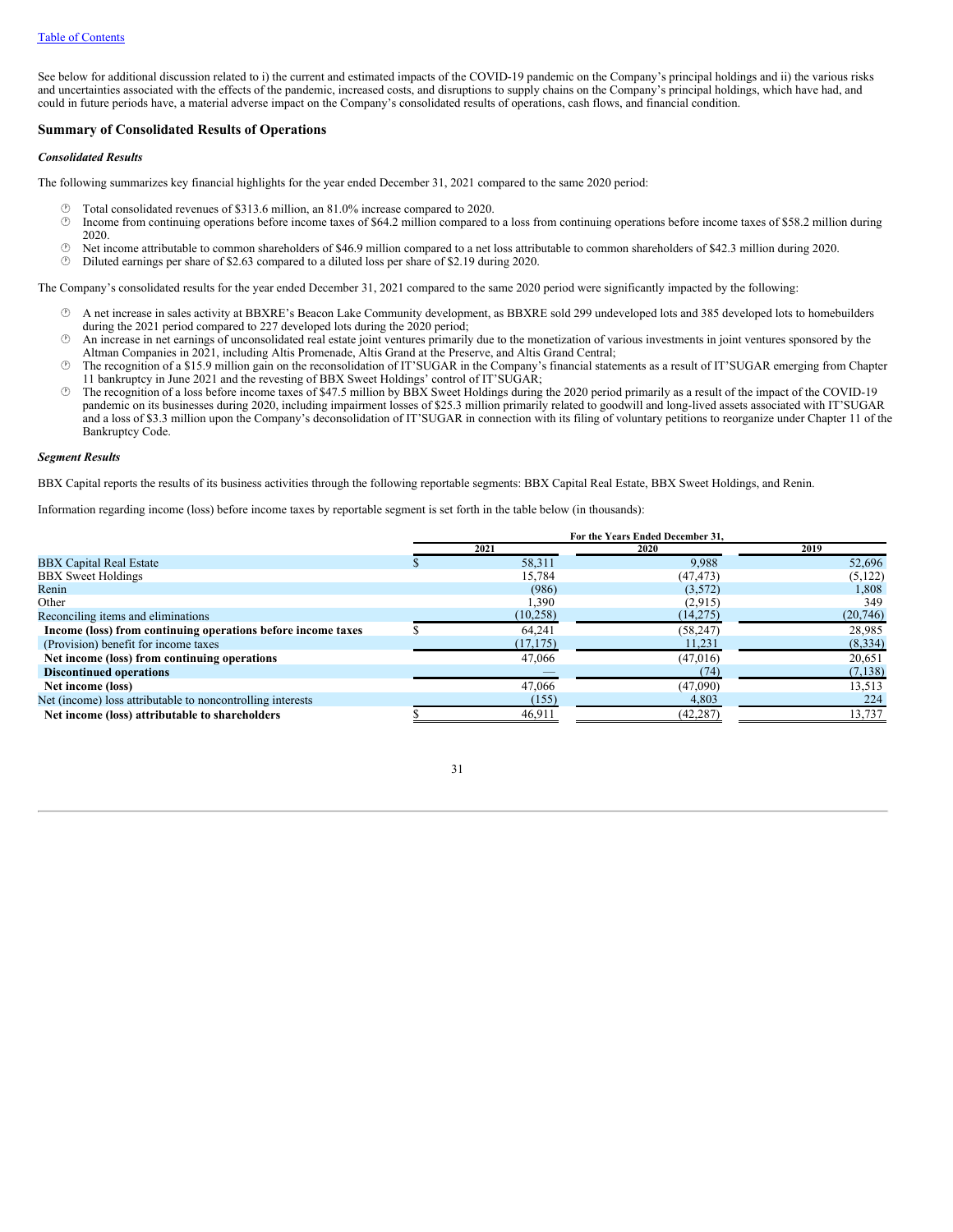## **BBX Capital Real Estate Reportable Segment**

#### *Segment Description*

BBX Capital Real Estate is engaged in the acquisition, development, construction, ownership, financing, and management of real estate and investments in real estate joint ventures, including investments in multifamily rental apartment communities, single-family master-planned for sale housing communities, and commercial properties located primarily in Florida. In addition, BBXRE currently owns a 50% equity interest in the Altman Companies, a developer and manager of multifamily rental apartment communities, and anticipates acquiring an additional 40% of the Altman Companies in 2023. BBXRE also manages the legacy assets acquired in connection with the Company's sale of BankAtlantic in 2012, including portfolios of loans receivable, real estate properties, and judgments against past borrowers.

In an effort to diversify its portfolio of real estate developments, BBXRE is also currently evaluating potential investment opportunities in the development of warehouse and logistics facilities and has expanded its operating platform to include a logistics real estate division. Further, the Altman Companies is currently evaluating potential opportunities to develop multifamily apartment communities in new geographical areas, including the greater Atlanta, Georgia area.

#### *Overview*

BBXRE's operations that were impacted by the COVID-19 pandemic during 2020, including its sales and leasing operations, have largely returned to, and in many cases are exceeding, pre-pandemic levels, which management believes primarily reflects an increase in demand for single-family and multifamily apartment housing in many of the markets in Florida in which BBXRE operates. In particular, sales at BBXRE's single-family home developments and leasing at its multifamily apartment developments sponsored by the Altman Companies are generally exceeding pre-pandemic levels, and BBXRE believes that there has generally been a recovery both in investor demand for the acquisition of stabilized multifamily apartment communities and in the availability of debt and equity capital for financing new multifamily apartment developments.

However, there has also been a significant increase in commodity and labor prices, which has resulted in higher development and construction costs, and disruptions in the supply chain for certain commodities and equipment, which has resulted in ongoing supply shortages of building materials, equipment, and appliances. These factors have impacted the timing of certain projects currently under construction and the commencement of construction of new projects. Further, in addition to increasing the cost of the Company's outstanding indebtedness, rising interest rates will at some point likely have an adverse impact of home sales, the availability of financing, and the profitability of development projects, as a majority of development costs are financed with third party debt. Although such factors have not yet materially impacted BBXRE's results of operations, these increases may have a material impact on BBXRE's operating results in future periods, as described in further detail below. In addition, the COVID-19 pandemic resulted in significant uncertainty in the overall economy, which could have a material adverse impact on BBXRE's results of operations, cash flows, and financial condition in future periods.

BBXRE's operating results for the year ended December 31, 2021 significantly benefited from the impact of demand for single-family and multifamily housing on certain of its existing investments, including its Beacon Lake Community and various investments in joint ventures sponsored by the Altman Companies. While BBXRE currently expects certain of its existing investments to benefit from these factors in 2022, BBXRE currently expects a relative decline in revenues and net income over the next several years as compared to 2021 based on its current pipeline of investments, which reflects a combination of i) the accelerated monetization of certain investments from future years into 2021 and ii) the temporary delay of the commencement of new projects in 2020 due to the COVID-19 pandemic. Accordingly, BBXRE is focused on the sourcing and deployment of capital in investments in new development opportunities, including i) the expansion of its investments in multifamily rental apartment communities through the Altman Companies and ii) investing in the development of warehouse and logistics facilities through its recently formed logistics real estate division. Due to the currently expected life cycle of these developments, in which the monetization of an investment generally occurs approximately three years following the commencement of the development, BBXRE does not expect its operating results to significantly benefit from these efforts in the near term but believes that these investments are ultimately consistent with BBX Capital's goal to build long-term shareholder value and BBXRE's goal of building a diversified portfolio of profitable real estate investments that generate recurring earnings and cash flows in future periods. However, there is no assurance that these investments in new development opportunities will be successful.

#### *The Altman Companies and Related Investments*

In 2018, BBXRE acquired a 50% membership interest in the Altman Companies, a joint venture between the Company and Joel Altman engaged in the development, construction, and management of multifamily apartment communities. During the year ended December 31, 2021, BBXRE monetized four of its investments in joint ventures sponsored by the Altman Companies, and as of December 31, 2021, BBXRE had investments in eight active developments sponsored by the Altman Companies, which are summarized in Item 1 - Business of this Annual Report.

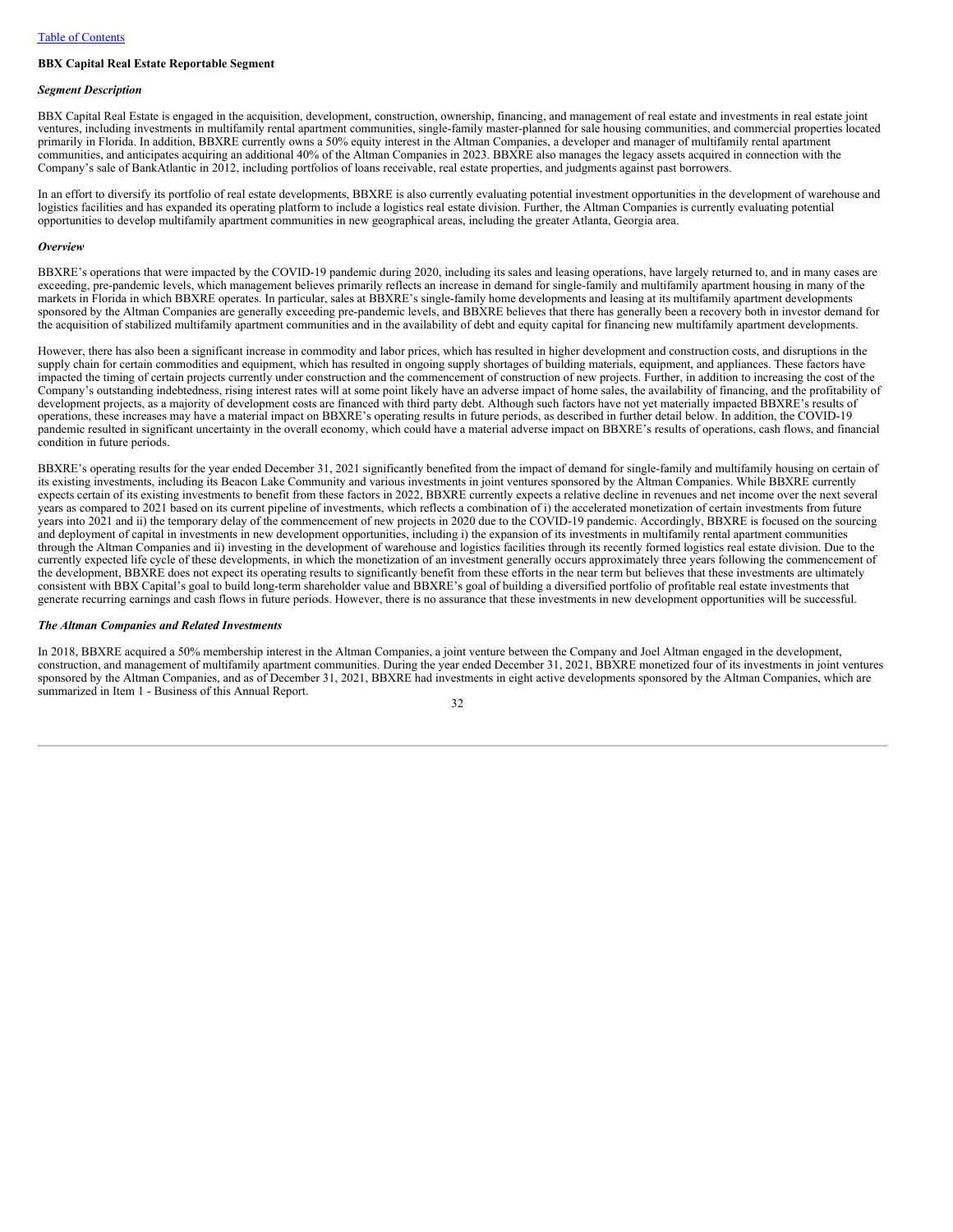Pursuant to the operating agreement of the Altman Companies, BBXRE will acquire an additional 40% equity interest in the Altman Companies from Joel Altman for a purchase price, subject to certain adjustments (including reimbursements for predevelopment expenditures incurred at the time of purchase), of \$9.4 million in January 2023, and Joel Altman can also, at his option or in other predefined circumstances, require BBX Capital to purchase his remaining 10% equity interest in the Altman Companies for \$2.4 million. However, Joel Altman will retain his membership interests, including his decision making rights, in the managing member of any development joint ventures that are originated prior to BBXRE's acquisition of additional equity interests in the Altman Companies.

# *Developments Monetized in 2021*

During the year ended December 31, 2021, joint ventures sponsored by the Altman Companies sold: i) Altis Pembroke Gardens, a 280-unit multifamily apartment community located in Pembroke Pines, Florida, ii) Altis Promenade, a 338-unit multifamily apartment community located in Lutz, Florida, and iii) Altis Grand at the Preserve, a 350-unit multifamily apartment community located in Odessa, Florida. As a result of these sales, BBXRE received total cash distributions of \$13.6 million and recognized total equity earnings of \$10.5 million from its investments in the respective joint ventures. In addition, the Altis Grand Central joint venture recapitalized its ownership interest in Altis Grand Central, its 314-unit multifamily apartment community located in Tampa, Florida, in a transaction with an institutional investor based on the property's agreed upon market value, and the joint venture retained a 10% noncontrolling interest in the property. As a result of the recapitalization, BBXRE received a cash distribution of approximately \$7.5 million from the joint venture and recognized equity earnings from its investment in the venture of approximately \$6.2 million during year ended December 31, 2021. Further, BBXRE's beneficial ownership interest in Altis Grand Central was decreased from approximately 11% to approximately 1%.

# *New Developments*

During the year ended December 31, 2021, joint ventures sponsored by the Altman Companies closed on development financing and commenced the development of: i) Altis Lake Willis Phase 1, a planned 329-unit multifamily apartment community in Orlando, Florida, ii) Altis Suncoast Pasco, a planned 449-unit multifamily apartment community in Lutz, Florida, and iii) Altis Blue Lake, a planned 318-unit multifamily apartment community in West Palm Beach, Florida.

With respect to Altis Lake Willis Phase 1, BBXRE and Joel Altman had previously invested in the Altis Lake Willis joint venture, which was sponsored by the Altman Companies to acquire land, obtain entitlements, and fund predevelopment costs for the development of a multifamily apartment community in Orlando, Florida. In 2021, the joint venture decided to develop the project in two phases. Accordingly, in September 2021, the Altis Lake Willis Phase 1 joint venture was formed to develop the first phase of the project, which is expected to be comprised of a 329-unit multifamily apartment community, and closed on its development financing. In connection with the closing, BBXRE and Joel Altman acquired membership interests in the managing member of the Altis Lake Willis Phase 1 joint venture and retained their respective ownership interests in the land and predevelopment costs related to the anticipated second phase of the project through the existing joint venture, which is now referred to as the Altis Lake Willis Phase 2 joint venture. BBXRE also received a cash distribution of approximately \$4.1 million related to previous capital contributions based on the final financing structure and proceeds associated with the first phase of the development.

#### *Other*

Following temporary disruptions in its operations during 2020 as a result of the COVID-19 pandemic, the operations related to the existing developments sponsored by the Altman Companies have generally returned to pre-pandemic levels. In particular, the Altman Companies collected over 98% of the rents at its joint venture multifamily apartment communities under its management during the year ended December 31, 2021. Further, the volume of new leases and rental rates at its completed developments have generally exceeded pre-pandemic levels and expectations due to demand for multifamily housing in the markets in which the Altman Companies operates. The Altman Companies has also observed increased investor demand for the acquisition of stabilized multifamily apartment communities, as evidenced by the sales of multifamily apartment communities by joint ventures sponsored by the Altman Companies in 2021. While the Altman Companies does not currently expect that the observed increases in commodity and labor prices will have a material impact on the costs of developing its communities currently under construction which commenced prior to 2021, the timing of the completion of these projects has been adversely impacted by supply chain disruptions, and the Altman Companies currently expects that the costs to develop certain of these projects will be in excess of the estimated development costs as a result of factors unrelated to supply chain disruptions. However, the Altman Companies currently believes that the impact of these factors on the overall profitability of these projects will be offset by the impact of higher rental rates and investor demand for the acquisition of stabilized multifamily apartment communities.

In addition to its existing development portfolio, the Altman Companies has been focused on the identification of new development opportunities. As described above, it commenced the development of three new multifamily apartment communities in 2021, and it has also identified new potential development opportunities primarily located in South Florida, Orlando, Florida, and the greater Tampa, Florida area, all of which are experiencing increased demand for multifamily housing. While the Altman Companies believes that debt and equity capital is currently available for new development opportunities, it has observed a significant increase in land prices, as well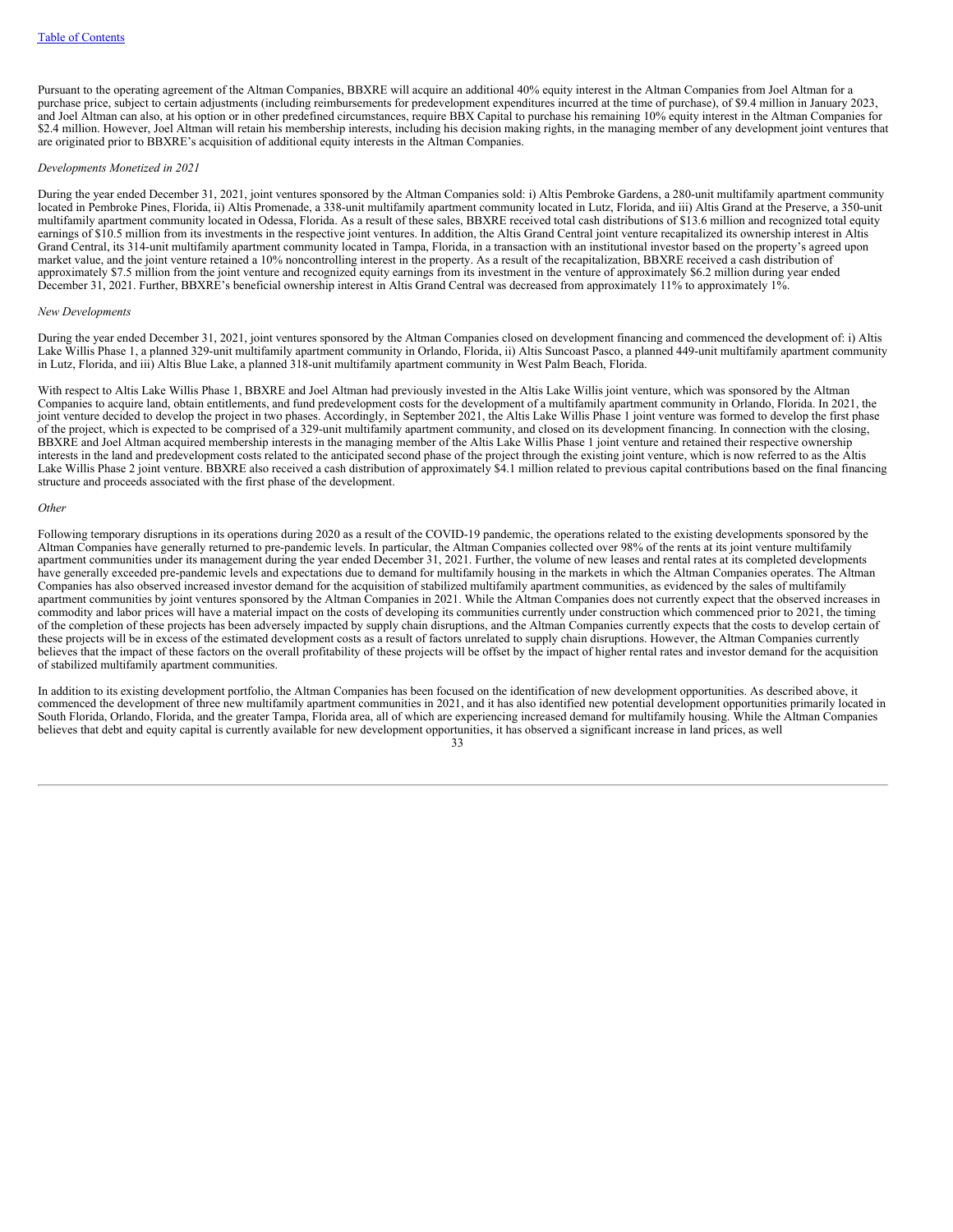as supply chain disruptions and material shortages, all of which are expected to significantly increase development costs and result in possible delays in connection with developing new multifamily apartment communities. The Altman Companies is continuing to evaluate the impact of these costs on the overall profitability of its potential future developments, but it currently believes that the higher rental rates resulting from increased demand for multifamily housing and investor demand for the acquisition of stabilized multifamily apartment communities may to some extent offset the impact of higher development costs on the profits expected to be earned on such developments. However, notwithstanding these potential mitigating factors, a significant increase in development costs could have a material impact on the Altman Companies' operations, including, but not limited to, (i) an inability to close on the equity and/or debt financing necessary to commence the construction of new projects as a result of a decrease in projected investor profits and (ii) a decrease in the profits expected to be earned by BBXRE and Joel Altman as the managing members of projects that are ultimately pursued. Such factors could result in, among other things, (i) increased operating losses at the Altman Companies due to a decline in development, general contractor, and management fees, (ii) the recognition of impairment losses by BBXRE and/or the Altman Companies related to their current investments, including predevelopment expenditures and (iii) the recognition of impairment losses related to BBXRE's overall investment in the Altman Companies, as the profitability and value of the Altman Companies depends on its ability to source new development opportunities.

In addition to the impact of higher costs, economic and market conditions are uncertain as a result of various factors, including inflationary pressures and expected increases in interest rates. A prolonged economic downtown resulting from these factors could ultimately have a significant impact on rental rates, occupancy levels, and rent collections, including an increase in tenant delinquencies and/or requests for rent abatements. These effects would impact the amount of rental revenues generated from the multifamily apartment communities sponsored and managed by the Altman Companies, the extent of management fees earned by the Altman Companies, and the ability of the related joint ventures to stabilize and successfully sell such communities. Furthermore, a decline in rental revenues at developments sponsored by the Altman Companies could require it, as the sponsor and managing member, to fund operating shortfalls in certain circumstances. In addition, as discussed above, the effects of the pandemic and other factors have impacted the costs of developing and operating multifamily apartment communities, including, but not limited to, increases in commodity prices as a result of, among other things, supply chain disruptions and material shortages, labor prices, and property insurance costs as compared to pre-pandemic levels, which could also have an adverse impact on market values and the Altman Companies' operating results. If there is a significant adverse impact on real estate values as a result of increased interest rates, lower rental revenues, higher capitalization rates, or otherwise, the joint ventures sponsored by the Altman Companies may be unable to sell their respective multifamily apartment developments within the time frames previously anticipated and/or for the previously forecasted sales prices, if at all, which may impact the profits expected to be earned by BBXRE from its investment in the managing member of such projects and the ability of the joint ventures to repay or refinance construction loans on such projects and could result in the recognition of impairment losses related to BBXRE's investment in such projects. Furthermore, as further described above, the Altman Companies may be unable to close on the equity and/or debt financing necessary to commence the construction of new projects, which could result in increased operating losses at the Altman Companies, the recognition of impairment losses by BBXRE and/or the Altman Companies related to their current investments, including predevelopment expenditures, and the recognition of impairment losses related to BBXRE's overall investment in the Altman Companies.

## *Beacon Lake Master Planned Development*

Following a temporary decline in sales activity during 2020 as a result of the COVID-19 pandemic, sales at BBXRE's Beacon Lake Community during 2021 exceeded prepandemic levels and expectations as a result of demand for single-family housing in Florida, which has ultimately resulted in the acceleration of the completion of the development. During the year ended December 31, 2021, BBXRE sold the 299 undeveloped lots comprising Phase 4, 291 single-family lots, and 94 townhome lots, as compared to 157 single-family lots and 70 townhome lots sold during the year ended December 31, 2020. As of December 31, 2021, BBXRE had commenced the development of the 200 lots comprising Phase 3 of the development, and of the 1,476 lots comprising the entire Beacon Lake Community, only 263 lots (63 in Phase 2 and 200 in Phase 3) had yet to be sold to homebuilders, with 131 of such lots (63 in Phase 2 and 68 in Phase 3) being under contract for sale to homebuilders.

At the current time, BBXRE does not expect the observed increases in commodity and labor prices to materially impact its remaining costs to complete the development of the lots in Phase 3 but believes that the costs to construct homes on the developed lots throughout the Beacon Lake Community are being impacted. BBXRE currently believes that homebuilders are likely to continue to meet their obligations to acquire the remaining 131 lots under contract for sale from BBXRE pursuant to the existing agreements between BBXRE and the homebuilders, as the impact of the increase in construction costs on the profitability of home sales is being offset to some extent by an increase in prices for single-family homes. However, there is no assurance that this will continue to be the case, and the increase in construction costs could result in requests by homebuilders to extend the timing of their purchase of developed lots and/or failure of the homebuilders to meet their obligations under these contracts.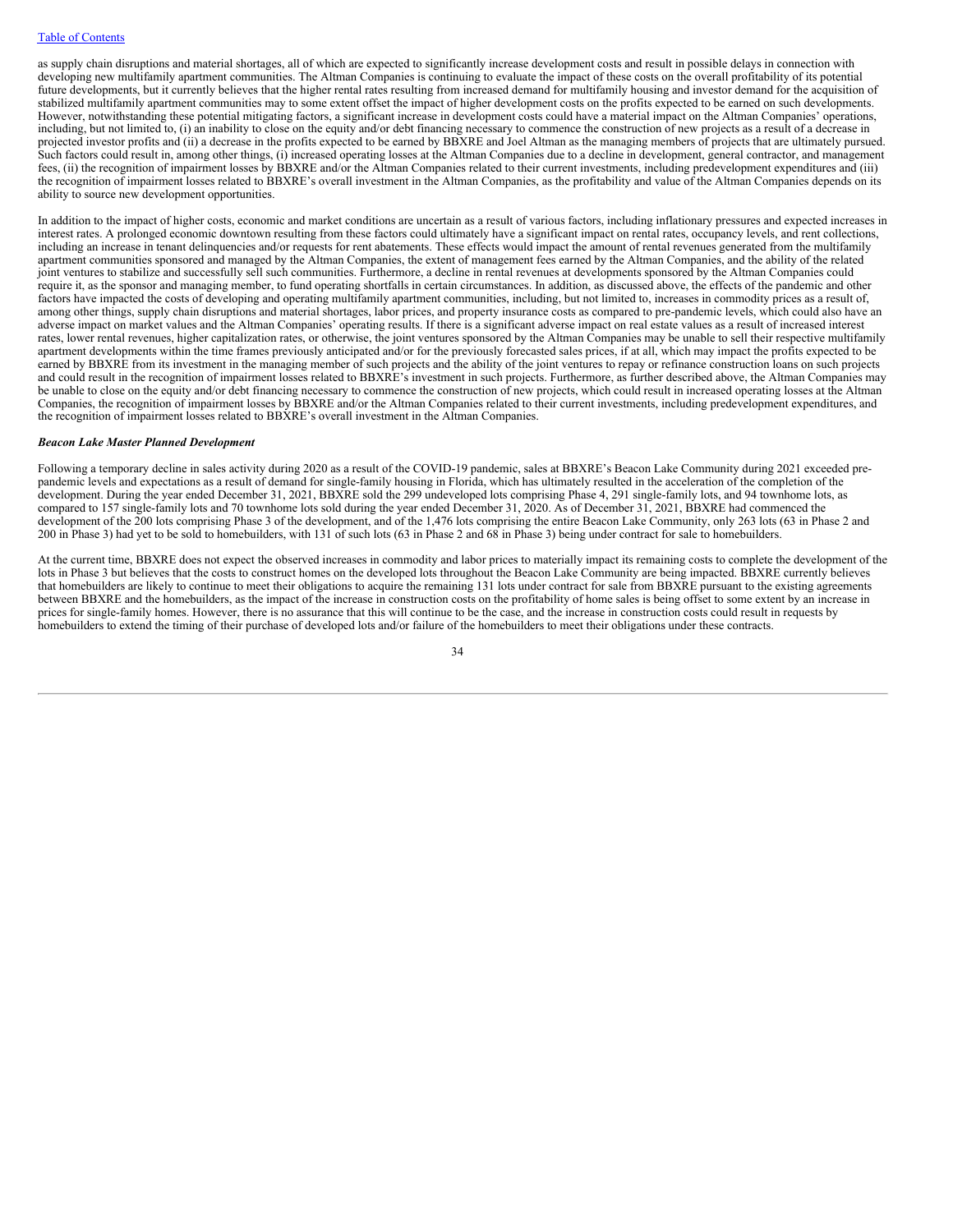### *Other Joint Venture Activity*

In June 2019, BBXRE invested \$4.2 million in the Sky Cove joint venture, which was formed to develop Sky Cove at Westlake, a residential community comprised of 204 single-family homes in Loxahatchee, Florida. During the year ended December 31, 2021, the joint venture closed on the sale of 165 single-family homes, and BBXRE recognized \$1.5 million of equity earnings and received \$3.2 million of distributions from the venture. As of December 31, 2021, the joint venture had executed contracts to sell an additional 31 single-family homes, and closings on such sales are expected to occur in 2022.

In February 2021, BBXRE invested \$4.9 million in the Sky Cove South joint venture, which was formed to develop Sky Cove South at Westlake, a residential community that will be adjacent to Sky Cove at Westlake and is expected to be comprised of 197 single-family homes. As of December 31, 2021, the joint venture had executed contracts to sell 103 single-family homes, and closings on such sales are expected to commence in 2022.

Prior to 2021, BBXRE invested approximately \$7.4 million in a joint venture with CC Homes to develop Marbella, a residential community expected to be comprised of 158 single-family homes in Miramar, Florida. As of December 31, 2021, the joint venture had executed contracts to sell all of the 158 single-family homes comprising Marbella and closed on the sale of 32 homes. During the year ended December 31, 2021, BBXRE recognized \$2.6 million of equity earnings and received \$9.3 million of distributions from the venture. BBXRE expects that the closing on the sale of the remaining homes will occur in 2022 and 2023.

Although the above joint ventures expect to incur increased costs to construct homes in their respective communities and have experienced disruptions in supply chains and supply shortages, BBXRE does not currently believe that such increases will have a material adverse impact on the expected profitability of these investments, as it is expected that higher demand and sales prices for single-family homes will offset to some extent the increase in construction costs.

### *Results of Operations*

Information regarding the results of operations for BBX Capital Real Estate is set forth below (dollars in thousands):

|                                                          |          |                                  |          | Change  | Change    |  |
|----------------------------------------------------------|----------|----------------------------------|----------|---------|-----------|--|
|                                                          |          | For the Years Ended December 31, |          | 2021 vs | 2020 vs   |  |
|                                                          | 2021     | <b>2020</b>                      | 2019     | 2020    | 2019      |  |
| Sales of real estate inventory                           | 65,479   | 20,363                           | 5,049    | 45,116  | 15,314    |  |
| Interest income                                          | 2,048    | 1,240                            | 750      | 808     | 490       |  |
| Net gains on sales of real estate assets                 | 643      | 255                              | 13,616   | 388     | (13, 361) |  |
| Other                                                    | 1,504    | 1,454                            | 1,619    | 50      | (165)     |  |
| <b>Total revenues</b>                                    | 69,674   | 23,312                           | 21,034   | 46,362  | 2,278     |  |
| Cost of real estate inventory sold                       | 29,690   | 13,171                           | 2,643    | 16,519  | 10,528    |  |
| Recoveries from loan losses, net                         | (7, 774) | (8, 876)                         | (5, 428) | 1,102   | (3, 448)  |  |
| Impairment losses                                        |          | 2,742                            | 47       | (2,742) | 2,695     |  |
| Selling, general and administrative                      |          |                                  |          |         |           |  |
| expenses                                                 | 7,587    | 6,758                            | 9,144    | 829     | (2,386)   |  |
| <b>Total costs and expenses</b>                          | 29,503   | 13,795                           | 6,406    | 15,708  | 7,389     |  |
| Operating profits                                        | 40,171   | 9,517                            | 14,628   | 30,654  | (5,111)   |  |
| Equity in net earnings of unconsolidated                 |          |                                  |          |         |           |  |
| real estate joint ventures                               | 18,154   | 465                              | 37,898   | 17,689  | (37, 433) |  |
| Other (expense) income                                   | (14)     |                                  | 170      | (20)    | (164)     |  |
| Income from continuing operations<br>before income taxes | 58,311   | 9,988                            | 52,696   | 48,323  | (42,708)  |  |
|                                                          |          |                                  |          |         |           |  |

35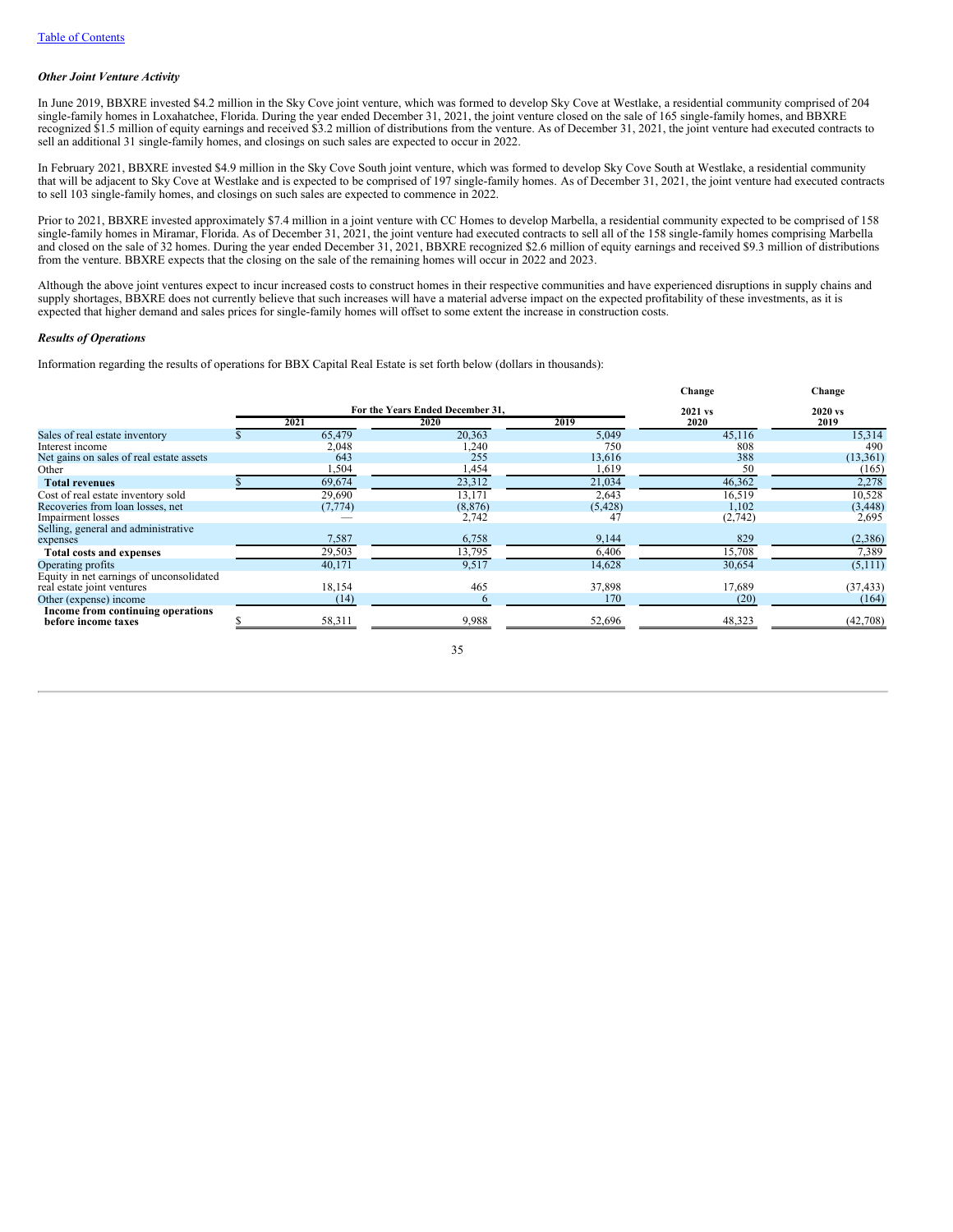BBX Capital Real Estate's income before income taxes for the year ended December 31, 2021 compared to the 2020 period increased by \$48.3 million primarily due to the following:

- · An increase in equity in net earnings of unconsolidated joint ventures primarily due to the monetization of various investments in joint ventures sponsored by the Altman Companies in 2021, including 1) the Altis Promenade joint venture's sale of its multifamily apartment community in June 2021, which resulted in the recognition of \$5.2 million of equity earnings from BBXRE's investment in the venture, ii) the Altis Grand at the Preserve joint venture's sale of its multifamily apartment community in July 2021, which resulted in the recognition of \$5.0 million of equity earnings from BBXRE's investment in the venture, and iii) the Altis Grand Central joint venture's recapitalization of its ownership of its multifamily apartment community in September 2021, which resulted in the recognition of \$6.2 million of equity earnings from BBXRE's investment in the venture;
- · An increase in net profits from the sale of lots to homebuilders at the Beacon Lake Community development, as BBXRE sold the 299 undeveloped lots comprising Phase 4 and 385 developed lots during the 2021 period compared to 227 developed lots during the 2020 period, and an increase in the estimated contingent purchase price receivable from homebuilders, which is calculated as a percentage of the sales price of completed homes on the sold lots, as a result of improvements in the market for single-family housing during the 2021 period;
- $\circ$  The recognition of impairment losses during the 2020 period primarily related to certain of BBXRE's investments in unconsolidated real estate joint ventures as a result of the impact of the COVID-19 pandemic on such investments; and
- · An increase in interest income associated with BBXRE's loans receivable from IT'SUGAR and its preferred equity investment in the Altis Ludlam Trail joint venture; partially offset by
- · A net decrease in recoveries from loan losses; and
- $\circ$  An increase in selling, general, and administrative expenses primarily due to new hires, which reflects the impact of BBXRE's newly formed logistics real estate division, and increased professional fees.

# **BBX Sweet Holdings Reportable Segment**

#### *Segment Description*

BBX Sweet Holdings is engaged in the ownership and management of operating businesses in the confectionery industry, including i) IT'SUGAR, a specialty candy retailer whose products include bulk candy, candy in giant packaging, and licensed and novelty items and which operates in retail locations which include a mix of high-traffic resort and entertainment, lifestyle, mall/outlet, and urban locations throughout the United States, ii) Las Olas Confections and Snacks, a manufacturer and wholesaler of chocolate and other confectionery products, and iii) Hoffman's Chocolates, a retailer of gourmet chocolates with retail locations in South Florida.

### *Overview*

## *IT'SUGAR – Emergence from Bankruptcy*

BBX Sweet Holdings owns over 90% of the equity interests in IT'SUGAR. Prior to September 22, 2020, the Company consolidated the financial statements of IT'SUGAR and its subsidiaries as a result of its over 90% ownership of IT'SUGAR. As a result of the impact of the COVID-19 pandemic on its operations, on September 22, 2020, IT'SUGAR and its subsidiaries filed voluntary petitions to reorganize under Chapter 11 of Title 11 of the U.S. Code (the "Bankruptcy Code") in the U.S. Bankruptcy Court for the Southern District of Florida (the "Bankruptcy Court") (the cases commenced by such filings, the "Bankruptcy Cases"), and as a result of the filings and the uncertainties surrounding the nature, timing, and specifics of the bankruptcy proceedings, the Company deconsolidated IT'SUGAR on September 22, 2020.

In April 2021, IT'SUGAR filed its proposed plan of reorganization with the Bankruptcy Court. Following approval of the proposed plan by IT'SUGAR's unsecured creditors, the Bankruptcy Court entered an order (the "Confirmation Order") on June 16, 2021 confirming the plan of reorganization filed by IT'SUGAR, as modified by the Confirmation Order (the "Plan"), and the Plan became effective on June 17, 2021 (the "Effective Date"). The following summary of the Plan is qualified in its entirety by reference to the full text of the Confirmation Order and the Plan, which are attached as Exhibits 10.4 and 10.5 to the Company's Current Report on Form 8-K filed by the Company with the SEC on June 17, 2021.

Pursuant to the terms of the Plan, claims against IT'SUGAR were treated as follows:

- · The \$4.0 million debtor-in-possession ("DIP") credit facility and a \$6.0 million pre-petition line of credit held by a wholly-owned subsidiary of BBXRE were repaid in full through the Exit Facility (as defined and described below);
- $\circled{?}$  A secured equipment note held by BBXRE's wholly-owned subsidiary was assumed, ratified, and reinstated on the Effective Date;<br> $\circled{?}$  Each holder of an allowed construction (mechanic's lien claim received naymen
- Each holder of an allowed construction / mechanic's lien claim received payment in full in cash on the Effective Date or, in some cases, promptly after the Effective Date;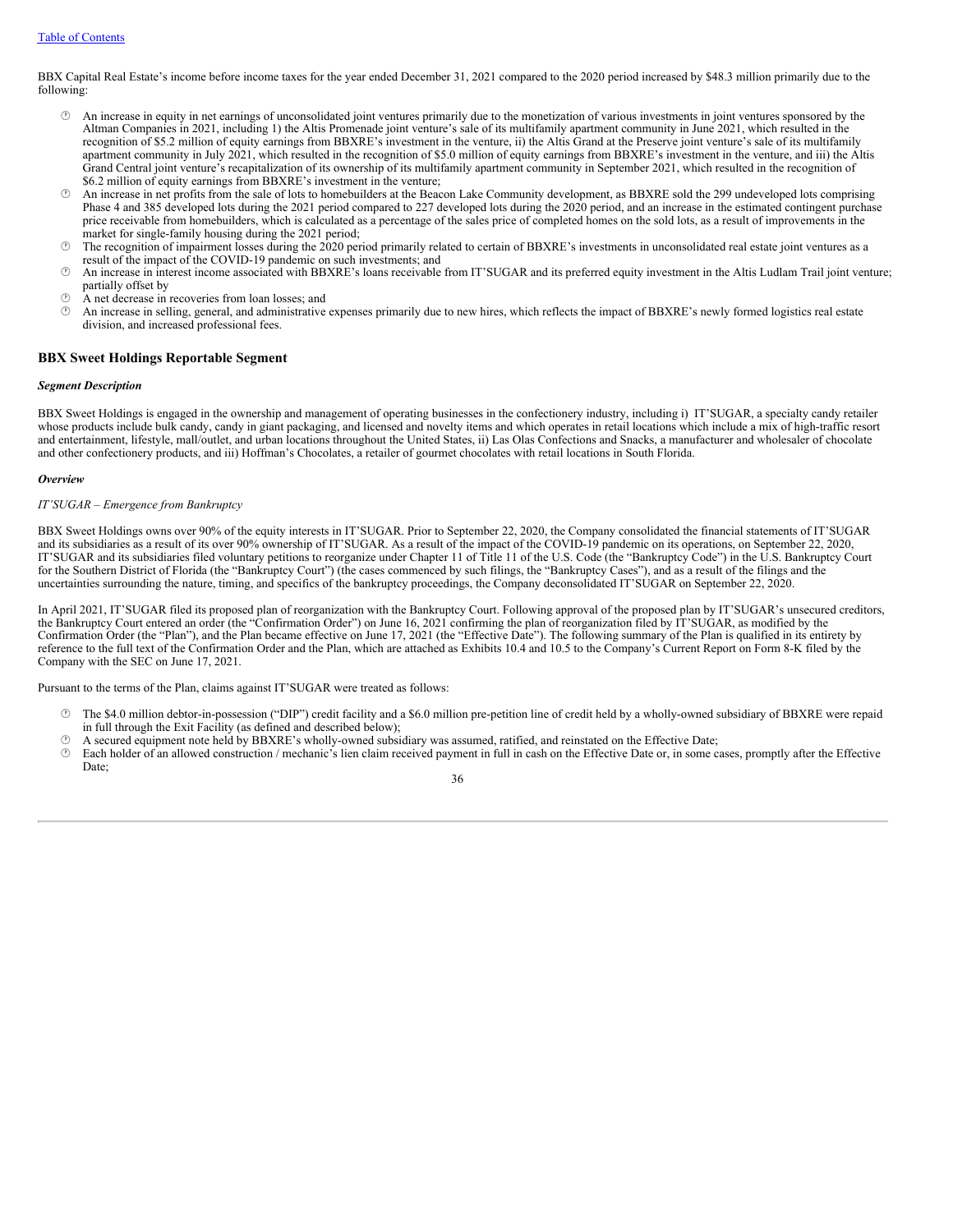- $\circled{}$  Each holder of an allowed general unsecured claim received, in full satisfaction of such claims, a one-time lump sum distribution equal to 15% of its claim on the Effective Date or, in some cases, as promptly as was practicable after the Effective Date; and
- · Holders of subordinated claims did not receive any distributions in respect thereof.

Payments of claims made pursuant to the Plan, along with the payment of administrative expenses and professional fees, were funded by IT'SUGAR with its cash on-hand and net proceeds from the Exit Facility.

On the Effective Date, IT'SUGAR entered into a secured exit credit facility with a wholly-owned subsidiary of BBXRE (the "Exit Facility") which provided for advances to IT'SUGAR of up to \$13.0 million, and BBXRE's wholly-owned subsidiary advanced \$13.0 million to IT'SUGAR under the Exit Facility, less the repayment of the \$4.0 million DIP credit facility and the \$6.0 million pre-petition line of credit due from IT'SUGAR (both of which were superseded and replaced by the Exit Facility).

Pursuant to the terms of the Plan, BBX Sweet Holdings' equity interests in IT'SUGAR were revested on the Effective Date, and all organizational documents of IT'SUGAR were assumed, ratified, and reinstated. Therefore, as result of the confirmation and effectiveness of the Plan and the revesting of BBX Sweet Holdings' equity interests in IT'SUGAR, the Company was deemed to have reacquired a controlling financial interest in IT'SUGAR and consolidated the results of IT'SUGAR into its consolidated financial statements as of the Effective Date, the date that BBX Sweet Holdings reacquired control of IT'SUGAR.

As a result of the reconsolidation of IT'SUGAR, BBX Sweet Holdings recognized a gain on consolidation of \$15.9 million during the year ended December 31, 2021, which reflects the remeasurement of the carrying value of BBX Sweet Holdings' equity interests in IT'SUGAR at fair value as of the Effective Date.

As a result of the deconsolidation and subsequent reconsolidation of IT'SUGAR, IT'SUGAR's operating results during the period from September 22, 2020 through the Effective Date are not included in BBX Sweet Holdings' consolidated results of operations; however, the section below includes discussion related to IT'SUGAR's results of operations during the course of the Chapter 11 Cases.

### *IT'SUGAR – Business Update*

As of December 31, 2021, IT'SUGAR was operating approximately 100 retail locations across the United States, including 14 "temporary" retail locations.

The following summarizes activity within IT'SUGAR's portfolio of retail locations subsequent to the filing of the Bankruptcy Cases:

- · During the course of the Chapter 11 Cases, IT'SUGAR permanently closed 17 retail locations, opened 10 "temporary" retail locations in select U.S. locations, and executed lease amendments with respect to 78 of its retail locations.
- · In August 2021, IT'SUGAR opened its first Oreo Café in the third floor of its "candy department store" at American Dream in New Jersey.
- · In November 2021, IT'SUGAR opened an 18,000 square foot retail location at the Ala Moana Center in Honolulu, Hawaii, which is the second "candy department store" in IT'SUGAR's portfolio.
- In addition to the above, as of December 31, 2021, IT'SUGAR has also executed agreements for an expansion of an existing retail location, a relocation of a store at an existing location, and various new "temporary" retail locations, Further, as of December 31, 2021, IT'SUGAR had closed one existing retail location and two "temporary" retail locations.

With respect to IT'SUGAR's "temporary" retail locations that were opened during the Bankruptcy Cases, these locations required initial capital investments that were generally significantly lower than the investments required for IT'SUGAR's traditional retail locations. In particular, these locations were generally repurposed retail spaces that were recently vacated by prior tenants, and in many cases, IT'SUGAR utilized existing fixtures from certain of its closed locations. These temporary locations are being leased pursuant to lease agreements which have terms ranging from 13-36 months and generally provide for the payment of rent based on a percentage of sales generated at the applicable location. Although IT'SUGAR has been seeking to extend the term of the lease agreements for certain of these locations, certain of the landlords have indicated that they do not intend to extend the term of the lease agreements for such locations. However, IT'SUGAR is continuing to evaluate additional locations in which to potentially open similar temporary retail locations under the same general terms as the existing temporary retail locations. In addition, IT'SUGAR is expanding on the temporary retail location concept to include "large format" locations which require higher initial capital investments but are currently expected by IT'SUGAR to generate higher sales. In certain cases, the leases for these locations will include fixed rental obligations as opposed to lease payments based on a percentage of sales at the applicable location. As certain of these temporary locations are in high-traffic locations in which IT'SUGAR desires to expand, IT'SUGAR believes that these temporary locations will allow IT'SUGAR to better evaluate whether it should incur capital expenditures and assume lease obligations related to longer-term retail locations in these locales.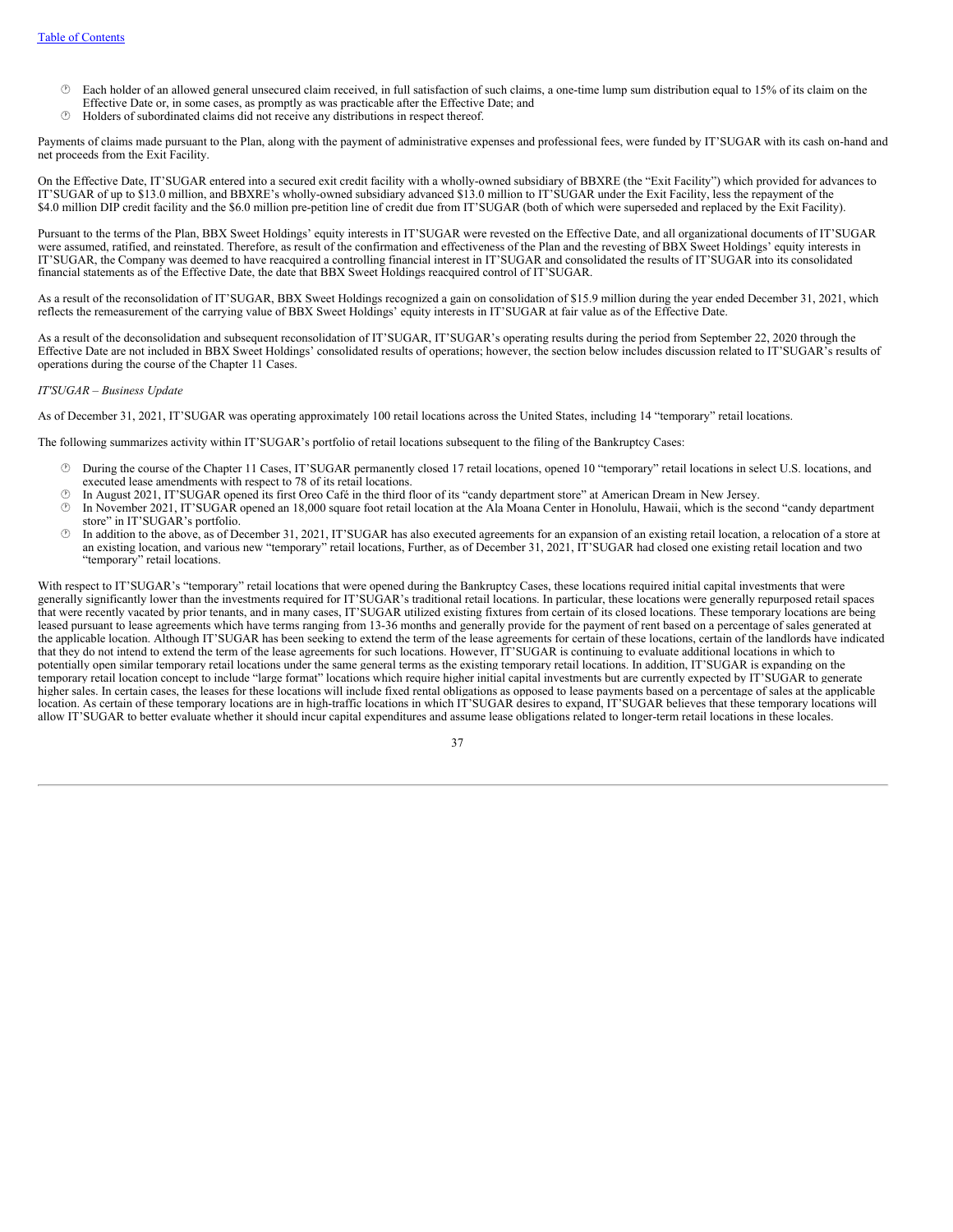As noted above, during the course of the Chapter 11 Cases, IT'SUGAR executed lease amendments with respect to 78 of its 96 retail locations. Although the specific terms of the executed lease amendments vary, the amended leases generally provide for the forgiveness of IT'SUGAR's pre-petition rent obligations, and many (but not all) of the amended leases also provide for the payment of rent based on a percentage of sales volumes (in lieu of previously scheduled fixed lease payments), generally for a period of one to two years from the commencement of the Chapter 11 Cases. Following such periods of time, the amended leases generally require IT'SUGAR to resume the payment of previously scheduled fixed lease payments going forward. For certain retail locations, including four locations that historically generated operating losses largely based on the applicable fixed rental obligations prior to the amendments, the lease amendments provide for the payment of rent based on a percentage of sales volumes through the remainder of the lease term; however, in such cases, the landlords generally have the right to terminate the lease agreements at any time following notice periods ranging from 30 to 60 days.

Following its emergence from the Bankruptcy Cases, IT'SUGAR has been focused on i) expanding on the recent success of its "candy department store" concept as implemented in retail locations at American Dream in New Jersey and the Ala Moana Center in Honolulu, Hawaii) in select high-traffic resort and entertainment locations across the United States, ii) evaluating additional retail locations in targeted markets in which it believes it can opportunistically capitalize on the availability of retail space and a decline in rental rates of retail space in certain markets as a result of the impact of the COVID-19 pandemic, and iii) improving the remaining maturity of its store portfolio by extending the lease terms of its existing successful retail locations, as well as expanding the size of certain retail locations.

Although there is no assurance that it will be able to maintain or increase its sales levels in future periods, IT'SUGAR has experienced an improvement in its sales since the filing of the Chapter 11 Cases. The following summarizes the increase/(decrease) in IT'SUGAR's comparable store sales and total revenues during the periods since the filing of the Chapter 11 Cases as compared to the comparable periods in 2019:

|                                       | <b>Fourth Ouarter 2020</b><br><b>Compared to Fourth</b><br><b>Ouarter 2019</b> | <b>First Ouarter 2021</b><br><b>Compared to First Ouarter</b><br>$2019^{(2)}$ | <b>Second Ouarter 2021</b><br><b>Compared to Second</b><br>Quarter 2019 <sup>(2)</sup> | <b>Third Ouarter 2021</b><br><b>Compared to Third</b><br>Ouarter 2019 <sup>(2)</sup> | <b>Fourth Ouarter 2021</b><br>Compared to Fourth<br>Ouarter 2019 <sup>(2)</sup> |  |
|---------------------------------------|--------------------------------------------------------------------------------|-------------------------------------------------------------------------------|----------------------------------------------------------------------------------------|--------------------------------------------------------------------------------------|---------------------------------------------------------------------------------|--|
| Comparable Store Sales <sup>(1)</sup> | $-32%$                                                                         | $-10%$                                                                        | 8%                                                                                     | 2%                                                                                   | 12%                                                                             |  |
| <b>Total Revenues</b>                 | $-23%$                                                                         | 11%                                                                           | 24%                                                                                    | 15%                                                                                  | 27%                                                                             |  |

(1) Comparable store sales represent IT'SUGAR's sales at its retail locations excluding both the impact of e-commerce sales and changes in its store portfolio.

(2) Because the results for the comparable 2020 periods were impacted by the closure of IT'SUGAR's locations in March 2020 due to the COVID-19 pandemic, the Company does not believe that IT'SUGAR's results for the comparab

The improvement in total revenues as compared to the improvement in comparable store sales reflects, among other things, the opening of its "candy department store" at American Dream in New Jersey in December 2019, sales at its "temporary" retail locations, and an increase in e-commerce sales, partially offset by the impact of closed retail locations. However, IT'SUGAR does not currently expect a significant portion of these e-commerce sales to continue in future periods.

As a result of ongoing disruptions in global supply chains, IT'SUGAR has experienced an increase in the cost of inventory and freight, as well as delays in its supply chain. To date, IT'SUGAR has generally been able to mitigate the impact of increased costs through increases in the prices of its products. However, supply chain disruptions have also impacted its ability to maintain historical inventory levels at its retail locations, which IT'SUGAR believes has negatively impacted its sales volumes. To the extent that costs continue to increase, there is no assurance that IT'SUGAR will be able to continue to increase the prices of its products without significantly impacting consumer demand and its sales volume. Additionally, IT'SUGAR has experienced an increase in payroll costs as a result of shortages in available labor at its retail locations.

While the Company believes that the bankruptcy process has improved IT'SUGAR's financial condition as a result of the relief it obtained in relation to its pre-petition liabilities and amendments to its lease agreements that lowered its ongoing occupancy costs, the Company continues to be subject to risks and uncertainties related to IT'SUGAR that have had and could continue to have a material adverse effect on the Company and IT'SUGAR's business, results of operations, and financial condition. These risks and uncertainties include, without limitation, the success of the restructuring; the continuing adverse impact of the COVID-19 pandemic on IT'SUGAR's operations, results, and financial condition; risks associated with the current economic environment with respect to demand, sales levels, and consumer behavior, as well as increased inventory, freight, and labor costs and general supply chain disruptions which have had and may continue to have a material adverse effect in future periods; the risk that IT'SUGAR may not be able to continue to increase prices without significantly impacting consumer demand; risks relating to IT'SUGAR's business plans, including that IT'SUGAR may not be able to fund or otherwise open new retail locations, including new "temporary" locations, as or when expected, or at all; the risk that IT'SUGAR may not be able to extend or enter into new lease agreements for any existing "temporary" locations which it desires to extend, whether on favorable terms or at all; risks related to the lease amendments entered into by IT'SUGAR, including that, while many of the lease amendments provide for the payment of rent based on a percentage of sales volumes for a specified period of time as opposed to fixed rental payments, IT'SUGAR continues to bear the costs of staffing and procuring inventory and the terms of many of such amendments require IT'SUGAR to resume the payment of previously scheduled fixed lease payments going forward and, as a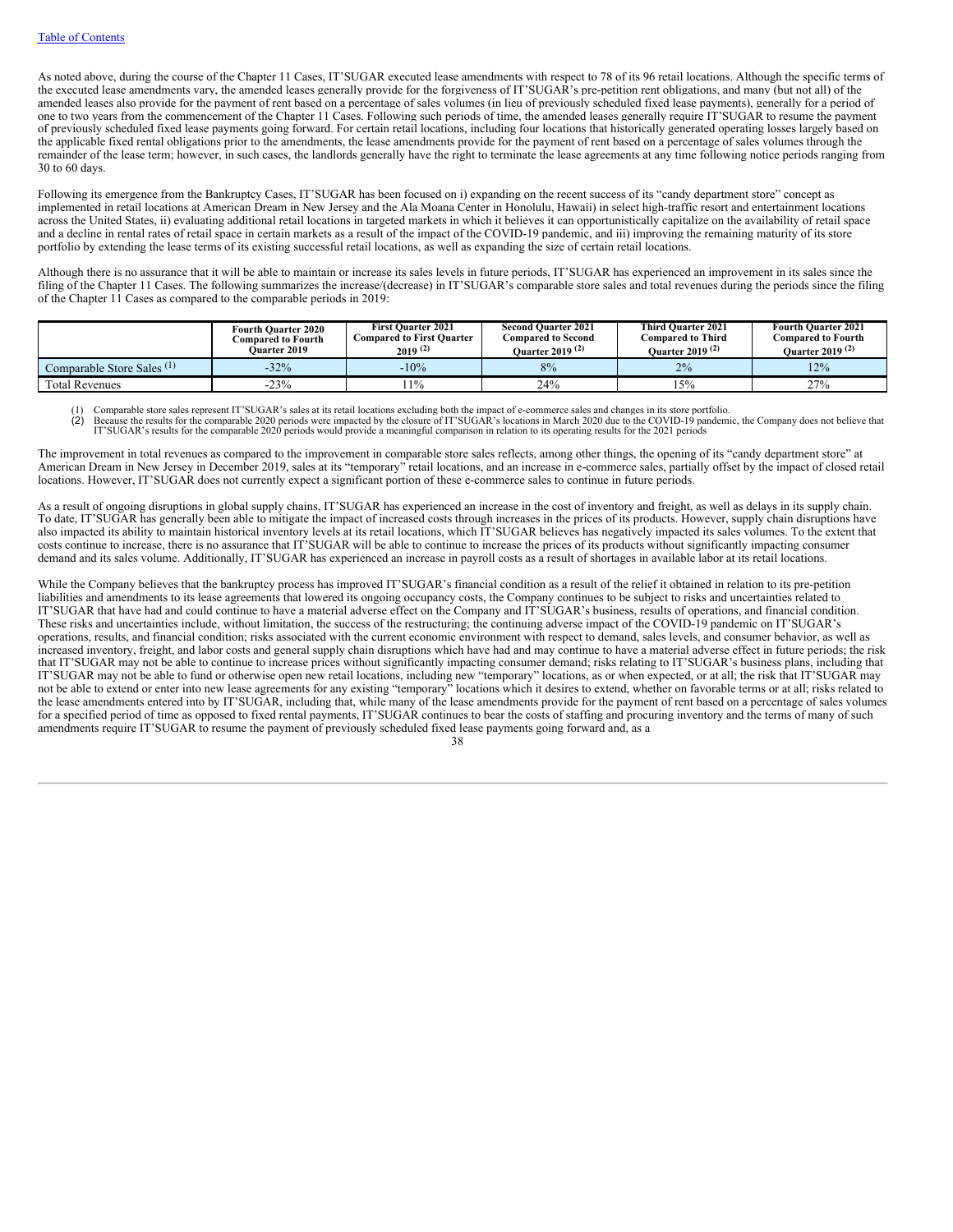result, IT'SUGAR's ongoing occupancy costs are expected to increase as fixed rental payments under these leases resume and IT'SUGAR's overall exposure to risks related to fixed rental obligations will increase and revert to pre-bankruptcy levels in relation to such locations; and the risk that landlords may exercise their right to terminate certain leases where rent was reduced.

#### *Las Olas Confections and Snacks and Hof man's Chocolates*

Las Olas Confections and Snacks' operations continued throughout the COVID-19 pandemic, and its sales during the year ended December 31, 2021 increased by approximately 34.05% and 42.65%, respectively, as compared to its sales during the same 2020 and 2019 periods. However, it is currently experiencing the impact of global supply chain disruptions, including increased costs for raw materials and supply chain delays, as well as increased labor costs in its manufacturing facilities. In an effort to mitigate the impact of these factors, Las Olas Confections and Snacks has increased the price of its products, with certain price increases implemented in the third quarter of 2021 and others scheduled to occur in 2022.

During the year ended December 31, 2021, all of Hoffman's Chocolates' locations were open, and its revenues were \$5.0 million, as compared to \$4.7 million and \$7.9 million, respectively, of revenues during the comparable 2020 and 2019 periods. Although its sales have shown signs of improvement since 2020, Hoffman's Chocolates' operations continue to be impacted by the effects of the COVID-19 pandemic on demand, sales levels, and consumer behavior. In 2022, Hoffman's Chocolates closed one of its retail locations.

#### *Results of Operations*

Information regarding the results of operations for BBX Sweet Holdings is set forth below (dollars in thousands):

|                                                                 |           | For the Years Ended December 31. |          | Change<br>2021 vs | Change<br>$2020 \text{ vs.}$ |
|-----------------------------------------------------------------|-----------|----------------------------------|----------|-------------------|------------------------------|
|                                                                 | 2021      | 2020                             | 2019     | 2020              | 2019                         |
| <b>Trade sales</b>                                              | 84,215    | 49,155                           | 105,406  | 35,060            | (56, 251)                    |
| Cost of trade sales                                             | (52, 497) | (41, 482)                        | (67,703) | (11, 015)         | 26,221                       |
| Gross margin                                                    | 31.718    | 7,673                            | 37,703   | 24.045            | (30,030)                     |
| Interest income                                                 | 36        | 29                               | 56       |                   | (27)                         |
| Other revenue                                                   |           | 281                              | 324      | (281)             | (43)                         |
| Interest expense                                                | (429)     | (193)                            | (196)    | (236)             |                              |
| <b>Impairment</b> losses                                        | (38)      | (25,303)                         | (142)    | 25,265            | (25, 161)                    |
| Selling, general and administrative expenses                    | (31, 524) | (26, 855)                        | (43,203) | (4,669)           | 16,348                       |
| <b>Total operating losses</b>                                   | (237)     | (44,368)                         | (5,458)  | 44,131            | (38,910)                     |
| Other income                                                    | 131       | 221                              | 336      | (90)              | (115)                        |
| Loss on the deconsolidation of IT'SUGAR, LLC                    |           | (3,326)                          |          | 3,326             | (3,326)                      |
| Gain on the consolidation of IT'SUGAR, LLC                      | 15,890    |                                  |          | 15,890            |                              |
| Income (loss) from continuing operations before<br>income taxes | 15,784    | (47, 473)                        | (5, 122) | 63,257            | (42, 351)                    |
| Gross margin percentage                                         | 37.66     | 15.61                            | 35.77    | 22.05             | (20.16)                      |
| SG&A as a percent of trade sales                                | 37.43     | 54.63                            | 40.99    | (17.20)           | 13.64                        |

BBX Sweet Holdings income from continuing operations before income taxes for the year ended December 31, 2021 compared to the same 2020 period increased by \$63.3 million primarily due to the following:

· The recognition of \$25.3 million of impairment losses in the 2020 period due to a decline in the estimated value of the goodwill and long-lived assets associated with BBX Sweet Holdings' reporting units, including IT'SUGAR, as a result of the impact of the COVID-19 pandemic on market conditions;

<sup>251</sup> The recognition of i) a \$15.9 million gain on the reconsolidation of IT'SUGAR in the Company's financial statements in the 2021 period as a result of IT'SUGAR emerging from Chapter 11 bankruptcy in June 2021 and the revesting of BBX Sweet Holdings' control of IT'SUGAR and ii) a \$3.3 million loss on the deconsolidation of IT'SUGAR during the 2020 period as a result of IT'SUGAR filing the Bankruptcy Cases in September 2020; and

An increase in trade sales and gross margin in 2021 as a result of the impact of the COVID-19 pandemic on BBX Sweet Holdings' operations in 2020, including \$62.2 million of trade sales from IT'SUGAR during the year ended December 31, 2021 as compared to \$31.8 million during the year ended December 31, 2020; partially offset by

· A net increase in operating expenses associated with IT'SUGAR due to increased staffing to support sales volume and higher expenses related to new locations, including the candy department store at Ala Moana Center and new temporary locations.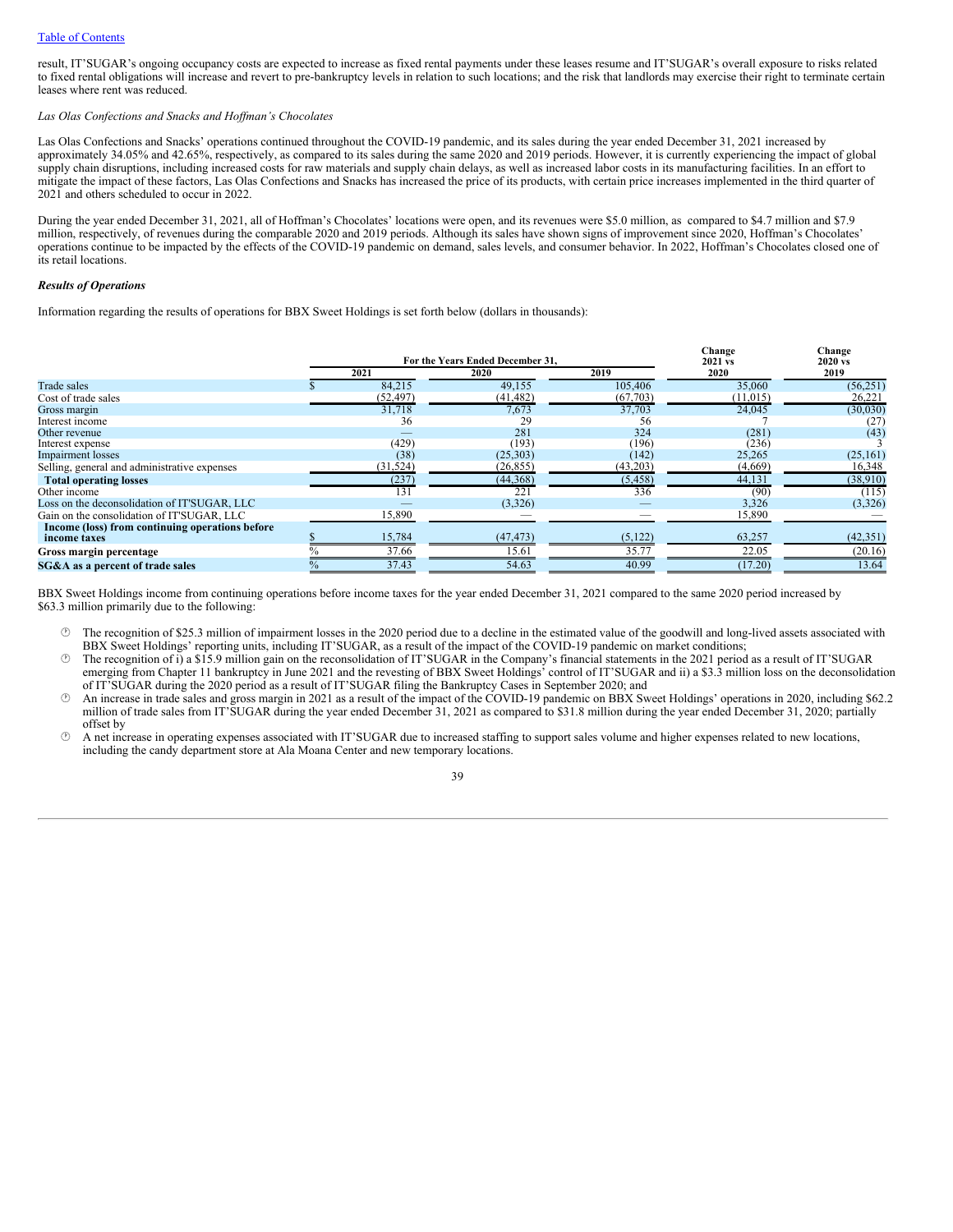# Table of [Contents](#page-0-0)

Information regarding the results of operations for IT'SUGAR that were included in the Company's consolidated financial statements is set forth below (dollars in thousands):

|                                              |      |           | For the Years Ended December 31. |           | Change<br>2021 vs | Change<br>2020 vs |  |
|----------------------------------------------|------|-----------|----------------------------------|-----------|-------------------|-------------------|--|
|                                              |      | 2021      | 2020                             | 2019      | 2020              | 2019              |  |
| Trade sales                                  |      | 62,161    | 31,794                           | 85,275    | 30,367            | (53, 481)         |  |
| Cost of trade sales                          |      | (34,423)  | (26, 923)                        | (50,748)  | (7,500)           | 23,825            |  |
| Gross margin                                 |      | 27,738    | 4,871                            | 34,527    | 22,867            | (29,656)          |  |
| Interest income                              |      |           |                                  | 10        | (8)               | (2)               |  |
| Interest expense                             |      | (314)     | (109)                            | (114)     | (205)             |                   |  |
| Impairment losses                            |      | (38)      | (24,948)                         | (142)     | 24.910            | (24, 806)         |  |
| Selling, general and administrative expenses |      | (24, 915) | (21, 121)                        | (36, 521) | (3,794)           | 15,400            |  |
| <b>Total operating income (losses)</b>       |      | 2,471     | (41,299)                         | (2,240)   | 43,770            | (39,059)          |  |
| Other income                                 |      | 45        | 117                              | 276       | (72)              | (159)             |  |
| Income (loss) before income taxes            |      | 2,516     | (41, 182)                        | (1,964)   | 43,698            | (39,218)          |  |
| Gross margin percentage                      |      | 44.62     | 15.32                            | 40.49     | 29.30             | (25.17)           |  |
| SG&A as a percent of trade sales             | $\%$ | 40.08     | 66.43                            | 42.83     | (26.35)           | 23.60             |  |

IT'SUGAR's activity for the year ended December 31, 2021 is for the period from June 17, 2021, the date that the Company reconsolidated IT'SUGAR, to December 31, 2021. IT'SUGAR's activity for the year ended December 31, 2020 is for the period beginning on January 1, 2020 through September 22, 2020, the date that the Company deconsolidated IT'SUGAR.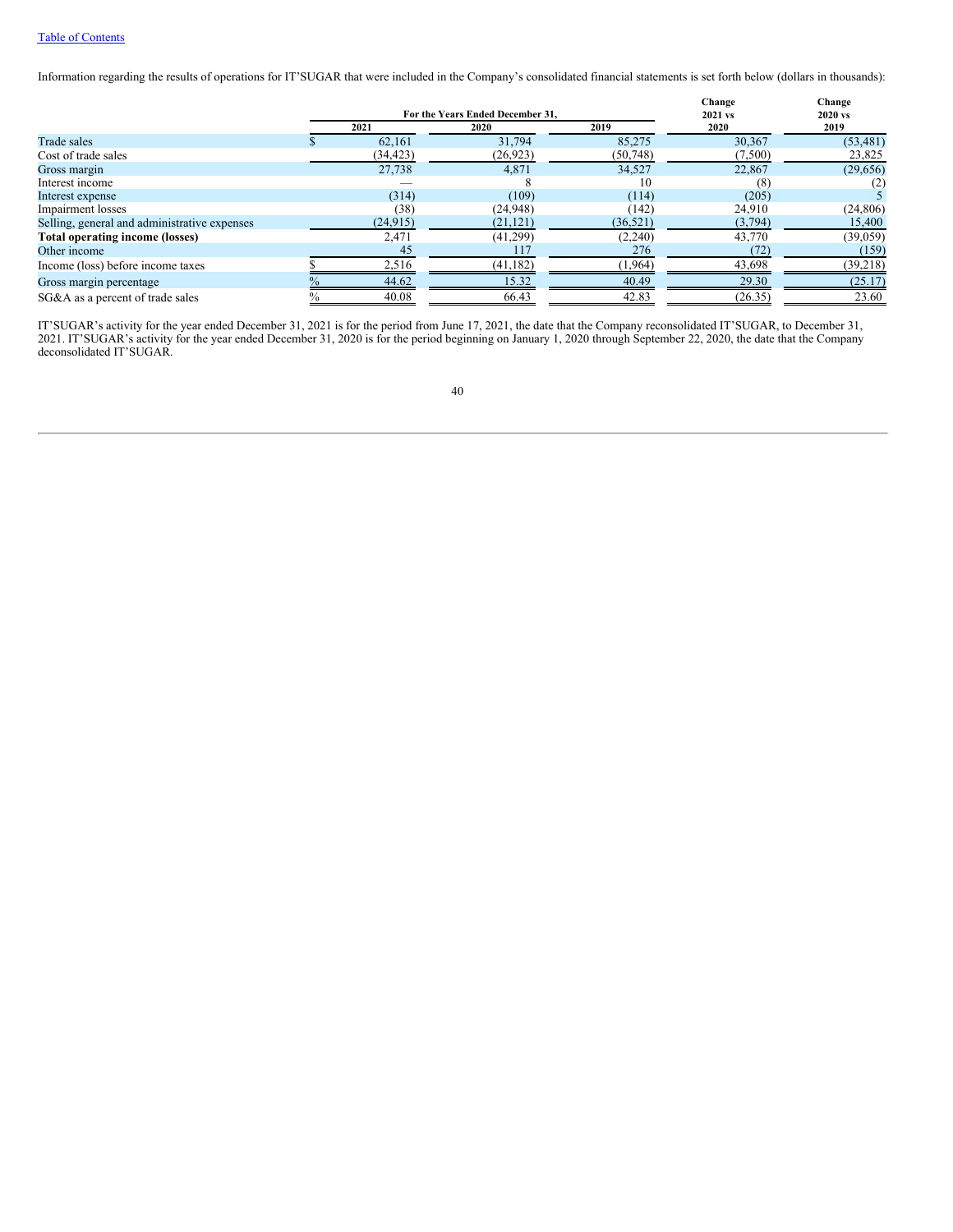#### **Renin Reportable Segment**

# *Segment Description*

Renin is engaged in the design, manufacture, and distribution of sliding doors, door systems and hardware, and home décor products and operates through its headquarters in Canada and three manufacturing and distribution facilities in the United States and Canada. In addition to its own manufacturing activities, Renin sources various products and materials from China, Brazil, and certain other countries. In October 2020, Renin acquired substantially all of the assets and assumed certain of the liabilities of Colonial Elegance, a supplier and distributor of building products that was headquartered in Montreal, Canada. Colonial Elegance's products included barn doors, closet doors, and stair parts, and its customers included various big box retailers in the United States and Canada which Renin believes were complementary to and expanded its existing customer base.

Renin's products are sold through three channels in North America: retail, commercial, and direct installation in the greater Toronto area.

#### *Overview*

During the year ended December 31, 2021, Renin's sales increased compared to the 2020 and 2019 periods primarily as a result of the acquisition of Colonial Elegance and price increases to customers, as further discussed below. Its retail channel comprised approximately 77% of its gross sales for the year ended December 31, 2021 as compared to approximately 67% and 63%, respectively, for the years December 31, 2020 and 2019, which reflects, among other things, the expansion of Renin's retail customers to include Menards, Lowe's Canada, and Home Depot Canada as a result of the acquisition of Colonial Elegance.

However, Renin has experienced a significant increase in costs related to shipping and raw materials, as well as delays in its supply chains, which have: (i) negatively impacted its product costs and gross margin, (ii) increased the risk that Renin will be unable to fulfill customer orders, and (iii) negatively impacted its working capital and cash flows due to increased inventory in transit, a prolonged period between when it is required to pay its suppliers and it is paid by its customers, and an overall decline in its gross margin. Further, as described below, these factors have negatively impacted Renin's ability to maintain compliance with the covenants contained in its credit facility with TD Bank. In an effort to mitigate the impact of certain of these factors, Renin has sought to: (i) negotiate price increases with its customers, (ii) maintain higher inventory levels in an effort to ensure that it can fulfill customer orders, (iii) diversify its global supply chains, and (iv) transfer the assembly of certain products from unaffiliated foreign suppliers to its own manufacturing facilities.

Although the steps Renin is seeking to take are intended to mitigate the risks it faces, Renin's product costs and gross margin have been and are expected to continue to be adversely impacted in 2022. While Renin has obtained price increases for many of its products, including in many cases multiple price increases during 2021, the timing of the implementation of these price increases with its major customers has generally lagged behind the timing of the increase in its costs, which has resulted in significantly lower gross margins during the periods in which Renin has continued to fulfill orders prior to the implementation of price increases. In particular, Renin negotiated several price increases that were implemented between August and October 2021; but, in certain cases, the negotiated price increases do not fully offset the increase in Renin's costs. As a result, Renin's gross margins were negatively impacted and, with respect to sales to certain customers, will continue to be negatively impacted unless Renin can negotiate additional price increases in the future, global supply chains stabilize, and/or Renin is able to identify and implement alternative sources to manufacture its products.

Further, Renin's efforts to mitigate its increase in costs have had and may have other negative impacts on Renin. In particular, the combination of maintaining higher inventory levels and the increased time between its purchase of inventory and receipt of payments from customers have negatively impacted its liquidity and required it to obtain a temporary increase in the availability under its credit facility with TD Bank in July 2021, as further described below. In addition, although the increase in product and shipping costs is impacting the entire industry in which Renin operates, generally resulting in an overall increase in prices to customers, the negotiation of increased prices with customers increases the risk that customers will pursue alternative sources for Renin's products, which may result in Renin losing customers or require it to lower prices in an effort to retain customers. Further, while Renin is generally seeking to diversify its supply chain and limit its exposure to risks associated with geographic locations and suppliers, supply chain delays and the scarcity of products and raw materials have made this difficult.

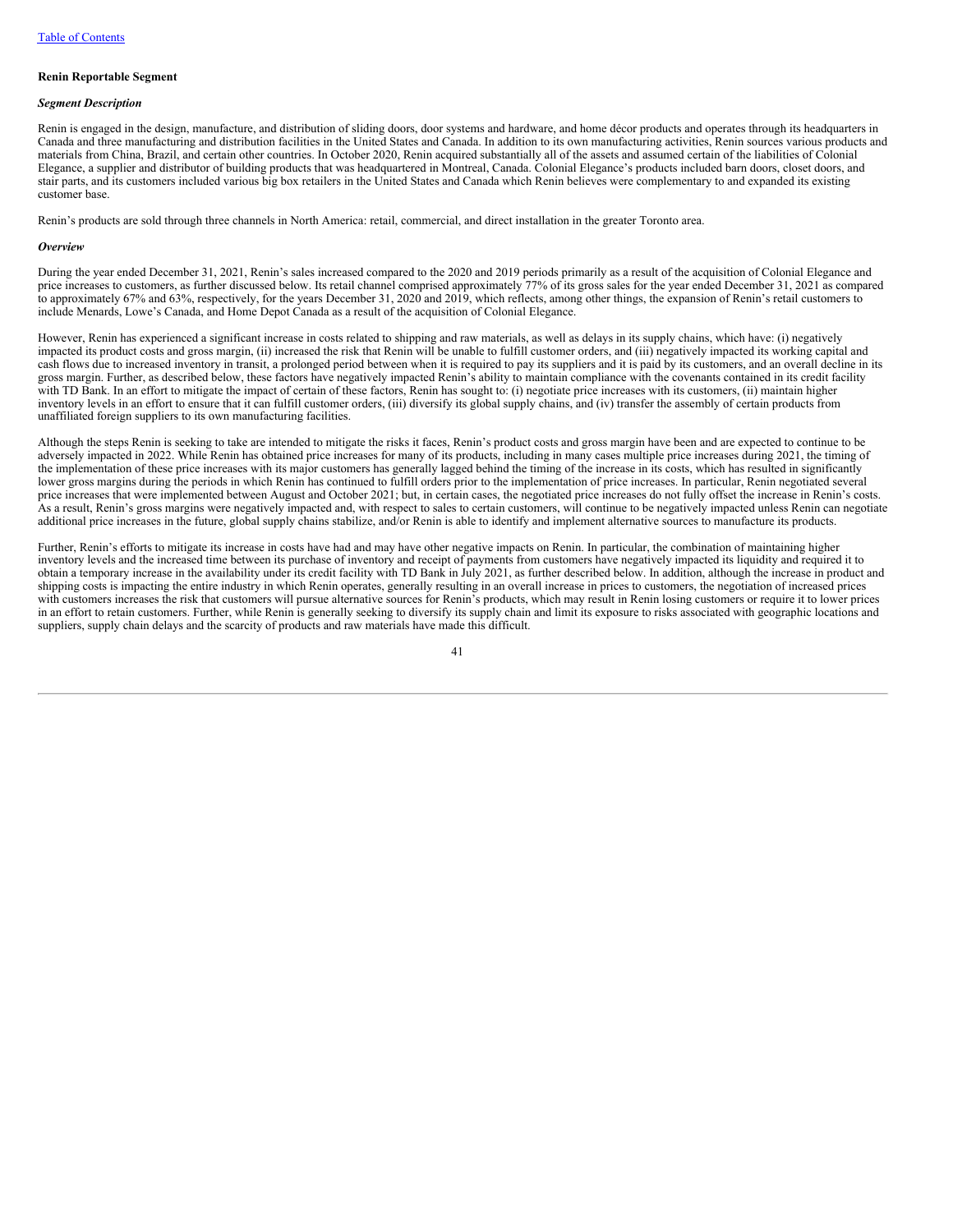In April 2021, Renin was notified by one of its major customers that the customer will no longer be purchasing certain products from Renin commencing in late 2021. At the time that Renin was notified by the customer, these products were previously estimated to comprise approximately 7% of Renin's estimated net sales for 2021. Although the customer was also evaluating alternative sources for certain other products that, at the time, were previously estimated to comprise approximately 6% of Renin's estimated net sales for fiscal 2021, Renin has been notified by the customer that it will continue to purchase such products from Renin. Although Renin was able to maintain its existing pricing for these products, Renin expects that the gross margin for these products will be negatively impacted by the overall increase in product costs that it is experiencing. Renin expects that these events will negatively impact its sales, gross margin, and profitability and is evaluating possible cost saving initiatives to offset the impact of these events.

Further, although Renin's manufacturing and distribution facilities remained open throughout the pandemic, increases in COVID-19 cases may result in closures in its facilities, including its facilities located in Canada, and worker shortages may also result in the closure of facilities or such facilities operating below capacity. Additionally, while consumer demand for Renin's products generally remained strong throughout the COVID-19 pandemic and into the first half of 2021, Renin has recently observed a decline in consumer demand, which Renin believes may be attributable to (i) the impact of price increases and overall inflationary pressures on consumer behavior and (ii) a shift in consumer spending away from home improvements as many portions of the economy reopen, particularly in the United States. In addition, Renin would be negatively impacted by an increase in interest rates, as its borrowings bear interest at variable rates.

### *Acquisition of Colonial Elegance*

In October 2020, Renin acquired substantially all of the assets and assumed certain of the liabilities of Colonial Elegance, a supplier and distributor of building products that was headquartered in Montreal, Canada. Colonial Elegance's products included barn doors, closet doors, and stair parts, and its customers included various big box retailers in the United States and Canada which Renin believes were complementary to and expanded its existing customer base. The base purchase price for the acquisition of Colonial Elegance was \$38.8 million. In addition to the base purchase price, Renin acquired excess working capital held by Colonial Elegance above an agreed upon target working capital amount of \$9.9 million for \$4.3 million, which resulted in total purchase consideration of \$43.1 million. BBX Capital made a \$5.0 million capital contribution to Renin to partially fund the acquisition of Colonial Elegance, while the remainder of the acquisition was funded by Renin using borrowings under its amended and restated credit facility with TD Bank, as described below.

### *Amendment and Restatement of TD Bank Credit Facility*

In connection with the acquisition of Colonial Elegance, Renin amended and restated its credit facility with TD Bank to include a \$30.0 million term loan, increase the availability under its existing revolving operating loan with TD Bank to \$20.0 million, and extend the maturity of the facility to October 2025. Renin utilized \$30.0 million of proceeds under the term loan and approximately \$8.0 million of proceeds under the revolving operating loan in connection with the acquisition of Colonial Elegance.

In July 2021, Renin's credit facility with TD Bank was amended effective June 30, 2021 to temporarily increase the availability under the revolving line of credit from \$20.0 million to \$24.0 million through December 31, 2021. In addition, the amendment to the credit facility temporarily increased the maximum total leverage ratio included in the financial covenants of the facility but prohibited Renin from making distributions to BBX Capital through July 1, 2022, at which time the leverage ratio and Renin's ability to make distributions to the Company will revert to the prior requirements under the facility.

In November 2021, Renin's credit facility with TD Bank was further amended effective September 30, 2021 to extend the prior increase in the availability under the revolving line of credit from \$20.0 million to \$24.0 million through December 31, 2022, at which time the availability under the line of credit will revert to \$20.0 million and any amounts outstanding in excess of \$20.0 million must be repaid by Renin. In addition, the November amendment to the credit facility i) waived the requirement for Renin to comply with the maximum total leverage ratio included in the financial covenants of the facility as of September 30, 2021 (but does not waive the requirement for any future period), ii) extended the prior increase in the maximum total leverage ratio through December 31, 2022, iii) modified the calculation of the maximum total leverage ratio, and iv) included an additional financial covenant related to Renin meeting certain minimum levels of specified operating results from November 2021 through December 2022. Further, the November amendment prohibits Renin from making distributions to BBX Capital through December 31, 2022. On January 1, 2023, the financial covenants under the facility and Renin's ability to make distributions to the Company will revert to the requirements under the facility prior to the amendments in 2021.

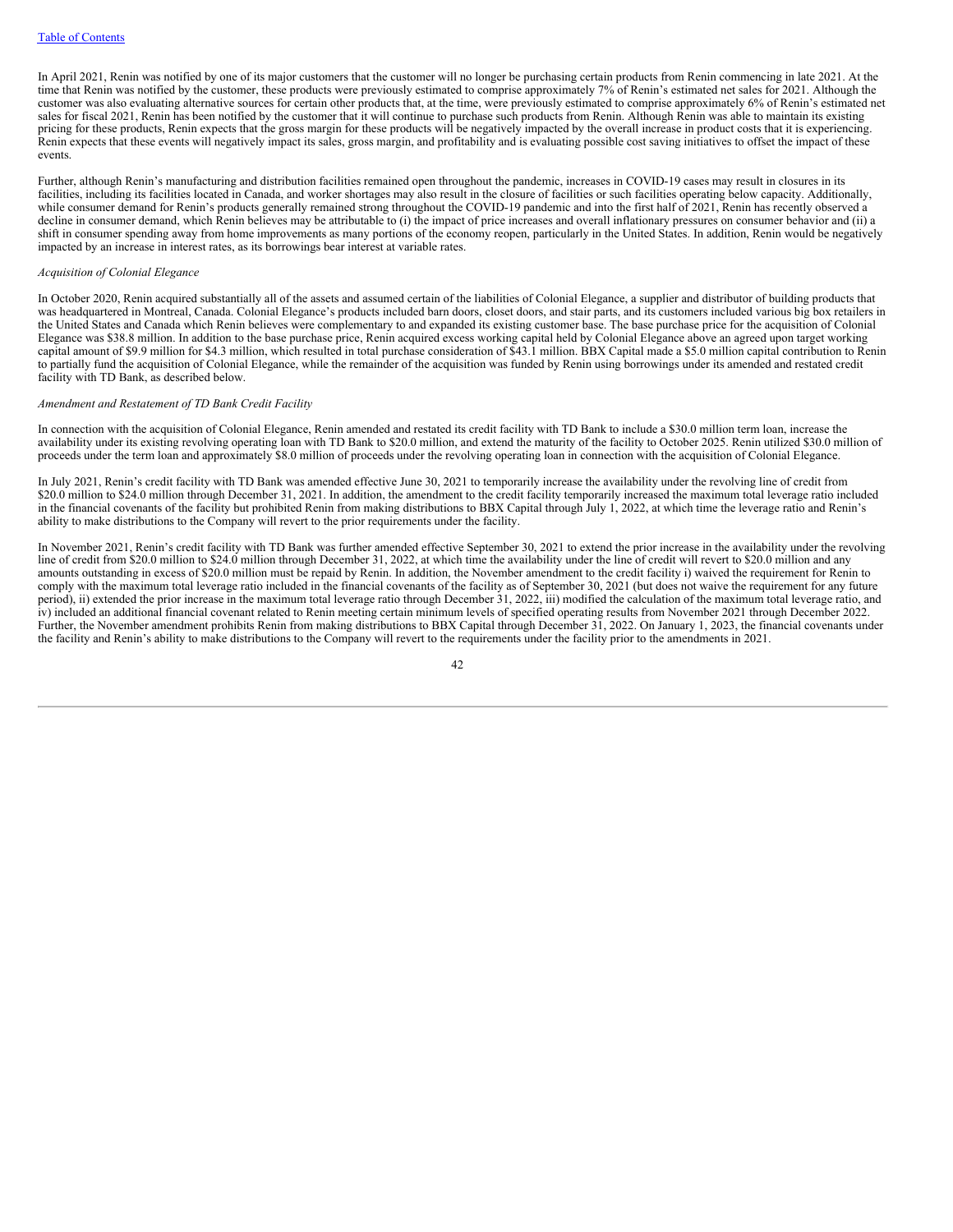Although Renin was in compliance with the financial covenants under the TD Bank credit facility as of December 31, 2021, Renin is not currently in compliance with certain financial covenants under the facility that are calculated as of January and February 2022. Renin is in discussions with TD Bank to address this issue, whether through a waiver of such covenants or a modification to the facility. Even if Renin is able to obtain relief in relation to its financial covenants under its credit facility with TD Bank, if the factors described above, including inflationary and cost pressures, labor shortages, and supply chain disruptions, continue to have a material negative impact on Renin's operating results and financial condition, Renin may again fall out of compliance with the terms of its outstanding credit facility with TD Bank. If Renin is unable to obtain such a waiver or modify the facility, Renin may lose availability under its line of credit, be required to provide additional collateral, or repay all or a portion of its borrowings, any of which would have a material adverse effect on the Company's liquidity, financial position, and results.

See Note 3 to the Company's consolidated financial statements included in Item 8 of this annual report for additional information with respect to Renin's acquisition of Colonial Elegance and Note 11 to the Company's consolidated financial statements included in Item 8 of this Annual Report on Form 10-K for additional information with respect to Renin's amended and restated credit facility with TD Bank.

### *Supplier Dispute*

In October 2020, Renin incurred approximately \$6.0 million in costs for the expedited shipment of products to Renin from a foreign supplier and an additional \$2.0 million in costs for the expedited shipment of product displays from the same supplier. The supplier had failed to deliver both the products and displays on the contractually agreed upon delivery schedule, and Renin incurred these costs, which were significantly in excess of the shipping costs that would have been incurred had such products been delivered on schedule, based on its belief that the costs were necessary in order for Renin to meet its obligations to one of its major customers. The products were committed to be sold by Renin in connection with the customer's November 2020 holiday sale program, while the displays were required to be delivered in connection with the rollout of new products with the customer. Renin believed that the supplier was liable to Renin for damages related to the increased costs pursuant to the terms of the agreements between Renin and the supplier and notified the supplier that it is exercising a right of offset of the costs against outstanding amounts due to the supplier of approximately \$8.1 million in order to recover its damages. The supplier disputed that it was liable for the additional shipping costs.

Since there was no assurance regarding the ultimate resolution of the matter, Renin recognized the cost of the products and related shipping costs upon the sale of such products in cost of trade sales in the Company's statement of operations and comprehensive income during the year ended December 31, 2020, while the costs of the displays and related shipping were deferred and are being amortized over the period in which the Company expects to benefit from their use. In December 2021, Renin and the foreign supplier settled the dispute and outstanding amounts due to the supplier for \$4.2 million to be paid by Renin to the supplier in two equal installments in December 2021 and June 2022. As Renin had accrued a \$8.1 million liability for amounts due to the supplier during the year ended December 31, 2020, Renin reduced its cost of trade sales by \$2.9 million for the year ended December 31, 2021 and reduced the unamortized balance of its display contract asset by \$1.0 million as of December 31, 2021. BBX Capital made a \$2.0 million capital contribution to Renin to fund the December 2021 settlement payment to the foreign supplier.

#### *Results of Operations*

Information regarding the results of operations for Renin is set forth below (dollars in thousands):

|                                     |            | For the Years Ended December 31. |          | Change<br>2021 vs | Change<br>2020 vs |  |
|-------------------------------------|------------|----------------------------------|----------|-------------------|-------------------|--|
|                                     | 2021       | 2020                             | 2019     | 2020              | 2019              |  |
| Trade sales                         | 146.255    | 93,036                           | 67,537   | 53.219            | 25,499            |  |
| Cost of trade sales                 | (130, 366) | (83, 563)                        | (54,243) | (46, 803)         | (29, 320)         |  |
| <b>Gross margin</b>                 | 15.889     | 9.473                            | 13.294   | 6.416             | (3,821)           |  |
| Interest expense                    | (1,830)    | (615)                            | (498)    | (1,215)           | (117)             |  |
| Selling, general and administrative |            |                                  |          |                   |                   |  |
| expenses                            | (15, 857)  | (11, 735)                        | (11,066) | (4,122)           | (669)             |  |
| Total operating (loss) income       | (1,798)    | (2,877)                          | 1,730    | 1,079             | (4,607)           |  |
| Other (expense) income              |            | (3)                              | 153      |                   | (156)             |  |
| Foreign exchange gain (loss)        | 812        | (692)                            | (75      | 1,504             | (617)             |  |
| (Loss) income before income taxes   | (986)      | (3,572)                          | .808     | 2,586             | (5,380)           |  |
| Gross margin percentage             | 10.86      | 10.18                            | 19.68    | 0.68              | (9.50)            |  |
| SG&A as a percent of trade sales    | 10.84      | 12.61                            | 16.39    | (1.77)            | (3.78)            |  |
|                                     |            |                                  |          |                   |                   |  |

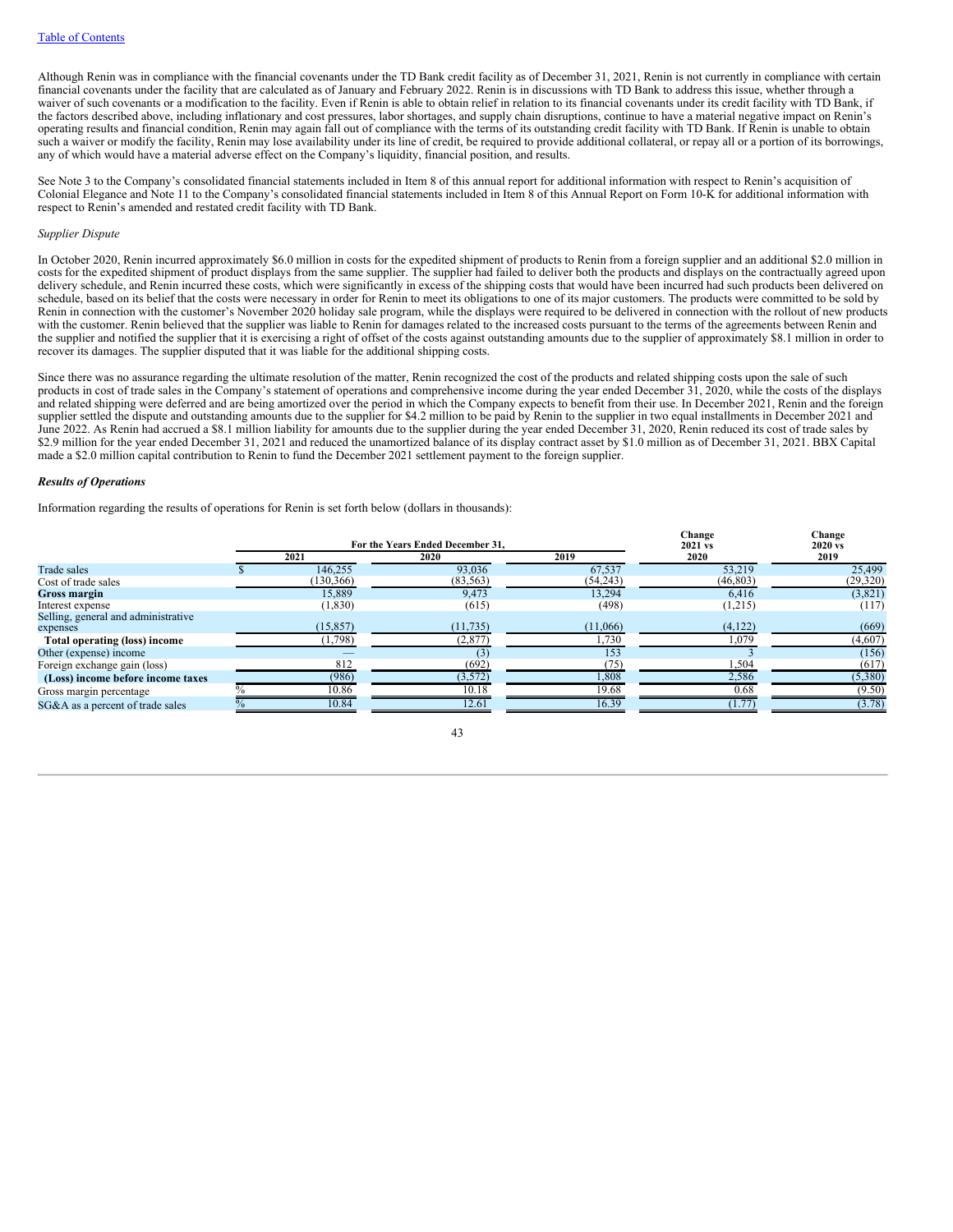Renin's loss before income taxes for the year ended December 31, 2021 was \$1.0 million compared to a loss before income taxes of \$3.6 million for the same 2020 period. The decrease in the loss of \$2.6 million was primarily due to the following:

- An increase in Renin's gross margin and gross margin percentage primarily due to i) an increase in Renin's trade sales resulting primarily from the acquisition of Colonial Elegance in October 2020 and price increases to customers, ii) a \$2.9 million benefit to cost of trade sales in 2021 associated with a recovery of previously incurred freight costs as a result of a settlement with a foreign supplier, and iii) \$6.0 million of additional freight costs incurred in 2020 related to the expedited shipment of products to Renin from the aforementioned foreign supplier, partially offset by i) a significant increase in costs related to shipping and raw materials incurred during 2021 compared to the same 2020 period and ii) the recognition of a \$2.9 million inventory reserve as of December 31, 2021 as a result of a strategic initiative to consolidate warehouse facilities, which resulted in a decision to discount various slow moving inventories to accelerate their sale; and
- · An increase in foreign currency exchange gains due to the impact of changes in foreign exchange rates between the U.S. dollar and Canadian dollar and an overall increase in assets and liabilities denominated in Canadian dollars as of December 31, 2021 as compared to December 31, 2020 as a result of the acquisition of Colonial Elegance; partially offset by
- · An increase in selling, general, and administrative expenses primarily due to ongoing expenses associated with Colonial Elegance, including amortization expense related to acquired intangible assets; and
- $\circled{b}$  An increase in interest expense associated with Renin's use of its credit facility with TD Bank to fund a significant portion of the purchase price for the Colonial Elegance acquisition and to fund higher inventory balances.

### **Other**

Other in the Company's segment information includes its investments in other operating businesses, including a restaurant located in South Florida that was acquired through a loan foreclosure and an insurance agency.

During the years ended December 31, 2021 and 2019, the Company recognized income from continuing operations before income taxes related to these other businesses of \$1.4 million and \$0.3 million, respectively, compared to a loss from continuing operations before income taxes of \$2.9 million during the year ended December 31, 2020. The improvements in the results of operations for these businesses for the year ended December 31, 2021 compared to the 2020 period was primarily due to the impact of the COVID-19 pandemic on these business in 2020 and the recognition of \$2.7 million of impairment losses in 2020 related to certain of these investments primarily resulting from the effects of the COVID-19 pandemic on the estimated value of the businesses.

# **Reconciling Items and Eliminations**

Reconciling items and eliminations in the Company's segment information primarily includes the following:

- $\circled{B}$  BBX Capital's corporate general and administrative expenses;<br> $\circled{D}$  Interest income on the note receivable from Bluegreen Vacation
- $\circled{1}$  Interest income on the note receivable from Bluegreen Vacations;<br> $\circled{1}$  Interest income on interest-bearing cash accounts: and
- $\circled{+}$  Interest income on interest-bearing cash accounts; and  $\circled{+}$  Interest expense capitalized in connection with the dev
- · Interest expense capitalized in connection with the development and construction of real estate.

### *Corporate General and Administrative Expenses*

BBX Capital's corporate general and administrative expenses for the years ended December 31, 2021, 2020, and 2019 were \$15.6 million, \$16.0 million, and \$21.0 million, respectively. During the year ended December 31, 2021 and the three months ended December 31, 2020, BBX Capital's corporate general and administrative expenses consisted of the actual costs of various support functions, including executive compensation, legal, accounting, human resources, investor relations, and executive offices, while BBX Capital's corporate general and administrative expenses for the periods through September 30, 2020 consisted primarily of an allocation of the cost of services provided by Bluegreen Vacations to the Company for these support functions, most of which were transferred to BBX Capital in connection with the spin-off from Bluegreen Vacations.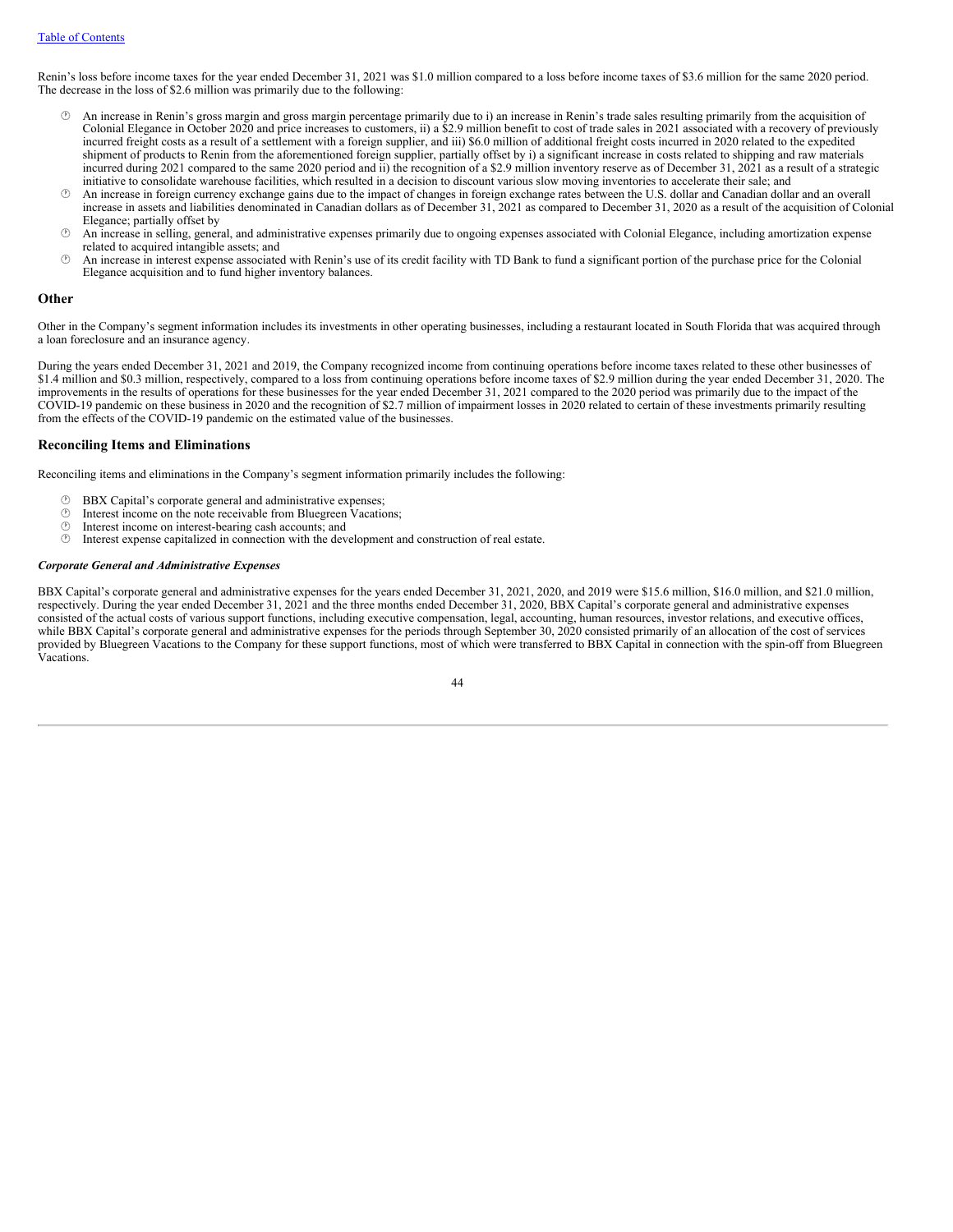# **(Provision) Benefit for Income Taxes from Continuing Operations**

The provision for income taxes was different than the expected federal income tax rate of 21% primarily due to the impact of state income taxes and an increase in the Canadian valuation allowance during the year ended December 31, 2021. The difference for the years ended December 31, 2020 and 2019 was due to the impact of nondeductible executive compensation and state income taxes, as well as the impact of a nondeductible goodwill impairment loss recognized during the year ended December 31, 2020.

### **Discontinued Operations**

#### *MOD Pizza Restaurant Operations*

In 2016, Food for Thought Restaurant Group ("FFTRG"), a wholly-owned subsidiary of BBX Capital, entered into area development and franchise agreements with MOD Super Fast Pizza ("MOD Pizza") related to the development of up to approximately 60 MOD Pizza franchised restaurant locations throughout Florida. Through 2019, FFTRG had opened nine restaurant locations. In September 2019, due to FFTRG's overall operating performance and the Company's goal of streamlining its investment verticals, the Company entered into an agreement with MOD Pizza to terminate the area development and franchise agreements and transferred seven of its restaurant locations, including the related assets, operations, and lease obligations, to MOD Pizza. In addition, the Company closed the remaining two locations and terminated the related lease agreements. FFTRG's operations as a franchisee of MOD Pizza are presented as discontinued operations in the Company's consolidated financial statements.

The net loss before taxes from the Company's MOD Pizza franchise operations for the year ended December 31, 2019 was \$9.4 million, which included aggregate impairment losses of \$6.7 million related to the transfer of the seven restaurant locations to MOD Pizza and the closure of the two restaurant locations.

### **Net Income Attributable to Noncontrolling Interests**

Through September 22, 2020, the Company's consolidated financial statements included the results of operations and financial position of IT'SUGAR, an over 90% owned subsidiary in which it held a controlling financial interest, and as a result, the Company previously recognized a noncontrolling interest in IT'SUGAR. As a result of the filing of the Bankruptcy Cases by IT'SUGAR and its subsidiaries, the Company deconsolidated IT'SUGAR as of September 22, 2020 and derecognized the related noncontrolling interest in IT'SUGAR. On June 17, 2021, the Company reconsolidated IT'SUGAR as a result of IT'SUGAR's subsequent emergence from bankruptcy and again recognized the noncontrolling interest in IT'SUGAR. As IT'SUGAR is a partially-owned subsidiary, BBX Capital is required to attribute income or loss to the noncontrolling interest in IT'SUGAR during the periods in which IT'SUGAR is consolidated in the Company's financial statements. As a result, during the year ended December 31, 2020, the Company attributed income or loss to the noncontrolling interest in IT'SUGAR through September 22, 2020, and during the year ended December 31, 2021, the Company attributed income or loss to the noncontrolling interest in IT'SUGAR commencing on June 17, 2021.

### **Consolidated Cash Flows**

A summary of our consolidated cash flows is set forth below (in thousands):

|                                                                       | For the Years Ended December 31. |           |          |           |  |  |
|-----------------------------------------------------------------------|----------------------------------|-----------|----------|-----------|--|--|
|                                                                       |                                  | 2021      | 2020     | 2019      |  |  |
| Cash flows provided by (used in) operating activities                 |                                  | 37,828    | (6, 183) | 22,669    |  |  |
| Cash flows provided by (used in) investing activities                 |                                  | 36,785    | (52,399) | 35,963    |  |  |
| Cash flows (used in) provided by financing activities                 |                                  | (45, 955) | 127,682  | (67, 427) |  |  |
| Net increase (decrease) in cash, cash equivalents and restricted cash |                                  | 28.658    | 69.100   | (8,795)   |  |  |
| Cash, cash equivalents and restricted cash at beginning of period     |                                  | 90,387    | 21,287   | 30,082    |  |  |
| Cash, cash equivalents and restricted cash at end of period           |                                  | 119.045   | 90.387   | 21.287    |  |  |

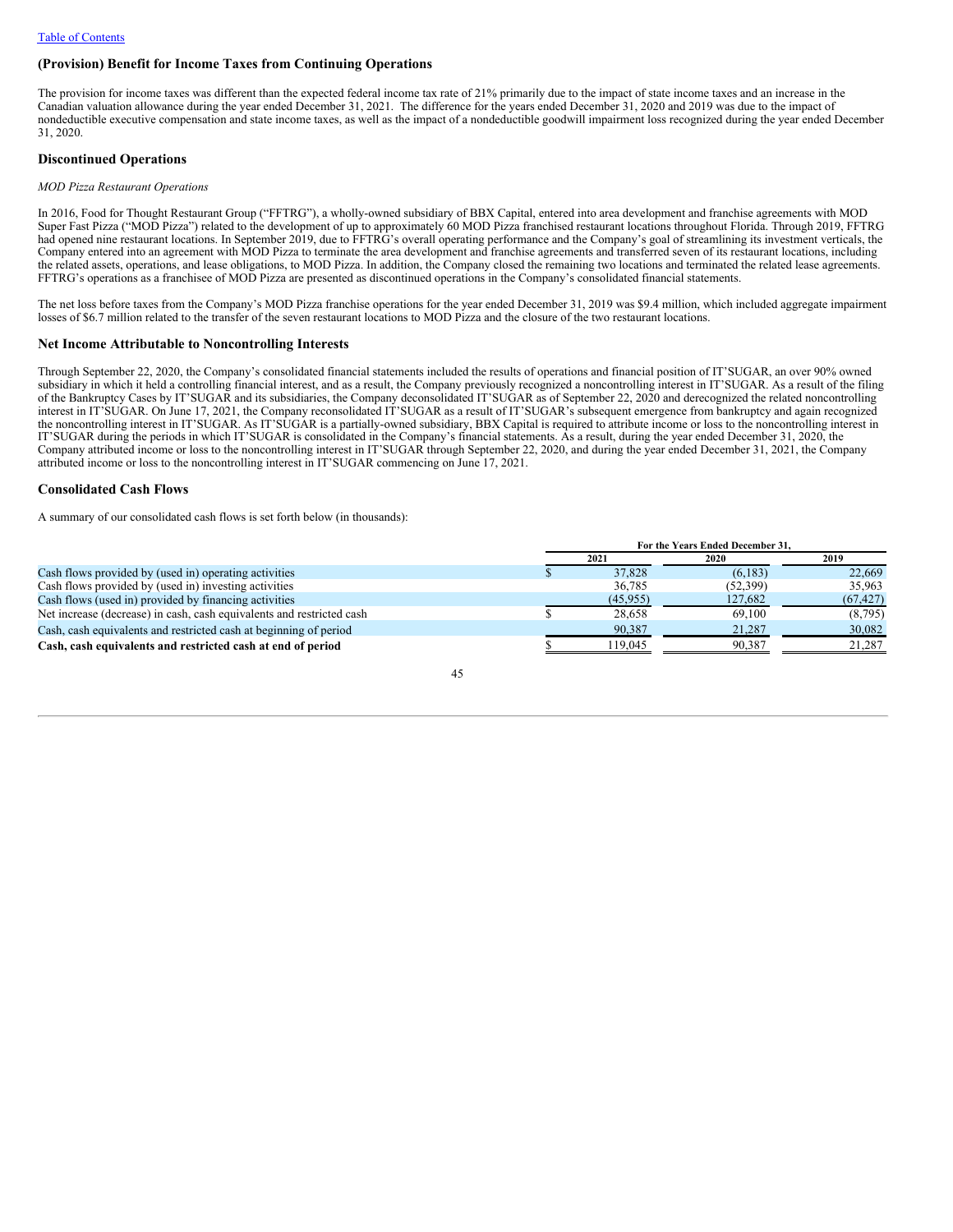### *Cash Flows from Operating Activities*

The Company's cash provided by operating activities increased by \$44.0 million during the year ended December 31, 2021 compared to the same period in 2020 primarily due to higher sales of real estate inventory by BBXRE, higher operating distributions from unconsolidated real estate joint ventures, and lower operating losses at BBX Sweet Holdings, partially offset by cash used in Renin's operating activities, including inventory purchases. The decrease in operating losses at BBX Sweet Holdings during the 2021 period compared to the 2020 period was primarily the result of operating losses incurred by IT'SUGAR during the 2020 period as a result of the impact of the COVID-19 pandemic on IT'SUGAR's operations.

### *Cash Flows from Investing Activities*

Cash provided by investing activities increased by \$89.2 million during the year ended December 31, 2021 compared to the same period in 2020 primarily due to \$42.1 million of cash paid for the acquisition of Colonial Elegance in the 2020 period, receipt of a \$25.0 million partial prepayment of the note receivable from Bluegreen Vacations in the 2021 period, higher distributions from unconsolidated real estate joint ventures, and \$6.9 million of cash acquired in connection with the consolidation of IT'SUGAR.

### *Cash Flows from Financing Activities*

Cash used in financing activities increased by \$173.6 million during the year ended December 31, 2021 compared to the same period in 2020, which was primarily due to a \$94.3 million net transfer of cash from Bluegreen Vacations during the 2020 period, the repurchase of \$34.3 million of Class A and Class B Common Stock during the 2021 period, and higher net borrowings during the 2020 period primarily as a result of borrowings to fund the acquisition of Colonial Elegance.

# **Commitments**

As of December 31, 2021, the Company's material commitments included the required payments due on notes payable and other borrowings and commitments under noncancelable operating leases.

The following table summarizes the contractual minimum principal and interest payments required on the Company's outstanding debt and payments required on the Company's noncancelable operating leases by period due date as of December 31, 2021 (in thousands):

|                                          | <b>Payments Due by Period</b> |              |         |         |                                               |         |  |  |  |
|------------------------------------------|-------------------------------|--------------|---------|---------|-----------------------------------------------|---------|--|--|--|
|                                          | Less than                     | $1 - 3$      | $4 - 5$ | After 5 | <b>Unamortized</b><br>Debt<br><b>Issuance</b> |         |  |  |  |
| Contractual Obligations $\mathcal{L}$    | 1 Year                        | <b>Years</b> | Years   | Years   | Costs                                         | Total   |  |  |  |
| Notes payable and other borrowings $(2)$ | 3.177                         | 10.601       | 33,867  | 7,860   | (622)                                         | 54,883  |  |  |  |
| Noncancelable operating leases           | 17,847                        | 35,226       | 28,806  | 38,779  |                                               | 120,658 |  |  |  |
| Settlement of supplier dispute           | 2,025                         | _            |         |         |                                               | 2,025   |  |  |  |
| Purchase an additional 40% interest in   |                               |              |         |         |                                               |         |  |  |  |
| the Altman Companies $(3)$               |                               | 9,400        |         |         |                                               | 9,400   |  |  |  |
| <b>Total contractual obligations</b>     | 23,049                        | 55,227       | 62,673  | 46,639  | (622)                                         | 186,966 |  |  |  |
| Interest Obligations $(2)(4)$            |                               |              |         |         |                                               |         |  |  |  |
| Notes payable and other borrowings       | 2,010                         | 4,013        | 3,004   | 7,162   |                                               | 16,189  |  |  |  |
| <b>Total contractual interest</b>        | 2,010                         | 4,013        | 3,004   | 7,162   |                                               | 16,189  |  |  |  |
| <b>Total contractual obligations</b>     | 25,059                        | 59,240       | 65,677  | 53,801  | (622)                                         | 203,155 |  |  |  |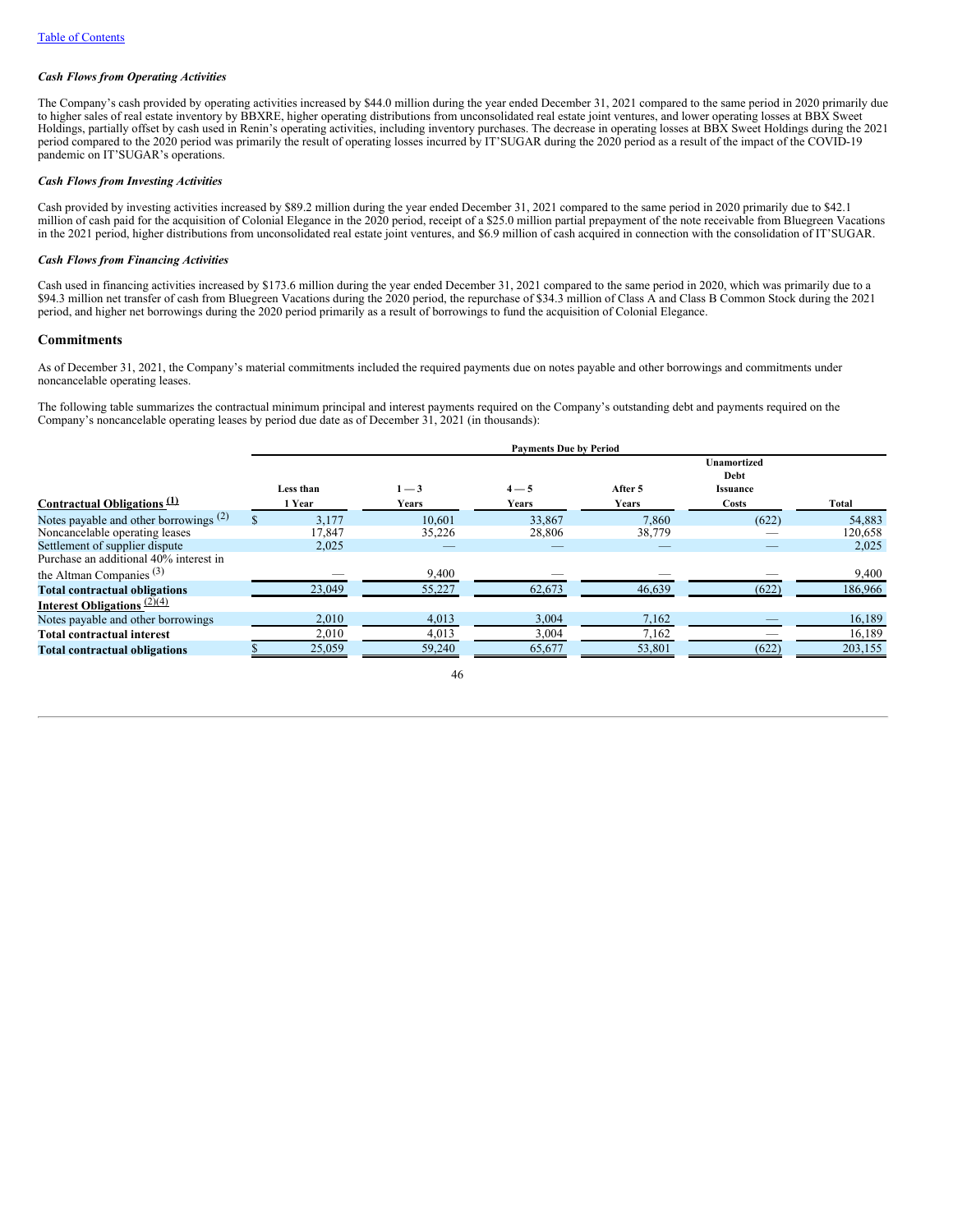- The above table excludes certain additional amounts that the Company may invest in the Altman Companies or its sponsored joint ventures.
- (2) Obligations under Renin's credit facility with TD Bank are presented based on the scheduled principal payments and stated maturity date of October 2025 contemplated in the loan agreement. Renin is not currently in comp
- address this issue, Renin may be required to repay all or a portion of its borrowings, which would have a material adverse effect on the Company's liquidity, financial position, and results.<br>(3) Subject to certain adjustme
- (4) Assumes that the scheduled minimum principal payments are made in accordance with the table above and the interest rate on variable rate debt remains the same as the rate at December 31, 2021.

### **Liquidity and Capital Resources**

As of December 31, 2021, the Company had cash, cash equivalents, and short-term investments of approximately \$122.7 million. Management believes that the Company has sufficient liquidity to fund operations, including anticipated working capital, capital expenditure, and debt service requirements, and respond to the challenges related to the COVID-19 pandemic and current economic environment for the foreseeable future, subject to mitigation and cost reduction efforts and management's determination of whether and/or the extent to which it will fund the operations and commitments of its subsidiaries. As previously disclosed, management has evaluated and will continue to evaluate the potential operating deficits, commitments, and liquidity requirements of its subsidiaries and may determine not to provide additional funding or capital to subsidiaries whose operations it believes may not be sustainable or do not support additional investment.

The Company's principal sources of liquidity have historically been i) its available cash, cash equivalents, and short-term investments, ii) distributions from unconsolidated real estate joint ventures, iii) proceeds received from sales of real estate, and iv) contributions from Bluegreen Vacations. However, as a result of the spin-off of BBX Capital from Bluegreen Vacations, the Company no longer receives capital contributions from Bluegreen Vacations. As a result, the Company believes that its primary sources of liquidity for the foreseeable future will be its available cash, cash equivalents, and short-term investments, distributions from unconsolidated real estate joint ventures, and proceeds received from sales of real estate.

In addition to the above sources of liquidity, the Company expects to receive quarterly interest payments on the promissory note that was issued by Bluegreen Vacations in favor of BBX Capital in connection with the spin-off. The original principal amount of the note was \$75.0 million; however, in December 2021, Bluegreen Vacations prepaid \$25.0 million of the principal balance, reducing the outstanding balance to \$50.0 million as of December 31, 2021. Amounts outstanding under the note accrue interest at a rate of 6% per annum, with interest payments scheduled to occur on a quarterly basis. However, Bluegreen Vacations may elect to defer such quarterly interest payments, with interest on the entire outstanding balance thereafter to accrue at a cumulative, compounded rate of 8% per annum until such time as Bluegreen Vacations is current on all accrued payments under the note, including deferred interest. All outstanding amounts under the note will become due and payable on September 30, 2025 or earlier upon certain other events. Bluegreen Vacations is permitted to prepay the note in whole or in part at any time.

The Company believes that its current financial condition will allow it to meet its anticipated near-term liquidity needs. The Company may also seek additional liquidity from outside sources, including traditional bank financing, secured or unsecured indebtedness, or the issuance of equity and/or debt securities. However, these alternatives may not be available to the Company on attractive terms, or at all. The inability to raise any needed funds through the sources discussed above would have a material adverse effect on the Company's business, results of operations, and financial condition.

#### *Anticipated and Potential Liquidity Requirements*

The Company currently expects to use its available liquidity to fund operations (including corporate expenses, working capital, capital expenditures, debt service requirements, and the Company's other commitments described above) and make additional investments in real estate, its existing operating businesses, or other opportunities. However, as discussed above, management intends to evaluate any operating deficits, commitments, and liquidity requirements of its subsidiaries as a result of the impact of the COVID-19 pandemic on operations, general economic conditions, and other relevant factors and may make a determination that it will not provide additional funding or capital to its subsidiaries.

### *BBX Capital*

During the year ended December 31, 2021, BBX Capital repurchased 3,828,014 shares of its Class A Common Stock and 14,394 shares of its Class B Common Stock for an aggregate of \$34.3 million. In January 2022, the Board of Directors approved a share repurchase program which authorizes the repurchase of up to \$15.0 million of shares of the Company's Class A and Class B Common Stock. The repurchase program authorizes the Company, in management's discretion, to repurchase shares from time to time subject to market conditions and other factors. The timing, price, and number of shares which may be repurchased under the program in the future will be based on market conditions, applicable securities laws, and other factors considered by management. Share repurchases under the

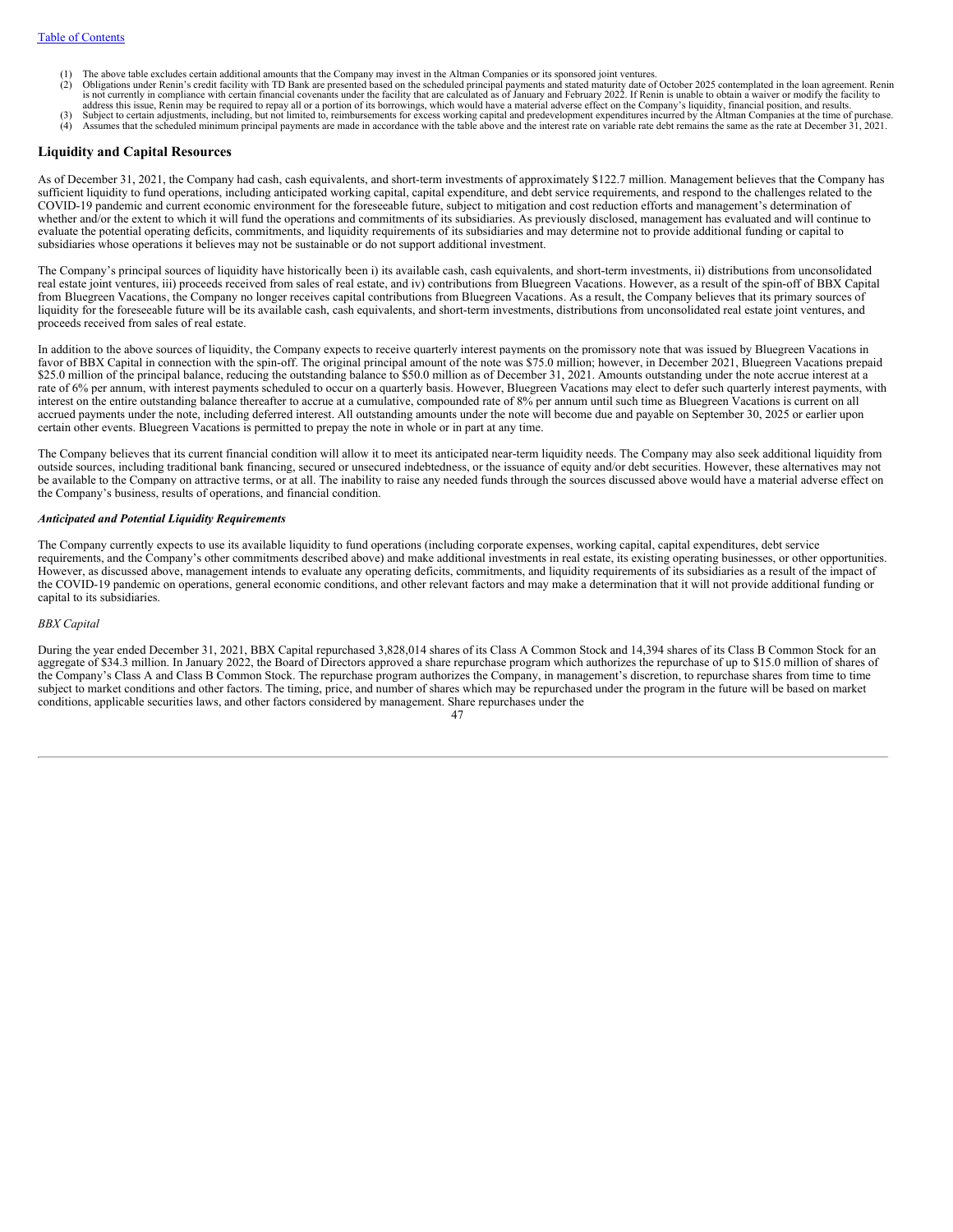### Table of [Contents](#page-0-0)

program may be made from time to time through solicited or unsolicited transactions in the open market or in privately negotiated transactions. The share repurchase program does not obligate the Company to repurchase any specific amount of shares and may be suspended, modified, or terminated at any time without prior notice.

### *BBX Capital Real Estate*

In November 2018, BBXRE acquired a 50% membership interest in the Altman Companies, a joint venture between BBXRE and Joel Altman engaged in the development, construction, and management of multifamily apartment communities. Although the Altman Companies generates revenues from the performance of development, general contractor, leasing, and property management services to the joint ventures that are formed to invest in the development projects that it originates, it is expected that any profits generated for BBXRE and Joel Altman will primarily be through the equity distributions that BBXRE and Joel Altman receive through their investment in the managing member of such joint ventures. Therefore, as the timing of any such distributions to BBXRE and Joel Altman is generally contingent upon the sale or refinancing of a completed development project, it is anticipated that BBXRE and Joel Altman will be required to contribute capital to the Altman Companies for its ongoing operating costs and predevelopment expenditures, as well as to the managing member of newly formed joint ventures. BBXRE currently anticipates that it will invest approximately \$8.0 million to \$10.0 million in the Altman Companies and certain related joint ventures during the year ended December 31, 2022 for planned predevelopment expenditures, ongoing operating costs, and potential operating shortfalls related to certain projects. Further, based on its current pipeline of new potential development projects and certain existing development projects for which the equity contributions to the joint ventures are expected to be funded over time, BBXRE currently estimates that it may invest in excess of \$10.0 million in the managing member of joint ventures during the year ended December 31, 2022; however, the timing of the commencement of such projects and the pace of development may result in such estimated investments being made in 2023 or a later period, if at all. As previously disclosed, BBXRE may also consider opportunistically making increased equity investments in one or more new projects originated by the Altman Companies. Furthermore, based on its current pipeline of new potential development projects, BBXRE currently expects that it will be required to contribute an estimated additional \$1.25 million to ABBX Guaranty, LLC, a joint venture between BBXRE and Joel Altman that provides guarantees on the indebtedness and construction cost overruns of new real estate joint ventures formed by the Altman Companies, during the year ended December 31, 2022.

Pursuant to the operating agreement of the Altman Companies, BBXRE will also acquire an additional 40% equity interest in the Altman Companies from Joel Altman for a purchase price of \$9.4 million, subject to certain adjustments, in January 2023, and Joel Altman can also, at his option or in other predefined circumstances, require BBXRE to purchase his remaining 10% equity interest in the Altman Companies for \$2.4 million. In addition, in certain circumstances, BBXRE may acquire the 40% membership interests in Altman-Glenewinkel Construction that are not owned by the Altman Companies for a purchase price based on prescribed formulas in the operating agreement of Altman-Glenewinkel Construction.

In addition to investments in the Altman Companies and related joint ventures, BBXRE currently expects to invest \$7.0 million to \$8.0 million in its logistics real estate division for planned predevelopment expenditures and ongoing operating costs. In addition, if the division ultimately commences the development of warehouse and logistics facilities, BBXRE expects that it will seek to develop such projects through joint ventures with third party investors and that it will invest in the managing member of the joint ventures formed to invest in such development projects. Accordingly, if such joint ventures are formed to invest in these projects, BBXRE expects that it will be reimbursed for previously incurred predevelopment expenditures by such ventures.

BBXRE has entered into purchase and sale agreements to acquire two land parcels for the purpose of developing logistics facilities for an aggregate purchase price of \$30.6 million. These purchase and sale agreements are subject to the successful completion of due diligence, and the escrowed deposits paid by BBXRE in connection with the agreements are refundable up to the end of the due diligence period. BBXRE expects that it will seek to develop these projects through joint ventures with third party investors and assign the agreements to the applicable joint ventures.

The operating agreements of certain of real estate joint ventures in which BBXRE is an investor contain customary buy-sell provisions which could result in either the sale of BBXRE's interest or the use of available cash to acquire the partner's interest, and the Company's commitments and liquidity requirements described above do not include amounts that the Company could pay as a result of the initiation of these provisions.

#### *BBX Sweet Holdings*

IT'SUGAR currently expects to incur in excess of \$10.0 million of capital expenditures during the year ended December 31, 2022 to fund construction costs associated with new retail locations and the expansion of existing retail locations, and BBX Capital currently expects that it will loan up to \$8.0 million to IT'SUGAR to partially fund such capital expenditures.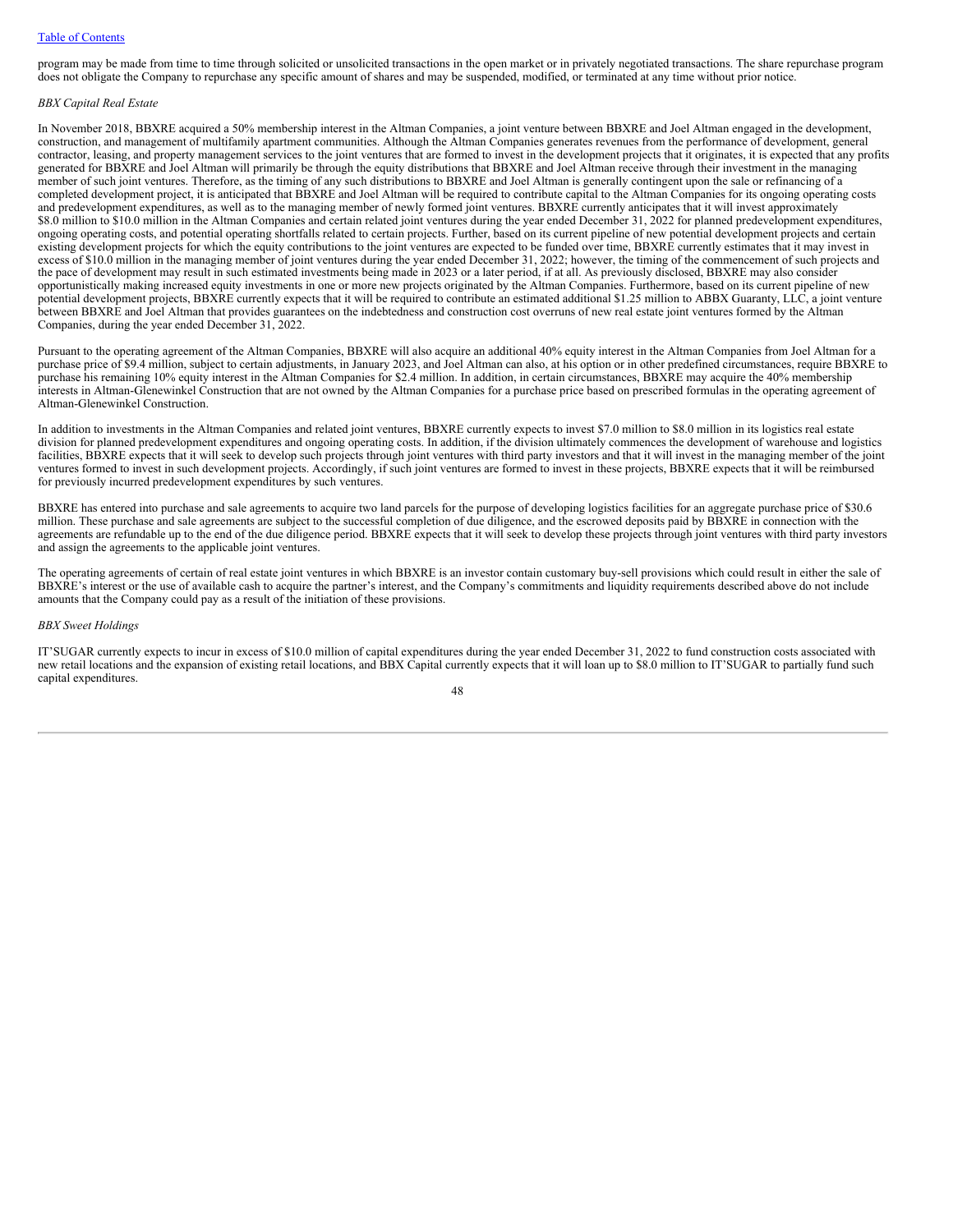#### *Renin*

During the year ended December 31, 2021, BBX Capital contributed \$15.0 million to Renin to provide additional liquidity for working capital requirements as a result of the impact of global supply chain disruptions on Renin's operations. Further, as a result of the resolution of a dispute between Renin and one of its suppliers, BBX Capital contributed \$2.0 million to Renin in order to fund the first half installment payable by Renin to the supplier and expects to fund an additional \$2.0 million to Renin in order to fund the final installment of the settlement. Further, BBX Capital may consider providing additional funds to Renin in future periods to fund working capital and its commitments. However, as discussed above, BBX Capital's management evaluates the operating results, financial condition, commitments and prospects of its subsidiaries on an ongoing basis and may determine that it will not provide additional funding or capital to its subsidiaries, including Renin.

#### *Credit Facilities with Future Availability*

As of December 31, 2021, BBX Capital and certain of its subsidiaries had the following credit facilities with future availability, subject to eligible collateral and the terms of the facilities, as applicable.

*Toronto-Dominion Commercial Bank ("TD Bank") Credit Facility*. Renin has a credit facility with TD Bank that includes a \$30.0 million term loan (the "Term Loan") and a revolving operating loan of up to \$20.0 million (which amount was increased as described below) (the "Operating Loan"), both of which mature in October 2025. As of December 31, 2021, the outstanding amounts under the term loan and revolving credit facility were \$27.8 million and \$16.6 million, respectively, with effective interest rates of 3.49% and 4.26%, respectively.

As previously described, Renin's credit facility was amended in July 2021 and November 2021. As a result of such amendments, the availability under the Operating Loan was increased from \$20.0 million to \$24.0 million through December 31, 2022. at which time the availability under the line of credit will revert to \$20.0 million and any amounts outstanding in excess of \$20.0 million must be repaid by Renin. In addition, the November 2021 amendment to the credit facility, i) extended the prior increase in the maximum total leverage ratio through December 31, 2022, ii) modified the calculation of the maximum total leverage ratio, and iii) included an additional financial covenant related to Renin meeting certain minimum levels of specified operating results from November 2021 through December 2022. Further, the November amendment prohibits Renin from making distributions to BBX Capital through December 31, 2022. On January 1, 2023, the financial covenants under the facility and Renin's ability to make distributions to BBX Capital will revert to the requirements under the facility prior to the amendments in 2021.

As a result of increased costs, higher inventory levels, and the increased time between purchases of inventory and receipt of payments from customers, Renin may be required to utilize substantially all of its availability under the Operating Loan in the near future. Further, the effects of the current economic environment, including increased costs and the potential loss of customers following price increases, could impact Renin's ability to remain in compliance with the financial covenants under its credit facility. This in turn could limit the extent of availability, if any, under the Operating Loan in future periods, require Renin to provide additional collateral, and/or require Renin to repay all or a portion of the borrowings from TD Bank prior to scheduled maturity.

As of December 31, 2021, Renin had availability of approximately \$7.4 million under the Operating Loan, subject to eligible collateral and the terms of the facility, as applicable. However, Renin's failure to remain in compliance with the financial covenants under the credit facility would limit the extent of availability under the Operating Loan in future periods. Although Renin was in compliance with the financial covenants under the credit facility as of December 31, 2021, Renin is not currently in compliance with certain financial covenants under the facility that are calculated as of January and February 2022. Renin is in discussions with TD Bank to address this issue, whether through a waiver of such covenants or a modification to the facility. If Renin in unable to reach a satisfactory resolution with TD Bank, this would have a material adverse effect on the Company's financial position and results of operations.

*LOCS Credit Facility.* In July 2021, BBX Sweet Holdings and certain of its subsidiaries, including Las Olas Confections and Snacks, entered into a credit agreement (the "LOCS Credit Facility") with IberiaBank which provides for a revolving line of credit of up to \$2.5 million that matures in July 2023. Amounts outstanding under the LOCS Credit Facility bear interest at the higher of the Wall Street Journal Prime Rate plus 50 basis points or 3.0% per annum, and the facility requires monthly payments of interest only, with any outstanding principal and accrued interest due at the maturity date. The LOCS Credit Facility is collateralized by a blanket lien on all of the assets of the borrowers under the facility and is guaranteed by BBX Capital. The facility contains certain financial covenants, including a minimum liquidity requirement for BBX Capital as guarantor under the facility and a requirement that the borrowers maintain a zero balance on the facility for thirty consecutive days during each calendar year during the term of the facility. As of December 31, 2021, the outstanding amount under the credit facility was \$2.0 million, and the effective interest rate was 3.75%.

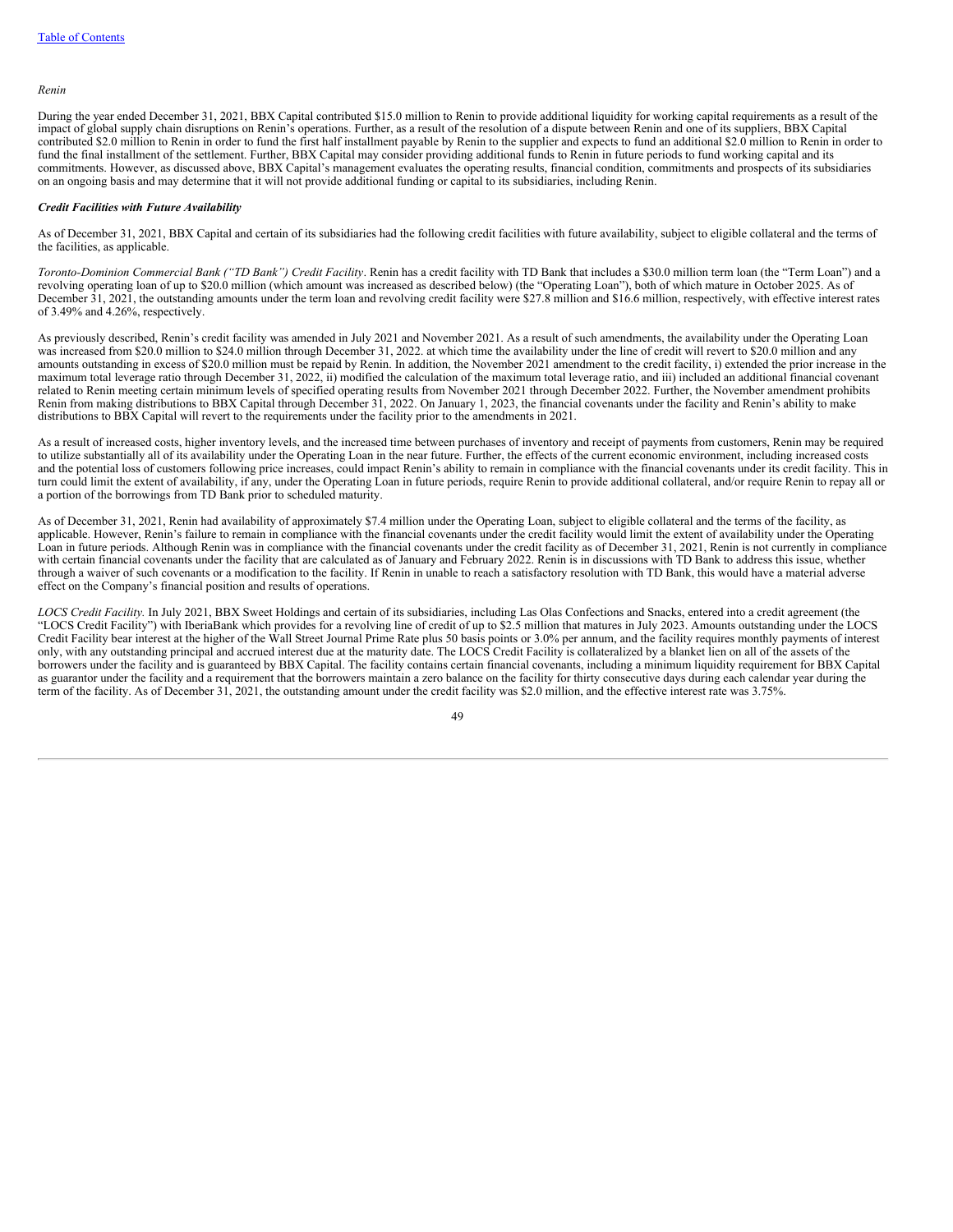#### *Of -balance-sheet Arrangements*

BBX Capital guarantees certain obligations of its wholly-owned subsidiaries and unconsolidated real estate joint ventures, which are described in further detail in Item 8 – Note 14 of this Annual Report.

The Company has investments in joint ventures involved in the development of multifamily rental apartment communities, as well as single-family master planned for sale housing communities. The Company's investments in these joint ventures are accounted for under the equity method of accounting, and as a result, the Company does not recognize the assets and liabilities of these joint ventures in its financial statements. As of December 31, 2021 and 2020, the Company's investments in these joint ventures totaled \$53.0 million and \$58.1 million, respectively. These unconsolidated real estate joint ventures generally finance their activities with a combination of debt financing and equity. The Company generally does not directly guarantee the financing of these joint ventures, other than as described in further detail in Item 8 – Note 14 of this Annual Report on Form 10-K, and the Company's maximum exposure to losses from these joint ventures is its equity investment. The Company is typically not obligated to fund additional capital to its joint ventures; however, the Company's interest in a joint venture may be diluted if the Company elects not to fund a joint venture capital call.

### **Critical Accounting Policies**

Management views critical accounting policies as accounting policies that are important to the understanding of our financial statements and also involve estimates and judgments about inherently uncertain matters. In preparing the financial statements, management is required to make estimates and assumptions that affect the reported amounts of assets and liabilities and disclosure of contingent assets and liabilities as of the date of the consolidated statements of financial condition and assumptions that affect the recognition of income and expenses on the consolidated statements of operations and comprehensive income (loss) for the periods presented. On an ongoing basis, management evaluates its estimates, including, but not limited to, those that relate to the determination of: the recognition of revenue; the recovery of the carrying value of real estate inventories; the fair value of assets measured at, or compared to, fair value on a non-recurring basis, such as assets held for sale, intangible assets, other long-lived assets, and goodwill; the valuation of assets and liabilities assumed in the acquisition of a business; the amount of deferred tax valuation allowance and accounting for uncertain tax positions; and the estimate of contingent liabilities related to litigation and other claims and assessments. The accounting policies and estimates that we have identified as critical accounting policies are: the recognition of revenue; evaluating goodwill for impairment; and evaluating long-lived assets and definite lived intangible assets for impairment. Management bases its estimates on historical experience and on various other assumptions that it believes to be reasonable under the circumstances, the results of which form the basis for making judgments about the carrying values of assets and liabilities that are not readily apparent from other sources. Actual results may differ materially from these estimates under different assumptions and conditions. If actual results significantly differ from management's estimates, our results of operations and financial condition could be materially and adversely impacted.

### *Revenue Recognition - Variable Consideration on Trade Sales and Sales of Real Estate Inventory*

The Company's trade sales are generally sold with a right of return, and the Company may provide other sales credits or incentives, such as volume discounts or rebates. Additionally, the Company is entitled to contingent consideration on certain single-family lot sales to builders. These programs are accounted for as variable consideration when determining the amount of revenue to recognize upon transfer of control. Estimates of contingent consideration, returns, and incentives are calculated using the expected value method and updated at the end of each reporting period when additional information becomes available. Variable consideration estimates are based on historical experience adjusted for, among other things, current and expected economic conditions and sales trends. These estimates rely on assumptions and judgments regarding issues where the outcome is unknown, and actual results or values may differ significantly from these estimates. A significant change in the timing of revenue recognized could occur if actual variable consideration is significantly different than our estimates.

#### *Evaluating Goodwill for Impairment*

The process of evaluating goodwill for impairment involves the determination of the fair value of the Company's reporting units. Inherent in such fair value determinations are certain judgments and estimates relating to future cash flows, including the Company's interpretation of current economic indicators and market valuations, and assumptions about the Company's strategic plans with regard to its operations. Due to the uncertainties associated with such evaluations, actual results could differ materially from such estimates. The Company's goodwill as of December 31, 2021 was \$18.4 million.

During the year ended December 31, 2020, the Company concluded that the effects of the COVID-19 pandemic, including the recessionary economic environment and the impact on certain of the Company's operations, indicated that it was more likely than not that the fair values of certain of its reporting units with goodwill had declined below the respective carrying amounts of such reporting units as of March 31, 2020. As a result, the Company tested the goodwill associated with such reporting units for impairment by estimating the fair values of the respective reporting units as of March 31, 2020 and recognized goodwill impairment losses of \$20.3 million associated with IT'SUGAR and \$2.1 million associated with certain of its other reporting units. On September 22, 2020,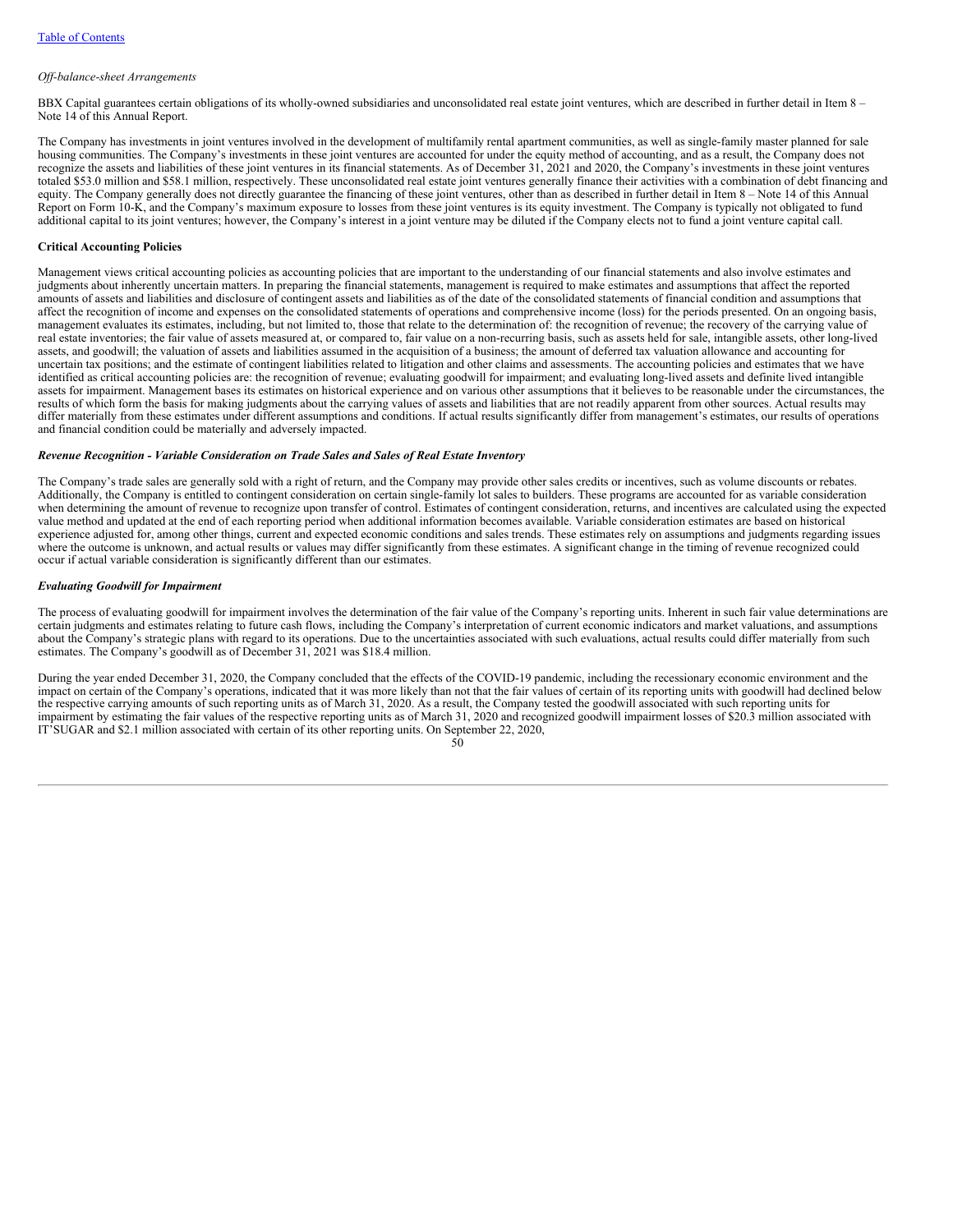the Company deconsolidated IT'SUGAR as a result of IT'SUGAR filing the Bankruptcy Cases and derecognized the remaining IT'SUGAR goodwill balance of approximately \$14.9 million as of that date. During the year ended December 31, 2021, IT'SUGAR emerged from bankruptcy, and the Company reconsolidated IT'SUGAR. The Company accounted for the consolidation of IT'SUGAR upon under the acquisition method of accounting, which requires that the assets acquired and liabilities assumed associated with an acquiree be recognized at their fair values at the consolidation date. As a result, the Company remeasured the carrying value of its equity interests in IT'SUGAR at fair value with the remeasurement adjustment recognized in the Company's statement of operations, and recognized goodwill based on the difference between (i) the fair values of IT'SUGAR's identifiable assets and liabilities at the consolidation date and (ii) the fair values of the Company's interests in IT'SUGAR and the noncontrolling interests in IT'SUGAR. Control. The Company recognized \$14.3 million of goodwill upon the consolidation of IT'SUGAR. Inherent in the Company's determinations of fair value of IT'SUGAR's assets and liabilities are certain judgments and estimates relating to future cash flows, including the Company's assessment of current economic indicators and market valuations, and assumptions about the Company's strategic plans with regard to its operating businesses.

Due to the uncertainties associated with such evaluations, changes in the assumptions could have a materially effect on such estimates, particularly in light of the ongoing disruptions and uncertainty in the U.S. and global economics and global supply chains. In particular, the Company's estimated fair value of the Renin reporting unit included, among other things, various assumptions related to the impact of disruptions and uncertainty in the U.S. and global economies and global supply chains on Renin's operations, and the estimate of the fair value of Renin under the discounted cash flow methodology assumed that the supply chain disruptions and material shortages that are currently having a negative impact on Renin's gross margins will be resolved by the end of 2022. If the ongoing supply chain disruptions and material shortages are not resolved within the anticipated timeframes, the estimated fair value of the Renin reporting unit may continue to decline, and the Company may be required to record goodwill impairment charges in future periods. Similarly, with respect to IT'SUGAR, the Company estimates that i) there will not be a material permanent decline in the demand for IT'SUGAR's products in the future, ii) IT'SUGAR will ultimately be able implement its long-term strategy to reinvest in and grow its business, and iii) IT'SUGAR will be able to manage supply chain and cost pressures through price increases.

### *Evaluating Long-lived Assets and Definite-lived Intangible Assets for Impairment*

The Company evaluates its long-lived assets and definite-lived intangible assets, including property and equipment, and real estate held-for-investment, for potential impairment whenever events or changes in circumstances indicate that the carrying amounts of such assets may not be recoverable. The carrying amounts of assets are not considered recoverable when the carrying amounts exceed the undiscounted cash flows estimated to be generated by those assets. As the carrying amounts of these assets are dependent upon estimates of future earnings that they are expected to generate, these assets may be impaired if cash flows decrease significantly or do not meet expectations, in which case they would be written down to their fair value. The estimates of useful lives and expected cash flows require us to make significant judgments regarding future periods that are subject to a number of factors, many of which may be beyond our control. The Company determined that its long-lived assets were not impaired as of December 31, 2021. The Company recognized impairment losses of \$5.4 million during the year ended December 31, 2020 related primarily to leasehold improvements and right-of-use assets associated with certain of IT'SUGAR's retail locations. The recognition of these impairment losses primarily resulted from the effects of the COVID-19 pandemic on the estimated cash flows expected to be generated by the related assets. The Company's property and equipment, operating lease assets and definite-lived intangible asset balances were \$30.6 million, \$90.6 million and \$32.0 million as of December 31, 2021, respectively.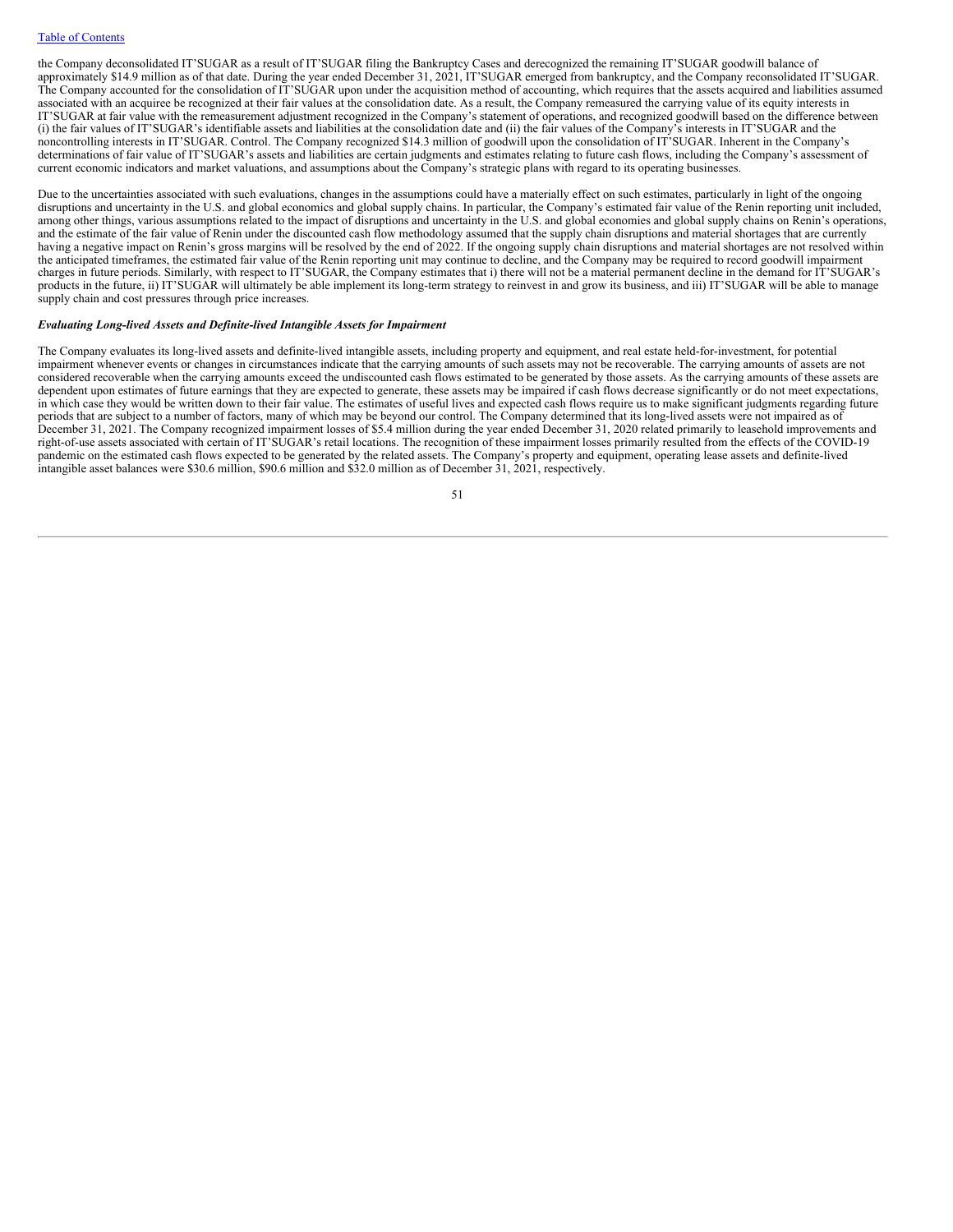# **ITEM 7A. QUANTITATIVE AND QUALITATIVE DISCLOSURES ABOUT MARKET RISK**

# **Market Risk**

Market risk is defined as the risk of loss arising from adverse changes in market valuations resulting from interest rate risk, foreign currency exchange rate risk, commodity price risk and equity price risk. The Company's primary market risk is equity price risk, interest rate risk and commodity price risk.

The Company's real estate assets market risk consists primarily of equity pricing risk and secondarily interest rate risk. The Company's real estate assets are investments in unconsolidated real estate companies, real estate held-for-investment or held-for-sale and real estate inventory. The Company's financial condition and earnings are affected by changes in real estate values in the markets where the real estate or real estate collateral is located and changes in interest rates which affects the affordability of real estate. As a result, there is exposure to equity pricing and interest rate risk in the real estate market.

The Company's results of operations are subject to foreign currency exchange risk of the U.S. dollar compared to the Canadian dollar though its ownership of Renin. Renin's assets, liabilities, revenue and expenses that are denominated in foreign currencies will be affected by changes in the exchange rates between the U.S. dollar and the Canadian dollar. As of December 31, 2021, the Company has not entered into any foreign exchange forward contracts as hedges against foreign currency exchange risk.

The market price of BBX Capital's Class A Common Stock and Class B Common are important to the valuation and financing capability of BBX Capital.

The Company is affected by interest rates, which are subject to the influence of economic conditions generally, both domestic and foreign, and also to the monetary and fiscal policies of the United States and its agencies, particularly the Federal Reserve. The nature and timing of any changes in such policies or general economic conditions and their effect on the Company and its subsidiaries are unpredictable.

As of December 31, 2021, the Company had fixed interest rate debt of approximately \$11.1 million and floating interest rate debt of approximately \$44.4 million. The floating interest rates are subject to floors and are generally based either upon the prevailing prime or LIBOR rates. For floating rate financial instruments, interest rate changes generally do not affect the market value of the debt, but do impact earnings and cash flows relating to the debt, assuming other factors are held constant. Conversely, for fixed rate financial instruments, interest rate changes affect the market value of the debt but do not impact earnings or cash flows relating to the debt, assuming other factors are held constant.

The Company is subject to commodity pricing risk in connection with its businesses. Commodity price increases or decreases ultimately result in corresponding changes in raw material prices which could impact the costs of producing the products we sell to our customers and also impact construction costs for real estate assets and impact our financial condition and results of operations. We have not in the past entered into, and do not currently have any plans to enter into, commodity futures and options contracts to reduce our commodity pricing risk.

To the extent inflationary trends, tightened credit markets or other factors affect interest rates, the Company's debt service costs may increase. In the event of tightened credit markets, there may be a significant tightening of availability under our existing lines, we may be unable to renew our lines of credit or obtain new facilities. As a result, instability or volatility in the financial markets restricting the availability of credit, including any tightening of the credit markets in connection with the COVID-19 pandemic, may adversely impact the Company's business, results of operations, liquidity, or financial condition.

### **Impact of Inflation**

The financial statements and related financial data and notes presented herein have been prepared in accordance with GAAP, which requires the measurement of financial position and operating results in terms of historical dollars without considering changes in the relative purchasing power of money over time due to inflation.

The Company believes that inflation and changing prices have had and may in the future have a material impact on its revenues and results of operations. Furthermore, while increases in real estate construction and development costs may result in increases in rental rates and real estate sales prices, rental rates and sales prices may not increase commensurate with the increase in costs or they may decrease, and increased construction costs may have a material adverse impact on gross margin. In addition, inflation is often accompanied by higher interest rates which could have a negative impact on consumer demand for housing and the costs of financing activities. Rising interest rates as well as increased materials and labor costs may reduce margins.

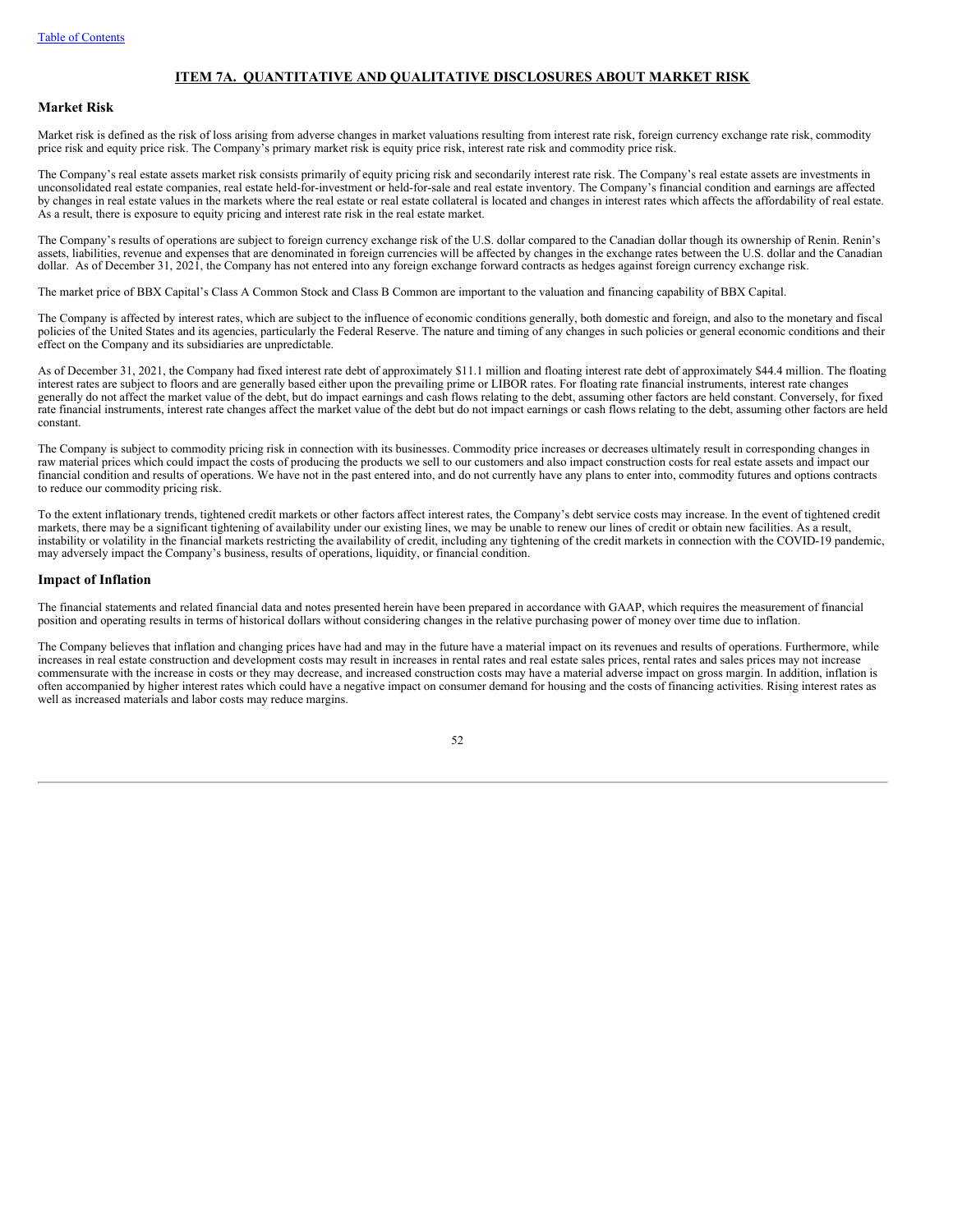# **ITEM 8. FINANCIAL STATEMENTS AND SUPPLEMENTARY DATA**

# **BBX CAPITAL, INC. INDEX TO CONSOLIDATED FINANCIAL STATEMENTS**

| Report of Independent Registered Public Accounting Firm (PCAOB ID Number 248)                                                         | $F-2$  |
|---------------------------------------------------------------------------------------------------------------------------------------|--------|
| Consolidated Statements of Financial Condition as of December 31, 2021 and 2020                                                       | $F-3$  |
| Consolidated Statements of Operations and Comprehensive Income for each of the vears in the three vear period ended December 31, 2021 | $F-4$  |
| Consolidated Statements of Changes in Equity for each of the years in the three year period ended December 31, 2021                   | $F-5$  |
| Consolidated Statements of Cash Flows for each of the years in the three year period ended December 31, 2021                          | $F-8$  |
| Notes to Consolidated Financial Statements                                                                                            | $F-10$ |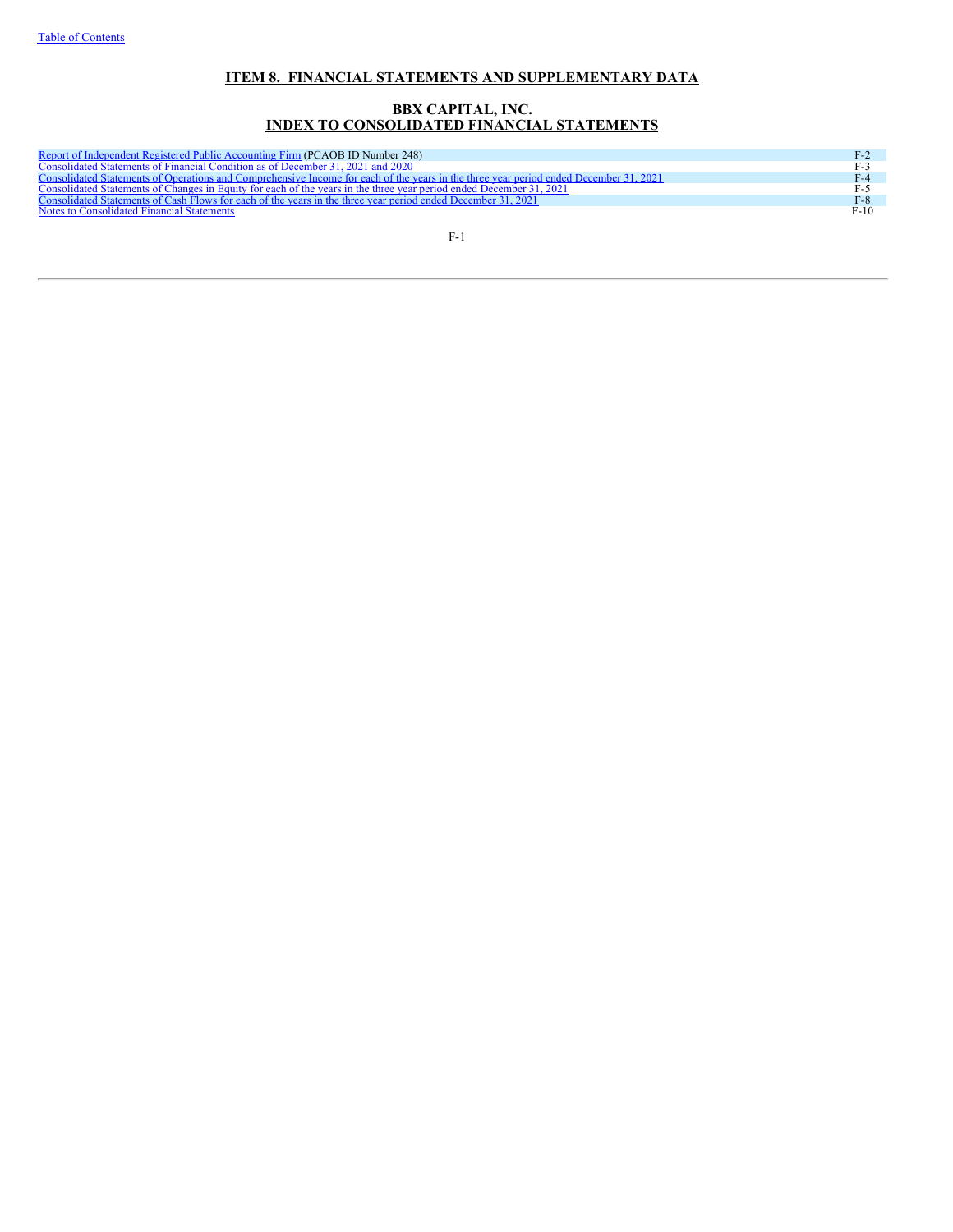## <span id="page-55-0"></span>**REPORT OF INDEPENDENT REGISTERED PUBLIC ACCOUNTING FIRM**

Board of Directors and Shareholders BBX Capital, Inc.

#### **Opinion on the financial statements**

We have audited the accompanying consolidated statements of financial condition of BBX Capital, Inc. (a Florida corporation) and subsidiaries (the "Company") as of December 31, 2021 and 2020, the related consolidated statements of operations and comprehensive income, changes in equity, and cash flows for each of the three years in the period ended December 31, 2021, and the related notes (collectively referred to as the "financial statements"). In our opinion, the financial statements present fairly, in all material respects, the financial position of the Company as of December 31, 2021 and 2020, and the results of its operations and its cash flows for each of the three years in the period ended December 31, 2021, in conformity with accounting principles generally accepted in the United States of America.

## **Basis for opinion**

These financial statements are the responsibility of the Company's management. Our responsibility is to express an opinion on the Company's financial statements based on our audits. We are a public accounting firm registered with the Public Company Accounting Oversight Board (United States) ("PCAOB") and are required to be independent with respect to the Company in accordance with the U.S. federal securities laws and the applicable rules and regulations of the Securities and Exchange Commission and the PCAOB.

We conducted our audits in accordance with the standards of the PCAOB. Those standards require that we plan and perform the audit to obtain reasonable assurance about whether the financial statements are free of material misstatement, whether due to error or fraud. The Company is not required to have, nor were we engaged to perform, an audit of its internal control over financial reporting. As part of our audits we are required to obtain an understanding of internal control over financial reporting but not for the purpose of expressing an opinion on the effectiveness of the Company's internal control over financial reporting. Accordingly, we express no such opinion.

Our audits included performing procedures to assess the risks of material misstatement of the financial statements, whether due to error or fraud, and performing procedures that respond to those risks. Such procedures included examining, on a test basis, evidence regarding the amounts and disclosures in the financial statements. Our audits also included evaluating the accounting principles

used and significant estimates made by management, as well as evaluating the overall presentation of the financial statements. We believe that our audits provide a reasonable basis for our opinion.

GRANT THORNTON LLP

We have served as the Company's auditor since 2020.

Fort Lauderdale, Florida March 16, 2022

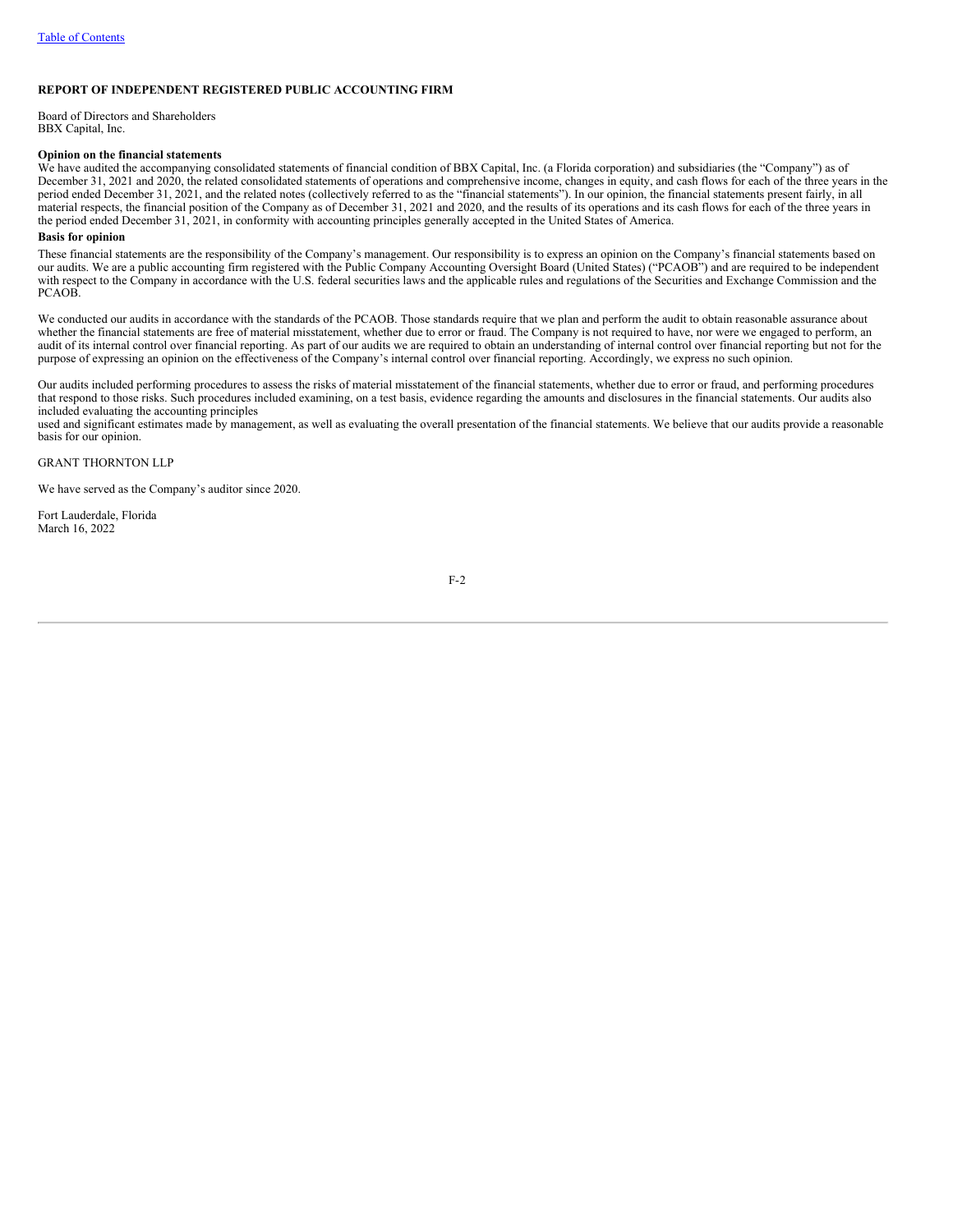### <span id="page-56-0"></span>**BBX Capital, Inc. Consolidated Statements of Financial Condition (In thousands, except share data)**

|                                                                          |             | December 31,<br>2021 | December 31, |
|--------------------------------------------------------------------------|-------------|----------------------|--------------|
| <b>ASSETS</b>                                                            |             |                      | 2020         |
| Cash and cash equivalents                                                | \$          | 118,045              | 90,037       |
| Restricted cash                                                          |             | 1,000                | 350          |
| Trade accounts receivable, net                                           |             | 29,899               | 29,507       |
| Trade inventory                                                          |             | 41,895               | 31,846       |
| Real estate (\$7,679 in 2021 and \$9,031 in 2020 held for sale)          |             | 22,868               | 55,800       |
| Investments in and advances to unconsolidated real estate joint ventures |             | 52,966               | 58,010       |
| Investment in and advances to IT'SUGAR, LLC                              |             |                      | 22,976       |
| Note receivable from Bluegreen Vacations Holding Corporation             |             | 50,000               | 75,000       |
| Property and equipment, net                                              |             | 30.611               | 7,803        |
| Goodwill                                                                 |             | 18,414               | 8,277        |
| Intangible assets, net                                                   |             | 31,982               | 22,420       |
| Operating lease assets                                                   |             | 90,639               | 13,488       |
| Deferred tax asset, net                                                  |             | 3,776                | 7.424        |
| Contingent purchase price receivable                                     |             | 19,925               | 2,935        |
| Other assets                                                             |             | 21,335               | 21,783       |
| <b>Total assets</b>                                                      | \$          | 533,355              | 447,656      |
| <b>LIABILITIES AND EQUITY</b>                                            |             |                      |              |
| <b>Liabilities:</b>                                                      |             |                      |              |
| Accounts payable                                                         | $\mathbf S$ | 12,980               | 14,472       |
| Accrued expenses                                                         |             | 33,136               | 30,852       |
| Other liabilities                                                        |             | 5,002                | 5,455        |
| Operating lease liabilities                                              |             | 103,262              | 14,141       |
| Notes payable and other borrowings                                       |             | 54,883               | 73,483       |
| <b>Total liabilities</b>                                                 |             | 209,263              | 138,403      |
| Commitments and contingencies (See Note 14)                              |             |                      |              |
| Redeemable noncontrolling interest                                       |             | 1,144                |              |
| <b>Equity:</b>                                                           |             |                      |              |
| Class A Common Stock of \$0.01 par value; authorized 30,000,000 shares;  |             | 118                  | 156          |
| issued and outstanding 11,803,842 in 2021 and 15,624,091 in 2020         |             |                      |              |
| Class B Common Stock of \$0.01 par value; authorized 4,000,000 shares;   |             |                      |              |
| issued and outstanding 3,671,437 in 2021 and 3,693,596 in 2020           |             | 37                   | 37           |
| Additional paid-in capital                                               |             | 310,588              | 310,588      |
| Accumulated earnings (deficit)                                           |             | 9,226                | (3, 457)     |
| Accumulated other comprehensive income                                   |             | 1,836                | 1,830        |
| Total shareholders' equity                                               |             | 321,805              | 309,154      |
| Noncontrolling interests                                                 |             | 1,143                | 99           |
| <b>Total equity</b>                                                      |             | 322,948              | 309,253      |
| <b>Total liabilities and equity</b>                                      | \$          | 533,355              | 447,656      |

**See Notes to Consolidated Financial Statements**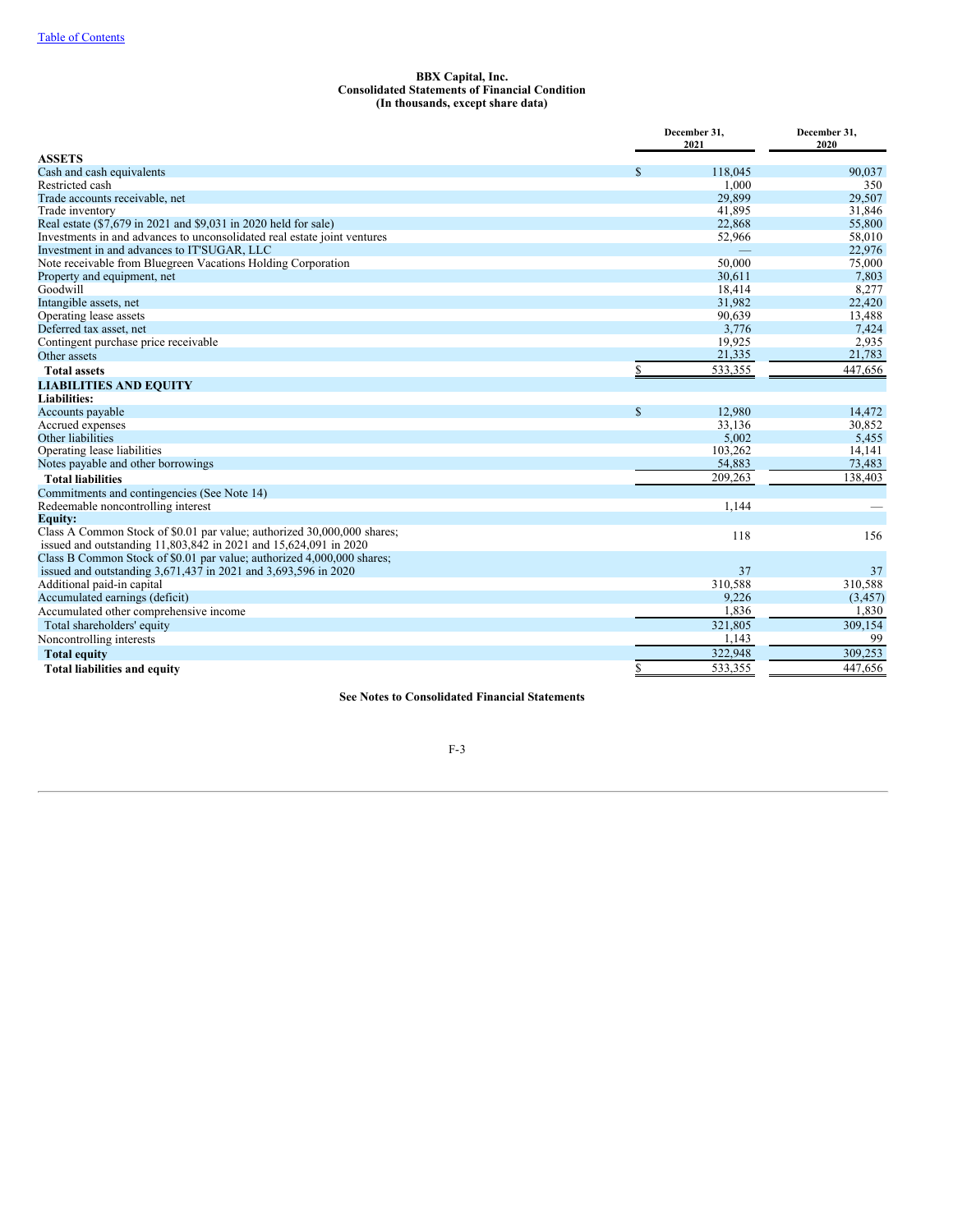#### **BBX Capital, Inc. Consolidated Statements of Operations and Comprehensive Income (In thousands, except per share data)**

|                                                                        |               | For the Years Ended December 31. |          |
|------------------------------------------------------------------------|---------------|----------------------------------|----------|
|                                                                        | 2021          | 2020                             | 2019     |
| <b>Revenues:</b>                                                       |               |                                  |          |
| Trade sales                                                            | \$<br>238,078 | 147,210                          | 180.319  |
| Sales of real estate inventory                                         | 65,479        | 20,363                           | 5,049    |
| Interest income                                                        | 6,413         | 2,399                            | 811      |
| Net gains on sales of real estate assets                               | 643           | 255                              | 13,616   |
| Other revenue                                                          | 2,984         | 3,002                            | 3,929    |
| <b>Total revenues</b>                                                  | 313,597       | 173,229                          | 203,724  |
| <b>Costs and expenses:</b>                                             |               |                                  |          |
| Cost of trade sales                                                    | 185,146       | 127,028                          | 124,560  |
| Cost of real estate inventory sold                                     | 29.690        | 13,171                           | 2.643    |
| Interest expense                                                       | 1,439         | 237                              | 433      |
| Recoveries from loan losses, net                                       | (7, 774)      | (8, 876)                         | (5, 428) |
| Impairment losses                                                      | 38            | 30,772                           | 189      |
| Selling, general and administrative expenses                           | 76,014        | 65,881                           | 90,830   |
| <b>Total costs and expenses</b>                                        | 284,553       | 228,213                          | 213,227  |
| <b>Operating income (losses)</b>                                       | 29,044        | (54, 984)                        | (9,503)  |
| Equity in net earnings of unconsolidated real estate joint ventures    | 18,154        | 465                              | 37,898   |
| Loss on the deconsolidation of IT'SUGAR, LLC                           |               | (3,326)                          |          |
| Gain on the consolidation of IT'SUGAR, LLC                             | 15,890        |                                  |          |
| Other income                                                           | 341           | 290                              | 665      |
| Foreign exchange gain (loss)                                           | 812           | (692)                            | (75)     |
| Income (loss) from continuing operations before income taxes           | 64,241        | (58, 247)                        | 28.985   |
| (Provision) benefit for income taxes                                   | (17, 175)     | 11,231                           | (8, 334) |
| Income (loss) from continuing operations                               | 47,066        | (47, 016)                        | 20,651   |
| Discontinued operations                                                |               |                                  |          |
| Loss from operations                                                   |               | (91)                             | (9, 434) |
| Benefit for income taxes                                               | -             | 17                               | 2,296    |
| Loss from discontinued operations                                      |               | (74)                             | (7, 138) |
| Net income (loss)                                                      | 47,066        | (47,090)                         | 13,513   |
| Net (income) loss attributable to noncontrolling interests             | (155)         | 4,803                            | 224      |
| Net income (loss) attributable to shareholders                         | 46.911        | (42, 287)                        | 13.737   |
|                                                                        |               |                                  |          |
| Net income (loss)                                                      | \$<br>47,066  | (47,090)                         | 13,513   |
| Other comprehensive income, net of tax:                                |               |                                  |          |
| Unrealized gain on securities available for sale                       | 3             | 35                               | 51       |
| Foreign currency translation adjustments                               | 3             | 241                              | 287      |
| Other comprehensive income, net                                        | 6             | 276                              | 338      |
| Comprehensive income (loss), net of tax                                | 47,072        | (46, 814)                        | 13,851   |
| Comprehensive (income) loss attributable to noncontrolling interests   | (155)         | 4,803                            | 224      |
| Comprehensive income (loss) attributable to shareholders               | \$<br>46,917  | (42, 011)                        | 14,075   |
| Basic and diluted earnings (loss) per share from continuing operations | \$<br>2.63    | (2.19)                           | 1.08     |
| Basic and diluted loss per share from discontinued operations          |               |                                  | (0.37)   |
|                                                                        | 2.63          | (2.19)                           | 0.71     |
| Total basic and diluted earnings (loss) per share                      |               |                                  |          |
| Weighted average number of common shares outstanding (1)               | 17.840        | 19,318                           | 19,318   |

(1) For periods prior to the spin-off on September 30, 2020, the number of shares is based on the shares issued in connection with the spin-off. See Note 1 for further discussion.

# **See Notes to Consolidated Financial Statements**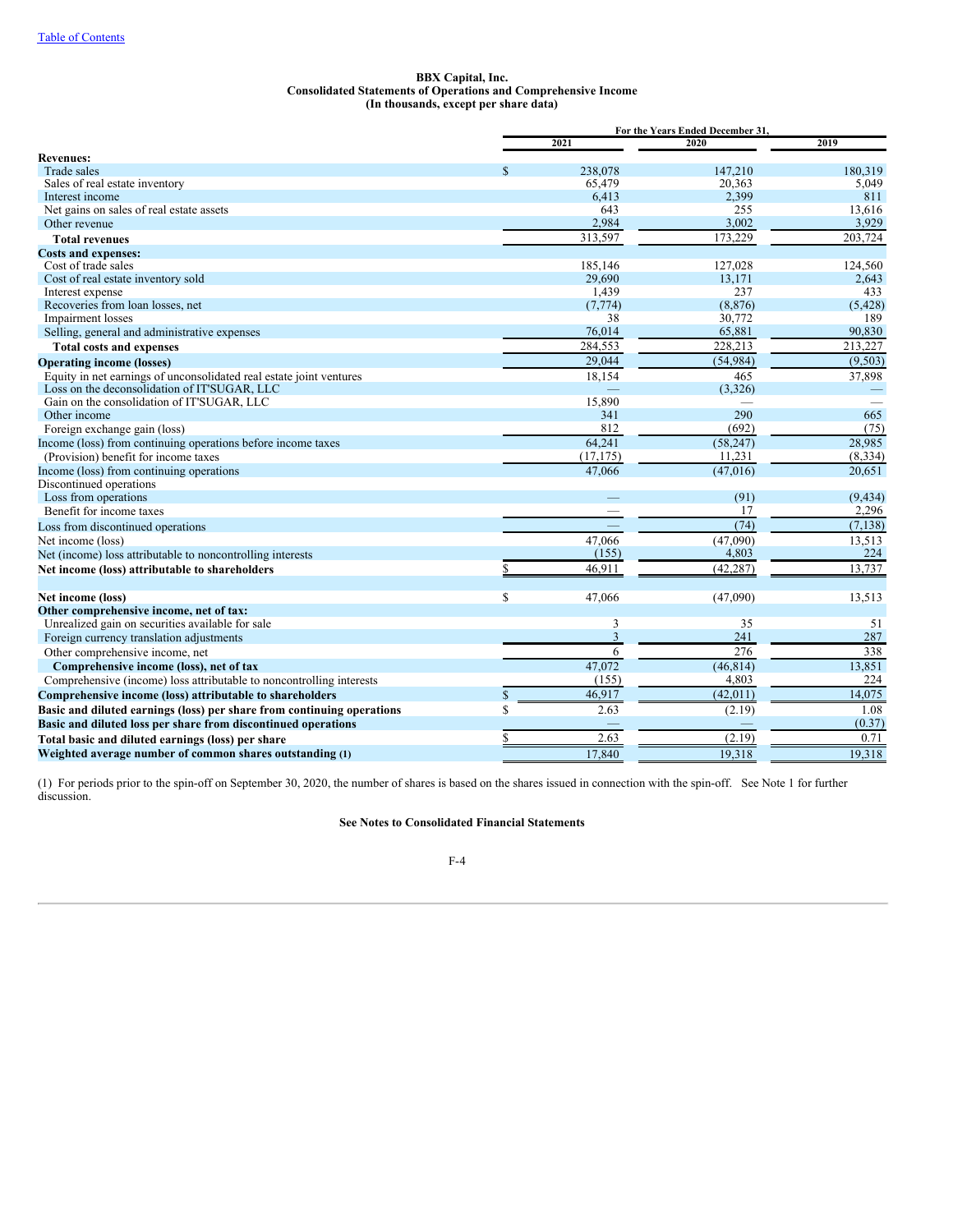#### **BBX Capital, Inc. Consolidated Statements of Changes in Equity For Each of the Years in the Three Year Period Ended December 31, 2021 (In thousands)**

|                                                 | <b>Shares</b> of    |              |   |                  |                   |               |                |           |
|-------------------------------------------------|---------------------|--------------|---|------------------|-------------------|---------------|----------------|-----------|
|                                                 | <b>Common Stock</b> | Common       |   |                  |                   | Accumulated   |                |           |
|                                                 | Outstanding         | <b>Stock</b> |   | <b>Bluegreen</b> | <b>Additional</b> | Other         |                |           |
|                                                 | <b>Class</b>        | <b>Class</b> |   | Vacations        | Paid-in           | Comprehensive | Noncontrolling | Total     |
|                                                 |                     |              |   | Equity           | Capital           | Income        | Interest       | Equity    |
| <b>Balance at December 31, 2018</b>             |                     |              |   | 235,415          |                   | 1,216         | 899            | 237,530   |
| Cumulative effect from the adoption of ASU      |                     |              |   |                  |                   |               |                |           |
| 2016-02 net of income taxes and redeemable      |                     |              |   |                  |                   |               |                |           |
| noncontrolling interest                         |                     |              |   | (2,202)          |                   |               |                | (2,202)   |
| Accretion of redeemable noncontrolling          |                     |              |   |                  |                   |               |                |           |
| interest                                        |                     |              |   | (1,902)          |                   |               | -              | (1,902)   |
| Net income excluding \$326 of loss attributable |                     |              |   |                  |                   |               |                |           |
| to redeemable noncontrolling interest           |                     |              |   | 13,737           |                   |               | 102            | 13,839    |
| Other comprehensive income                      |                     |              | _ |                  | _                 | 338           | $-$            | 338       |
| Net transfers to Bluegreen Vacations            |                     |              |   | (65, 367)        |                   |               |                | (65, 367) |
| <b>Balance at December 31, 2019</b>             |                     |              |   | 179,681          |                   | 1,554         | 1,001          | 182,236   |

**See Notes to Consolidated Financial Statements**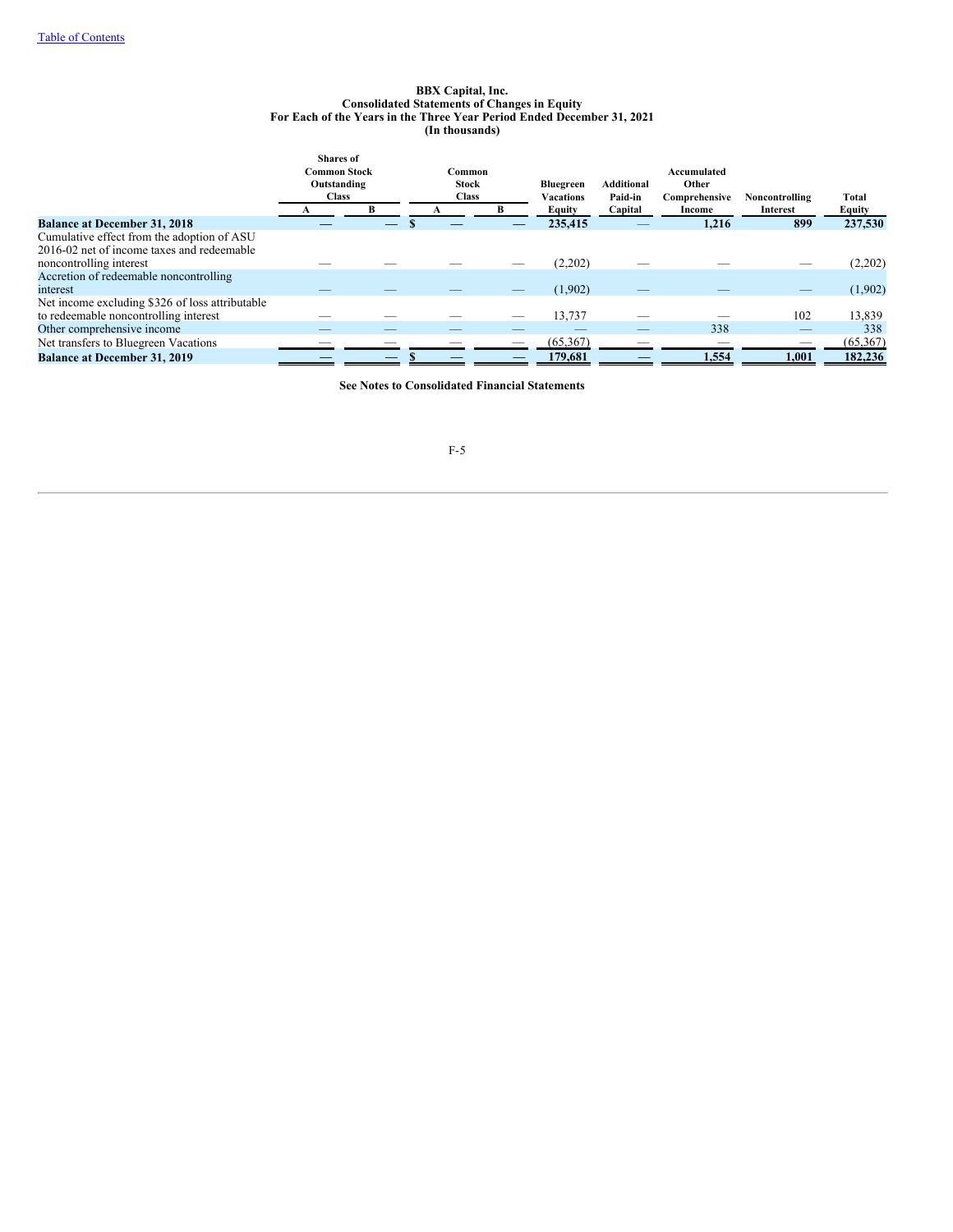#### **BBX Capital, Inc. Consolidated Statements of Changes in Equity For Each of the Years in the Three Year Period Ended December 31, 2021 (In thousands)**

|                                          | <b>Shares</b> of    |       |              |              |                  |                   |             |               |                |               |
|------------------------------------------|---------------------|-------|--------------|--------------|------------------|-------------------|-------------|---------------|----------------|---------------|
|                                          | <b>Common Stock</b> |       | Common       |              |                  |                   |             | Accumulated   |                |               |
|                                          | Outstanding         |       |              | <b>Stock</b> | <b>Bluegreen</b> | <b>Additional</b> |             | Other         |                |               |
|                                          | <b>Class</b>        |       | <b>Class</b> |              | <b>Vacations</b> | Paid-in           | Accumulated | Comprehensive | Noncontrolling | Total         |
|                                          |                     | В     |              | В            | Equity           | Capital           | Deficit     | Income        | Interest       | <b>Equity</b> |
|                                          |                     |       |              |              |                  |                   |             |               |                |               |
| <b>Balance at December 31, 2019</b>      |                     |       |              |              | 179,681          |                   |             | 1,554         | 1,001          | 182,236       |
| Net loss excluding \$4,073 of loss       |                     |       |              |              |                  |                   |             |               |                |               |
| attributable to redeemable               |                     |       |              |              |                  |                   |             |               |                |               |
| noncontrolling interest                  |                     |       |              |              | (38, 830)        |                   | (3, 457)    |               | (730)          | (43, 017)     |
| Other comprehensive income               |                     |       |              |              |                  |                   |             | 276           | _              | 276           |
| Distributions to noncontrolling interest |                     |       |              |              |                  |                   |             |               | (54)           | (54)          |
| Accretion of redeemable noncontrolling   |                     |       |              |              |                  |                   |             |               |                |               |
| interest                                 |                     |       |              |              | (1,248)          |                   |             |               |                | (1,248)       |
| Reversal of accretion of redeemable      |                     |       |              |              |                  |                   |             |               |                |               |
| noncontrolling interest                  |                     |       |              |              | 3,150            |                   |             |               |                | 3,150         |
| Acquisition of noncontrolling interest   |                     |       |              |              |                  | 118               |             |               | (118)          |               |
| Net transfers from Bluegreen Vacations   |                     |       |              | -            | 167,910          |                   |             |               |                | 167,910       |
| Issuance of common stock                 | 15,624              | 3,694 | 156          | 37           | (193)            |                   | _           |               | _              |               |
|                                          |                     |       |              |              |                  |                   |             |               |                |               |
| Transfer to additional paid in capital   |                     |       |              |              | (310, 470)       | 310,470           |             |               |                |               |
| <b>Balance at December 31, 2020</b>      | 15,624              | 3,694 | 156          | 37           |                  | 310,588           | (3, 457)    | 1,830         | 99             | 309,253       |

**See Notes to Consolidated Financial Statements**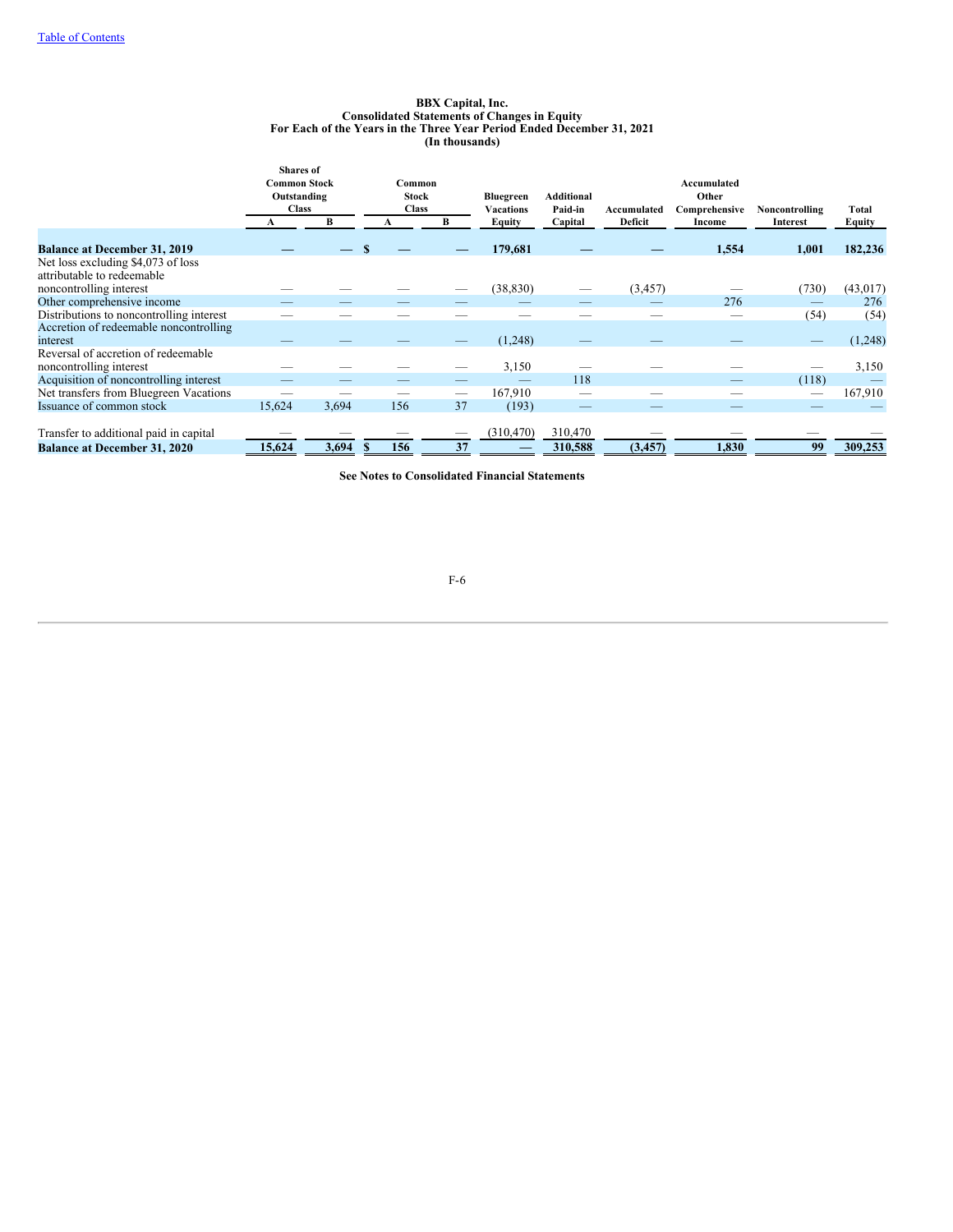#### **BBX Capital, Inc. Consolidated Statements of Changes in Equity For Each of the Years in the Three Year Period Ended December 31, 2021 (In thousands)**

|                                             | <b>Shares</b> of                                   |       |                                        |                          |                       |                          |                                       |                          |              |
|---------------------------------------------|----------------------------------------------------|-------|----------------------------------------|--------------------------|-----------------------|--------------------------|---------------------------------------|--------------------------|--------------|
|                                             | <b>Common Stock</b><br>Outstanding<br><b>Class</b> |       | Common<br><b>Stock</b><br><b>Class</b> |                          |                       | Accumulated<br>(Deficit) | Accumulated<br>Other<br>Comprehensive | Noncontrolling           | <b>Total</b> |
|                                             |                                                    |       |                                        |                          | Additional<br>Paid-in |                          |                                       |                          |              |
|                                             |                                                    |       |                                        |                          |                       |                          |                                       |                          |              |
|                                             |                                                    | в     |                                        | В                        | Capital               | Earnings                 | Income                                | Interest                 | Equity       |
| <b>Balance at December 31, 2020</b>         | 15.624                                             | 3,694 | 156                                    | 37                       | 310,588               | (3,457)                  | 1,830                                 | 99                       | 309,253      |
| Net income excluding \$141 of income        |                                                    |       |                                        |                          |                       |                          |                                       |                          |              |
| attributable to redeemable noncontrolling   |                                                    |       |                                        |                          |                       |                          |                                       |                          |              |
| interest                                    |                                                    |       |                                        |                          |                       | 46,911                   |                                       | 14                       | 46,925       |
| Contributions from noncontrolling interests |                                                    |       |                                        |                          |                       |                          |                                       | 1.030                    | 1,030        |
| Other comprehensive income                  |                                                    |       |                                        |                          |                       |                          | 6                                     |                          | 6            |
| Conversion of common stock from Class B to  |                                                    |       |                                        |                          |                       |                          |                                       |                          |              |
| Class A                                     | 8                                                  | (8)   | __                                     |                          |                       |                          |                                       |                          |              |
| Purchase and retirement of common stock     |                                                    |       |                                        |                          |                       |                          |                                       |                          |              |
| from tender offer                           | (1, 403)                                           | _     | (14)                                   | $\overline{\phantom{a}}$ |                       | (11, 417)                |                                       | $\overline{\phantom{a}}$ | (11, 431)    |
| Purchase and retirement of common stock     | (2, 425)                                           | (15)  | (24)                                   |                          |                       | (22, 811)                |                                       |                          | (22, 835)    |
| <b>Balance at December 31, 2021</b>         | 11.804                                             | 3.671 | 118                                    | 37                       | 310,588               | 9.226                    | 1.836                                 | 1.143                    | 322,948      |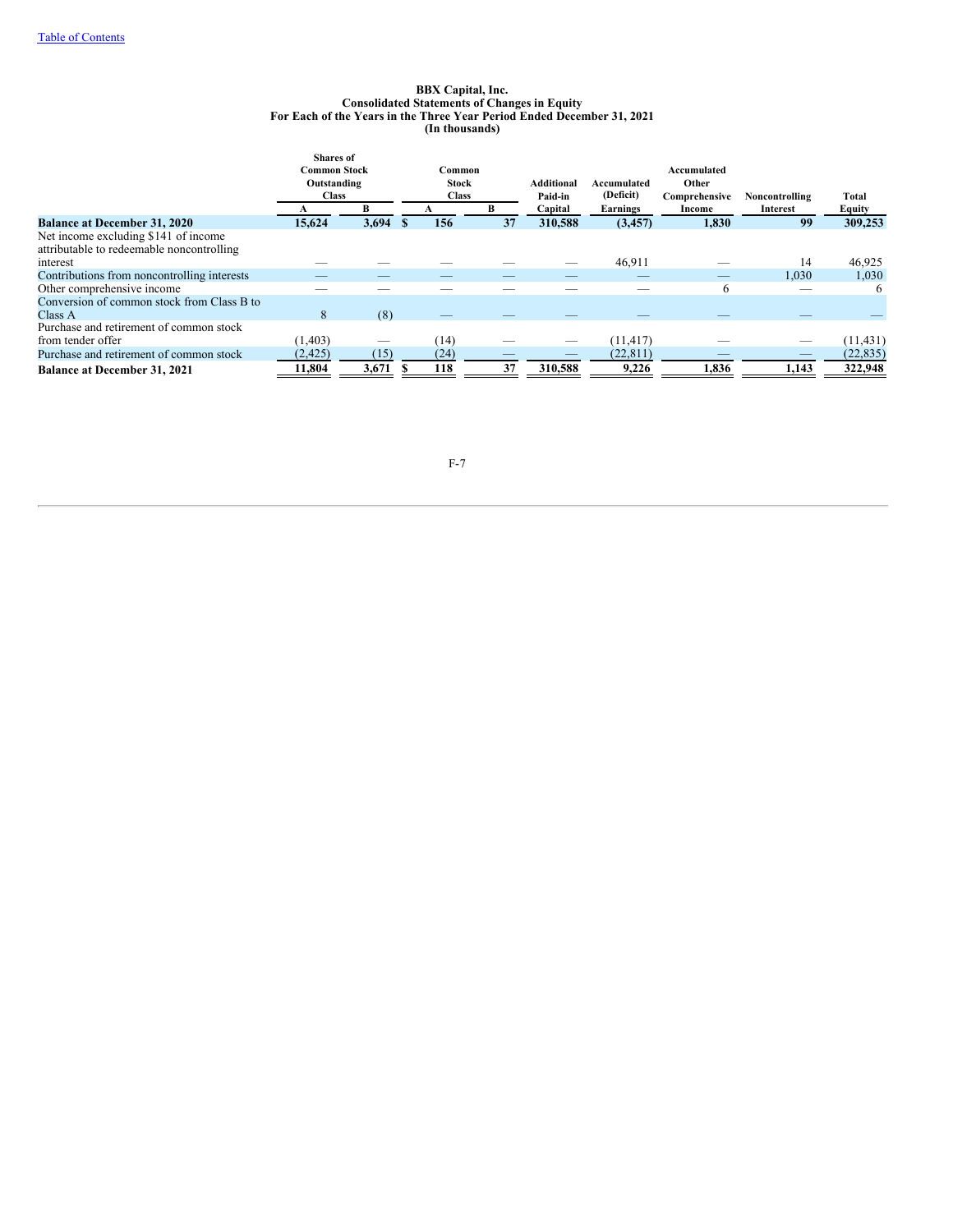#### **BBX Capital, Inc. Consolidated Statements of Cash Flows (In thousands)**

|                                                                   | For the Years Ended December 31. |           |             |           |  |  |
|-------------------------------------------------------------------|----------------------------------|-----------|-------------|-----------|--|--|
|                                                                   |                                  | 2021      | 2020        | 2019      |  |  |
| <b>Operating activities:</b>                                      |                                  |           |             |           |  |  |
| Net income (loss)                                                 |                                  | 47,066    | (47,090)    | 13,513    |  |  |
| Adjustments to reconcile net income (loss) to net cash            |                                  |           |             |           |  |  |
| provided by (used in) operating activities:                       |                                  |           |             |           |  |  |
| Recoveries from loan losses, net                                  |                                  | (7, 774)  | (8, 876)    | (5,428)   |  |  |
| Depreciation, amortization and accretion                          |                                  | 7,329     | 6,532       | 8,008     |  |  |
| Net gains on sales of real estate and property and equipment      |                                  | (696)     | (255)       | (13,305)  |  |  |
| Equity earnings of unconsolidated real estate joint ventures      |                                  | (18, 154) | (465)       | (37, 898) |  |  |
| Return on investment in unconsolidated real estate joint ventures |                                  | 20,573    | 4,910       | 39,043    |  |  |
| Loss on the deconsolidation of IT'SUGAR, LLC                      |                                  | ÷.        | 3,326       |           |  |  |
| Gain on the consolidation of IT'SUGAR, LLC                        |                                  | (15,890)  |             |           |  |  |
| Decrease (increase) in deferred income tax asset, net             |                                  | 3,648     | (4, 737)    | 2,343     |  |  |
| Impairment losses                                                 |                                  | 38        | 31,620      | 6,938     |  |  |
| Decrease (increase) in trade receivable                           |                                  | 192       | (7, 975)    | 5,190     |  |  |
| Increase in trade inventory                                       |                                  | (9,838)   | (3,957)     | (3, 122)  |  |  |
| Provision for excess and obsolete inventory                       |                                  | 2,340     | 712         | 389       |  |  |
| Decrease (increase) in real estate inventory                      |                                  | 25,879    | 3,482       | (7, 445)  |  |  |
| Net change in operating lease asset and operating lease liability |                                  | 1,944     | (621)       | 515       |  |  |
| (Increase) decrease in contract assets                            |                                  | (16,990)  | (1,658)     | 1,219     |  |  |
| Decrease (increase) in other assets                               |                                  | 4,701     | (5, 144)    | 5,598     |  |  |
| Decrease in accounts payable                                      |                                  | (51)      | (1,253)     | (596)     |  |  |
| Net change in due/from to Bluegreen Vacations                     |                                  |           | (1, 362)    | 3,284     |  |  |
| (Decrease) increase in accrued expenses                           |                                  | (6,161)   | 27,668      | 927       |  |  |
| (Decrease) increase in other liabilities                          |                                  | (328)     | (1,040)     | 3,496     |  |  |
| Net cash provided by (used in) operating activities               |                                  | 37,828    | (6, 183)    | 22,669    |  |  |
| <b>Investing activities:</b>                                      |                                  |           |             |           |  |  |
| Return of investment in unconsolidated real estate joint ventures |                                  | 19,243    | 7,567       | 31,442    |  |  |
| Investments in unconsolidated real estate joint ventures          |                                  | (16, 618) | (14,276)    | (25, 179) |  |  |
| Loan funding to IT'SUGAR, LLC, net                                |                                  | 222       | (3,947)     |           |  |  |
| Proceeds from repayment of loans receivable                       |                                  | 8,844     | 9,296       | 6,339     |  |  |
| Proceeds from repayment of Bluegreen Vacations note receivable    |                                  | 25,000    |             |           |  |  |
| Proceeds from sales of real estate held-for-sale                  |                                  | 2,439     | 2,608       | 23,512    |  |  |
| Proceeds from sales of property and equipment                     |                                  |           |             | 11,762    |  |  |
| Additions to real estate held-for-sale and held-for-investment    |                                  | (565)     | (91)        | (600)     |  |  |
| Purchases of property and equipment                               |                                  | (8,526)   | (5,345)     | (11,091)  |  |  |
| Cash acquired in the consolidation of IT'SUGAR, LLC               |                                  | 6,909     |             |           |  |  |
| Cash paid for acquisition, net of cash received                   |                                  |           | (42, 133)   |           |  |  |
| Decrease in cash from other investing activities                  |                                  | (163)     | (6,078)     | (222)     |  |  |
| Net cash provided by (used in) investing activities               |                                  | 36,785    | (52, 399)   | 35,963    |  |  |
|                                                                   |                                  |           | (Continued) |           |  |  |

**See Notes to Consolidated Financial Statements**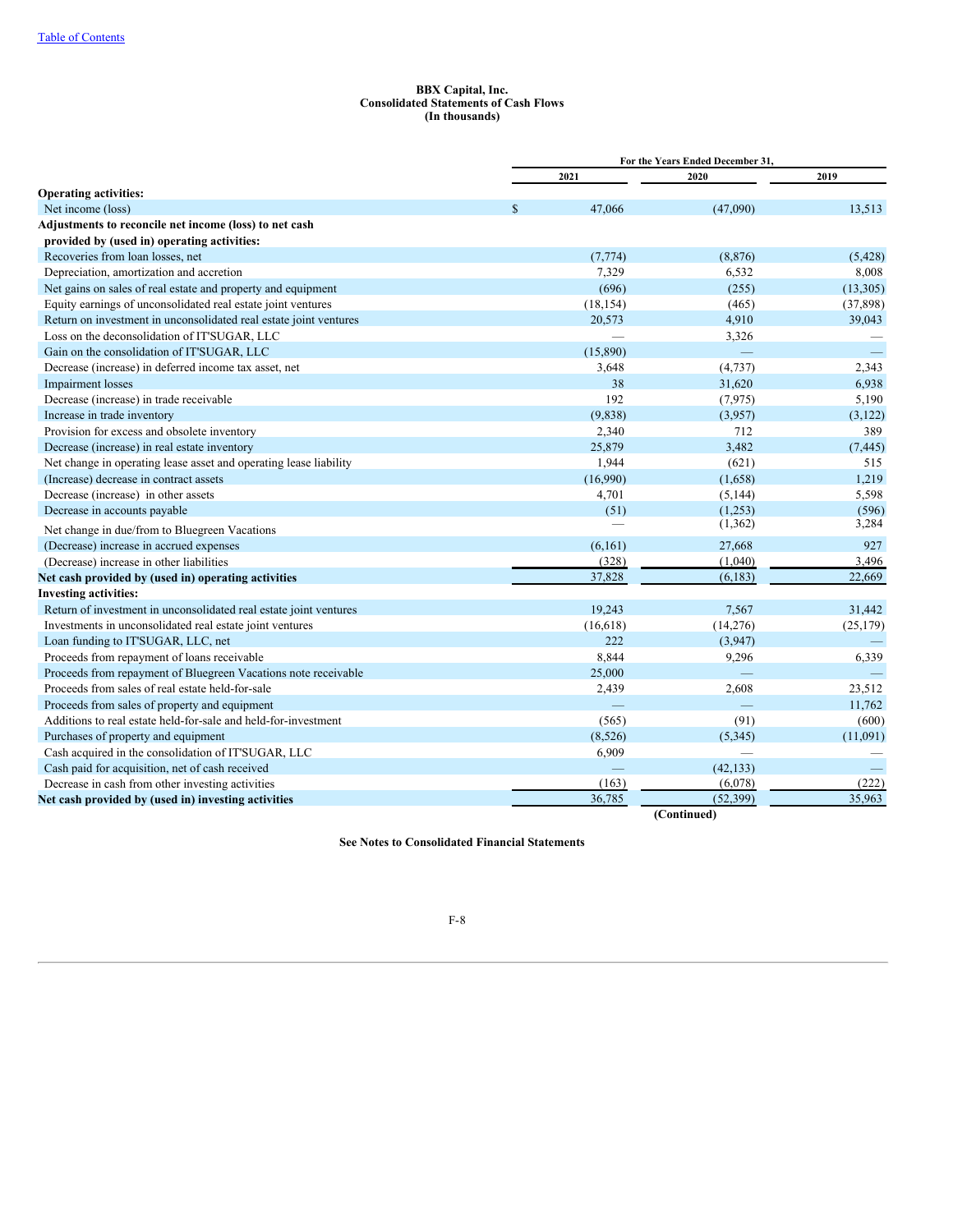#### **BBX Capital, Inc. Consolidated Statements of Cash Flows (In thousands)**

|                                                                                 |              | For the Years Ended December 31, |           |           |  |
|---------------------------------------------------------------------------------|--------------|----------------------------------|-----------|-----------|--|
|                                                                                 |              | 2021                             | 2020      | 2019      |  |
| <b>Financing activities:</b>                                                    |              |                                  |           |           |  |
| Repayments of notes payable and other borrowings                                |              | (22,096)                         | (16, 459) | (3,947)   |  |
| Proceeds from notes payable and other borrowings                                |              | 9,359                            | 50,136    | 1,983     |  |
| Purchase and retirement of Class A and Class B Common Stock                     |              | (22, 835)                        |           |           |  |
| Purchase and retirement of Class A Common Stock from tender offer               |              | (11, 431)                        |           |           |  |
| Payments for debt issuance costs                                                |              |                                  | (216)     | (96)      |  |
| Contributions from noncontrolling interests                                     |              | 1,048                            |           |           |  |
| Distribution to noncontrolling interest                                         |              |                                  | (54)      |           |  |
| Net transfers from (to) Bluegreen Vacations                                     |              |                                  | 94,275    | (65, 367) |  |
| Net cash (used in) provided by financing activities                             |              | (45, 955)                        | 127,682   | (67, 427) |  |
| Increase (decrease) in cash, cash equivalents and restricted cash               |              | 28,658                           | 69,100    | (8,795)   |  |
| Cash, cash equivalents and restricted cash at beginning of period               |              | 90,387                           | 21,287    | 30,082    |  |
| Cash, cash equivalents and restricted cash at end of period                     |              | 119,045                          | 90,387    | 21,287    |  |
| Supplemental cash flow information:                                             |              |                                  |           |           |  |
| Interest paid on borrowings, net of amounts capitalized                         | $\mathbb{S}$ | 2,503                            |           | 721       |  |
| Income taxes paid                                                               |              | 10,628                           | 330       | 1,227     |  |
| Supplementary disclosure of non-cash investing and financing activities:        |              |                                  |           |           |  |
| Bluegreen Vacations Holding Corporation note receivable                         |              |                                  | 75,000    |           |  |
| Construction funds receivable transferred to real estate                        |              |                                  |           |           |  |
|                                                                                 |              | 861                              |           | 18,318    |  |
| Loans receivable transferred to real estate                                     |              |                                  |           | 333       |  |
| Increase in other assets upon issuance of Community Development District Bonds  |              |                                  | 827       | 8,110     |  |
| Assumption of Community Development District Bonds by homebuilders              |              | 6,684                            | 4,170     | 1,035     |  |
| Operating lease assets recognized upon adoption of ASC 842                      |              |                                  |           | 86,431    |  |
| Operating lease liabilities recognized upon adoption of ASC 842                 |              |                                  |           | 95,296    |  |
| Operating lease assets obtained in exchange for new operating lease liabilities |              | 32,867                           | 4,721     | 22,942    |  |
| Reconciliation of cash, cash equivalents and restricted cash:                   |              |                                  |           |           |  |
| Cash and cash equivalents                                                       |              | 118,045                          | 90,037    | 20,723    |  |
| Restricted cash                                                                 |              | 1,000                            | 350       | 529       |  |
| Cash discontinued operations                                                    |              |                                  |           | 35        |  |
| Total cash, cash equivalents and restricted cash                                | \$           | 119,045                          | 90,387    | 21,287    |  |

**See Notes to Consolidated Financial Statements**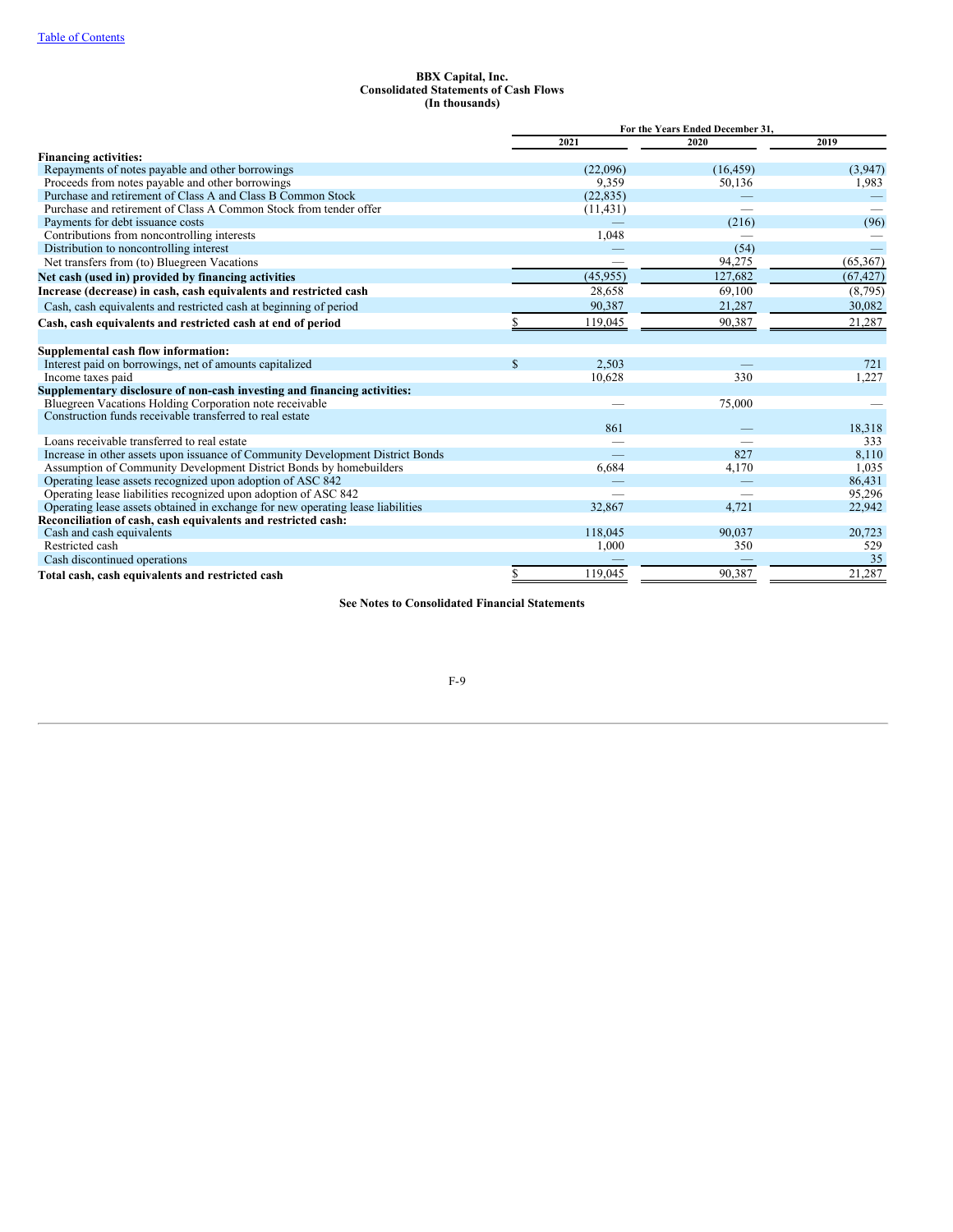# <span id="page-63-0"></span>**BBX Capital, Inc. Notes to Consolidated Financial Statements**

### **1. Organization**

BBX Capital, Inc. and its subsidiaries (the "Company" or, unless otherwise indicated or the context otherwise requires, "we," "us," or "our") is a Florida-based diversified holding company. BBX Capital, Inc. as a standalone entity without its subsidiaries is referred to as "BBX Capital."

### *Spin-Of from Bluegreen Vacations*

Prior to September 30, 2020, the Company was a wholly owned subsidiary of Bluegreen Vacations Holding Corporation ("Bluegreen Vacations"), which was formerly known as BBX Capital Corporation. Prior to September 30, 2020, Bluegreen Vacations was a Florida-based diversified holding company whose principal holdings were Bluegreen Vacations Corporation ("Bluegreen"), BBX Capital Real Estate LLC ("BBX Capital Real Estate" or "BBXRE"), BBX Sweet Holdings, LLC ("BBX Sweet Holdings"), and Renin Holdings, LLC ("Renin"). On September 30, 2020, Bluegreen Vacations completed the spin-off of the Company, which separated Bluegreen Vacations' business, activities, and investments into two separate, publicly-traded companies: (i) Bluegreen Vacations, which continues to hold its investment in Bluegreen, and (ii) BBX Capital, which continues to hold all of Bluegreen Vacations' former businesses and investments, including BBX Capital Real Estate, BBX Sweet Holdings, and Renin. The spin-off was consummated on September 30, 2020 with the distribution by Bluegreen Vacations to its shareholders all of the outstanding shares of BBX Capital's Common Stock through the distribution of one share of BBX Capital's Class A Common Stock for each share of its Class A Common Stock held on September 22, 2020, the record date for the distribution, and one share of BBX Capital's Class B Common Stock for each share of its Class B Common Stock held on the record date. Accordingly, as of the close of business on September 30, 2020, Bluegreen Vacations ceased to have an ownership interest in the Company, and Bluegreen Vacations' shareholders who received shares of BBX Capital's Common Stock in the distribution became shareholders of the Company following the spin-off.

In connection with the spin-off, BBX Capital was converted from a Florida limited liability company into a Florida corporation and changed its name from BBX Capital Florida LLC to BBX Capital, Inc., and Bluegreen Vacations changed its name from BBX Capital Corporation to Bluegreen Vacations Holding Corporation. In addition, in connection with the spin-off, Bluegreen Vacations issued a \$75.0 million note payable to the Company that accrues interest at a rate of 6% per annum and requires payments of interest on a quarterly basis. Under the terms of the note, Bluegreen Vacations has the option in its discretion to defer interest payments under the note, with interest on the entire outstanding balance thereafter to accrue at a cumulative, compounded rate of 8% per annum until such time as Bluegreen Vacations is current on all accrued payments under the note, including deferred interest. All outstanding amounts under the note will become due and payable on September 30, 2025 or earlier upon certain other events. Bluegreen Vacations is permitted to prepay the note in whole or in part at any time. In December 2021, Bluegreen Vacations prepaid \$25.0 million of the principal balance of the note, reducing the outstanding balance to \$50.0 million as of December 31, 2021.

In October 2020, BBX Capital's Class A Common Stock commenced trading on the OTCQX Best Market under the ticker symbol "BBXIA," and its Class B Common Stock commenced trading on the OTC Pink Market under the ticker symbol "BBXIB."

#### *Principal Investments*

The Company's principal holdings include BBX Capital Real Estate, BBX Sweet Holdings, and Renin.

#### *BBX Capital Real Estate*

BBX Capital Real Estate is engaged in the acquisition, development, construction, ownership, financing, and management of real estate and investments in real estate joint ventures, including investments in multifamily rental apartment communities, single-family master-planned for sale housing communities, and commercial properties located primarily in Florida. In addition, BBX Capital Real Estate owns a 50% equity interest in The Altman Companies, LLC (the "Altman Companies"), a developer and manager of multifamily rental apartment communities, and manages the legacy assets acquired in connection with the Company's sale of BankAtlantic in 2012, including portfolios of loans receivable, real estate properties, and judgments against past borrowers.

#### *BBX Sweet Holdings*

BBX Sweet Holdings is engaged in the ownership and management of operating businesses in the confectionery industry, including Hoffman's Chocolates, a retailer of gourmet chocolates with retail locations in South Florida, and Las Olas Confections and Snacks, a manufacturer and wholesaler of chocolate and other confectionery products. BBX Sweet Holdings also owns over 90% of the equity interests in IT'SUGAR, a specialty candy retailer whose products include bulk candy, candy in giant packaging, and licensed and novelty items. Prior to September 22, 2020, the Company consolidated the financial statements of IT'SUGAR and its subsidiaries as a result of its over 90% ownership of IT'SUGAR. However, on September 22, 2020, IT'SUGAR and its subsidiaries filed voluntary petitions to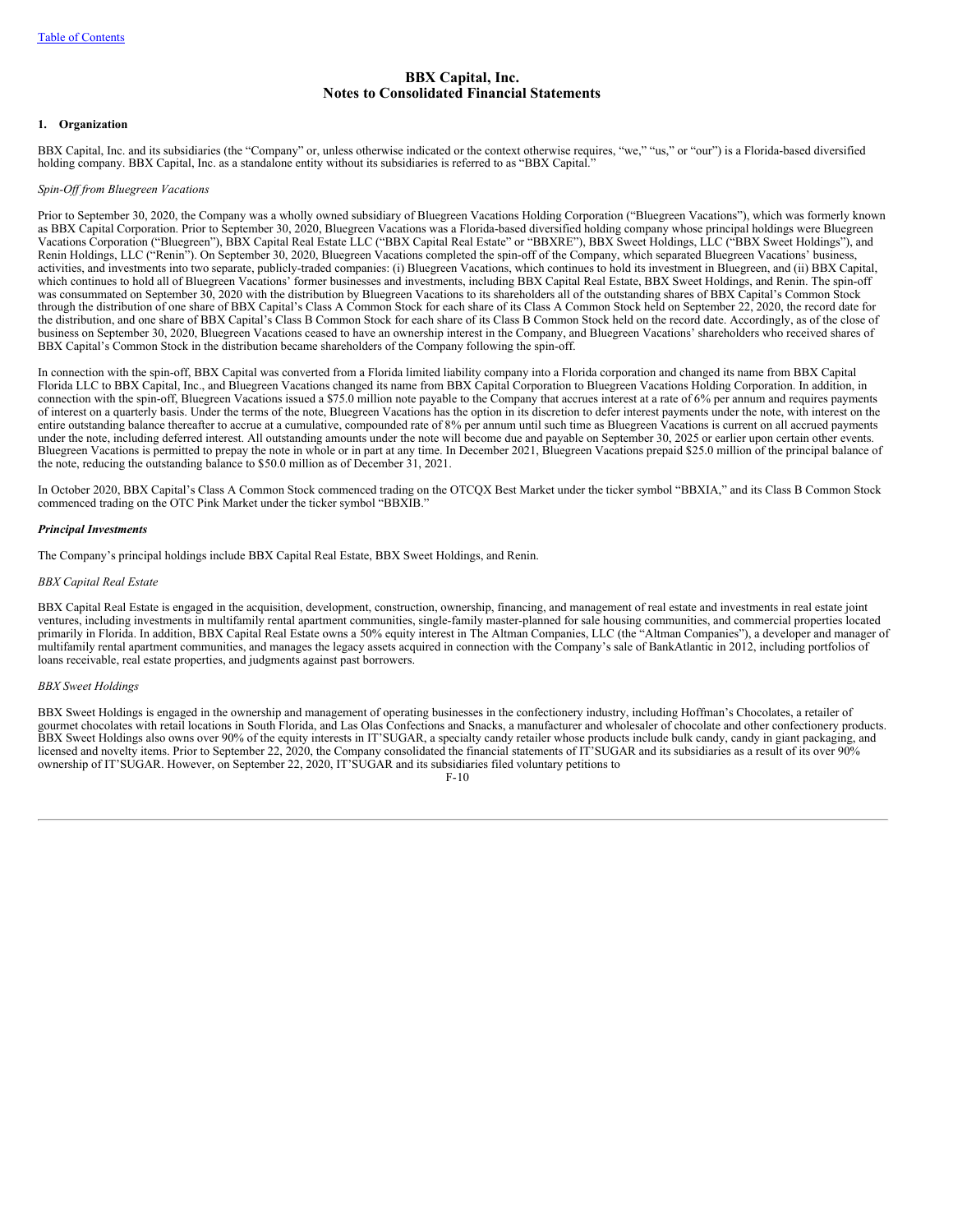reorganize under Chapter 11 of Title 11 of the U.S. Code (the "Bankruptcy Code") in the U.S. Bankruptcy Court for the Southern District of Florida (the "Bankruptcy Court") (the cases commenced by such filings, the "Bankruptcy Cases"), and the Company deconsolidated IT'SUGAR as a result of the filings and the uncertainties surrounding the nature, timing, and specifics of the bankruptcy proceedings. On June 16, 2021, the Bankruptcy Court confirmed IT'SUGAR's plan of reorganization, and the plan became effective on June 17, 2021 (the "Effective Date"). Pursuant to the terms of the plan, BBX Sweet Holdings' equity interests in IT'SUGAR were revested on the Effective Date. As a result of the confirmation and effectiveness of the plan and the revesting of its equity interests in IT'SUGAR, the Company was deemed to have reacquired a controlling financial interest in IT'SUGAR and consolidated the results of IT'SUGAR into its consolidated financial statements as of the Effective Date. See Note 23 for further discussion.

### *Renin*

Renin is engaged in the design, manufacture, and distribution of sliding doors, door systems and hardware, and home décor products and operates through its headquarters in Canada and three manufacturing and distribution facilities in the United States and Canada. In addition to its own manufacturing activities, Renin sources various products and materials from China, Brazil, and certain other countries. In October 2020, Renin acquired substantially all of the assets and assumed certain of the liabilities of Colonial Elegance, a supplier and distributor of building products headquartered in Montreal, Canada. Colonial Elegance's products included barn doors, closet doors, and stair parts, and its customers included various big box retailers in the United States and Canada which were complementary to and expanded Renin's existing customer base.

During the year ended December 31, 2021, Renin's total revenues included \$123.5 million of trade sales to three major customers and their affiliates and \$50.6 million of revenues generated outside the United States. Revenues from one customer of Renin represented \$50.3 million, \$34.2 million, and \$20.2 million, of the Company's total revenues for the year ended December 31, 2021, 2020 and 2019, respectively, which represented 16.0%, 19.7% and nearly 10% of the Company's total revenues for the years ended December 31, 2021, 2020 and 2019, respectively. Revenue from a second customer of Renin represented \$42.8 million and \$29.4 million of the Company's revenues for the years ended December 31, 2021 and 2020, respectively, which represented 13.6% and 17.0% of the Company's revenues during the years ended December 31, 2021 and 2020, respectively. Revenue from a third customer of Renin represented \$30.4 million of the Company's total revenues for the year ended December 31, 2021, which represented 9.7% of the Company's total revenues for the year ended December 31, 2021. Renin's long-lived assets located outside the United States, which includes properties and equipment and right of use assets, had a carrying amount of \$11.5 million as of December 31, 2021.

#### *Other*

In addition to its principal holdings, the Company has investments in other operating businesses, including a restaurant located in South Florida that was acquired through a loan foreclosure and an insurance agency, and prior to 2020, operated pizza restaurant locations as a franchisee of MOD Super Fast Pizza ("MOD Pizza"). As further described in Note 22, the Company's operations as a franchisee of MOD Pizza are presented as discontinued operations in the Company's consolidated financial statements.

### *Impact of the COVID-19 Pandemic*

The COVID-19 pandemic has resulted in an unprecedented disruption in the U.S. and global economies and the industries in which the Company operates due to, among other things, (i) government ordered "shelter in place" and "stay at home" orders and advisories, travel restrictions, and restrictions on business operations, (ii) government guidance and restrictions with respect to travel, public accommodations, social gatherings, and related matters, (iii) the general public's reaction to the pandemic including impacts on consumer demand,  $(iv)$  disruptions in global supply chains, and  $(v)$  increased economic uncertainty. The disruptions arising from the pandemic and the reaction of the general public have had a significant adverse impact on the Company's financial condition and operations, particularly with respect to BBX Sweet Holdings, as the effects of the pandemic required IT'SUGAR to temporarily close all of its retail locations in 2020 and ultimately resulted in IT'SUGAR and its subsidiaries filing petitions for Chapter 11 bankruptcy in September 2020. In addition, the Company's workforce has been significantly impacted by the pandemic as a result of, among other things, the implementation of temporary and permanent reductions in employee head count in order to manage expenses and various health and safety protocols necessary for the Company to maintain operations. Further, the Company has experienced significant increases in commodity, freight, inventory, and labor costs, extended lead-times for the purchase of inventory, and delays in inventory shipments, and these factors are impacting the Company's operations, including requiring the Company to maintain higher inventory balances, and may have a material impact on its operations in future periods. In addition, the duration and severity of the pandemic and related disruptions, as well as the resulting adverse impact on economic and market conditions, are uncertain, and the Company may continue to be adversely impacted by these conditions in future periods. Vaccination policies also vary across different jurisdictions where the Company operates, and federal, state, and local government officials may in the future issue new or revised orders that are different than the ones under which the Company is currently operating. The Company adopted policies which require vaccination or ongoing testing for employees in its corporate offices; however, the Company has yet to adopt such policies across all of its locations, and the implementation of such policies could result in additional operational challenges for the Company in light of ongoing labor shortages and the increased cost of labor.

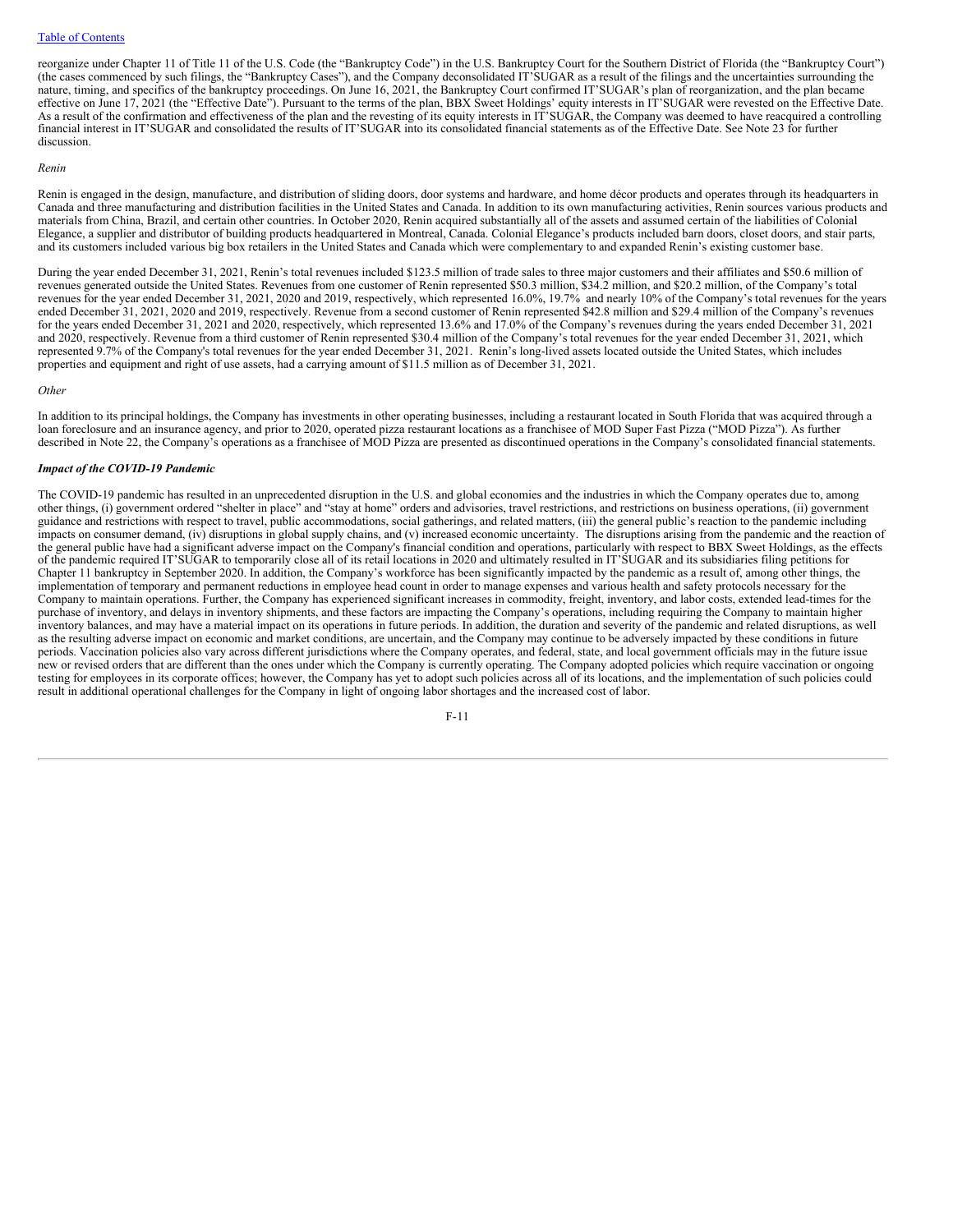The duration and severity of the pandemic and related disruptions, as well as the resulting adverse impact on economic and market conditions, are uncertain, and the Company may continue to be adversely impacted by these conditions in future periods. Although the impact of the COVID-19 pandemic on the Company's principal holdings and management's efforts to mitigate the effects of the pandemic has varied, BBX Capital and its subsidiaries sought to take steps to manage expenses through cost saving initiatives and steps intended to increase liquidity and strengthen the Company's financial position, including delaying planned capital expenditures. As of December 31, 2021, the Company's consolidated cash balances were \$118.0 million.

#### *Basis of Presentation*

The accompanying consolidated financial statements of the Company include the consolidated financial statements of BBX Capital and its subsidiaries, including BBX Capital Real Estate, BBX Sweet Holdings, and Renin, as well as certain subsidiaries in which ownership was transferred from Bluegreen Vacations in connection with the spin-off transaction described above. However, for the periods prior to the spin-off on September 30, 2020, the accompanying consolidated financial statements reflect the combined financial statements of these entities, have been derived from the accounting records of Bluegreen Vacations and these companies, and should be read with the accompanying notes thereto. Further, the consolidated financial statements for the periods prior to the spin-off on September 30, 2020 do not necessarily reflect what the results of operations, financial position, or cash flows would have been had the Company been a separate entity nor are they indicative of the future results of the Company.

For the periods prior to the spin-off on September 30, 2020, the majority of the assets, liabilities, revenues, expenses, and cash flows of the Company have been identified based on the legal entities included in the spin-off transaction. However, the historical costs and expenses reflected in the financial statements for the periods prior to the spinoff also include an allocation for certain corporate and shared service functions that were historically provided by Bluegreen Vacations prior to the spin-off. These expenses have been allocated to the Company on the basis of direct usage when identifiable, while the remainder of the expenses, including costs related to executive compensation, were allocated primarily on a pro-rata basis of the combined revenues and equity in earnings of unconsolidated joint ventures of Bluegreen Vacations and its subsidiaries. However, the allocation of corporate expenses excludes costs specific to the spin-off and the acceleration of compensation expense in connection with the spin-off. The Company believes that the assumptions underlying the consolidated financial statements for the periods prior to the spin-off, including the assumptions regarding the allocation of general corporate expenses from the Bluegreen Vacations, are reasonable. However, the consolidated financial statements may not include all of the actual expenses that would have been incurred had the Company been operating as a standalone company during the applicable periods presented. Actual costs that would have been incurred if the Company operated as a standalone company would depend on multiple factors, including organizational structure, technology infrastructure, and strategic direction. In addition, following the spin-off on September 30, 2020, the Company also incurs additional costs associated with being a public company that are not reflected in the accompanying consolidated financial statements for periods prior to September 30, 2020.

### **2. Basis of Presentation and Significant Accounting Policies**

*Consolidation Policy* - The consolidated financial statements are prepared in conformity with accounting principles generally accepted in the United States of America ("GAAP") and include the accounts of BBX Capital's wholly-owned subsidiaries, other entities in which BBX Capital or its subsidiaries hold controlling financial interests, and any variable interest entities ("VIEs") in which BBX Capital or one of its consolidated subsidiaries is deemed the primary beneficiary of the VIE. All significant intercompany accounts and transactions have been eliminated in consolidation.

Use of Estimates – The preparation of GAAP financial statements requires management to make estimates and assumptions that affect the reported amounts of assets and liabilities and disclosure of contingent assets and liabilities at the date of the financial statements and the reported amounts of revenues and expenses during the reporting period. Actual results could differ materially from those estimates. On an ongoing basis, management evaluates its estimates, including those that relate to the recognition of revenue; the allowance for expected credit losses; the recovery of the carrying value of real estate; the measurement of assets and liabilities at fair value, including amounts recognized in business combinations and items measured at fair value on a non-recurring basis, such as intangible assets, goodwill, and real estate; the amount of the deferred tax valuation allowance and accounting for uncertain tax positions; and the estimate of contingent liabilities related to litigation and other claims and assessments. Management bases its estimates on historical experience and on other various assumptions that it believes to be reasonable under the circumstances, the results of which form the basis for making judgments about the carrying values of assets and liabilities that are not readily apparent from other sources. Actual results may differ materially from these estimates under different assumptions and conditions.

Due to the impact and potential future impact of disruptions and uncertainty in the U.S. and global economies resulting from, among other things, the COVID-19 pandemic, disruptions in global supply chains, and recent events with Russia and Ukraine, actual conditions could materially differ from the Company's expectations and estimates, which could materially affect the Company's results of operations and financial condition. The severity, magnitude, and duration, as well as the economic consequences, of the ongoing disruptions in the U.S. and global economies, are uncertain, rapidly changing, and difficult to predict. As a result, the Company's accounting estimates and assumptions may change over time, and such changes could result in, among other adjustments, future impairments of intangibles, long-lived assets, and investments in unconsolidated subsidiaries and future reserves for inventory and receivables.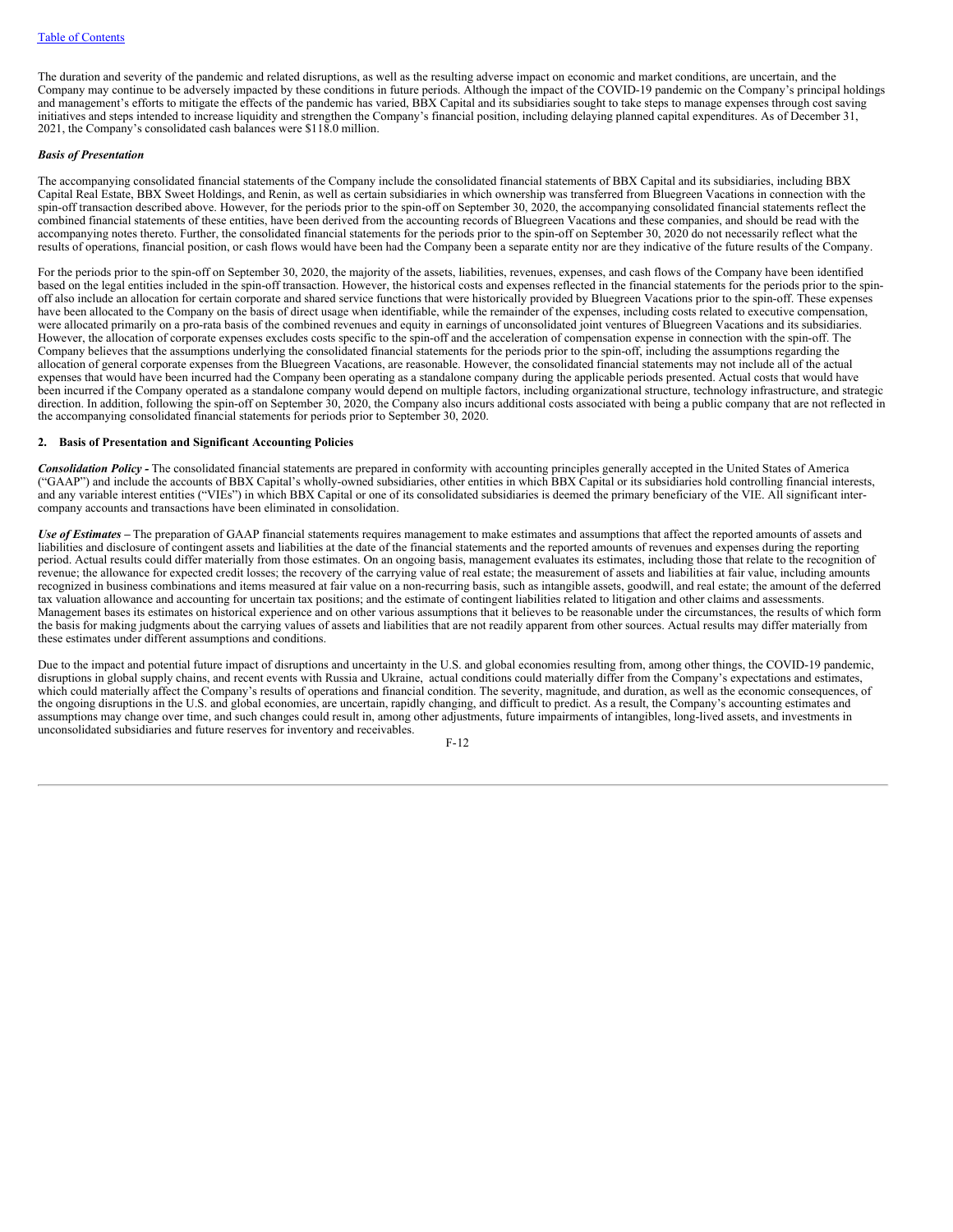*Reclassifications -* Certain amounts for prior years have been reclassified to conform to the revised financial statement presentation for 2021. Contingent purchase price receivables were reclassified out of other assets to a separate line item in the statement of financial condition as of December 31, 2020. The reclassifications had no impact on the Company's statements of operations and comprehensive income or statements of cash flows.

*Cash, Cash Equivalents, and Restricted Cash* - Cash equivalents consist of demand deposits at financial institutions, money market funds, and other short-term investments with original maturities at the time of purchase of 90 days or less. Cash in excess of the Company's immediate operating requirements are generally invested in short-term time deposits and money market instruments that typically have original maturities at the date of purchase of three months or less. Restricted cash consists primarily of cash held at financial institutions associated with our insurance subsidiary or with real estate projects. Cash and cash equivalents are maintained at various financial institutions located throughout the United States and Canada in amounts exceeding the \$250,000 federally insured limit. Accordingly, the Company is subject to credit risk. Management performs periodic evaluations of the relative credit standing of financial institutions maintaining the Company's deposits to evaluate and, if necessary, take actions in an attempt to mitigate credit risk.

### *Revenue Recognition*

*Trade sales –* Revenue is recognized on trade sales as follows:

- · Revenue is recognized on wholesale trade sales when control of the products is transferred to customers, which generally occurs when the products are shipped or the customers accept delivery. Wholesale trade sales typically have payment terms between 30 and 60 days. Certain customer trade sale contracts have provisions for right of return, volume rebates, and price concessions. These types of discounts are accounted for as variable consideration, and the Company uses the expected value method to calculate the estimated reduction in the trade sales revenue. The inputs used in the expected value method include historical experience with the customer, sales forecasts, and outstanding purchase orders.
- · Revenue is recognized on retail trade sales at the point of sale, which occurs when products are sold at the Company's retail locations.
- Sales and other taxes imposed by governmental authorities that are collected by the Company from customers are excluded from revenue or the transaction price.  $\circled{b}$  Shipping and handling activities that occur after the control of goods is transferred to a customer are accounted for as fulfillment activities instead of a separate performance obligation.
- · Revenue is not adjusted for the effects of a significant financing component if the Company expects, at the contract inception, that the performance obligation will be satisfied within one year or less.

*Sales of real estate inventory -* Revenue is generally recognized on sales of real estate inventory to customers when the sales are closed and title passes to the buyer. The Company generally receives payment from the sale of real estate inventory at the date of closing. In addition, certain real estate sales contracts provide for a contingent purchase price. The contingent purchase price in contracts pursuant to which the Company sells developed lots to homebuilders is generally calculated as a percentage of the proceeds that the homebuilders receive from sales to their own customers, and the Company does not receive payment of such amounts until the homebuilders close on such sales. The Company accounts for the contingent purchase price in these contracts as variable consideration and estimates the amount of such consideration that may be recognized upon the closing of the real estate transaction based on the expected value method. The estimate of variable consideration is recognized as revenue to the extent that it is not probable that a significant reversal in the amount of cumulative revenue recognized will occur when the uncertainty associated with the variable consideration is subsequently resolved. The inputs used in the expected value method include current and expected sales prices (net of incentives), historical contingent purchase price receipts, and sales contracts on similar properties.

*Interest income –* Interest income from loans receivable originated by the Company and the note receivable from Bluegreen Vacations is recognized on accruing loans when management determines that it is probable that all of the principal and interest will be collected in accordance with the loan's contractual terms. Interest income is recognized on non-accrual loans on a cash basis. Other than the note receivable from Bluegreen Vacations, the Company's loans receivable are included in other assets in the Company's consolidated statements of financial condition.

Net gains on sales of real estate assets - Net gains on sales of real estate assets represents sales of assets to non-customers. Gains (or losses) are recognized from sales to noncustomers when the control of the asset has been transferred to the buyer, which generally occurs when title passes to the buyer.

*Other revenue* – Other revenue is primarily comprised of rental income from properties under short-term operating leases and insurance commissions earned from insurance carriers. Rental income is recognized as rents become due, and rental payments received in advance are deferred until earned.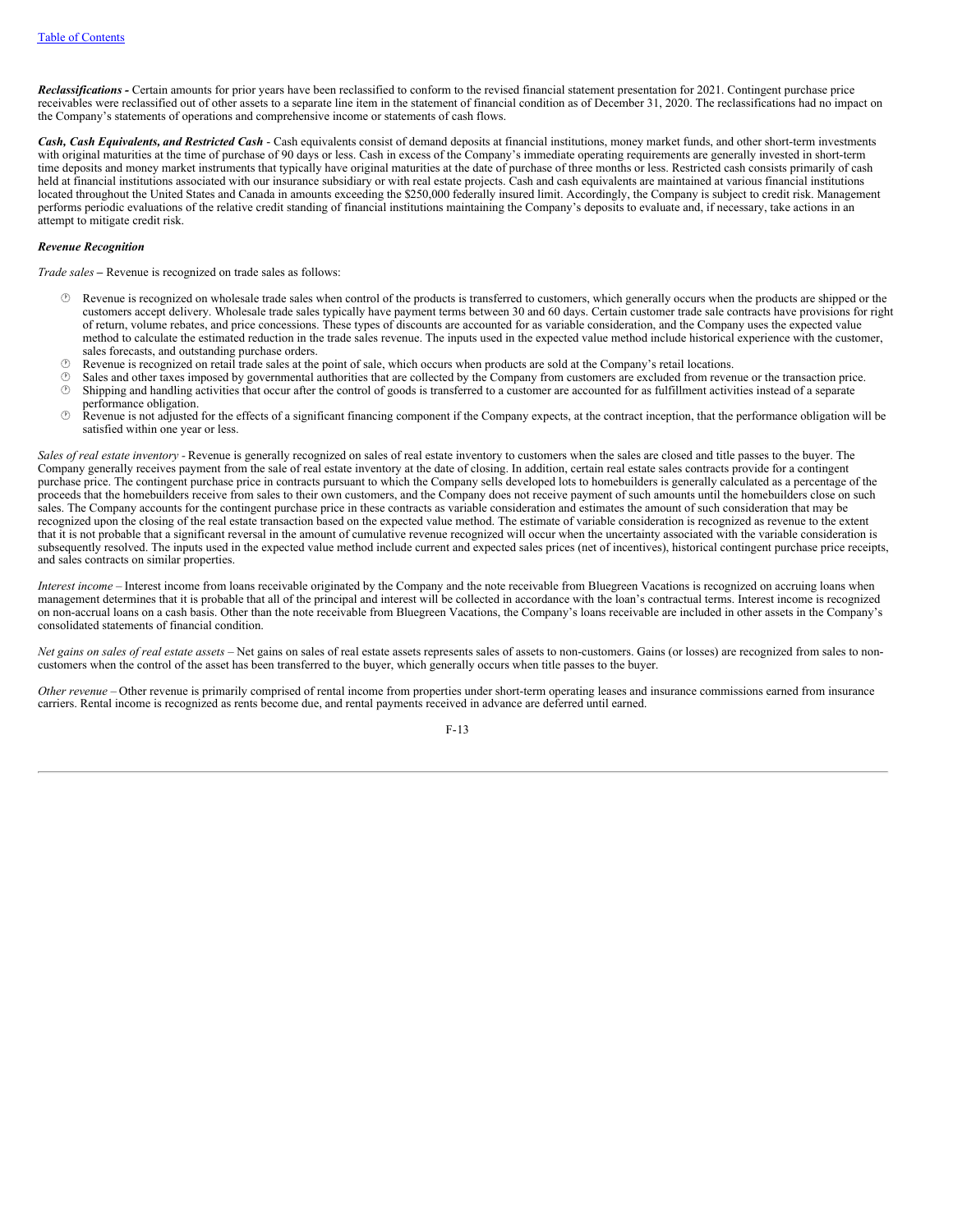Trade Accounts Receivables and Allowance for Expected Credit Losses - Accounts receivable are stated at the amounts billed to customers for sale of goods or services with a contractual maturity of one year or less. The Company provides an allowance for expected credit losses. This allowance is based on a review of outstanding receivables and historical collection information and an evaluation of both existing economic conditions and reasonable and supportable forecasts of future economic conditions impacting the Company's customers. Accounts receivable are ordinarily due 30 to 60 days after the issuance of the invoice (based on terms). Accounts receivable are considered delinquent after 30 days past the due date. These delinquent receivables are monitored and are charged to the allowance for expected credit losses based on an evaluation of individual circumstances of the customer. Account balances are written off after collection efforts have been made and the potential recovery is considered remote.

*Trade Inventory* – Trade inventory is measured at the lower of cost or net realizable value. Cost includes all costs of conversions, including materials, direct labor, production overhead, depreciation of equipment, and shipping costs. Raw materials are not written down unless the goods in which they are incorporated are expected to be sold for less than cost, in which case, they are written down by reference to replacement cost of the raw materials. Finished goods and work in progress are stated at the lower of cost or net realizable value determined on a first-in, first-out or average cost basis. Shipping and handling fees billed to customers are recorded as trade sales, and shipping and handling fees paid by the Company are recorded as cost of trade sales.

In valuing inventory, the Company makes assumptions regarding write-downs required for excess and obsolete inventory based on judgments and estimates formulated from available information. Estimates for excess and obsolete inventory are based on historical and forecasted usage. Inventory is also examined for upcoming expiration, and write-downs are recorded where appropriate. Because the value of inventory that will ultimately be realized cannot be known with exact certainty, we rely upon both past sales history and future sales forecasts to provide a basis for the determination of the write-down. Inventory is considered potentially obsolete if we have withdrawn those products from the market or had no sales of the product for the past 12 months and have no sales forecasted for the next 12 months. Inventory is considered potentially excess if the quantity on hand exceeds 12 months of expected remaining usage. The resulting potentially obsolete and excess parts are then reviewed to determine if a substitute usage or a future need exists. Items without an identified current or future usage are written down in an amount equal to 100% of the FIFO cost of such inventory. We review these assumptions regularly for all of our inventories which include sales demonstration and service inventories.

*Real Estate –* From time to time, the Company acquires real estate or takes possession or ownership of real estate through the foreclosure of collateral on loans receivable. Such real estate is classified as real estate held-for-sale, real estate held-for-investment, or real estate inventory. When real estate is classified as held-for-sale, it is initially recorded at fair value less estimated selling costs and subsequently measured at the lower of cost or estimated fair value less selling costs. When real estate is classified as held-for-investment, it is initially recorded at fair value and, if applicable, is depreciated in subsequent periods over its useful life using the straight-line method. Real estate is classified as real estate inventory when the property is under development for sale to customers and is measured at cost, including costs of improvements and amenities incurred subsequent to acquisition, capitalized interest and real estate taxes, and other costs incurred during the construction period. Expenditures for capital improvements are generally capitalized, while the ongoing costs of owning and operating real estate are charged to selling, general and administrative expenses as incurred. Impairments required on loans receivable at the time of foreclosure of real estate collateral are charged to the allowance for loan losses, while impairments of real estate required under ASC 360 to reflect subsequent declines in fair value are recorded as impairment losses in the Company's consolidated statements of operations and comprehensive income.

*Investments in Unconsolidated Real Estate Joint Ventures -* The Company uses the equity method of accounting to record its equity investments in entities in which it has significant influence but does not hold a controlling financial interest, including equity investments in VIEs in which the Company is not the primary beneficiary. Under the equity method, an investment is reflected on the statement of financial condition of an investor as a single amount, and an investor's share of earnings or losses from its investment is reflected in the statement of operations as a single amount. The investment is initially measured at cost and subsequently adjusted for the investor's share of the earnings or losses of the investee and distributions received from the investee. The investor recognizes its share of the earnings or losses of the investee in the periods in which they are reported by the investee in its financial statements rather than in the period in which an investee declares a distribution. Intra-entity profits and losses on assets still remaining with an investor or investee are eliminated.

The Company recognizes its share of earnings or losses from certain equity method investments based on the hypothetical liquidation at book value ("HLBV") method. Under the HLBV method, earnings or losses are recognized based on how an entity would allocate and distribute its cash if it were to sell all of its assets and settle its liabilities for their carrying amounts and liquidate at the reporting date. The HLBV method is used to calculate the Company's share of earnings or losses from equity method investments when the contractual cash disbursements to the investors are different than the investors' stated ownership percentage.

The Company capitalizes interest expense on investments in and advances to or loans to real estate joint ventures accounted for under the equity method that have commenced qualifying activities, such as real estate development projects. The capitalization of interest expense ceases when the investee completes its qualifying activities, and total capitalized interest expense cannot exceed interest expense incurred.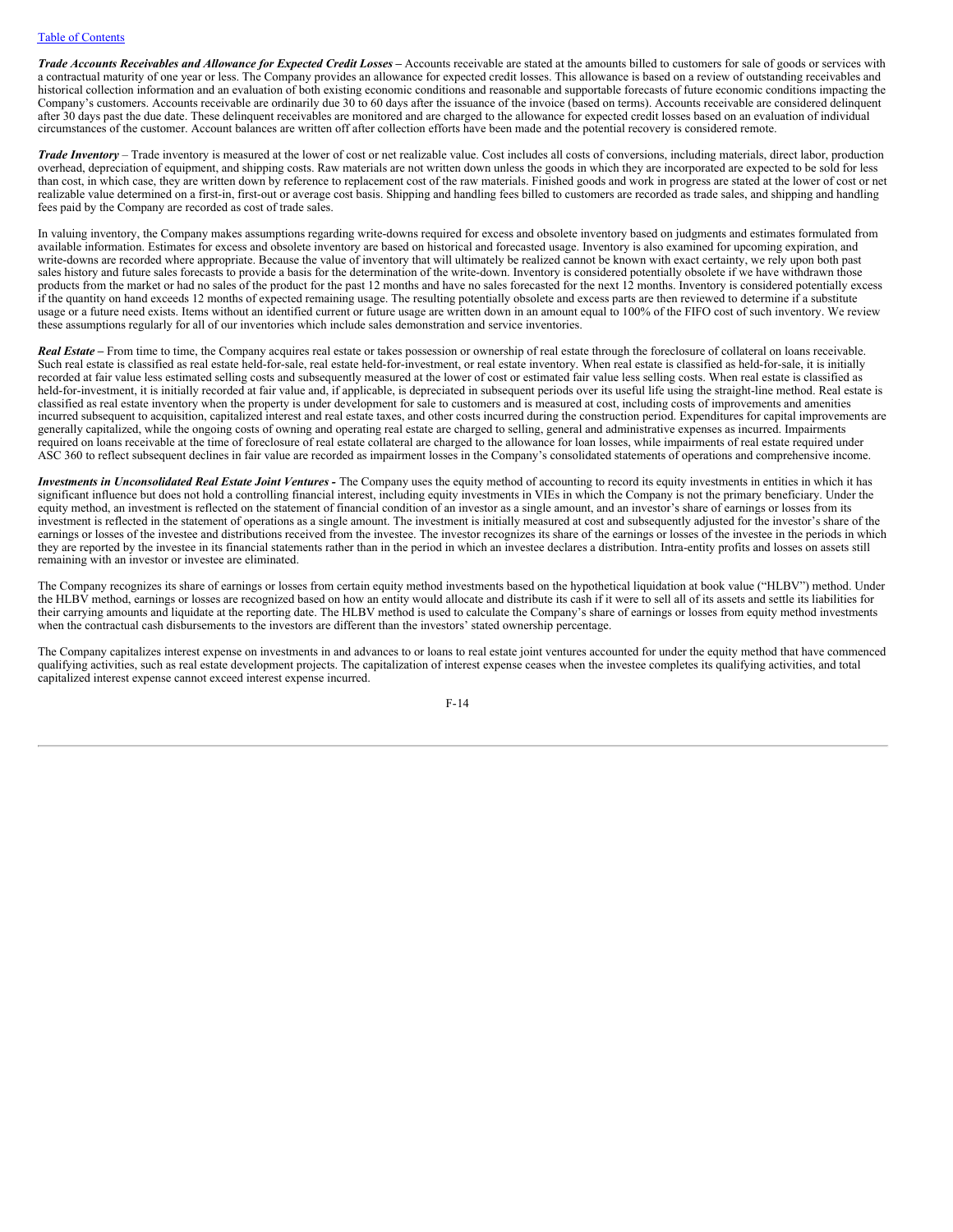The Company reviews its investments on an ongoing basis for indicators of other-than-temporary impairment. This determination requires significant judgment in which the Company evaluates, among other factors, the fair market value of its investments, general market conditions, the duration and extent to which the fair value of an investment is less than cost, and the Company's intent and ability to hold an investment until it recovers. The Company also considers specific adverse conditions related to the financial health and business outlook of the investee, including industry and market performance, rating agency actions, and expected future operating and financing cash flows. If a decline in the fair value of an investment is determined to be other-than-temporary, an impairment loss is recorded to reduce the investment to its fair value, and a new cost basis in the investment is established.

*Property and Equipment, net* – Property and equipment is stated at cost less accumulated depreciation and amortization. Depreciation is computed using the straight-line method over the estimated useful lives of the assets, which is generally 3 to 5 years for computer equipment and software, 5 years for furniture and fixtures, and  $\overline{7}$  to 10 years for manufacturing equipment. The cost of leasehold improvements is depreciated using the straight-line method over the shorter of the term of the related lease or the estimated useful lives of the improvements. Expenditures for new property, leasehold improvements, and equipment, as well as major renewals and betterments, are capitalized, while expenditures for maintenance and repairs are expensed as incurred. Gains or losses on the disposal of property and equipment are reflected in current operations.

*Goodwill* – The Company recognizes goodwill upon the acquisition of a business when the fair values of the consideration transferred and any noncontrolling interests in the acquiree are in excess of the fair value of the acquiree's identifiable net assets. The Company tests goodwill for potential impairment on an annual basis as of December 31 or during interim periods if impairment indicators exist. Each period and for each reporting unit the Company can elect to first assess qualitatively whether it is necessary to perform goodwill impairment testing. If the Company believes, as a result of its qualitative assessment, that it is not more likely than not that the fair value of any reporting unit containing goodwill is less than its carrying amount, then the quantitative goodwill impairment test is unnecessary. If the Company elects to bypass the qualitative assessment option, or if the qualitative assessment was performed and resulted in the Company being unable to conclude that it is not more likely than not that the fair value of a reporting unit containing goodwill is greater than its carrying amount, the Company will perform the quantitative goodwill impairment test.

The Company evaluates various factors affecting a reporting unit in its qualitative assessment, including, but not limited to, macroeconomic conditions, industry and market considerations, cost factors, and financial performance. If the Company concludes from its qualitative assessment that goodwill impairment testing is required or if the Company bypasses the qualitative test, the fair value of the reporting unit is compared to its carrying amount. If the carrying amount of a reporting unit exceeds its fair value, the Company records an impairment loss for the excess amount, although the impairment loss is limited to the amount of goodwill allocated to the reporting unit.

The Company generally applies an income approach utilizing a discounted cash flow methodology and a market approach utilizing a guideline public company and transaction methodology to estimate the fair value of its reporting units. The estimated fair values obtained from the income and market approaches are compared and reviewed for reasonableness to determine a best estimate of fair value. The Company's discounted cash flow methodology establishes an estimate of fair value by estimating the present value of the projected future cash flows to be generated from a reporting unit. The discount rate applied to the projected future cash flows to arrive at the present value is intended to reflect all risks of ownership and the associated risks of realizing the stream of projected future cash flows. The Company generally uses a five to ten-year period in computing discounted cash flow values. The most significant assumptions used in the discounted cash flow methodology are generally the terminal value, the discount rate, and the forecast of future cash flows. The guideline public company methodology establishes an estimate of fair value based upon the trading prices of public traded companies that are similar to the applicable reporting unit, while the guideline transaction methodology establishes an estimate of fair value based on acquisitions of companies that are similar to the applicable reporting unit. Under these methods, the Company develops multiples of revenue and earnings before interest, taxes, depreciation and amortization ("EBITDA") based upon the indicated enterprise value, revenues, and EBITDA of the guideline companies and makes adjustments to such multiples based on various considerations, including the financial condition, operating performance, and relative risk of the guideline companies. The adjusted multiples are then applied to the revenues and EBITDA of the reporting unit to develop an estimated fair value of the reporting unit. Depending on the facts and circumstances applicable to the reporting unit and the guideline companies, the Company may place greater emphasis on the income or market approach to determine its best estimate of fair value.

Inherent in the Company's determinations of fair value are certain judgments and estimates relating to future cash flows, including the Company's assessment of current economic indicators and market valuations, and assumptions about the Company's strategic plans with regard to its operating businesses. Due to the uncertainties associated with such evaluations, actual results could differ materially from such estimates.

*Intangible Asset, net* **–** Intangible assets in the Company's financial statements primarily consist of intangible assets acquired in connection with certain business combinations, including acquired customer relationships, trademarks, and noncompetition agreements. These definite-lived intangible assets are recognized at fair value upon acquisition and amortized on a straight-line basis over their respective estimated useful lives.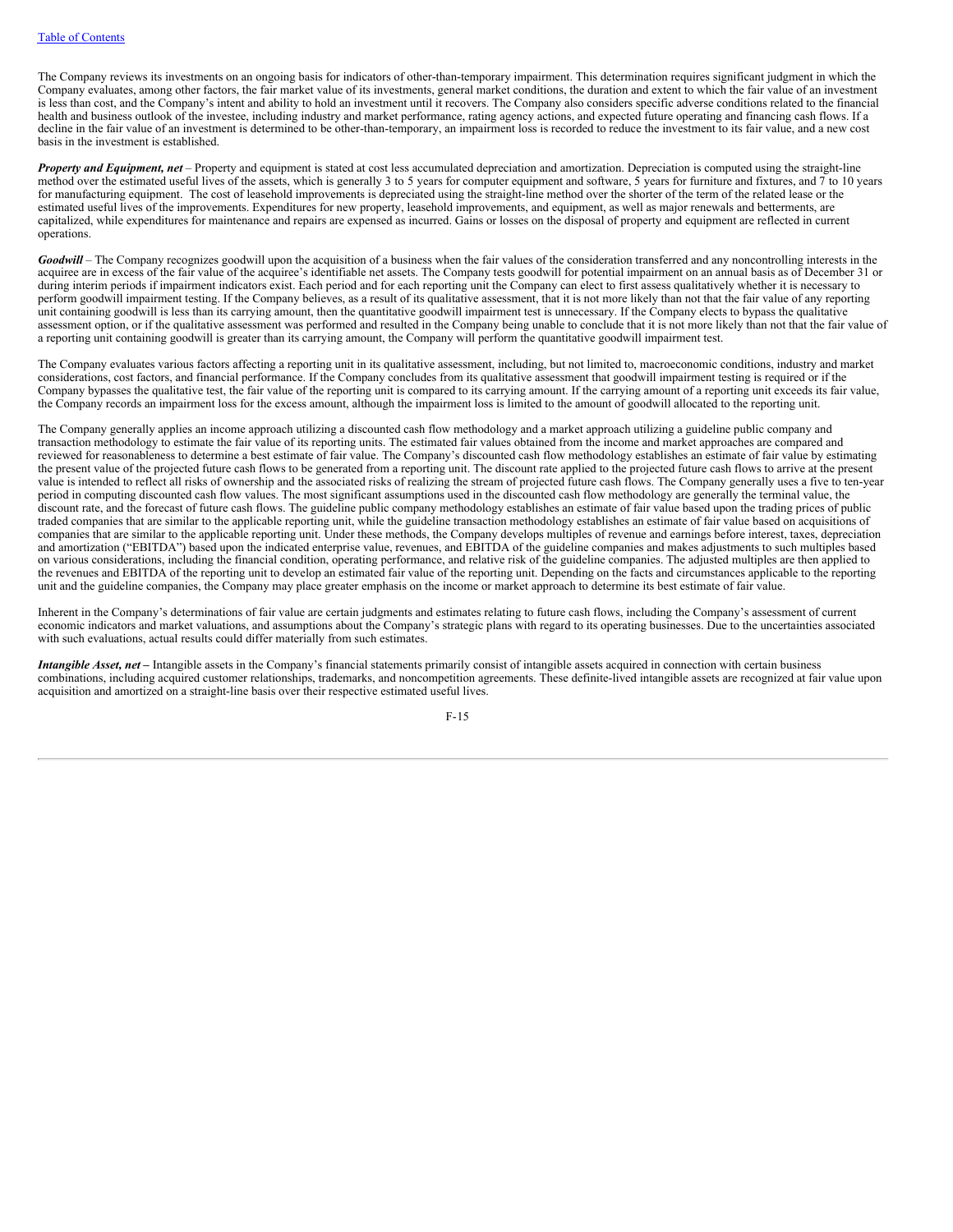Operating Lease Assets and Operating Lease Liabilities - The Company recognizes right-of-use assets and lease liabilities associated with lease agreements with an initial term of greater than 12 months, while lease agreements with an initial term of 12 months or less are not recorded in the Company's consolidated statements of financial condition. The Company determines if an arrangement is a lease at inception. Operating lease assets represent the Company's right to use an underlying asset for the lease term, and operating lease liabilities represent the Company's obligation to make lease payments. Operating lease assets and liabilities are recognized when the Company takes possession of the underlying asset based on the present value of lease payments over the lease term. The Company generally does not include lease payments associated with renewal options that are exercisable at its discretion in the measurement of its operating lease assets and operating lease liabilities as it is not reasonably certain that such options will be exercised. The Company generally recognizes lease costs associated with its operating leases on a straight-line basis over the lease term, while variable lease payments that do not depend on an index or rate are recognized as variable lease costs in the period in which the obligation for those payments is incurred. The Company recognizes accrued straight-line rent and unamortized tenant allowances received from landlords associated with its operating leases as a reduction of the operated lease assets associated with such leases. The Company has lease agreements with lease and non-lease components which it generally accounts for as a single lease component for lease classification, recognition, and measurement purposes.

*Impairment of Long-Lived Assets* – The Company evaluates its long-lived assets, including property and equipment, definite-lived intangible assets, and right-of-use assets associated with its lease agreements, for potential impairment whenever events or changes in circumstances indicate that the carrying amount of an asset (or asset group) may not be recoverable. Factors which could indicate that an asset (or asset group) may not be recoverable include, but are not limited to, significant underperformance relative to historical or projected future operating results, significant changes in the manner of use of the assets or the strategy for the overall business, a significant decrease in the market value of the assets, and significant negative industry or economic trends. The carrying amount of an asset (or asset group) is not considered recoverable when the carrying amount exceeds the sum of the undiscounted cash flows expected to result from the use of the asset (or asset group). To the extent that the carrying amount of an asset (or asset group) exceeds the sum of such undiscounted cash flows, an impairment loss is measured and recorded based on the amount by which the carrying amount of the asset (or asset group) exceeds its fair value. Impairment losses associated with an asset group are allocated to long-lived assets within the asset group based on their relative carrying amounts; however, the carrying amounts of individual long-lived assets within an asset group are not reduced below their individual fair values.

To the extent that impairment testing is required, the Company generally estimates the fair values of its long-lived assets utilizing a discounted cash flow methodology which estimates the present value of the projected future cash flows expected to be generated from the applicable assets or asset groups. When estimating the fair value of asset groups related to a retail location, the Company's estimated fair value considers the relevant market participants and the highest and best use for the location, including whether the value of the location would be maximized by operating the location in its current use or by permanently closing the location and subleasing it. To the extent applicable, the Company estimates the fair value of right-of-use assets associated with its retail locations using a discounted cash flow methodology which estimates the present value of market rental rates applicable to such right-of-use assets. When estimating the fair value of intangible assets, the Company uses a form of the income approach relevant to the applicable asset or asset group. The Company uses the relief from royalty valuation method, a form of the income approach, to estimate the fair value of trademarks. Under this method, the fair value of trademarks is determined by calculating the present value using a risk-adjusted discount rate of the estimated future royalty payments that would have to be paid if the trademarks were not owned. The Company uses the multi-period excess earnings method, a form of the income approach, to estimate the fair value of customer relationships. Under this method, the fair value of customer relationships is determined by isolating the expected cash flows attributable to the customer relationship intangible asset and discounting these cash flows using a risk-adjusted discount rate.

As the carrying amounts of the Company's long-lived assets are dependent upon estimates of future cash flows that they are expected to generate, these assets may be impaired if cash flows decrease significantly or do not meet expectations, in which case they would be written down to their estimated fair values. The estimates of useful lives and expected cash flows require the Company to make significant judgments regarding future periods that are subject to a number of factors, many of which are beyond the Company's control.

*Deferred Financing Costs* – Deferred financing costs are comprised of costs incurred in connection with obtaining financing from third-party lenders and are presented in the Company's consolidated statements of financial condition as other assets or as a direct deduction from the carrying amount of the associated debt liability. These costs are capitalized and amortized to interest expense over the terms of the related financing arrangements.

*Income Taxes* – Subsequent to September 30, 2020, BBX Capital and its subsidiaries in which it owns 80% or more of the voting power and value of the subsidiary's stock file a consolidated U.S. Federal and Florida income tax return. Other than Florida, BBX Capital and its subsidiaries file separate or unitary state income tax returns for each jurisdiction. Subsidiaries in which BBX Capital owns less than 80% of the outstanding equity are not included in the Company's consolidated U.S. Federal or Florida state income tax return. Prior to September 30, 2020, the Company was a wholly owned subsidiary of Bluegreen Vacations, and its activities were included in Bluegreen Vacations' tax return filings. While it was a wholly owned subsidiary of Bluegreen Vacations, the Company accounted for income taxes on a separate return basis.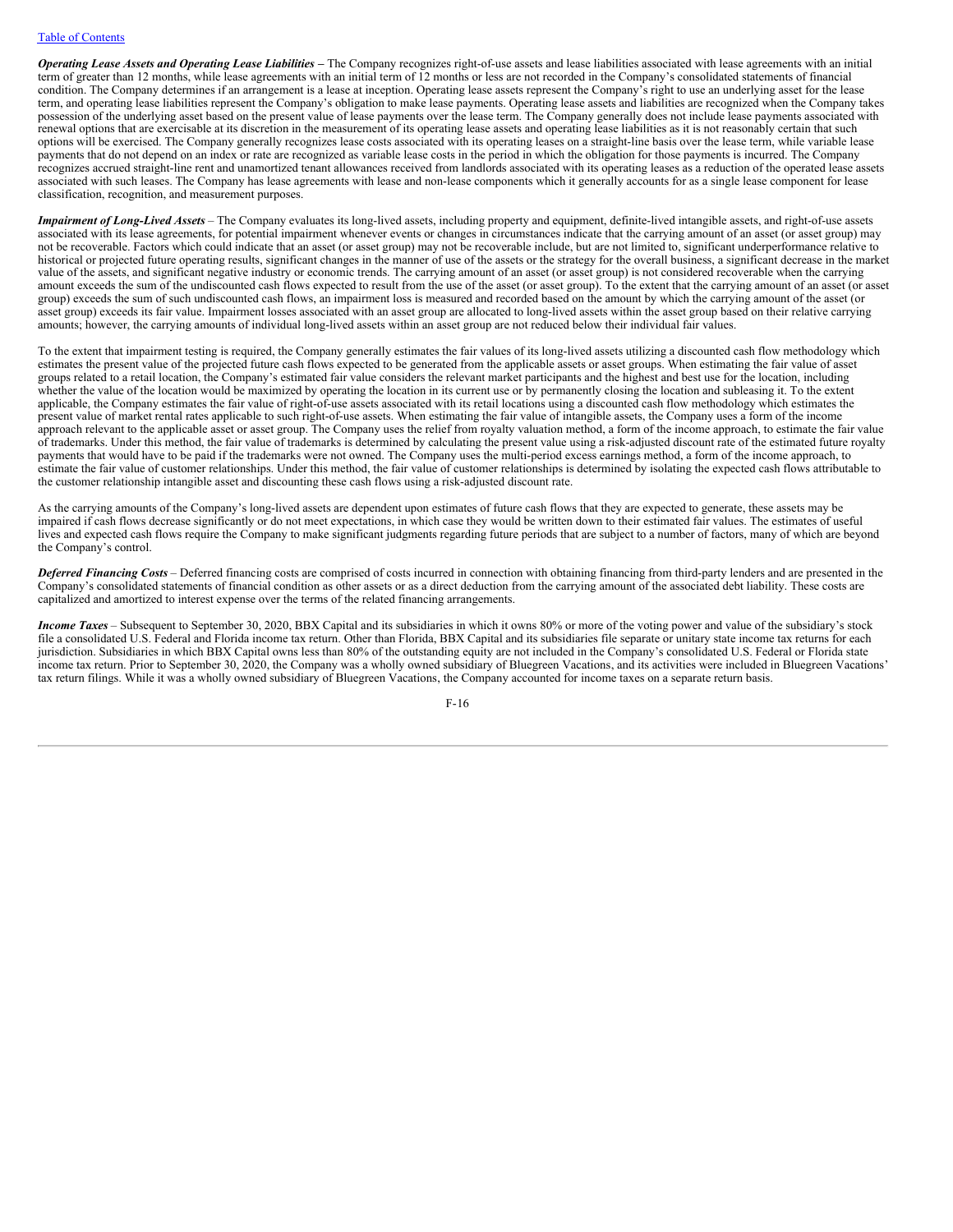The Company accounts for income taxes using the asset and liability method. Accordingly, deferred tax assets and liabilities are recognized for the future tax consequences attributable to differences between financial statement carrying amounts of existing assets and liabilities and their respective tax bases. Deferred tax assets and liabilities are measured using enacted tax rates expected to apply to taxable income in the years in which those temporary differences are expected to be recovered or settled. The effect on deferred tax assets and liabilities of a change in the tax rate is recognized in income or expense in the period that the change is effective. Income tax benefits are recognized when it is probable that the deduction will be sustained. A valuation allowance is established when it is more likely than not that all or a portion of a deferred tax asset will either expire before the Company is able to realize the benefit, or that future deductibility is uncertain. If a valuation allowance is recorded, a subsequent change in circumstances that causes a change in judgment about the realization of the related deferred tax amount could result in the reversal of the deferred tax valuation allowance.

An uncertain tax position is defined as a position taken or expected to be taken in a tax return that is not based on clear and unambiguous tax law and which is reflected in measuring current or deferred income tax assets and liabilities for interim or annual periods. The Company may recognize the tax benefit from an uncertain tax position only if it believes that it is more likely than not that the tax position will be sustained on examination by the taxing authorities based on the technical merits of the position. The Company measures the tax benefits recognized based on the largest benefit that has a greater than 50% likelihood of being realized upon ultimate resolution. The Company recognizes interest and penalties related to unrecognized tax benefits in its provision for income taxes. The Company has not identified any uncertain tax positions as of December 31, 2021.

*Noncontrolling Interests –* Noncontrolling interests reflect third parties' ownership interests in entities that are consolidated in the Company's financial statements but are less than 100% owned by the Company. Noncontrolling interests are recognized as equity in the consolidated statements of financial condition and presented separately from the equity attributable to BBX Capital's shareholders, while noncontrolling interests that are redeemable for cash at the holder's option or upon a contingent event outside of the Company's control are classified as redeemable noncontrolling interests and presented in the mezzanine section between total liabilities and equity in the consolidated statements of financial condition. The Company measures redeemable noncontrolling interests on an ongoing basis by accreting changes in the estimated redemption value of such interests from the date of issuance to the earliest redemption date and adjusts the carrying amount of such interests to the calculated value in the event that it is in excess of the carrying amount of such interests at such time.

A change in the ownership interests of a subsidiary is accounted for as an equity transaction if the Company retains its controlling financial interest in the subsidiary.

The amounts of consolidated net income and comprehensive income attributable to BBX Capital's shareholders and noncontrolling interests are separately presented in the Company's consolidated statements of operations and comprehensive income.

Cost of Trade Sales – Cost of trade sales includes the cost of inventory, shipping and handling, warehousing, and occupancy expenses related to the Company's retail locations and manufacturing facilities.

*Advertising* – The Company expenses advertising and marketing costs as incurred. Advertising and marketing costs, which are included as selling, general and administrative expenses in the accompanying consolidated statements of operations and comprehensive income, were \$1.4 million, \$1.1 million, and \$2.5 million for the years ended December 31, 2021, 2020, and 2019, respectively.

*Accounting for Loss Contingencies* – Loss contingencies, including those arising from legal actions, are recorded as liabilities when the likelihood of loss is probable and an amount or range of loss can be reasonably estimated.

*Earnings Per Share* – Basic and diluted earnings per share is computed by dividing net income attributable to BBX Capital's shareholders by the weighted average shares outstanding. For periods prior to the spin-off on September 30, 2020, the weighted average shares outstanding was based on the shares issued in connection with the spin-off, while for periods subsequent to spin-off, the shares outstanding was based on the actual weighted average number of shares outstanding.

#### *Recently Adopted Accounting Pronouncements*

The Financial Accounting Standards Board ("FASB") has issued the following accounting pronouncements and guidance relevant to the Company's operations which have been adopted as of January 1, 2021:

ASU No. 2019-12, Income Taxes (Topic 740): Simplifying the Accounting for Income Taxes. This standard removes specific exceptions to the general principles in Topic 740, including exceptions related to (i) the incremental approach for intraperiod tax allocations, (ii) accounting for basis differences when there are ownership changes in foreign investments, and (iii) interim period income tax accounting for year-to-date losses that exceed anticipated losses. The statement is effective for the Company on January 1, 2021 and interim periods within that fiscal year. Early adoption is permitted. The adoption of the standard did not have a material impact on the Company's consolidated financial statements.

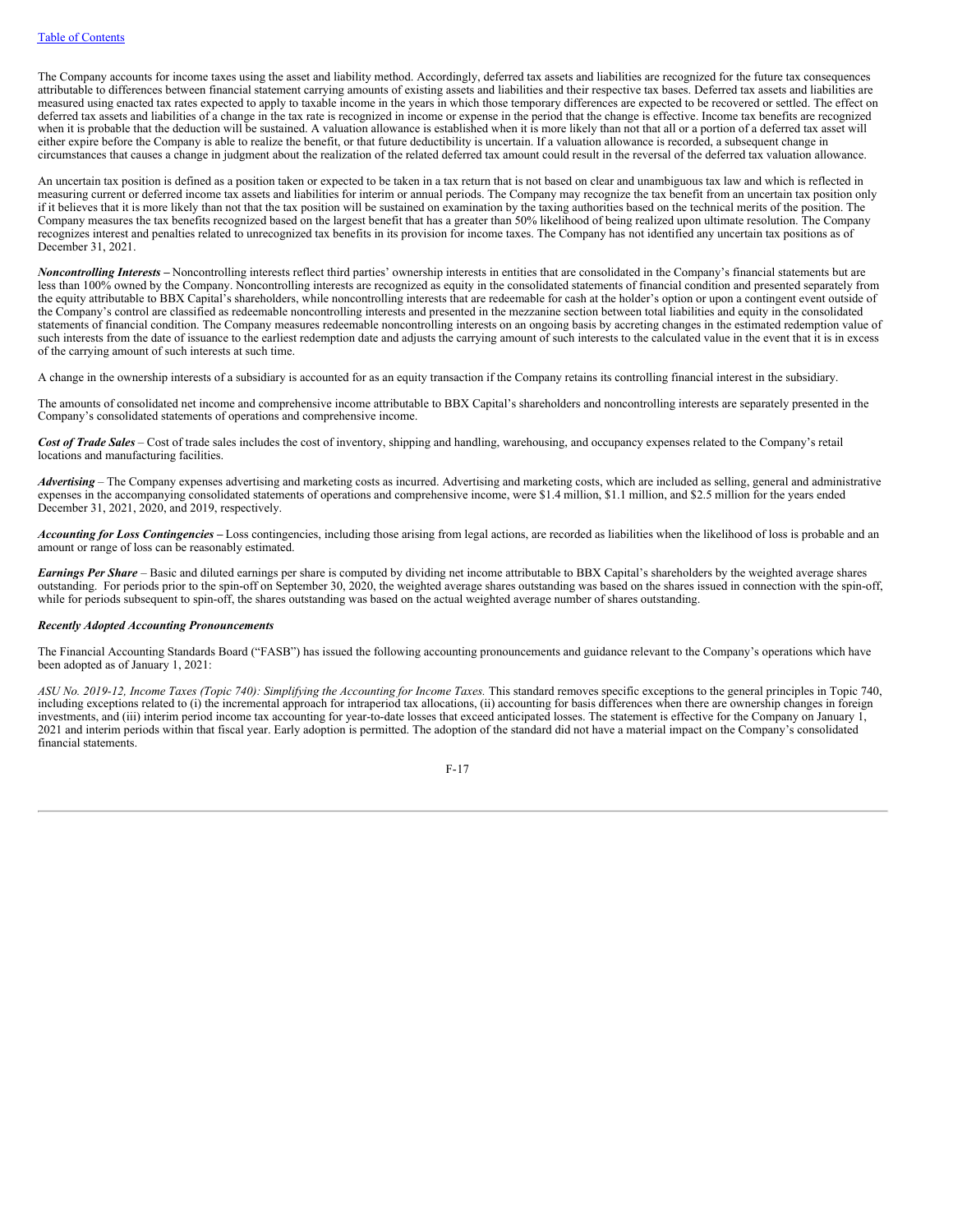#### *Future Adoption of Recently Issued Accounting Pronouncements*

The FASB has issued the following accounting pronouncements and guidance relevant to the Company's operations which had not been adopted as of December 31, 2021:

ASU No. 2020-04 Reference Rate Reform (Topic 848): Facilitation of the Effects of Reference Rate Reform on Financial Reporting. This standard provides relief for companies preparing for discontinuation of LIBOR in response to the Financial Conduct Authority (the regulatory authority over LIBOR) plan for a phase out of regulatory oversight of LIBOR interest rate indices after 2021 to allow for an orderly transition to an alternate reference rate. The Alternative Reference Rates Committee ("ARRC") has proposed that the Secured Overnight Financing Rate ("SOFR") is the rate that represents best practice as the alternative to LIBOR for promissory notes or other contracts that are currently indexed to LIBOR. The ARRC has proposed a market transition plan to SOFR from LIBOR, and organizations are currently working on transition plans as it relates to derivatives and cash markets exposed to LIBOR. The Company currently has a LIBOR indexed credit facility which has a balance of \$44.4 million and matures after 2021. Although companies can apply this standard immediately, the guidance will only be available for a limited time, generally through December 31, 2022. The Company is currently evaluating the potential impact that the eventual replacement of the LIBOR benchmark interest rate could have on its results of operations, liquidity and consolidated financial statements and the related impact that this standard may have on its consolidated financial statements.

#### **3. Acquisition**

#### *Acquisition of Colonial Elegance*

On October 22, 2020, Renin acquired substantially all of the assets and assumed certain of the liabilities of Colonial Elegance, Inc ("Colonial Elegance"), a supplier and distributor of building products that was headquartered in Montreal, Canada. Colonial Elegance's products included barn doors, closet doors, and stair parts, and its customers included various big box retailers in the United States and Canada.

The base purchase price for the acquisition was \$38.8 million. In addition to the base purchase price, Renin acquired excess working capital for \$4.3 million, which resulted in total purchase consideration of \$43.1 million. Renin paid substantially all of the purchase consideration in cash at closing, which was funded by Renin with proceeds from its amended and restated credit facility with TD Bank and a \$5.0 million capital contribution from BBX Capital.

The consolidated net assets and results of operations of Colonial Elegance are included in the Company's consolidated financial statements commencing on October 22, 2020 and resulted in the following impact to trade sales and income before income taxes from the acquisition date to December 31, 2020 (in thousands):

|                            | <b>October 22, 2020</b><br>to December 31, 2020 |              |  |
|----------------------------|-------------------------------------------------|--------------|--|
| Trade sales                |                                                 | 303<br>12.JJ |  |
| Income before income taxes |                                                 | 722<br>ے ت   |  |
|                            |                                                 |              |  |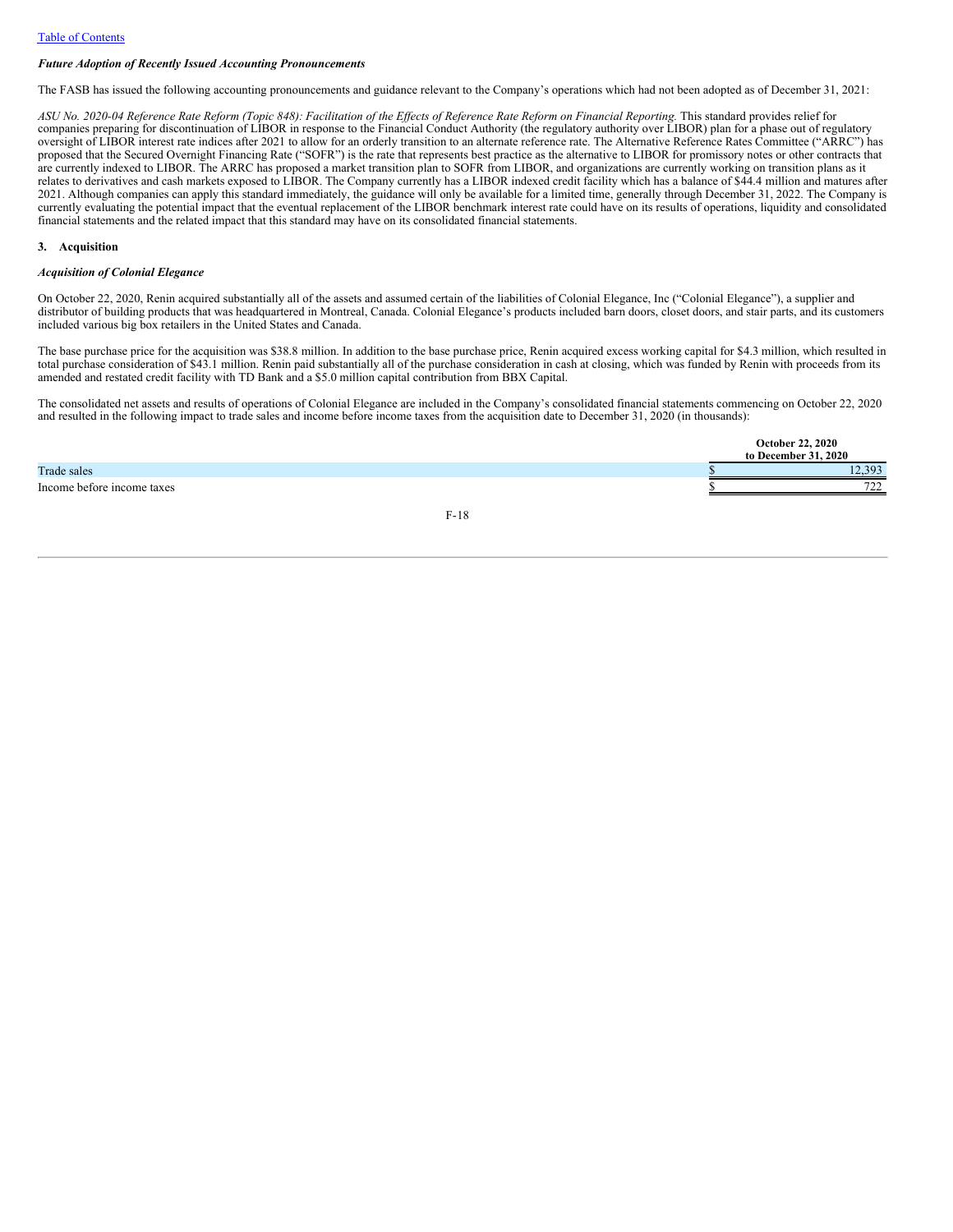#### *Purchase Price Allocation*

The Company accounted for the acquisition of Colonial Elegance using the acquisition method of accounting, which requires that the assets acquired and liabilities assumed associated with an acquiree be recognized at their fair values at the acquisition date.

The following table summarizes fair values of the assets acquired and liabilities assumed at the acquisition date (in thousands):

| Cash                                                                               | 557<br>Ф  |
|------------------------------------------------------------------------------------|-----------|
| Trade accounts receivable                                                          | 10,244    |
| Trade inventory                                                                    | 12,133    |
| Property and equipment                                                             | 1,007     |
| Identifiable intangible assets $(1)$                                               | 21,795    |
| Operating lease asset (2)                                                          | 3,919     |
| Other assets                                                                       | 650       |
| Total assets acquired                                                              | 50,305    |
| Accounts payable                                                                   | (5,619)   |
| Other liabilities                                                                  | (3, 524)  |
| Operating lease liability                                                          | (2,213)   |
| Total liabilities assumed                                                          | (11, 356) |
| Fair value of identifiable net assets                                              | 38,949    |
| Goodwill                                                                           | 4,140     |
| Purchase consideration                                                             | 43,089    |
| Less: cash acquired                                                                | (557)     |
| Less: consideration payable                                                        | (194)     |
| Cash paid for acquisition less cash acquired                                       | 42,338    |
|                                                                                    |           |
| Acquisition-related costs included in selling, general and administrative expenses | 441       |

1) Identifiable intangible assets were comprised of \$2.9 million, \$18.7 million and \$0.2 million associated with Colonial Elegance's trademark, customer relationships, and noncompetition agreements,<br>respectively. The ident

seven years.

The fair values reported in the above table were estimated by the Company using available market information and applicable valuation methods. As considerable judgment is involved in estimates of fair value, the fair values presented above are not necessarily indicative of the amounts that the Company could realize in a current market exchange. The use of different market assumptions and/or estimation methods would have a material effect on the estimated fair value amounts.

The following summarizes the Company's methodologies for estimating the fair value of certain assets and liabilities associated with Colonial Elegance:

#### *Trade Receivables*

Trade receivables were recorded at fair value using the cost approach. The inputs used were trade receivable balances, allowances, charge-offs, sales discounts and volume of returned merchandise. The cost approach was used for the valuation of trade receivables due to their short maturities.

#### *Trade Inventories*

Raw materials were fair valued using the cost approach. Raw material items replaced on a regular basis were recorded at fair value based on historical costs. Finished goods inventory was recorded at fair value by adding a gross margin based on earnings before income taxes from building product distributors to the finished goods historical cost amounts in order to estimate a reasonable profit margin for selling finished goods.

## *Identifiable Intangible Assets and Liabilities*

The fair value of the acquired trademark was estimated using the relief-from-royalty method, a form of the income approach. Under this approach, the fair value was estimated by calculating the present value using a risk-adjusted discount rate of the expected future royalty payments that would have to be paid if the Colonial Elegance trademark was not owned.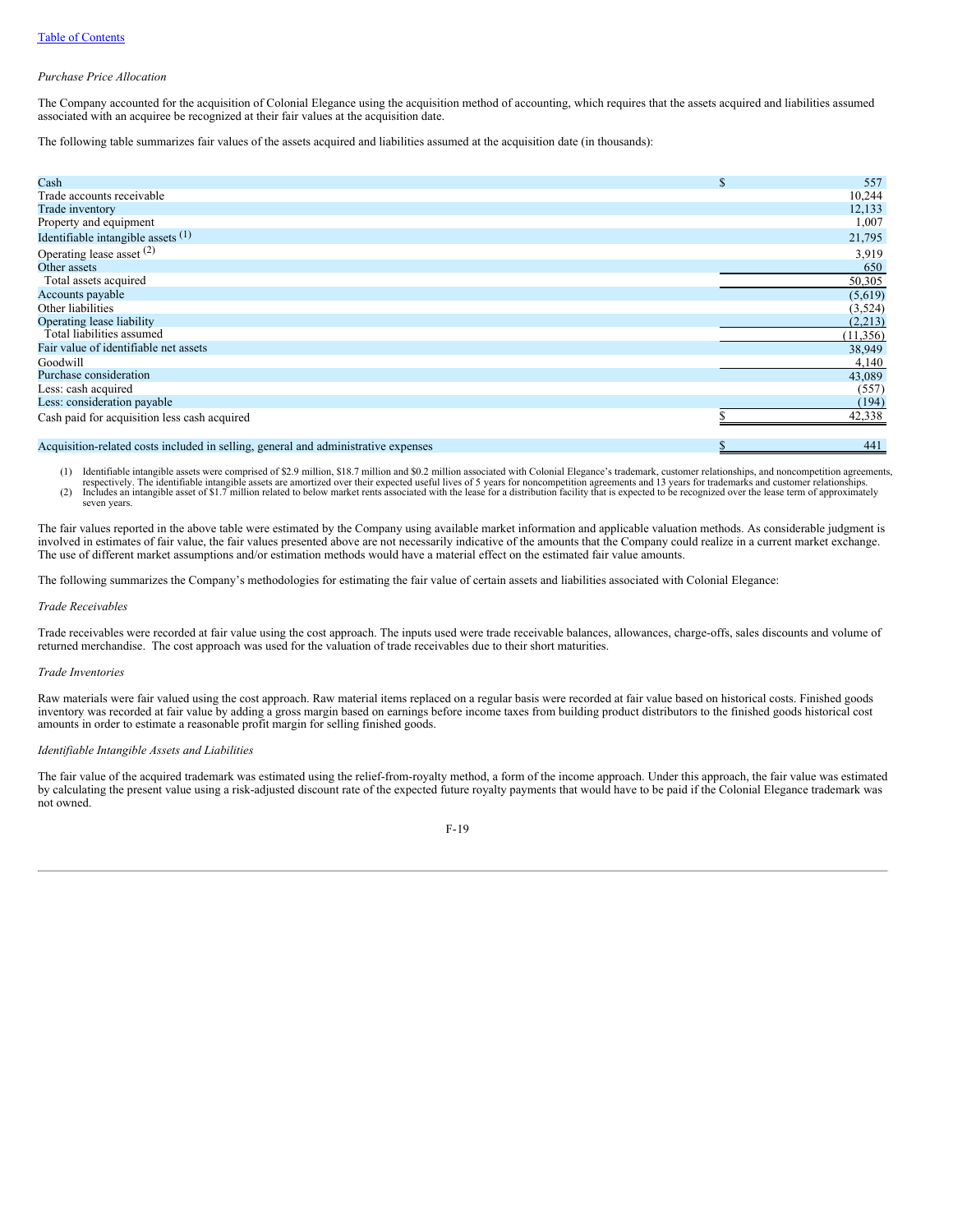The fair value of the acquired customer relationships was estimated using the multi-period excess earnings method. The multi-period excess earnings method isolates the expected cash flows attributable to Colonial Elegance's customer relationships and discounts these cash flows at a risk-adjusted discount rate.

## *Goodwill*

The goodwill recognized in connection with the acquisition reflects the difference between the estimated fair value of the net assets acquired and the consideration paid by Renin to acquire Colonial Elegance. The goodwill recognized in the acquisition is deductible for income tax purposes.

#### *Pro Forma Information (unaudited)*

The following unaudited pro forma financial data presents the Company's revenues and earnings for the years ended December 31, 2020 and 2019 as if the acquisition was completed on January 1, 2019 (in thousands):

|                                                              |              | <b>Unaudited Pro Forma</b>       | Actual                           |         |  |
|--------------------------------------------------------------|--------------|----------------------------------|----------------------------------|---------|--|
|                                                              |              | For the Years Ended December 31. | For the Years Ended December 31. |         |  |
|                                                              | 2020<br>2019 |                                  | 2020                             | 2019    |  |
| Trade sales                                                  | 188,146      | 226,033                          | 147.210                          | 180.319 |  |
| (Loss) income from continuing operations before income taxes | (55.619)     | 29.333                           | (57.947)                         | 28,985  |  |
| (Loss) income from continuing operations                     | (45, 035)    | 21,000                           | (46,703)                         | 20.651  |  |
| Net (loss) income attributable to shareholders               | (40,306)     | 14.086                           | (41,974)                         | 13.737  |  |

The unaudited pro forma financial data for the years ended December 31, 2020 and 2019 includes estimated interest expense of \$1.5 million and \$2.3 million, respectively, associated with borrowings used to fund the acquisition of Colonial Elegance.

The pro forma financial data reported in the above table does not purport to represent what the actual results of the Company's operations would have been assuming that the acquisition date was January 1, 2019, nor does it purport to predict the Company's results of operations for future periods.

## **4. Trade Receivables, net**

The Company's trade receivables consisted of the following (in thousands):

|                                      | December 31.<br>2021 | December 31.<br>2020 |
|--------------------------------------|----------------------|----------------------|
| Trade receivables                    | 30,124               | 29,860               |
| Allowance for expected credit losses | ำวร<br>---           | (353)                |
| Total trade receivables              | 29.899               | 29.507               |

## **5. Trade Inventory**

The Company's trade inventory consisted of the following (in thousands):

|                                     | December 31,<br>2021 | December 31,<br>2020 |
|-------------------------------------|----------------------|----------------------|
| Raw materials                       | 7.485                | 6,191                |
| Paper goods and packaging materials | .416                 | 1.322                |
| Finished goods                      | 32.994               | 24.333               |
| <b>Total trade inventory</b>        | 41.895               | 31,846               |

Renin reviews its slow-moving and obsolete inventory for potential write-downs on a quarterly basis. During the fourth quarter of 2021, Renin commenced a strategic initiative to exit and consolidate certain warehouse facilities, and as a result of this initiative, Renin determined that it would discount various slow moving inventories to accelerate the sale of such inventories. As a result of this determination, Renin recognized a \$2.4 million write-down on certain slow moving inventories, which is included in cost of trade sales for the year ended December 31, 2021, in order to reflect such inventories at their estimated realizable value based upon the expected discounts necessary to sell the inventories within the desired timeframes.

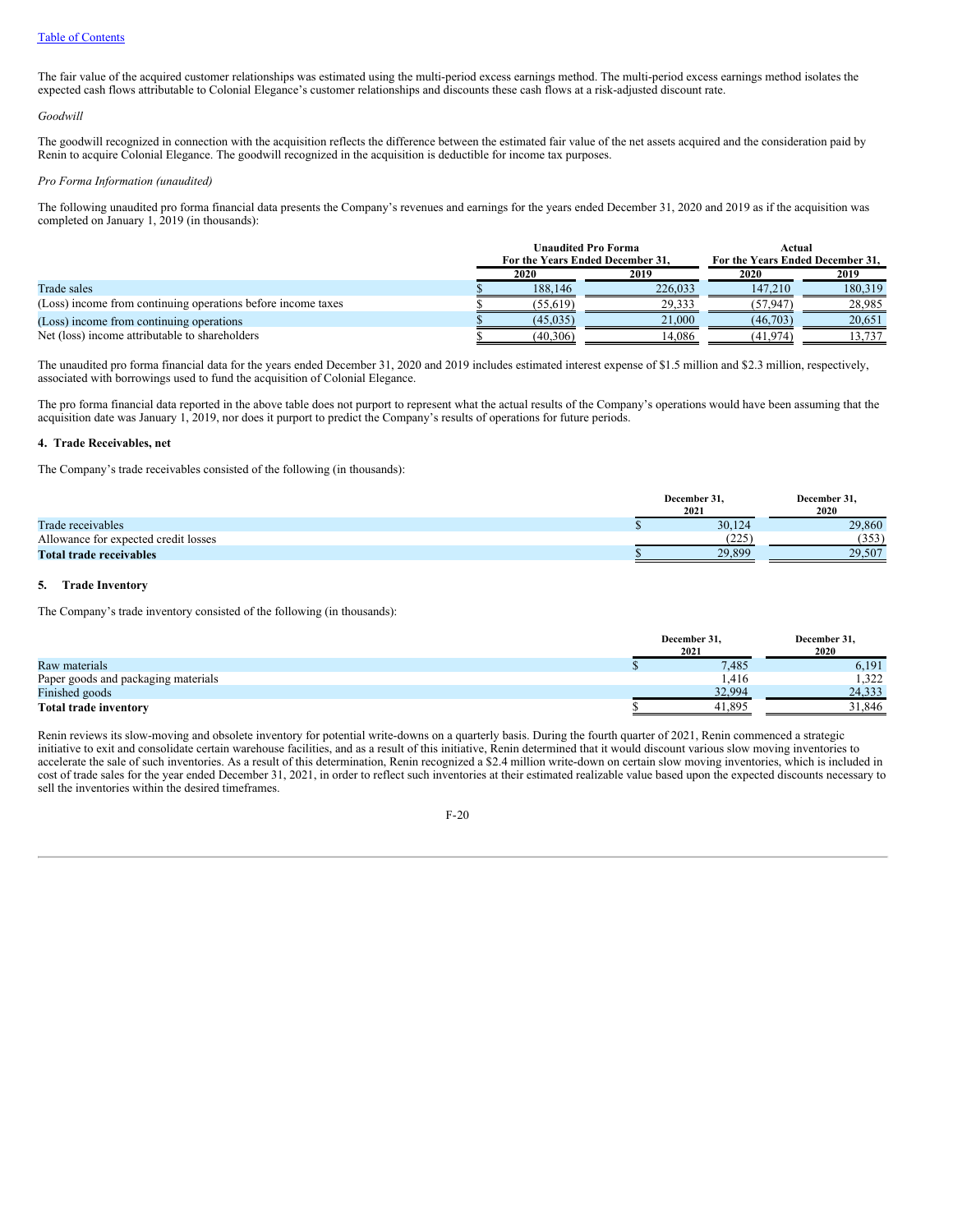## **6. Real Estate**

The Company's real estate consisted of the following (in thousands):

|                                 | December 31.<br>2021 |        |  |
|---------------------------------|----------------------|--------|--|
| Real estate held-for-sale       | 7,679                | 9,031  |  |
| Real estate held-for-investment | 6,113                | 5.992  |  |
| Real estate inventory           | 9.076                | 40,777 |  |
| Total real estate               | 22,868               | 55,800 |  |

During the years ended December 31, 2021 and 2020, the Company sold various real estate assets that were classified as held-for-sale. As a result of these sales, the Company recognized total net gains on sales of real estate of \$0.6 million and \$0.3 million, respectively, and received aggregate net proceeds of \$2.4 million and \$2.6 million, respectively.

During the year ended December 31, 2019, the Company sold various real estate assets that were classified as held-for-sale or held-for-investment, including its remaining land parcels located at PGA Station in Palm Beach Gardens, Florida and various land parcels located in Florida, as well as RoboVault, a self-storage facility in Fort Lauderdale, Florida that was previously classified in property and equipment. As a result of these sales, the Company recognized total net gains on sales of real estate of \$13.6 million and received aggregate net proceeds of \$35.2 million during the year ended December 31, 2019.

During the year ended December 31, 2021, BBXRE sold 299 undeveloped lots, 291 single-family lots, and 94 townhome lots in its Beacon Lake Community development, as compared to 157 single-family lots and 70 townhomes during the year ended December 31, 2020 and 51 single-family lots during the year ended December 31, 2019. The Company recognized gross profits of \$35.8 million, \$7.2 million, and \$2.4 million related to these sales during the years ended December 31, 2021, 2020, and 2019, respectively.

#### *Impairment Testing*

As a result of disruptions and uncertainty in the U.S. and global economies resulting from, among other things, the COVID-19 pandemic and disruptions in global supply chains, the Company evaluated various factors, including asset-specific factors and overall economic and market conditions, and concluded that, except as discussed in Note 7 in relation to certain of its investments in unconsolidated real estate joint ventures, there had not been a significant decline in the fair value of BBXRE's real estate assets during the years ended December 31, 2021 and 2020 that required the Company to recognize any material impairment losses. As part of this evaluation, the Company considered the excess of the expected profits associated with BBXRE's real estate assets in relation to their carrying amounts. sales at BBXRE's single-family home developments, sales of its multifamily apartment communities, and appraisals of certain of its real estate held-for-sale and held-for-investment.

#### **7. Investments in and Advances to Unconsolidated Real Estate Joint Ventures**

As of December 31, 2021, the Company had equity interests in and advances to unconsolidated real estate joint ventures involved in the development of multifamily rental apartment communities, as well as single-family master planned for sale housing communities. In addition, the Company owns a 50% equity interest in the Altman Companies, a developer and manager of multifamily apartment communities.

Investments in unconsolidated real estate joint ventures are accounted for as unconsolidated VIEs under the equity method of accounting.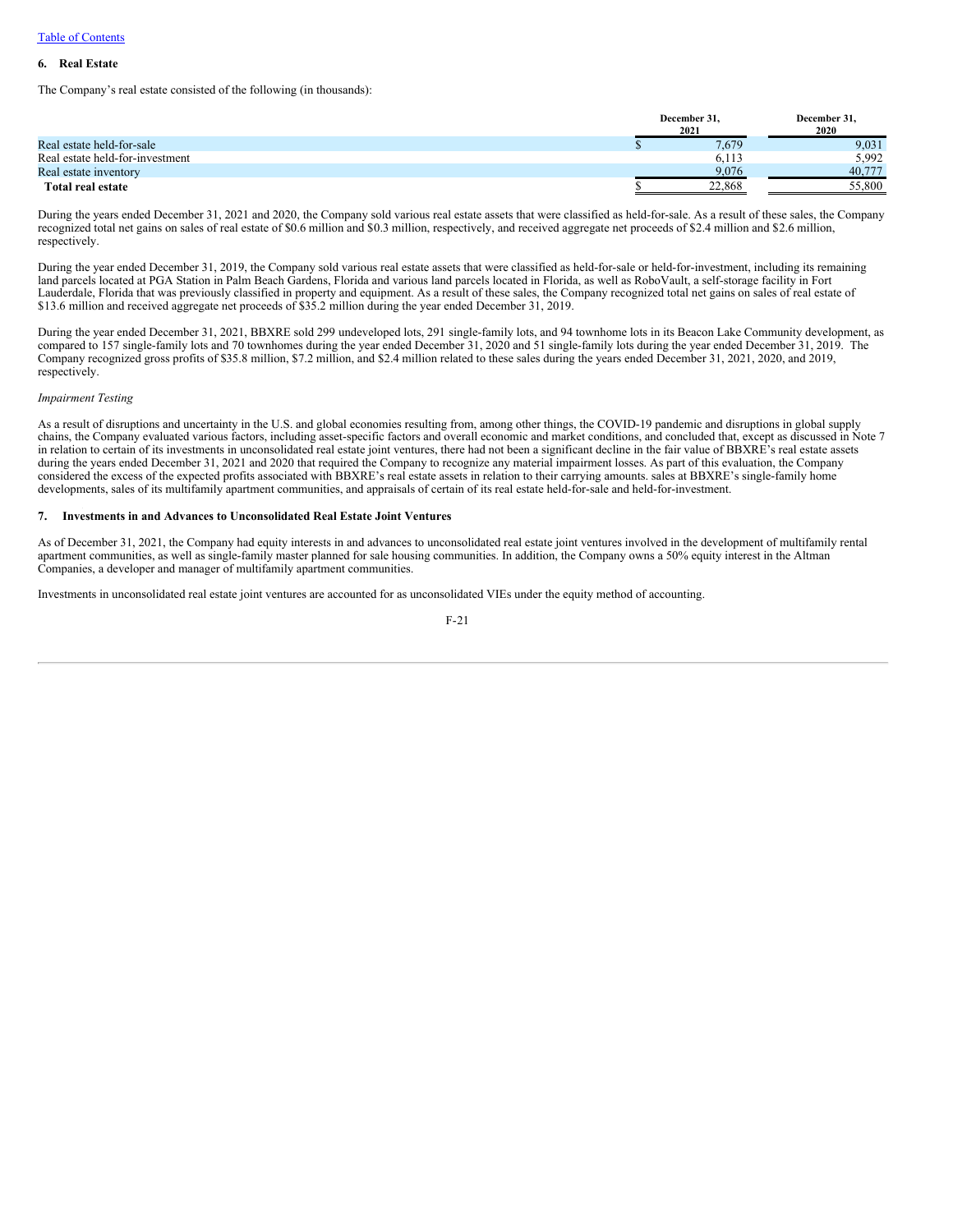## Table of [Contents](#page-0-0)

Investments in and advances to unconsolidated real estate joint ventures consisted of the following (in thousands):

|                                     | December 31,        |                       |                       |
|-------------------------------------|---------------------|-----------------------|-----------------------|
|                                     | 2021                | Ownership $(1)$       | 2020                  |
| Altis Grand Central                 | 730<br>$\mathbf{s}$ | $\frac{0}{0}$<br>1.49 | 2,287<br><sup>S</sup> |
| Altis Promenade                     |                     |                       | 1,964                 |
| Altis Ludlam Trail <sup>(2)</sup>   | 10,831              | 33.30                 | 9,653                 |
| Altis Grand at The Preserve         | 194                 | 33.30                 | 1,086                 |
| Altis Pembroke Gardens              |                     | _                     | 310                   |
| Altis Wiregrass                     | -                   |                       | 163                   |
| Altis Little Havana                 | 1,021               | 3.43                  | 844                   |
| Altis Lake Willis Phase 1           | 437                 | 1.23                  |                       |
| Altis Lake Willis Phase 2           | 2,538               | 50.00                 | 5,446                 |
| Altis Miramar East/West             | 2,878               | 5.00                  | 2,818                 |
| Altis Grand at Suncoast             | 2,780               | 11.00                 |                       |
| Altis Blue Lake                     | 260                 | 1.22                  |                       |
| The Altman Companies <sup>(3)</sup> | 16,716              | 50.00                 | 15,222                |
| <b>ABBX</b> Guaranty                | 3,750               | 50.00                 | 3,750                 |
| Bayview                             | 1,308               | 50.00                 | 1,563                 |
| Marbella                            | 974                 | 70.00                 | 6,971                 |
| The Main Las Olas                   | 1,990               | 3.41                  | 2,462                 |
| Sky Cove                            | 1,686               | 26.25                 | 3,287                 |
| <b>Sky Cove South</b>               | 4,708               | 26.25                 |                       |
| Other                               | 165                 |                       | 184                   |
| <b>Total</b>                        | 52,966              |                       | 58,010                |

(1) The Company's ownership percentage in each real estate joint venture represents the Company's percentage of the contributed capital in each venture. The operating agreements for many of these ventures provide for a disproportionate allocation of distributions to the extent that certain investors receive specified returns on their investments, and as a result, these percentages do not necessarily reflect the Company's economic interest in the expected distributions from such ventures.

(2) Ownership percentage represents the Company's ownership of the managing member of the joint venture and excludes its preferred interest accounted for as a loan receivable from the joint venture.<br>(3) The investment in t Note 7 regarding the Company's acquisition of its interest in the Altman Companies.

#### *Unconsolidated Variable Interest Entities*

In accordance with the applicable accounting guidance for the consolidation of VIEs, the Company analyzes its investments in real estate joint ventures to determine if such entities are VIEs, and to the extent that such entities are VIEs, if the Company is the primary beneficiary. Based on the Company's analysis of the forecasted cash flows and structure of these ventures, including the respective operating agreements governing these entities and any relevant financial agreements, such as financing arrangements, the Company has determined that its real estate joint ventures are VIEs in which the Company is not the primary beneficiary, and therefore, the Company accounts for its investments in the real estate joint ventures under the equity method of accounting. The Company's conclusion that it is not the primary beneficiary of these entities is primarily based on the determination that the Company does not have the power to direct activities of the entities that most significantly affect their economic performance. In certain joint ventures, the Company is not the operating manager and has limited protective rights under the operating agreements, while in other joint ventures, the investors share decision-making authority in a manner that prevents any individual investor from exercising power over such entities.

The Company's maximum exposure to loss in its unconsolidated real estate joint ventures was \$55.5 million as of December 31, 2021.

## *Basis Dif erences*

The aggregate difference between the Company's investments in unconsolidated real estate joint ventures and its underlying equity in the net assets of such ventures was \$2.5 million and \$4.1 million as of December 31, 2021 and 2020, respectively, which includes (i) \$2.3 million and \$4.8 million associated with the Company's investment in the Altman Companies and certain multifamily apartment developments which were acquired for cash consideration based on their estimated fair values as of the acquisition date, as described below, and (ii) \$1.2 million and \$1.5 million associated with the capitalization of interest on real estate development projects, partially offset by (iii) \$2.2 million of impairments as of December 31, 2020, as described below.

## *Equity in Net Earnings and Distributions of Certain Unconsolidated Real Estate Joint Ventures*

For the years ended December 31, 2021, 2020, and 2019, the Company's equity in net earnings of unconsolidated real estate joint ventures was \$18.2 million, \$0.5 million, and \$37.9 million, respectively.

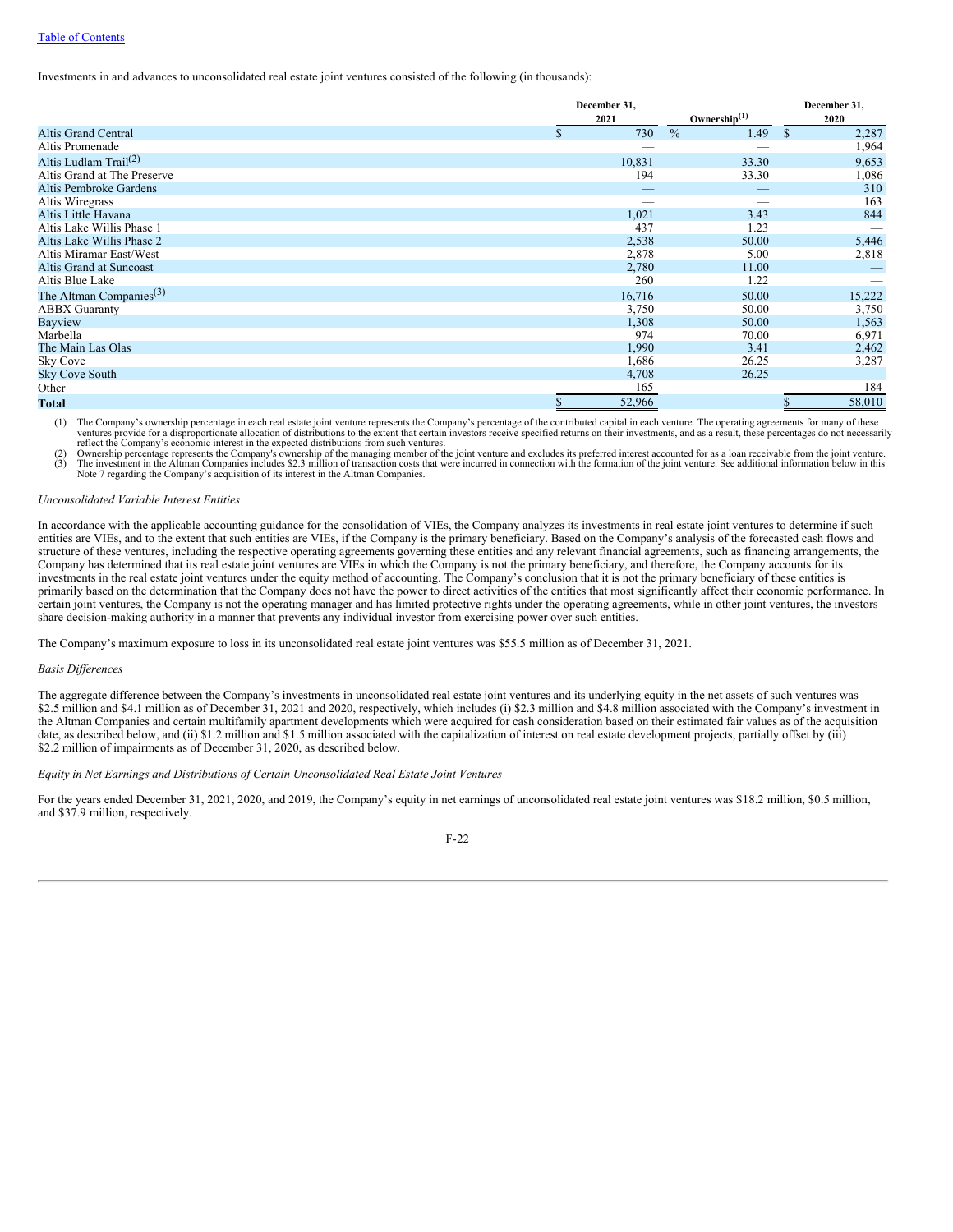Equity earnings for the year ended December 31, 2021 includes \$5.2 million and \$5.0 million of equity in net earnings from the Altis Promenade and Altis Grand at Preserve joint ventures, respectively, which includes the Company's share of gains recognized by the ventures upon the sale of their respective multifamily apartment communities. Equity earnings for the year ended December 31, 2021 also includes \$6.2 million of equity in net earnings from the Altis Grand Central joint venture, which reflects the recapitalization of its ownership interest in its multifamily apartment community.

Equity earnings for the year ended December 31, 2020 includes \$1.1 million and \$0.8 million in equity earnings from the Altis Boca Raton and Altis Wiregrass joint ventures, respectively, which includes the Company's share of gains recognized by the ventures upon the sale of their respective multifamily apartment communities.

Equity earnings for the year ended December 31, 2019 includes \$29.2 million and \$5.0 million in equity earnings from the Altis Bonterra and the Altis Lakeline joint ventures, respectively, which includes the Company's share of gains recognized by the ventures upon the sale of their respective multifamily apartment communities.

## *Altis Ludlam Trail Joint Venture*

As of December 31, 2019, BBXRE had invested \$1.1 million in the Altis Ludlam Trail joint venture to acquire land, obtain entitlements, and fund predevelopment costs for a potential multifamily apartment development in Miami, Florida. In June 2020, the joint venture obtained entitlements, closed on development financing, and commenced development of a 312 unit multifamily apartment community with 7,500 square feet of retail space. In connection with the closing, BBXRE received a \$0.5 million distribution from the joint venture as a reimbursement of predevelopment costs and invested an additional \$8.5 million in the joint venture as preferred equity. Pursuant to the applicable operating agreement for the Altis Ludlam Trail joint venture, distributions from the joint venture are required to be paid to BBXRE on account of its preferred equity interest until it receives its \$8.5 million investment and a preferred return of 11.9% per annum (subject to a minimum payment of \$11.9 million). Following such payment, all remaining distributions will be paid to the other members, including the managing member in which BBXRE holds an interest. Further, BBXRE's preferred interest is required to be redeemed by the joint venture for a cash amount equal to its preferred return and initial investment in December 2023, although the joint venture has the option to extend the redemption for three one-year periods, subject to certain conditions. As BBXRE's preferred membership interest in the joint venture is mandatorily redeemable, the Company is accounting for its preferred interest in the joint venture as a loan receivable from the Altis Ludlam Trail joint venture, while the Company's remaining investment in the managing member of the joint venture is being accounted for under the equity method of accounting. BBXRE's preferred interest, including the preferred return, in the joint venture was \$10.3 million and \$9.1 million as of December 31, 2021 and 2020, respectively.

#### *The Altman Companies, LLC*

In November 2018, BBXRE acquired a 50% equity interest in the Altman Companies, a joint venture between BBXRE and Joel Altman engaged in the development, construction, and management of multifamily apartment communities, for cash consideration of \$14.6 million, including \$2.3 million in transaction costs.

The Altman Companies owns 100% of the membership interests in Altman Development Company and Altman Management Company and 60% of the membership interests in Altman-Glenewinkel Construction and generates revenues from the performance of development, general contractor, leasing, and property management services to joint ventures that are formed to invest in development projects originated by the Altman Companies. In addition, BBXRE and Joel Altman invest in the managing member of such joint ventures based on their relative ownership percentages in the Altman Companies.

Pursuant to the operating agreement of the Altman Companies, BBXRE will acquire an additional 40% equity interest in the Altman Companies from Joel Altman for a purchase price of \$9.4 million, subject to certain adjustments, in January 2023, and Joel Altman can also, at his option or in other predefined circumstances, require the Company to purchase his remaining 10% equity interest in the Altman Companies for \$2.4 million. However, Joel Altman will retain his membership interests, including his decision making rights, in the managing member of any development joint ventures that are originated prior to BBXRE's acquisition of additional equity interests in the Altman Companies. In addition, in certain circumstances, BBXRE may acquire the 40% membership interests in Altman-Glenewinkel Construction that are not owned by the Altman Companies for a purchase price based on prescribed formulas in the operating agreement of Altman-Glenewinkel Construction.

Under the terms of the operating agreement of the Altman Companies, the venture is being jointly managed by BBXRE and Joel Altman until the Company's acquisition of the additional 40% equity interest from Joel Altman, with the partners sharing decision making authority for all significant operating and financing decisions. To the extent that the parties cannot reach consensus on a matter, the operating agreement generally provides that a third party will resolve such matter; however, for certain decisions, the operating agreement provides that the venture cannot proceed with such matters without approval from both parties.

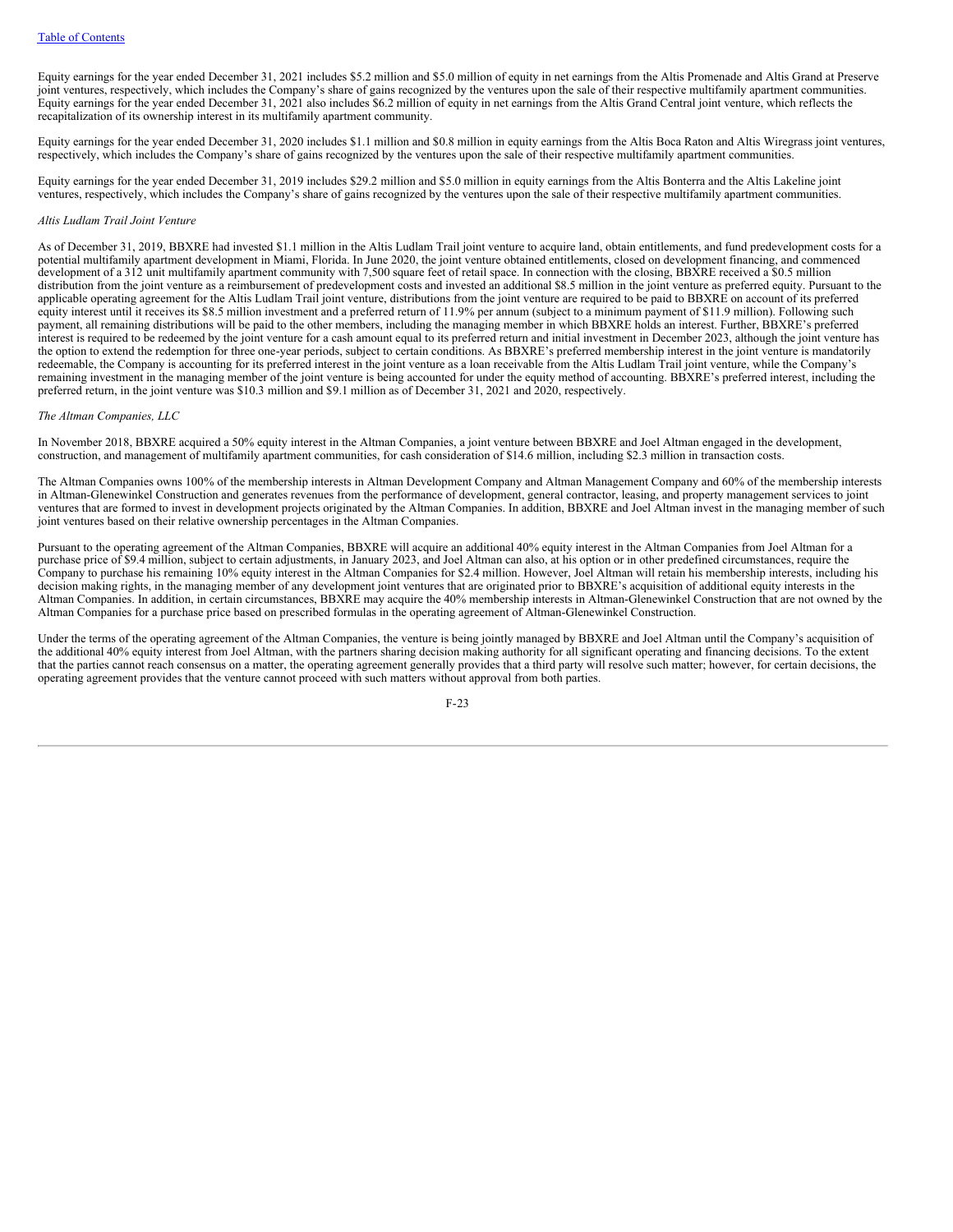In connection with its investment in the Altman Companies, BBXRE acquired interests in the managing member of seven multifamily apartment developments, including four developments in which BBXRE had previously invested as a non-managing member, for aggregate cash consideration of \$8.8 million. As of December 31, 2021, all seven joint ventures had sold their respective multifamily apartment communities. In addition, BBXRE and Joel Altman have each contributed \$3.8 million to ABBX Guaranty, LLC, a joint venture established to provide guarantees on the indebtedness and construction cost overruns of new real estate joint ventures formed by the Altman Companies.

#### *Bayview*

In February 2022, BBXRE agreed to sell its equity interest in the Bayview joint venture to Procacci Development Corporation ("Procacci") for net cash consideration of approximately \$8.9 million. Under the terms of the agreement, Procacci will fully assume the mortgage loan on the property, which currently has an outstanding balance of \$5.0 million, and BBX Capital's existing guaranty on 50% of the outstanding loan balance for any liabilities that occur following the closing. However, the closing of the sale is subject to certain closing conditions, including obtaining a release from the lender of BBX Capital's guaranty on the outstanding loan balance for any liabilities that occur following the closing, and there is no assurance that the transaction will be consummated pursuant to the terms of the agreement, or at all.

#### *Impairment Testing*

As described in Note 2, the Company evaluates its equity method investments for impairment when events or changes in circumstances indicate that the fair values of the investments may be below the carrying values. When a decline in the fair value of an investment is determined to be other-than-temporary, an impairment loss is recorded to reduce the carrying amount of the investment to its fair value. The Company's determination of whether an other-than-temporary impairment has occurred requires significant judgment in which the Company evaluates, among other factors, the fair value of an investment, general market conditions, the duration and extent to which the fair value of an investment is less than cost, and the Company's intent and ability to hold an investment until it recovers. The Company also considers specific adverse conditions related to the financial health and business outlook of the investee, including industry and market performance and expected future operating and financing cash flows.

During the years ended December 31, 2021 and 2020, as a result of disruptions and uncertainty in the U.S. and global economies resulting from, among other things, the COVID-19 pandemic and disruptions in global supply chains, the Company evaluated various factors, including asset-specific factors, overall economic and market conditions, and the excess of the expected profits associated with BBXRE's real estate assets in relation to their carrying amounts, and concluded that, except as discussed below, there had not been a significant decline in the fair value of most of BBXRE's real estate assets, including its investments in unconsolidated real estate joint ventures, that should be recognized as an impairment loss. As part of this evaluation, the Company considered, among other things, sales at its single-family home developments and sales of its multifamily apartment communities. However, during the year ended December 31, 2020, the Company recognized \$2.2 million of impairment losses related to a decline in the estimated fair values of certain of BBXRE's investments in unconsolidated real estate joint ventures, including (i) a joint venture that is developing an office tower, as the market for commercial office space during the year ended December 31, 2020 had been more significantly impacted by the COVID-19 pandemic compared to the single family and multifamily markets in which BBXRE primarily invests, and (ii) a joint venture invested in a multifamily apartment community in which BBXRE purchased its interest following the stabilization of the underlying asset at a purchase price calculated based on assumptions related to the timing and pricing of the sale of the asset, both of which were adversely impacted by the COVID-19 pandemic. The Company estimated the fair value of these investments utilizing a discounted cash flow methodology which estimated the present value of the projected future cash flows expected to be generated from such investments. The Company did not record any impairment charges related to its equity method investments during the years ended December 31, 2021 and 2019.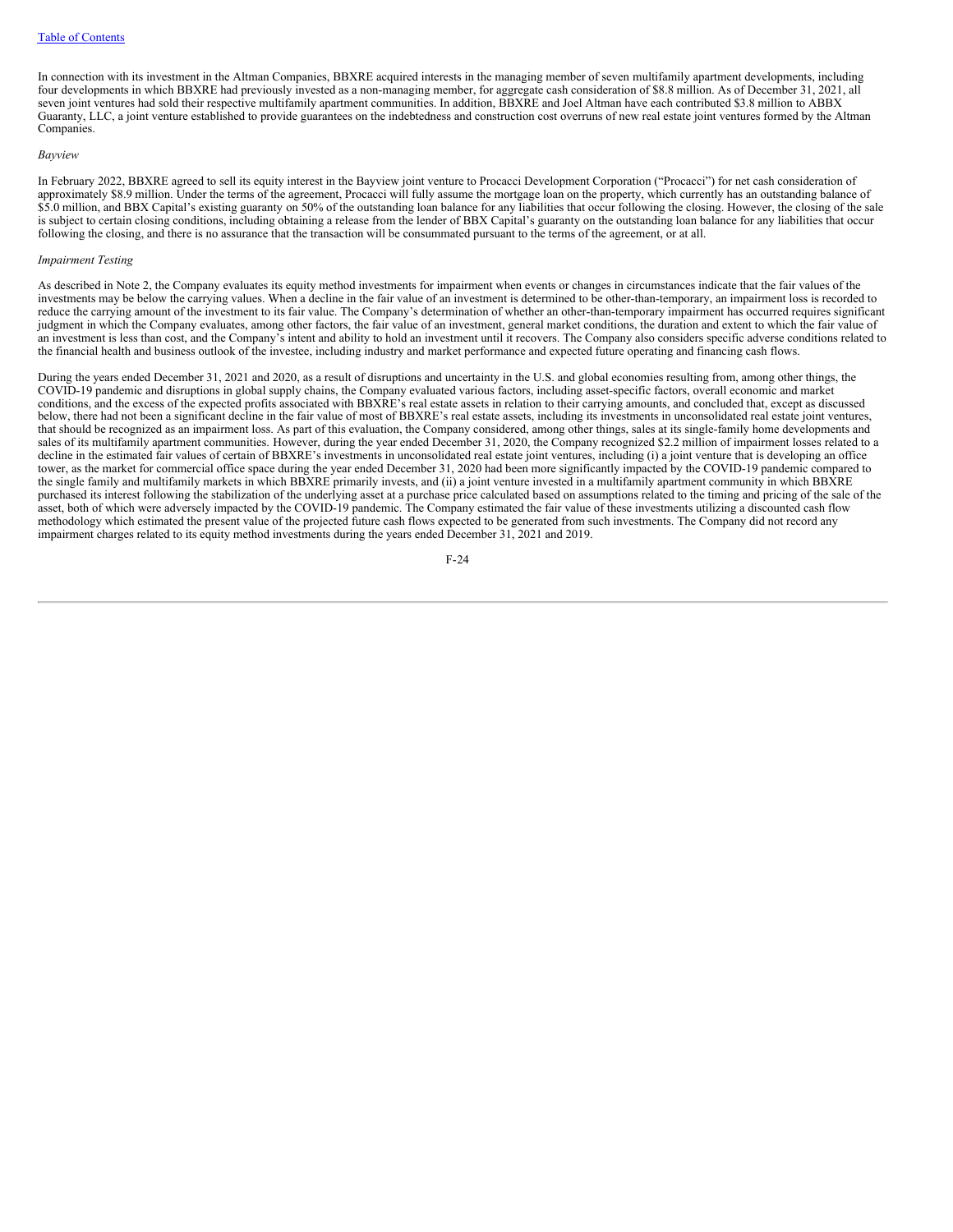*Summarized Financial Information of Certain Unconsolidated Real Estate Joint Ventures*

The tables below set forth financial information, including condensed statements of financial condition and operations, related to the Altman Companies joint venture (in thousands):

|                                           | December 31. |        |  |
|-------------------------------------------|--------------|--------|--|
|                                           | 2021         | 2020   |  |
| <b>Assets</b>                             |              |        |  |
| Cash                                      | 995          | 3,100  |  |
| Properties and equipment                  | 387          | 363    |  |
| Investment in unconsolidated subsidiaries | 7,153        | 6,803  |  |
| Goodwill                                  | 16,683       | 16,683 |  |
| Due from related parties                  | 4,462        | 2,885  |  |
| Other assets                              | 8,662        | 3,445  |  |
| Total assets                              | 38,342       | 33,279 |  |
| <b>Liabilities and Equity</b>             |              |        |  |
| Other liabilities                         | 8,463        | 6,409  |  |
| <b>Total liabilities</b>                  | 8,463        | 6,409  |  |
| Total equity                              | 29,879       | 26,870 |  |
| Total liabilities and equity              | 38,342       | 33,279 |  |

|                                                                                       | For the Years Ended December 31, |           |  |          |          |  |
|---------------------------------------------------------------------------------------|----------------------------------|-----------|--|----------|----------|--|
|                                                                                       |                                  | 2021      |  | 2020     | 2019     |  |
| Total revenues                                                                        |                                  | 8.577     |  | 8.700    | 7.242    |  |
| Other expenses                                                                        |                                  | (11, 755) |  | (10,670) | (9, 493) |  |
| Operating loss                                                                        |                                  | (3,178)   |  | (1.970)  | (2,251)  |  |
| Equity in earnings (losses) from unconsolidated investment in Altman Glenewinkel      |                                  |           |  |          |          |  |
| Construction, LLC                                                                     |                                  | 321       |  | .737     | (913)    |  |
| Net loss                                                                              |                                  | (2,857)   |  | (233)    | (3,164)  |  |
| Equity in net loss of unconsolidated real estate joint venture - The Altman Companies |                                  | (1, 429)  |  |          | (1, 582) |  |

The tables below set forth financial information, including condensed statements of financial condition and operations, related to the Altis Promenade joint venture (in thousands):

|                               | December 31. |        |  |
|-------------------------------|--------------|--------|--|
|                               | 2021         | 2020   |  |
| <b>Assets</b>                 |              |        |  |
| Cash                          | 1,197        | 536    |  |
| Real estate                   | _            | 50,411 |  |
| Other assets                  | 208          | 259    |  |
| Total assets                  | 1,405        | 51,206 |  |
| <b>Liabilities and Equity</b> |              |        |  |
| Notes payable                 | _            | 35,750 |  |
| Other liabilities             | 1,405        | 456    |  |
| Total liabilities             | 1,405        | 36,206 |  |
| Total equity                  |              | 15,000 |  |
| Total liabilities and equity  | 1,405        | 51,206 |  |
|                               |              |        |  |

|                                                                                      | For the Years Ended December 31, |         |          |          |  |
|--------------------------------------------------------------------------------------|----------------------------------|---------|----------|----------|--|
|                                                                                      | 2021                             |         | 2020     | 2019     |  |
| Total revenues                                                                       |                                  | 2.589   | 3,795    | 639      |  |
| Gain on sale of real estate                                                          |                                  | 40.010  |          |          |  |
| Other expenses                                                                       |                                  | (2,635) | (6,238)  | (2, 439) |  |
| Net earnings (loss)                                                                  |                                  | 39,746  | (2, 443) | (1,800)  |  |
| Equity in net earnings of unconsolidated real estate joint venture - Altis Promenade |                                  | 5.178   | (161)    | (119)    |  |
| $F-25$                                                                               |                                  |         |          |          |  |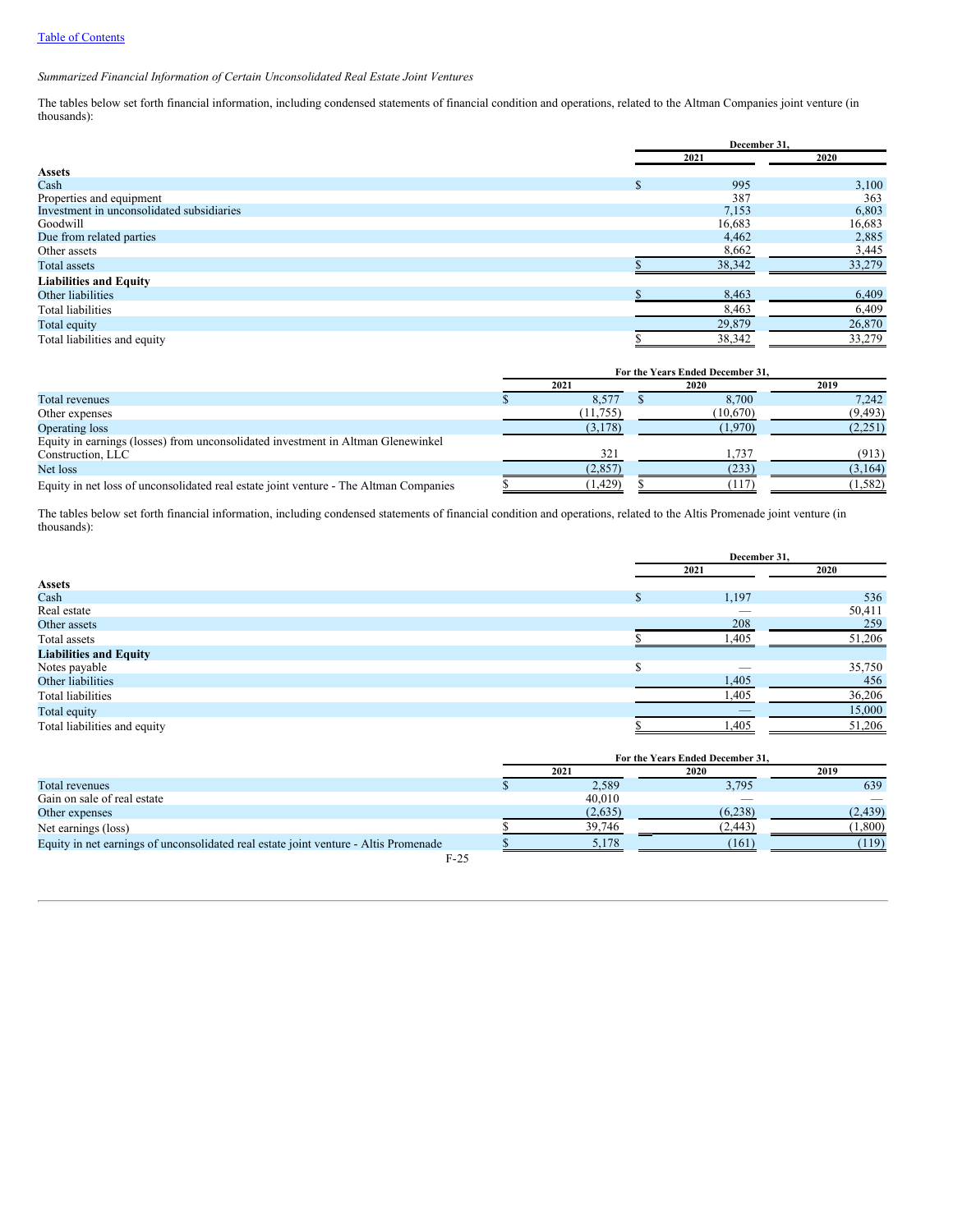The tables below set forth financial information, including condensed statements of financial condition and operations, related to the Altis Grand Central joint venture (in thousands):

|                                      |                | December 31,             |        |  |
|--------------------------------------|----------------|--------------------------|--------|--|
|                                      | 2021           |                          | 2020   |  |
| <b>Assets</b>                        |                |                          |        |  |
| Cash                                 | £.             | $\overline{\phantom{a}}$ | 727    |  |
| Real estate                          |                |                          | 73,703 |  |
| Investment in Altis Grand Central JV |                | 4,879                    |        |  |
| Other assets                         |                |                          | 3,976  |  |
| Total assets                         |                | 4.879                    | 78,406 |  |
| <b>Liabilities and Equity</b>        |                |                          |        |  |
| Notes payable                        | $\sigma$<br>J. | _                        | 54,835 |  |
| Other liabilities                    |                |                          | 5,517  |  |
| <b>Total liabilities</b>             |                |                          | 60,352 |  |
| Total equity                         |                | 4,879                    | 18,054 |  |
| Total liabilities and equity         |                | 4,879                    | 78,406 |  |

|                                                                                          | For the Years Ended December 31. |         |         |       |  |
|------------------------------------------------------------------------------------------|----------------------------------|---------|---------|-------|--|
|                                                                                          |                                  | 2021    | 2019    |       |  |
| Total revenues                                                                           |                                  | 5.735   | 2.630   |       |  |
| Gain on sale of equity interest in joint venture                                         |                                  | 53,537  | __      |       |  |
| Total expenses                                                                           |                                  | (7,180) | (6.294) | (318) |  |
| Net earnings (loss)                                                                      |                                  | 52.092  | (3.664) | (311) |  |
| Equity in net earnings of unconsolidated real estate joint venture - Altis Grand Central |                                  | 6,182   | (406)   | (34)  |  |

The tables below set forth financial information, including condensed statements of financial condition and operations, related to the Altis Grand at the Preserve joint venture (in thousands):

|                               | December 31,             |        |
|-------------------------------|--------------------------|--------|
|                               | 2021                     | 2020   |
| <b>Assets</b>                 |                          |        |
| Cash                          | 1,400                    | 264    |
| Real estate                   | __                       | 46,447 |
| Other assets                  | $\overline{\phantom{a}}$ | 12,518 |
| Total assets                  | ,400                     | 59,229 |
| <b>Liabilities and Equity</b> |                          |        |
| Notes payable                 |                          | 35,782 |
| Other liabilities             | 100                      | 2,971  |
| Total liabilities             | 100                      | 38,753 |
| Total equity                  | 1,300                    | 20,476 |
| Total liabilities and equity  | ,400                     | 59,229 |

|                                                                                              | For the Years Ended December 31. |          |         |      |  |
|----------------------------------------------------------------------------------------------|----------------------------------|----------|---------|------|--|
|                                                                                              |                                  | 2021     | 2020    | 2019 |  |
| Total revenues                                                                               |                                  | 1.965    | 399     |      |  |
| Gain on sale of real estate                                                                  |                                  | 37,675   |         |      |  |
| Other expenses                                                                               |                                  | (3, 476) | (1.645) |      |  |
| Net earnings (loss)                                                                          |                                  | 36,164   | 1,246   |      |  |
| Equity in net earnings of unconsolidated real estate joint venture - Altis Grand at Suncoast |                                  |          |         |      |  |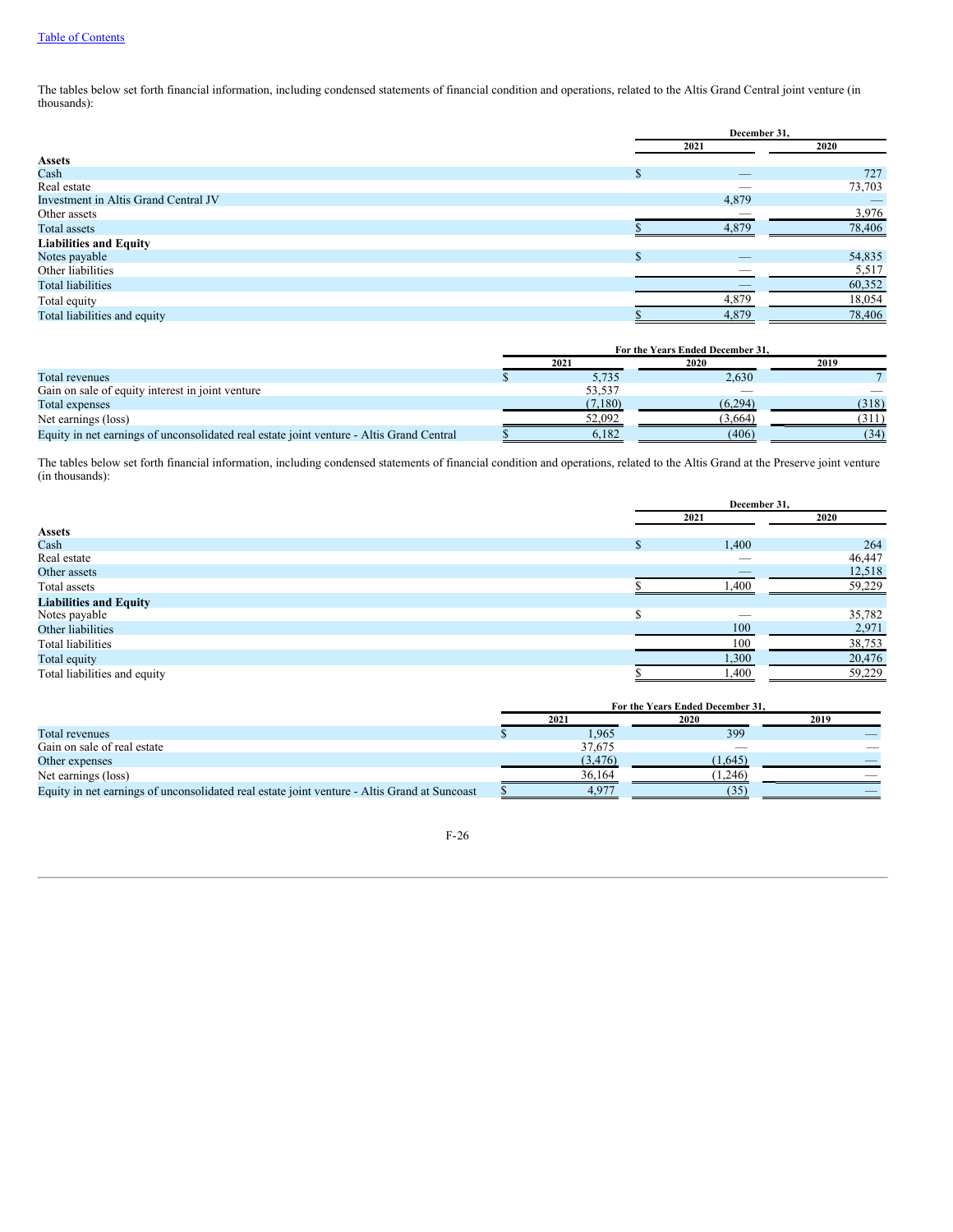## **8. Property and Equipment**

The Company's property and equipment consisted of the following (in thousands):

|                                                    | December 31, |          |  |
|----------------------------------------------------|--------------|----------|--|
|                                                    | 2021         | 2020     |  |
| Land, building and building improvements           | 2,286        | 2,271    |  |
| Leasehold improvements                             | 22,523       | 5,554    |  |
| Office equipment, furniture, fixtures and software | 22,442       | 14,421   |  |
| Transportation                                     | 407          | 515      |  |
|                                                    | 47,658       | 22,761   |  |
| Accumulated depreciation                           | (17,047)     | (14,958) |  |
| Property and equipment, net                        | 30,611       | 7,803    |  |

During the years ended December 31, 2021, 2020, and 2019, the Company recognized approximately \$4.1 million, \$5.1 million, and \$6.4 million, respectively, of depreciation expense from continuing operations related to its property and equipment which is reflected in selling, general and administrative expenses and cost of trade sales in the Company's statements of operations and comprehensive income.

As described in Note 2, the Company tests its long-lived assets, including property and equipment, for recoverability whenever events or changes in circumstances indicate that the carrying amount of such assets or asset groups may not be recoverable. During the year ended December 31, 2020, the Company concluded that the effects of the COVID-19 pandemic indicated that the carrying amount of certain of its property and equipment may not be recoverable, including asset groups associated with certain of its retail locations which were temporarily closed as a result of the pandemic. In such circumstances, the Company compared its estimated undiscounted cash flows expected to result from the use of such assets or asset groups with their respective carrying amounts, and to the extent that such carrying amounts were in excess of the related undiscounted cash flows, the Company estimated the fair values of the applicable assets or asset groups and recognized impairment losses based on the excess of the carrying amounts of such assets or asset groups over their estimated fair values.

As a result of the Company's testing of its property and equipment for impairment, the Company recognized impairment losses of \$1.3 million during the year ended December 31, 2020 related primarily to leasehold improvements associated with certain of IT'SUGAR's retail locations. The recognition of these impairment losses primarily resulted from the effects of the COVID-19 pandemic on the estimated cash flows expected to be generated by the related assets. The Company did not record any impairment losses from continuing operations related to property and equipment during the years ended December 31, 2021 and 2019.

## **9. Goodwill and Intangible Assets**

#### *Goodwill*

The activity in the balance of the Company's goodwill was as follows (in thousands):

|                                                       | For the Years Ended December 31, |         |                          |        |  |
|-------------------------------------------------------|----------------------------------|---------|--------------------------|--------|--|
|                                                       |                                  | 2021    | 2020                     | 2019   |  |
| <b>Balance, beginning of period</b>                   |                                  | 8,277   | 37,248                   | 37,248 |  |
| Acquisitions                                          |                                  |         | 8,277                    |        |  |
| Deconsolidation of IT'SUGAR                           |                                  |         | (14, 864)                |        |  |
| IT'SUGAR emergence from bankruptcy                    |                                  | 14,274  | $\overline{\phantom{a}}$ |        |  |
| Impairment losses                                     |                                  | _       | (22, 384)                |        |  |
| Colonial Elegance acquisition adjustments to goodwill |                                  | (4,137) | $-$                      |        |  |
| <b>Balance, end of period</b>                         |                                  | 18,414  |                          | 37,248 |  |

In June 2021, IT'SUGAR emerged from Chapter 11 bankruptcy pursuant to a plan of reorganization confirmed by the Bankruptcy Court. As a result of the confirmation and effectiveness of the plan and the revesting of its equity interests in IT'SUGAR, the Company was deemed to have reacquired a controlling financial interest in IT'SUGAR and consolidated the results of IT'SUGAR into its consolidated financial statements as of the Effective Date. The Company applied the acquisition method of accounting to the consolidation of IT'SUGAR on the Effective Date and recognized \$14.3 million of goodwill. See Note 23 for further discussion of the IT'SUGAR bankruptcy proceedings and the Company's application of the acquisition method of accounting to the consolidation of IT'SUGAR. The goodwill associated with reacquiring a controlling financial interest in IT'SUGAR is included in the BBX Sweet Holdings category for segment reporting. F-27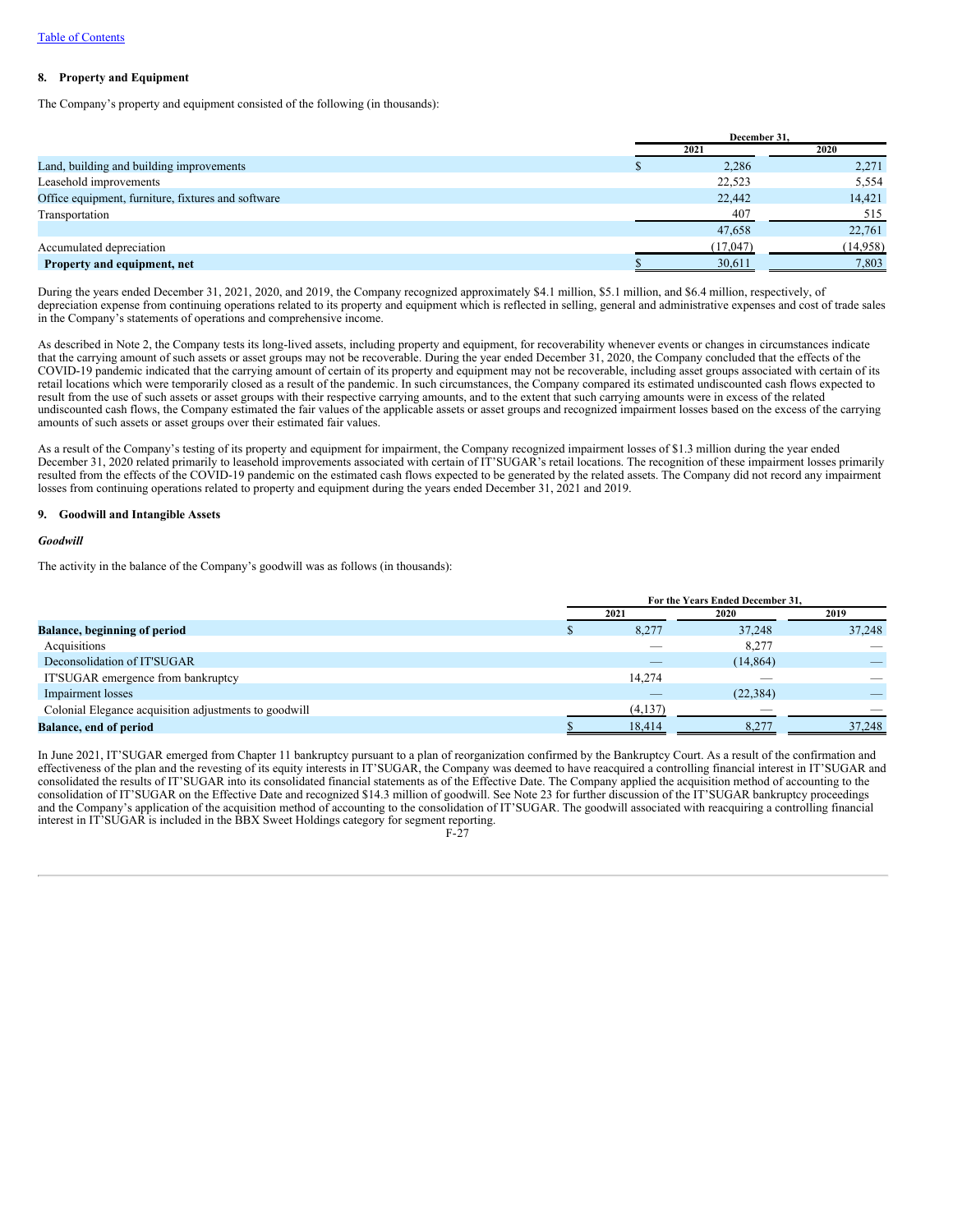In connection with the Colonial Elegance acquisition, as of December 31, 2020, the Company reported a provisional purchase price allocation related to Renin's acquisition of Colonial Elegance and recognized \$8.3 million of goodwill based on the Company's preliminary estimates of the fair values of the assets acquired and liabilities assumed at the acquisition date. During the year ended December 31, 2021, the Company finalized its valuation associated with Colonial Elegance and updated its purchase price allocation based on the final valuation, which resulted in the reduction of the goodwill associated with the acquisition of Colonial Elegance acquisition to \$4.1 million. The goodwill associated with the Colonial Elegance acquisition is included in the Renin category for segment reporting.

## *Impairment Testing*

As described in Note 2, the Company tests goodwill for potential impairment on an annual basis as of December 31 or during interim periods if impairment indicators exist. During the years ended December 31, 2021 and 2019, the Company determined that its goodwill was not impaired. The evaluation of goodwill for impairment includes estimates, judgments and assumptions that we believe are reasonable under the circumstances; however, actual results may differ from these estimates and assumptions, particularly in light of the ongoing disruptions and uncertainty in the U.S. and global economics and global supply chains. In particular, the Company's estimated fair value of the Renin reporting unit included, among other things, various assumptions related to the impact of disruptions and uncertainty in the U.S. and global economies and global supply chains on Renin's operations, and the estimate of the fair value of Renin under the discounted cash flow methodology assumed that the supply chain disruptions and material shortages that are currently having a negative impact on Renin's gross margins will be resolved by the end of 2022. If the ongoing supply chain disruptions and material shortages are not resolved within the anticipated timeframes, the estimated fair value of the Renin reporting unit may continue to decline, and the Company may be required to record goodwill impairment charges in future periods. Similarly, with respect to IT'SUGAR, the Company estimates that i) there will not be a material permanent decline in the demand for IT'SUGAR's products in the future, ii) IT'SUGAR will ultimately be able implement its long-term strategy to reinvest in and grow its business, and iii) IT'SUGAR will be able to manage supply chain and cost pressures through price increases.

During the year ended December 31, 2020, the Company concluded that the effects of the COVID-19 pandemic, including the recessionary economic environment and the impact on certain of the Company's operations, indicated that it was more likely than not that the fair values of certain of its reporting units with goodwill had declined below the respective carrying amounts of such reporting units as of March 31, 2020. As a result, the Company tested the goodwill associated with such reporting units for impairment by estimating the fair values of the respective reporting units as of March 31, 2020 and recognized goodwill impairment losses of \$20.3 million associated with the IT'SUGAR reporting unit and \$2.1 million associated with certain of its other reporting units. The Company primarily utilized a discounted cash flow methodology to estimate the fair values of these reporting units and used the relevant market approaches to support the reasonableness of its estimated fair values under the income approach. Further, on September 22, 2020, the Company deconsolidated IT'SUGAR as a result of IT'SUGAR filing the Bankruptcy Cases and derecognized the remaining IT'SUGAR goodwill balance of approximately \$14.9 million as of that date.

The decline in the estimated fair values of these reporting units from December 31, 2019 primarily resulted from the effects of the COVID-19 pandemic on these businesses. In particular, the decline in the estimated fair value of IT'SUGAR during the year ended December 31, 2020 reflected the impact on the Company's estimated future cash flows of the temporary closure of IT'SUGAR's retail locations commencing in March 2020, including the liabilities incurred by IT'SUGAR during the shutdown, and considered scenarios in which IT'SUGAR's business and sales volumes would stabilize following the phased reopening of its retail locations. The Company's estimated discount rate applicable to IT'SUGAR's cash flows was also increased to reflect, among other things, changes in market conditions, the uncertainty of the duration and severity of the economic downturn, uncertainty related to the retail environment and consumer behavior, uncertainty related to IT'SUGAR's ability to stabilize its operations and implement its long-term strategies for its business, and the deterioration in IT'SUGAR's financial condition as a result of the effects of the COVID-19 pandemic, including its lack of sufficient liquidity for its operations during 2020.

#### *Intangible Assets*

The Company's intangible assets consisted of the following (in thousands):

|                          | December 31, |          |  |  |
|--------------------------|--------------|----------|--|--|
|                          | 2021         | 2020     |  |  |
| Trademarks               | 16,762       | 7,747    |  |  |
| Customer relationships   | 18,752       | 15,877   |  |  |
| Other                    | 379          | 384      |  |  |
|                          | 35,893       | 24,008   |  |  |
| Accumulated amortization | (3,911)      | (1, 588) |  |  |
| Total intangible assets  | 31.982       | 22,420   |  |  |

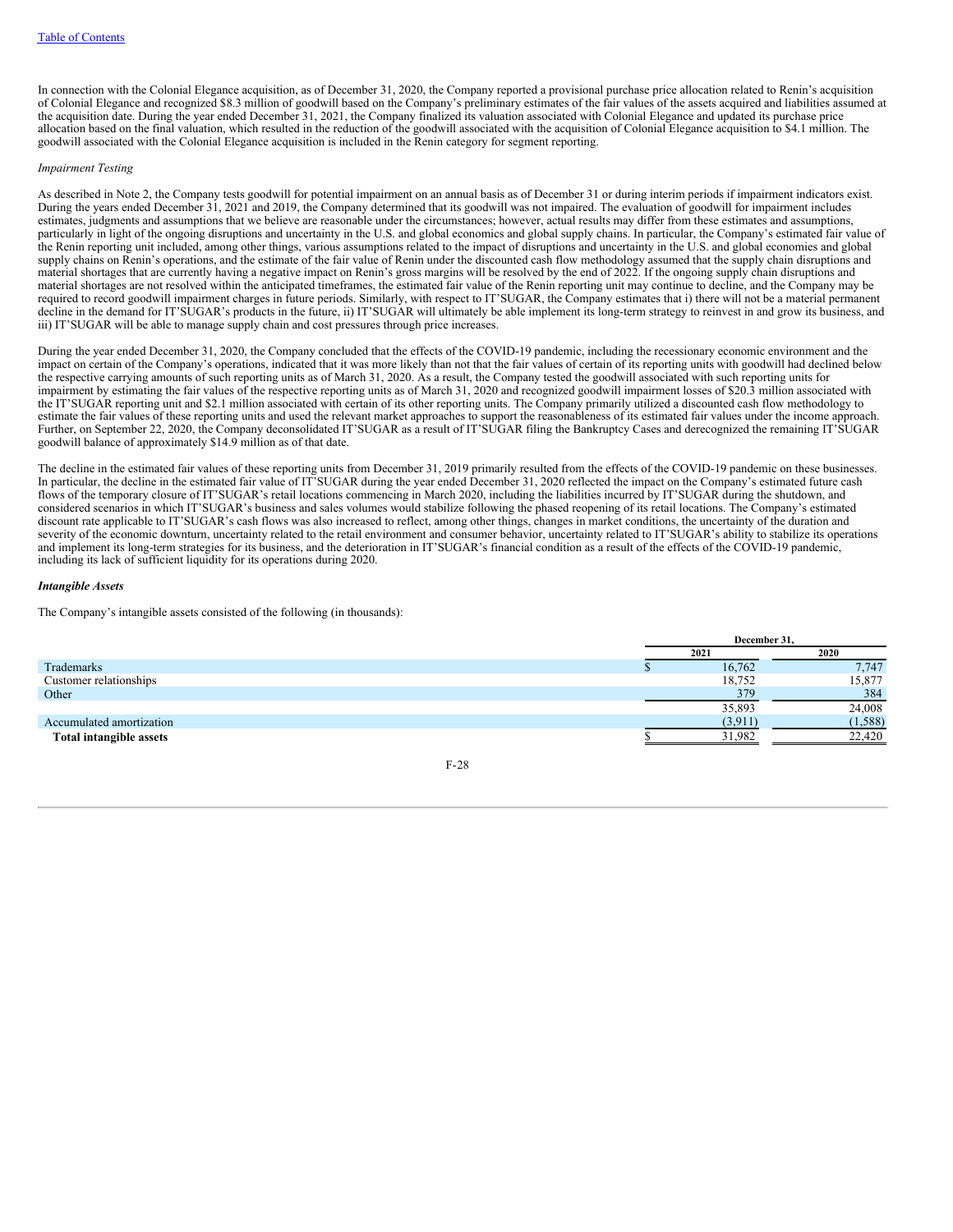Trademarks and customer relationships are amortized using the straight-line method over their expected useful lives, which range from 12 to 20 years.

On September 22, 2020, the Company deconsolidated IT'SUGAR as a result of IT'SUGAR filing the Bankruptcy Cases and derecognized \$3.2 million of intangible assets related to IT'SUGAR, including the intangible asset related to its trademark. In June 2021, IT'SUGAR emerged from Chapter 11 bankruptcy and recognized \$9.7 million of trademark intangible assets.

In October 2020, the Company recognized \$2.9 million, \$18.7 million and \$0.2 million of trademark, customer relationships and noncompetition agreements associated with Renin's acquisition of Colonial Elegance.

#### *Amortization Expense*

During the years ended December 31, 2021, 2020, and 2019, the Company recognized approximately \$2.3 million, \$0.7 million and \$0.6 million, respectively, of amortization expense related to its intangible assets which is reflected in selling, general and administrative expenses in the Company's consolidated statements of operations and comprehensive income.

The table below sets forth the estimated aggregate amortization expense of intangible assets during each of the five years subsequent to December 31, 2021 (in thousands):

#### **Years Ending December 31, Total**

| rears Enume December 31, | TULAI              |
|--------------------------|--------------------|
| 2022                     | E7E<br>ر ر د ک     |
| 2023                     | 575<br>ر رود       |
| 2024                     | $E \pi E$<br>2.919 |
| 2025                     | $- - -$<br>ر رود   |
| 2026                     | $E \pi E$<br>2.919 |
|                          |                    |

#### *Impairment Testing*

As described in Note 2, the Company tests its long-lived assets, including amortizable intangible assets and asset groups that include amortizable intangible assets, for recoverability whenever events or changes in circumstances indicate that the carrying amount of such assets or assets groups may not be recoverable. Due to effects of the COVID-19 pandemic during 2020 and the ongoing losses associated with certain of BBX Sweet Holdings' businesses in the confectionery industry and strategic initiatives related to such businesses, the Company tested certain asset groups associated with these businesses for recoverability during the years ended December 31, 2021, 2020 and 2019, and determined that the estimated undiscounted future cash flows exceeded the carrying amounts of the asset groups. Accordingly, the Company did not recognize any impairment losses associated with its intangible assets during the years ended December 31, 2021, 2020 and 2019.

#### **10. Leases**

BBX Capital and its subsidiaries are lessees under various operating leases for retail stores, office space, equipment, and vehicles. Many of the Company's lease agreements include one or more options to renew, with renewal terms that can extend the lease term from one to seven years, and the exercise of such renewal options is generally at the Company's discretion. Certain of the Company's lease agreements include rental payments based on a percentage of sales generated at the leased location, including in some cases based on a specified percentage of all sales at the leased location and in other cases based on a specified percentage of sales over contractually specified sales levels. Further, other lease agreements include rental payments adjusted periodically for inflation. The Company's lease agreements do not contain material residual value guarantees or material restrictive covenants.

The Company recognizes right-of-use assets and lease liabilities associated with lease agreements with an initial term of 12 months or greater, while lease agreements with an initial term of 12 months or less are not recorded in the Company's statement of financial condition. The Company generally does not include lease payments associated with renewal options that are exercisable at its discretion in the measurement of its right-of-use assets and lease liabilities as it is not reasonably certain that such options will be exercised. The table below sets forth information regarding the Company's lease agreements which had an initial term of greater than 12 months (dollars in thousands):

|                                               | As of                    | As of                            |
|-----------------------------------------------|--------------------------|----------------------------------|
|                                               | <b>December 31, 2021</b> | December 31' 2020 <sup>(2)</sup> |
| Operating lease assets                        | 90.639                   | 13.488                           |
| Operating lease liabilities                   | 103.262                  | 14.141                           |
| Weighted average remaining lease term (years) | ے ،                      | 7.0                              |
| Weighted average discount rate $(1)$          | 4.20 $%$                 | 5.36 %                           |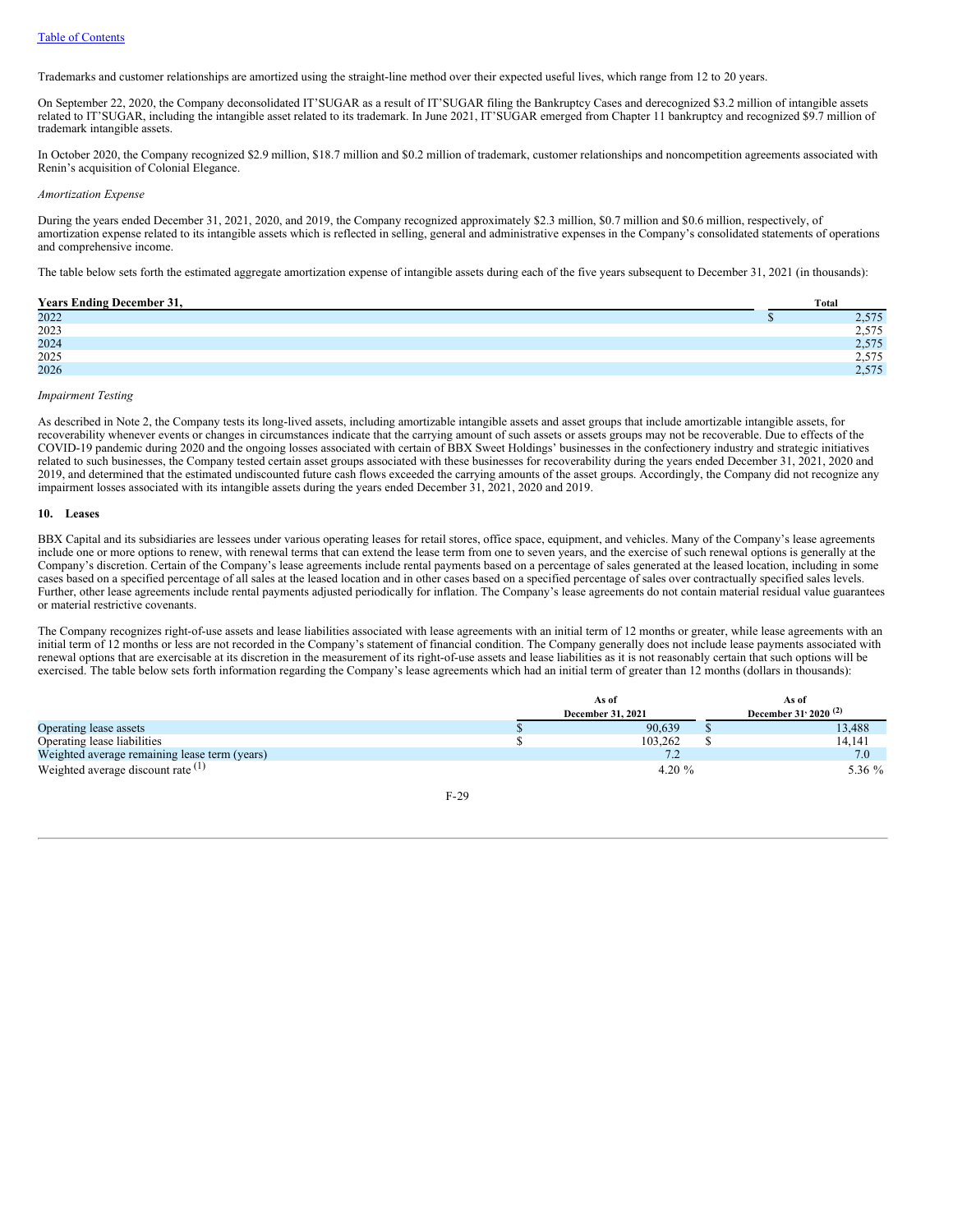- (1) As most of the Company's lease agreements do not provide an implicit rate, the Company estimates incremental secured borrowing rates corresponding to the maturities of its lease agreements to determine the present valu
- rates applicable to its recently issued debt and credit facilities and prevailing financial market conditions.<br>(2) Excludes IT'SUGAR's operating leases. On September 22, 2020, the Company deconsolidated IT'SUGAR as a resul lease assets and liabilities. IT'SUGAR's operating leases are included in the table as of December 31, 2021.

The Company generally recognizes lease costs associated with its operating leases on a straight-line basis over the lease term, while variable lease payments that do not depend on an index or rate are recognized as variable lease costs in the period in which the obligation for those payments is incurred. The table below sets forth information regarding the Company's lease costs which are included in cost of trade sales and selling, general, and administrative expenses in the Company's consolidated statements of operations (in thousands):

|                             | For the Years Ended      |  |                          |  |
|-----------------------------|--------------------------|--|--------------------------|--|
|                             | <b>December 31, 2021</b> |  | <b>December 31, 2020</b> |  |
| Fixed lease costs           | 10.973                   |  | 14.111                   |  |
| Short-term lease costs      | 1,582                    |  | 283                      |  |
| Variable lease costs        | 6.291                    |  | 3,584                    |  |
| Total operating lease costs | 18.846                   |  | 17.978                   |  |

Included in the Company's statement of cash flows under operating activities for the years ended December 31, 2021, 2020 and 2019 was \$9.2 million, \$7.6 million and \$18.7 million, respectively, of cash paid for amounts included in the measurement of lease liabilities. During the years ended December 31, 2021 and 2020, the Company obtained \$32.9 million and \$4.7 million, respectively, of right-of-use assets in exchange for operating lease liabilities.

The table below sets forth information regarding the maturity of the Company's operating lease liabilities as of December 31, 2021 (in thousands):

| Period Ending December 31,         |         |
|------------------------------------|---------|
| 2022                               | 17,847  |
| 2023                               | 18,675  |
| 2024                               | 16,551  |
| 2025                               | 15,627  |
| 2026                               | 13,179  |
| After 2026                         | 38,779  |
| Total lease payments               | 120,658 |
| Less: interest                     | 17,396  |
| Present value of lease liabilities | 103,262 |

The above operating lease payments exclude \$1.7 million of legally binding minimum lease payments for lease agreements executed but not yet commenced, as the Company has not received possession of the leased property.

#### *Impairment Testing*

As described in Note 2, the Company tests its long-lived assets, including right-of-use assets and asset groups that include right-of-use assets, for recoverability whenever events or changes in circumstances indicate that the carrying amount of such assets or asset groups may not be recoverable. During the year ended December 31, 2020, the Company concluded that the effects of the COVID-19 pandemic indicated that the carrying amount of certain of its asset groups that include right-of-use assets may not be recoverable, including asset groups associated with certain of its retail locations which were temporarily closed as a result of the pandemic. In such circumstances, the Company compared its estimated undiscounted cash flows expected to result from the use of such asset groups with their respective carrying amounts, and to the extent that such carrying amounts were in excess of the related undiscounted cash flows, the Company estimated the fair values of the applicable asset groups and recognized impairment losses based on the excess of the carrying amounts of such asset groups over their estimated fair values. In certain circumstances, the Company estimated the fair value of individual assets within its asset groups, including right-of-use assets associated with its retail locations, to determine the extent to which an impairment loss should be allocated to such assets.

As a result of the Company's testing of certain of its right-of-use assets for impairment, the Company recognized impairment losses of \$4.1 million during the years ended December 31, 2020 related primarily to right-of-use assets associated with certain of IT'SUGAR's retail locations. The recognition of these impairment losses primarily resulted from the effects of the COVID-19 pandemic on the estimated cash flows expected to be generated by the related asset groups. The Company did not record any impairment losses from continuing operations related to right-of-use assets during the years ended December 31, 2021 and 2019.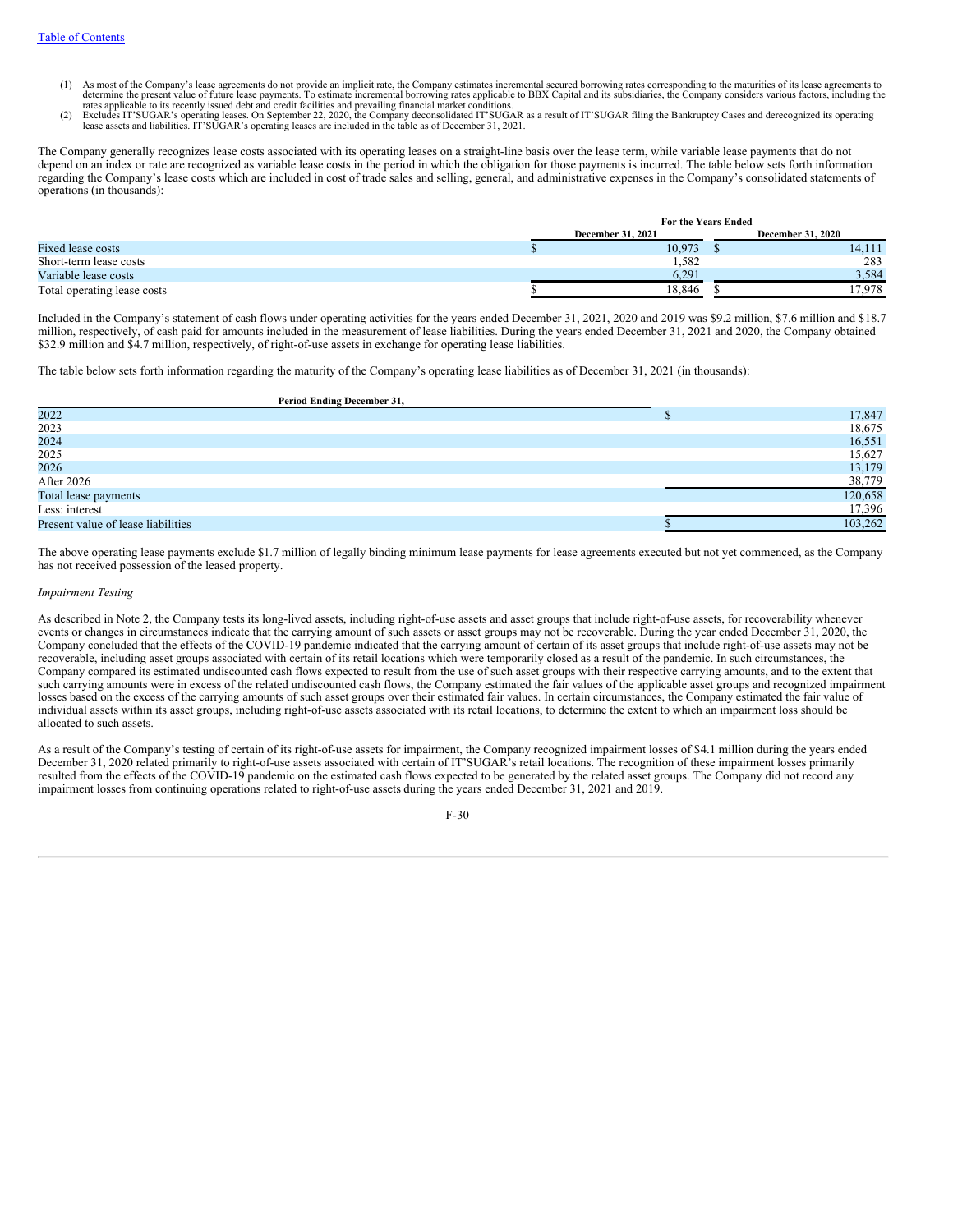## **11. Notes Payable and Other Borrowings**

The table below sets forth information regarding the Company's notes payable and other borrowings (dollars in thousands):

|                                                   | <b>December 31, 2021</b>      |                         |  |                                                          |                        | <b>December 31, 2020</b> |                                                          |
|---------------------------------------------------|-------------------------------|-------------------------|--|----------------------------------------------------------|------------------------|--------------------------|----------------------------------------------------------|
|                                                   | <b>Debt</b><br><b>Balance</b> | <b>Interest</b><br>Rate |  | Carrying<br><b>Amount of</b><br>Pledged<br><b>Assets</b> | Debt<br><b>Balance</b> | Interest<br>Rate         | Carrying<br><b>Amount</b> of<br>Pledged<br><b>Assets</b> |
| <b>Community Development District Obligations</b> | 7.657                         | $2.40 - 6.00\%$         |  | 9.669                                                    | 27.565                 | $4.25 - 6.00\%$          | 42,230                                                   |
| TD Bank Term Loan and Line of Credit              | 44.363                        | 3.78%                   |  |                                                          | 45,573                 | 3.30%                    | $^{(1)}$                                                 |
| IberiaBank Revolving Line of Credit (2)           | 2.041                         | 3.75%                   |  | (3)                                                      |                        |                          |                                                          |
| IberiaBank Note (2)                               | 1,418                         | 3.50%                   |  | 1,802                                                    |                        |                          |                                                          |
| Centennial Bank Note (2)                          | _                             |                         |  |                                                          | 1.428                  | 5.25%                    | 1,840                                                    |
| Other                                             | 26                            | $4.22\%$                |  | $\overline{\phantom{a}}$                                 | 43                     | $4.22\%$                 |                                                          |
| Unamortized debt issuance costs                   | (622)                         |                         |  |                                                          | (1,126)                |                          |                                                          |
| Total notes navable and other borrowings          | 54 883                        |                         |  |                                                          | 73 483                 |                          |                                                          |

#### **Total notes payable and other borrowings** \$ 54,883 \$ 73,483

The collateral is a blanket lien on Renin's assets and the Company's ownership interest in Renin.

 $(2)$  BBX Capital is the guarantor on the note.<br>(3) The collateral is a blanket lien on BBX S The collateral is a blanket lien on BBX Sweet Holdings' assets.

#### *Community Development District Obligations*

A community development district or similar development authority ("CDD") is a unit of local government created under various state and/or local statutes to encourage planned community development and allow for the construction of infrastructure improvements through alternative financing sources, including the tax-exempt bond markets. A CDD is generally created through the approval of the local city or county in which the CDD is located and is controlled by a board of supervisors representing the landowners within the CDD. In connection with BBXRE's development of the Beacon Lakes Community, The Meadow View at Twin Creeks CDD (the "Beacon Lakes CDD") was formed by St. Johns County, Florida to use bond financing to fund the construction of infrastructure improvements at the Beacon Lakes Community. The Beacon Lakes CDD issues bonds periodically to fund ongoing construction of the Beacon Lakes Community, and in November 2021, May 2020, February 2019, November 2018, and November 2016, the Beacon Lakes CDD issued bonds in the amount of \$5.1 million, \$8.6 million, \$8.1 million, \$16.5 million, and \$21.4 million, respectively.

The obligation to pay principal and interest on the bonds issued by the Beacon Lakes CDD is assigned to each parcel within the CDD, and the Beacon Lakes CDD has a lien on each parcel. If the owner of the parcel does not pay this obligation, the Beacon Lakes CDD can foreclose on the lien. The CDD bond obligations, including interest and the associated lien on the property, are typically payable, secured, and satisfied by revenues, fees, or assessments levied on the property benefited. The assessments to be levied by the CDD are fixed or determinable amounts.

The CDD bond obligations outstanding as of December 31, 2021 have fixed interest rates ranging from 2.40% to 6.00% and mature at various times during the years 2026 through 2052. The Company at its option has the ability to repay a specified portion of the bonds at the time that it sells developed lots in the Beacon Lakes Community.

Upon the issuance of CDD bond obligations by the Beacon Lakes CDD, the Company records an obligation for the CDD bond obligations with a corresponding increase in other assets. The CDD bonds are secured by a lien on the Beacon Lakes property, which is included in real estate in the Company's consolidated statement of financial condition and had a carrying amount of \$9.1 million as of December 31, 2021. The Company relieves the CDD bond obligation associated with a particular parcel when the purchaser of the property assumes the obligation, which occurs automatically upon such purchaser's acquisition of the property, or upon the repayment of the obligation by the Company. Included in other assets in the Company's consolidated statements of financial condition as of December 31, 2021 and 2020 was \$0.6 million and \$1.4 million, respectively, of construction funds receivable from the issuance of CDD bond obligations that the Company does not have the right of setoff on its CDD bond obligations. Construction funds receivable associated with the CDD bond obligations are reduced with a corresponding increase in real estate inventory when the CDD disburses the funds to contractors for the construction of infrastructure improvements.

#### *Toronto-Dominion Bank ("TD Bank") Term Loan and Operating Loan*

Since May 2017, Renin has maintained a credit facility with TD Bank, and in October 2020, Renin amended and restated the facility in connection with the acquisition of Colonial Elegance.

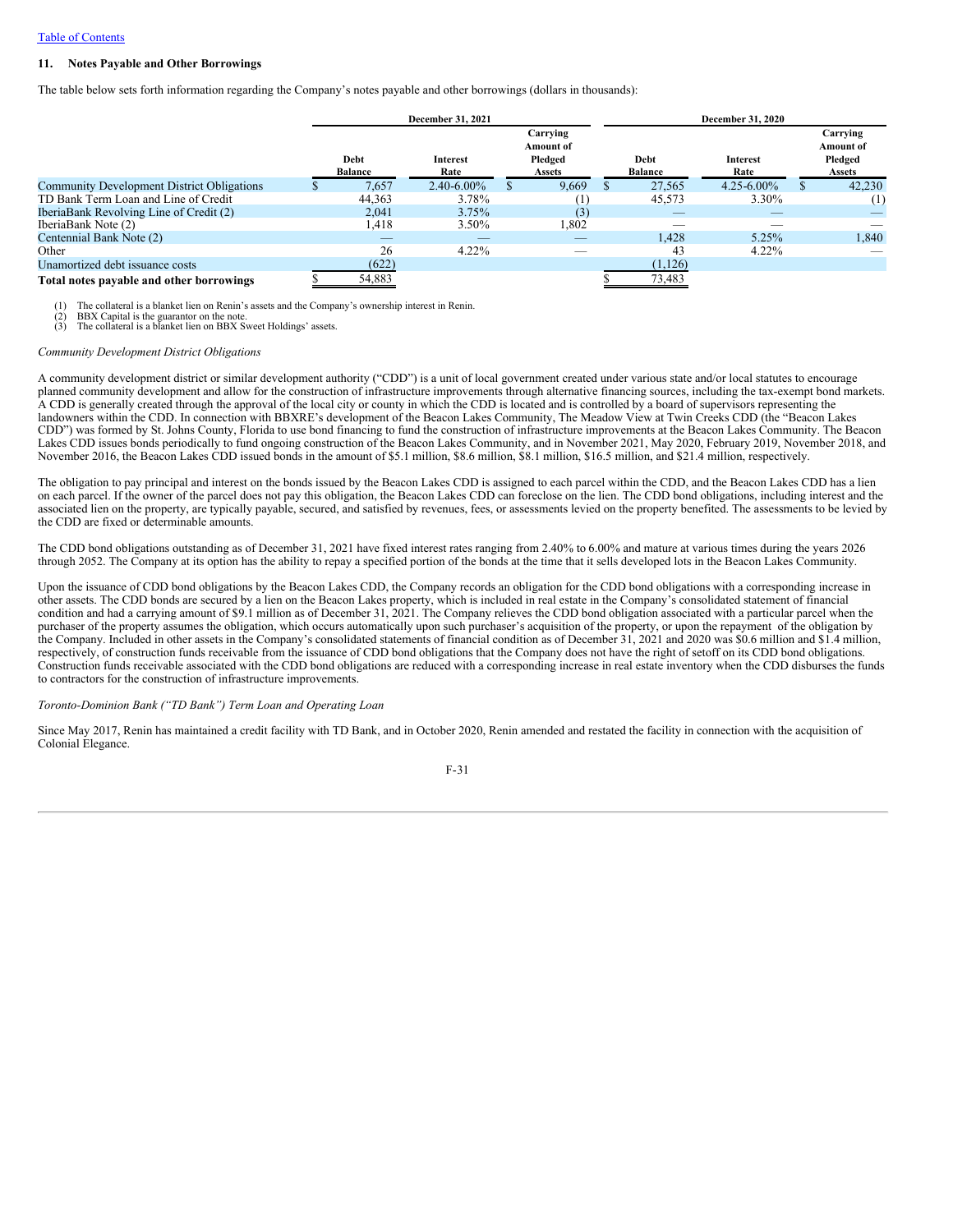Under the terms and conditions of the initial credit facility, TD Bank provided loans under a revolving operating loan for up to approximately \$16.3 million based on available collateral, as defined in the facility, and subject to Renin's compliance with the terms and conditions of the facility, including certain specific financial covenants. Through February 2020, the credit facility also provided for term loans for up to \$1.7 million. However, in February 2020, the credit facility was amended to replace the existing debt service coverage ratio with an interest coverage ratio, and in connection with the amendment to the credit facility, Renin repaid the outstanding balance of the term loans with borrowings from the revolving operating loan. In July 2020, the credit facility was also amended to extend the maturity date of the facility from September 2020 to September 2022.

In October 2020, the credit facility with TD Bank was amended and restated to include a \$30.0 million term loan, increase the availability under the revolving operating loan to \$20 million, and extend the maturity of the facility to October 2025. Renin utilized \$30.0 million of proceeds under the term loan and approximately \$8.0 million of proceeds under the revolving operating loan in connection with the acquisition of Colonial Elegance.

In July 2021, Renin's credit facility with TD Bank was amended effective June 30, 2021 to temporarily increase the availability under the revolving line of credit from \$20.0 million to \$24.0 million through December 31, 2021. In addition, the amendment to the credit facility temporarily increased the maximum total leverage ratio included in the financial covenants of the facility but prohibited Renin from making distributions to BBX Capital through July 1, 2022, at which time the leverage ratio and Renin's ability to make distributions to the Company will revert to the requirements under the facility immediately prior to the amendment.

In November 2021, Renin's credit facility with TD Bank was further amended effective September 30, 2021 to extend the prior increase in the availability under the revolving line of credit from \$20.0 million to \$24.0 million through December 31, 2022, at which time the availability under the line of credit will revert to \$20.0 million and any amounts outstanding in excess of \$20.0 million must be repaid by Renin. In addition, the November amendment to the credit facility i) waived the requirement for Renin to comply with the maximum total leverage ratio included in the financial covenants of the facility as of September 30, 2021 (but does not waive the requirement for any future period), ii) extended the prior increase in the maximum total leverage ratio through December 31, 2022, iii) modified the calculation of the maximum total leverage ratio, and iv) included an additional financial covenant related to Renin meeting certain minimum levels of specified operating results from November 2021 through December 2022. Further, the November amendment prohibits Renin from making distributions to BBX Capital through December 31, 2022. On January 1, 2023, the financial covenants under the facility and Renin's ability to make distributions to the Company will revert to the requirements under the facility prior to the amendments in 2021. The amount outstanding on the revolving operating loan was \$16.6 million as of December 31, 2021.

Amounts outstanding under the term loan and revolving operating loan bear interest at (i) the Canadian Prime Rate plus a spread between 1.375% to 2.875% per annum, (ii) the United States Base Rate plus a spread between 1.00% to 2.50% per annum, or (iii) LIBOR or Canadian Bankers' Acceptance Rate, in each case plus a spread between 2.875% to 4.375% per annum, with the spreads applicable to each rate depending on Renin's total leverage. In addition to ongoing payments of interest under the term loan and revolving operating loan, the term loan requires quarterly payments of principal based on a stated percentage of the original principal amount of \$30.0 million, with approximately 37.5% of the original principal amount due at maturity in October 2025.

Renin has guaranteed the obligations of the borrowers under the credit facility, and the facility is collateralized by all of Renin's assets. In addition, the Company entered into a Pledge Agreement pursuant to which it pledged all of its membership interests in Renin as security for the borrower's obligations under the amended and restated credit facility.

As of December 31, 2021, there was \$7.4 million available to Renin under the TD Bank revolving line of credit, subject to available collateral and the terms of the facility, and Renin was in compliance with all financial debt covenants under the credit facility. However, adverse events, including, but not limited to, i) the effects of the COVID-19 pandemic on Renin's operations, ii) supply chain disruptions and the related impacts on shipping and product costs, and iii) the loss of sales from one or more major customers, have impacted Renin's ability to remain in compliance with the financial covenants under its credit facility with TD Bank. If Renin is unable to maintain compliance with its debt covenants and obtain waivers if it is not in compliance with such covenants, Renin will no longer be able to access its revolving line of credit, may have to repay all or a portion of its borrowings prior to the scheduled maturity date, and/or provide additional collateral for such borrowings, any of which would have a material adverse effect on the Company's liquidity, financial position, and results of operations. Although Renin was in compliance with the financial covenants under the credit facility as of December 31, 2021, Renin is not currently in compliance with certain financial covenants under the facility that are calculated as of January and February 2022. Renin is in discussions with TD Bank to address this issue, whether through a waiver of such covenants or a modification to the facility. If Renin in unable to reach a satisfactory resolution with TD Bank, this would have a material adverse effect on the Company's financial position and results of operations.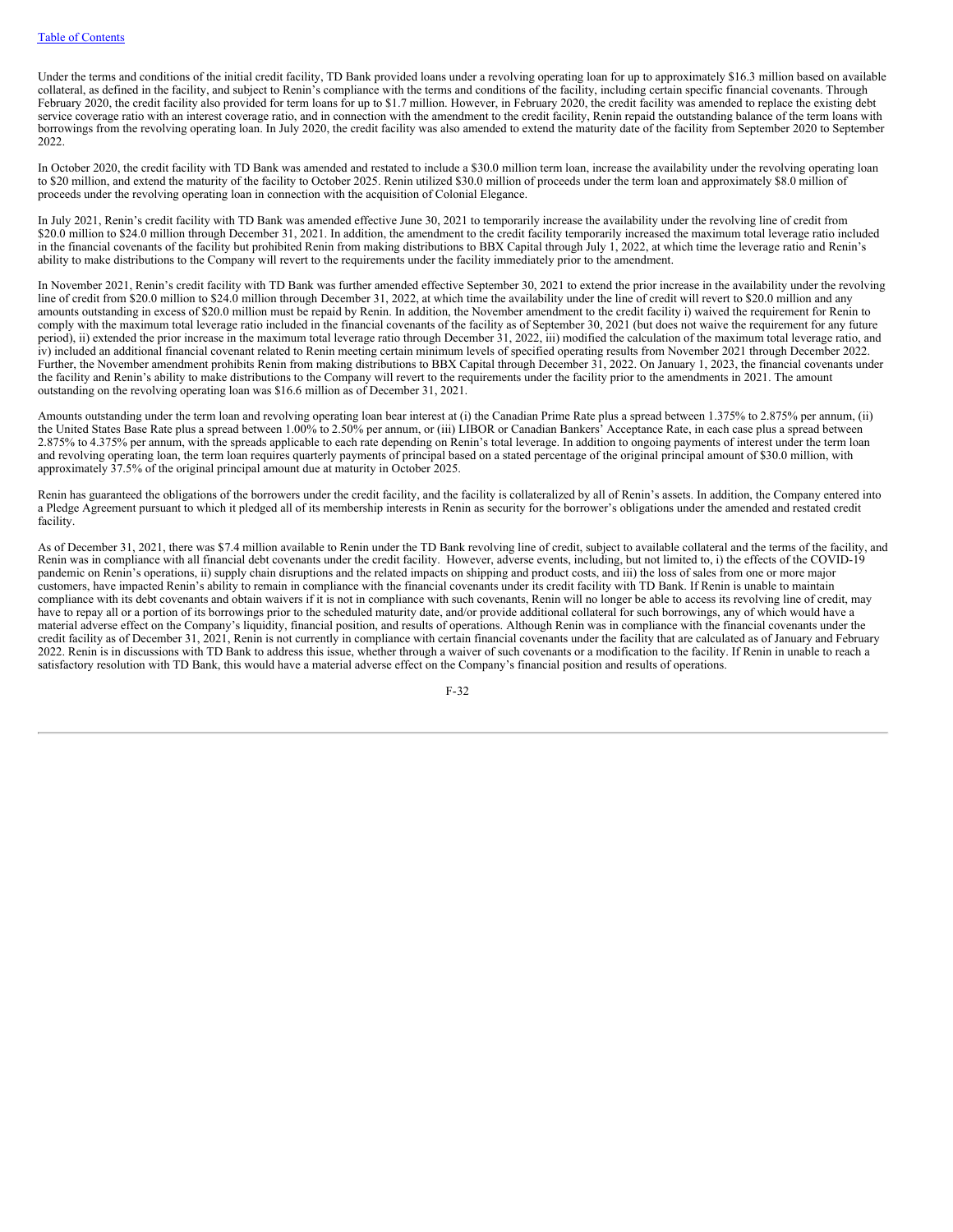### *LOCS Credit Facility*

In July 2021, BBX Sweet Holdings and certain of its subsidiaries, including Las Olas Confections and Snacks, entered into a credit agreement (the "LOCS Credit Facility") with IberiaBank which provides for a revolving line of credit of up to \$2.5 million that matures in July 2023. Amounts outstanding under the LOCS Credit Facility bear interest at the higher of the Wall Street Journal Prime Rate plus 50 basis points or 3.0% per annum, and the facility requires monthly payments of interest only, with any interest at the higher of the Wall Street Journal P outstanding principal and accrued interest due at the maturity date. The LOCS Credit Facility is collateralized by a blanket lien on all of the assets of the borrowers under the facility and is guaranteed by BBX Capital. The facility contains certain financial covenants, including a minimum liquidity requirement for BBX Capital as guarantor under the facility and a requirement that the borrowers must maintain a zero balance on the facility for thirty consecutive days during each calendar year during the term of the facility. As of December 31, 2021, BBX Sweet Holdings was in compliance with all financial covenants under the LOCS Credit Facility.

#### *IberiaBank Note*

In August 2021, BBX Sweet Holdings and certain of its subsidiaries, including The Hoffman Commercial Group, Inc., borrowed \$1.4 million from IberiaBank and issued a note payable to IberiaBank (the "IberiaBank Note"). The proceeds of the note were used to repay the outstanding balance of the Centennial Bank Note. The IberiaBank Note is secured by land and buildings owned by The Hoffman Commercial Group, Inc. and is guaranteed by BBX Capital. The note requires monthly payments of principal and interest based upon a 25 year amortization schedule, with the entire unpaid principal balance and unpaid interest due in August 2031. The amounts outstanding under the note bear interest at a fixed interest rate of 3.5%. The facility contains certain financial covenants, including a minimum liquidity requirement for BBX Capital as guarantor under the note. As of December 31, 2021, BBX Sweet Holdings was in compliance with all financial covenants under the IberiaBank Note.

#### *Centennial Bank Note*

In October 2014, Hoffman's Chocolates issued a \$1.7 million note payable to Centennial Bank. The note was secured by land and buildings owned by Hoffman's Chocolates, and BBX Capital and BBX Sweet Holdings had guaranteed the repayment of the note. The note required monthly principal and interest payments based upon a 25 year amortization schedule with a maturity in October 2024. In August 2021, the Centennial Bank note was paid in full with the proceeds of the IberiaBank Note.

## *Scheduled Minimum Principal Payments on Notes Payable and Other Borrowings*

The table below sets forth the contractual minimum principal payments of the Company's notes payable and other borrowings during each of the five years subsequent to December 31, 2021 and thereafter (in thousands):

|              | <b>Notes Payable and</b> |       |
|--------------|--------------------------|-------|
|              | <b>Other Borrowings</b>  |       |
| 2022         |                          | 3,177 |
| 2023         |                          | 5,943 |
| 2024<br>2025 |                          | 4,658 |
|              | 22,027                   |       |
| 2026         | 11,840                   |       |
| Thereafter   |                          | 7,860 |
| Total        | 55,505                   |       |

The minimum contractual payments set forth in the table above may differ from actual payments due to the timing of principal payments required upon the sale of real estate assets or other assets that serve as collateral on certain debt.

#### **12. Income Taxes**

The Company's United States and foreign components of income (loss) from continuing operations before income taxes are as follows (in thousands):

|              | For the Years Ended December 31. |          |        |  |  |
|--------------|----------------------------------|----------|--------|--|--|
|              | 2021                             | 2019     |        |  |  |
| U.S.         | 66.575                           | (50,006) | 29,638 |  |  |
| Foreign      | 2,334                            | 849      | 653    |  |  |
| <b>Total</b> | 64.24                            | 58.2     | 28.985 |  |  |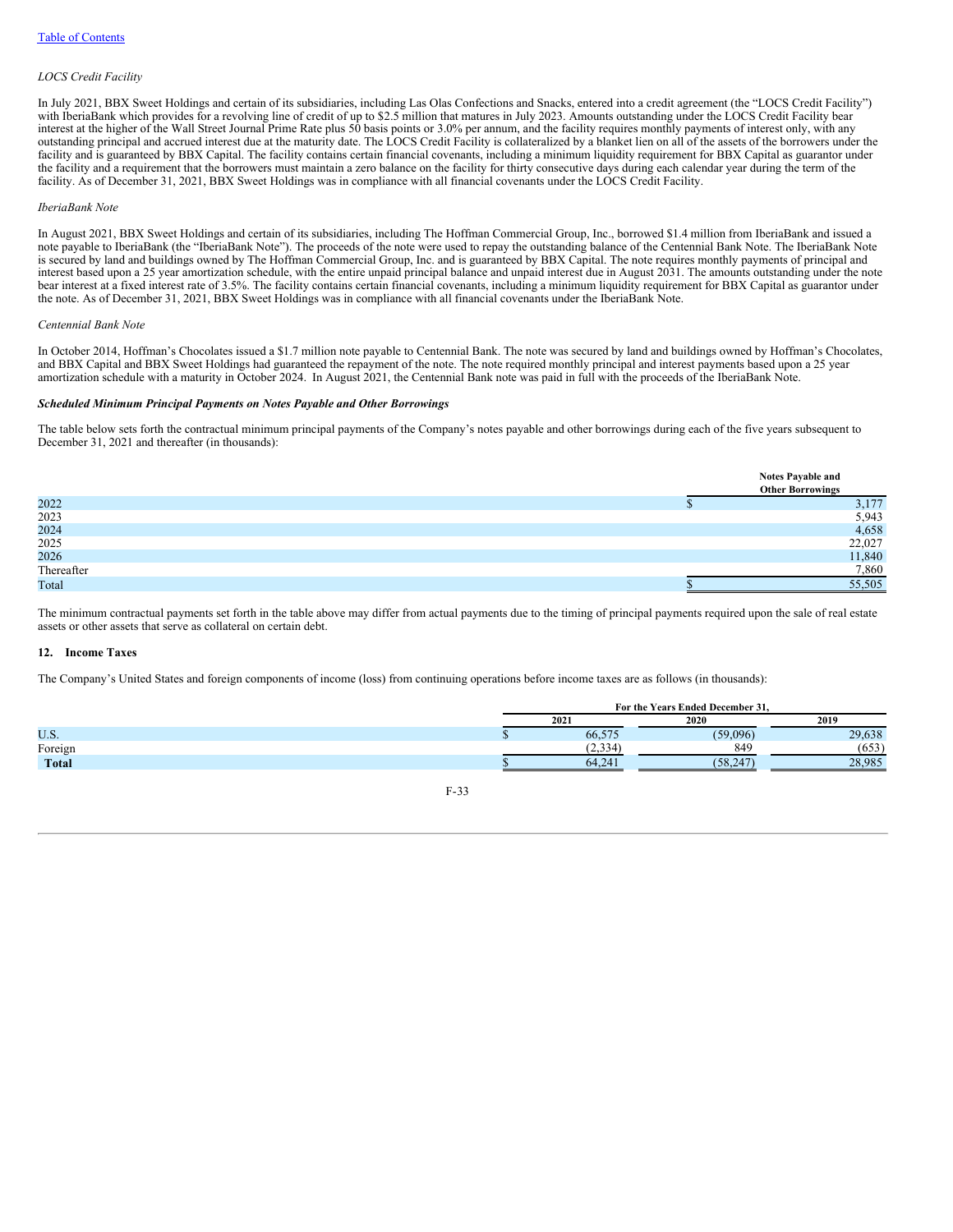The Company's provision (benefit) for income taxes from continuing operations consisted of the following (in thousands):

|                                      | For the Years Ended December 31, |        |           |       |  |  |
|--------------------------------------|----------------------------------|--------|-----------|-------|--|--|
|                                      |                                  | 2021   | 2020      | 2019  |  |  |
| Current:                             |                                  |        |           |       |  |  |
| Federal                              |                                  | 10,672 | (5,895)   | 4,163 |  |  |
| State                                |                                  | 2,855  | (599)     | 1,738 |  |  |
|                                      |                                  | 13,527 | (6, 494)  | 5,901 |  |  |
| Deferred:                            |                                  |        |           |       |  |  |
| Federal                              |                                  | 3,234  | (3,800)   | 2,665 |  |  |
| State                                |                                  | 414    | (937)     | (232) |  |  |
|                                      |                                  | 3,648  | (4,737)   | 2,433 |  |  |
| Provision (benefit) for income taxes |                                  | 17,175 | (11, 231) | 8,334 |  |  |

The table below sets forth a reconciliation of the difference between the provision (benefit) for income taxes and the amount that results from applying the federal statutory tax rate of 21% to income (loss) from continuing operations before income taxes (dollars in thousands):

|                                                                                           | For the Years Ended December 31. |                          |           |       |  |
|-------------------------------------------------------------------------------------------|----------------------------------|--------------------------|-----------|-------|--|
|                                                                                           |                                  | 2021                     | 2020      | 2019  |  |
| Income tax provision (benefit) at expected federal income tax rate (1)                    |                                  | 13.491                   | (12, 232) | 6,087 |  |
| Increase (decrease) resulting from:                                                       |                                  |                          |           |       |  |
| Provision (benefit) for state taxes, net of federal effect                                |                                  | 2.670                    | (1,219)   | 1,156 |  |
| Taxes related to noncontrolling interests in subsidiaries not consolidated for income tax |                                  |                          |           |       |  |
| purposes                                                                                  |                                  | 31                       | 854       | 62    |  |
| Nondeductible IT'SUGAR's bankruptcy costs                                                 |                                  | 248                      | __        |       |  |
| Nondeductible goodwill                                                                    |                                  | $\overline{\phantom{a}}$ | 437       |       |  |
| Nondeductible executive compensation                                                      |                                  |                          | 773       | 1,119 |  |
| Increase (decrease) in valuation allowance                                                |                                  | 427                      | (142)     | (153) |  |
| Other – net                                                                               |                                  | 308                      | 298       | 63    |  |
| Provision (benefit) for income taxes                                                      |                                  | 17,175                   | (11, 231) | 8,334 |  |

(1) Expected tax is computed based upon income (loss) from continuing operations before income taxes.

The Company's deferred income taxes consisted of the following significant components (in thousands):

|                                                                                    | As of December 31. |         |         |          |
|------------------------------------------------------------------------------------|--------------------|---------|---------|----------|
|                                                                                    |                    | 2021    | 2020    | 2019     |
| Deferred federal and state tax assets:                                             |                    |         |         |          |
| Net operating loss carryforwards                                                   |                    | 7,943   | 7,275   | 6,714    |
| Book reserves for credit losses, inventory, real estate and property and equipment |                    | 1,450   | 1,324   | 1,407    |
| Expensed recognized for books and deferred for tax                                 |                    | 1,288   | 1.860   | 3,439    |
| Investment in IT'SUGAR, LLC                                                        |                    | 2,060   | 3,510   |          |
| Intangible assets                                                                  |                    | 180     | 226     |          |
| Other assets                                                                       |                    | 332     | 835     | 49       |
| Total gross federal and state deferred tax assets                                  |                    | 13.253  | 15,030  | 11,609   |
| Less deferred tax asset valuation allowance                                        |                    | (7,199) | (6,772) | (6,914)  |
| Total deferred tax assets                                                          |                    | 6,054   | 8.258   | 4,695    |
| Deferred federal and state tax liabilities:                                        |                    |         |         |          |
| Tax over book depreciation                                                         |                    | (1,727) | (456)   | (245)    |
| Intangible assets                                                                  |                    |         |         | (592)    |
| Other liabilities                                                                  |                    | (551)   | (378)   | (578)    |
| Total gross deferred federal and state tax liabilities                             |                    | (2,278) | (834)   | (1, 415) |
| Net federal and state deferred tax assets                                          |                    | 3,776   | 7.424   | 3,280    |

The Company's income tax provision (benefit) and current and deferred income taxes were calculated on a separate return basis through September 30, 2020, the date of the spin-off from Bluegreen Vacations. The Company became a tax filer when it converted from a Florida limited liability company into a Florida corporation as of September 29, 2020.

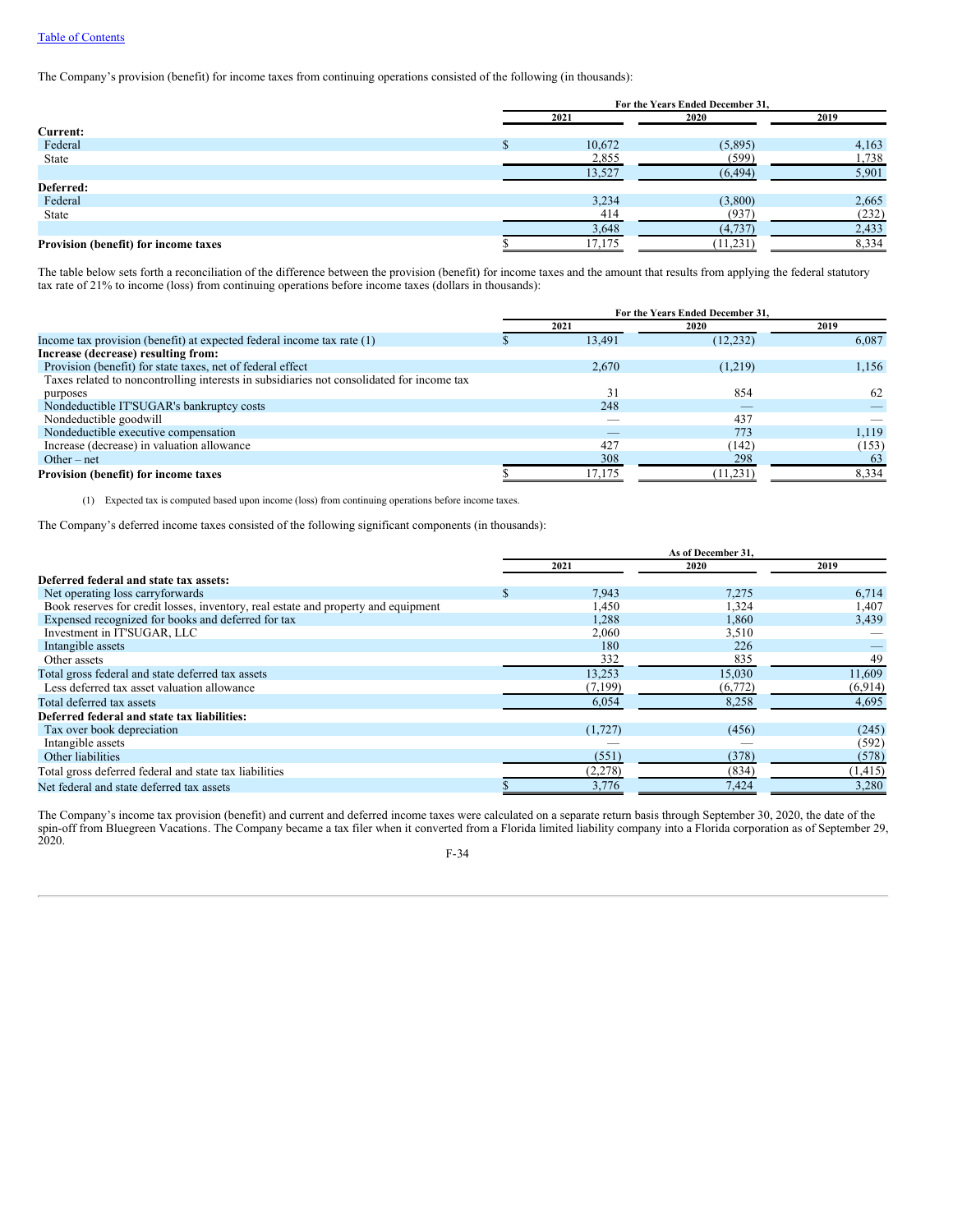The Company's effective income tax rate from continuing operations was approximately 27%, 19%, and 29% during the years ended December 31, 2021, 2020, and 2019, respectively. During the year ended December 31, 2021, the provision for income taxes was different than the expected federal income tax rate of 21% primarily due to the impact of state income taxes and an increase in the Canadian valuation allowance. The difference for the years ended December 31, 2020 and 2019 was due to the impact of nondeductible executive compensation and state income taxes, as well as the impact of a nondeductible goodwill impairment loss recognized during the year ended December 31, 2020.

The Company evaluates its deferred tax assets to determine if valuation allowances are required. In the evaluation, management considers expectations of sufficient future taxable income, trends in earnings, existence of taxable income in recent years, the future reversal of temporary differences, and available tax planning strategies that could be implemented, if required. Valuation allowances are established based on the consideration of all available evidence using a more likely than not standard. Based on the Company's evaluation, a deferred tax valuation allowance was established for \$5.7 million of federal and state net operating loss carryforwards ("NOL") and \$1.5 million of Canadian NOL and other temporary differences as of December 31, 2021.

As of December 31, 2021, the Company had federal and Florida NOL carryforwards that can only be utilized if the separate entity that generated them has separate company taxable income (the "SRLY Limitation"). These carryforwards cannot be utilized against most of the Company's subsidiaries' taxable income. As such, a full valuation allowance has been established for these carryforwards. The Company's Canadian operations have had cumulative taxable losses in recent years, and as a result, a full valuation allowance has been applied to the NOL carryforwards as of December 31, 2021 and 2020. In addition, one of the Canadian subsidiaries has a capital loss carryforward that can only be used to reduce capital gains, and the tax on Canadian capital gains is 50% of the Canadian tax rate. Canadian capital loss carryforwards do not expire. A full valuation allowance is maintained for the Canadian capital loss carryforward as it is unlikely that the Canadian subsidiary will generate capital gains in the future. Federal and Florida NOLs subject to SRLY limitations expire in the years 2026-2034, and the Canadian NOLs expire in the years 2033-2041.

The Company recognizes liabilities for uncertain tax positions. An uncertain tax position is defined as a position in a previously filed tax return or a position expected to be taken in a future tax return that is not based on clear and unambiguous tax law and which is reflected in measuring current or deferred income tax assets and liabilities for interim or annual periods. The Company may recognize the tax benefit from an uncertain tax position only if it believes that it is more likely than not that the tax position will be sustained on examination by the taxing authorities based on the technical merits of the position. The Company measures the tax benefits recognized based on the largest benefit that has a greater than 50% likelihood of being realized upon ultimate resolution. The Company recognizes interest and penalties related to unrecognized tax benefits in its provision for income taxes. The Company has not identified any uncertain tax positions as of December 31, 2021.

The Company was previously a party to an Agreement to Allocate Consolidated Income Tax Liability and Benefits with Bluegreen Vacations. Under this tax sharing agreement, the parties calculated their respective income tax liabilities and attributes as if each of them was a separate filer. If any tax attributes were used by another party to the agreement to offset its tax liability, the party providing the benefit would receive an amount for the tax benefits realized. However, this tax sharing agreement was terminated with respect to the Company upon the consummation of the spin-off. During the years ended December 31, 2020 and 2019, Renin paid Bluegreen Vacations \$0.3 million and \$1.0 million in accordance with this tax sharing agreement. As of December 31, 2021 and 2020, no amounts were due to Bluegreen Vacations pursuant to the tax sharing agreement.

## **13. Revenue Recognition**

The table below sets forth the Company's revenue disaggregated by category (in thousands):

|                                          | For the Years Ended December 31. |         |         |         |  |
|------------------------------------------|----------------------------------|---------|---------|---------|--|
|                                          |                                  | 2021    | 2020    | 2019    |  |
| Trade sales - wholesale                  |                                  | 164.315 | 106.508 | 80.197  |  |
| Trade sales - retail                     |                                  | 73.763  | 40,702  | 100,122 |  |
| Sales of real estate inventory           |                                  | 65,479  | 20,363  | 5,049   |  |
| <b>Revenue from customers</b>            |                                  | 303,557 | 167,573 | 185,368 |  |
| Interest income                          |                                  | 6.413   | 2,399   | 811     |  |
| Net gains on sales of real estate assets |                                  | 643     | 255     | 13,616  |  |
| Other revenue                            |                                  | 2,984   | 3,002   | 3.929   |  |
| <b>Total revenues</b>                    |                                  | 313,597 | 173,229 | 203,724 |  |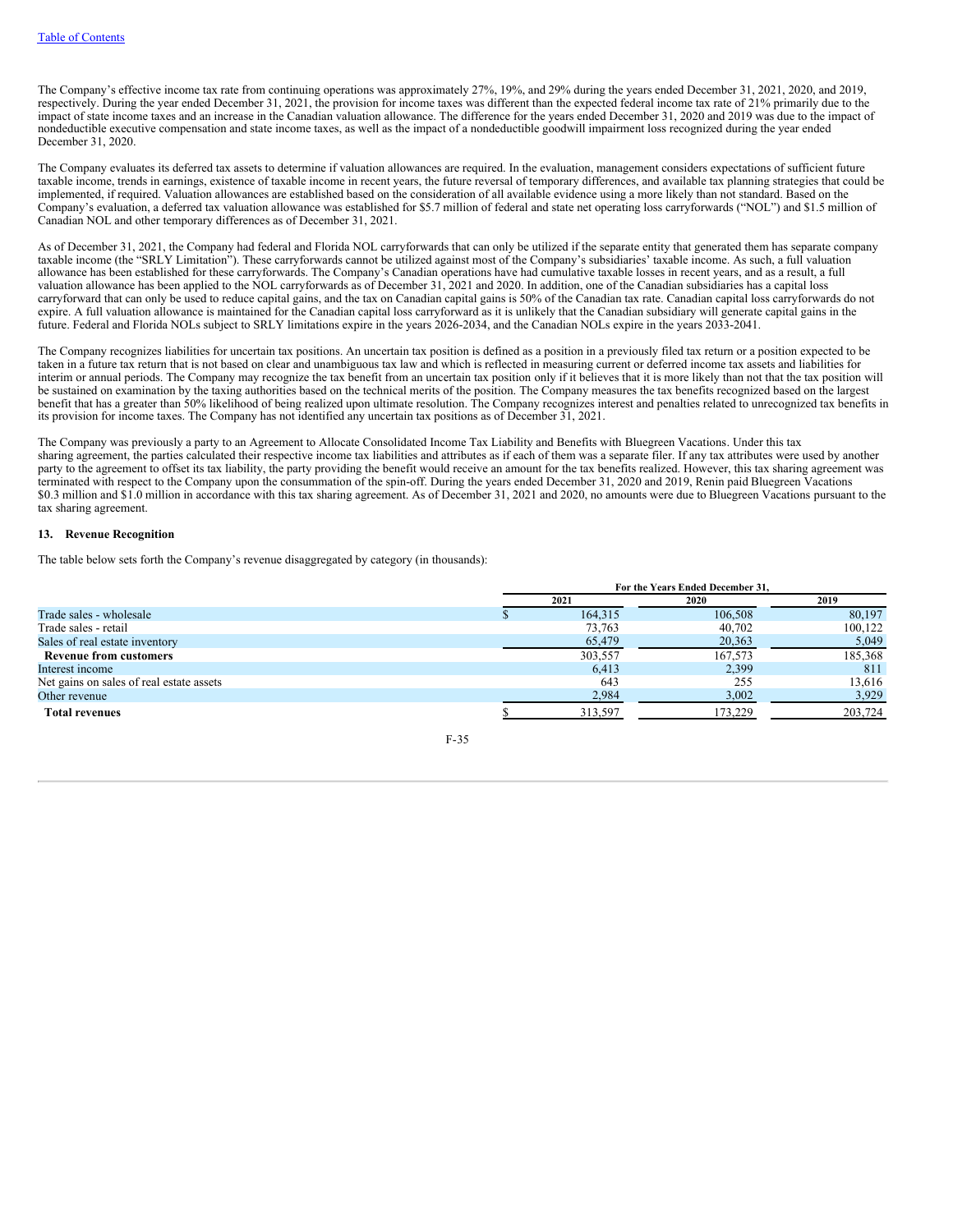As of December 31, 2021 and 2020, the contingent purchase price receivable of \$19.9 million and \$2.9 million included in the Company's consolidated statements of financial condition, respectively, represents estimated variable consideration related to the contingent purchase price due from homebuilders in connection with the sale of real estate inventory to the homebuilders. As of December 31, 2021, the Company's other liabilities in its consolidated statements of financial condition included \$0.6 million of variable consideration related to the estimated contingent purchase price due to a homebuilder in connection with the sale of real estate inventory to the homebuilder.

#### **14. Commitments and Contingencies**

## *Litigation Matters*

In the ordinary course of business, BBX Capital and its subsidiaries are parties to lawsuits as plaintiff or defendant involving its operations and activities. Additionally, from time to time in the ordinary course of business, the Company is involved in disputes with existing and former employees, vendors, taxing jurisdictions, and various other parties and also receives individual consumer complaints as well as complaints received through regulatory and consumer agencies. The Company takes these matters seriously and attempts to resolve any such issues as they arise. The Company may also become subject to litigation related to the COVID-19 pandemic, including with respect to any actions we have taken or may take as a result thereof.

Reserves are accrued for matters in which management believes it is probable that a loss will be incurred and the amount of such loss can be reasonably estimated. Management does not believe that the aggregate liability relating to known contingencies in excess of the aggregate amounts accrued will have a material impact on the Company's results of operations or financial condition. However, litigation is inherently uncertain, and the actual costs of resolving legal claims, including awards of damages, may be substantially higher than the amounts accrued for these claims and may have a material adverse impact on the Company's results of operations or financial condition.

Adverse judgements and the costs of defending or resolving legal claims may be substantial and may have a material adverse impact on the Company's financial statements. Management is not at this time able to estimate a range of reasonably possible losses with respect to matters in which it is reasonably possible that a loss will occur. In certain matters, management is unable to estimate the loss or reasonable range of loss until additional developments provide information sufficient to support an assessment of the loss or reasonable range of loss. Frequently in these matters, the claims are broad, and the plaintiffs have not quantified or factually supported their claim.

There were no material pending legal proceedings against BBX Capital or its subsidiaries as of December 31, 2021.

## *Renin Supplier Dispute*

In October 2020, Renin incurred approximately \$6.0 million in costs for the expedited shipment of products to Renin from a foreign supplier and an additional \$2.0 million in costs for the expedited shipment of product displays from the same supplier. The supplier had failed to deliver both the products and displays on the contractually agreed upon delivery schedule, and Renin incurred these costs, which were significantly in excess of the shipping costs that would have been incurred had such products been delivered on schedule, based on its belief that the costs were necessary in order for Renin to meet its obligations to one of its major customers. The products were committed to be sold by Renin in connection with the customer's November 2020 holiday sale program, while the displays were required to be delivered in connection with the rollout of new products with the customer. Renin believed that the supplier was liable to Renin for damages related to the increased costs pursuant to the terms of the agreements between Renin and the supplier and notified the supplier that it is exercising a right of offset of the costs against outstanding amounts due to the supplier of approximately \$8.1 million in order to recover its damages. The supplier disputed that it was liable for the additional shipping costs.

Since there was no assurance regarding the ultimate resolution of the matter and whether Renin's assertion that it is entitled to damages would be sustained, Renin recognized the cost of the products and related shipping costs upon the sale of such products in cost of trade sales in the Company's statement of operations and comprehensive income during the year ended December 31, 2020, while the costs of the displays and related shipping were deferred and are being amortized over the period in which the Company expects to benefit from their use. In December 2021, Renin and the foreign supplier settled the dispute and outstanding amounts due to the supplier for \$4.2 million to be paid by Renin to the supplier in two equal installments in December 2021 and June 2022. As Renin had accrued a \$8.1 million liability for amounts due to the supplier during the year ended December 31, 2020, Renin reduced its cost of trade sales by \$2.9 million for the year ended December 31, 2021 and reduced the unamortized balance of its display contract asset by \$1.0 million as of December 31, 2021. BBX Capital made a \$2.0 million capital contribution to Renin to fund the December 2021 settlement payment to the foreign supplier.

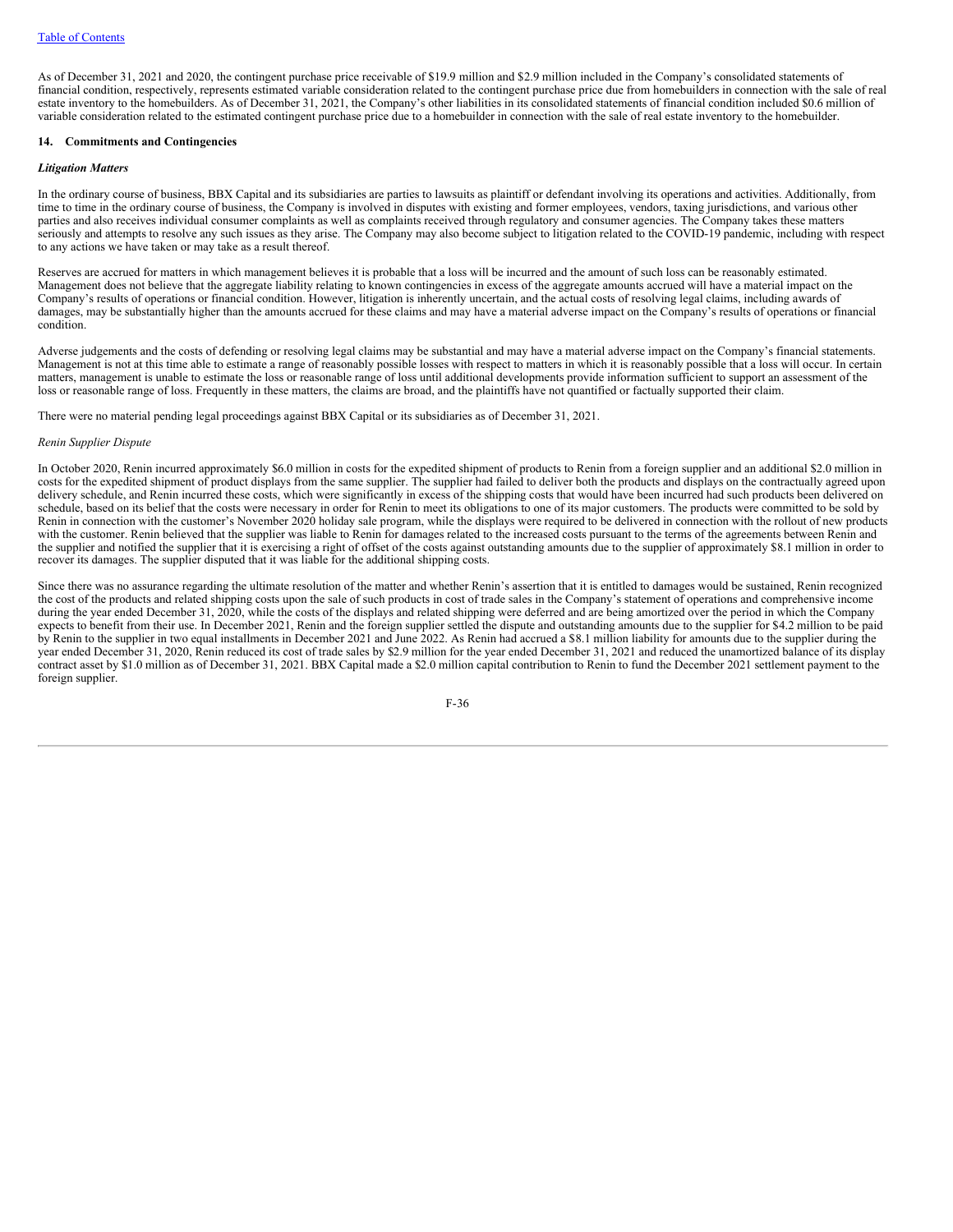#### *Other Commitments, Contingencies, and Guarantees*

BBX Capital guarantees certain obligations of its wholly-owned subsidiaries and unconsolidated real estate joint ventures, including the following:

- BBX Capital is a guarantor of 50% of the outstanding balance of a third party loan to the Sunrise real estate joint venture, which had an outstanding balance of \$5.0 million as of December 31, 2021.
- · BBX Capital is a guarantor on a lease agreement executed by IT'SUGAR for base rent of \$0.7 million and common area costs for a lease term which expires in January 2023.
- · BBX Capital is a guarantor on certain notes payable by its wholly-owned subsidiaries. See Note 11 for additional information regarding these obligations.

#### **15. Employee Benefit Plans and Incentive Compensation Program**

#### *Defined Contribution 401(k) Plan*

The sponsorship of three of the BBX Capital Corporation Employee Retirement Plans under Internal Revenue Code Section 401(k) was transferred to the Company on September 30, 2020 in connection with the spin-off. Although there are variations in the eligibility requirements under such plans, employees who have completed 90 days of service and have reached the age of 21 are generally eligible to participate in the Company's  $401(k)$  plans. For the year ending December 31, 2021, an eligible employee under the plans is entitled to contribute up to \$19,500, while an eligible employee over 50 years of age was entitled to contribute up to \$26,000. The Company generally matches 100% of the first 3% of employee contributions and 50% of the next 2% of employee contributions, and the match amounts generally vest immediately. For the years ended December 31, 2021 and 2020, the Company recorded expenses of approximately \$400,000 and \$87,000 for contributions to its 401(k) plans, respectively. Prior to September 30, 2020, the expenses for 401(k) contributions were allocated to the Company on a pro-rata basis based on the combined revenues and equity in earnings of unconsolidated joint ventures of Bluegreen Vacations and its subsidiaries.

#### **16. Common Stock**

## *Common Stock*

BBX Capital's Articles of Incorporation authorize BBX Capital to issue both Class A Common Stock, par value \$.01 per share, and Class B Common Stock, par value \$.01 per share. Under Florida law and the Company's Articles of Incorporation, holders of Class A Common Stock and Class B Common Stock vote together as a single class on most matters presented to a vote of BBX Capital's shareholders. On such matters, holders of Class A Common Stock are entitled to one vote for each share held, with all holders of Class A Common Stock possessing in the aggregate 22% of the total voting power, while holders of Class B Common Stock possess the remaining 78% of the total voting power. If the number of shares of Class B Common Stock outstanding decreases below 360,000 shares but is greater than 280,000 shares, the Class A Common Stock's aggregate voting power will increase to 40%, and the Class B Common Stock will have the remaining 60%. If the number of shares of Class B Common Stock outstanding decreases below 280,000 shares but is greater than 100,000 shares, the Class A Common Stock's aggregate voting power will increase to 53%, and the Class B Common Stock will have the remaining 47%. These relative voting percentages will remain fixed unless the number of shares of Class B Common Stock outstanding decreases to 100,000 shares or less, at which time the fixed voting percentages will be eliminated, and holders of Class A Common Stock and holders of Class B Common Stock would then each be entitled to one vote per share held. Each share of Class B Common Stock is convertible into one share of Class A Common Stock at any time at the option of the holder. The percentage of total common equity represented by Class A and Class B common stock was 76% and 24%, respectively, at December 31, 2021.

#### *Rights Agreement*

On September 25, 2020, BBX Capital adopted a rights agreement (the "Rights Agreement") in light of the significant market volatility and uncertainties associated with the COVID-19 pandemic and the impact on the Company and the market price of BBX Capital's Class A Common Stock and Class B Common Stock. The Rights Agreement provides a deterrent to shareholders from acquiring a 5% or greater ownership interest in BBX Capital's Class A Common Stock, Class B Common Stock or total combined common stock without the prior approval of the board of directors.

F-37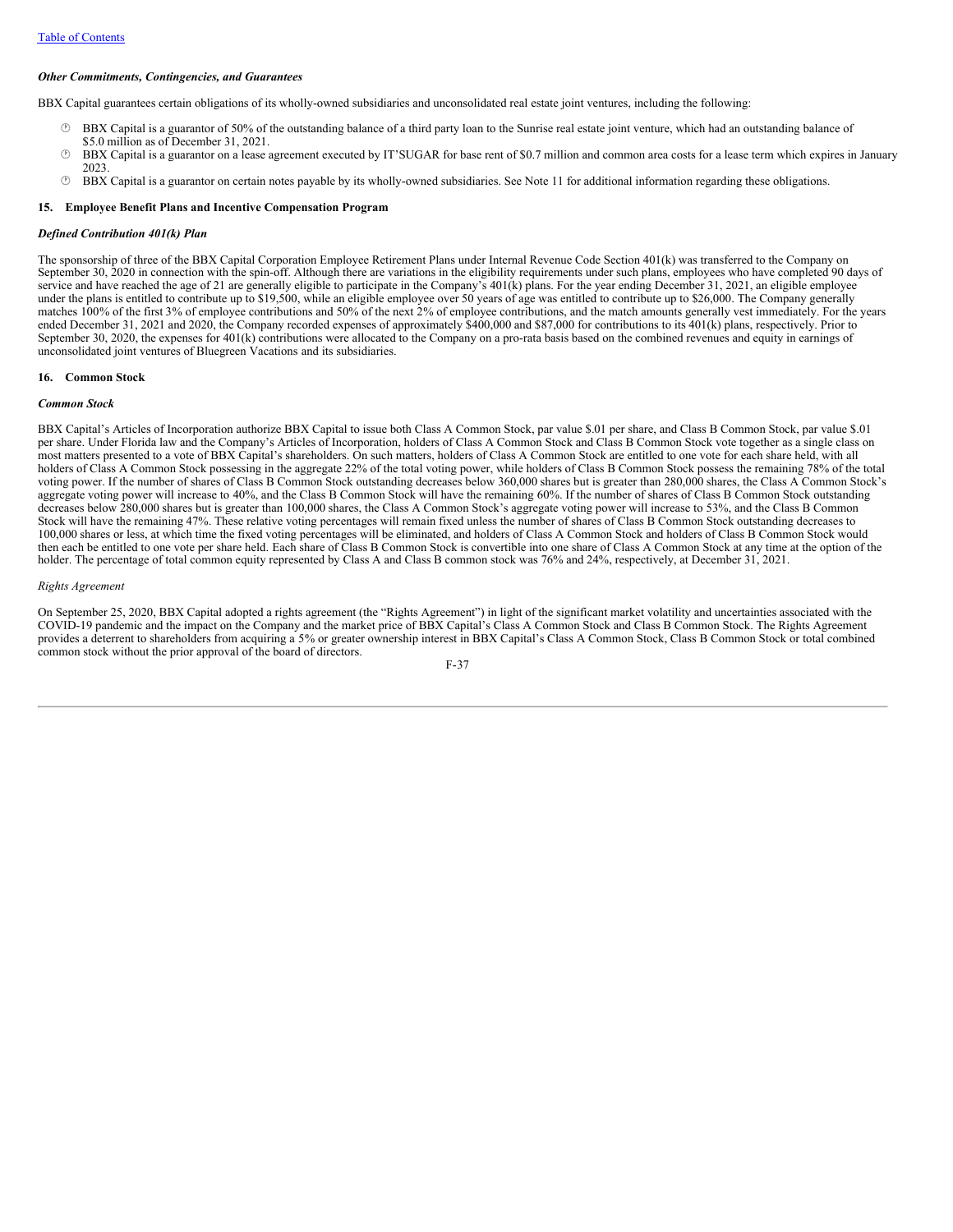#### *Tender Of er*

In May 2021, BBX Capital commenced a cash tender offer to purchase up to 4,000,000 shares of its Class A Common Stock at a purchase price of \$6.75 per share, and in June 2021, BBX Capital amended the terms of the tender offer to increase the purchase price from \$6.75 per share to \$8.00 per share and reduce the number of shares sought to be purchased from 4,000,000 shares to 3,500,000 shares. In July 2021, BBX Capital purchased 1,402,785 shares of its Class A Common Stock pursuant to the cash tender offer at a purchase price of \$8.00 per share for an aggregate purchase price of approximately \$11.4 million, including fees. At the time that the tender offer was completed, the shares purchased in the tender offer represented approximately 9.3% of the total number of outstanding shares of BBX Capital's Class A Common Stock and 7.5% of BBX Capital's total issued and outstanding equity, which includes the issued and outstanding shares of BBX Capital's Class B Common Stock.

#### *Share Repurchase Program*

In October 2020, BBX Capital's board of directors approved a share repurchase program which authorized the repurchase of up to \$10.0 million of shares of BBX Capital's Class A Common Stock and Class B Common Stock. In September 2021, BBX Capital's board of directors approved an increase in the Company's share repurchase program from \$10 million of shares to \$20 million of shares. On November 19, 2021, the Company's Board of Directors approved the Company's repurchase of approximately 1,300,000 shares of the Company's Class A Common Stock from an unaffiliated shareholder in a privately negotiated transaction for a total purchase price of approximately \$14.5 million. In connection therewith, the Board approved an increase in the share repurchase program in the amount necessary to consummate the privately negotiated transaction under the program. As a result of the shares repurchased in November 2021, there was no remaining availability under the share repurchase program as of December 31, 2021. During the year ended December 31, 2021, the Company purchased 2,425,229 shares of its Class A Common Stock and 14,394 of its Class B Common Stock for approximately \$22.8 million under the share repurchase program at an average cost of \$9.36 per share, including fees.

In January 2022, the Board of Directors approved a new share repurchase program which authorizes the repurchase of up to \$15.0 million of shares of the Company's Class A Common Stock and Class B Common Stock. The repurchase program authorizes the Company, in management's discretion, to repurchase shares from time to time subject to market conditions and other factors.

The timing, price, and number of shares which may be repurchased under the program in the future will be based on market conditions, applicable securities laws, and other factors considered by management. Share repurchases under the program may be made from time to time through solicited or unsolicited transactions in the open market or in privately negotiated transactions. The share repurchase program does not obligate the Company to repurchase any specific amount of shares and may be suspended, modified, or terminated at any time without prior notice.

#### *BBX Capital 2021 Incentive Plan*

In May 2021, BBX Capital's shareholders approved the BBX Capital 2021 Incentive Plan (the "2021 Plan") which allows for the issuance of restricted stock awards of the Company's Class A Common Stock and Class B Common Stock, the grant of options to purchase shares of the Company's Class A Common Stock and Class B Common Stock, and the grant of performance-based cash awards. The 2021 Plan permits the issuance of awards for up to 900,000 shares of the Company's Class A Common Stock and up to 300,000 shares of the Company's Class B Common Stock. There were no stock awards granted in 2021.

On January 18, 2022, the Compensation Committee of BBX Capital's board of directors granted awards of 571,523 restricted shares of BBX Capital's Class A Common Stock to the Company's executive and non-executive officers and 205,029 restricted shares of BBX Capital's Class B Common Stock to an executive officer of the Company under the 2021 Plan. The aggregate grant date fair value of the January 2022 awards was \$8.0 million, and the shares vest ratably in annual installments of approximately 258,850 shares over three periods beginning on October 1, 2022.

#### **17. Noncontrolling Interests and Redeemable Noncontrolling Interest**

The redeemable noncontrolling interest included in the Company's consolidated statements of financial condition as of December 31, 2021 of \$1.1 million is comprised of a redeemable noncontrolling interest associated with IT'SUGAR. The Company owns over 90% of IT'SUGAR's Class B Units, while the remaining Class B units are a noncontrolling interest held by an executive officer of IT'SUGAR and may be redeemed for cash at the holder's option upon a contingent event outside of the Company's control. There was no redeemable noncontrolling interest included in the Company's consolidated statements of financial condition as of December 31, 2020 as a result of IT'SUGAR filing the Bankruptcy Cases and the related deconsolidation of IT'SUGAR by the Company. The Company recognized the redeemable noncontrolling interest upon IT'SUGAR emerging from bankruptcy in June 2021 and the revesting of the Company's equity interests in IT'SUGAR. See Note 23 for additional discussion.

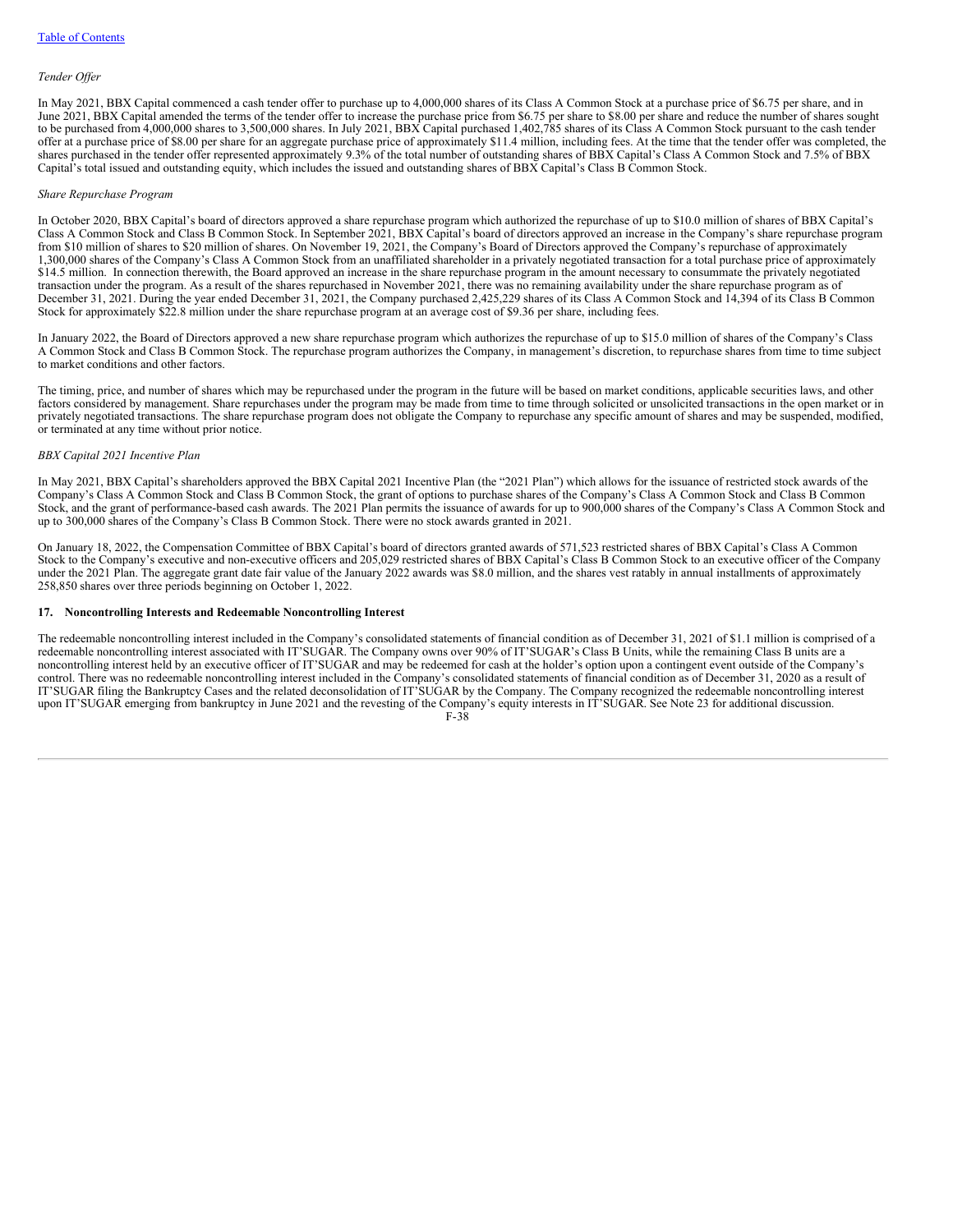During the year ended December 31, 2019 and during the period from January 1, 2020 to September 22, 2020, the Company's consolidated financial statements included the results of operations and financial position of IT'SUGAR, a majority-owned subsidiary in which it held a controlling financial interest, and as a result, the Company was required to attribute net income or loss to a redeemable noncontrolling interest in IT'SUGAR during such periods. The net loss attributable to the redeemable noncontrolling interest in IT'SUGAR was \$0.3 million for the year ended December 31, 2019 and \$4.1 million for the period from January 1, 2020 to September 22, 2020. As a result of the filing of the Bankruptcy Cases by IT'SUGAR and its subsidiaries, the Company deconsolidated IT'SUGAR as of September 22, 2020 and derecognized the related redeemable noncontrolling interest in IT'SUGAR. However, as a result of IT'SUGAR emerging from the Bankruptcy Cases in June 2021 and the revesting of BBX Sweet Holdings' equity interest in IT'SUGAR, the Company consolidated the results of IT'SUGAR into its consolidated financial statements as of June 17, 2021 and is again attributing net income or loss to the redeemable noncontrolling interest in IT'SUGAR as of and subsequent to that date. The net income attributable to the redeemable noncontrolling interest in IT'SUGAR was \$0.2 million for year ended December 31, 2021.

The noncontrolling interests included in the Company's consolidated statements of financial condition as of December 31, 2021 and 2020 of \$1.1 million and \$0.1 million, respectively, are comprised of i) a noncontrolling equity interest in a restaurant the Company acquired through foreclosure and ii) as of December 31, 2021, an \$0.8 million noncontrolling interest in IT'SUGAR FL II, LLC. In October 2020, the Company acquired an additional 28% equity interest in the restaurant, which decreased the noncontrolling interests from 47% at December 31, 2019 to 19% as of December 31, 2021 and 2020.

IT'SUGAR FL II, LLC operates IT'SUGAR's new location in Hawaii and is a consolidated variable interest entity. Included in the Company's consolidated financial statements of financial condition as of December 31, 2021 was \$11.2 million of total assets and \$9.1 million of total liabilities of IT'SUGAR FL II, LLC.

During the years ended December 31, 2021, 2020 and 2019, the Company attributed net income (loss) to the noncontrolling interests of \$0.1 million, (\$0.7 million), and (\$0.1 million), respectively.

## **18. Earnings Per Common Share**

The table below sets forth the computations of basic and diluted earnings per common share (in thousands, except per share data):

|                                                                                             | For the Years Ended December 31. |        |           |          |  |
|---------------------------------------------------------------------------------------------|----------------------------------|--------|-----------|----------|--|
|                                                                                             |                                  | 2021   | 2020      | 2019     |  |
| Basic and diluted earnings (loss) per common share                                          |                                  |        |           |          |  |
| <b>Numerator:</b>                                                                           |                                  |        |           |          |  |
| Net income (loss) from continuing operations                                                |                                  | 47,066 | (47.016)  | 20.651   |  |
| Less: Net income (loss) attributable to noncontrolling interests from continuing operations |                                  | 155    | (4,803)   | (224)    |  |
| Net income (loss) income from continuing operations available to shareholders               |                                  | 46.911 | (42, 213) | 20,875   |  |
| Loss from discontinued operations                                                           |                                  |        | (74       | (7, 138) |  |
| Net income (loss) available to shareholders                                                 |                                  | 46.911 | (42,287)  | 13,737   |  |
| Denominator:                                                                                |                                  |        |           |          |  |
| Weighted average number of common share outstanding                                         |                                  | 17,840 | 19,318    | 19,318   |  |
| Basic and diluted earnings (loss) per common share:                                         |                                  |        |           |          |  |
| Earnings (loss) per share from continuing operations                                        |                                  | 2.63   | (2.19)    | 1.08     |  |
| Earnings per share from discontinued operations                                             |                                  |        |           | (0.37)   |  |
| Basic and diluted earnings (loss) per common share:                                         |                                  | 2.63   | (2.19)    | 0.71     |  |

For periods prior to the spin-off on September 30, 2020, the weighted average shares outstanding was based on the number of shares issued in connection with the spin-off, while for periods subsequent to spin-off, the weighted average shares outstanding is based on the actual weighted average number of shares outstanding.

## **19. Fair Value Measurement**

Fair value is defined as the price that would be received on the sale of an asset or paid to transfer a liability in an orderly transaction between market participants at the measurement date.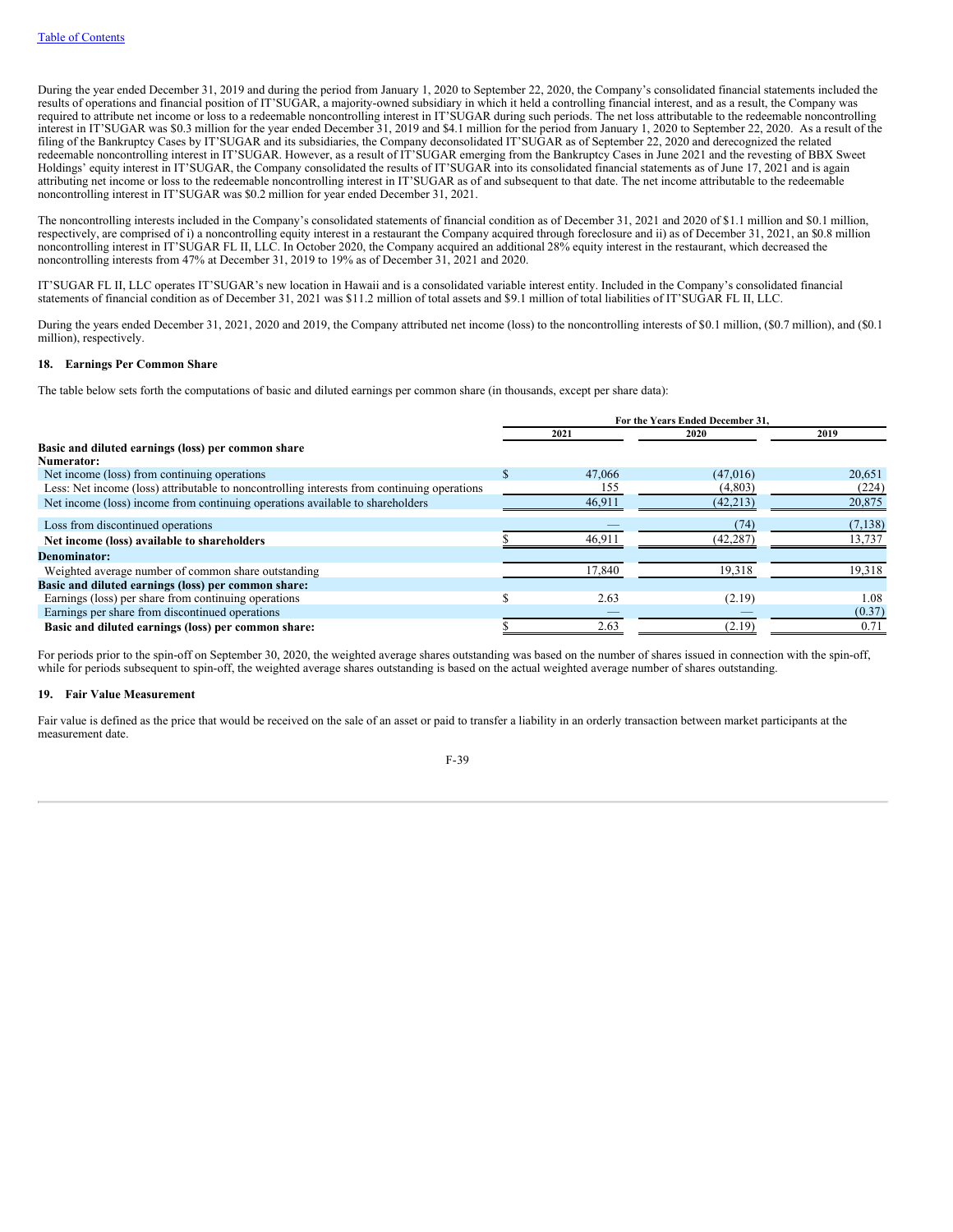There are three main valuation techniques to measure the fair value of assets and liabilities: the market approach, the income approach and the cost approach. The market approach uses prices and other relevant information generated by market transactions involving identical or comparable assets or liabilities. The income approach uses financial models to convert future amounts to a single present amount and includes present value and option-pricing models. The cost approach is based on the amount that currently would be required to replace the service capacity of an asset and is often referred to as current replacement cost.

The accounting guidance for fair value measurements defines an input fair value hierarchy that has three broad levels and gives the highest priority to quoted prices (unadjusted) in active markets for identical assets or liabilities (Level 1) and the lowest priority to unobservable inputs (Level 3). The input fair value hierarchy is summarized below:

Level 1: Unadjusted quoted prices in active markets for identical assets or liabilities

Level 2: Unadjusted quoted prices in active markets for similar assets or liabilities, or unadjusted quoted prices for identical or similar assets or liabilities in markets that are not active, or inputs other than quoted prices that are observable for the asset or liability

Level 3: Unobservable inputs for the asset or liability

There were no material assets or liabilities measured at fair value on a recurring or nonrecurring basis in the Company's consolidated financial statements as of December 31, 2021 and 2020.

### *Financial Disclosures about Fair Value of Financial Instruments*

The tables below set forth information related to the Company's consolidated financial instruments (in thousands):

|                                          |                                                     |                                                    | <b>Fair Value Measurements Using</b>                                                               |                                                                  |                                                    |
|------------------------------------------|-----------------------------------------------------|----------------------------------------------------|----------------------------------------------------------------------------------------------------|------------------------------------------------------------------|----------------------------------------------------|
|                                          | Carrying<br>Amount<br>As of<br>December 31.<br>2021 | <b>Fair Value</b><br>As of<br>December 31.<br>2021 | <b>Quoted prices</b><br>in Active<br><b>Markets</b><br>for Identical<br><b>Assets</b><br>(Level 1) | Significant<br>Other<br><b>Observable</b><br>Inputs<br>(Level 2) | Significant<br>Unobservable<br>Inputs<br>(Level 3) |
| <b>Financial assets:</b>                 |                                                     |                                                    |                                                                                                    |                                                                  |                                                    |
| Cash and cash equivalents                | 118,045                                             | 118,045                                            | 118,045                                                                                            | _                                                                |                                                    |
| Restricted cash                          | 1,000                                               | 1,000                                              | 1,000                                                                                              | -                                                                |                                                    |
| Note receivable from Bluegreen Vacations | 50,000                                              | 50,340                                             |                                                                                                    | _                                                                | 50,340                                             |
| <b>Financial liabilities:</b>            |                                                     |                                                    |                                                                                                    |                                                                  |                                                    |
| Notes payable and other borrowings       | 54,883                                              | 56,360                                             | _                                                                                                  | _                                                                | 56,360                                             |

|                                          |                                                     |                                                    | <b>Fair Value Measurements Using</b>                                                               |                                                                  |                                                    |
|------------------------------------------|-----------------------------------------------------|----------------------------------------------------|----------------------------------------------------------------------------------------------------|------------------------------------------------------------------|----------------------------------------------------|
|                                          | Carrying<br>Amount<br>As of<br>December 31.<br>2020 | <b>Fair Value</b><br>As of<br>December 31.<br>2020 | <b>Quoted prices</b><br>in Active<br><b>Markets</b><br>for Identical<br><b>Assets</b><br>(Level 1) | Significant<br>Other<br><b>Observable</b><br>Inputs<br>(Level 2) | Significant<br>Unobservable<br>Inputs<br>(Level 3) |
| <b>Financial assets:</b>                 |                                                     |                                                    |                                                                                                    |                                                                  |                                                    |
| Cash and cash equivalents                | 90.037                                              | 90.037                                             | 90.037                                                                                             |                                                                  |                                                    |
| Restricted cash                          | 350                                                 | 350                                                | 350                                                                                                | __                                                               |                                                    |
| Note receivable from Bluegreen Vacations | 75,000                                              | 78.218                                             | $\overline{\phantom{a}}$                                                                           | _                                                                | 78,218                                             |
| <b>Financial liabilities:</b>            |                                                     |                                                    |                                                                                                    |                                                                  |                                                    |
| Notes payable and other borrowings       | 73.483                                              | 77,500                                             | _                                                                                                  |                                                                  | 77,500                                             |

Management has made estimates of fair value that it believes to be reasonable. However, because there is no active market for many of these financial instruments, the fair values of the majority of the Company's financial instruments have been derived using the income approach technique with Level 3 unobservable inputs. Estimates used in net present value financial models rely on assumptions and judgments regarding issues in which the outcome is unknown, and actual results or values may differ significantly from these estimates. The Company's fair value estimates do not consider the tax effect that would be associated with the disposition of the assets or liabilities at their fair value estimates. As such, the estimated value upon sale or disposition of the asset may not be received, and the estimated value upon disposition of the liability in advance of its scheduled maturity may not be paid.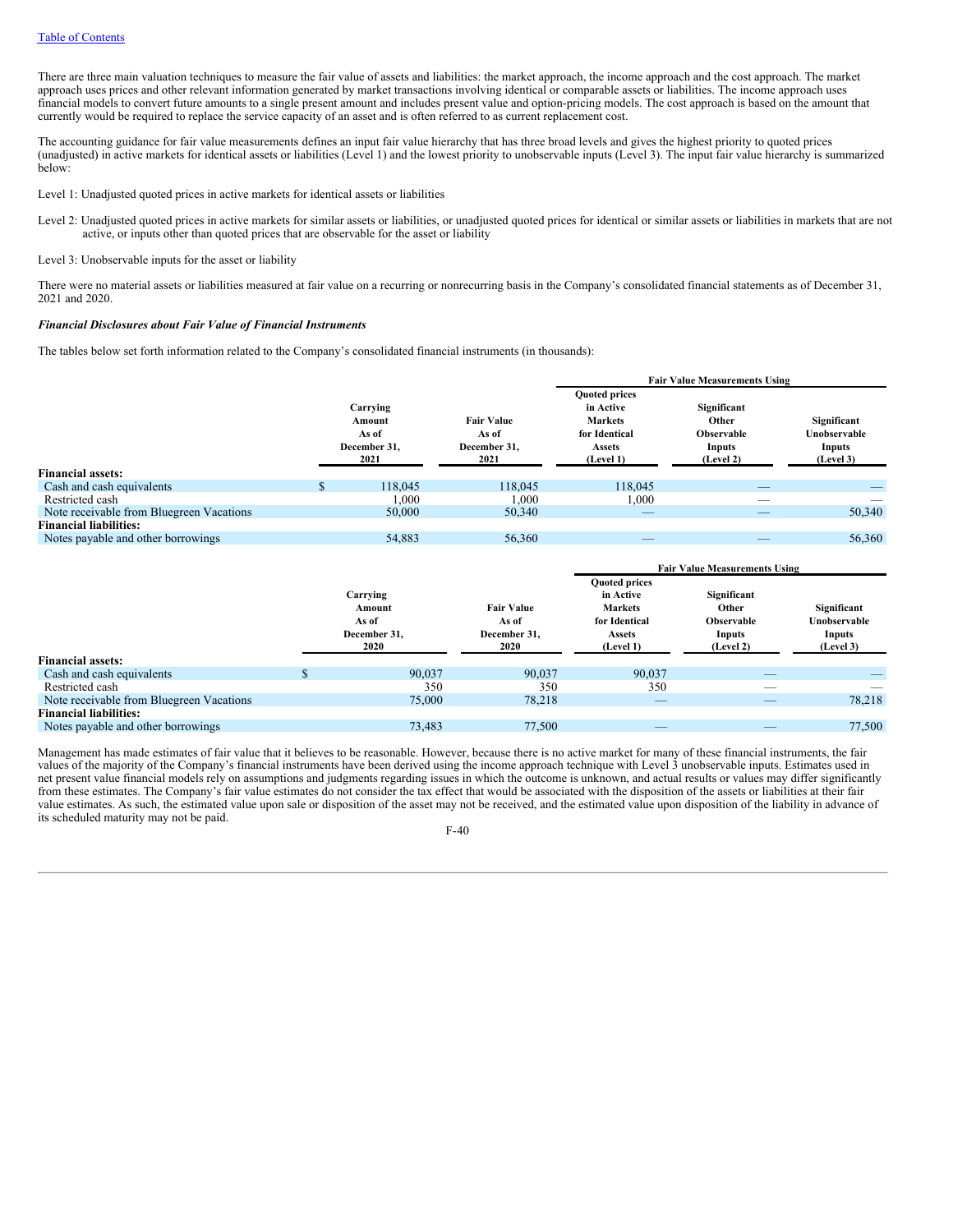The amounts reported in the consolidated statements of financial condition for cash and cash equivalents and restricted cash approximate fair value.

The estimated fair value of the Company's note receivable from Bluegreen Vacations was measured using the income approach with Level 3 inputs by discounting the forecasted cash inflows associated with the note using an estimated market discount rate.

The fair values of the Company's Community Development Bonds, which are included in notes payable and other borrowings above, were measured using the market approach with Level 3 inputs obtained based on estimated market prices of similar financial instruments.

The fair values of the Company's notes payable and other borrowings (other than Community Development Bonds above) were measured using the income approach with Level 3 inputs by discounting the forecasted cash outflows associated with the debt using estimated market discount rates.

The Company's financial instruments also include trade accounts receivable, accounts payable, and accrued liabilities. The carrying amount of these financial instruments approximate their fair values due to their short-term maturities.

The Company is exposed to credit related losses in the event of non-performance by counterparties to the financial instruments with a maximum exposure equal to the carrying amount of the assets. The Company's exposure to credit risk consists of accounts receivable balances and its Bluegreen Vacations note receivable.

#### **20. Certain Relationships and Related Party Transactions**

The Company may be deemed to be controlled by Alan B. Levan, the Company's Chairman, John E. Abdo, the Company's Vice Chairman, Jarett S. Levan, the Company's Chief Executive Officer and President, and Seth M. Wise, the Company's Executive Vice President. Together, they may be deemed to beneficially own shares of BBX Capital's Class A Common Stock and Class B Common Stock representing approximately 81% of BBX Capital's total voting power. Mr. Alan B. Levan serves as the Chairman, Chief Executive Officer, and President of Bluegreen Vacations, Mr. Abdo serves as Vice Chairman of Bluegreen Vacations, Mr. Jarett Levan serves as a director of Bluegreen Vacations and Mr. Wise serves as a director of Bluegreen Vacations.

Included in selling, general and administrative expenses in the Company's consolidated statements of operations and comprehensive income or loss was \$0.8 million, \$1.5 million, and \$0.6 million during the years ended December 31, 2021, 2020 and 2019, respectively, for management advisory and employer provided medical insurance provided by Bluegreen Vacations to the Company. Also included in selling, general and administrative expenses during the years ended December 31, 2021 and 2020 was \$0.2 million and \$0.3 million, respectively, of rent for office space provided by Bluegreen Vacations to the Company. The Company reimbursed Bluegreen Vacations the actual cost of providing the services. The Company accrued \$0.1 million of rent income from Bluegreen Vacations at December 31, 2021 as Bluegreen Vacations began renting office space from the Company in November 2021.

The Company also received \$0.3 million and \$0.2 million, respectively, for providing management services to the Altman Companies.

Included in other revenues in the Company's consolidated statements of operations and comprehensive loss or income was \$0.6 million, \$0.7 million, and \$0.8 million for providing risk management consulting services to Bluegreen for the years ended December 31, 2021, 2020 and 2019, respectively. Included in interest income is \$0.3 million of interest income on loans receivable from IT'SUGAR for the year ended December 31, 2021, which was eliminated in consolidation. Interest income of \$0.1 million on loans receivable from IT'SUGAR for the period beginning on January 1, 2021 to June 16, 2021 was not eliminated in consolidation as the Company did not consolidate IT'SUGAR during this period. See Note 23 for further discussion.

Prior to the spin-off of BBX Capital on September 30, 2020, expenses related to certain support functions paid for by Bluegreen Vacations, including executive services, treasury, tax, accounting, legal, internal audit, human resources, public and investor relations, general management, shared information technology systems, corporate governance activities, and centralized managed employee benefit arrangements, were allocated to the Company on the basis of direct usage when identifiable, while the remainder of the expenses, including costs related to executive compensation, were allocated primarily on a pro-rata basis of combined revenues and equity in earnings of unconsolidated joint ventures of Bluegreen Vacations and its subsidiaries. The expenses related to these support functions allocated to the Company and included in selling, general and administrative expenses in the Company's consolidated statements of operations and comprehensive loss or income for the years ended December 31, 2020 and 2019 were \$12.7 million and \$21.0 million, respectively. The allocated support function costs were recognized as contributed capital in the Company's consolidated statements of financial condition for the years ended December 31, 2020 and 2019.

Upon the consummation of the spin-off, all agreements with Bluegreen Vacations were terminated and replaced with a Transition Services Agreement, Tax Matters Agreement, and Employee Matters Agreement.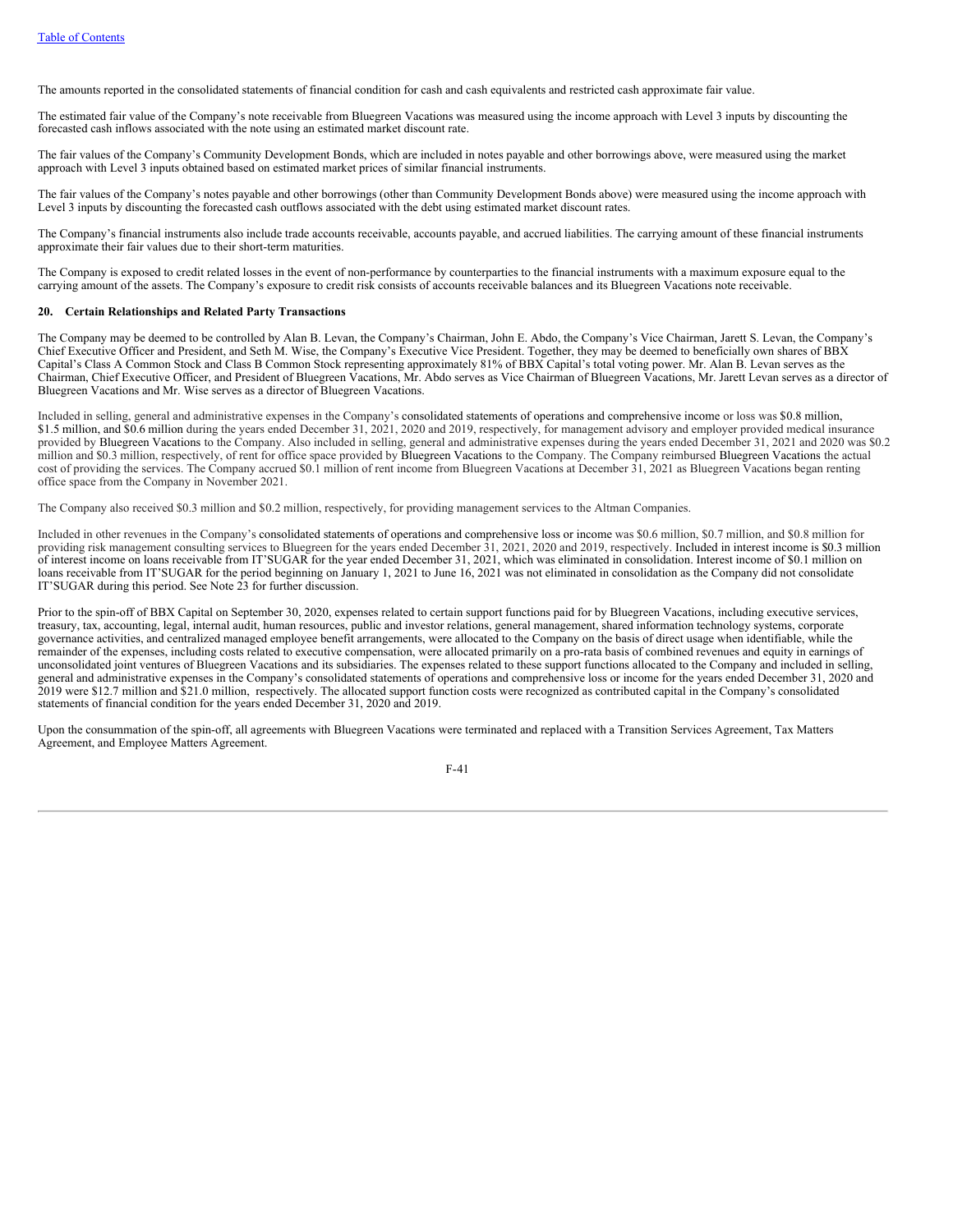The Transition Services Agreement generally sets out the respective rights, responsibilities and obligations of Bluegreen Vacations and BBX Capital with respect to the support services to be provided to one another after the spin-off, as may be necessary to ensure an orderly transition. The Transition Services Agreement establishes a baseline charge for certain categories or components of services to be provided, which will be at cost unless the parties mutually agree to a different charge. The Transition Services Agreement was effective on September 30, 2020 and will continue for a minimum term of one year, provided that after that year, Bluegreen Vacations or BBX Capital may terminate the Transition Services Agreement with respect to any or all services provided thereunder at any time upon thirty (30) days prior written notice to the other party. Either party may renew or extend the term of the Transition Services Agreement with respect to the provision of any service which has not been previously terminated.

The Tax Matters Agreement generally sets out the respective rights, responsibilities, and obligations of Bluegreen Vacations and BBX Capital with respect to taxes (including taxes arising in the ordinary course of business and taxes incurred as a result of the spin-off), tax attributes, tax returns, tax contests, and certain other related tax matters. The Tax Matters Agreement allocates responsibility for the preparation and filing of certain tax returns (and the payment of taxes reflected thereon). Under the Tax Matters Agreement, Bluegreen Vacations will generally be liable for its own taxes and taxes of all of its subsidiaries (other than the taxes of BBX Capital and its subsidiaries, for which BBX Capital shall be liable) for all tax periods (or portion thereof) ending on September 30, 2020, the effective date of the spin-off. BBX Capital will be responsible for its taxes, including for taxes of its subsidiaries, as well as for taxes of Bluegreen Vacations arising as a result of the spin-off (including any taxes resulting from an election under Section 336(e) of the Internal Revenue Code of 1986, as amended (the "Code") in connection with the spin-off). BBX Capital will bear liability for any transfer taxes incurred in the spin-off. Each of Bluegreen Vacations and BBX Capital will indemnify each other against any taxes to the extent paid by one party but allocated to the other party under the Tax Matters Agreement, or arising from any breach of its covenants thereunder, and related out-of-pocket costs and expenses.

The Employee Matters Agreement sets out the respective rights, responsibilities, and obligations of Bluegreen Vacations and BBX Capital with respect to the transfer of certain employees of the businesses of BBX Capital and related matters, including benefit plans, terms of employment, retirement plans and other employment-related matters. Under the Employee Matters Agreement, BBX Capital or its subsidiaries will generally assume or retain responsibility as employer of employees whose duties primarily relate to their respective businesses as well as all obligations and liabilities with respect thereto.

The Company was also previously a party to an Agreement to Allocate Consolidated Income Tax Liability and Benefits with Bluegreen Vacations and Bluegreen that was terminated in connection with the spin-off. See Note 12 for further discussion.

As further described in Note 1, in connection with the spin-off, Bluegreen Vacations also issued a \$75.0 million note payable to BBX Capital that accrues interest at a rate of 6% per annum and requires payments of interest on a quarterly basis. Included in interest income in the Company's consolidated statement of operations and comprehensive income for the years ended December 31, 2021 and 2020 was \$4.5 million and \$1.1 million, respectively, relating to accrued interest on the note receivable from Bluegreen Vacations. In December 2021, Bluegreen Vacations made a \$25.0 million prepayment of the note reducing the outstanding note balance from \$75.0 million to \$50.0 million.

During the year ended December 31, 2021 and the three months ended December 31, 2020, the Company paid Abdo Companies, Inc. approximately \$160,000 and \$38,000, respectively, for certain management services and rent. John E. Abdo, the Company's Vice Chairman, is the principal shareholder and Chief Executive Officer of Abdo Companies, Inc.

The components of net transfers from Bluegreen Vacations Holding in the consolidated statements of changes in equity consisted of the following (in thousands):

|                                        | For the Years Ended<br>December 31. |           |  |  |  |
|----------------------------------------|-------------------------------------|-----------|--|--|--|
|                                        | 2020                                | 2019      |  |  |  |
| Cash pooling                           | 81,581                              | (85,246)  |  |  |  |
| Corporate overhead allocations         | 12,694                              | 21,037    |  |  |  |
| Asset transfers                        | 75,320                              | 302       |  |  |  |
| Income taxes                           | (1,685)                             | (1, 460)  |  |  |  |
| Net transfers from Bluegreen Vacations | 167,910                             | (65, 367) |  |  |  |

## **21. Segment Reporting**

Operating segments are defined as components of an enterprise about which separate financial information is available that is regularly reviewed by the chief operating decision maker ("CODM") in assessing performance and deciding how to allocate resources. Reportable segments consist of one or more operating segments with similar economic characteristics, products and services, production processes, type of customer, distribution system or regulatory environment.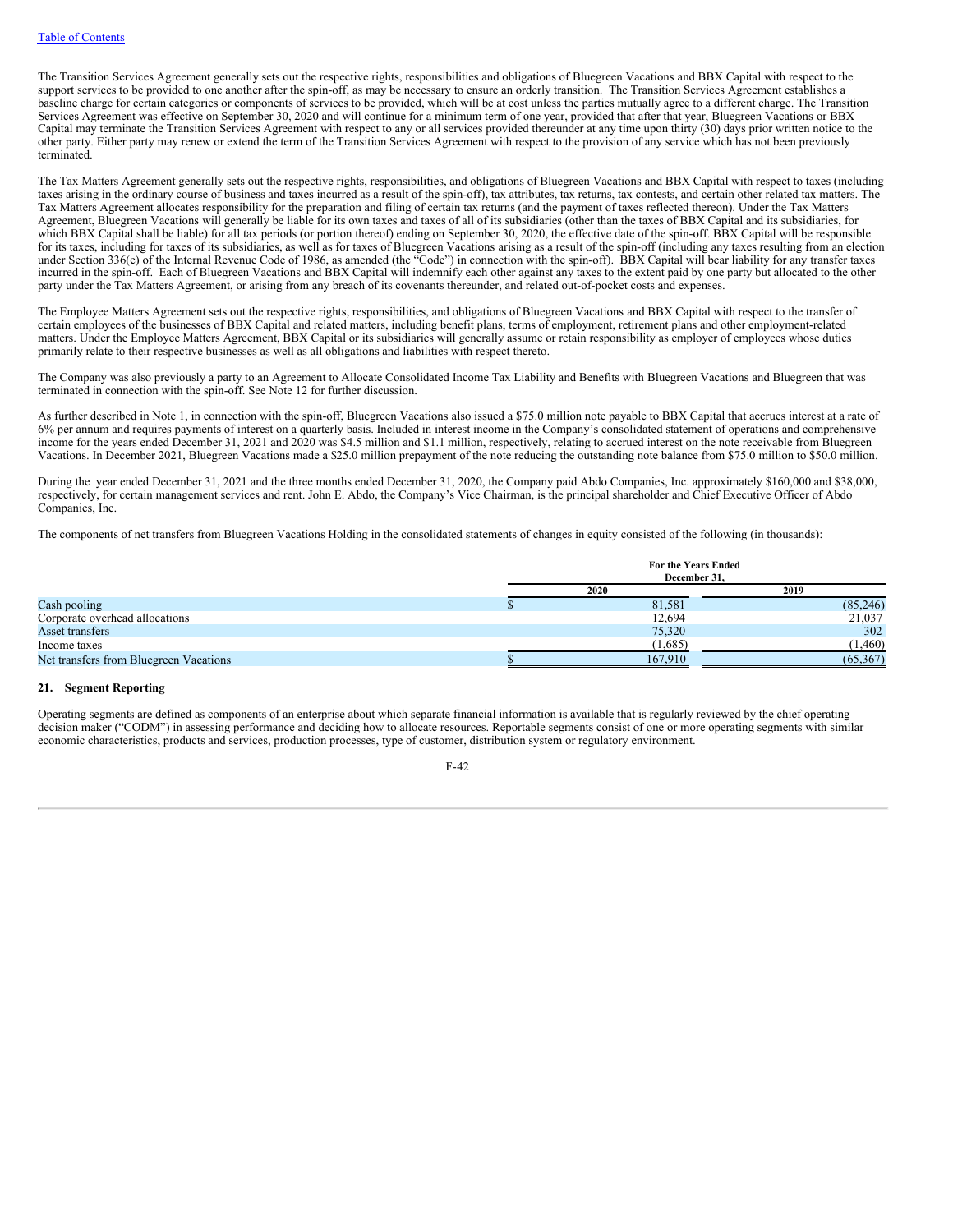The information provided for segment reporting is obtained from internal reports utilized by the Company's CODM, and the presentation and allocation of assets and results of operations may not reflect the actual economic costs of the segments as standalone businesses. If a different basis of allocation were utilized, the relative contributions of the segments might differ, but the relative trends in the segments' operating results would, in management's view, likely not be impacted.

The Company's three reportable segments are its principal investments: BBX Capital Real Estate, BBX Sweet Holdings, and Renin. See Note 1 for a description of the Company's reportable segments.

In the segment information for the years ended December 31, 2021, 2020, and 2019, amounts set forth in the column entitled "Other" include the Company's investments in various operating businesses, including a controlling financial interest in a restaurant acquired in connection with a loan receivable default. The amounts set forth in the column entitled "Reconciling Items and Eliminations" include unallocated corporate general and administrative expenses.

The Company evaluates segment performance based on segment income or loss from continuing operations before income taxes.

The table below sets forth the Company's segment information as of and for the year ended December 31, 2021 (in thousands):

|                                               |   | <b>BBX</b> Capital<br><b>Real Estate</b> | <b>BBX</b> Sweet<br><b>Holdings</b> | Renin   | Other          | <b>Reconciling Items</b><br>and Eliminations | <b>Segment Total</b> |
|-----------------------------------------------|---|------------------------------------------|-------------------------------------|---------|----------------|----------------------------------------------|----------------------|
| <b>Revenues:</b>                              |   |                                          |                                     |         |                |                                              |                      |
| <b>Trade sales</b>                            |   |                                          | 84,215                              | 146,255 | 7,616          | (8)                                          | 238,078              |
| Sales of real estate inventory                |   | 65,479                                   |                                     |         |                |                                              | 65,479               |
| Interest income                               |   | 2,048                                    | 36                                  |         |                | 4,329                                        | 6,413                |
| Net gains on sales of real estate assets      |   | 643                                      |                                     |         |                |                                              | 643                  |
| Other revenue                                 |   | 1,504                                    |                                     |         | 2,045          | (565)                                        | 2,984                |
| <b>Total revenues</b>                         |   | 69,674                                   | 84,251                              | 146,255 | 9,661          | 3,756                                        | 313,597              |
| <b>Costs and expenses:</b>                    |   |                                          |                                     |         |                |                                              |                      |
| Cost of trade sales                           |   |                                          | 52,497                              | 130,366 | 2,291          | (8)                                          | 185,146              |
| Cost of real estate inventory sold            |   | 29,690                                   |                                     |         |                |                                              | 29,690               |
| Interest expense                              |   |                                          | 429                                 | 1,830   | $\overline{2}$ | (822)                                        | 1,439                |
| Recoveries from loan losses, net              |   | (7, 774)                                 |                                     |         |                |                                              | (7, 774)             |
| Impairment losses                             |   |                                          | 38                                  |         |                |                                              | 38                   |
| Selling, general and administrative expenses  |   | 7,587                                    | 31,524                              | 15.857  | 5,978          | 15.068                                       | 76,014               |
| <b>Total costs and expenses</b>               |   | 29,503                                   | 84,488                              | 148,053 | 8,271          | 14,238                                       | 284,553              |
| <b>Operating income (losses)</b>              |   | 40,171                                   | (237)                               | (1,798) | 1,390          | (10, 482)                                    | 29,044               |
| Equity in net earnings of unconsolidated real |   |                                          |                                     |         |                |                                              |                      |
| estate joint ventures                         |   | 18,154                                   |                                     |         |                |                                              | 18,154               |
| Other (expense) income                        |   | (14)                                     | 131                                 |         |                | 224                                          | 341                  |
| Gain on the consolidation of IT'SUGAR, LLC    |   |                                          | 15,890                              |         |                |                                              | 15,890               |
| Foreign exchange gain                         |   |                                          |                                     | 812     |                |                                              | 812                  |
| Income (loss) from continuing operations      | S |                                          |                                     |         |                |                                              |                      |
| before income taxes                           |   | 58,311                                   | 15,784                              | (986)   | 1,390          | (10, 258)                                    | 64,241               |
| <b>Total assets</b>                           |   | 179,619                                  | 143,916                             | 101,647 | 7,745          | 100,428                                      | 533,355              |
| Expenditures for property and equipment       |   |                                          | 4,283                               | 3,099   | 185            | 959                                          | 8,526                |
| Depreciation and amortization                 |   |                                          | 3,181                               | 3,037   | 118            | 122                                          | 6,458                |
| Debt accretion and amortization               |   | 737                                      | 21                                  | 113     |                |                                              | 871                  |
| Cash and cash equivalents                     |   | 66,558                                   | 9,792                               | 1,369   | 2,937          | 37,389                                       | 118,045              |
| Real estate equity method investments         |   | 52,966                                   |                                     |         |                |                                              | 52,966               |
| Goodwill                                      |   |                                          | 14,274                              | 4,140   |                |                                              | 18,414               |
| Notes payable and other borrowings            |   | 7,312                                    | 14,42                               | 44,124  | 26             | (11,000)                                     | 54,883               |

(1) The above segment information includes the operations of IT'SUGAR as of June 17, 2021, the date the Company reconsolidated IT'SUGAR.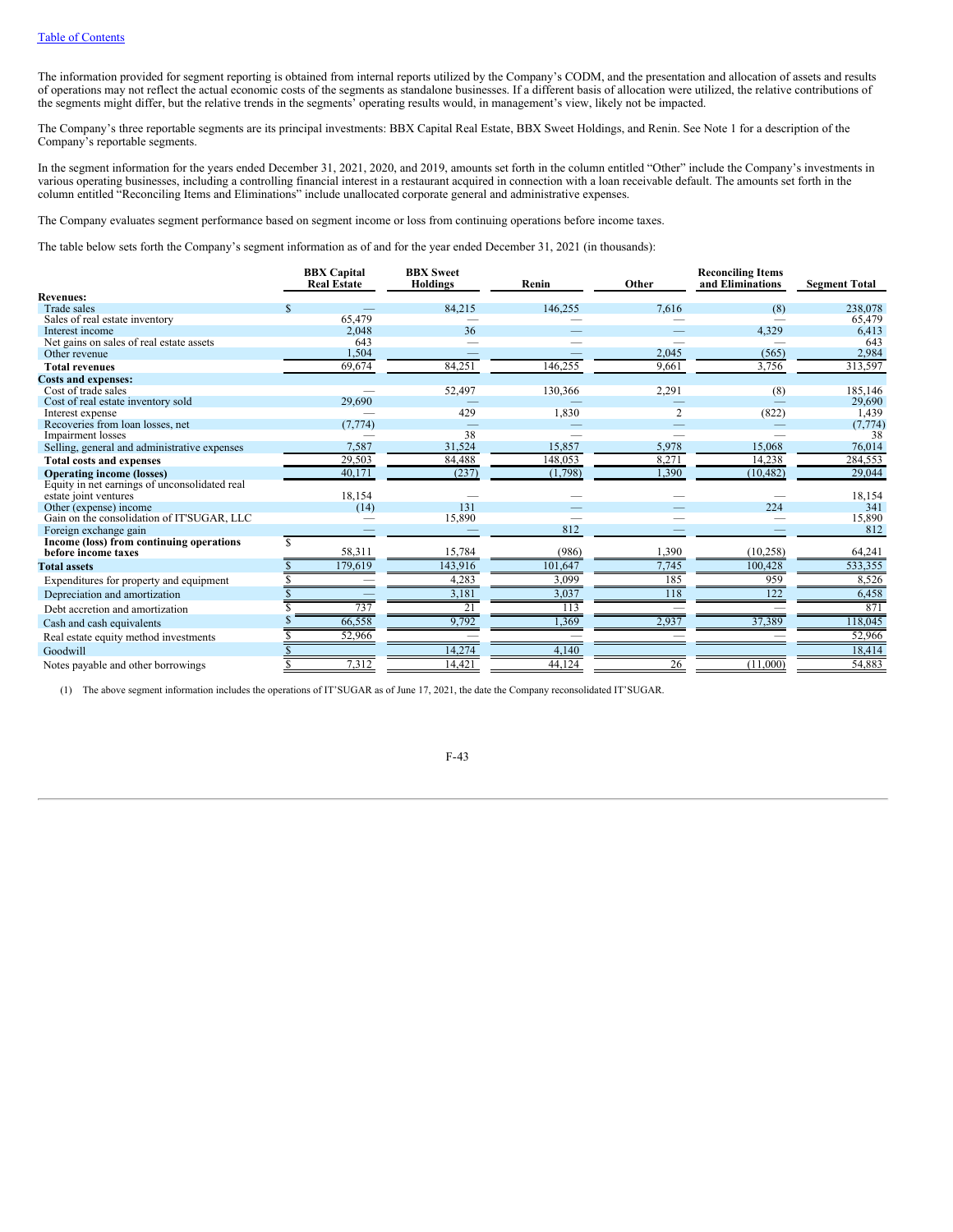The table below sets forth the Company's segment information as of and for the year ended December 31, 2020 (in thousands):

|                                                                 | <b>BBX Capital Real</b><br>Estate | <b>BBX</b> Sweet<br><b>Holdings</b> | Renin        | Other          | <b>Reconciling Items</b><br>and Eliminations | <b>Segment Total</b> |
|-----------------------------------------------------------------|-----------------------------------|-------------------------------------|--------------|----------------|----------------------------------------------|----------------------|
| <b>Revenues:</b>                                                |                                   |                                     |              |                |                                              |                      |
| Trade sales                                                     | \$                                | 49,155                              | 93,036       | 5,019          |                                              | 147,210              |
| Sales of real estate inventory                                  | 20,363                            |                                     |              |                |                                              | 20,363               |
| Interest income                                                 | 1.240                             | 29                                  |              |                | 1.129                                        | 2,399                |
| Net gains on sales of real estate assets                        | 255                               |                                     |              |                |                                              | 255                  |
| Other revenue                                                   | 1,454                             | 281                                 |              | 1,461          | (194)                                        | 3,002                |
| <b>Total revenues</b>                                           | 23,312                            | 49,465                              | 93,036       | 6,481          | 935                                          | 173,229              |
| <b>Costs and expenses:</b>                                      |                                   |                                     |              |                |                                              |                      |
| Cost of trade sales                                             |                                   | 41,482                              | 83,563       | 1,983          |                                              | 127,028              |
| Cost of real estate inventory sold                              | 13.171                            |                                     |              |                |                                              | 13,171               |
| Interest expense                                                |                                   | 193                                 | 615          | 10             | (581)                                        | 237                  |
| Recoveries from loan losses, net                                | (8, 876)                          |                                     |              |                |                                              | (8, 876)             |
| Impairment losses                                               | 2,742<br>6,758                    | 25,303<br>26,855                    | 11.735       | 2,727<br>4,684 | 15.849                                       | 30,772<br>65,881     |
| Selling, general and administrative expenses                    |                                   |                                     |              |                |                                              |                      |
| <b>Total costs and expenses</b>                                 | 13,795                            | 93,833                              | 95,913       | 9,404          | 15,268                                       | 228,213              |
| <b>Operating income (losses)</b>                                | 9,517                             | (44,368)                            | (2,877)      | (2, 923)       | (14, 333)                                    | (54, 984)            |
| Equity in net earnings of unconsolidated real estate            |                                   |                                     |              |                |                                              |                      |
| joint ventures                                                  | 465                               |                                     |              |                |                                              | 465                  |
| Loss on the deconsolidation of IT'SUGAR, LLC                    |                                   | (3,326)                             |              |                | 58                                           | (3,326)              |
| Other income (expense)                                          | 6                                 | 221                                 | (3)<br>(692) | 8              |                                              | 290<br>(692)         |
| Foreign exchange loss                                           |                                   |                                     |              |                |                                              |                      |
| Income (loss) from continuing operations before<br>income taxes | 9,988                             | (47, 473)                           | (3, 572)     | (2, 915)       | (14, 275)                                    | (58, 247)            |
| <b>Total assets</b>                                             | 165,732                           | 28,668                              | 104,654      | 7,096          | 141,506                                      | 447,656              |
| Expenditures for property and equipment                         |                                   | 3,155                               | 2,118        | 72             |                                              | 5,345                |
| Depreciation and amortization                                   |                                   | 4,244                               | 1,380        | 106            | 104                                          | 5,834                |
| Debt accretion and amortization                                 | 287                               | 168                                 | 243          |                |                                              | 698                  |
| Cash and cash equivalents                                       | 31,133                            | 1,163                               | 2,438        | 1,539          | 53,764                                       | 90,037               |
| Real estate equity method investments                           | 58,010                            |                                     |              |                |                                              | 58,010               |
| Goodwill                                                        |                                   |                                     | 8,277        |                |                                              | 8,277                |
| Notes payable and other borrowings                              | 26,762                            | .417                                | 45,261       | 43             |                                              | 73,483               |

(2) The above segment information excludes the operations of IT'SUGAR as of September 22, 2020, the date the Company deconsolidated IT'SUGAR.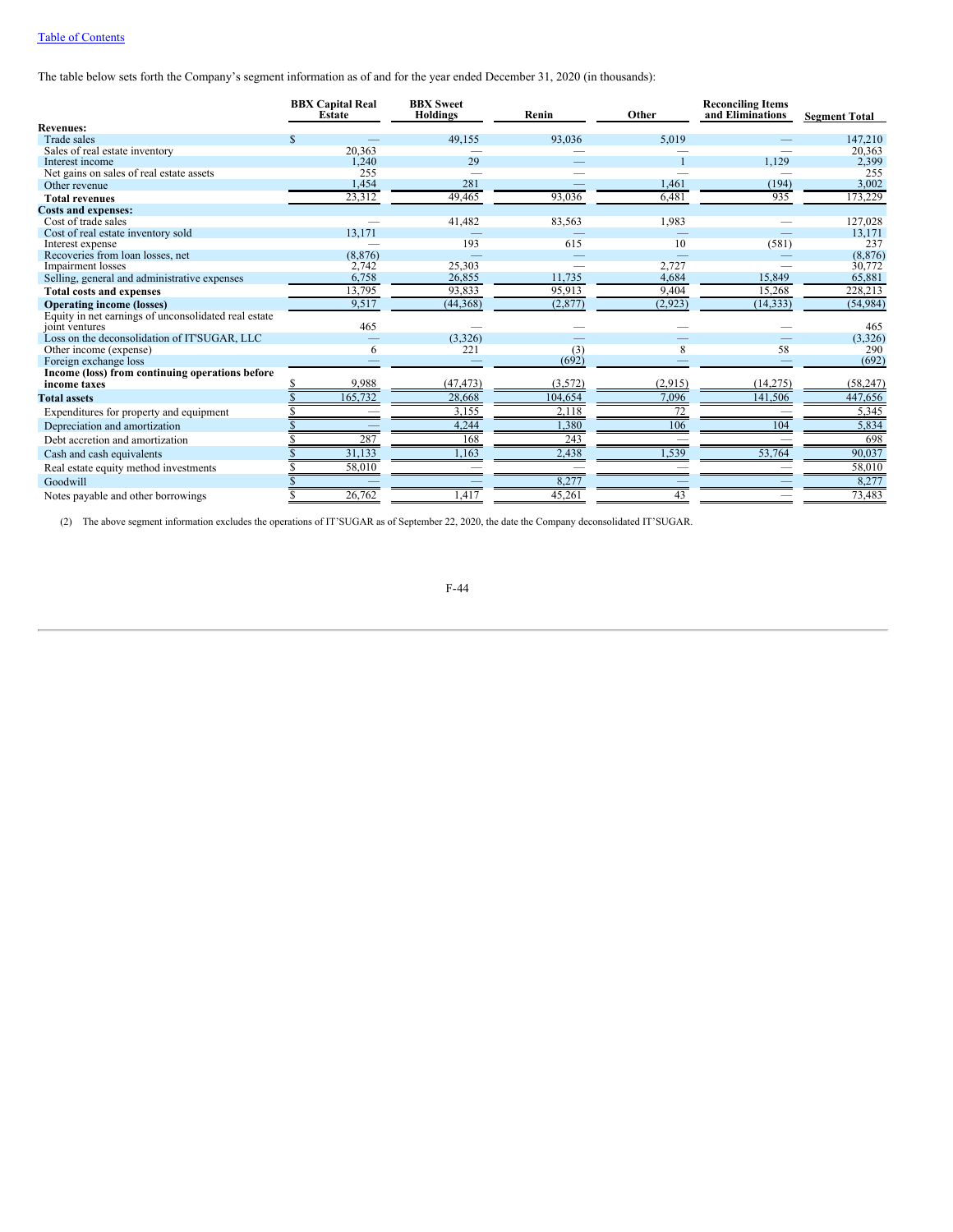The table below sets forth the Company's segment information as of and for the year ended December 31, 2019 (in thousands):

|                                                                     |   | <b>BBX</b> Capital<br><b>Real Estate</b> | <b>BBX</b> Sweet<br><b>Holdings</b> | Renin  | Other                    | Reconciling<br><b>Items</b> and<br><b>Eliminations</b> | <b>Segment Total</b> |
|---------------------------------------------------------------------|---|------------------------------------------|-------------------------------------|--------|--------------------------|--------------------------------------------------------|----------------------|
| <b>Revenues:</b>                                                    |   |                                          |                                     |        |                          |                                                        |                      |
| Trade sales                                                         | S |                                          | 105,406                             | 67,537 | 7,376                    |                                                        | 180,319              |
| Sales of real estate inventory                                      |   | 5,049                                    |                                     |        |                          |                                                        | 5,049                |
| Interest income                                                     |   | 750                                      | 56                                  |        |                          | 5                                                      | 811                  |
| Net gains on sales of real estate assets<br>Other revenue           |   | 13,616<br>1,619                          | 324                                 |        | 2,233                    | (247)                                                  | 13,616<br>3,929      |
|                                                                     |   |                                          |                                     |        | 9.609                    |                                                        | 203,724              |
| <b>Total revenues</b>                                               |   | 21,034                                   | 105,786                             | 67,537 |                          | (242)                                                  |                      |
| <b>Costs and expenses:</b><br>Cost of trade sales                   |   |                                          | 67,703                              | 54,243 | 2,613                    |                                                        | 124,560              |
| Cost of real estate inventory sold                                  |   | 2,643                                    |                                     |        |                          |                                                        | 2,643                |
| Interest expense                                                    |   |                                          | 196                                 | 498    | 27                       | (288)                                                  | 433                  |
| Recoveries from loan losses, net                                    |   | (5, 428)                                 |                                     |        | $\overline{\phantom{0}}$ |                                                        | (5, 428)             |
| Impairment losses                                                   |   | 47                                       | 142                                 |        |                          |                                                        | 189                  |
| Selling, general and administrative expenses                        |   | 9,144                                    | 43,203                              | 11,066 | 6,626                    | 20,791                                                 | 90,830               |
| <b>Total costs and expenses</b>                                     |   | 6,406                                    | 111,244                             | 65,807 | 9,266                    | 20,504                                                 | 213,227              |
| <b>Operating income (losses)</b>                                    |   | 14,628                                   | (5, 458)                            | 1,730  | 343                      | (20, 746)                                              | (9, 503)             |
| Equity in net earnings of unconsolidated real estate joint ventures |   | 37,898                                   |                                     |        |                          |                                                        | 37,898               |
| Other income                                                        |   | 170                                      | 336                                 | 153    | 6                        |                                                        | 665                  |
| Foreign exchange loss                                               |   |                                          |                                     | (75)   | $\overline{\phantom{a}}$ |                                                        | (75)                 |
| Income (loss) before income taxes                                   |   | 52,696                                   | (5, 122)                            | 1,808  | 349                      | (20, 746)                                              | 28,985               |
| <b>Total assets</b>                                                 |   | 145,930                                  | 167,281                             | 32,320 | 10,059                   | 5,917                                                  | 361,507              |
| Expenditures for property and equipment                             |   |                                          | 9,441                               | 517    | 1,129                    |                                                        | 11,091               |
| Depreciation and amortization                                       |   | 93                                       | 5,565                               | ,202   | 770                      |                                                        | 7,630                |
| Debt accretion and amortization                                     |   | 125                                      | 226                                 | 27     |                          |                                                        | 378                  |
| Cash and cash equivalents                                           |   | 13,776                                   | 6,314                               |        | 633                      |                                                        | 20,723               |
| Equity method investments                                           |   | 57,330                                   |                                     |        |                          |                                                        | 57,330               |
| Goodwill                                                            |   |                                          | 35,521                              |        | 1,727                    |                                                        | 37,248               |
| Notes payable and other borrowings                                  |   | 31,877                                   | 3,810                               | 6,825  | 224                      |                                                        | 42,736               |
|                                                                     |   |                                          |                                     |        |                          |                                                        |                      |

## **22. Discontinued Operations**

In 2016, Food for Thought Restaurant Group ("FFTRG"), a wholly-owned subsidiary of BBX Capital, entered into area development and franchise agreements with MOD Pizza related to the development of up to approximately 60 MOD Pizza franchised restaurant locations throughout Florida, and through 2019, FFTRG had opened nine restaurant locations. As a result of FFTRG's overall operating performance and the Company's goal of streamlining its investment verticals, the Company entered into an agreement with MOD Pizza to terminate the area development and franchise agreements and transferred seven of its restaurant locations, including the related assets, operations, and lease obligations, to MOD Pizza in September 2019. In addition, the Company closed the remaining two locations and terminated the related lease agreements.

In connection with the transfer of the seven restaurant locations to MOD Pizza, the Company recognized an aggregate impairment loss of \$4.0 million related to the disposal group, which included property and equipment, intangible assets, and net lease liabilities. In addition, prior to the transaction, the Company previously recognized \$2.7 million of impairment losses associated with property and equipment at three restaurant locations. Accordingly, the Company recognized \$6.7 million of impairment losses associated with its investment in MOD Pizza restaurant locations during the year ended December 31, 2019.

FFTRG's operations as a franchisee of MOD Pizza are presented as discontinued operations in the Company's consolidated financial statements.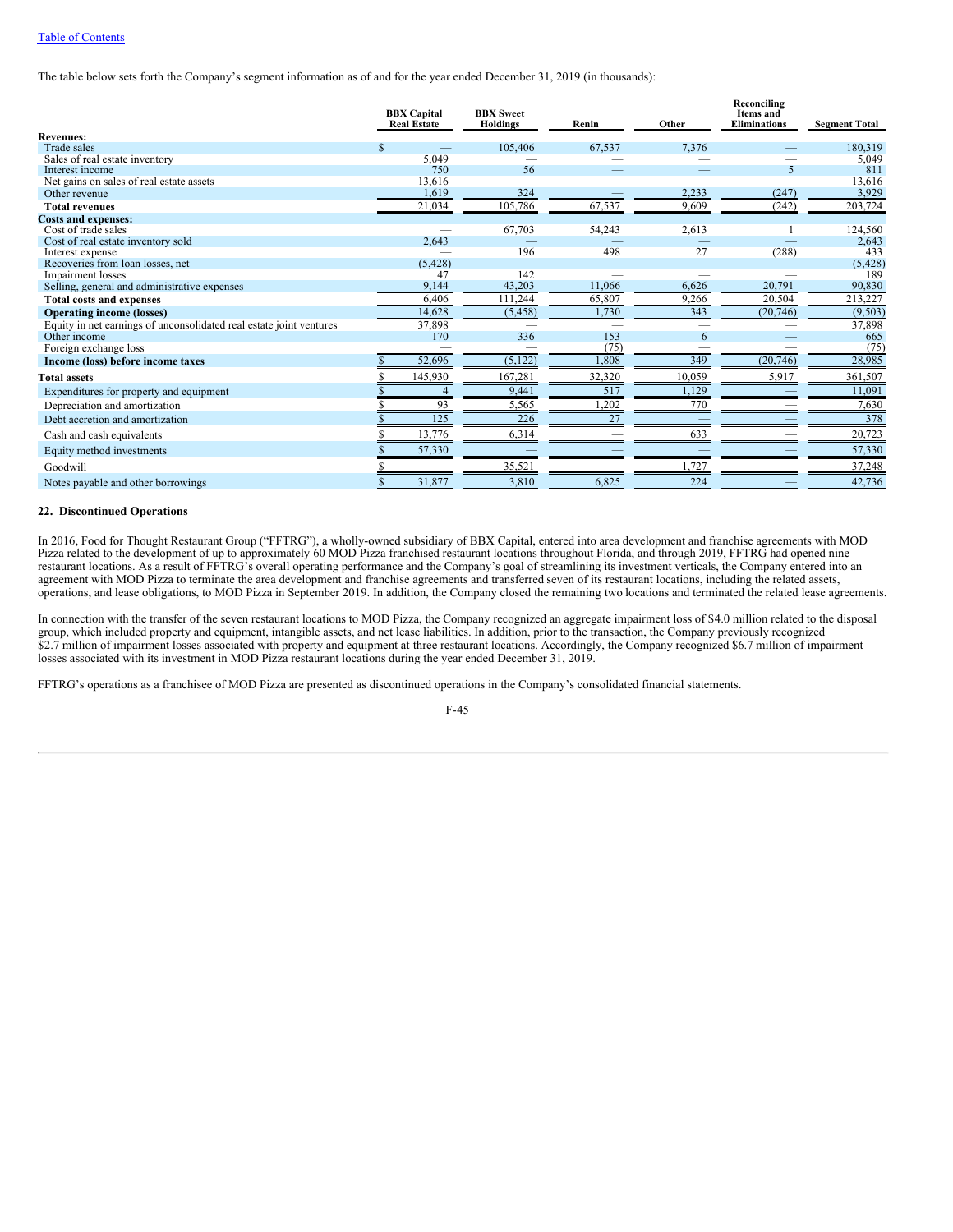The major components of loss from discontinued operations are as follows (in thousands):

|                                               | For the Years Ended December 31, |      |          |  |  |
|-----------------------------------------------|----------------------------------|------|----------|--|--|
|                                               | 2021                             | 2020 | 2019     |  |  |
| <b>Revenues:</b>                              |                                  |      |          |  |  |
| Trade sales                                   | _                                | _    | 6,044    |  |  |
| Other revenue                                 |                                  |      | 104      |  |  |
| <b>Total revenues</b>                         |                                  |      | 6,148    |  |  |
| <b>Costs and Expenses:</b>                    |                                  |      |          |  |  |
| Cost of trade sales                           | _                                | _    | 2,012    |  |  |
| Depreciation, amortization and accretion, net | __                               | _    | 691      |  |  |
| <b>Impairment</b> losses                      | _                                | 71   | 6,749    |  |  |
| Selling, general and administrative expenses  |                                  | 20   | 6,139    |  |  |
| Total costs and expenses                      |                                  | 91   | 15,591   |  |  |
| Other revenue                                 |                                  |      |          |  |  |
| Pre-tax loss from discontinued operations     |                                  | (91) | (9, 434) |  |  |

The following are the major components of the statement of cash flows from discontinued operations (in thousands):

|                                                                         | For the Years Ended December 31, |      |       |          |  |
|-------------------------------------------------------------------------|----------------------------------|------|-------|----------|--|
|                                                                         |                                  | 2021 | 2020  | 2019     |  |
| <b>Operating activities:</b>                                            |                                  |      |       |          |  |
| Pre-tax loss from discontinued operations                               |                                  |      | (91)  | (9, 434) |  |
| Adjustment to reconcile pre-tax loss to net cash                        |                                  |      |       |          |  |
| used in operating activities:                                           |                                  |      |       |          |  |
| Depreciation, amortization and accretion, net                           |                                  |      |       | 691      |  |
| Impairment losses                                                       |                                  |      | 71    | 6,749    |  |
| Decrease (increase) in trade inventory                                  |                                  |      |       | 64       |  |
| Decrease in other assets                                                |                                  |      | 94    | 522      |  |
| Change in operating lease assets and liabilities                        |                                  |      | (113) | (88)     |  |
| Decrease in accounts payable                                            |                                  |      | (2)   | (187)    |  |
| Decrease in accrued expenses                                            |                                  |      | (134) | (1,201)  |  |
| Net cash used in operating activities                                   |                                  |      | (175) | (2,884)  |  |
| <b>Investing activities:</b>                                            |                                  |      |       |          |  |
| Cash paid for intangible assets                                         |                                  |      |       | (40)     |  |
| Purchases of property and equipment                                     |                                  |      |       | (576)    |  |
| Net cash used in investing activities                                   |                                  |      |       | (616)    |  |
| Supplemental disclosure of non-cash investing and financing activities: |                                  |      |       |          |  |
| Operating lease assets recognized upon adoption of ASC 842              |                                  |      |       | 6,878    |  |
| Operating lease liabilities recognized upon adoption of ASC 842         |                                  |      |       | 8,192    |  |

## **23. IT'SUGAR Bankruptcy**

In March 2020, as a result of various factors, including government-mandated closures and Center for Disease Control and the World Health Organization advisories in connection with the COVID-19 pandemic, IT'SUGAR closed all of its retail locations and furloughed all store employees and the majority of its corporate employees. Between May 2020 and September 2020, IT'SUGAR reopened nearly all of its approximately 100 locations that were open prior to the pandemic as part of a phased reopening plan which included revised store floor plans, increased sanitation protocols, and the gradual recall of furloughed store and corporate employees to full or part-time employment.

IT'SUGAR ceased paying rent to the landlords of its closed locations in April 2020 and engaged in negotiations with its landlords for rent abatements, deferrals, and other modifications for both the period of time that the locations were closed and the subsequent period that the locations had been opened and operating under conditions which had been affected by the pandemic. In addition to its unpaid rental obligations, IT'SUGAR ceased paying various outstanding obligations to its vendors.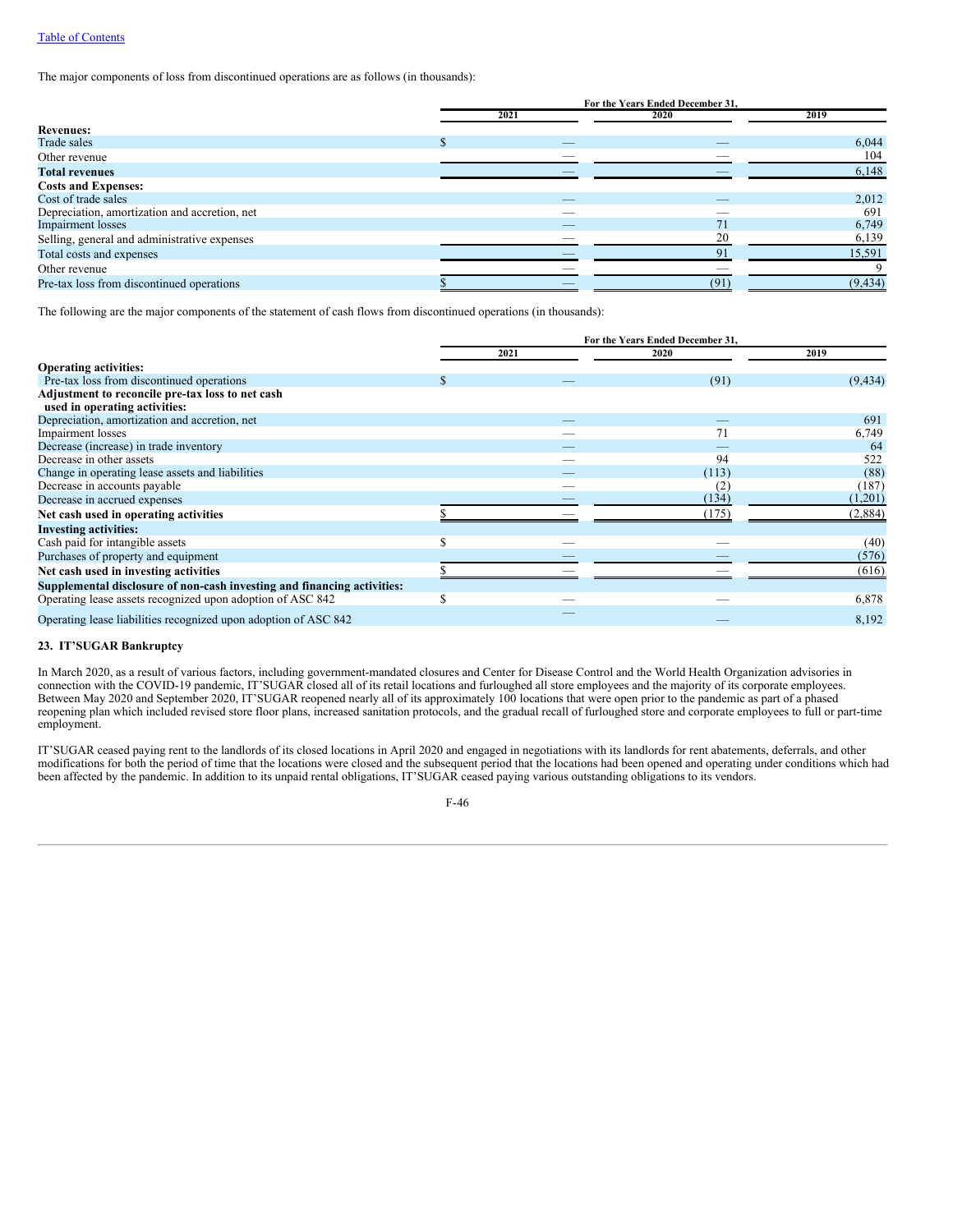Although IT'SUGAR was able to reopen its retail locations and received an advance of \$2.0 million from a subsidiary of BBX Capital under an existing credit facility, IT'SUGAR was unable to maintain sufficient liquidity to sustain its operations. In particular, although a significant portion of its retail locations were reopened during the three months ended September 30, 2020, IT'SUGAR's total revenues for the period declined by approximately 50.4% as compared to the comparable period in 2019. As a result, on September 22, 2020, IT'SUGAR and its subsidiaries filed voluntary petitions to reorganize under Chapter 11 of the Bankruptcy Code in the Bankruptcy Court.

In connection with the Bankruptcy Cases, on October 7, 2020, IT'SUGAR obtained approval by the Bankruptcy Court of a \$4.0 million debtor-in-possession ("DIP") credit facility to be made available by a wholly-owned subsidiary of the Company, and the entire \$4.0 million available under the DIP credit facility was funded to IT'SUGAR during the three months ended December 31, 2020.

As a result of the filings, the uncertainties surrounding the nature, timing, and specifics of the Bankruptcy Cases, and the Company's resulting loss of control and significant influence over IT'SUGAR, the Company determined that IT'SUGAR is a VIE in which the Company is not the primary beneficiary and deconsolidated IT'SUGAR in connection with the filings. In connection with the deconsolidation of IT'SUGAR, the Company recognized a noncontrolling equity investment in IT'SUGAR at its estimated fair value of \$12.7 million and a \$3.3 million loss based upon the difference between the carrying amount of IT'SUGAR (including its asset and liabilities and the redeemable noncontrolling interest in it) and the Company's estimated fair value of its noncontrolling equity investment.

Following the deconsolidation of IT'SUGAR, the Company's noncontrolling equity investment in IT'SUGAR was being accounted for at cost less impairment, if any, plus or minus changes resulting from observable price changes in orderly transactions for the identical or a similar investment of the same issuer. Equity investments are accounted for at cost less impairment when the investor does not have significant influence over the investee and the equity investment has no readily determinable fair value. Under this method, equity investments are accounted for at historical cost and adjusted if there is evidence that the fair market value of the equity investment has declined below the historical cost.

IT'SUGAR's assets, liabilities, results of operations, and cash flows through September 22, 2020 are included as continuing operations in the Company's financial statements, as the Company continues to hold a substantive equity investment in IT'SUGAR. Additionally, as a result of the Company deconsolidating IT'SUGAR, IT'SUGAR's notes payable to the Company, which had a total balance of \$6.2 million as of September 22, 2020, were no longer eliminated in consolidation and are included in investments in and advances to IT'SUGAR in the Company's statements of financial condition as of December 31, 2020.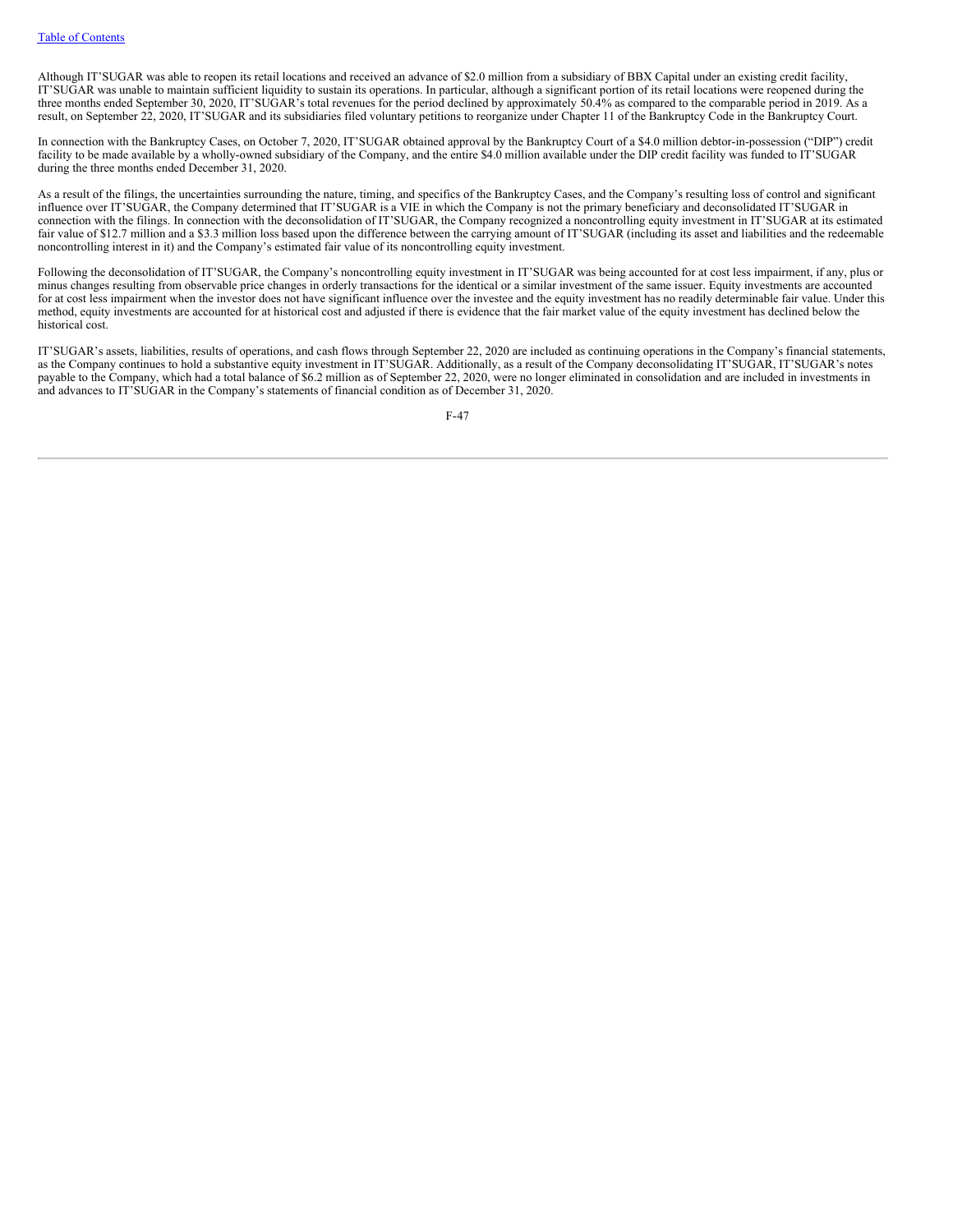The following table summarizes the assets, liabilities, and net equity of IT'SUGAR as of September 22, 2020, the date it was deconsolidated from the Company's financial statements (in thousands):

```
IT'SUGAR
Balance Sheet
```

|                                     |               | September 22,<br>2020 |
|-------------------------------------|---------------|-----------------------|
| <b>ASSETS</b>                       |               |                       |
| Cash and cash equivalents           | <sup>\$</sup> | 1,045                 |
| Restricted cash                     |               | 20                    |
| Trade accounts receivable, net      |               | 103                   |
| Trade inventory                     |               | 6,213                 |
| Property and equipment, net         |               | 22,162                |
| Goodwill                            |               | 14,864                |
| Intangible assets, net              |               | 3,222                 |
| Operating lease assets              |               | 64,889                |
| Other assets                        |               | 1,707                 |
| <b>Total assets</b>                 |               | 114,225               |
| <b>LIABILITIES AND EQUITY</b>       |               |                       |
| <b>Liabilities:</b>                 |               |                       |
| Accrued expenses                    |               | 13,441                |
| Operating lease liabilities         |               | 80,388                |
| Notes payable and other borrowings  |               | 6,199                 |
| <b>Total liabilities</b>            |               | 100,028               |
| <b>Equity:</b>                      |               |                       |
| Additional paid-in capital          |               | 59,809                |
| Accumulated earnings                |               | (50, 102)             |
| Noncontrolling interests            |               | 4,490                 |
| <b>Total equity</b>                 |               | 14,197                |
| <b>Total liabilities and equity</b> |               | 114,225               |

Included in total liabilities in the above table are approximately \$11.7 million of pre-petition liabilities, of which \$7.7 million are pre-petition lease payments and \$4.0 million are pre-petition obligations to other creditors, including supplies and vendors.

## *Emergence from Bankruptcy and Reconsolidation of IT'SUGAR*

#### *Emergence from Bankruptcy*

In April 2021, IT'SUGAR filed its proposed plan of reorganization with the Bankruptcy Court. Following approval of the proposed plan by IT'SUGAR's unsecured creditors, the Bankruptcy Court entered an order (the "Confirmation Order") on June 16, 2021 confirming the plan of reorganization filed by IT'SUGAR, as modified by the Confirmation Order (the "Plan"), and the Plan became effective on June 17, 2021 (the "Effective Date").

Pursuant to the terms of the Plan, claims against IT'SUGAR were treated as follows:

- · The \$4.0 million DIP credit facility and a \$6.0 million pre-petition line of credit held by the Company's wholly-owned subsidiary were repaid in full through the Exit Facility (as defined and described below);
- $\circled{b}$  A secured equipment note held by the Company's wholly-owned subsidiary was assumed, ratified, and reinstated on the Effective Date;<br> $\circled{b}$  Each holder of an allowed construction / mechanic's lien claim received
- Each holder of an allowed construction / mechanic's lien claim received payment in full in cash on the Effective Date or, in some cases, received such payment as promptly as was practicable after the Effective Date;
- $\degree$  Each holder of an allowed general unsecured claim received, in full satisfaction of such claims, a one-time lump sum distribution equal to 15% of its claim on the Effective Date or, in some cases, received such payment soon after the Effective Date; and
- · Holders of subordinated claims did not receive any distributions in respect thereof.

Payments of claims made pursuant to the Plan, along with the payment of administrative expenses and professional fees, were funded by IT'SUGAR's cash on-hand and net proceeds from the Exit Facility provided by the Company.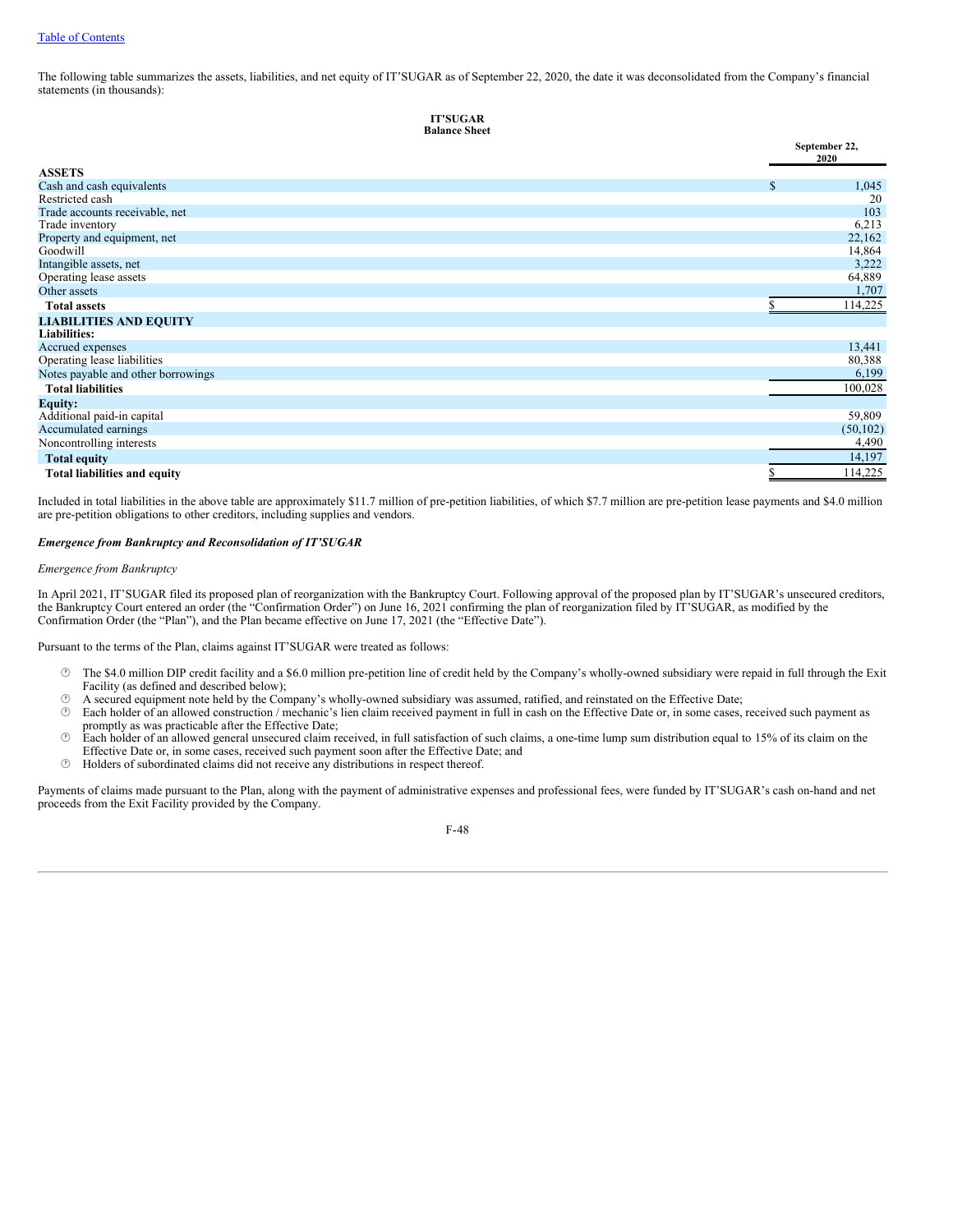#### *Exit Facility*

On the Effective Date, the Company's wholly-owned subsidiary entered into a secured exit credit facility with IT'SUGAR (the "Exit Facility") which provided for advances to IT'SUGAR of up to \$13.0 million. The Company's wholly-owned subsidiary advanced \$13.0 million to IT'SUGAR under the Exit Facility, less the repayment of the \$4.0 million DIP credit facility due from IT'SUGAR and the \$6.0 million pre-petition line of credit due from IT'SUGAR (both of which were superseded and replaced by the Exit Facility). Amounts outstanding under the Exit Facility bear interest at 5% per annum. In addition to monthly payments of interest due under the facility, the Exit Facility requires monthly payments of principal of \$325,000 commencing on January 1, 2022. The Exit Facility matures on April 1, 2025. The Exit Facility had an outstanding balance of \$11.0 million as of December 31, 2021, which was eliminated in the Company's consolidated financial statements as of December 31, 2021.

## *Ownership and Reconsolidation of IT'SUGAR*

Pursuant to the terms of the Plan, the Company's equity interests in IT'SUGAR were revested on the Effective Date, and all organizational documents of IT'SUGAR were assumed, ratified, and reinstated.

As a result of the confirmation and effectiveness of the Plan and the revesting of its equity interests in IT'SUGAR, the Company was deemed to have reacquired a controlling financial interest in IT'SUGAR and consolidated the results of IT'SUGAR into its consolidated financial statements as of the Effective Date, the date that the Company reacquired control of IT'SUGAR.

#### *Allocation of IT'SUGAR's Fair Value upon Consolidation*

The Company accounted for the consolidation of IT'SUGAR upon the revesting of its equity interests under the acquisition method of accounting, which requires that the assets acquired and liabilities assumed associated with an acquiree be recognized at their fair values at the consolidation date. As a result, the Company remeasured the carrying value of its equity interests in IT'SUGAR at fair value as of the Effective Date, with the remeasurement adjustment recognized in the Company's statement of operations, and recognized goodwill based on the difference between (i) the fair values of IT'SUGAR's identifiable assets and liabilities at the consolidation date and (ii) the fair values of the Company's interests in IT'SUGAR and the noncontrolling interests in IT'SUGAR.

The following table summarizes the provisional allocation of IT'SUGAR's fair value upon consolidation based on the Company's current preliminary valuation, including the fair values of the assets acquired and liabilities assumed at the consolidation date (in thousands):

| Cash                                             | \$<br>6,909  |
|--------------------------------------------------|--------------|
| Trade accounts receivable                        | 584          |
| Trade inventory                                  | 5,337        |
| Property and equipment                           | 19,291       |
| Identifiable intangible assets $(1)$             | 9,670        |
| Operating lease assets <sup>(2)</sup>            | 54,253       |
| Other assets                                     | 3,323        |
| Total assets acquired                            | 99,367       |
| Accounts payable                                 | (2,517)      |
| Accrued expenses                                 | (8, 445)     |
| Other liabilities                                | (124)        |
| Operating lease liabilities                      | (62, 975)    |
| Notes payable and other borrowings $(3)$         | (10, 054)    |
| Total liabilities assumed                        | (84, 115)    |
| Fair value of identifiable net assets            | 15,252       |
| Fair value of net assets acquired                | 28,590       |
| Fair value of redeemable noncontrolling interest | 936          |
| Fair value of IT'SUGAR                           | 29,526       |
| Goodwill                                         | 14,274       |
|                                                  |              |
| Gain on the consolidation of IT'SUGAR $(4)$      | \$<br>15,890 |

(1) Identifiable intangible assets primarily represents the estimated fair value of IT'SUGAR's trademark, which is being amortized over an estimated expected useful life of 15 years.<br>(2) Includes a net intangible liability

approximately 8 years.<br>(3) Notes payable and other borrowings reflects amounts due to the Company's wholly-owned subsidiary that have been eliminated in consolidation as of and subsequent to the consolidation date. (4) The gain is comprised of the remeasurement of the Company's equity interest in IT'SUGAR at fair value.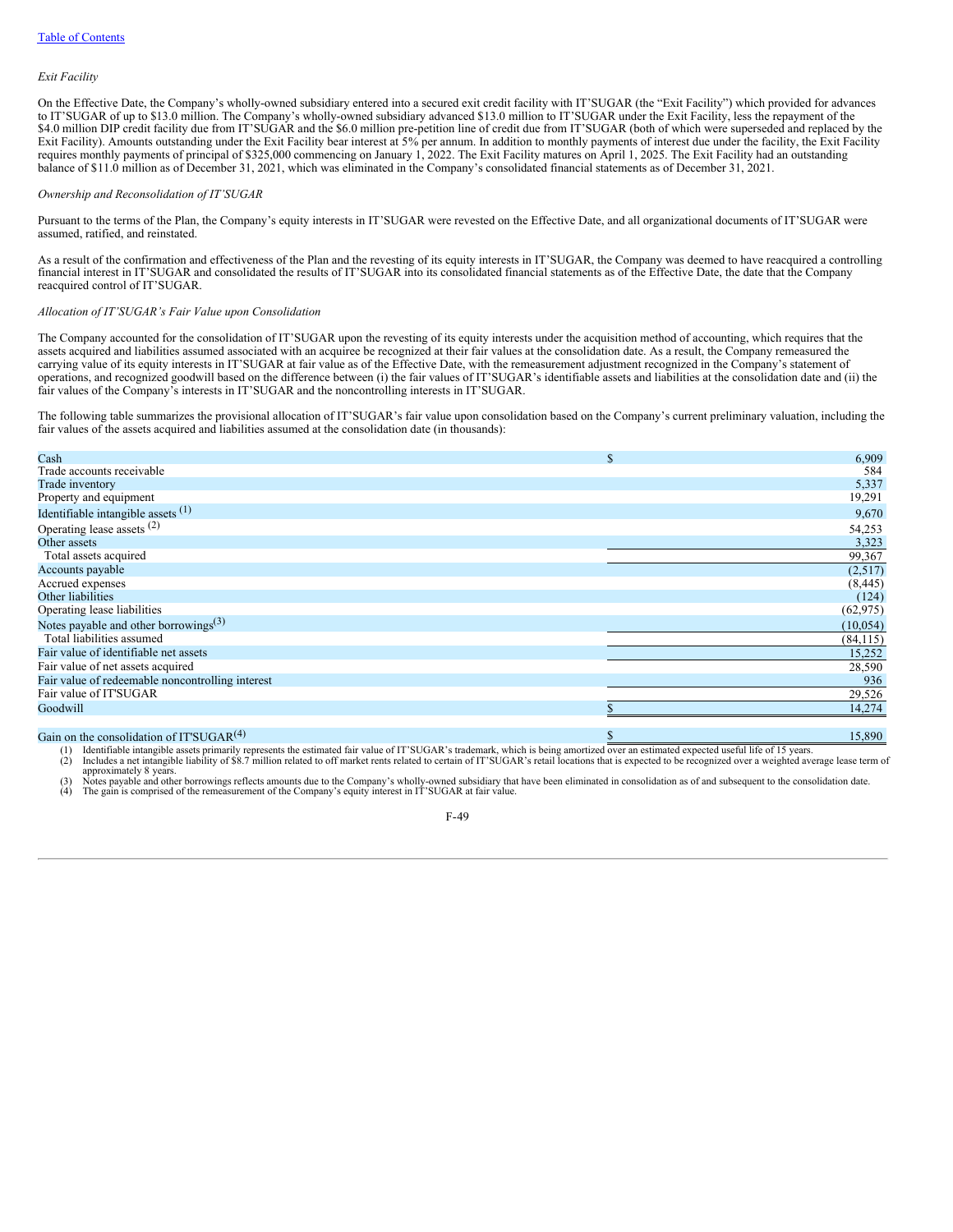The provisional fair values reported in the above table were estimated by the Company using available market information and applicable valuation methods. As considerable judgment is involved in estimates of fair value, the provisional fair values presented above are not necessarily indicative of the amounts that the Company could realize in a current market exchange. The use of different market assumptions and/or estimation methods could have a material effect on the estimated fair value amounts.

As management is still in the process of completing its valuation analysis, the Company's accounting for the consolidation is not complete as of the date of this report. As a result, the amounts reported in the above table, including the estimated fair value of the Company's interest in IT'SUGAR as of the consolidation date, are provisional amounts that may be updated in subsequent periods to reflect the completion of the Company's valuation analysis and any additional information obtained during the measurement period.

The following summarizes the Company's methodologies for estimating the provisional fair values of certain assets and liabilities associated with the consolidation of IT'SUGAR and the fair value of BBX Capital's existing investment in IT'SUGAR.

*Property and Equipment* – Property and equipment acquired consists primarily of leasehold improvements at IT'SUGAR's retail locations. The fair value of IT'SUGAR's property and equipment was estimated based on the replacement cost approach.

*Identifiable Intangible Assets* – The primary identifiable intangible asset acquired consists of IT'SUGAR's trademark. The fair value of the acquired trademark was estimated using the relief-from-royalty method, a form of the income approach. Under this approach, the fair value was estimated by calculating the present value using a risk-adjusted discount rate of the expected future royalty payments that would have to be paid if the IT'SUGAR trademark was not owned.

*Operating Lease Assets and Lease Liabilities* – Operating lease assets and lease liabilities were measured based on the present value of the fixed lease payments included in IT'SUGAR's lease agreements pursuant to the provisions of Accounting Standards Codification 842, *Leases*. In addition, IT'SUGAR's operating lease assets have been adjusted to reflect an estimate of favorable or unfavorable terms of IT'SUGAR's lease agreements when compared with market terms. These adjustments were estimated by calculating the present value using a risk-adjusted discount rate of the difference between the contractual amounts to be paid pursuant to the lease agreements and the estimate of market lease rates at the consolidation date.

*Goodwill* – Goodwill recognized in connection with the consolidation of IT'SUGAR reflects the difference between the (i) the fair values of IT'SUGAR's identifiable assets and liabilities at the consolidation date and (ii) the fair values of the Company's existing interests and any noncontrolling interests in IT'SUGAR at the consolidation date.

*Remeasurement of Existing Investment in IT'SUGAR* – As part of the acquisition method of accounting, the Company is required to remeasure the carrying value of its existing interests in IT'SUGAR at fair value as of the consolidation date, with the remeasurement adjustment recognized in the Company's consolidated statement of operations and comprehensive income. The Company applied an income approach utilizing a discounted cash flow methodology to estimate the provisional fair value of its investment in IT'SUGAR as of the consolidation date. The Company's discounted cash flow methodology established a provisional estimate of the fair value of IT'SUGAR by estimating the present value of the projected future cash flows to be generated from IT'SUGAR. The discount rate applied to the projected future cash flows to arrive at the present value is intended to reflect all risks of ownership and the associated risks of realizing the stream of projected future cash flows associated with IT'SUGAR. The most significant assumptions used in the discounted cash flow methodology to estimate the preliminary fair value of IT'SUGAR were the terminal value, the discount rate, and the forecast of future cash flows.

*Redeemable Noncontrolling Interest* – Redeemable noncontrolling interest represents a 9.65% interest in IT'SUGAR's Class B Units adjusted for the cumulative Class A Units preferred return outstanding.

The consolidated assets and liabilities and results of operations of IT'SUGAR are included in the Company's consolidated financial statements for the year ended December 31, 2021 commencing on June 17, 2021. The Company's financial statements for the year ended December 31, 2020 includes the operations of IT'SUGAR through September 22, 2020, as the Company deconsolidated IT'SUGAR on such date. The following table shows IT'SUGAR's trade sales and income before income taxes included in the Company's consolidated statements of operations and comprehensive income for the dates indicated (in thousands):

|                                                              |        | For the Years Ended December 31. |          |  |
|--------------------------------------------------------------|--------|----------------------------------|----------|--|
|                                                              |        | 2021                             | 2020     |  |
| Trade sales                                                  |        | 62.161                           | 31.794   |  |
| Income (loss) from continuing operations before income taxes |        | سمد                              | (41.182) |  |
|                                                              | $F-50$ |                                  |          |  |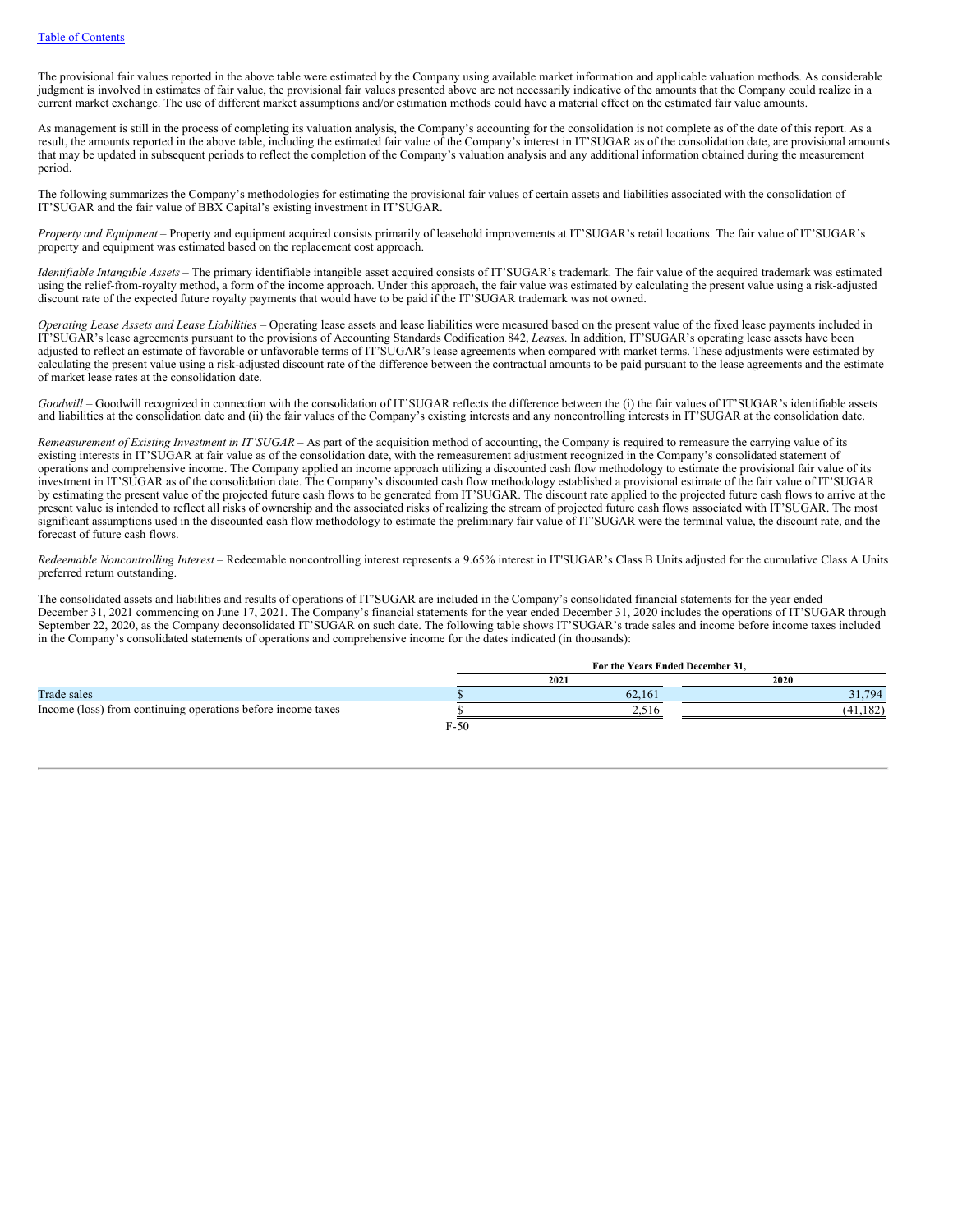The following unaudited pro forma financial data presents the Company's revenues and earnings for the years ended December 31, 2021 and 2020 as if the Company consolidated IT'SUGAR as a result of its emergence from bankruptcy on January 1, 2020 (in thousands).

|                                                              | <b>Unaudited Pro Forma</b><br>For the Years Ended December 31, |         |           |
|--------------------------------------------------------------|----------------------------------------------------------------|---------|-----------|
|                                                              |                                                                | 2021    | 2020      |
| Trade sales                                                  |                                                                | 277,769 | 162,056   |
| Income (loss) from continuing operations before income taxes |                                                                | 52.788  | (62, 156) |
| Income (loss) from continuing operations                     |                                                                | 39.690  | (49,093)  |
| Net income (loss) income attributable to shareholders        |                                                                | 39.146  | (43, 596) |

The unaudited pro forma financial data for the year ended December 31, 2020 includes \$3.7 million in legal, advisory, and other costs related to the bankruptcy proceedings, while the unaudited pro forma financial data for the year ended December 31, 2021 excludes gains related to the extinguishment of certain of IT'SUGAR's obligations pursuant to the Plan and the gain recognized by the Company upon the consolidation of IT'SUGAR.

The unaudited pro forma financial data reported in the above table does not purport to represent what the actual results of the Company's operations would have been assuming that the consolidation date was January 1, 2020, nor does it purport to predict the Company's results of operations for future periods.

## **24. Subsequent Events**

Subsequent events have been evaluated through the date the financial statements were available to be issued. As of such date, other than described elsewhere herein, there were no subsequent events identified that required recognition or disclosure.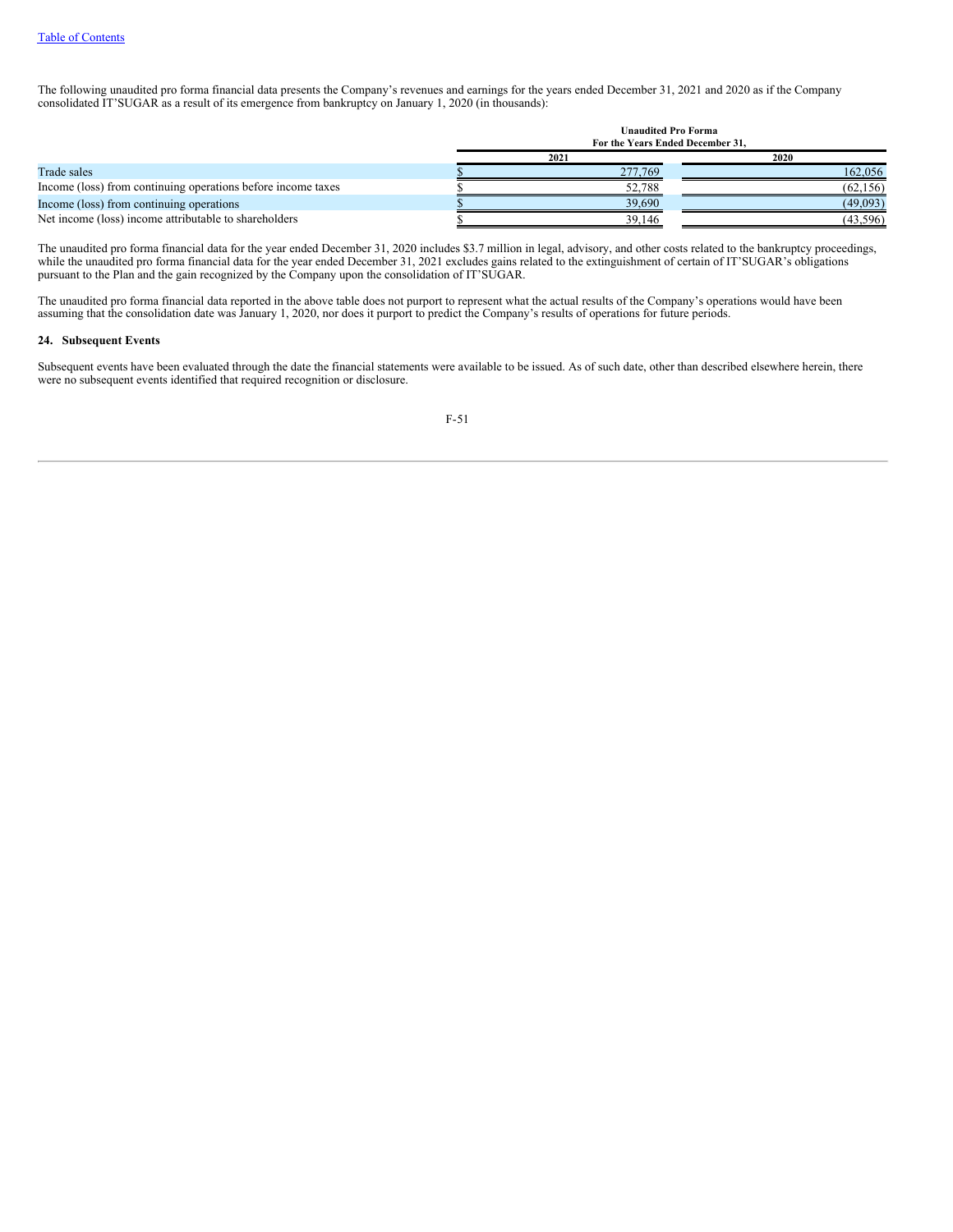## **ITEM 9. CHANGES IN AND DISAGREEMENTS WITH ACCOUNTANTS ON ACCOUNTING AND FINANCIAL DISCLOSURE**

None.

## **ITEM 9A. CONTROLS AND PROCEDURES**

## **Evaluation of Disclosure Controls and Procedures**

We have established disclosure controls and procedures (as defined in Exchange Act Rules 13a-15(e) and 15d-15(e)) to make known material information concerning the Company, including its subsidiaries, to those officers who certify our financial reports and to other members of our senior management. As of December 31, 2021, our management evaluated, with the participation of our Chief Executive Officer and Chief Financial Officer, our disclosure controls and procedures. Based on that evaluation, our Chief Executive Officer and Chief Financial Officer concluded that, as of December 31, 2021, our disclosure controls and procedures were effective to ensure that information required to be disclosed in the reports that we file or submit under the Exchange Act is recorded, processed, summarized and reported within the time periods specified in the rules and forms of the Securities and Exchange Commission and is accumulated and communicated to our management, including our Chief Executive Officer and Chief Financial Officer, as appropriate to allow timely decisions regarding required disclosure.

Our management, including our Chief Executive Officer and Chief Financial Officer, does not expect that our disclosure controls and procedures and internal control over financial reporting will prevent all errors and all improper conduct. A control system, no matter how well conceived and operated, can provide only reasonable, not absolute, assurance that the objectives of the control system are met. Further, the design of a control system must reflect the fact that there are resource constraints, and the benefits of controls must be considered relative to their costs. Because of the inherent limitations in all control systems, no evaluation of controls can provide absolute assurance that all control issues and instances of improper conduct, if any, have been detected. These inherent limitations include the realities that judgments in decision-making can be faulty and that breakdowns can occur because of simple error or mistake. Additionally, controls can be circumvented by the individual acts of some persons, by collusion of two or more people, or by management override of the control. Further, the design of any control system is based in part upon assumptions about the likelihood of future events, and there can be no assurance that any such design will succeed in achieving its stated goals under all potential future conditions.

## **Management's Report on Internal Control Over Financial Reporting**

Our management is responsible for establishing and maintaining adequate internal control over financial reporting, as defined in Exchange Act Rules 13a-15(f) and 15d-15(f). Our internal control over financial reporting is a process designed to provide reasonable assurance regarding the reliability of financial reporting and the preparation of financial statements for external purposes in accordance with accounting principles generally accepted in the United States of America. As of December 31, 2021, our management, with the participation of our Chief Executive Officer and Chief Financial Officer, evaluated the effectiveness of our internal control over financial reporting based on the framework in *Internal Control – Integrated Framework – 2013* issued by the Committee of Sponsoring Organizations of the Treadway Commission (COSO). Based on such evaluation, our management concluded that our internal control over financial reporting was effective as of December 31, 2021.

The Company consolidated IT'SUGAR in June 2021, and the assessment of IT'SUGAR's internal control over financial reporting is ongoing and is not complete. IT'SUGAR's total revenues and total assets represented 19.8% and 23.9%, respectively, of the related consolidated financial statement amounts for BBX Capital, Inc. as of and for the year ended December 31, 2021.

Because of its inherent limitations, internal control over financial reporting may not prevent or detect misstatements. Also, projections of any evaluation of effectiveness to future periods are subject to the risk that controls may become inadequate because of changes in conditions, or that the degree of compliance with the policies or procedures may deteriorate.

## **Changes in Internal Control Over Financial Reporting**

There was no change in our internal control over financial reporting that occurred during the quarter ended December 31, 2021 that has materially affected, or is reasonably likely to materially affect, our internal control over financial reporting.

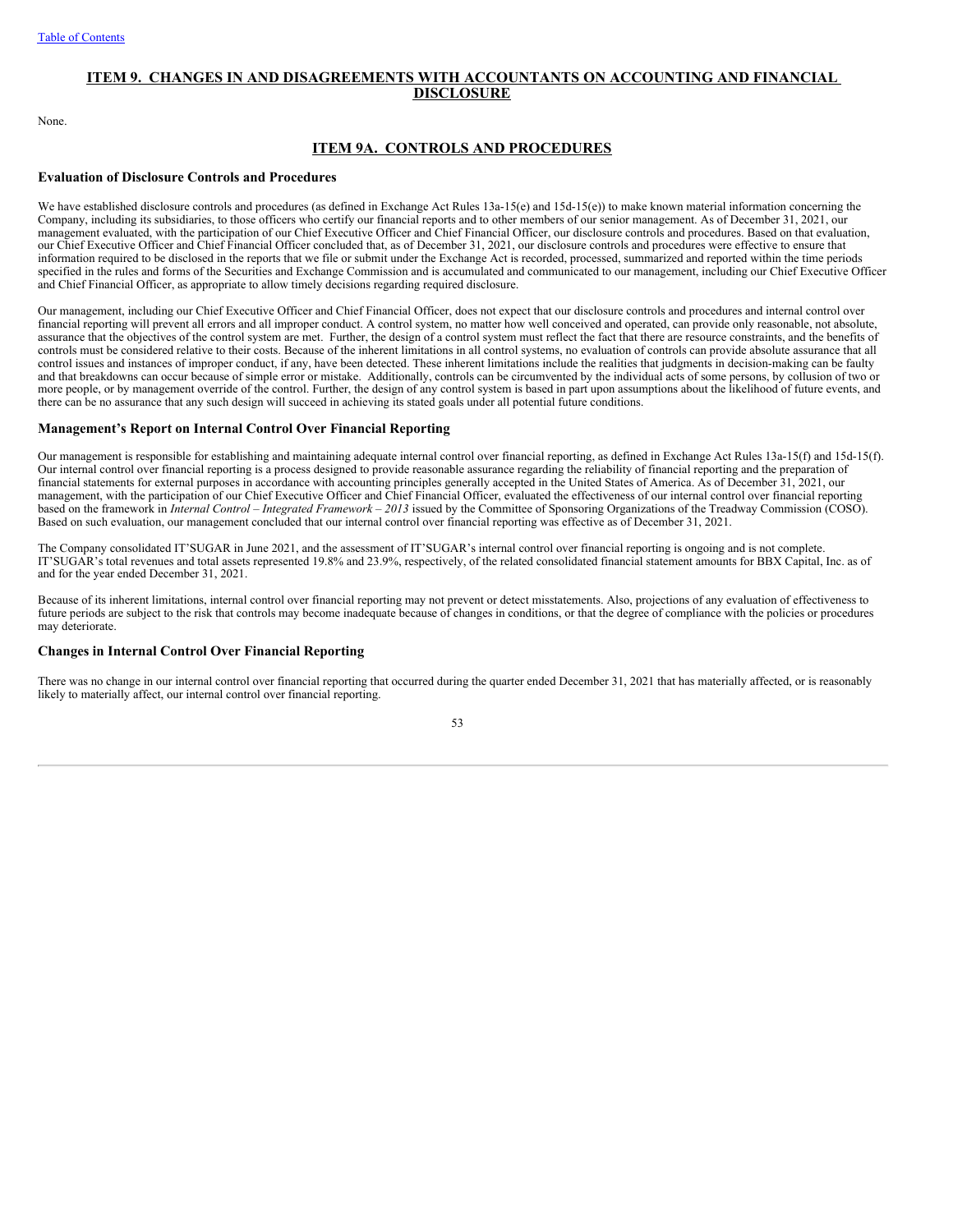# **ITEM 9B. OTHER INFORMATION**

54

**None**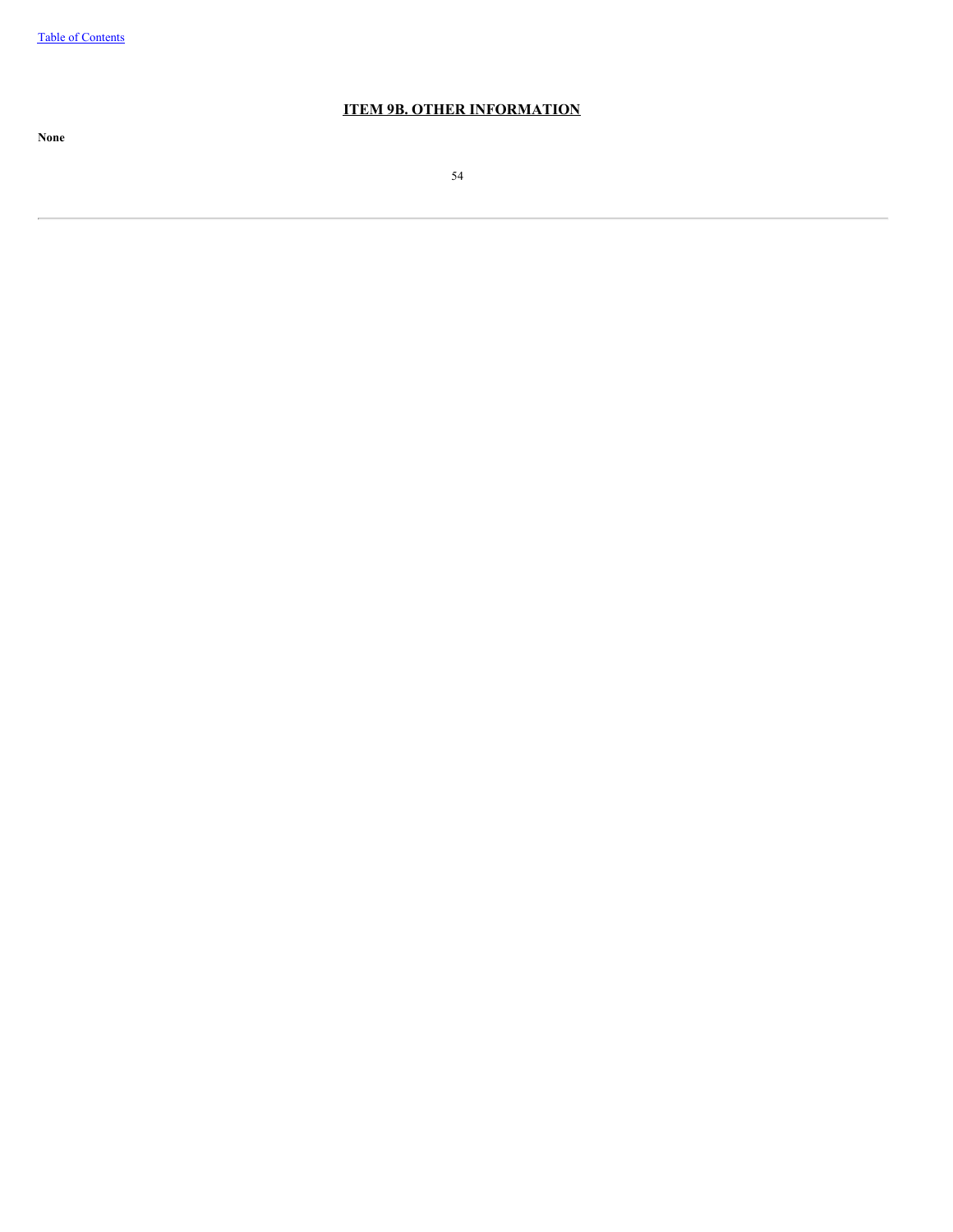## **PART III**

The remaining information required by Items 10 through 14 of Part III of Form 10-K will be provided by incorporating such information by reference to our Definitive Proxy Statement on Schedule 14A relating to our 2022 Annual Meeting of Shareholders in the event it is filed with the Securities and Exchange Commission by no later than 120 days after December 31, 2021. Alternatively, we may provide the information required by Items 10 through 14 of Part III of Form 10-K in an amendment to this Annual Report on Form 10-K under cover of Form 10-K/A, in which case such amendment will be filed with the Securities and Exchange Commission by the end of such 120 day period.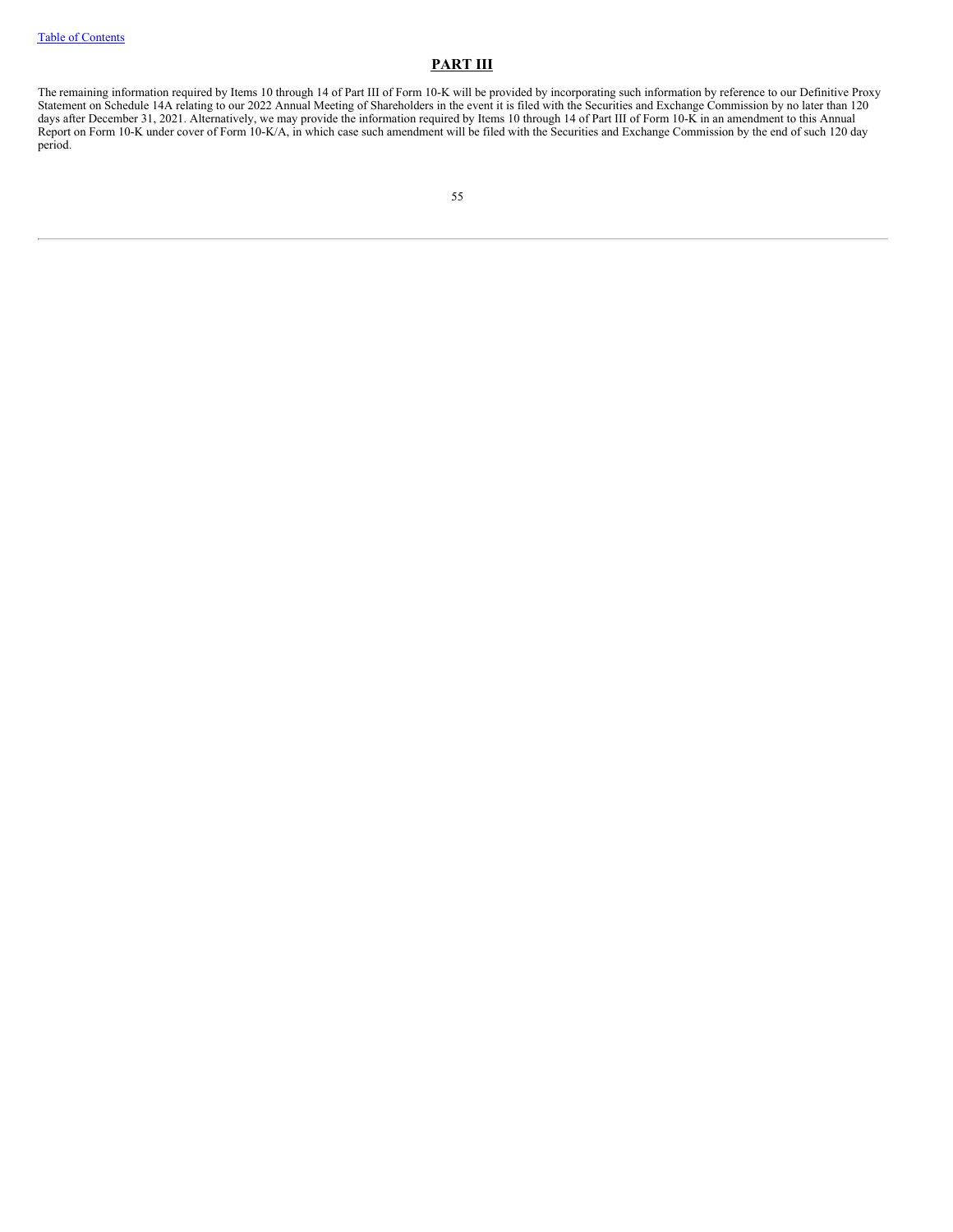#### **PART IV**

### **ITEM 15. EXHIBITS, FINANCIAL STATEMENT SCHEDULES**

### a) Documents Filed as Part of this Report:

1) Financial Statements

The following consolidated financial statements of BBX Capital, Inc. and its subsidiaries are included herein under Part II, Item 8 of this Report.

Reports of Independent Registered Public Accounting Firm.

Consolidated Statements of Financial Condition as of December 31, 2021 and 2020.

Consolidated Statements of Operations and Comprehensive Income for each of the years in the three year period ended December 31, 2021.

Consolidated Statements of Changes in Equity for each of the years in the three year period ended December 31, 2021.

Consolidated Statements of Cash Flows for each of the years in the three year period ended December 31, 2021.

Notes to Consolidated Financial Statements.

2) Financial Statement Schedules

All schedules are omitted as the required information is either not applicable or presented in the financial statements or related notes.

3) Exhibits

The following exhibits are either filed as a part of or furnished with this report or are incorporated herein by reference to documents previously filed as indicated below:

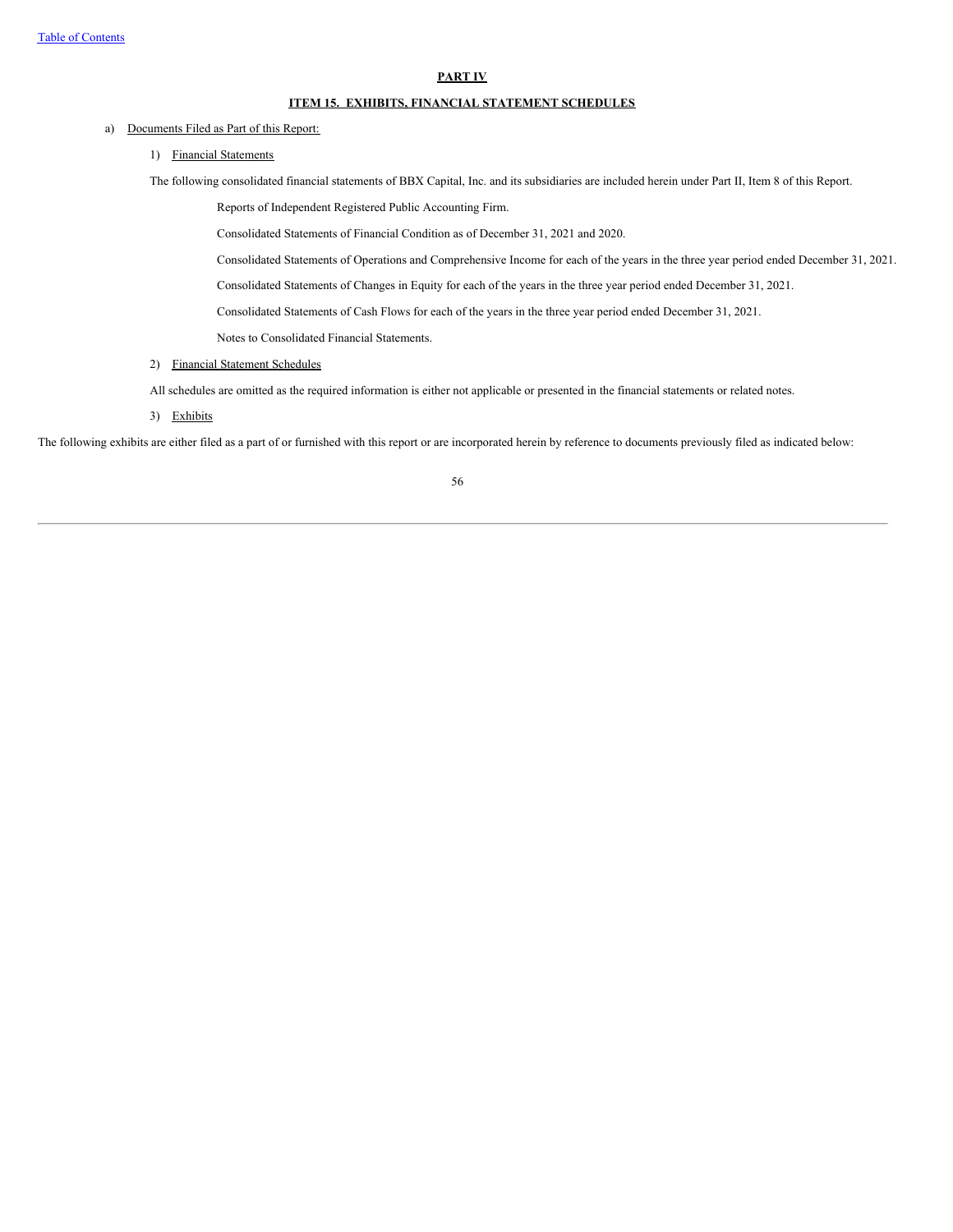| <b>Exhibit</b><br>Number | <b>Description</b>                                                                                                                                                                                                                                                                                                                                                                                                                                                                                                                                           | Reference                                                                                          |
|--------------------------|--------------------------------------------------------------------------------------------------------------------------------------------------------------------------------------------------------------------------------------------------------------------------------------------------------------------------------------------------------------------------------------------------------------------------------------------------------------------------------------------------------------------------------------------------------------|----------------------------------------------------------------------------------------------------|
| 2.1                      | Asset Purchase Agreement, dated as of October 22, 2020, by and among Renin Canada Corp., Renin US LLC, and the<br><b>Toronto-Dominion Bank</b>                                                                                                                                                                                                                                                                                                                                                                                                               | Exhibit 2.1 to Registrant's Current<br>Report on Form 8-K filed October 27.<br>2020                |
| 3.1                      | Form of Articles of Incorporation of the Registrant                                                                                                                                                                                                                                                                                                                                                                                                                                                                                                          | Exhibit 3.1 of Registrant's Form 10<br>Amendment No. 2 filed August 27.<br>2020                    |
| 3.2                      | Form of Bylaws of the Registrant                                                                                                                                                                                                                                                                                                                                                                                                                                                                                                                             | Exhibit 3.2 of Registrant's Form 10<br>Amendment No. 2 filed August 27,<br>2020                    |
| 4.1                      | Rights Agreement, dated as of September 25, 2020, between BBX Capital Florida LLC and American Stock Transfer &<br>Trust Company, LLC, as Rights Agent                                                                                                                                                                                                                                                                                                                                                                                                       | Exhibit 4.1 of Registrant's Current<br>Report on Form 8-K filed<br>Sentember 29, 2020              |
| 10.1                     | Loan and Security Agreement by and among BBX Capital Corporation, the Registrant, BBX Sweet Holdings, LLC, Food<br>for Thought Restaurant Group-Florida, LLC, and Woodbridge Holdings Corporation, as borrowers, and Iberiabank, as<br>administrative agent and lender, dated March 6, 2018                                                                                                                                                                                                                                                                  | Exhibit 10.5 of Registrant's Form 10<br>Amendment No. 2 filed August 27,<br>2020                   |
| 10.2                     | Loan Extension and Modification Agreement by and among the Registrant, BBX Capital Corporation, BBX Sweet<br>Holdings, LLC, Food for Thought Restaurant Group-Florida, LLC, and Woodbridge Holdings Corporation, as borrowers,<br>and Iberiabank, as administrative agent and lender, dated July 17, 2019+                                                                                                                                                                                                                                                   | Exhibit 10.6 of Registrant's Form 10<br>Amendment No. 2 filed August 27.<br>2020                   |
| 10.3                     | Lenders' letter confirming the termination of the Loan and Security Agreement, dated March 6, 2018, with<br>IBERIABANK, as administrative agent and a lender, as amended by the Loan Extension and Modification Agreement,<br>dated July 17, 2019                                                                                                                                                                                                                                                                                                            | Exhibit 10.2 of Registrant's Current<br>Report on Form 8-K filed October 2,<br>2020                |
| 10.4                     | Loan Agreement by and among Renin Canada Corp. and Renin US LLC, as borrowers, and The Toronto-Dominion Bank,<br>as lender, dated May 12, 2017, as amended by Amending Agreement, dated September 22, 2017, as further amended by<br>Amending Agreement, dated March 29, 2018, as further amended by Amending Agreement dated October 1, 2018, as<br>further amended by Amending Agreement, dated September 23, 2019, as further amended by Amending Agreement, dated<br>February 26, 2020, and as further amended by Amending Agreement, dated June 5, 2020 | Exhibit 10.7 of Registrant's Form 10<br>Amendment No. 2 filed August 27.<br>2020                   |
| 10.5                     | Credit Facility Agreement, dated as of October 22, 2020, by and among Renin Canada Corp., Renin US LLC, and The<br><b>Toronto-Dominion Bank</b>                                                                                                                                                                                                                                                                                                                                                                                                              | Exhibit 10.1 of Registrant's Current<br>Report on Form 8K filed October 22,<br>2020                |
| 10.6                     | First Amendment to the 2020 TD Bank Credit Facility Agreement, dated as of July 13, 2021, by and among Renin Canada<br>Corp., Renin US LLC, and The Toronto-Dominion Bank                                                                                                                                                                                                                                                                                                                                                                                    | Exhibit 10.1 of Registrant's Current<br>Report on Form 8K filed July 19,<br>2021                   |
| 10.61                    | Second Amendment to the 2020 TD Bank Credit Facility Agreement, dated as of November 9, 2021, by and among Renin<br>Canada Corp., Renin US LLC, and the Toronto-Dominion Bank                                                                                                                                                                                                                                                                                                                                                                                | Exhibit 10.1 of Registrant's Form<br>100 filed November 15, 2021                                   |
| 10.7                     | Operating Agreement of The Altman Companies, LLC, by and among, The Altman Companies, LLC, BBX Altman<br>Operating Entities, LLC, Joel L. Altman, AMC Holdings Florida, Inc., Altman Development Corporation, and The Altman<br>Companies, Inc., dated November 30, 2018                                                                                                                                                                                                                                                                                     | Exhibit 10.8 of Registrant's Current<br>Report on Form 10 Amendment No. 2<br>filed August 27, 2020 |
| 10.8                     | Separation and Distribution Agreement, dated September 25, 2020, between BBX Capital Corporation and BBX Capital<br>Florida LLC                                                                                                                                                                                                                                                                                                                                                                                                                              | Exhibit 10.1 of Registrant's Current<br>Report on Form 8-K filed<br>September 29, 2020             |
| 10.9                     | Tax Matters Agreement, dated September 25, 2020, between BBX Capital Corporation and BBX Capital Florida LLC                                                                                                                                                                                                                                                                                                                                                                                                                                                 | Exhibit 10.2 of Registrant's Current<br>Report on Form 8K filed<br>September 29, 2020              |
| 10.10                    | Employee Matters Agreement, dated September 25, 2020, between BBX Capital Corporation and BBX Capital Florida<br><b>LLC</b>                                                                                                                                                                                                                                                                                                                                                                                                                                  | Exhibit 10.3 of Registrant's Current<br>Report on Form 8K filed<br>September 29, 2020              |
| 10.11                    | Transition Services Agreement, dated September 25, 2020, between BBX Capital Corporation and BBX Capital Florida<br><b>LLC</b>                                                                                                                                                                                                                                                                                                                                                                                                                               | Exhibit 10.4 of Registrant's Current<br>Report on Form 8K filed<br>September 29, 2020              |
|                          | 57                                                                                                                                                                                                                                                                                                                                                                                                                                                                                                                                                           |                                                                                                    |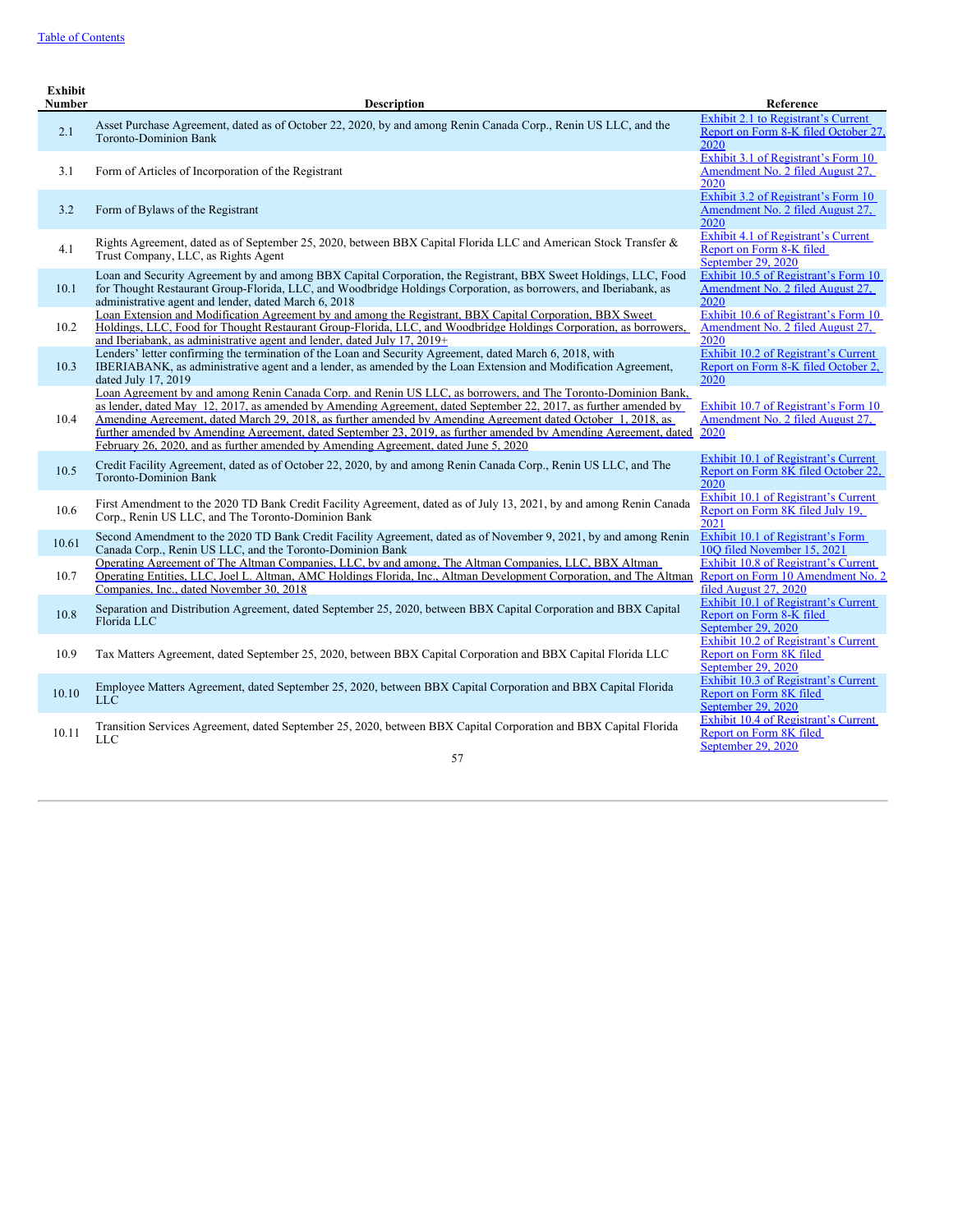# Table of [Contents](#page-0-0)

| 10.12 | Promissory Note dated September 30, 2020 issued by Bluegreen Vacations Holding Corporation in favor of BBX Capital,<br>Inc. | Exhibit 10.1 of Registrant's Current<br>Report on Form 8K filed October 2,<br>2020                             |
|-------|-----------------------------------------------------------------------------------------------------------------------------|----------------------------------------------------------------------------------------------------------------|
| 10.13 | Employment Agreement between the Company and Alan B. Levan                                                                  | Exhibit 10.1 of Registrant's Current<br>Report on Form 8K filed on May 21,<br>2021                             |
| 10.14 | Employment Agreement between the Company and John E. Abdo                                                                   | Exhibit 10.2 of Registrant's Current<br>Report on Form 8K filed on May 21,<br>2021                             |
| 10.15 | Employment Agreement between the Company and Jarett S. Levan                                                                | <b>Exhibit 10.3</b> of Registrant's Current<br>Report on Form 8K filed on May 21,<br>2021                      |
| 10.16 | Employment Agreement between the Company and Seth M. Wise                                                                   | <b>Exhibit 10.4</b> of Registrant's Current<br>Report on Form 8K filed on May 21,<br>2021                      |
| 10.17 | Employment Agreement between the Company and Brett Sheppard                                                                 | Exhibit 10.5 of Registrant's Current<br>Report on Form 8K filed on May 21,<br>2021                             |
| 10.18 | Exit Credit Facility Term Loan Agreement Between IT'SUGAR and SHL Holdings, Inc.                                            | Exhibit 10.1 of Registrant's Current<br>Report on Form 8K filed on June 17,<br>2021                            |
| 10.19 | Exit Credit Facility Term Loan Agreement Between IT'SUGAR and SHL Holdings, Inc.                                            | Exhibit 10.2 of Registrant's Current<br>Report on Form 8K filed on June 17,<br>2021                            |
| 10.20 | Exit Financing Security Agreement Between IT'SUGAR and SHL Holdings, Inc.                                                   | Exhibit 10.3 of Registrant's Current<br>Report on Form 8K filed on June 17,<br>2021                            |
| 10.21 | Bankruptcy Court Order Confirming the Plan of Reorganization for IT'SUGAR, LLC.                                             | Exhibit 10.4 of Registrant's Current<br>Report on Form 8K filed on June 17,<br>2021                            |
| 10.22 | IT'SUGAR, LLC Plan of Reorganization.                                                                                       | Exhibit 10.5 of Registrant's Current<br>Report on Form 8K filed on June 17,<br>2021                            |
| 10.23 | BBX Capital 2021 Incentive Plan                                                                                             | Appendix A to the Registrant's<br><b>Definitive Proxy Statement on</b><br>Schedule 14A filed on April 16, 2021 |

58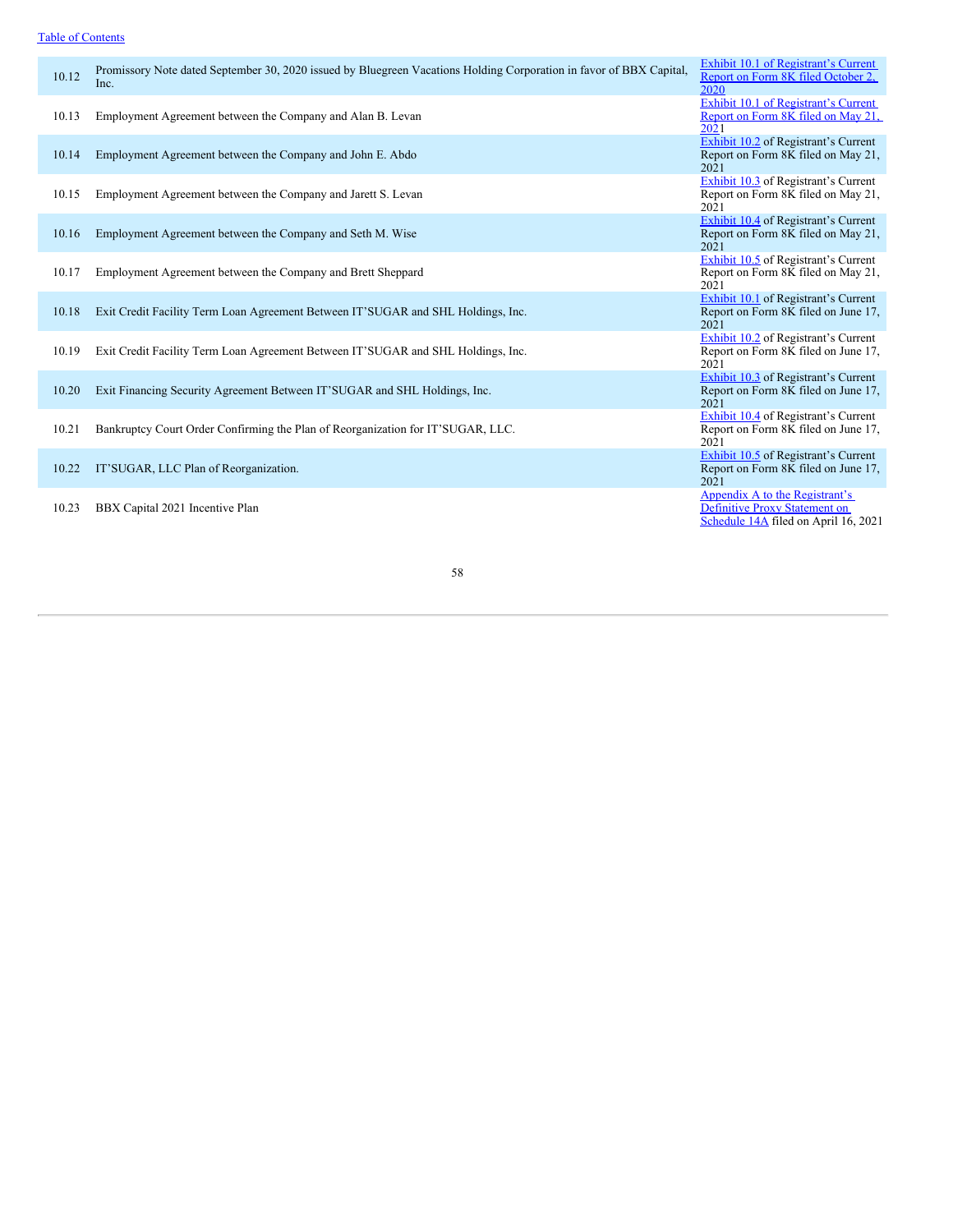| 21.1    | Subsidiaries of the Registrant                                                                                                                           | Filed with this Report     |
|---------|----------------------------------------------------------------------------------------------------------------------------------------------------------|----------------------------|
| 23.1    | Consent of Grant Thornton LLP                                                                                                                            | Filed with this Report     |
| 31.1    | Certification of Principal Executive Officer pursuant to Rule 13a-14 of the Securities Exchange Act of 1934, as amended                                  | Filed with this Report     |
| 31.2    | Certification of Principal Financial Officer pursuant to Rule 13a-14 of the Securities Exchange Act of 1934, as amended                                  | Filed with this Report     |
| 32.1    | Certification of Principal Executive Officer pursuant to 18 U.S.C. Section 1350, as Adopted Pursuant to Section 906 of<br>the Sarbanes-Oxley Act of 2002 | Furnished with this Report |
| 32.2    | Certification of Principal Financial Officer pursuant to 18 U.S.C. Section 1350, as Adopted Pursuant to Section 906 of the<br>Sarbanes-Oxley Act of 2002 | Furnished with this Report |
| 101.INS | <b>XBRL Instance Document</b>                                                                                                                            | Filed with this Report     |
| 101.SCH | XBRL Taxonomy Extension Schema Document                                                                                                                  | Filed with this Report     |
| 101.CAL | XBRL Taxonomy Extension Calculation Linkbase Document                                                                                                    | Filed with this Report     |
| 101.DEF | XBRL Taxonomy Extension Definition Linkbase Document                                                                                                     | Filed with this Report     |
| 101.LAB | XBRL Taxonomy Extension Labels Linkbase Document                                                                                                         | Filed with this Report     |
| 101.PRE | XBRL Taxonomy Extension Presentation Linkbase Document                                                                                                   | Filed with this Report     |
| 104     | Cover Page Interactive Data File (formatted in inline XBRL and contained in Exhibit 101)                                                                 |                            |

# **Item 16. Form 10-K Summary**

None

# 59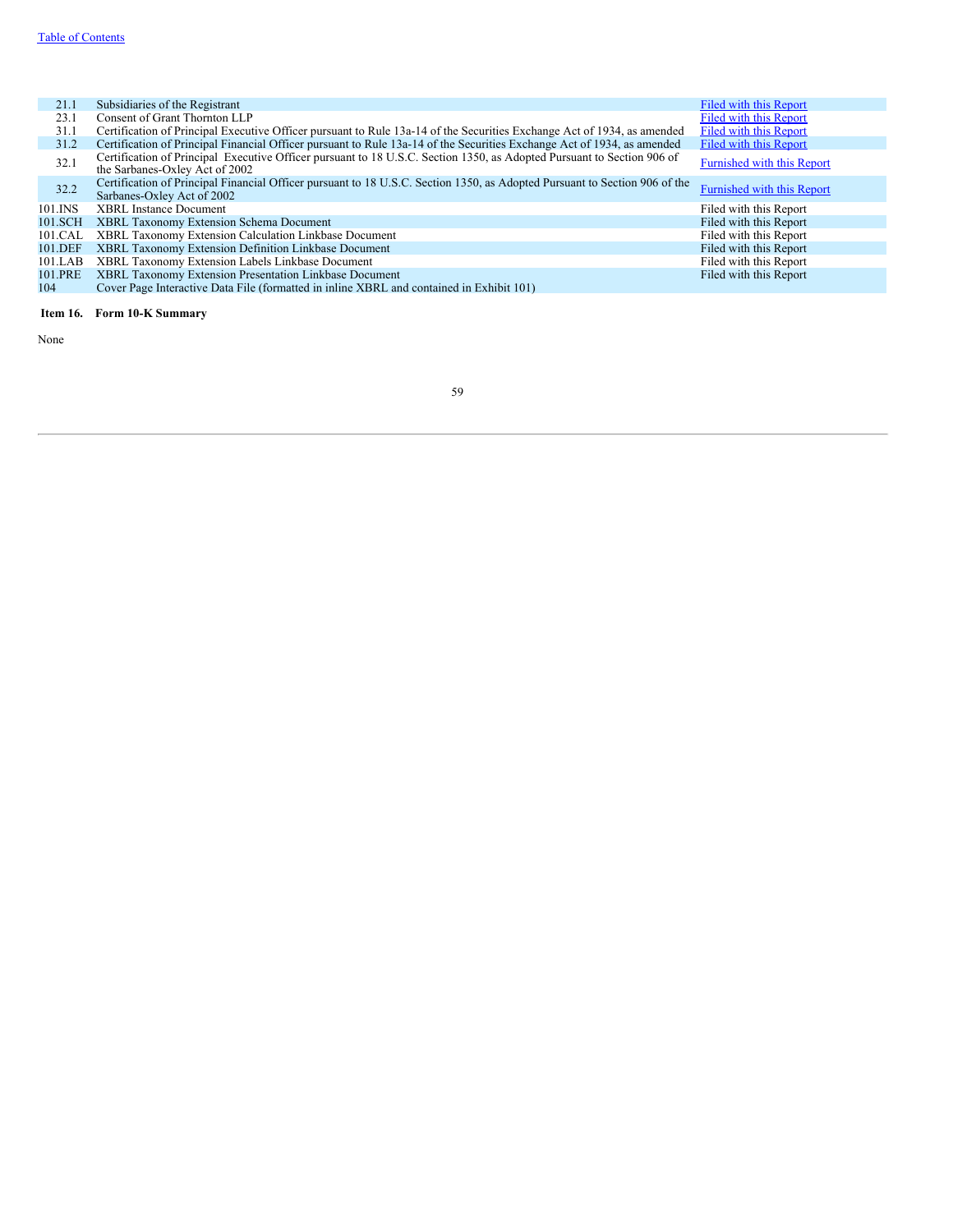### **SIGNATURES**

Pursuant to the requirements of Section 13 or 15(d) of the Securities Exchange Act of 1934, the registrant has duly caused this report to be signed on its behalf by the undersigned, thereunto duly authorized.

|                | <b>BBX CAPITAL. Inc.</b>                     |
|----------------|----------------------------------------------|
| March 16, 2022 | By: /s/ Jarett S. Levan                      |
|                | Jarett S. Levan, Chief Executive Officer and |
|                | President                                    |

Pursuant to the requirements of the Securities Exchange Act of 1934, this report has been signed below by the following persons on behalf of the registrant and in the capacities and on the dates indicated.

| Signature                                            | Title                                        | Date           |
|------------------------------------------------------|----------------------------------------------|----------------|
| /s/ Alan B. Levan<br>Alan B. Levan                   | Chairman of the Board                        | March 16, 2022 |
| /s/ John E. Abdo<br>John E. Abdo                     | Vice Chairman of the Board                   | March 16, 2022 |
| /s/ Jarett S. Levan<br>Jarett S. Levan               | Chief Executive Officer and President        | March 16, 2022 |
| /s/ Seth M. Wise<br>Seth M. Wise                     | <b>Executive Vice President and Director</b> | March 16, 2022 |
| /s/Brett Sheppard<br><b>Brett Sheppard</b>           | <b>Chief Financial Officer</b>               | March 16, 2022 |
| /s/Marcia Barry-Smith<br>Marcia Barry-Smith          | Director                                     | March 16, 2022 |
| /s/Norman H. Becker<br>Norman H. Becker              | Director                                     | March 16, 2022 |
| /s/Andrew R. Cagnetta, Jr<br>Andrew R. Cagnetta, Jr. | Director                                     | March 16, 2022 |
| /s/Steven M. Coldren<br>Steven M. Coldren            | Director                                     | March 16, 2022 |
| /s/Willis N. Holcombe<br>Willis N. Holcombe          | Director                                     | March 16, 2022 |
| /s/Tony P. Segreto<br>Tony P. Segreto                | Director                                     | March 16, 2022 |
| /s/ Neil A. Sterling<br>Neil A. Sterling             | Director                                     | March 16, 2022 |
| /s/Gregory A. Haile<br>Gregory A. Haile              | Director                                     | March 16, 2022 |

60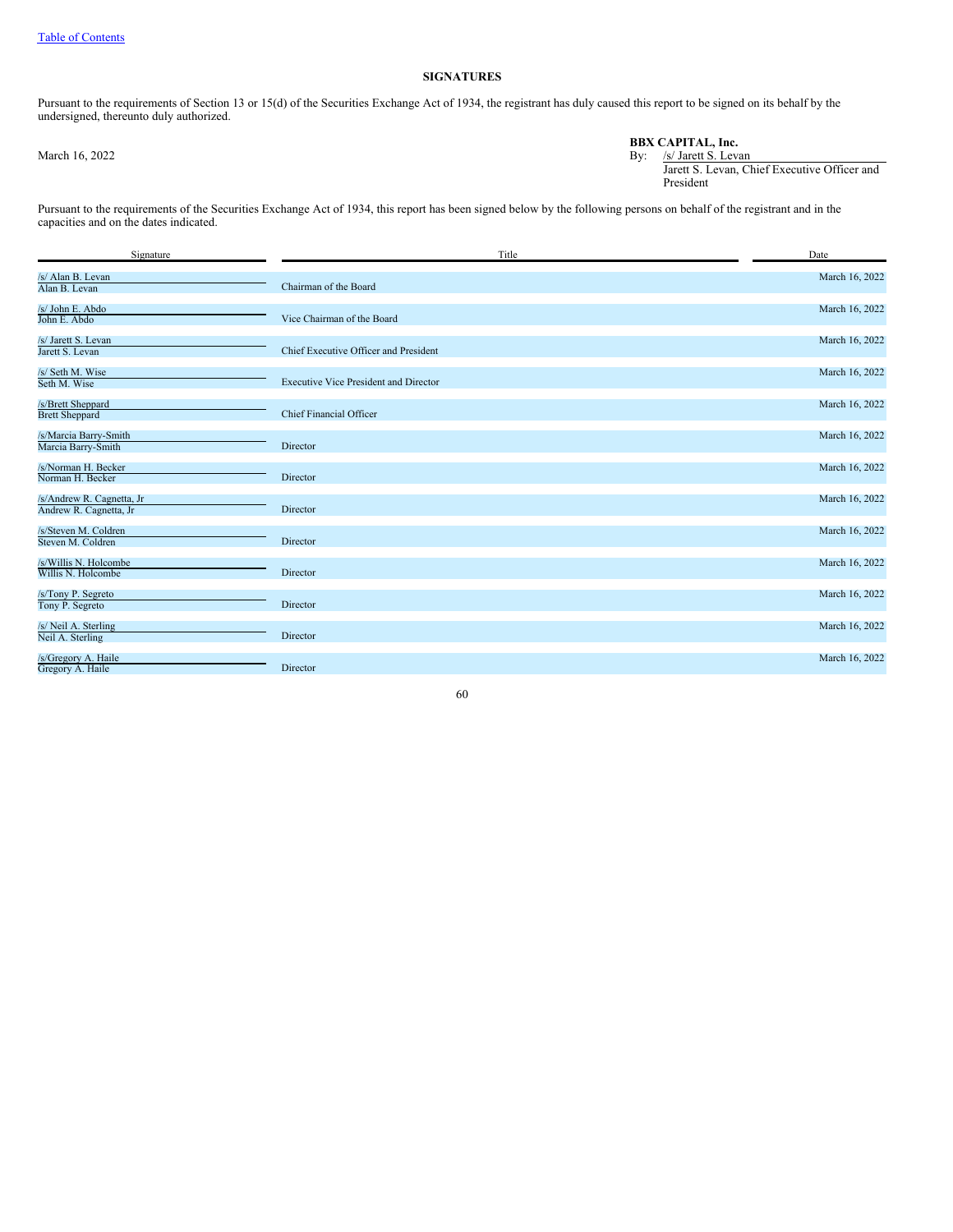| Subsidiaries of BBX Capital, Inc.                | <b>Jurisdiction of</b> |
|--------------------------------------------------|------------------------|
|                                                  | Organization           |
| Eden Services, Inc.                              | Florida                |
| I.R.E. Property Analysts, Inc.                   | Florida                |
| I.R.E. Energy 1981, Inc.                         | Florida                |
| Kingsway Services Inc.                           | Florida                |
| Risk Management Services, LLC                    | Florida                |
| BFC/CCC, Inc.                                    | Florida                |
| B-D2 Holdings, LLC                               | Florida                |
| <b>B-DJ</b> Holdings, LLC                        | Florida                |
| B-26 Holdings, LLC                               | Florida                |
| D-2 Acquisition                                  | Florida                |
| LAS Trademark, LLC                               | Florida                |
| PF Program Partnership, LP                       | Delaware               |
| PF Program GP, LLC                               | Delaware               |
| Confections by Design, LLC                       | Florida                |
| BBX Capital Real Estate, LLC                     | Florida                |
| BBX Capital Partners, LLC                        | Florida                |
| BBX Sweet Holdings, LLC                          | Florida                |
| Food for Thought Restaurant Group - Florida, LLC | Florida                |
| Renin Holdings, LLC                              | Florida                |
|                                                  |                        |

# **Subsidiaries of BBX Capital Real Estate, LLC**

| BBX Partners, Inc.                       | Florida |
|------------------------------------------|---------|
| BBX Capital Asset Management, LLC        | Florida |
| Florida Asset Resolution Group, LLC      | Florida |
| BBX Altman Operating Entities, LLC       | Florida |
| <b>BBX Altis Projects, LLC</b>           | Florida |
| BBX Capital Real Estate Investments, LLC | Florida |
| BBX Las Olas Investments, LLC            | Florida |
| BBX Altman Holdings, LLC                 | Florida |
| <b>BBX Sky Cove, LLC</b>                 | Florida |
| BBX Logistics Properties, LLC            | Florida |
|                                          |         |

| <b>Subsidiaries of BBX Partners Inc.</b> |         |
|------------------------------------------|---------|
| Heartwood Partners 1, LLC                | Florida |
| Heartwood Partners 2. LLC                | Florida |
| Heartwood Partners 3. LLC                | Florida |
|                                          |         |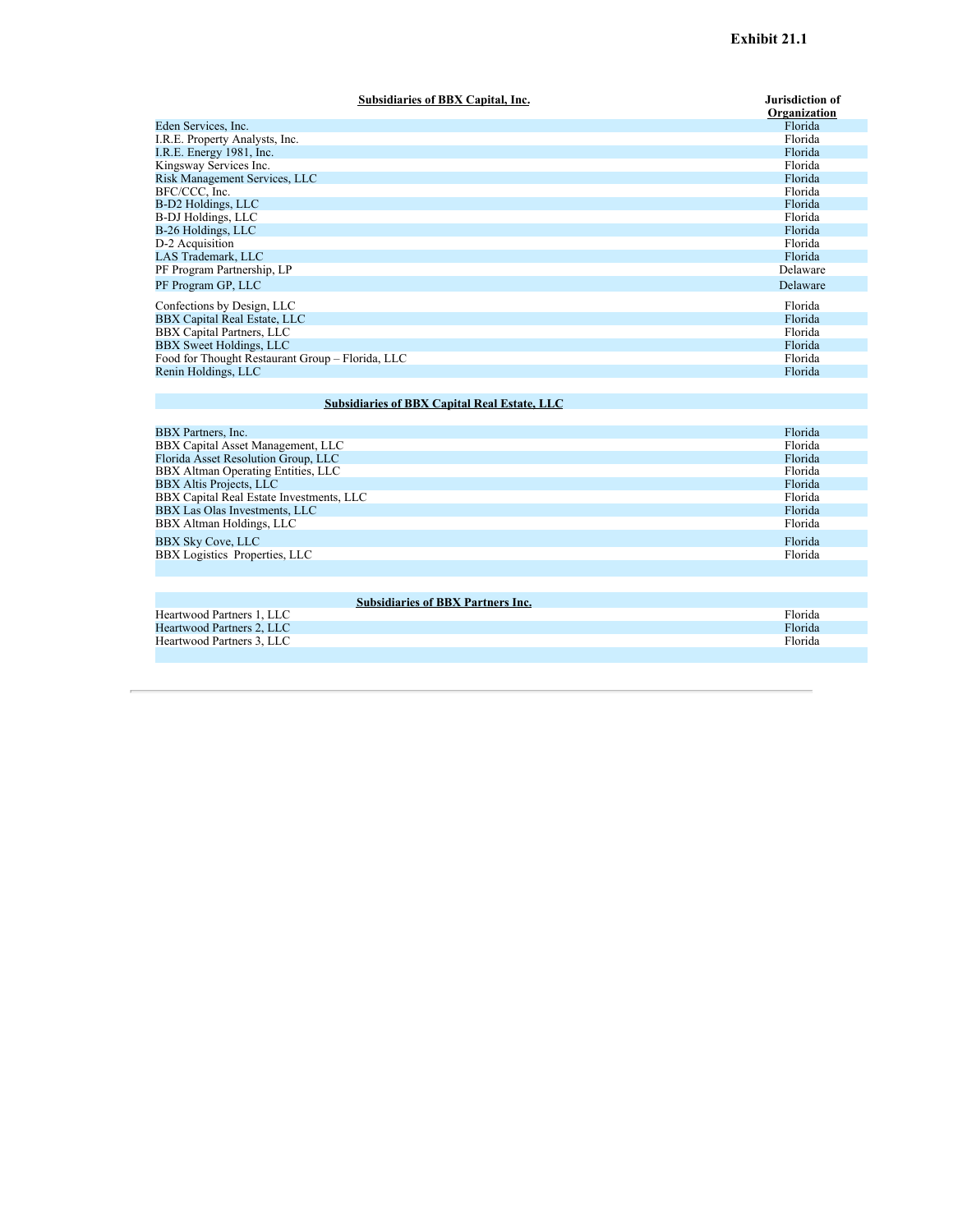### **Subsidiaries of BBX Capital Asset Management, LLC**

<span id="page-114-0"></span>

| <b>BBX</b> Miramar, LLC                                       | Florida            |
|---------------------------------------------------------------|--------------------|
| <b>BBX</b> Centra, LLC                                        | Florida            |
| FL Cell Tower, LLC                                            | Florida            |
| <b>BBX</b> Austin, LLC                                        | Florida            |
| Banc Servicing Center, LLC                                    | Florida            |
| Fidelity Tax, LLC                                             | Florida            |
| Heartwood 3, LLC                                              | Florida            |
| Heartwood 4, LLC                                              | Florida            |
| Heartwood 11, LLC                                             | Florida            |
| FL Billboards, LLC                                            | Florida            |
| Heartwood 18, LLC                                             | Florida            |
| Heartwood 19, LLC                                             | Florida            |
| Heartwood 21, LLC                                             | Florida            |
| Heartwood 23, LLC                                             | Florida            |
| Heartwood 24, LLC                                             | Florida            |
| Heartwood 40, LLC                                             | Florida            |
|                                                               |                    |
| Heartwood 42, LLC                                             | Florida<br>Florida |
| Heartwood 44, LLC                                             |                    |
| Heartwood 47, LLC                                             | Florida            |
| Heartwood 50, LLC                                             | Florida            |
| Heartwood 88, LLC                                             | Florida            |
| Heartwood 90, LLC                                             | Florida            |
| Heartwood 91, LLC                                             | Florida            |
| Heartwood 91-2, LLC                                           | Florida            |
| Heartwood 91-3, LLC                                           | Florida            |
| Heartwood 91-4, LLC                                           | Florida            |
| Heartwood 92, LLC                                             | Florida            |
| BBX Grand Central, LLC                                        | Florida            |
| <b>BBX</b> Promenade, LLC                                     | Florida            |
|                                                               |                    |
| Subsidiary of Heartwood 91-2, LLC                             |                    |
| Unique Restaurant of Mizner Park Inc.                         | Florida            |
|                                                               |                    |
| <b>Subsidiary of BBX Capital Real Estate Investments, LLC</b> |                    |
| <b>BBX</b> Industrial Guaranty, LLC                           | Florida            |
|                                                               |                    |
|                                                               |                    |
| <b>Subsidiaries of Altis Projects, LLC</b>                    |                    |
| BBX Altis Projects 2021, LLC                                  | Florida            |
| BBX Altis Projects 2022, LLC                                  | Florida            |
| BBX Equity Partners 2021, LLC                                 | Florida            |
|                                                               |                    |
| BBX Equity Partners 2022, LLC                                 | Florida            |
|                                                               |                    |
| <b>Subsidiaries of Florida Asset Resolution Group, LLC</b>    |                    |
| Heartwood 58, LLC                                             | Florida            |
| <b>FAR Holdings Group, LLC</b>                                | Florida            |
|                                                               |                    |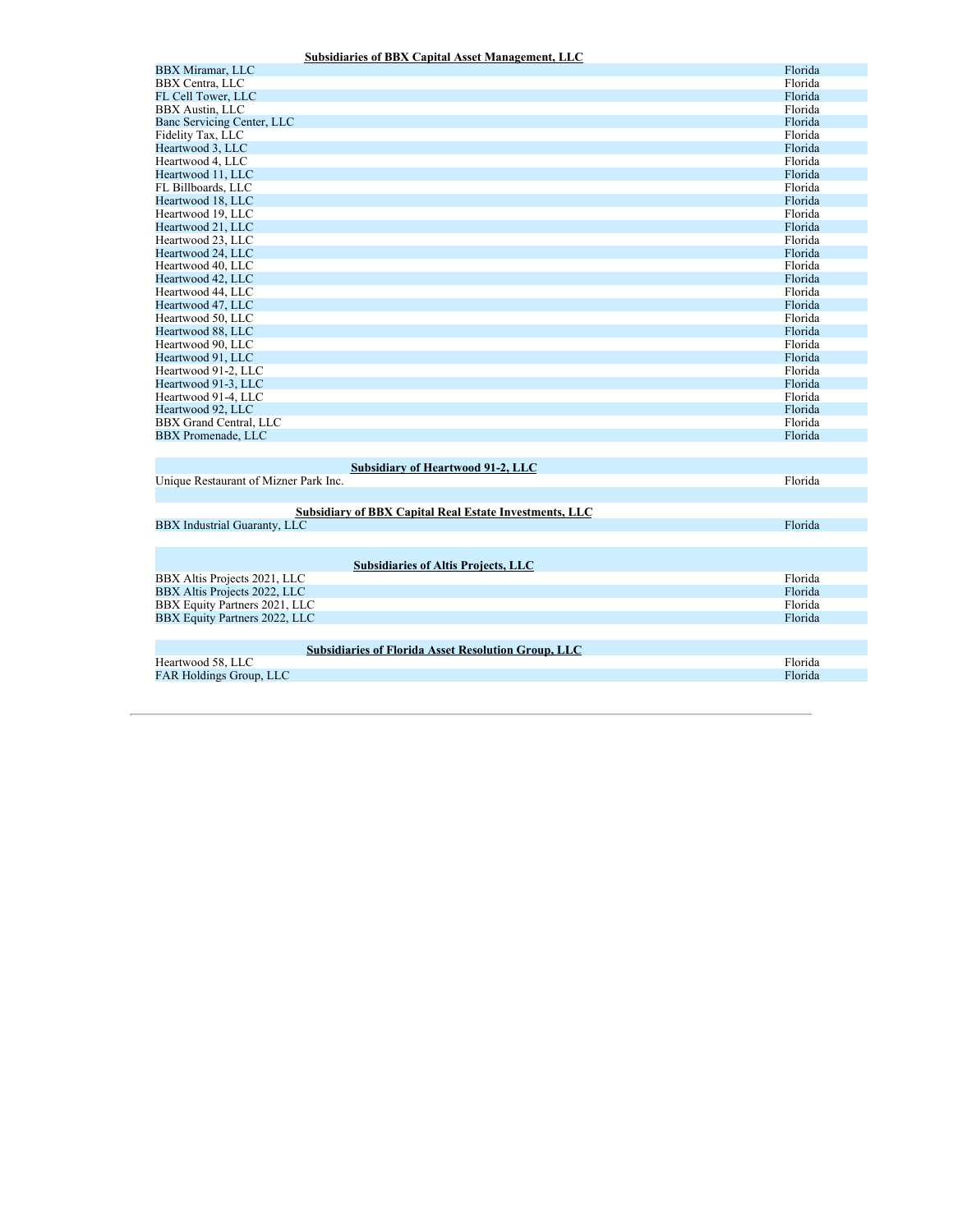| Subsidiaries of Heartwood 58, LLC              |         |
|------------------------------------------------|---------|
| FT Properties, LLC                             | Florida |
| Sunrise Atlantic, LLC                          | Florida |
| Heartwood 45, LLC                              | Florida |
| Heartwood 56, LLC                              | Florida |
| Heartwood 57, LLC                              | Florida |
|                                                |         |
| <b>Subsidiaries of FAR Holdings Group, LLC</b> |         |
| Heartwood 2, LLC                               | Florida |
| Heartwood 43, LLC                              | Florida |
| Heartwood 55, LLC                              | Florida |
| FAR 2, LLC                                     | Florida |
| FAR 4, LLC                                     | Florida |
| FAR 5, LLC                                     | Florida |

FAR 6, LLC Florida SHL Holdings, Inc Florida and the Contract of the Contract of the Contract of the Contract of the Contract of the Contract of the Contract of the Contract of the Contract of the Contract of the Contract of the Contract of

| <b>Subsidiaries of BBX Sweet Holdings, LLC</b>  |                |
|-------------------------------------------------|----------------|
| The Hoffman Commercial Group, Inc.              | Florida        |
| Good Fortunes East, LLC                         | Florida        |
| Boca Bons East, LLC                             | Florida        |
| <b>B&amp;B</b> Bons, LLC                        | Florida        |
| S&F Good Fortunes, LLC                          | Florida        |
| Las Olas Confections and Snacks, LLC            | Florida        |
| IT'SUGAR Holdings. LLC                          | Florida        |
| Anastasia Confections, Inc.                     | Florida        |
| Hoffman's Chocolates and Sweets, LLC            | Florida        |
|                                                 |                |
| <b>Subsidiary of IT'SUGAR Holdings, LLC</b>     |                |
| IT'SUGAR, LLC                                   | Florida        |
|                                                 |                |
| Subsidiaries of IT'SUGAR, LLC                   |                |
| IT'Sugar Atlantic City, LLC                     | Delaware       |
| IT'Sugar FLGC, LLC                              | Florida        |
| IT'Sugar FL I, LLC                              | Florida        |
| IT'Sugar FL II, LLC                             | Florida        |
|                                                 |                |
| <b>Subsidiaries of Renin Holdings, LLC</b>      |                |
| Renin US, LLC                                   | Mississippi    |
| Renin Canada Corporation                        | Canada         |
|                                                 |                |
| <b>Subsidiaries of Renin Canada Corporation</b> |                |
| Renin UK Corporation                            | United Kingdom |
|                                                 |                |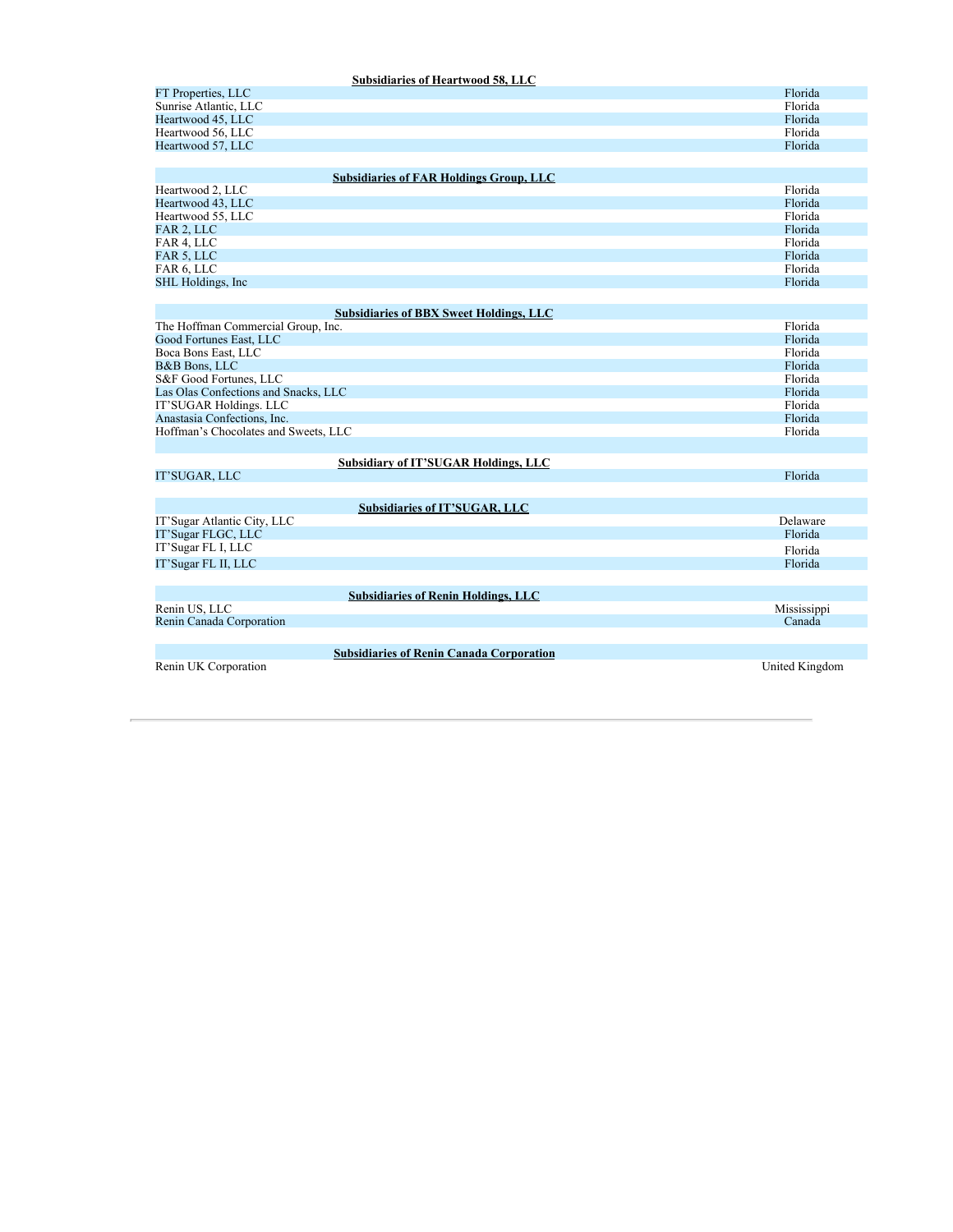### **CONSENT OF INDEPENDENT REGISTERED PUBLIC ACCOUNTING FIRM**

<span id="page-116-0"></span>We have issued our report dated March 16, 2022 with respect to the consolidated financial statements included in the Annual Report o f BBX Capital, Inc. on Form 10-K for the year ended December 31, 2021. We consent to the incorporation by reference of said report in the Registration Statement of BBX Capital, Inc. o n Form S-8 (File No. 333-258881).

/s/ GRANT THORNTON LLP

Fort Lauderdale, Florida March 16, 2022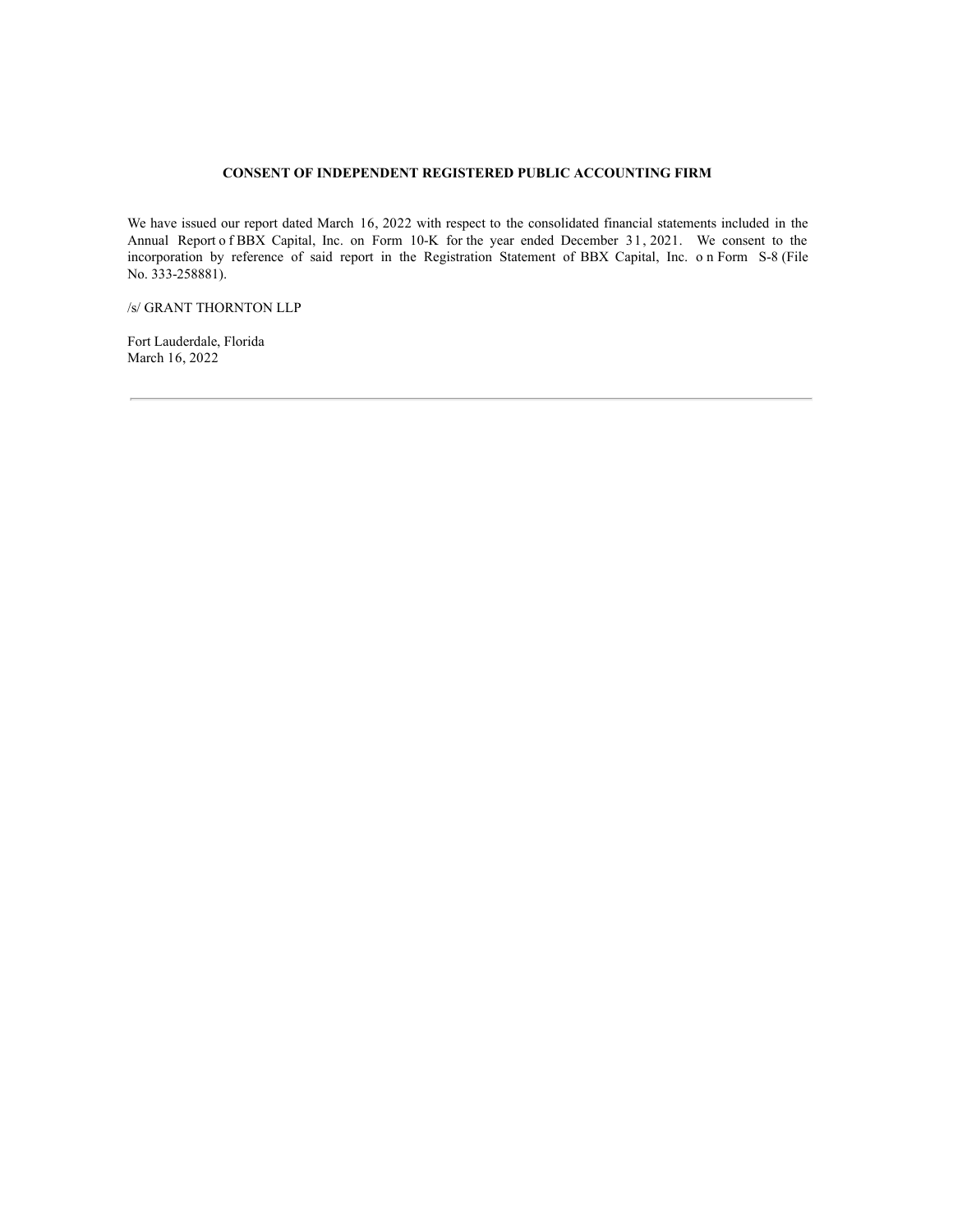<span id="page-117-0"></span>I, Jarett S. Levan, certify that:

- 1) I have reviewed this annual report on Form 10-K of BBX Capital, Inc.;
- 2) Based on my knowledge, this report does not contain any untrue statement of a material fact or omit to state a material fact necessary to make the statements made, in light of the circumstances under which such statements were made, not misleading with respect to the period covered by this report;
- 3) Based on my knowledge, the financial statements, and other financial information included in this report, fairly present in all material respects the financial condition, results of operations and cash flows of the regi in this report;
- 4) The registrant's other certifying officer and I are responsible for establishing and maintaining disclosure controls and procedures (as defined in Exchange Act Rules 13a-15(e) and 15d-15(e)) and internal control over fi Act Rules  $13a-15(f)$  and  $15d-15(f)$ ) for the registrant and have:
	- Designed such disclosure controls and procedures, or caused such disclosure controls and procedures to be designed under our supervision, to ensure that material information relating to the registrant, including its consolidated<br>subsidiaries, is made known to us by others within those entities, particularly during the period in which t being prepared;
	- b. Designed such internal control over financial reporting, or caused such internal control over financial reporting to be designed under our supervision, to provide reasonable assurance regarding the reliability of financ
	- c. Evaluated the effectiveness of the registrant's disclosure controls and procedures and presented in this report our conclusions about the effectiveness of the disclosure controls and procedures, as of the end of the per report based on such evaluation; and
	- Disclosed in this report any change in the registrant's internal control over financial reporting that occurred during the Discovered in this recent fiscal quarter (the registrant's fourth fiscal quarter in the case of an annual report) that has<br>materially affected, or is reasonably likely to materially affect, the registrant's internal contro and
- 5) The registrant's other certifying officer and I have disclosed, based on our most recent evaluation of internal control over financial reporting, to the registrant's auditors and the audit committee of the registrant's board of directors (or persons performing the equivalent functions):
	- a. All significant deficiencies and material weaknesses in the design or operation of internal control over financial reporting which are reasonably likely to adversely affect the registrant's ability to record, process, s
	- b. Any fraud, whether or not material, that involves management or other employees who have a significant role in the registrant's internal control over financial reporting.

Date: March 16, 2022

By: /s/Jarett S. Levan Jarett S. Levan, Chief Executive Officer and President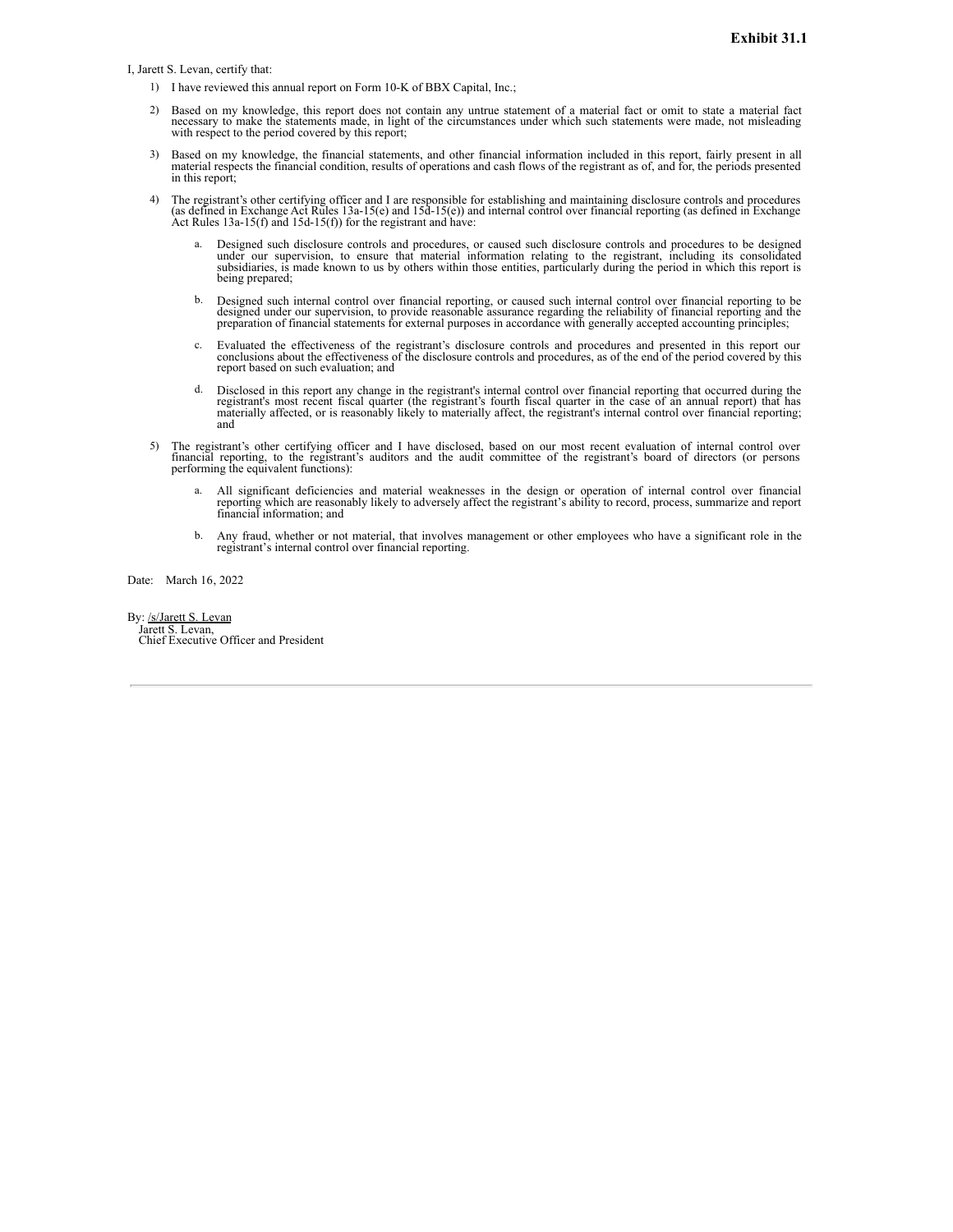<span id="page-118-0"></span>I, Brett Sheppard, certify that:

- 1) I have reviewed this annual report on Form 10-K of BBX Capital, Inc.;
- 2) Based on my knowledge, this report does not contain any untrue statement of a material fact or omit to state a material fact necessary to make the statements made, in light of the circumstances under which such statements were made, not misleading with respect to the period covered by this report;
- 3) Based on my knowledge, the financial statements, and other financial information included in this report, fairly present in all material respects the financial condition, results of operations and cash flows of the regi in this report;
- 4) The registrant's other certifying officer and I are responsible for establishing and maintaining disclosure controls and procedures (as defined in Exchange Act Rules 13a-15(e) and 15d-15(e)) and internal control over fi Act Rules  $13a-15(f)$  and  $15d-15(f)$ ) for the registrant and have:
	- Designed such disclosure controls and procedures, or caused such disclosure controls and procedures to be designed under our supervision, to ensure that material information relating to the registrant, including its consolidated<br>subsidiaries, is made known to us by others within those entities, particularly during the period in which t being prepared;
	- b. Designed such internal control over financial reporting, or caused such internal control over financial reporting to be designed under our supervision, to provide reasonable assurance regarding the reliability of financ
	- c. Evaluated the effectiveness of the registrant's disclosure controls and procedures and presented in this report our conclusions about the effectiveness of the disclosure controls and procedures, as of the end of the per report based on such evaluation; and
	- Disclosed in this report any change in the registrant's internal control over financial reporting that occurred during the Discovered in this recent fiscal quarter (the registrant's fourth fiscal quarter in the case of an annual report) that has<br>materially affected, or is reasonably likely to materially affect, the registrant's internal contro and
- 5) The registrant's other certifying officer and I have disclosed, based on our most recent evaluation of internal control over financial reporting, to the registrant's auditors and the audit committee of the registrant's board of directors (or persons performing the equivalent functions):
	- a. All significant deficiencies and material weaknesses in the design or operation of internal control over financial reporting which are reasonably likely to adversely affect the registrant's ability to record, process, s
	- b. Any fraud, whether or not material, that involves management or other employees who have a significant role in the registrant's internal control over financial reporting.

Date: March 16, 2022

By: /s/Brett Sheppard Brett Sheppard, Chief Financial Officer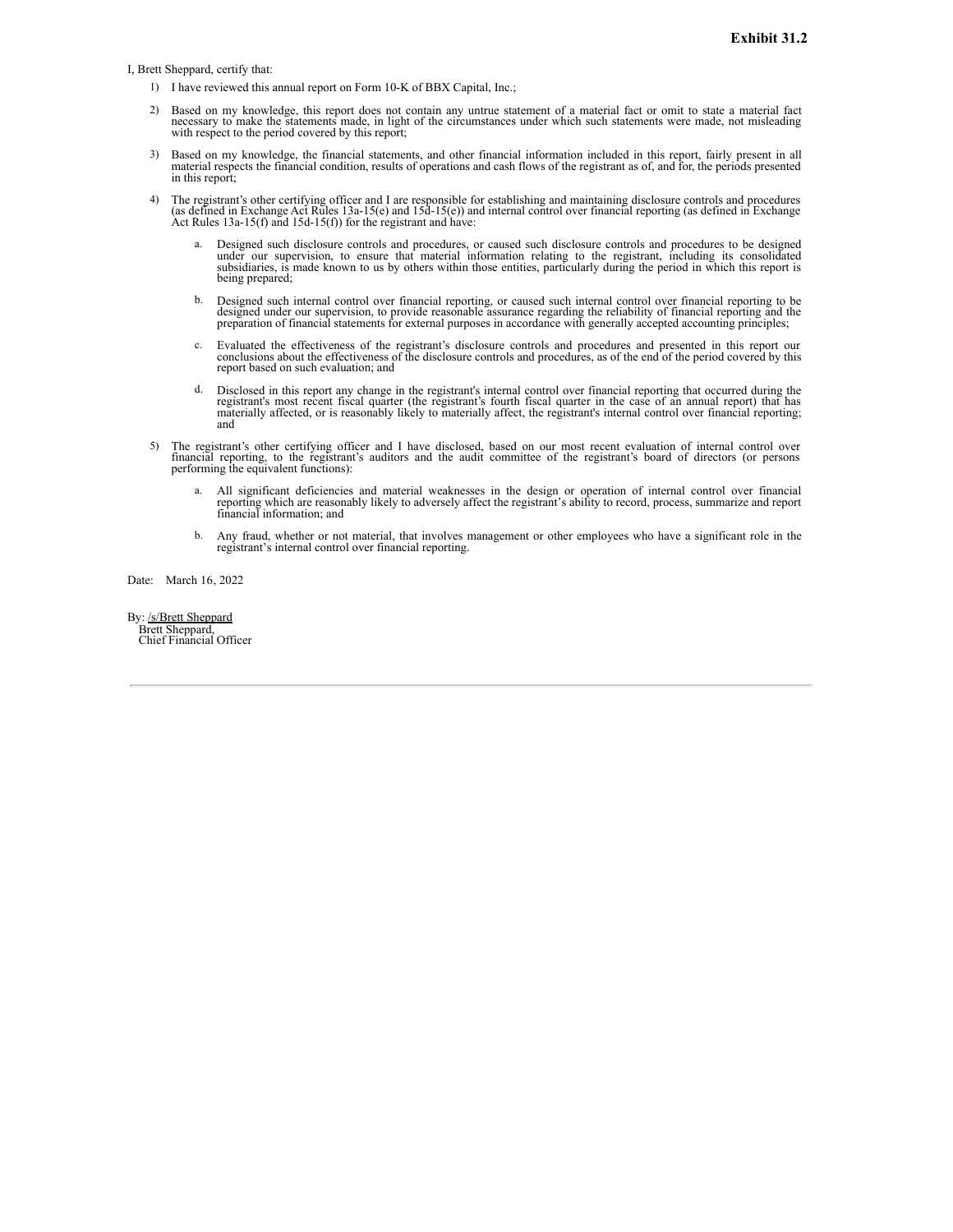#### **Certification Pursuant to 18 U.S.C. Section 1350, as Adopted Pursuant to Section 906 of the Sarbanes-Oxley Act of 2002**

<span id="page-119-0"></span>In connection with the Annual Report on Form 10-K of BBX Capital, Inc. (the "Company") for the year ended December 31, 2021 as filed<br>with the Securities and Exchange Commission on the date hereof (the "Report"), I, Jarett

- (1) The Report fully complies with the requirements of Section 13(a) or 15(d) of the Securities Exchange Act of 1934; and
- (2) The information contained in the Report fairly presents, in all material respects, the financial condition and results of operations of the Company.

Date: March 16, 2022

By:/s/Jarett S. Levan Name: Jarett S. Levan Title: Chief Executive Officer and President